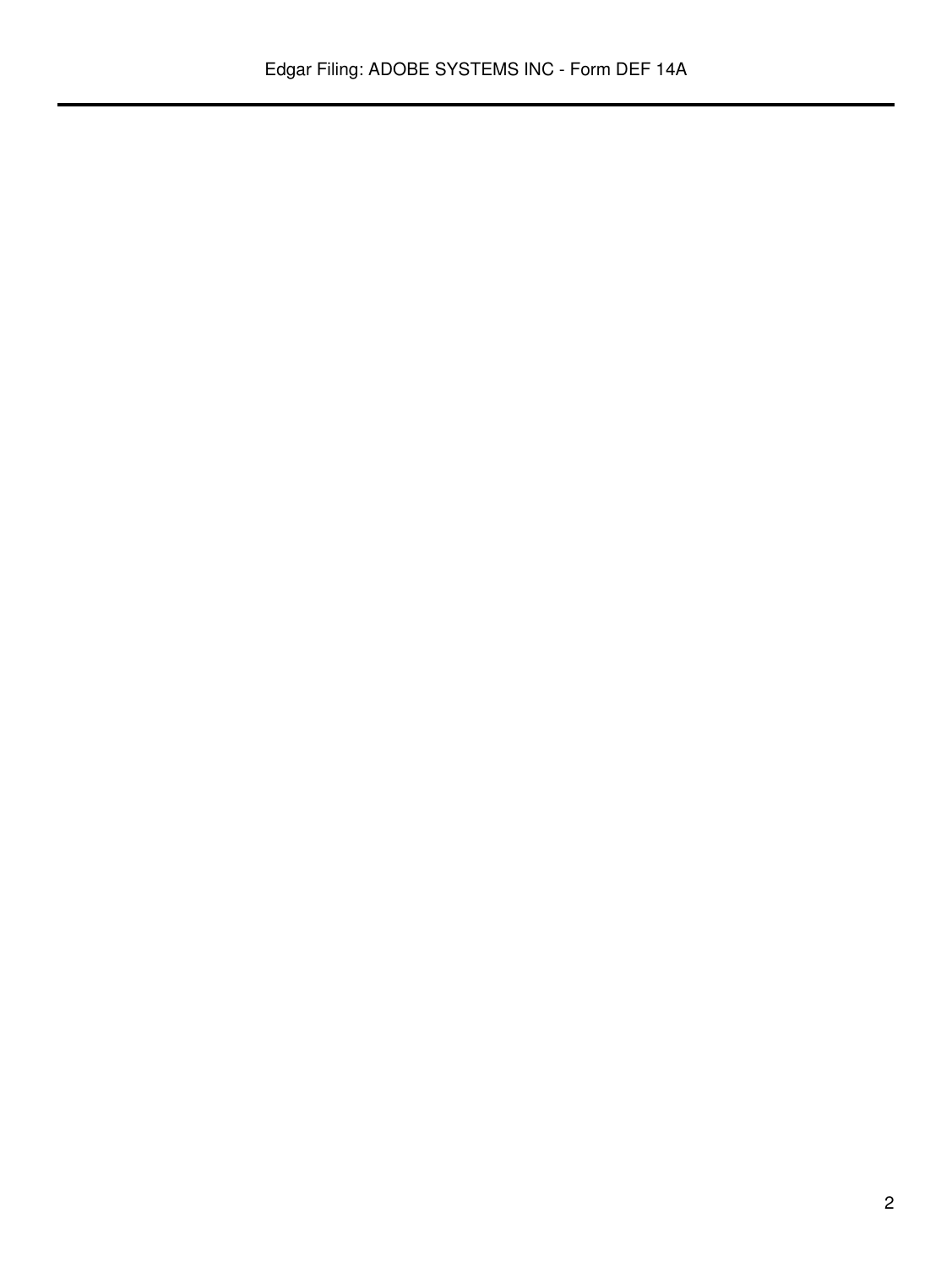Adobe Systems Incorporated 345 Park Avenue San Jose, California 95110 NOTICE OF ANNUAL MEETING OF STOCKHOLDERS To Be Held April 12, 2018

Dear Stockholders: You are cordially invited to attend our 2018 Annual Meeting of Stockholders to be held on Thursday, April 12, 2018 at 9:00 a.m. local time at our Almaden Tower building located at 151 Almaden Boulevard, San Jose, California 95110. We are holding the meeting to:

1.Elect ten members of our Board of Directors named herein to serve for a one-year term;

2.Approve the 2003 Equity Incentive Plan as amended to increase the available share reserve by 7,500,000 shares;

3. Ratify the appointment of KPMG LLP as our independent registered public accounting firm for our fiscal year ending on November 30, 2018;

4.Approve, on an advisory basis, the compensation of our named executive officers; and

5. Transact any other business that may properly come before the meeting.

If you owned our common stock at the close of business on February 14, 2018, you may attend and vote at the meeting. A list of stockholders eligible to vote at the meeting will be available for review during our regular business hours at our headquarters in San Jose, California for the ten days prior to the meeting for any purpose related to the meeting.

We are pleased to continue to take advantage of the U.S. Securities and Exchange Commission rule that allows companies to furnish proxy materials to their stockholders over the Internet. As a result, we are mailing to most of our stockholders a Notice of Internet Availability of Proxy Materials (the "Notice") instead of a paper copy of this proxy statement and our 2017 Annual Report. We believe that this process allows us to provide our stockholders with the information they need in a timelier manner, while reducing the environmental impact and lowering the costs of printing and distributing our proxy materials. The Notice contains instructions on how to access those documents over the Internet. The Notice also contains instructions on how to request a paper copy of our proxy materials, including this proxy statement, our 2017 Annual Report and a form of proxy card. All stockholders who have previously requested a paper copy of our proxy materials will continue to receive a paper copy of the proxy materials by mail.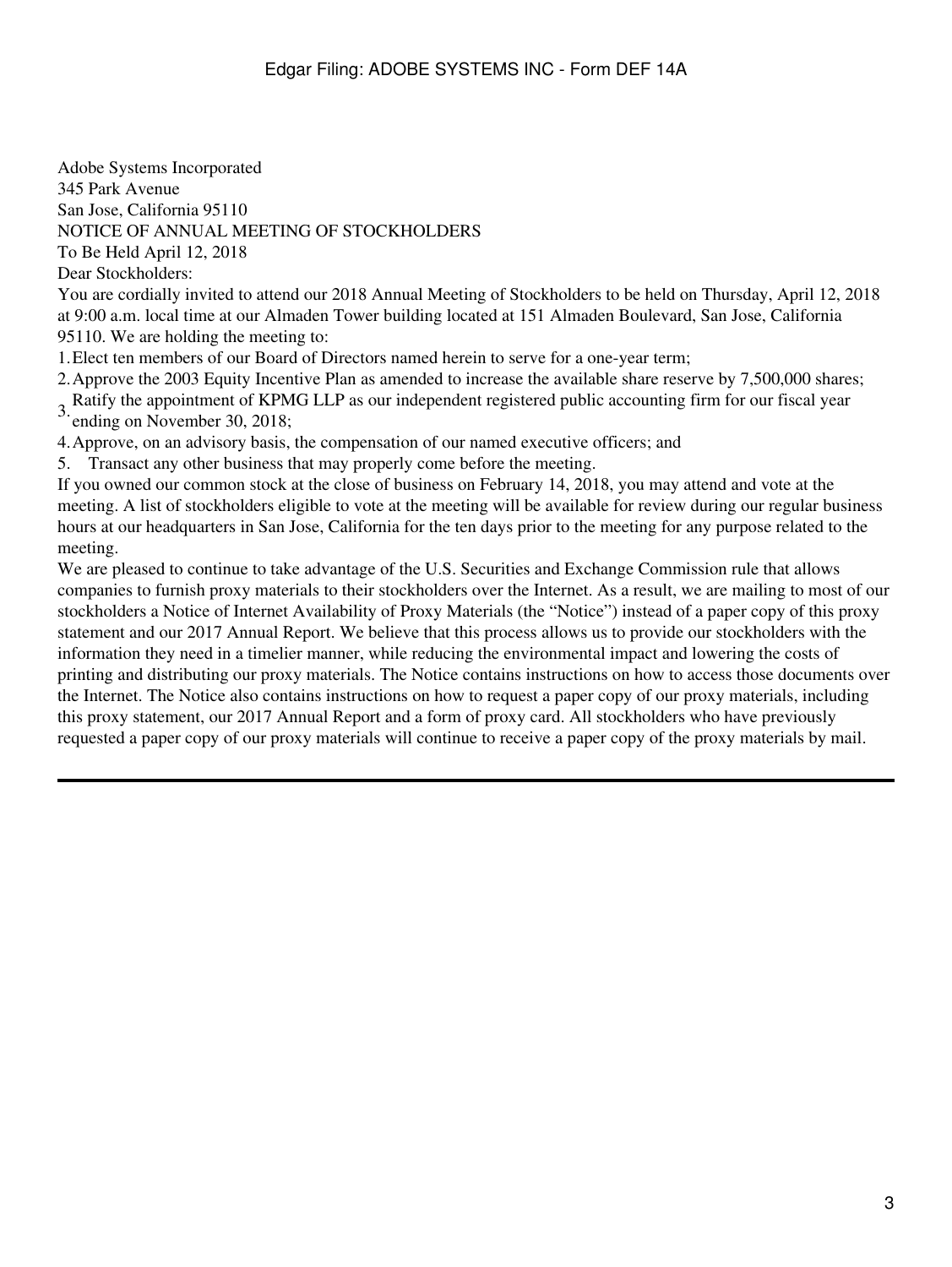Your vote is important. Whether or not you plan to attend the meeting, we hope that you will vote as soon as possible. You may vote your shares via a toll-free telephone number or over the Internet. If you received a proxy card or voting instruction card by mail, you may submit your proxy card or voting instruction card by signing, dating and mailing your proxy card or voting instruction card in the envelope provided. Sincerely,

Michael Dillon Executive Vice President, General Counsel & Corporate Secretary March 2, 2018 San Jose, California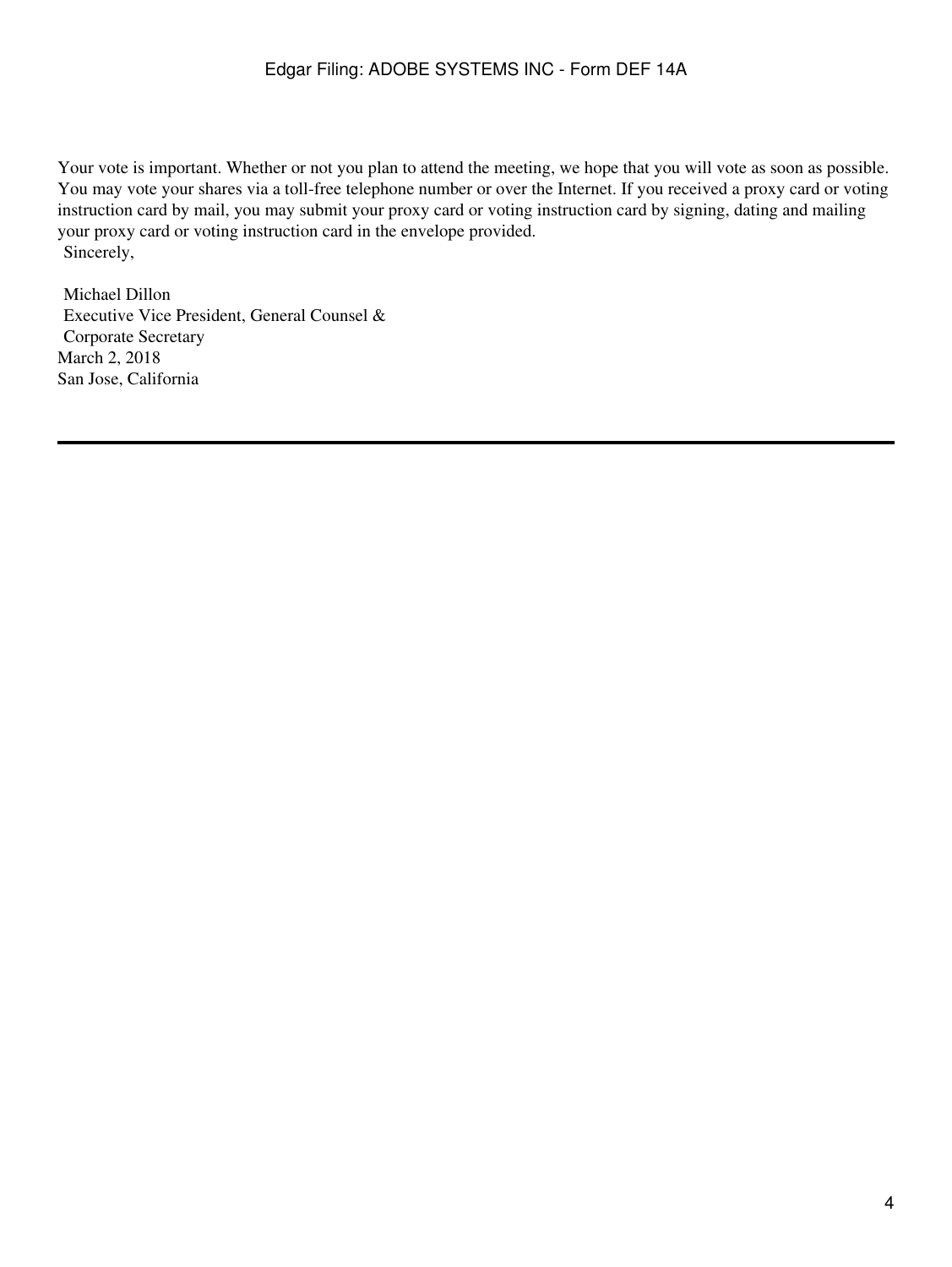| ADOBE SYSTEMS INCORPORATED                                                                                   |                                                                                                                 |  |
|--------------------------------------------------------------------------------------------------------------|-----------------------------------------------------------------------------------------------------------------|--|
| <b>Proxy Statement</b>                                                                                       |                                                                                                                 |  |
| for the                                                                                                      |                                                                                                                 |  |
| Annual Meeting of Stockholders                                                                               |                                                                                                                 |  |
| To Be Held April 12, 2018                                                                                    |                                                                                                                 |  |
| <b>TABLE OF CONTENTS</b>                                                                                     |                                                                                                                 |  |
|                                                                                                              | Page                                                                                                            |  |
| <b>Information Concerning Solicitation and Voting</b>                                                        | $\overline{1}$                                                                                                  |  |
| <b>Questions and Answers</b>                                                                                 | $\underline{1}$                                                                                                 |  |
| <b>Board of Directors and Corporate Governance</b>                                                           | $\overline{5}$                                                                                                  |  |
| <b>Director Compensation</b>                                                                                 | <u>19</u>                                                                                                       |  |
| Security Ownership of Certain Beneficial Owners and Management                                               | $\overline{23}$                                                                                                 |  |
| Section 16(a) Beneficial Ownership Reporting Compliance                                                      | 25                                                                                                              |  |
| <b>Equity Compensation Plan Information</b>                                                                  | $\frac{26}{5}$                                                                                                  |  |
| <b>Compensation Discussion and Analysis</b>                                                                  | $\overline{28}$                                                                                                 |  |
| Report of the Executive Compensation Committee                                                               |                                                                                                                 |  |
| <b>Executive Compensation</b>                                                                                |                                                                                                                 |  |
| <b>Summary Compensation Table</b>                                                                            |                                                                                                                 |  |
| Grants of Plan-Based Awards in Fiscal Year 2017                                                              |                                                                                                                 |  |
| <b>Outstanding Equity Awards at 2017 Fiscal Year End</b>                                                     | $\frac{48}{49}$ $\frac{49}{10}$ $\frac{50}{12}$ $\frac{53}{12}$ $\frac{53}{12}$ $\frac{53}{12}$ $\frac{53}{12}$ |  |
| Option Exercises and Stock Vested in Fiscal Year 2017                                                        |                                                                                                                 |  |
| Nonqualified Deferred Compensation                                                                           |                                                                                                                 |  |
| <b>Change of Control</b>                                                                                     |                                                                                                                 |  |
| <b>Compensation Committee Interlocks and Insider Participation</b>                                           |                                                                                                                 |  |
| <b>Transactions with Related Persons</b>                                                                     |                                                                                                                 |  |
| Proposal 1—Election of Directors                                                                             | 60                                                                                                              |  |
| <u>Proposal 2—Approval of the Adobe Systems Incorporated 2003 Equity Incentive Plan, as Amended</u>          | 61                                                                                                              |  |
| <u>Proposal 3—Ratification of Appointment of Independent Registered Public Accounting Firm</u>               | <u>70</u>                                                                                                       |  |
| <b>Principal Accounting Fees and Services</b>                                                                |                                                                                                                 |  |
| Audit Committee Pre-Approval of Services Performed by Our Independent Registered Public Accounting Firm      | $\frac{71}{71}$                                                                                                 |  |
| Report of the Audit Committee                                                                                |                                                                                                                 |  |
| Proposal 4—Advisory Vote on Executive Compensation                                                           | $\frac{72}{14}$<br>$\frac{75}{15}$                                                                              |  |
| <b>Householding of Proxy Materials</b>                                                                       |                                                                                                                 |  |
| <b>Annual Report</b>                                                                                         |                                                                                                                 |  |
| Important Notice Regarding the Internet Availability of Proxy Materials for the Annual Meeting to be Held on |                                                                                                                 |  |
| April 12, 2018                                                                                               | 75                                                                                                              |  |
| Stockholder Proposals to be Presented at Next Annual Meeting                                                 | $\overline{16}$                                                                                                 |  |

i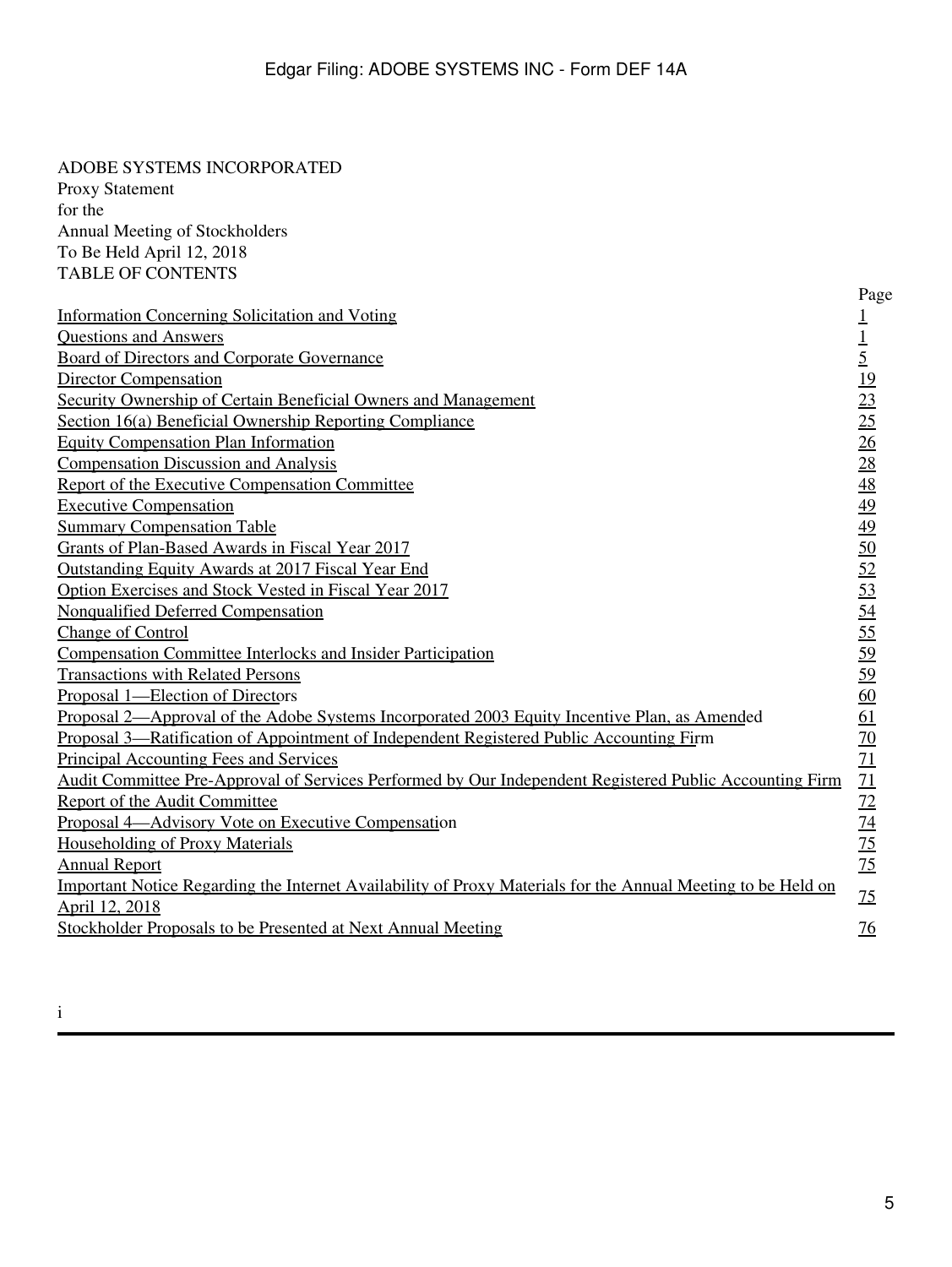#### \_\_\_\_\_\_\_\_\_\_\_\_\_\_\_\_\_\_\_\_ ADOBE SYSTEMS INCORPORATED

#### \_\_\_\_\_\_\_\_\_\_\_\_\_\_\_\_\_\_\_\_ PROXY STATEMENT \_\_\_\_\_\_\_\_\_\_\_\_\_\_\_\_\_\_\_\_

#### <span id="page-5-0"></span>INFORMATION CONCERNING SOLICITATION AND VOTING

Our Board of Directors (the "Board") is soliciting proxies for our 2018 Annual Meeting of Stockholders (the "2018 Annual Meeting") to be held on Thursday, April 12, 2018, at 9:00 a.m. local time at our Almaden Tower building located at 151 Almaden Boulevard, San Jose, California 95110. Our principal executive offices are located at 345 Park Avenue, San Jose, California 95110, and our telephone number is (408) 536-6000.

The proxy materials, including this proxy statement, proxy card and our 2017 Annual Report, are being distributed and made available on or about March 2, 2018. This proxy statement contains important information for you to consider when deciding how to vote on the matters brought before the 2018 Annual Meeting. Please read it carefully. In accordance with rules and regulations adopted by the U.S. Securities and Exchange Commission (the "SEC"), we have elected to provide our stockholders access to our proxy materials over the Internet. Accordingly, a Notice of Internet Availability of Proxy Materials (the "Notice") will be mailed on or about March 2, 2018 to most of our stockholders who owned our common stock at the close of business on the record date, February 14, 2018. Stockholders will have the ability to access the proxy materials on a website referred to in the Notice or request a printed set of the proxy materials be sent to them by following the instructions in the Notice.

The Notice will also provide instructions on how you can elect to receive future proxy materials electronically or in printed form by mail. If you choose to receive future proxy materials electronically, you will receive an email next year with instructions containing a link to the proxy materials and a link to the proxy voting site. Your election to receive proxy materials electronically or in printed form by mail will remain in effect until you terminate such election.

Choosing to receive future proxy materials electronically will allow us to provide you with the information you need in a timelier manner, will save us the cost of printing and mailing documents to you and will conserve natural resources.

We will bear the expense of soliciting proxies. In addition to these proxy materials, our directors and employees (who will receive no compensation in addition to their regular salaries) may solicit proxies in person, by telephone or email. We have also retained Innisfree M&A Incorporated to help us solicit proxies from brokers, bank nominees and other institutional owners. We expect to pay Innisfree a fee of \$15,000 for its services and will reimburse Innisfree for reasonable out-of-pocket expenses. We will reimburse banks, brokers and other custodians, nominees and fiduciaries for reasonable charges and expenses incurred in forwarding soliciting materials to their clients.

<span id="page-5-1"></span>QUESTIONS AND ANSWERS

Q:  $\frac{\text{vote at the}}{\text{2018 A}}$ Who may 2018 Annual Meeting?

#### A:Our Board

set February 14, 2018 as the record date for the meeting. If you owned our common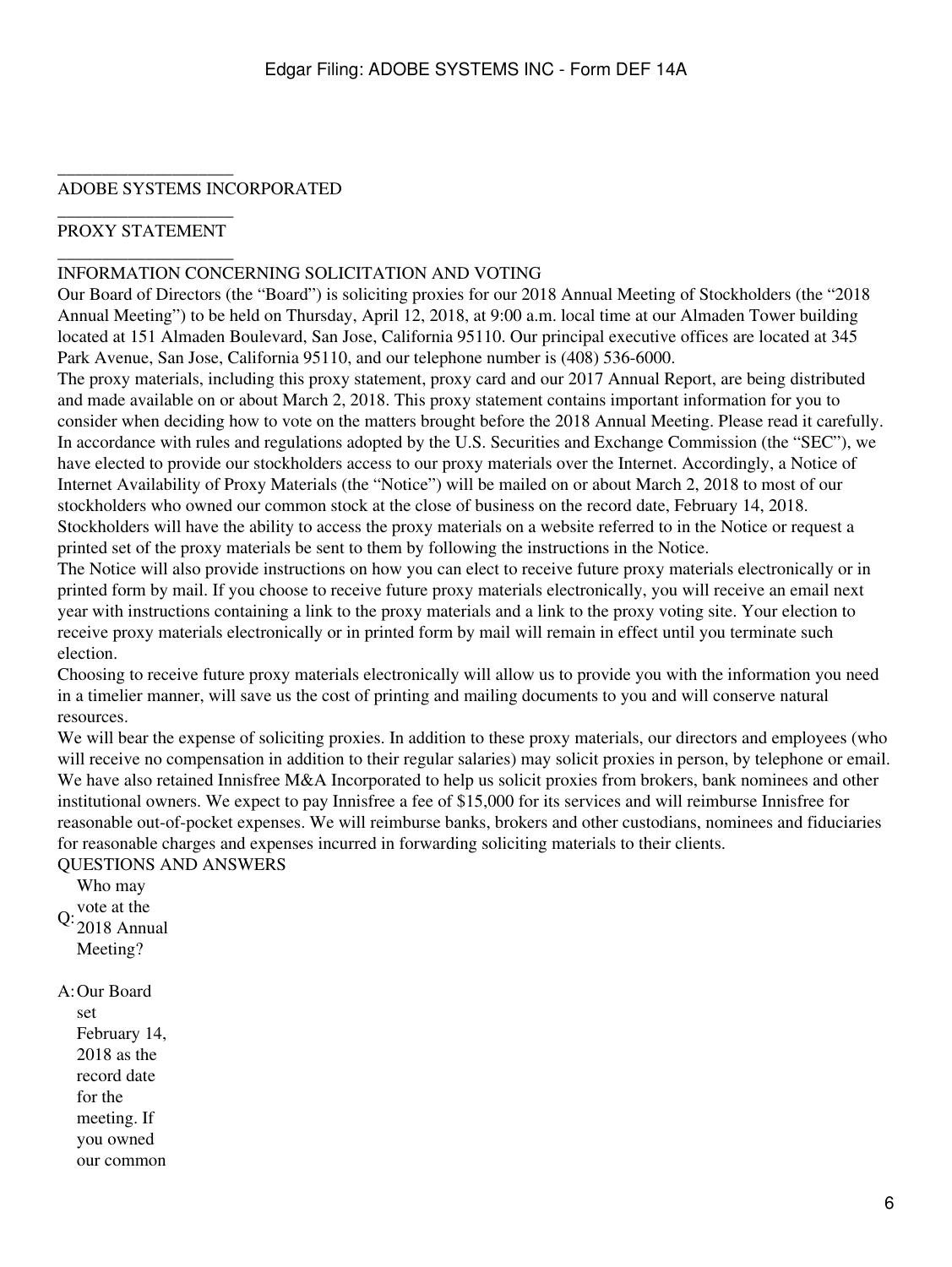stock at the close of business on February 14, 2018, you may attend and vote at the meeting. Each stockholder is entitled to one vote for each share of common stock held on all matters to be voted on. As of February 14, 2018, there were 493,333,487 shares of our common stock outstanding and entitled to vote at the meeting.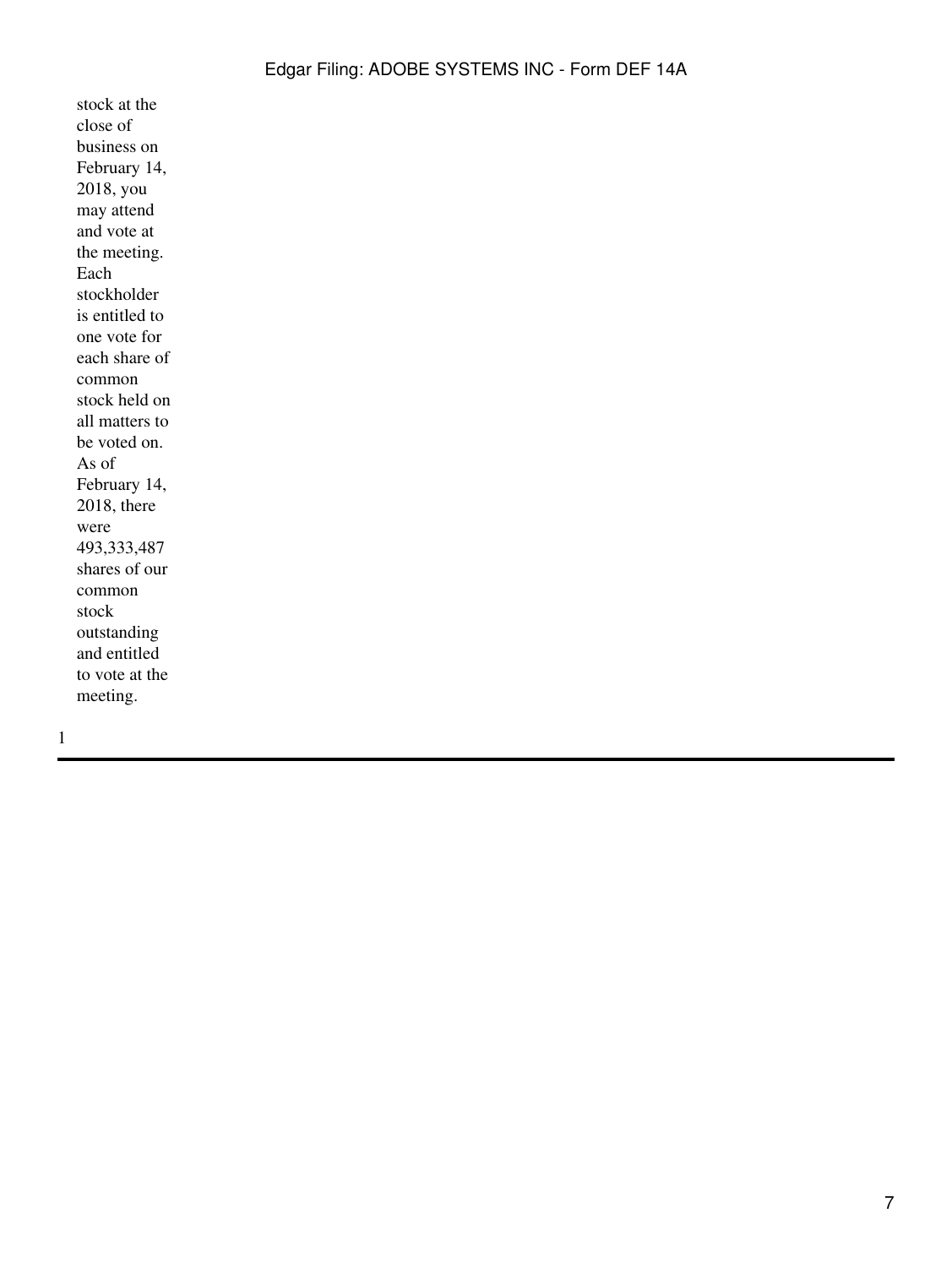Q:What is the quorum requirement for the 2018 Annual Meeting?

A: A majority of our outstanding shares entitled to vote as of the record date must be present at the meeting in order to  $\overline{A}$ : hold the meeting and conduct business. This is called a quorum.

Your shares will be counted as present at the meeting if you are entitled to vote and you:

•are present in person at the meeting; or •have properly submitted a proxy card or voting instruction card, or voted by telephone or over the Internet.

Both abstentions and broker non-votes (as described below) are counted for the purpose of determining the presence of a quorum.

Each proposal identifies the votes needed to approve or ratify the proposed action.

Q:What proposals will be voted on at the 2018 Annual Meeting?

A:There are four proposals scheduled to be voted on at the meeting:

•Election of ten members of our Board named herein to serve for a one-year term;

Approval of the 2003 Equity Incentive Plan as amended to increase the available share reserve by 7.5 million shares;

Ratification of the appointment of KPMG LLP as our independent registered public accounting firm for the fiscal<br>example Navamber 20, 2018; and year ending November 30, 2018; and

•Approval, on an advisory basis, of the compensation of our named executive officers.

We will also consider any other business that properly comes before the meeting. If any other matters are properly brought before the meeting, the persons named in the enclosed proxy card or voter instruction card will vote the shares they represent using their best judgment.

Q: Why did I receive a notice in the mail regarding the Internet availability of proxy materials instead of a full set of proxy materials?

We are pleased to continue to take advantage of the SEC rule that allows companies to furnish their proxy materials over the Internet. Accordingly, we have sent to most of our stockholders of record and beneficial owners a notice regarding Internet availability of proxy materials. Instructions on how to access the proxy materials over the

A: Internet or to request a paper copy may be found in the Notice. In addition, stockholders may request to receive proxy materials in printed form by mail or electronically on an ongoing basis. A stockholder's election to receive proxy materials by mail or electronically by email will remain in effect until the stockholder terminates such election.

Q: Why did I receive a full set of proxy materials in the mail instead of a notice regarding the Internet availability of proxy materials?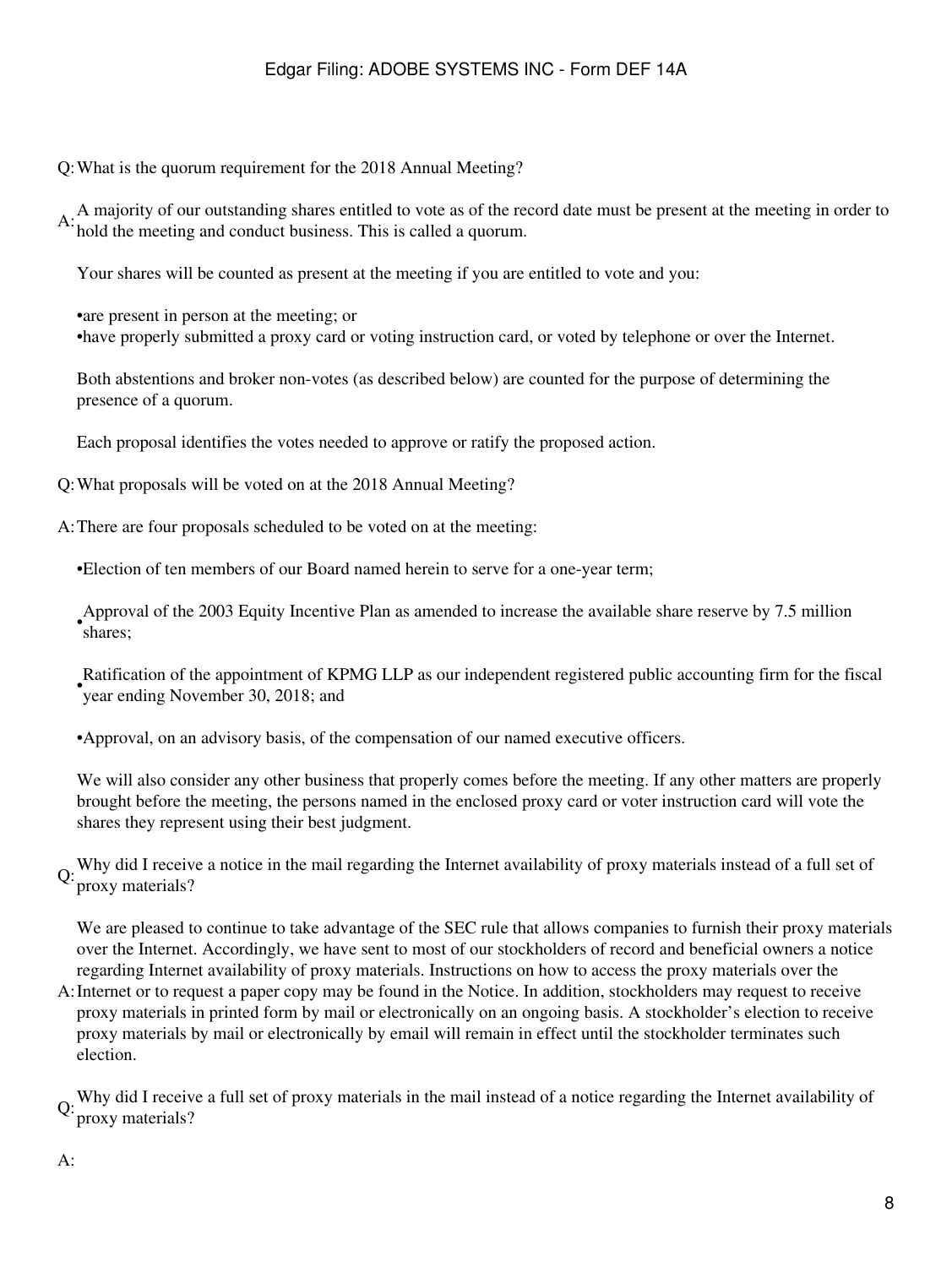We are providing stockholders who have previously requested to receive paper copies of the proxy materials with paper copies of the proxy materials instead of a Notice. If you would like to reduce the environmental impact and the costs incurred by us in mailing proxy materials, you may elect to receive all future proxy materials electronically via email or the Internet. To sign up for electronic delivery, please follow the instructions provided with your proxy materials and on your proxy card or voting instruction card to vote using the Internet and, when prompted, indicate that you agree to receive or access stockholder communications electronically in future years. Alternatively, you can go to https://www.icsdelivery.com/adobe and enroll for online delivery of annual meeting and proxy voting materials.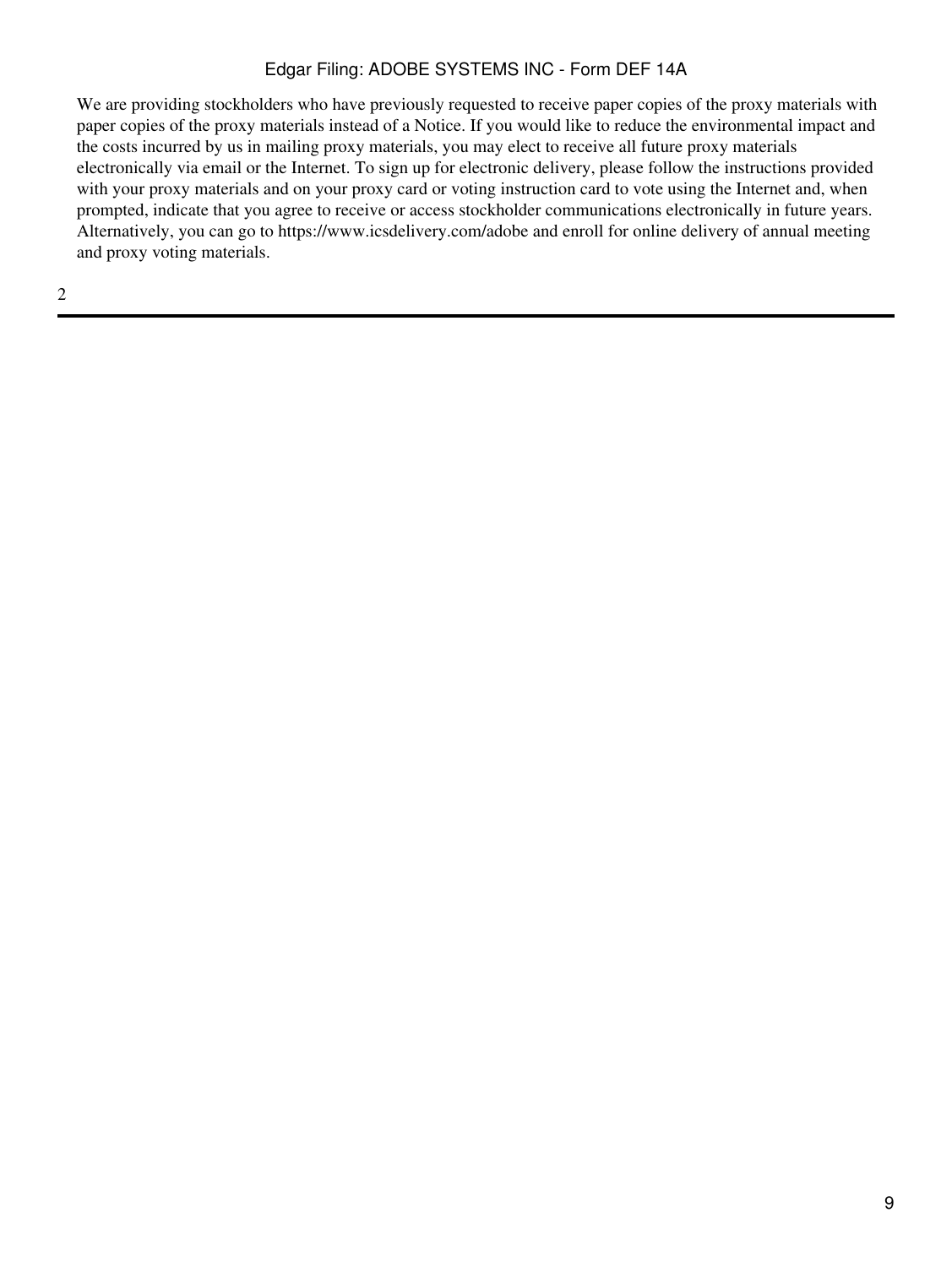Q: access to the proxy How can I get electronic materials?

 $A:$  number can be found on You can view the proxy materials on the Internet at www.proxyvote.com. Please have your 12 digit control number available. Your 12 digit control your Notice. If you received a paper copy of your proxy materials, your 12 digit control number can be found on your proxy card or voting instruction card.

Our proxy materials are also available on our Investor Relations website at www.adobe.com/adbe.

Q: filling out and returning Can I vote my shares by the Notice?

 $A:$  telephone, by requesting No. The Notice will, however, provide instructions on how to vote by Internet, by and returning a paper proxy card or voting instruction card, or by submitting a ballot in person at the meeting.

Q: shares in person at the How may I vote my meeting?

A:If your shares are registered directly in your name with our transfer agent, Broadridge Corporate Issuer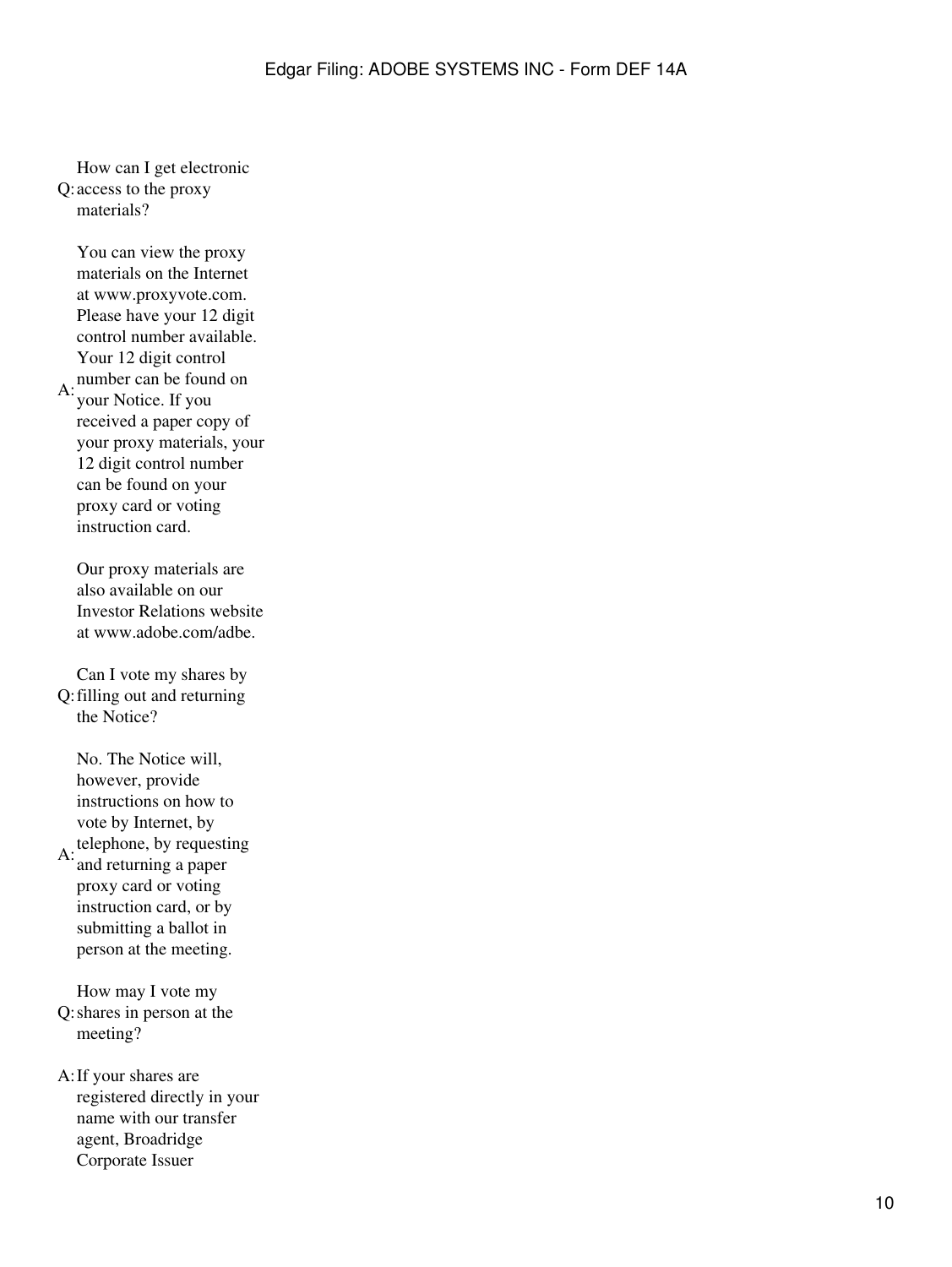Solutions, Inc., you are considered, with respect to those shares, the stockholder of record. As the stockholder of record, you have the right to vote in person at the meeting. If your shares are held in a brokerage account or by another nominee or trustee, you are considered the beneficial owner of shares held in street name. As the beneficial owner, you are also invited to attend the meeting. Since a beneficial owner is not the stockholder of record, you may not vote these shares in person at the meeting unless you obtain a "legal proxy" from your broker, trustee or nominee that holds your shares, giving you the right to vote the shares at the meeting. The meeting will be held at our Almaden Tower building located at 151 Almaden Boulevard, San Jose, California 95110. If you need directions to the meeting, please contact Adobe Investor Relations at ir@adobe.com.

Q: without attending the How can I vote my shares meeting?

A:Whether you hold shares directly as a registered stockholder of record or beneficially in street name, you may vote without attending the meeting. You may vote by granting a proxy or, for shares held beneficially in street name, by submitting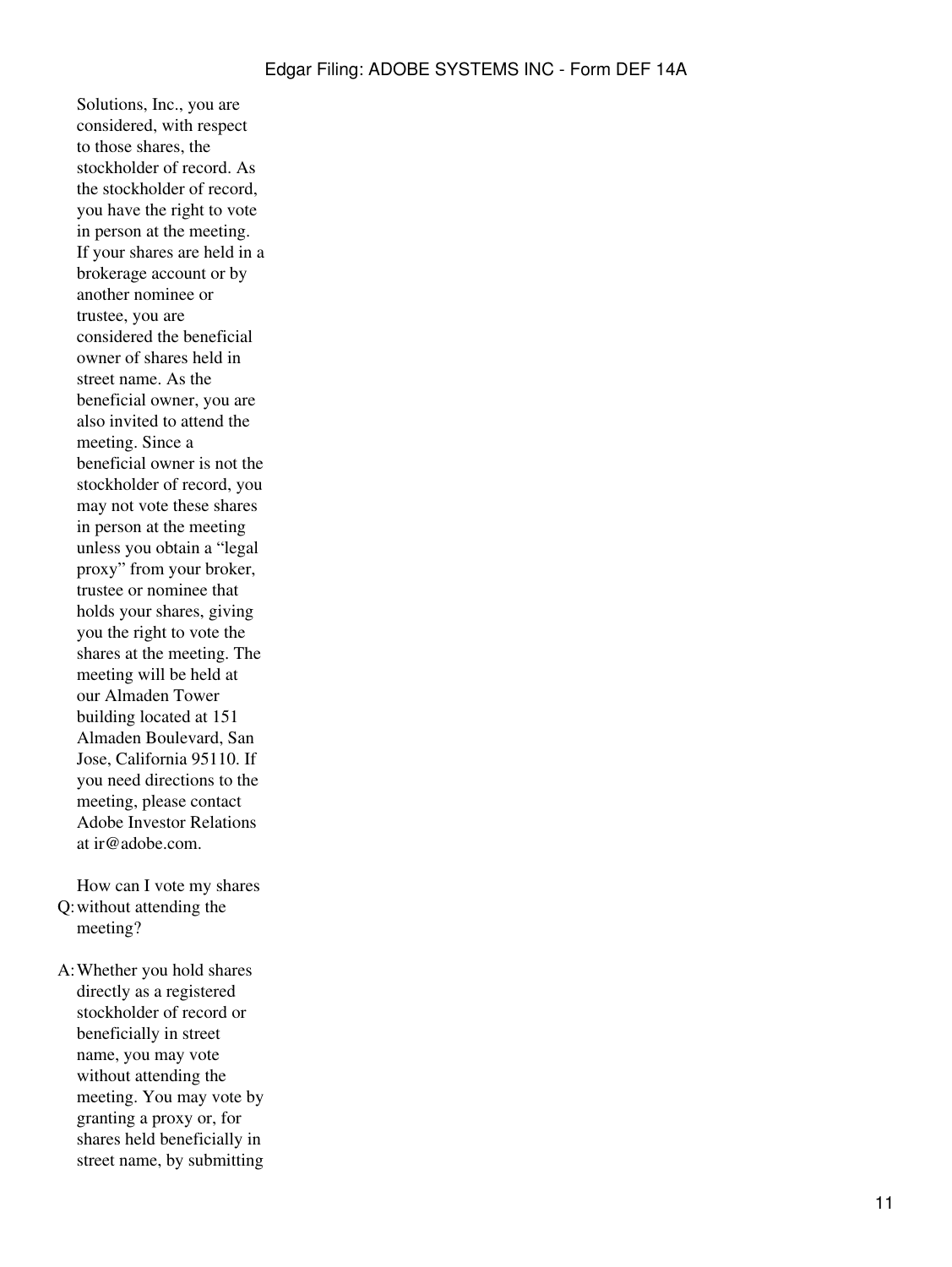voting instructions to your broker, trustee or nominee. In most cases, you will be able to do this by telephone, by using the Internet or by mail if you received a printed set of the proxy materials.

By Telephone or Internet. If you have telephone or Internet access, you may submit your proxy by following the instructions provided in the Notice, or if you received a printed version of the proxy materials by mail, by following the instructions provided with your proxy materials and on your proxy card or voting instruction card. Delaware law specifically permits electronically transmitted proxies as long as they contain or are submitted with information from which the inspector of elections can determine that the proxy was authorized by the stockholder. The Internet voting procedures for the 2018 Annual Meeting are designed to authenticate each stockholder by use of a control number to allow stockholders to vote their shares and to confirm that their instructions have been properly recorded.

By Mail. If you received printed proxy materials, you may submit your proxy by mail by signing your proxy card if your shares are registered or, for shares held beneficially in street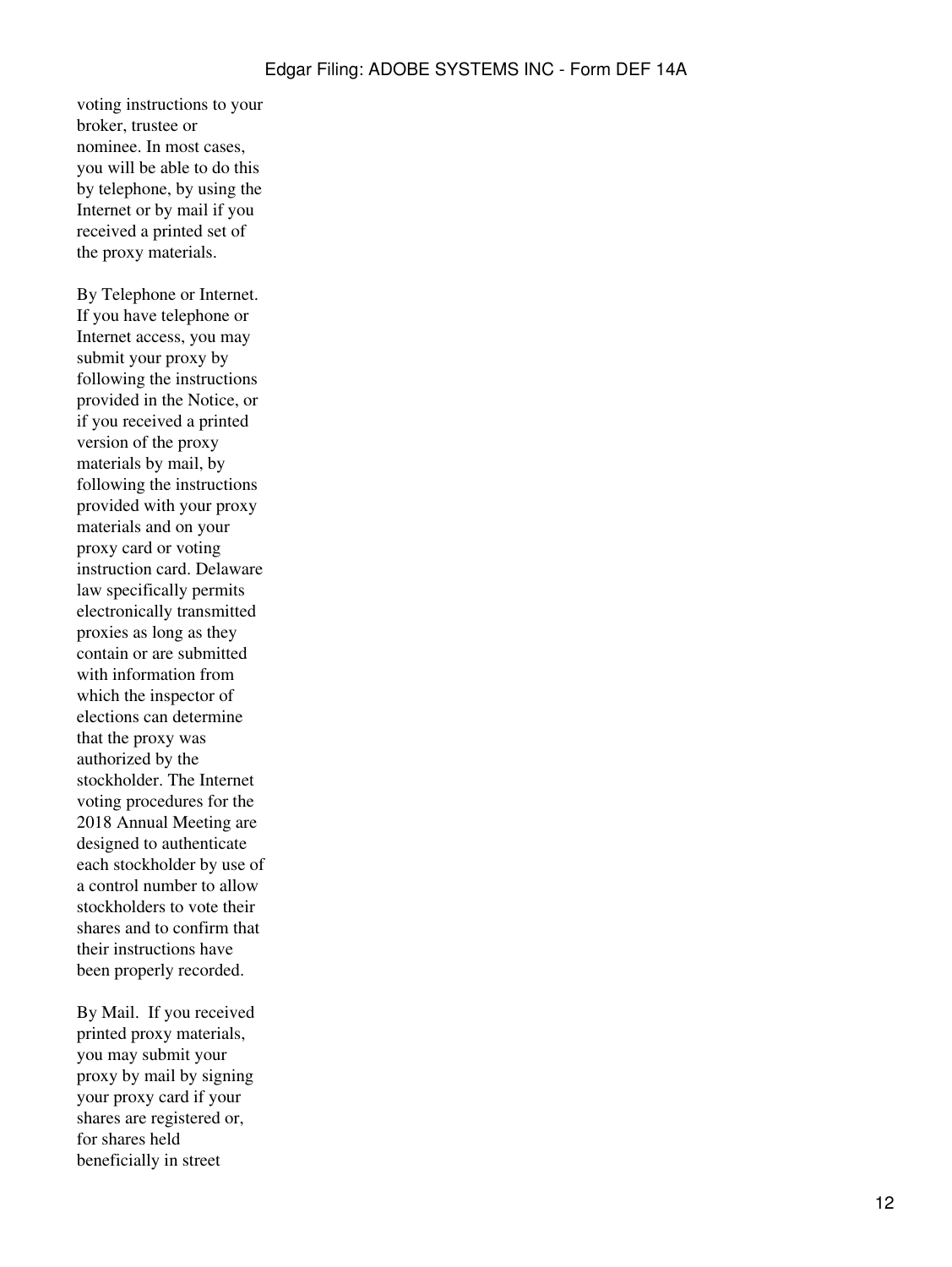name, by following the voting instructions included by your stockbroker, trustee or nominee, and mailing it in the enclosed envelope. If you provide specific voting instructions, your shares will be voted as you have instructed.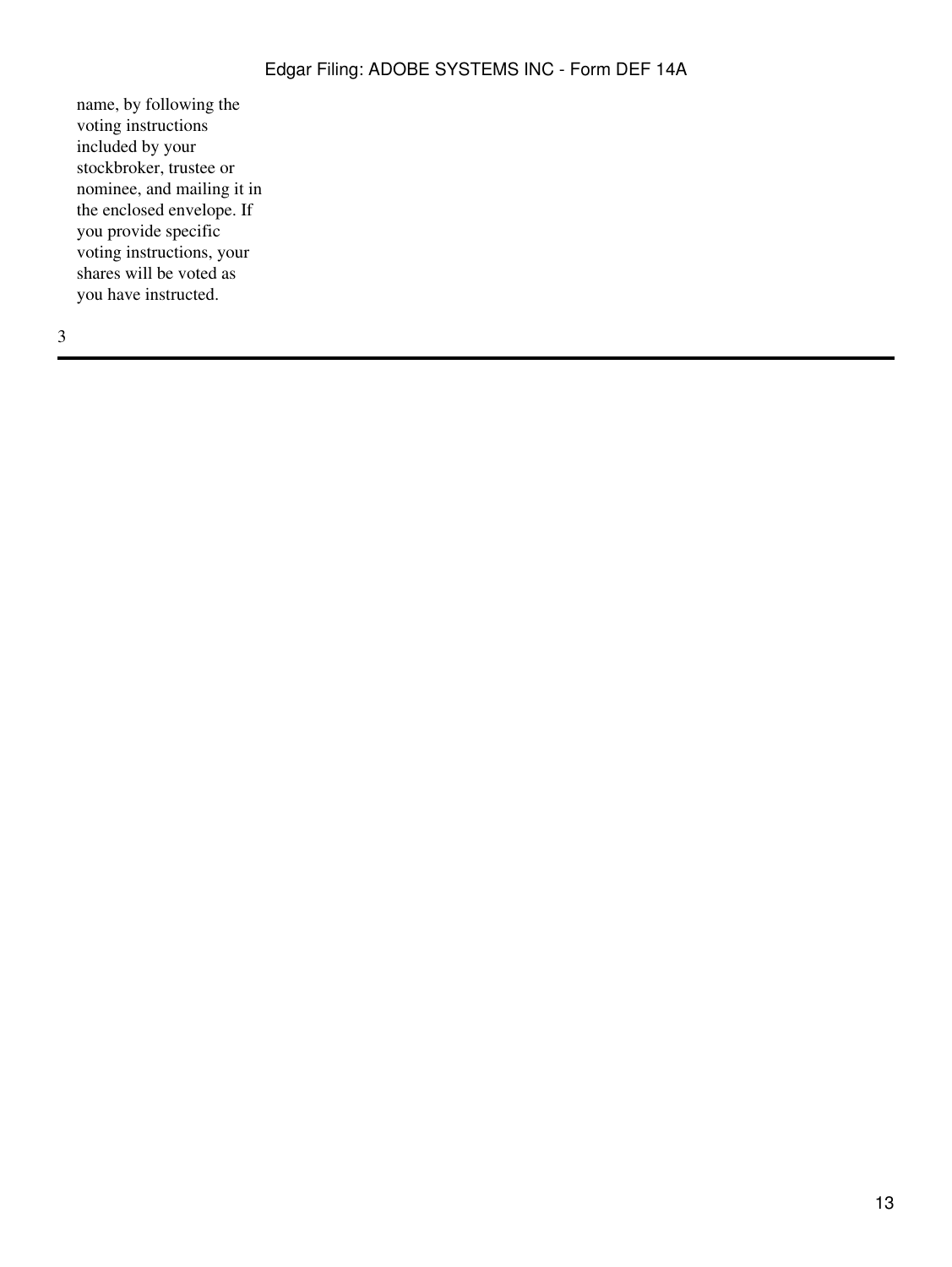$Q:$  if I do not give specific voting instructions? A: then the proxy Registered Stockholder of Record. If you are a registered stockholder of record and you indicate when voting on the Internet or by telephone that you wish to vote as recommended by the Board, or you sign, date and return a proxy card without giving specific voting instructions, holders will vote your shares in the manner recommended by the Board on all matters presented in this proxy statement and as the proxy holders may determine in their best judgment with respect to any other matters properly presented for a vote at the meeting.

What happens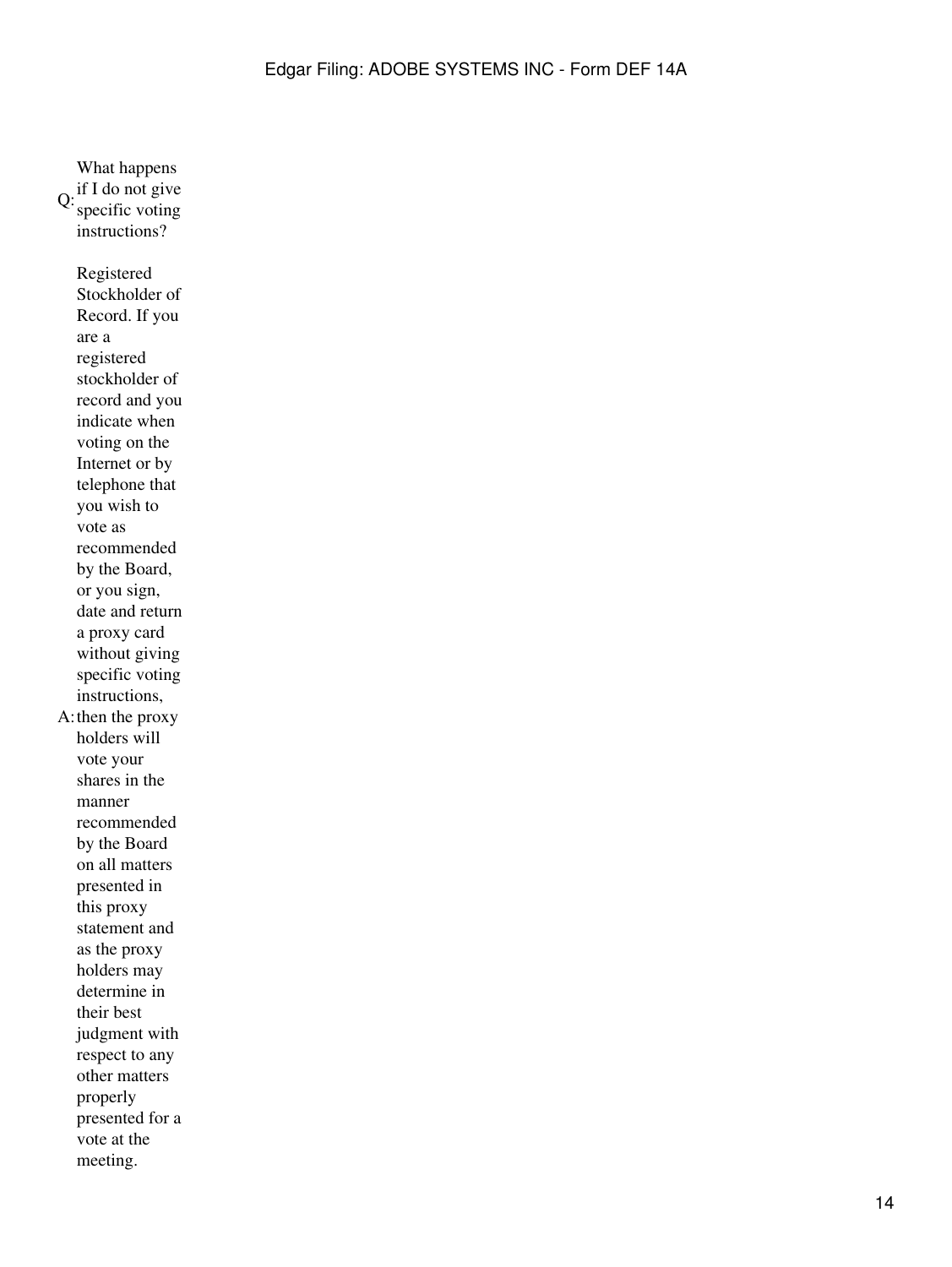Beneficial Owners of Shares Held in Street Name. If you are a beneficial owner of shares held in street name and do not provide the organization that holds your shares with specific voting instructions, the organization that holds your shares may generally vote at its discretion on routine matters but cannot vote on non-routine matters. If the organization that holds your shares does not receive instructions from you on how to vote your shares on a non-routine matter, the organization will inform the inspector of elections that it does not have the authority to vote on this matter with respect to your shares. This is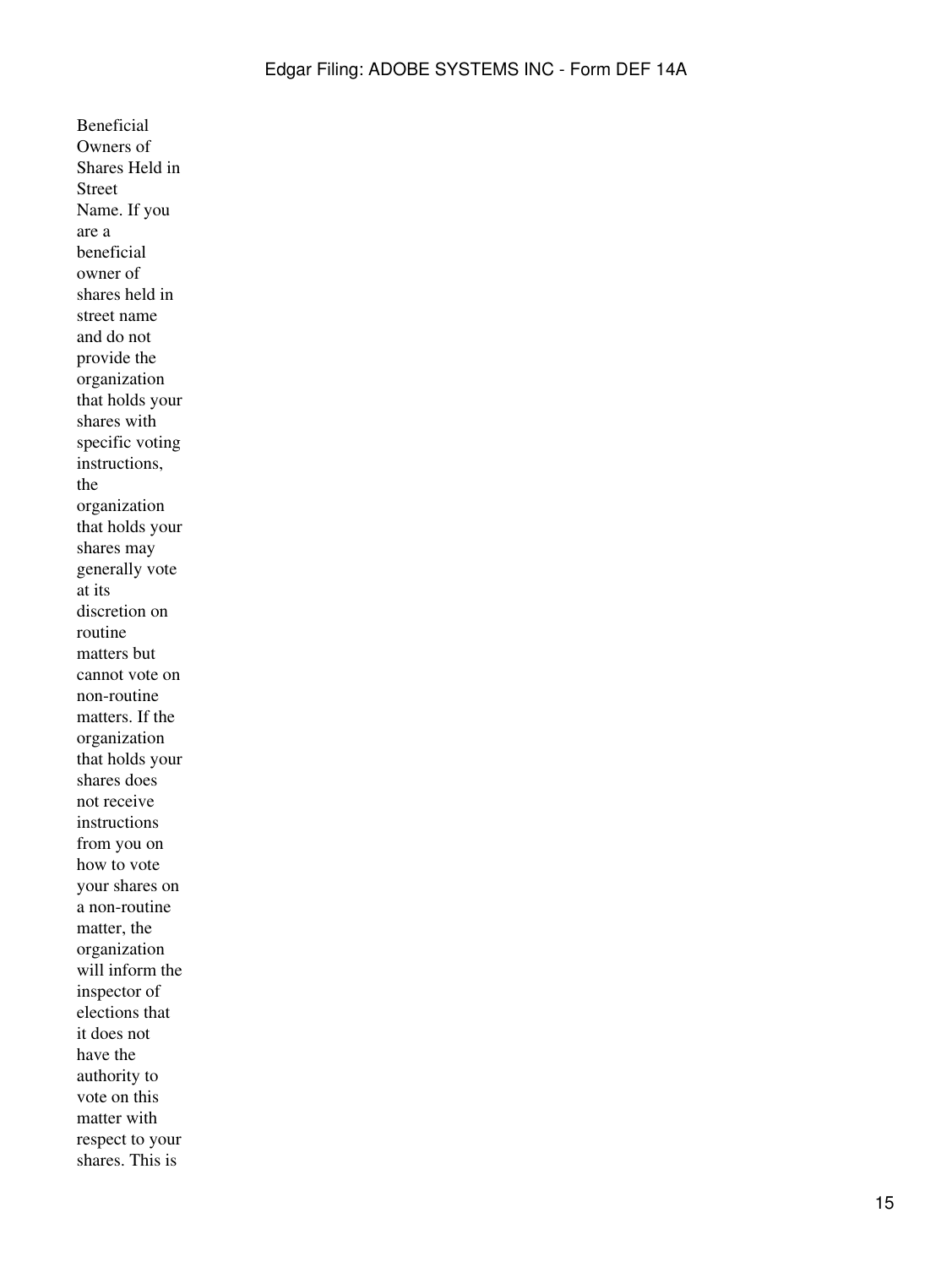generally referred to as a "broker non-vote." In tabulating the voting results for any particular proposal, shares that constitute broker non-votes are not considered entitled to vote on that proposal. Thus, broker non-votes will not affect the outcome of any matter being voted on at the meeting, assuming that a quorum is obtained. Q: considered Which ballot measures are "routine" or "non-routine"?

#### A:The

ratification of the appointment of KPMG LLP as our independent registered public accounting firm for the fiscal year ending November 30, 2018 (Proposal 3), is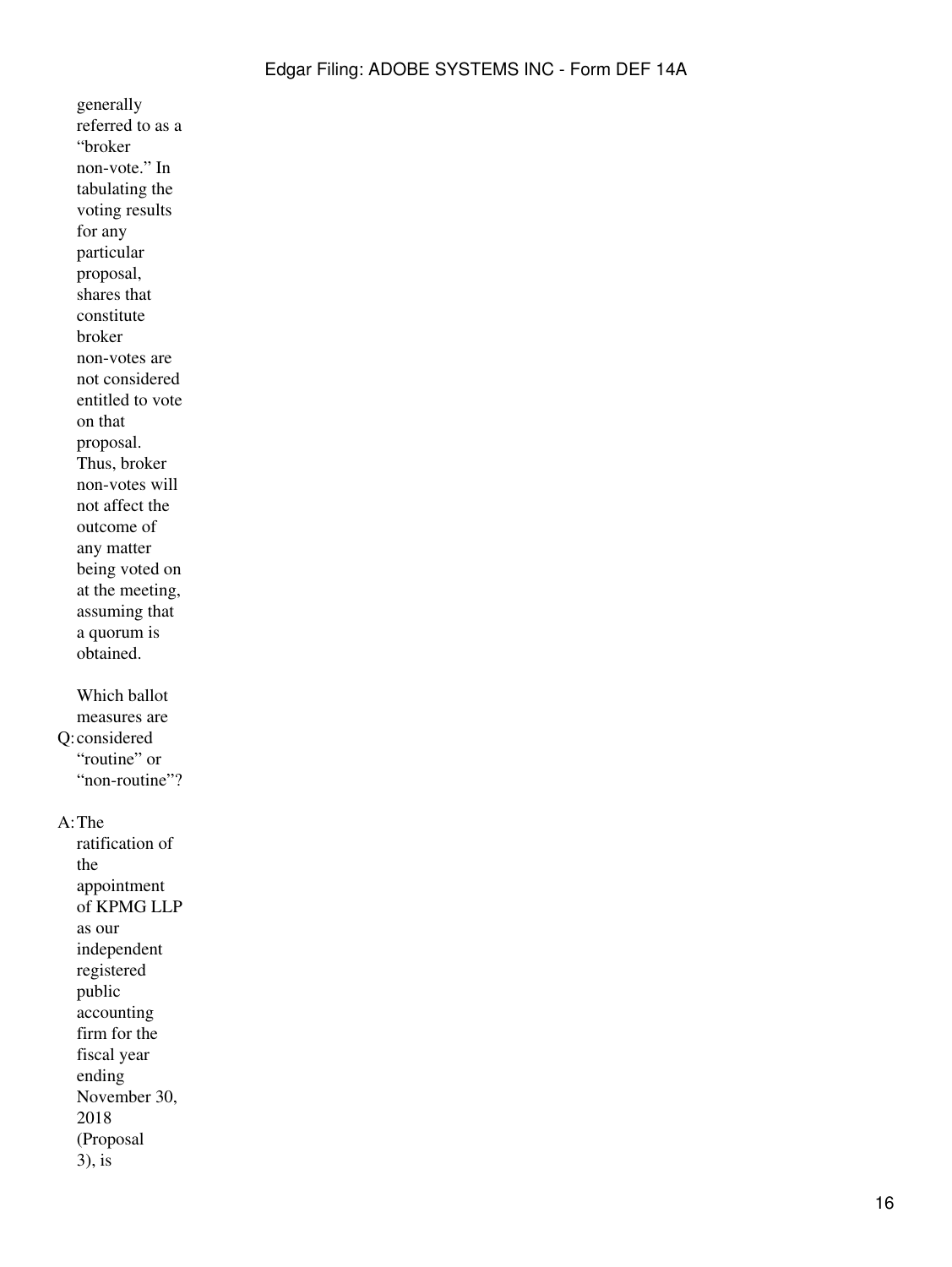considered routine under applicable rules. A broker or other nominee may generally vote on routine matters, and therefore no broker non-votes are expected to exist in connection with Proposal 3. The election of directors (Proposal 1), the approval of the 2003 Equity Incentive Plan as amended to increase the available share reserve by 7,500,000 shares (Proposal 2), and the advisory vote on executive compensation (Proposal 4) are matters considered non-routine under applicable rules. A broker or other nominee cannot vote without instructions on non-routine matters, and, therefore, there may be broker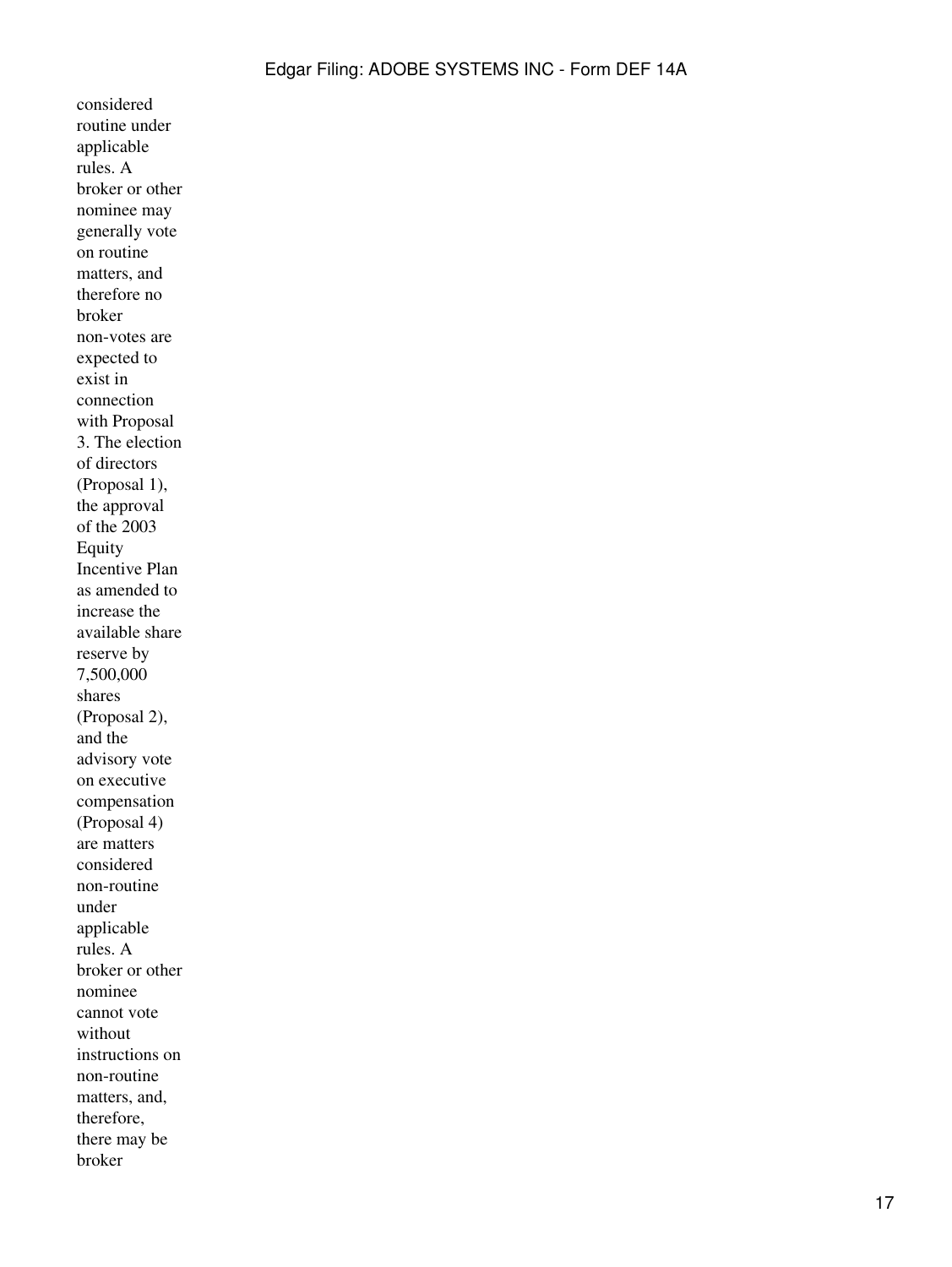Proposals 1, 2, and 4. Q: proxy and How can I revoke my change my vote? A:You may revoke your proxy and change your vote at any time before the final vote at the meeting. If you are a stockholder of record, you may do this by signing and submitting a new proxy card with a later date; by voting by telephone or by using the Internet, either of which must be completed by 11:59 p.m. Eastern Time on April 11, 2018 (your latest telephone or Internet proxy is counted); or by attending the meeting and voting in person by ballot. Attending the meeting alone will not revoke your proxy unless

non-votes on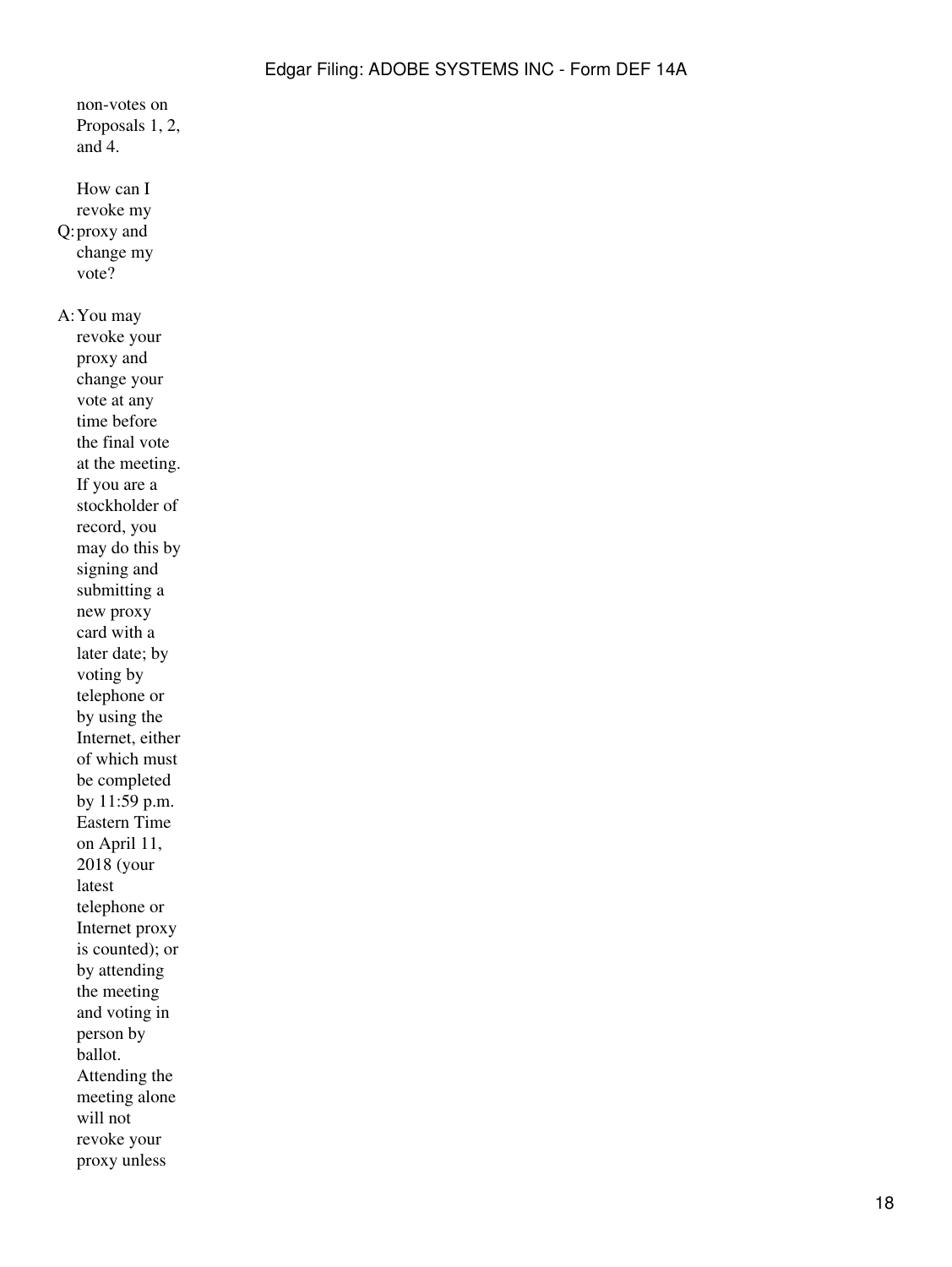you specifically request your proxy to be revoked. If you hold shares through a bank or brokerage firm, you must contact that bank or firm directly to revoke any prior voting instructions.  $Q:$  find the voting Where can I results of the meeting? A:The preliminary voting results will be announced at the meeting. The final voting results will be reported in a Current Report on Form 8-K, which will be filed with the SEC within four business days after the meeting. If our final voting results are not available within four business days after the meeting, we will file a Current Report on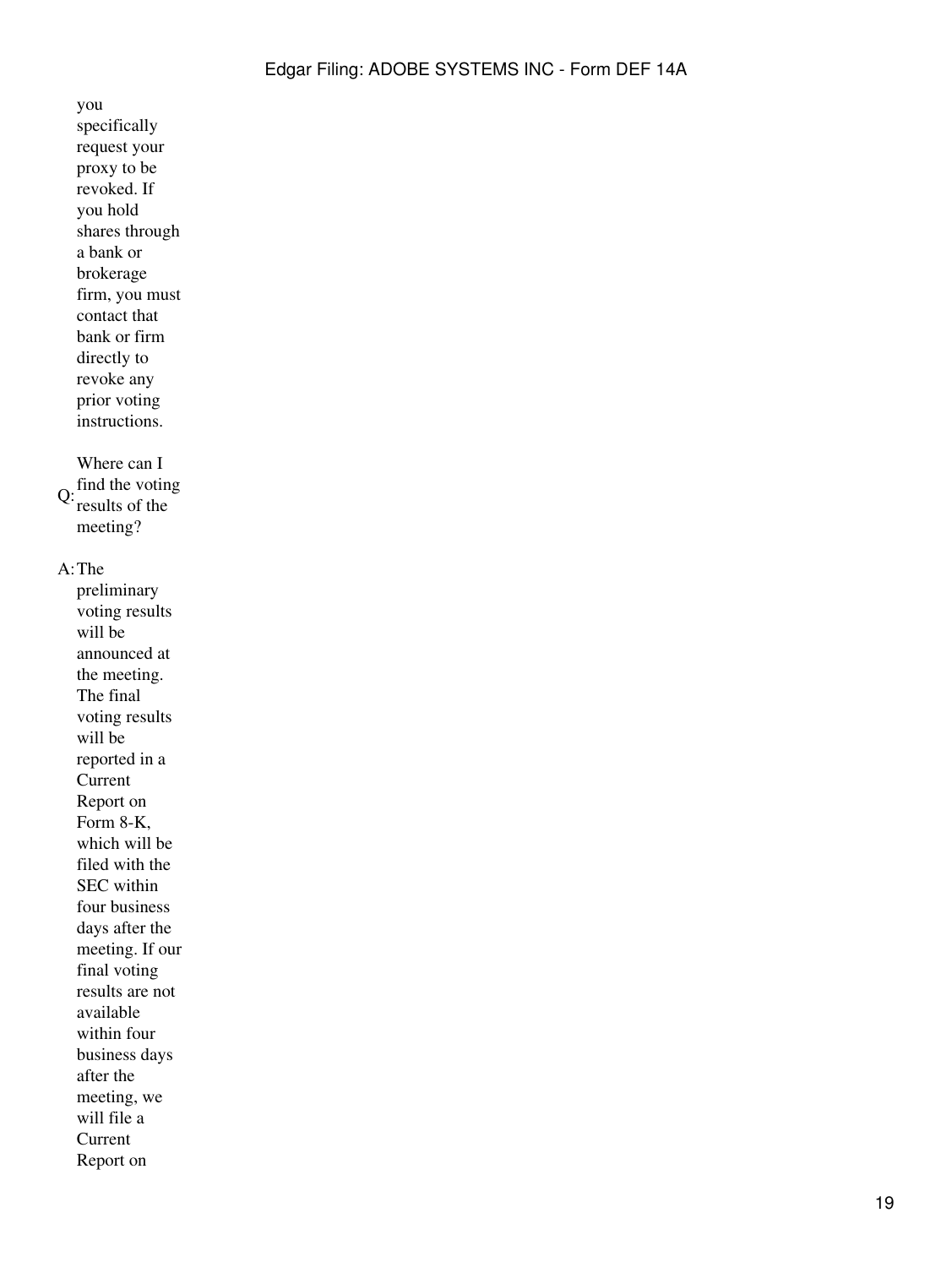Form 8-K reporting the preliminary voting results and subsequently file the final voting results in an amendment to the Current Report on Form 8-K within four business days after the final voting results are known to us.

4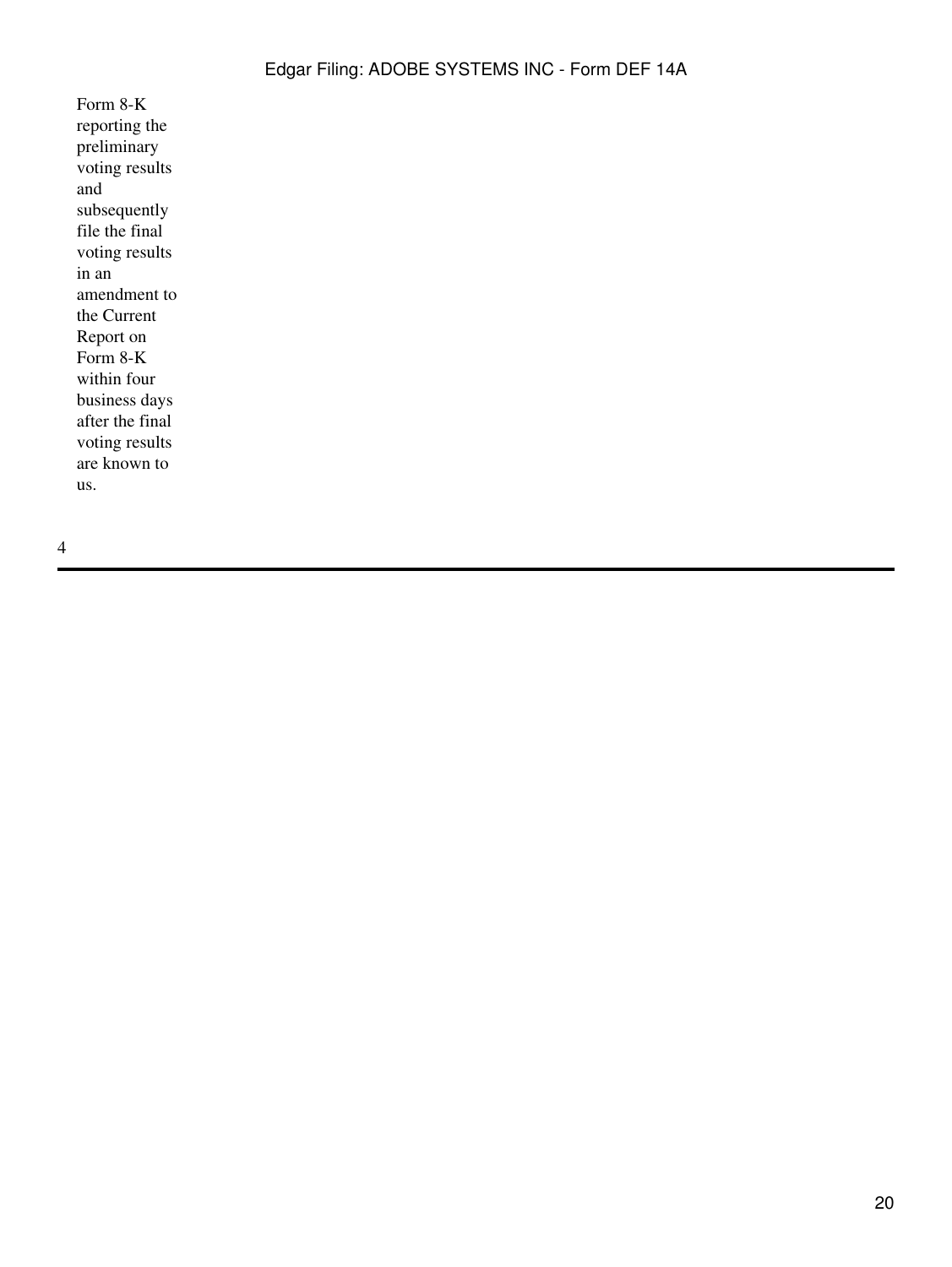# <span id="page-20-0"></span>BOARD OF DIRECTORS AND CORPORATE GOVERNANCE

Our Board of Directors

Adobe's stockholders elect the company's Board members annually, and all ten of our current directors were elected by our stockholders to serve for a term expiring at the 2018 Annual Meeting. The following tables and charts set forth the general criteria the Board has identified when it evaluates the composition of the Board and Board member nominees, the ages, tenure and minority representation of nominees, and a summary of the attributes and experience of the nominees based on the biographical information listed below for each them.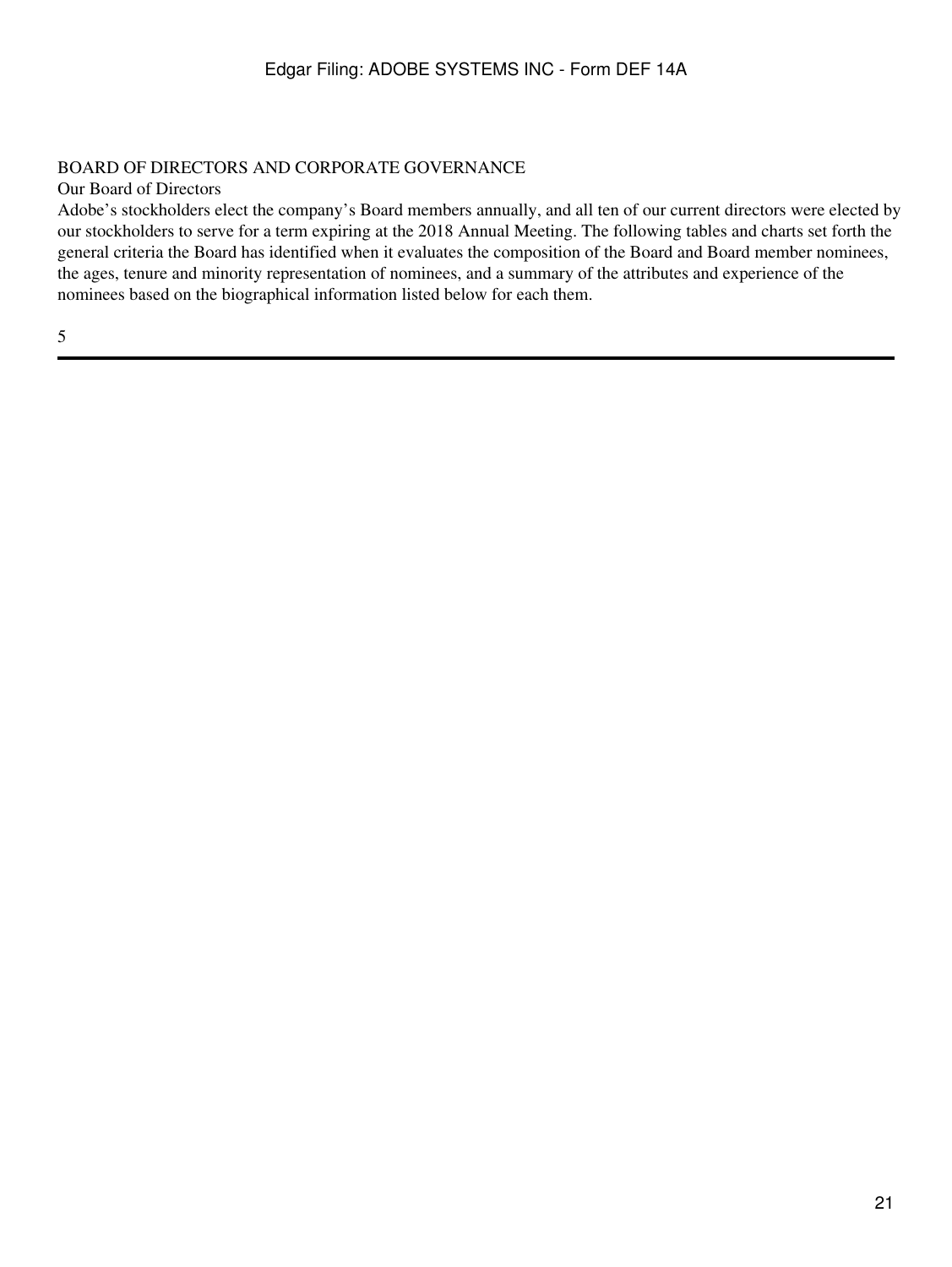The following table highlights the number of our director nominees who share certain categories of attributes and experiences that uniquely qualify them to serve on our Board of Directors. We believe the diversity of experiences and qualifications represented by our directors is critical to Adobe's success. We have narrowly tailored and defined these categories, although inclusion on certain categories will in many cases provide experience and expertise covered by other categories. For example, directors with CEO experience will also have gained significant exposure to operational and regulatory issues.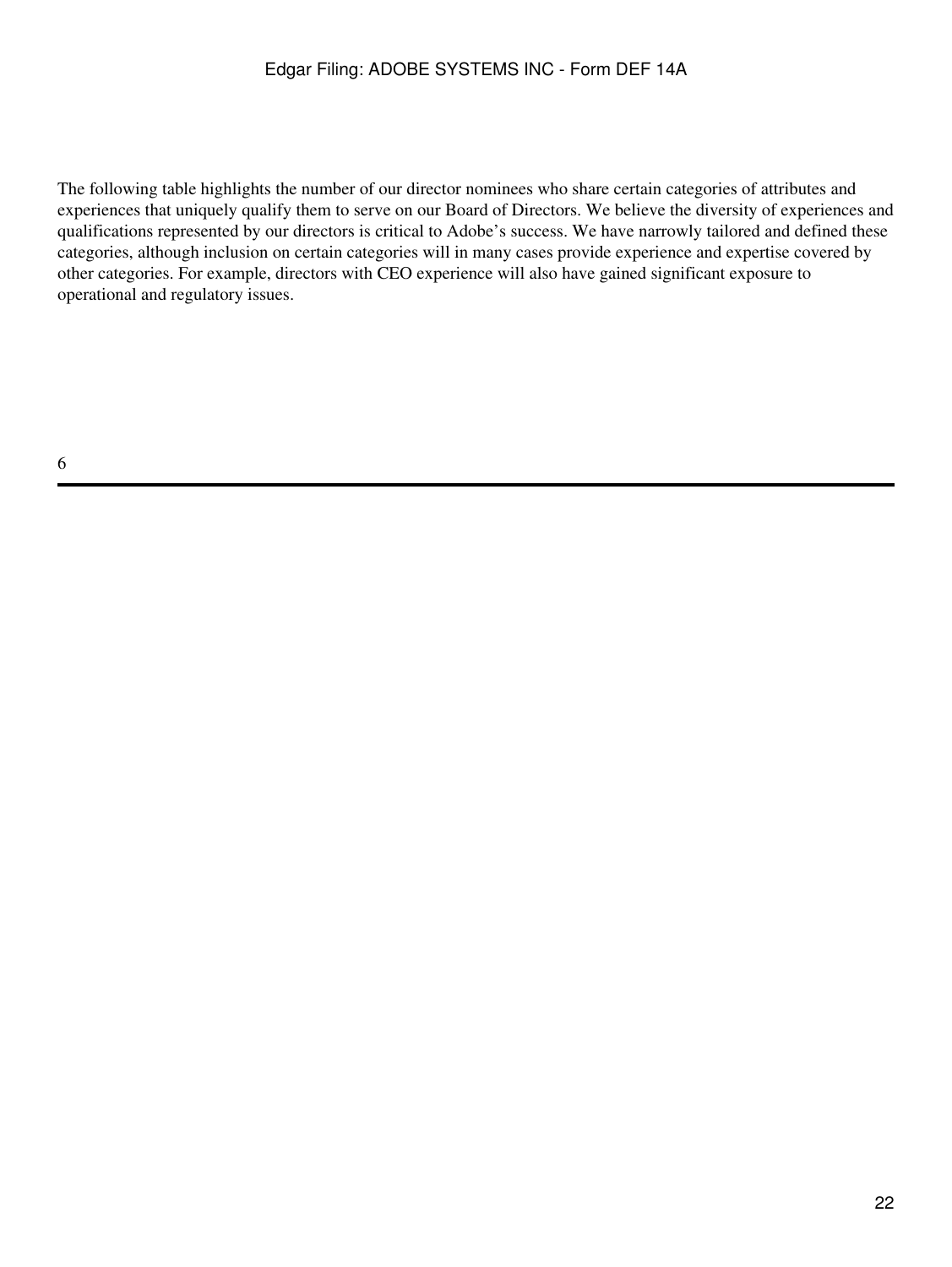Nominees for Election for a One-Year Term Expiring in 2019 Principal Occupation During Last Five Years and<br>Name Age Director<br>Relevant Experience, Qualifications, Attributes or Skills Age Since

AmdyXfinitytv.com. Ms. Banse joined Comcast in 1991 and spent the early part of her career at Ransecast overseeing the development of Comcast's cable network portfolio. Ms. Banse serves on the Ms. Banse serves as Managing Director and Head of Funds, Comcast Ventures and Senior Vice President, Comcast Corporation, a global media and technology company. Prior to this role, she was President of Comcast Interactive Media (CIM), a division of Comcast responsible for developing Comcast's online strategy and operating Comcast's digital properties, including Fandango, Xfinity.com board of directors of The Clorox Company, a multinational manufacturer and marketer of consumer and professional products. She received a B.A. from Harvard and a J.D. from Temple University School of Law. 58 2012

As the Managing Director and Head of Funds for Comcast Ventures and Senior Vice President, Comcast Corporation, as well as her prior executive positions, including President of CIM, Ms. Banse has extensive executive leadership experience, as well as extensive knowledge of financial and strategic issues. She also brings to the Board a deep expertise in global media and technology organizations in online business.

positions at Hewlett-Packard Company, a computer and electronics company, including serving as<br>Hyward:... Vice Dresident and Concrel Manager of its Macayraments Organization, Mr. Bernholt Executive Vice President and General Manager of its Measurements Organization. Mr. Barnholt<br>Barnholt Mr. Barnholt served as President and Chief Executive Officer of Agilent Technologies, a measurement company, from March 1999 to March 2005 and as its Chairman of the Board from November 2002 until his retirement in March 2005. From 1990 to 1999, Mr. Barnholt served in several executive currently serves on the board of directors of eBay, a global online marketplace, and as Chairman of the Board of KLA-Tencor Corporation, a provider of process control and yield management solutions. Mr. Barnholt holds a B.S. and a M.S. in Electrical Engineering from Stanford University. 74 2005

As the former President, Chief Executive Officer and Chairman of the Board of Agilent, as well as a former senior executive with Hewlett-Packard, Mr. Barnholt possesses significant leadership experience and operational expertise, including on matters particularly relevant to companies with complex technology and international issues. As a board member of two other public companies and a chairman of one of those companies, Mr. Barnholt also has strong corporate governance expertise and a global business perspective.

RobeBurgess has been an independent consultant since December 2005. He served as Chief Executive **Buffices** of Macromedia, Inc., a provider of Internet and multimedia software, from November 1996 to January 2005. He also served on the board of directors of Macromedia from November 1996 until December 2005, as Chairman of the Board of Macromedia from July 1998 until December 2005 and as Executive Chairman of Macromedia from January 2005 until December 2005, when Macromedia was acquired by Adobe. Prior to joining Macromedia, Mr. Burgess held key executive positions at Silicon Graphics, Inc., a graphics and computing company, and from 1991 to 1995 served as Chief Executive Officer and a member of the board of directors of Alias Research, Inc., a publicly traded 3D software company, prior to its acquisition by Silicon Graphics. Mr. Burgess currently serves on the 60 2005

23

Age Director<br>Since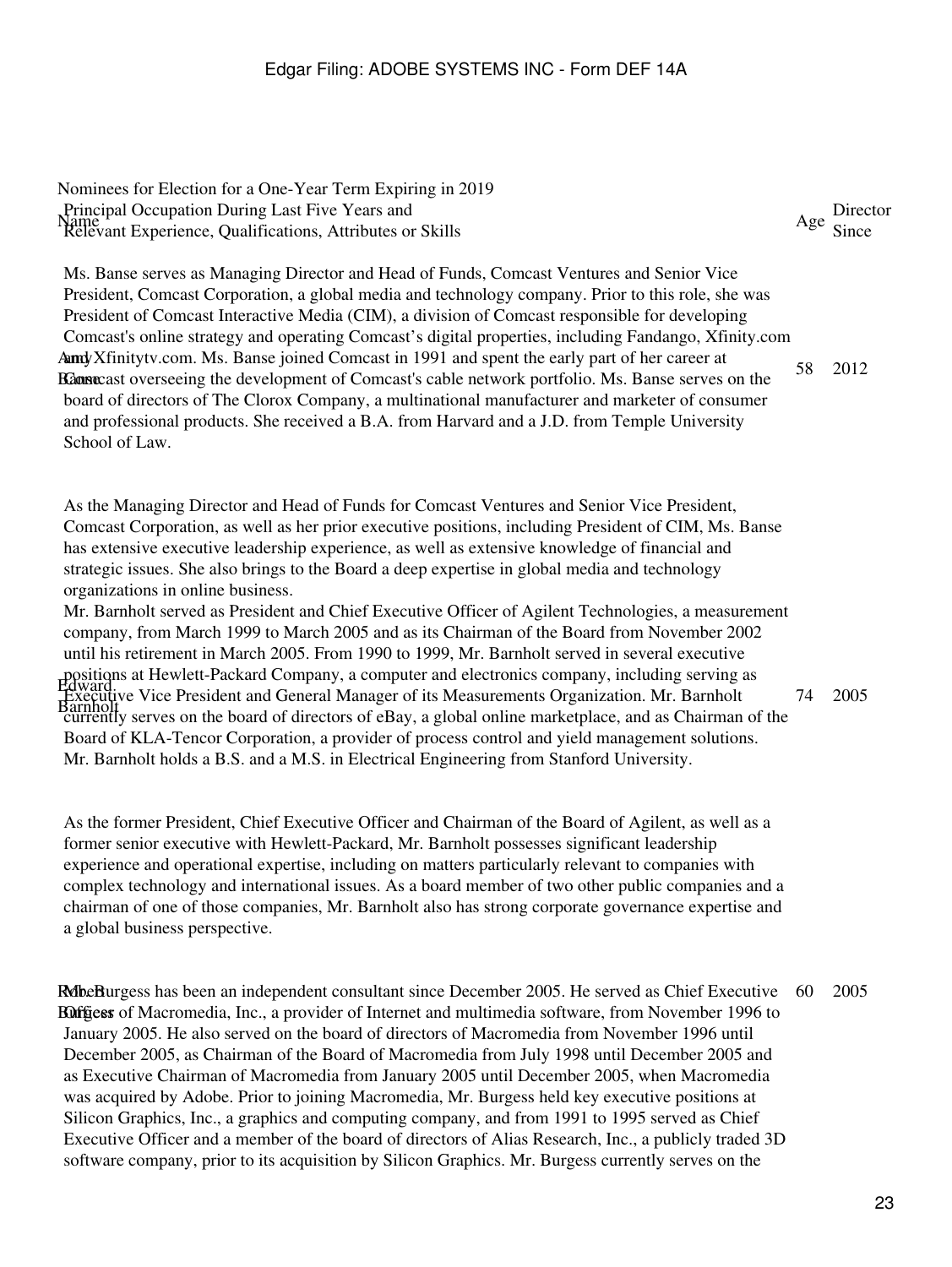boards of NVIDIA Corporation, a provider of programmable graphics processing technologies, and Rogers Communications Inc., a diversified communications and media company. He previously served on the board of IMRIS Inc. from September 2010 to November 2013. Mr. Burgess holds a B.Com. from McMaster University in Canada and is a Canadian citizen.

7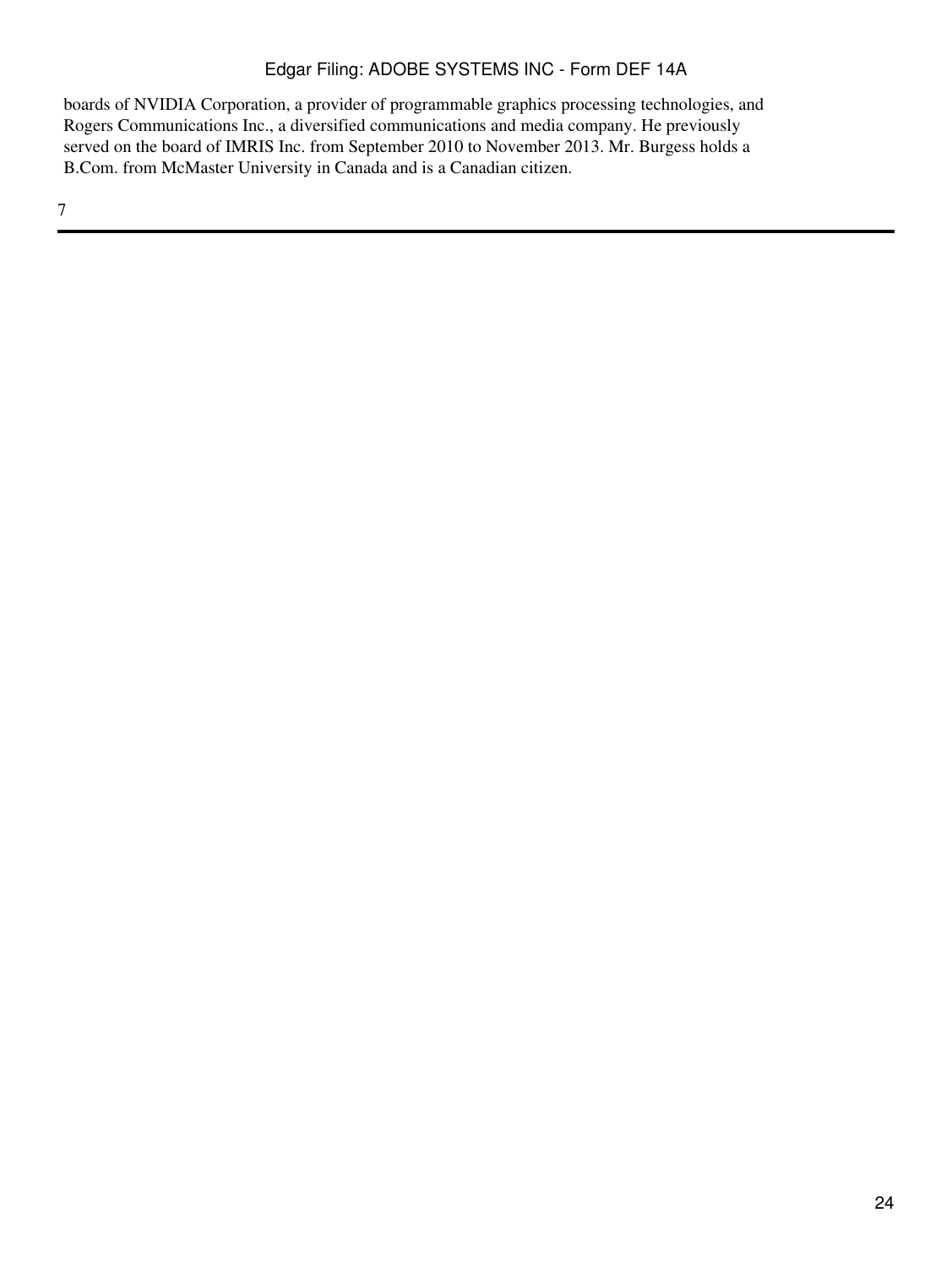Age Director<br>Since

As the former Executive Chairman, Chief Executive Officer and Chairman of the Board of Macromedia, as well as several other executive positions, Mr. Burgess has extensive executive leadership experience, as well as extensive knowledge of financial and strategic issues. He also possesses significant experience with business issues in technology organizations as a result of his former executive roles. With more than 20 years' experience as a board member of publicly traded companies, Mr. Burgess also has a broad understanding of the role and responsibilities of the Board and valuable insight on a number of significant issues in the technology industry. Firained Cisco in 2004, where he held various VP level operations roles, from QLogic Corporation, a Gaddagemietworking company where he was Senior Vice President and Chief Financial Officer. Prior to Mr. Calderoni currently serves as the President and Chief Executive Officer of Anaplan, a planning and performance management platform provider. Prior to joining Anaplan in January 2017, he served as Executive Vice President, Operations and Chief Financial Officer at Red Hat from June 2015 to December 2016. Until June 2015, he was an Executive Advisor at Cisco, a designer, manufacturer and seller of IP-based networking and other products related to the communications and information technology industry. From 2008 to January 2015, Mr. Calderoni served as Executive Vice President and Chief Financial Officer at Cisco, managing the company's financial strategy and operations. He that, he was Senior Vice President, Finance and Administration and Chief Financial Officer for SanDisk Corporation, a flash data storage company. Before joining SanDisk, Mr. Calderoni spent 21 years at IBM, a global services, software and systems company, where he became Vice President and held controller responsibilities for several divisions within the company. Mr. Calderoni currently serves on the board of Palo Alto Networks, Inc., a network and enterprise security company. Mr. Calderoni holds a B.S. in Accounting and Finance from Fordham University and an M.B.A. in Finance from Pace University. 60 2012

As a result of his position at Anaplan, as well as his past service as chief financial officer of publicly traded global technology companies, Mr. Calderoni brings to the Board abundant financial expertise that includes extensive knowledge of the complex financial and operational issues facing large global companies, and a deep understanding of accounting principles and financial reporting rules and regulations. He provides the Board and Audit Committee with significant insight into the preparation of financial statements and knowledge of audit procedures. Through his senior executive positions, Mr. Calderoni has demonstrated his global leadership and business acumen.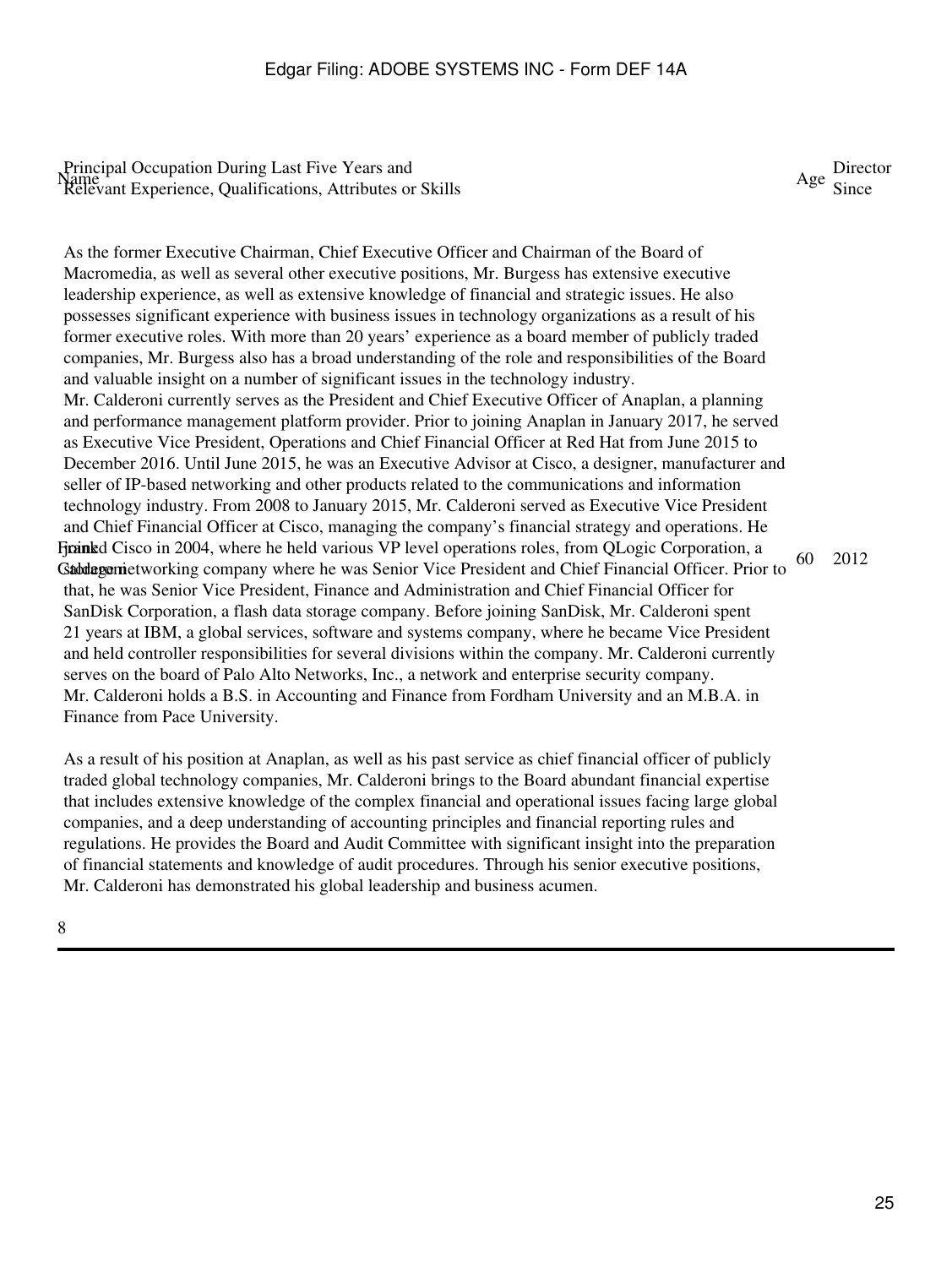James Co-Chairman-Operations and Vice-Chairman-International from 1988 to 1998. From 1985 to 1997 he<br>Daley momber of the U.S. firm's Deliau Board and from 1999 to 1998 a mamber of the firm's World Mr. Daley has served as our Lead Director since January 2017. Mr. Daley has been an independent consultant since his retirement in July 2003 from Electronic Data Systems Corporation (EDS), an information technology service company. Mr. Daley served as Executive Vice President and Chief Financial Officer of EDS from March 1999 to February 2003, and as its Executive Vice President of Client Solutions, Global Sales and Marketing from February 2003 to July 2003. From 1963 until his retirement in 1998, Mr. Daley was with Price Waterhouse, where he served as was a member of the U.S. firm's Policy Board and from 1990 to 1998 a member of the firm's World Board. Mr. Daley holds a B.B.A. from Ohio University where he served for over twenty years as a Trustee of The Ohio University Foundation, including Chairing the Foundation's Board of Trustees from 1997 to 2002. Mr. Daley also served as a member of the Board of Directors of The Guardian Life Insurance Company of America for seventeen years where he Chaired the Board's Human Resources & Compensation Committee and the Product & Distribution Committee for a number of years. 76 2001

With more than 35 years of service with the international accounting firm Price Waterhouse, as well as his past service as the Chief Financial Officer of a publicly traded global technology company, and his board level experience with Price Waterhouse, The Guardian Life Insurance Company of America and The Ohio University Foundation, Mr. Daley brings to the Board extensive expertise related to the business, operational and financial issues facing large global technology corporations, as well as a comprehensive understanding of international business, regulatory compliance and corporate governance matters.

Laura Publicis Groupe. Prior to her appointment as Global Chief Executive Officer in 2008, Ms. Desmond Desmond was Chief Executive Officer of SMG - The Americas from 2007 to 2008 where she managed a Ms. Desmond has been a member of Adobe's Board of Directors since 2012. She is currently Founder/CEO of Eagle Vista Partners, a strategic advisory and investment firm focused on marketing and digital technology. Prior to this, she was the Chief Revenue Officer of Publicis Groupe, a group of global marketing, communication and business transformation companies from December 2016 to December 2017. From 2008 to December 2016 she was the Global Chief Executive Officer of Starcom MediaVest Group (SMG), a global marketing and media services company which is part of the network spanning the United States, Canada and Latin America. She was Chief Executive Officer of MediaVest, based in New York, from 2003 to 2007, and from 2000 to 2002 she was Chief Executive Officer of SMG's Latin America group. Ms. Desmond previously served as a director of Tremor Video, Inc. from January 2012 to September 2013. She holds a B.B.A. in Marketing from the University of Iowa. 52 2012

With her experience as Chief Revenue Officer of Publicis Groupe and Global Chief Executive Officer of SMG, Ms. Desmond brings to the Board a deep expertise in global media and marketing technology organizations, leadership capabilities, financial acumen and business acumen. In addition, her past service on other boards gives her valuable knowledge and perspective. As an expert in the marketing space, Ms. Desmond speaks frequently with Adobe's management outside of scheduled board meetings to provide specific insight regarding Adobe's Digital Experience business.

Age Director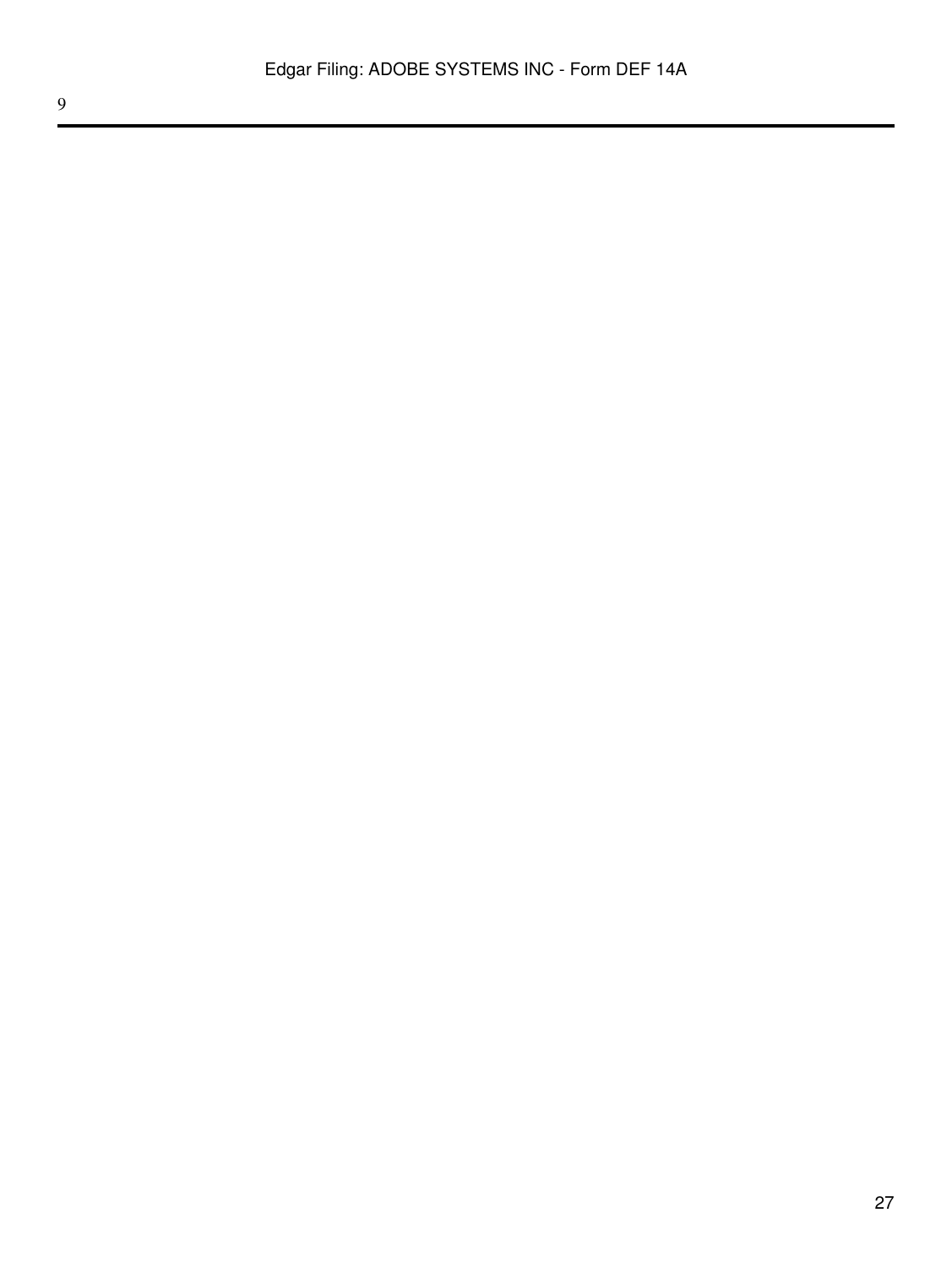Charles Officer from December 1986 until July 1994 and our President from April 1989 until his retirement in Geschke<br>April 2000. He holds a Ph.D. in Computer Science from Carnegie Mellon University as well as an Dr. Geschke was a founder of Adobe and served as our Chairman of the Board from September 1997 to January 2017, sharing that office with Dr. John E. Warnock. Dr. Geschke was our Chief Operating M.S. in Mathematics and an A.B. in Classics, both from Xavier University. 1983

As a co-founder of Adobe and its former President and Chief Operating Officer, Dr. Geschke has experience growing Adobe from a start-up to a large publicly traded company. His nearly 20 years of executive and technological leadership at Adobe provide the Board with significant leadership, operations and technology experience, as well as important perspectives on innovation, management development, and global challenges and opportunities. As former Co-Chairman of the Board, Dr. Geschke has a strong understanding of his role as a director and a broad perspective on key industry issues and corporate governance matters.

Sthanten free tive December 2007, he was appointed our Chief Executive Officer and joined our Board of Narayetors. In January 2017, he was named our Chairman of the Board. Mr. Narayen serves on the Mr. Narayen currently serves as our President, Chief Executive Officer and Chairman of the Board. He joined Adobe in January 1998 as Vice President and General Manager of our engineering technology group. In January 1999, he was promoted to Senior Vice President, Worldwide Products, and in March 2001 he was promoted to Executive Vice President, Worldwide Product Marketing and Development. In January 2005, Mr. Narayen was promoted to President and Chief Operating Officer, board of directors of Pfizer, a multinational pharmaceutical corporation. He previously served as a director of Dell Technologies Inc. from September 2009 to October 2013. Mr. Narayen holds a B.S. in Electronics Engineering from Osmania University in India, a M.S. in Computer Science from Bowling Green State University and an M.B.A. from the Haas School of Business, University of California, Berkeley. 54 2007

As our President, Chief Executive Officer, Chairman of the Board and as an Adobe employee for more than 20 years, Mr. Narayen brings to the Board extensive leadership and industry experience, including a deep knowledge and understanding of our business, operations and employees, the opportunities and risks faced by Adobe, and management's current and future strategy and plans. In addition, his service on other boards gives him a strong understanding of his role as a director and a broad perspective on key industry issues and corporate governance matters.

10

Age Director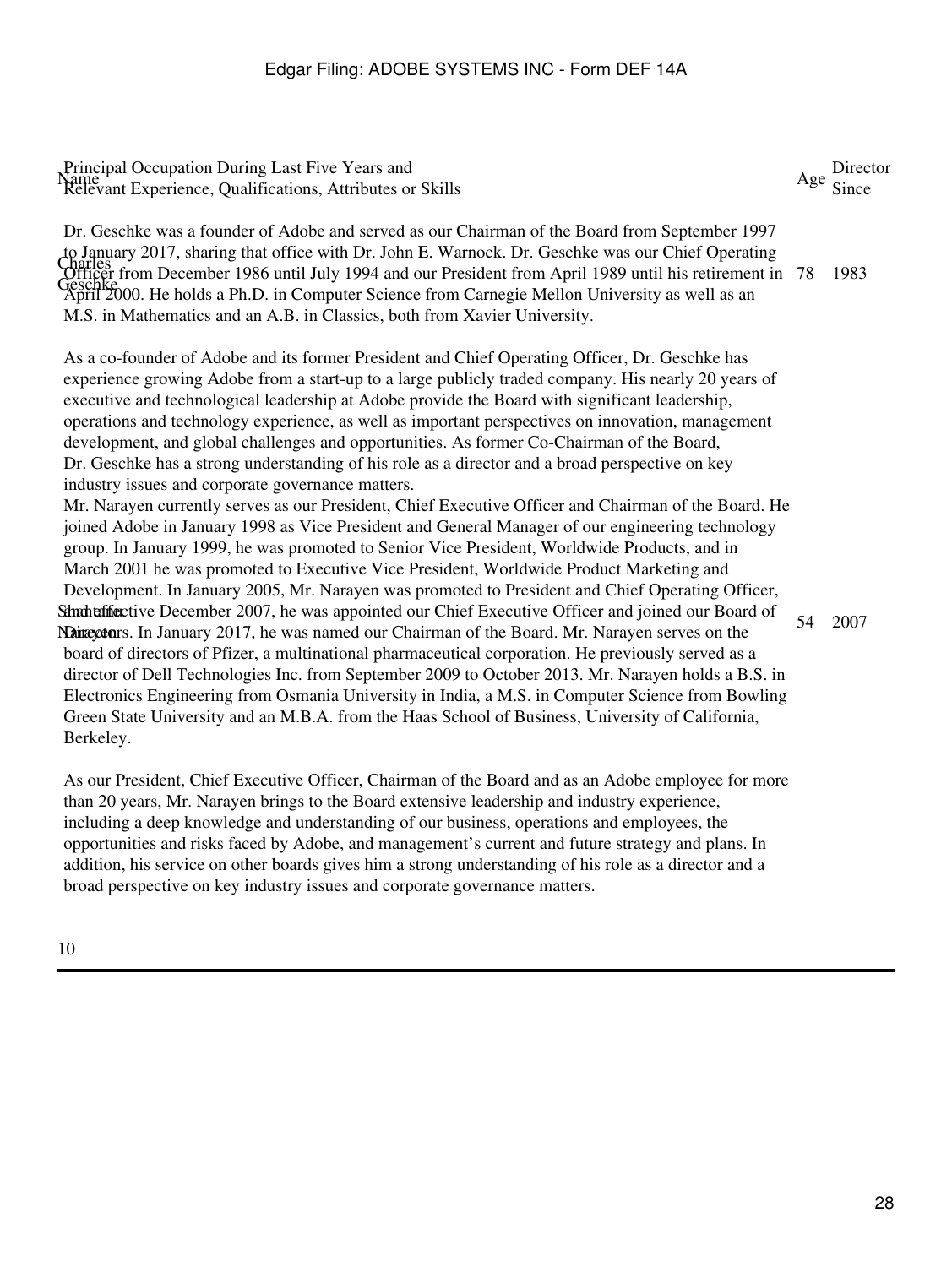Dangedst 2007, Mr. Rosensweig served as Chief Operating Officer of Yahoo!, which he joined in RopenSOO2. Prior to joining Yahoo!, Mr. Rosensweig was President of CNET Networks, Inc., an Mr. Rosensweig is currently President, Chief Executive Officer and Chairman of the board of directors of Chegg.com, an online textbook rental company. Prior to joining Chegg.com in February 2010, Mr. Rosensweig served as President and Chief Executive Officer of RedOctane, a business unit of Activision Publishing, a developer, publisher and distributor of interactive entertainment and leisure products. Prior to joining RedOctane in March 2009, Mr. Rosensweig was an Operating Principal at the Quadrangle Group, a private investment firm. Prior to joining the Quadrangle Group in interactive media company, which he joined in October 2000. Mr. Rosensweig served for 18 years with Ziff-Davis, an integrated media and marketing services company, including roles as President and Chief Executive Officer of its subsidiary ZDNet, from 1997 until 2000 when ZDNet was acquired by CNET. Mr. Rosensweig served on the board of directors of Time Inc., a media company comprised of many global news and culture brands, from June 2017 to January 2018. Mr. Rosensweig holds a B.A. in Political Science from Hobart College. 56 2009

As a result of his current executive position at Chegg.com, as well as his former positions as a senior executive at global media and technology organizations, Mr. Rosensweig provides the Board with extensive and relevant executive leadership, worldwide operations and technology industry experience.

John December 2000 until his retirement in March 2001, Dr. Warnock served as our Chief Technical<br>Warnock Dr. Warnock sympathy serves as Chairman of the Board of Salan Madie Group, Dr. Wa Dr. Warnock was a founder of Adobe and was our Chairman of the Board from April 1989 to January 2017. From September 1997 to January 2017, he shared the position of Chairman with Dr. Charles M. Geschke. Dr. Warnock served as our Chief Executive Officer from 1982 until December 2000. From Officer. Dr. Warnock currently serves as Chairman of the Board of Salon Media Group. Dr. Warnock holds a Ph.D. in Electrical Engineering, an M.S. in Mathematics, and a B.S. in Mathematics and Philosophy from the University of Utah. 77 1983

As a co-founder of Adobe and its former Chief Executive Officer, Chief Technical Officer and Chairman of the Board, Dr. Warnock has experience growing Adobe from a start-up to a large publicly traded company. His nearly 20 years of executive and technological leadership at Adobe provide the Board with significant leadership, operations and technology experience, as well as important perspectives on innovation, management development, and global challenges and opportunities. As former Chairman of the boards of Adobe and Salon, Dr. Warnock has a strong understanding of his role as a director and a broad perspective on key industry issues and corporate governance matters.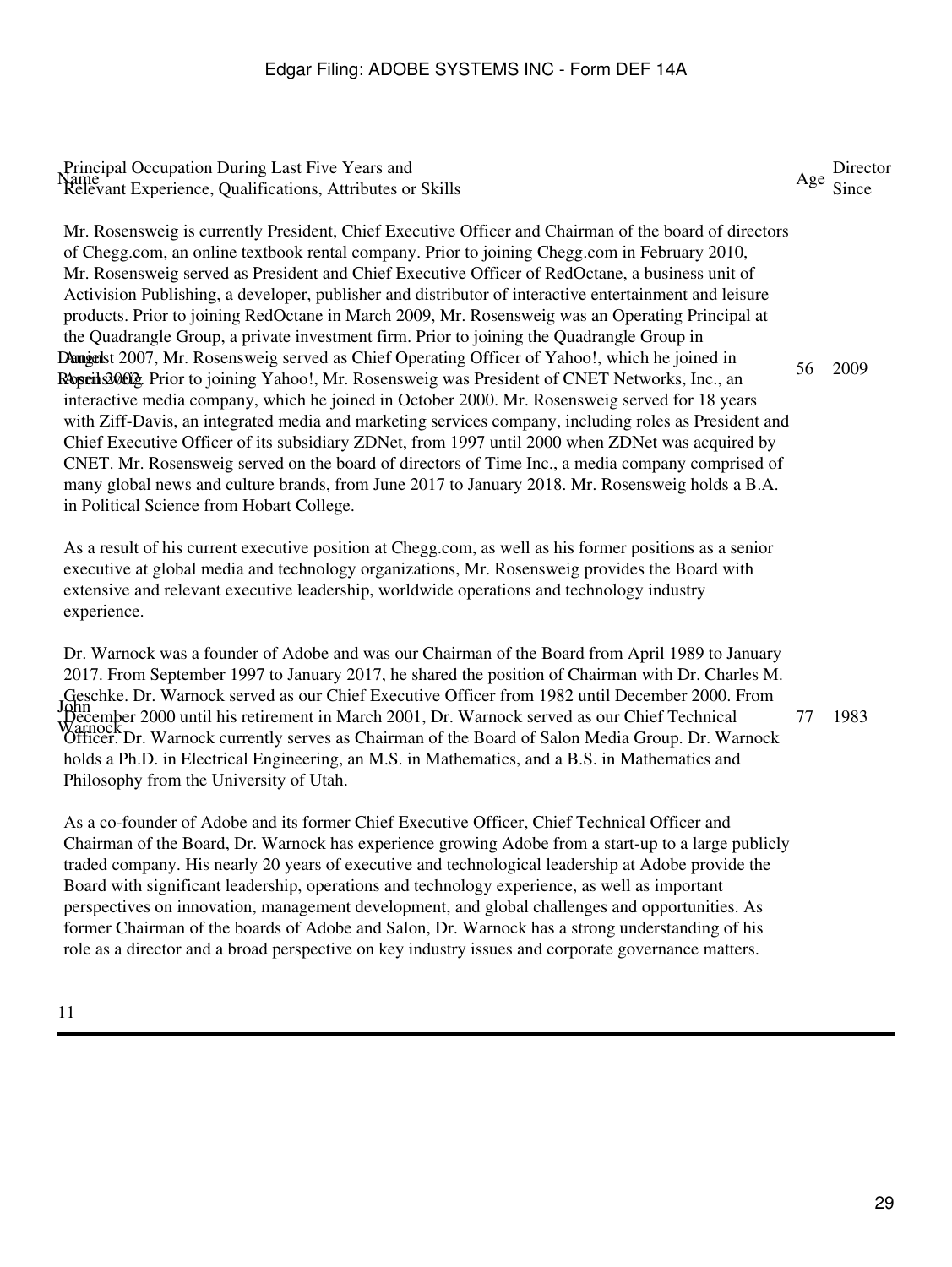Independence of Directors

As required by the NASDAQ listing standards, a majority of the members of our Board must qualify as "independent," as affirmatively determined by our Board. Our Board consults with our legal counsel to ensure that its determinations are consistent with all relevant securities and other laws and regulations regarding the definition of "independent," including those set forth in the applicable NASDAQ listing standards.

After review of all relevant transactions and relationships between each director, any of their family members, Adobe, our executive officers and our independent registered public accounting firm, the Board has affirmatively determined that a majority of our Board is comprised of independent directors. Our current independent directors are: Ms. Banse, Mr. Barnholt, Mr. Burgess, Mr. Calderoni, Mr. Daley, Ms. Desmond, Dr. Geschke, Mr. Rosensweig and Dr. Warnock. Committees of the Board

The Audit Committee's role includes assisting the Board in fulfilling its responsibilities related to the oversight of our financial, accounting and reporting processes; our system of internal accounting and financial controls; our enterprise risk management program; and our compliance with related legal, regulatory and ethical requirements. The Audit Committee's responsibilities include:

are appointment, compensation, engagement, retention, termination accounting firm, including conducting a review of its independence; the appointment, compensation, engagement, retention, termination and services of our independent registered public

•reviewing and approving the planned scope of our annual audit;

•overseeing our independent registered public accounting firm's audit work;

which accounting firm; reviewing and pre-approving any audit and non-audit services that may be performed by our independent registered

**FULLARY WITH THANGE CONTROL**<br>financial and disclosure controls; reviewing with management and our independent registered public accounting firm the adequacy of our internal

•reviewing our critical accounting policies and the application of accounting principles;

**the contract of the set of the set of the set of the set of the set of the set of the set of the set of the set of the set of the set of the set of the set of the set of the set of the set of the set of the set of the set** monitoring the rotation of partners of our independent registered public accounting firm on our audit engagement

•reviewing our policies and practices with respect to swaps transactions;

•overseeing Adobe's worldwide investment policy;

•overseeing the performance of our internal audit function;

• received by us regarding accounting, internal accounting controls or auditing matters and the confidential, anonymous establishing procedures, as required under applicable regulation, for the receipt, retention and treatment of complaints submission by employees of concerns regarding questionable accounting or auditing matters;

•overseeing initiatives related to cyber-security, including prevention and response to any cyber-attacks; and independent registered public accounting firm. reviewing our annual audited financial statements and quarterly financial statements with management and our

The Audit Committee has the authority to obtain independent advice and assistance from internal or external legal, accounting and other advisors, at Adobe's expense. See "Report of the Audit Committee" contained in this proxy statement.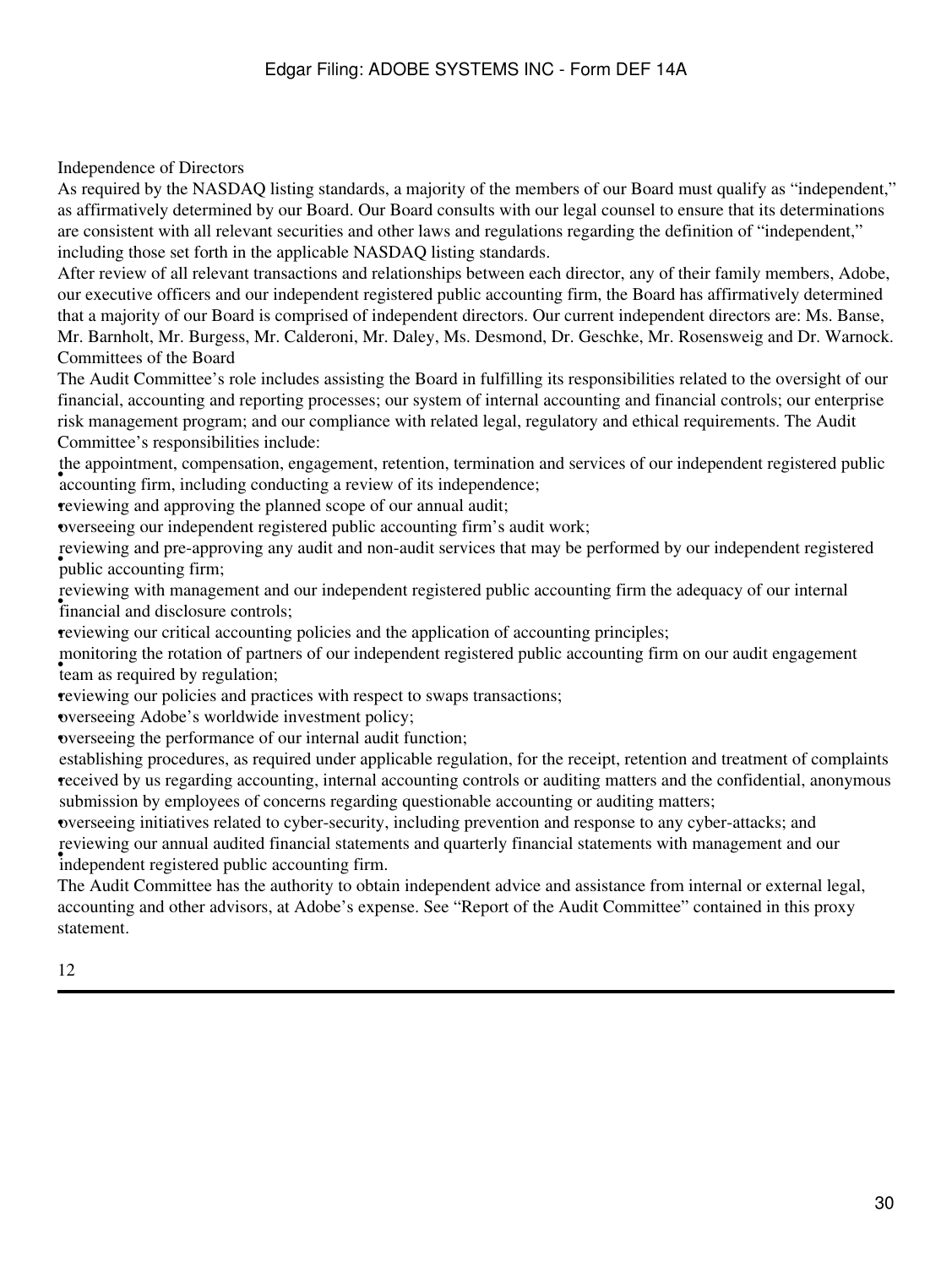Each member of the Audit Committee meets the independence criteria prescribed by applicable regulations and the rules of the SEC for audit committee membership and is an "independent director" within the meaning of applicable NASDAQ listing standards. Each Audit Committee member meets NASDAQ's financial sophistication requirements, and the Board has further determined that each Audit Committee member is an "audit committee financial expert" as such term is defined in Item 407(d) of Regulation S-K promulgated by the SEC. The Audit Committee acts pursuant to a written charter, which complies with the applicable provisions of the Sarbanes-Oxley Act of 2002 and related rules of the SEC and NASDAQ, a copy of which can be found on our website

at http://www.adobe.com/investor-relations/governance.html.

The Nominating and Governance Committee's primary purpose is to evaluate candidates for membership on our Board and make recommendations to our Board regarding corporate governance matters and candidates for director. The committee also:

•makes recommendations with respect to the composition of our Board and its committees;

•reviews and makes recommendations regarding the functioning of our Board as an entity;

•recommends corporate governance principles applicable to Adobe;

•manages periodic review, discussion and evaluation of the performance of our Board, its committees and its members; **assesses** the independence of our directors;

Forces and approves or anapproves any related person transaction as defined ander from 404 of K<br>after examining each such transaction for potential conflicts of interest and other improprieties; and reviews and approves or disapproves any related-person transaction as defined under Item 404 of Regulation S-K, • **COVIDENS** the board men reviews the board memberships of other entities held by members of the Board and approves such memberships for

If requested by the Board, the Nominating and Governance Committee also may assist our Board in reviewing and assessing management development and succession planning for our executive officers. The Nominating and Governance Committee has the authority to obtain independent advice and assistance from internal or external legal, accounting and other advisors, at Adobe's expense. The members of our Nominating and Governance Committee are all independent directors within the meaning of applicable NASDAQ listing standards. The Nominating and Governance Committee operates pursuant to a written charter, a copy of which can be found on our website at http://www.adobe.com/investor-relations/governance.html.

In carrying out its function to nominate candidates for election to our Board, the Nominating and Governance Committee considers the criteria, attributes and experience discussed above in "Our Board of Directors." In reviewing potential candidates, the Nominating and Governance Committee will also consider all relationships between any proposed nominee and any of Adobe's stockholders, competitors, customers, suppliers or other persons with a relationship to Adobe. In addition, the Nominating and Governance Committee believes it is appropriate for at least one member of our Audit Committee to meet the criteria for an "audit committee financial expert" as defined by SEC rules, that each member of our Executive Compensation Committee be a "non-employee director" within the meaning of Rule 16b-3 under the Securities Exchange Act of 1934 (the "Exchange Act") and an "outside director" for purposes of Section 162(m) of the Internal Revenue Code of 1986, as amended (the "Code"), and that a majority of the members of our Board meet the definition of "independent director" within the meaning of applicable NASDAQ listing standards. The Nominating and Governance Committee, from time to time, retains for a fee one or more third-party search firms to identify suitable candidates. The Nominating and Governance Committee considers stockholder recommendations for candidates for the Board of Directors. The name of any recommended candidate for director, together with a brief biographical sketch, a document indicating the candidate's willingness to serve if elected, and evidence of the recommending stockholder's ownership of company stock must be sent to the attention of our Corporate Secretary. In August 2016, the Board amended our Bylaws to implement proxy access. Under Article III, Section 6 of our Bylaws, a stockholder (or group of up to twenty stockholders) owning at least three percent of Adobe's outstanding shares

13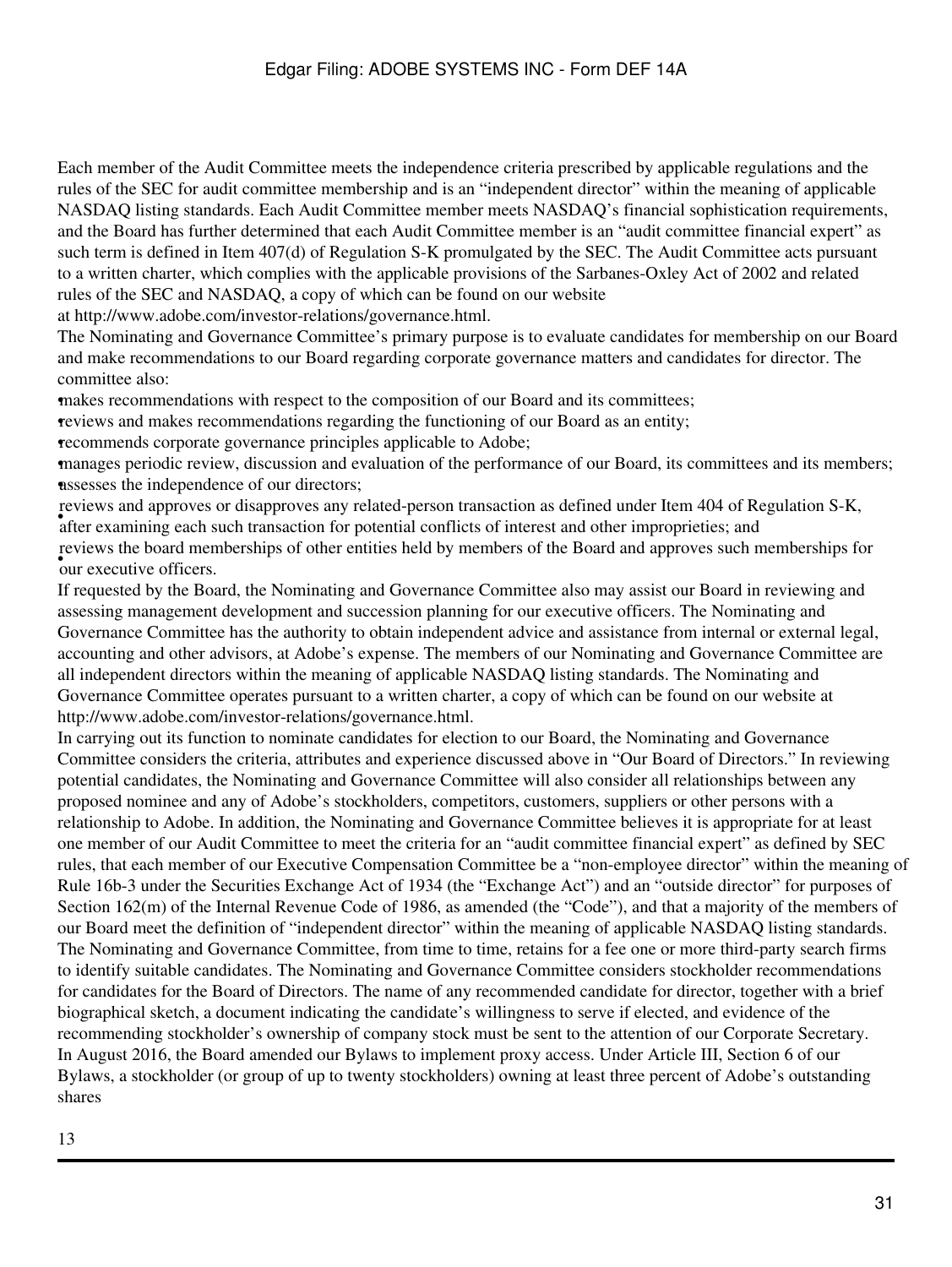of common stock continuously for at least three years may nominate and include in our annual meeting proxy materials director nominees constituting up to the greater of two directors or twenty percent of the Board, provided the stockholders and nominees satisfy the requirements specified in our Bylaws. In addition to proxy access nominations, any of our stockholders may nominate one or more persons for election as a director at our annual meeting of stockholders. In either case, a stockholder who wishes to formally nominate a candidate must comply with the notice, information and consent provisions contained in our Bylaws, including that the notice must include information required pursuant to Section 14 of the Exchange Act. In order for the proxy access nomination to be timely for our 2019 Annual Meeting of Stockholders, a stockholder's notice to our Corporate Secretary must be received at our principal executive offices no later than November 2, 2018 nor earlier than October 3, 2018. In order for a stockholder nomination of a director candidate that is not a proxy access nomination to be timely for our 2019 Annual Meeting of Stockholders, a stockholder's notice to our Corporate Secretary must be received at our principal executive offices no later than December 2, 2018 nor earlier than November 2, 2018. Our Bylaws specify additional requirements if stockholders wish to nominate directors at special meetings of stockholders.

The Nominating and Governance Committee will consider all candidates identified through the processes described above, and will evaluate each candidate, including incumbents, based on the same criteria.

The Executive Compensation Committee sets and administers the policies that govern, and reviews and approves, all compensation of our executive officers, including cash, equity and other compensation programs. The Executive Compensation Committee is also responsible for making recommendations to the Board concerning Board and committee compensation. The Executive Compensation Committee may also review and approve equity-based compensation grants to our non-executive officer employees and consultants; however, restricted stock unit grants to our non-executive officer employees are generally approved by a Management Committee for Employee Equity Awards appointed by the Board and currently consisting of our Chief Executive Officer and Executive Vice President, Customer & Employee Experience, within parameters established by the Executive Compensation Committee. See "Granting Guidelines for Equity Compensation" and "Role of Our Executive Compensation Committee, External Compensation Consultant and Management" under "Compensation Discussion and Analysis—Equity-Related Policies" for additional information. In addition, the Executive Compensation Committee reviews our stock ownership guidelines for senior management, which are described below in "Compensation Discussion and Analysis—Equity-Related Policies—Stock Ownership Guidelines."

The Executive Compensation Committee is also responsible for oversight of our overall compensation plans and benefit programs, as well as the approval of all employment, severance and change of control agreements and plans applicable to our executive officers. In connection with this oversight, the Executive Compensation Committee reviews and approves annual performance objectives and goals relevant to executive officers. The Executive Compensation Committee oversees all matters related to stockholder approval of executive compensation, including the advisory vote on executive compensation, and evaluates the risk-taking incentives and risk management of our compensation policies and practices. The Executive Compensation Committee has the authority to obtain independent advice and assistance from internal or external legal, accounting and other advisors, at Adobe's expense. The Executive Compensation Committee assesses the independence and any potential conflicts of interest of compensation advisors in accordance with applicable law and NASDAQ listing standards. The members of the Executive Compensation Committee are all independent directors within the meaning of applicable NASDAQ listing standards, and all of the members are "non-employee directors" within the meaning of Rule 16b-3 under the Exchange Act and "outside directors" for purposes of Section 162(m) of the Code. The Executive Compensation Committee acts pursuant to a written charter, a copy of which can be found on our website

at http://www.adobe.com/investor-relations/governance.html.

Risk Analysis of Performance-Based Compensation Plans

Our Executive Compensation Committee believes that our employee compensation programs do not encourage excessive and unnecessary risk-taking that would be reasonably likely to have a material adverse effect on Adobe. The Executive Compensation Committee oversaw the performance of a risk assessment of our compensation programs as generally applicable to our employees to ascertain any potential material risks that may be created by our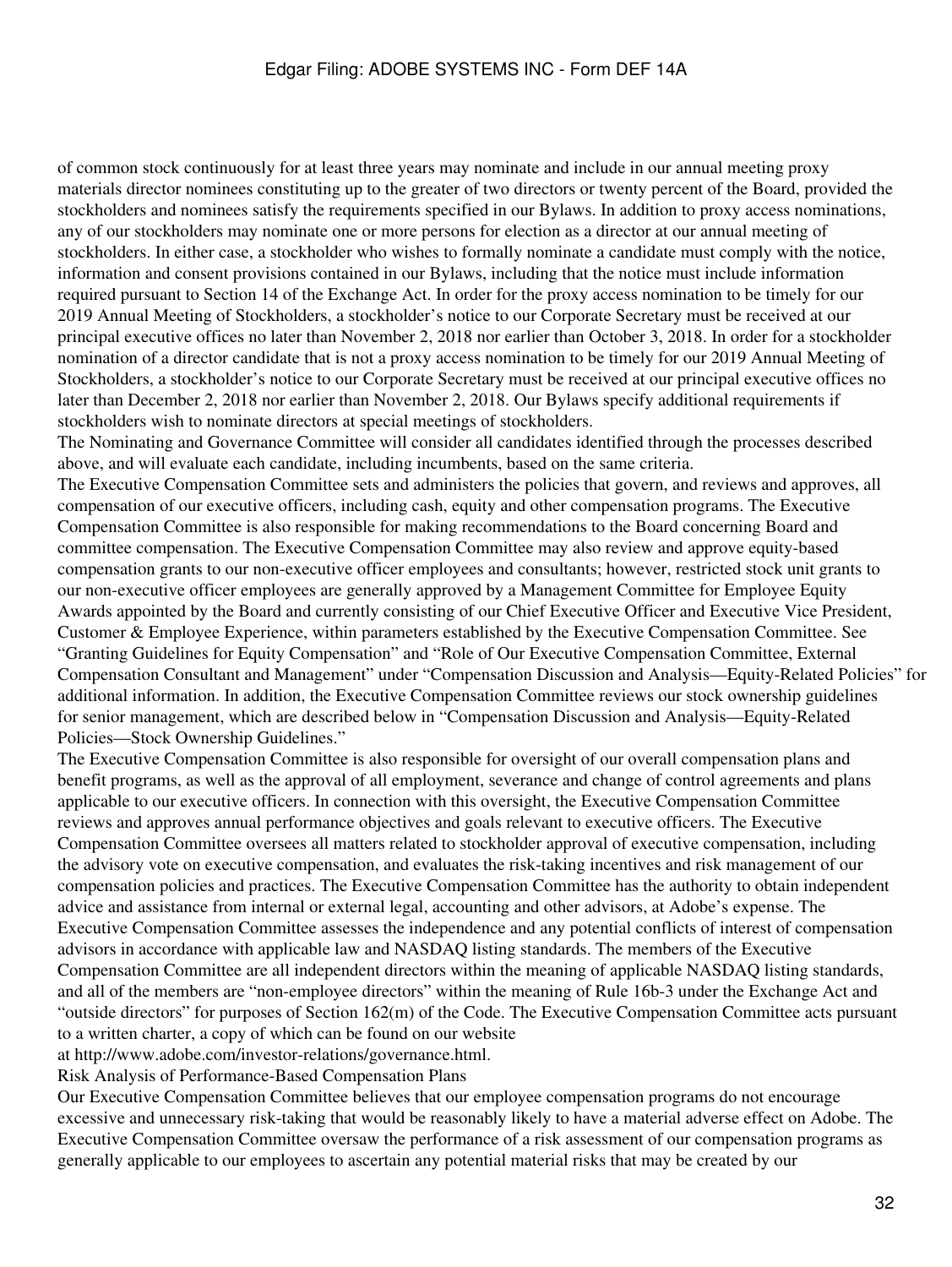compensation programs. The Executive Compensation Committee considered the findings of the assessment conducted internally and concluded that our compensation programs are designed and administered with the appropriate balance of risk and reward in relation to our overall business strategy and do not encourage employees to take unnecessary or excessive risks, and that the level of risk that they might encourage is not reasonably likely to materially harm our business or financial condition, after considering mitigating controls. Additionally, the Audit Committee considered the risk assessment and the findings of the Executive Compensation Committee.

14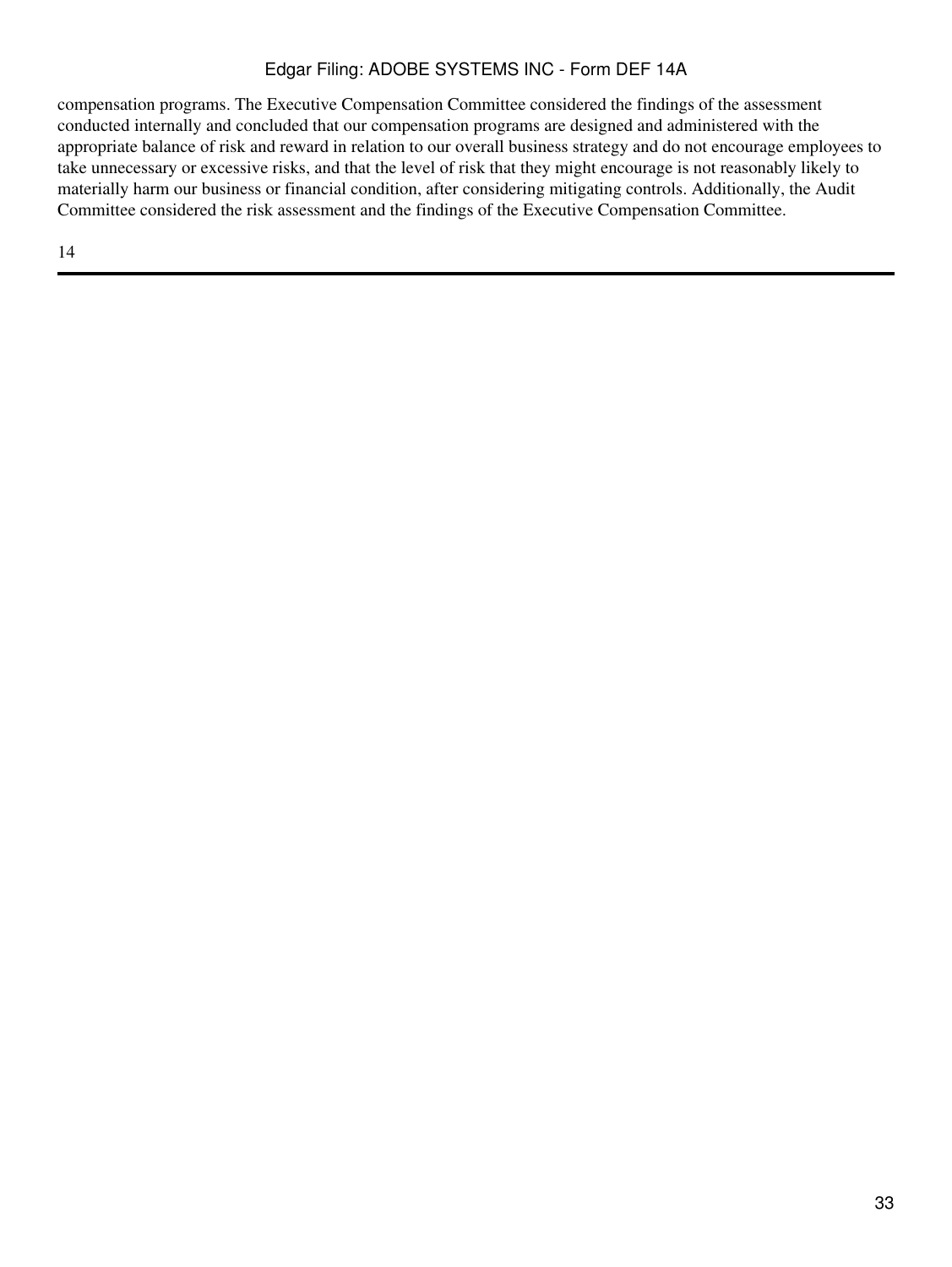Although the majority of target total direct compensation provided to our executive officers is incentive based, the Executive Compensation Committee believes that our executive compensation programs have been designed with appropriate controls and other mitigating measures to prevent excessive and unnecessary risk taking. Incentive-based employee compensation programs typically make up a smaller percentage of our other employees' overall compensation and therefore provide less motivation for risk taking. The design of these compensation programs is intended to encourage our employees to remain focused on both short- and long-term operational and financial goals of the company in several key respects:

• programs that motivate our executives to build stockholder value, our fiscal year 2017 and 2018 compensation While our Executive Incentive Plans for fiscal years 2017 and 2018 focus on the achievement of bookings and recurring revenue targets and strategic objectives, they also include an individual performance component with objectives for many of our executives relating to strategic objectives; together with our long-term equity incentive programs (which are described further below in the "Compensation Discussion and Analysis" section of this proxy statement) continue to provide balanced objectives while driving our short- and long-term business strategies. Adobe's TSR places in the bottom 25% relative to the companies in the NASDAQ 100 Index, no shares will be Our Performance Share Program is based on Adobe's total stockholder return ("TSR") over a three-year period relative to the companies in the NASDAQ 100 Index, so unlike stock options, the program will not reward short-term spikes in the price of our stock, but instead requires sustained, measurable performance over a three-year period. In the event awarded, meaning our executives will be rewarded only when Adobe's stock is performing adequately relative to the market.

among other things, reduce the likelihood of manipulation of our financial performance to enhance payments under Our system of internal controls over financial reporting, standards of business conduct and compliance programs, our bonus and sales compensation plans.

• excessive risk-taking by our employees. Our performance-based plans include a 200% cap of the target awards. We believe this cap limits the incentive for

• that vest 100% after a three-year cliff, encouraging executive officers and such other employees to focus on sustained For our non-executive employees, equity incentive awards are solely in the form of restricted stock units ("RSUs") that vest over three or four years. Annual equity incentive awards for our executive officers and certain senior employees for fiscal years 2017 and 2018 include RSUs that vest one-third each year over three years and performance shares stock price appreciation over the long term. Stock options are not granted to members of our Board, our executive officers or any other employees generally, which our Executive Compensation Committee believes further mitigates the potential value of unnecessary or excessive risk-taking.

• Ownership Guidelines," which encourage a robust level of stock ownership aligning our executives' long-term interests Our officers at the senior vice president level and above are all subject to, and in compliance with, our stock ownership guidelines, described under "Compensation Discussion and Analysis—Equity-Related Policies—Stock with those of our stockholders.

Four fisted Trading Foncy promotes an employees hedging transactions involving Adobe's securities. Our Insider Trading Policy prohibits all employees and officers from pledging shares, engaging in short sales or

•We have a clawback policy for certain performance-based incentive compensation of our executive officers.

15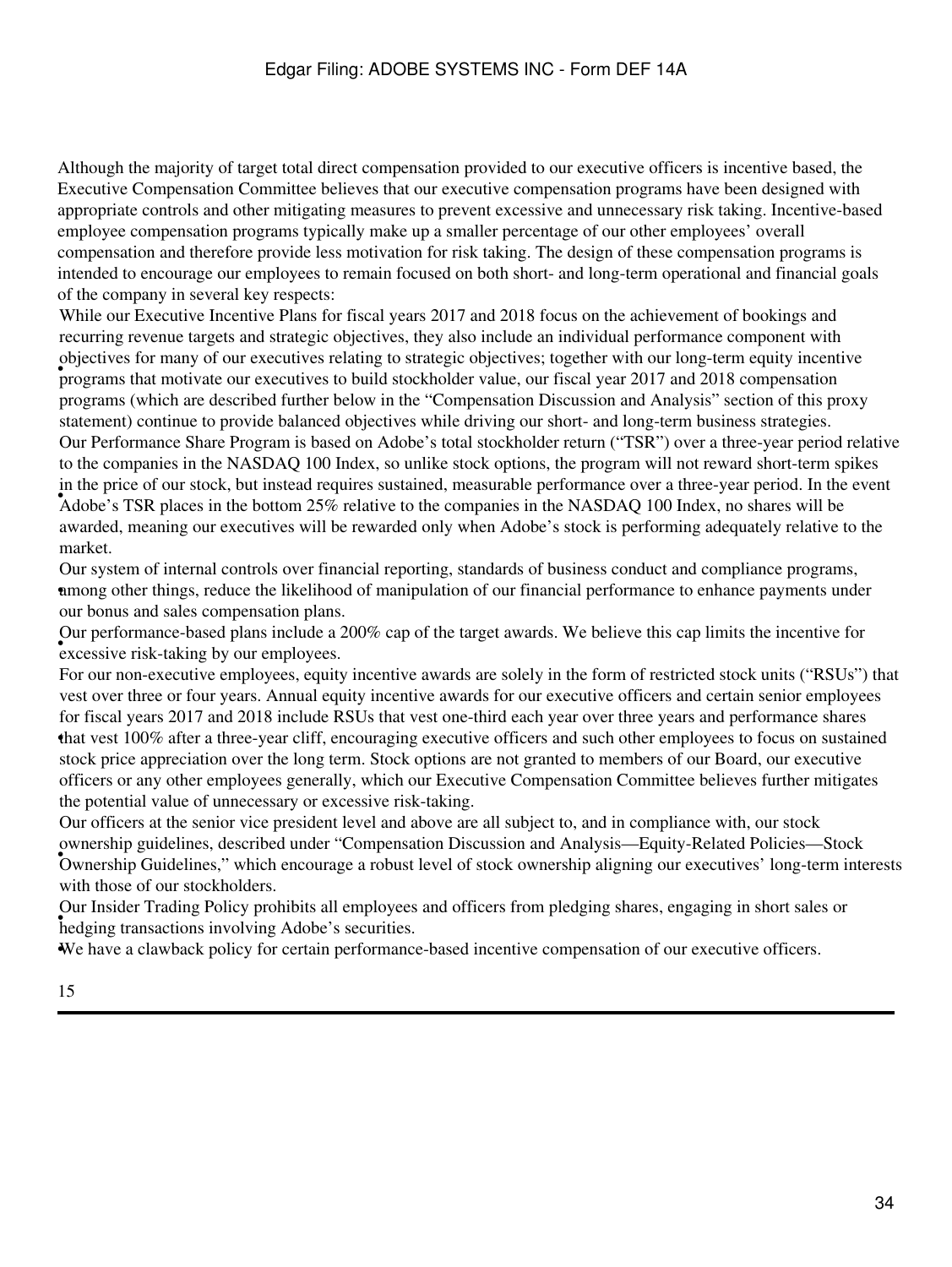#### Fiscal Year 2017 Meetings of the Board and Committees

During fiscal year 2017, our Board held four meetings, and its three standing committees—Audit Committee, Executive Compensation Committee, and Nominating and Governance Committee—collectively held 19 meetings. Each director attended at least 75% of the meetings of the Board and the committees on which such director served in fiscal year 2017. Members of our Board are encouraged to attend our annual meetings of stockholders. All of our Board members attended our 2017 Annual Meeting of Stockholders.

The following table sets forth the three standing committees of our Board, the members of each committee, and the number of meetings held by our Board and the committees during fiscal year 2017:

| Name $Board^{(1)}$            | Audit <sup>(2)</sup> | Executive<br>Compensation <sup>(3)</sup> Governance <sup>(4)</sup> | Nominating and |
|-------------------------------|----------------------|--------------------------------------------------------------------|----------------|
| Ms.<br>X<br>Banse             |                      | X                                                                  |                |
| Mr. BarMholt                  |                      | X                                                                  | Chair          |
| Mr. Burgess                   | X                    |                                                                    |                |
| Mr.<br>X<br>Calderoni         | Chair                |                                                                    |                |
| Mr. Daleyead Director X       |                      |                                                                    | X              |
| Ms.<br>Desmond                |                      | X                                                                  | X              |
| Dr. Ges&hke                   |                      |                                                                    |                |
| Mr. Narayhenir                |                      |                                                                    |                |
| Mr. Rosansweig                |                      | Chair                                                              | X              |
| Dr. War <b>Nock</b><br>Number |                      |                                                                    |                |
| of                            |                      |                                                                    |                |
| meetings<br>held in 4         | 8                    | 7                                                                  | 4              |
| fiscal                        |                      |                                                                    |                |
| year                          |                      |                                                                    |                |
| 2017                          |                      |                                                                    |                |
|                               |                      |                                                                    |                |

(1) Mr. Narayen was designated Chairman of the Board effective January 27, 2017 to succeed co-Chairmen Dr. Geschke and Dr. Warnock. In connection with this designation, Mr. Daley was selected as the Lead Director.

 $(2)$  The following changes to Audit Committee membership will take effect after the 2018 Annual Meeting: Mr. Daley will leave the committee, and Mr. Rosensweig will join the committee.

 $(3)$  The following changes to Executive Compensation Committee membership will take effect after the 2018 Annual Meeting: Ms. Banse will serve as Chair of the committee, and Mr. Rosensweig will leave the committee. The following changes to Nominating and Governance Committee membership will take effect after the 2018

(4) Annual Meeting: Mr. Daley will serve as Chair of the committee, Ms. Desmond, and Messrs. Barnholt and Rosensweig will leave the committee, and Ms. Banse and Mr. Calderoni will join the committee.

Communications with the Board

Any stockholder who desires to contact our Board, or specific members of our Board, may do so electronically by sending an email to the following address: directors@adobe.com. Alternatively, a stockholder may contact our Board, or specific members of our Board, by writing to: Stockholder Communications, Adobe Systems Incorporated, 345 Park Avenue, San Jose, California 95110 USA. All such communications will be initially received and processed by the office of our Corporate Secretary. Accounting, audit, internal accounting controls and other financial matters will be referred to the Chair of the Audit Committee. Other matters will be referred to the Board, the non-employee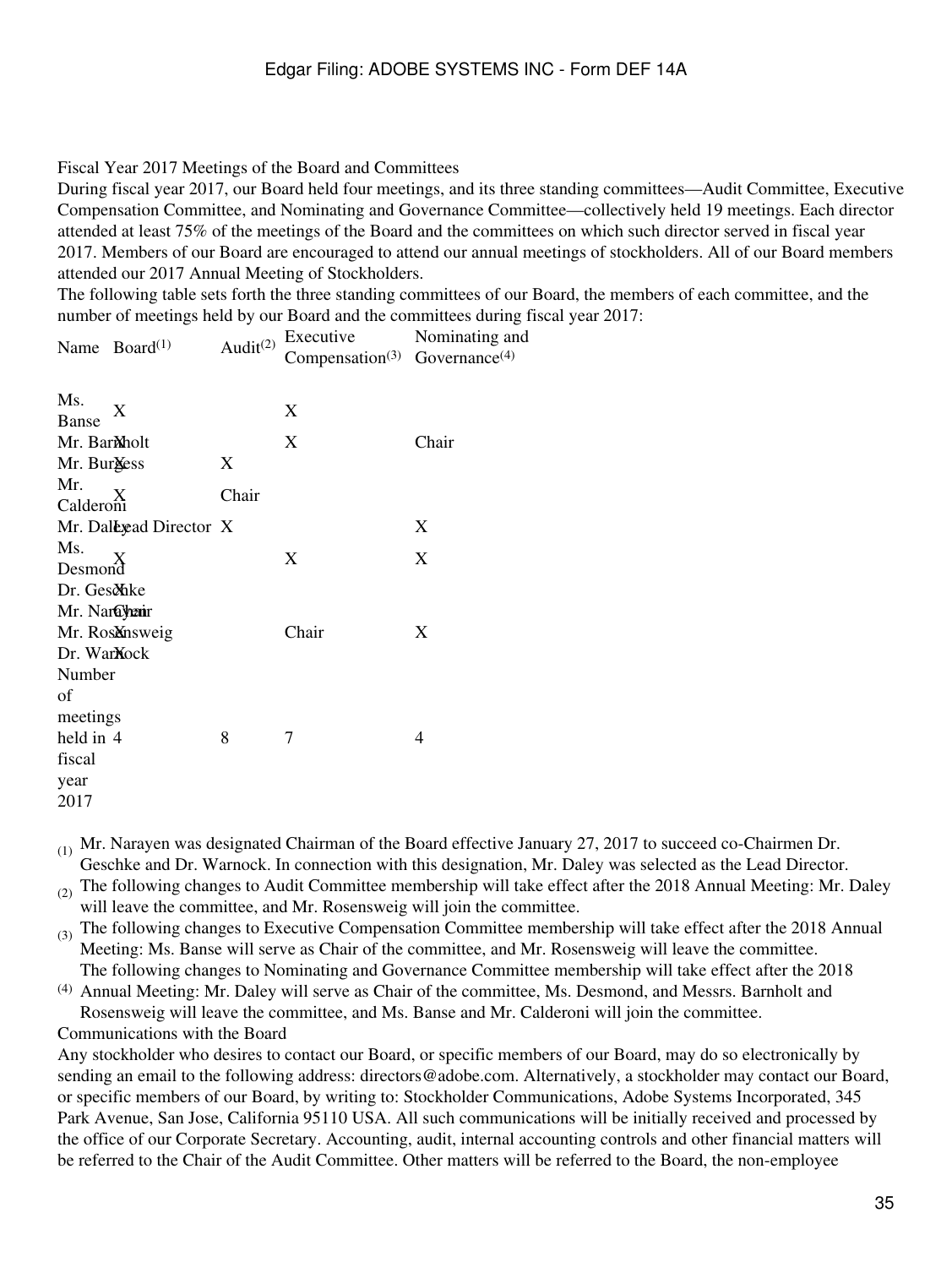directors or individual directors as appropriate.

Board Leadership Structure

Each year, our Board evaluates whether its leadership structure is appropriate to effectively address the specific needs of our business and the long-term interests of our stockholders. Given the dynamic and competitive environment in which Adobe operates, the Board believes that Adobe and our stockholders are best served by a Chairman who has broad and deep knowledge of Adobe's business operations and the competitive landscape, the ability to identify strategic issues and the vision to create sustainable long-term value for stockholders. Based on these considerations, the Board has determined that, at this time, our Chief Executive Officer, Shantanu Narayen, is the director best qualified to serve in the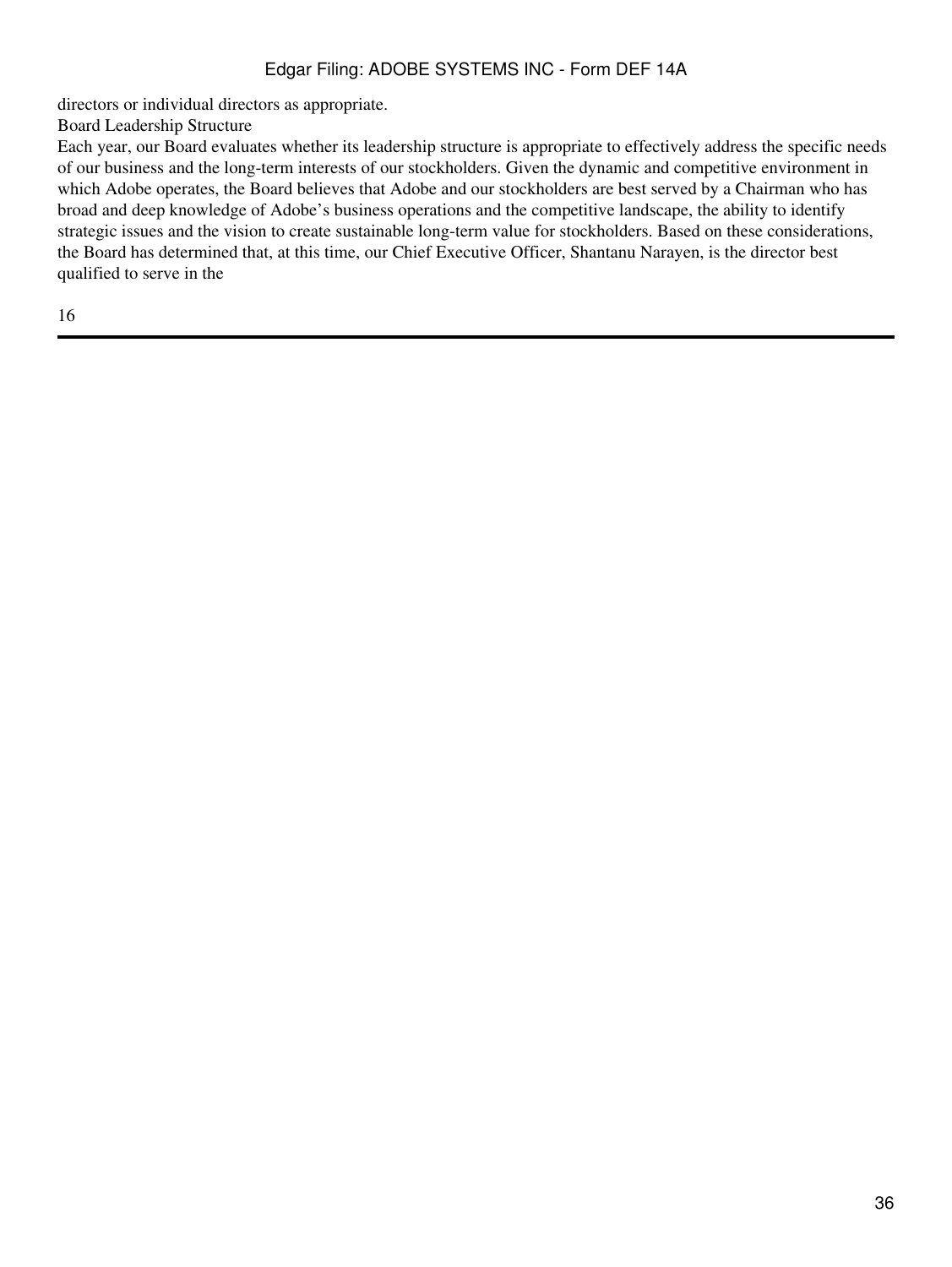role of Chairman. The Board believes that Mr. Narayen's combined role enables decisive leadership, ensures clear accountability and enhances the Board's ability to focus its meetings on the issues most critical to Adobe's success, as well as Adobe's ability to communicate its message and strategy clearly and consistently to its stockholders, employees and customers.

To maintain an appropriate level of independent checks and balances in our corporate governance, our Corporate Governance Guidelines provide that if the Chairman of the Board and the Chief Executive Officer are the same person, the independent members of the Board will annually select an independent director to serve in a lead capacity, who we refer to as our Lead Director. Our Board believes that there are advantages to having a Lead Director for matters such as communications and relations among our Board, the Chief Executive Officer and other members of senior management and in assisting our Board in reaching consensus on particular strategies and policies. The independent members of our Board have selected James Daley to serve as Lead Director.

Our Lead Director coordinates the activities of the other independent directors and has the following additional responsibilities, as outlined in a Lead Director Charter adopted by the Board and available on our website at http://www.adobe.com/investor-relations/governance.html:

pressuing at an incentipresiding at all meetings of the Board at which the Chairman is not present, including executive sessions of the

working to optimize Board performance alroagh regard recebeats that ensures that diverse viewpoints of are heard, and creating a climate of constructive candor in which frank and thoughtful discussion occurs; working to optimize Board performance through regular feedback that ensures that diverse viewpoints of all directors meetings; meeting with the Chairman and Chief Executive Officer to discuss Board agendas, materials and the schedule of

•calling meetings of the independent directors, as needed;

•providing feedback to directors in connection with the periodic Board evaluation process;

the Chairman and Chief Executive Officer; and administering, with the Chair of the Executive Compensation Committee, the Board's evaluation of the performance of

making himself available for communication with Adobe's significant

• stockholders.

Our Board believes that stockholders are best served by the Board's current leadership structure because it provides Adobe with the benefits of combining the leadership role of Chairman and Chief Executive Officer, while at the same time featuring a strong and empowered independent Lead Director who provides an effective independent voice and further enhances the contributions of our independent directors.

The Board's Role in Risk Oversight

Risk assessment and oversight are an integral part of our governance and management processes. Our Board takes an active role in reviewing Adobe's corporate strategy and priorities on an ongoing basis, and also encourages management to promote a culture that actively manages risks as a part of Adobe's corporate strategy and day-to-day business operations. Management discusses strategic and operational risks at regular management meetings, and conducts specific strategic planning and review sessions during the year that include a focused discussion and analysis of the risks facing Adobe. Throughout the year, senior management reviews these risks with the Board at regular Board and committee meetings as part of management presentations that focus on particular business functions, operations or strategies, and presents the steps taken by management to mitigate such risks. The Board regularly provides management with input on these risks and mitigation steps.

Our Board administers this oversight function directly through our Board as a whole, as well as through various standing committees of our Board that address risks inherent in their respective areas of oversight. In particular, our Board is responsible for monitoring and assessing strategic risk exposure, and our Audit Committee has the responsibility to oversee our major financial risk exposures, cyber-security exposures and the steps our management has taken to monitor and control these exposures, as well as oversight of our enterprise risk management program. The Audit Committee also monitors compliance with legal and regulatory requirements and oversees the performance of our internal audit function.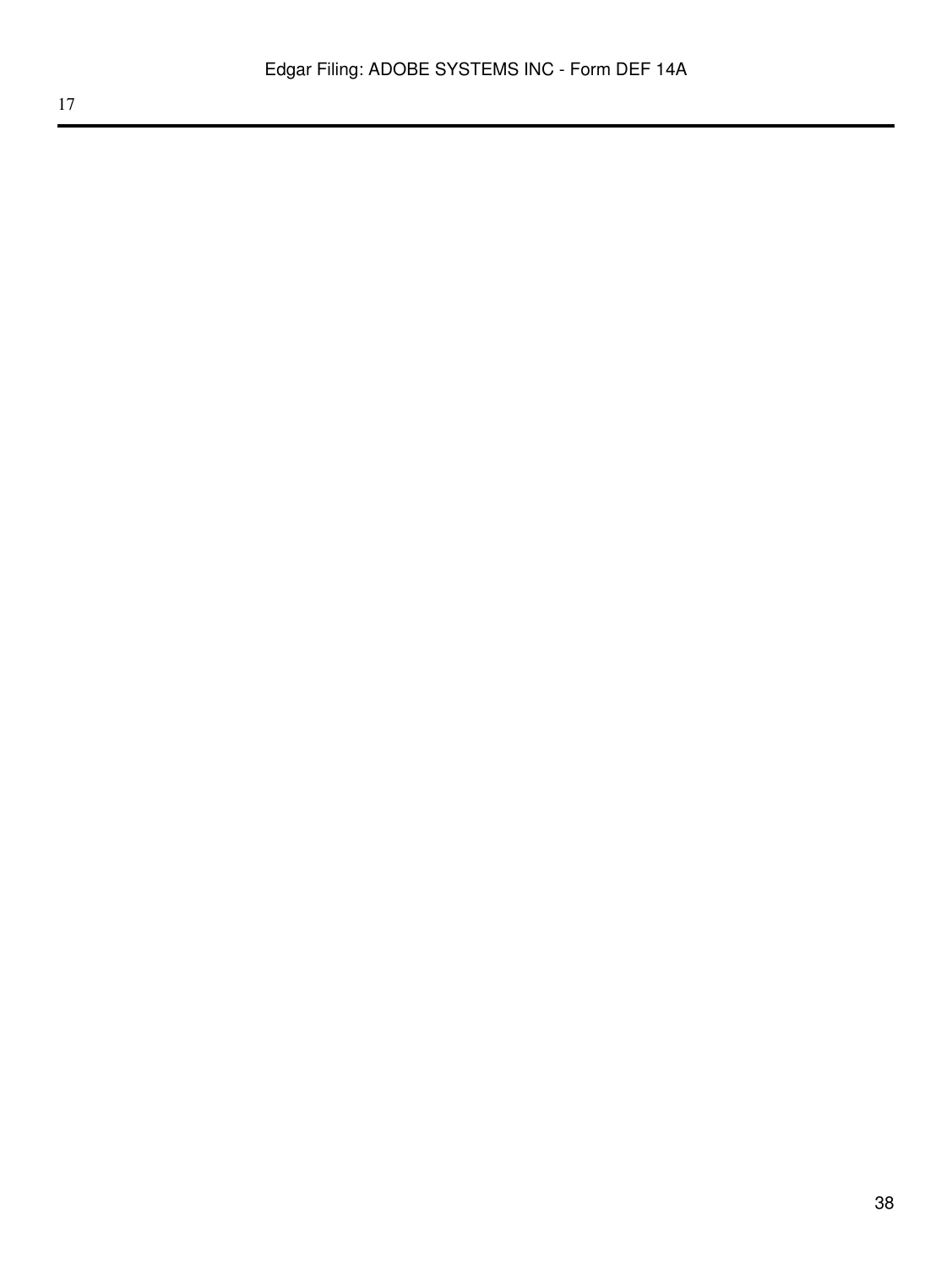Our Nominating and Governance Committee monitors the effectiveness of our Corporate Governance Guidelines and approves or disapproves any related-persons transactions. Our Executive Compensation Committee assesses and monitors whether any of our compensation policies and programs has the potential to encourage excessive risk-taking, which determination is reviewed by our Audit Committee.

Corporate Governance Guidelines

We believe in sound corporate governance practices and have adopted formal Corporate Governance Guidelines to enhance our effectiveness. Our Board adopted these Corporate Governance Guidelines in order to ensure that it has the necessary practices in place to review and evaluate our business operations as needed and to make decisions that are independent of our management. The Corporate Governance Guidelines set forth the practices our Board follows with respect to Board and committee composition and selection, Board meetings, Chief Executive Officer performance evaluation and management development and succession planning for senior management, including the Chief Executive Officer position. A copy of our Corporate Governance Guidelines is available on our website at http://www.adobe.com/investor-relations/governance.html.

#### Code of Ethics

We adopted a Code of Ethics applicable to our Chief Executive Officer, Chief Financial Officer, Corporate Controller, Treasurer and certain other finance department executives, which is a "code of ethics" as defined by applicable SEC rules. The Code of Ethics is publicly available on our website

at http://www.adobe.com/investor-relations/governance.html. If we make any amendments to the Code of Ethics other than technical, administrative, or other non-substantive amendments, or grant any waivers, including implicit waivers, from a provision of this Code of Ethics to our Chief Executive Officer, Chief Financial Officer, Corporate Controller, Treasurer or certain other finance department executives, we will disclose the nature of the amendment or waiver, its effective date, and to whom it applies, on our website at http://www.adobe.com/company/integrity.html or in a Current Report on Form 8-K filed with the SEC. There were no waivers of the Code of Ethics during fiscal year 2017. Code of Business Conduct

We have also adopted a Code of Business Conduct applicable to all officers, directors and employees of Adobe as required by applicable NASDAQ listing standards. This Code of Business Conduct is publicly available on our website at http://www.adobe.com/company/integrity.html. There were no waivers of the Code of Business Conduct for any of our directors or executive officers during fiscal year 2017.

Board Evaluation

Every other year we engage an outside advisor to conduct a comprehensive Board self-evaluation to assess the effectiveness of our Board, committees and members. The Board then reviews and discusses the evaluation results and any actions to be taken as a result of the discussion. The evaluation aims to (1) find opportunities where our Board and committees can improve their performance and effectiveness, (2) assess any need to evolve the composition and expertise of our Board, and (3) assure that our Board and committees are operating in accordance with our Corporate Governance Guidelines and committee charters.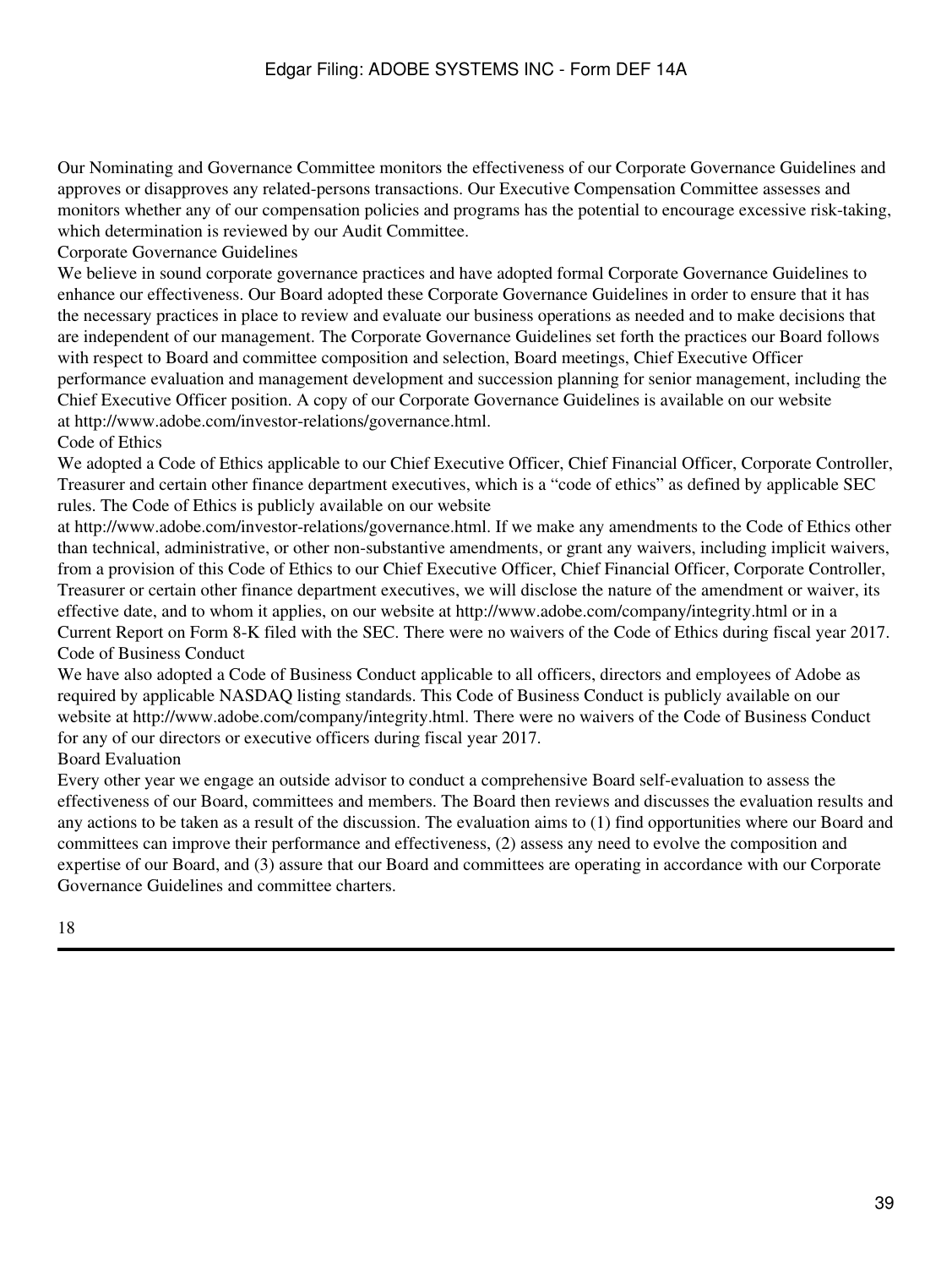### DIRECTOR COMPENSATION FOR FISCAL YEAR 2017

The following table sets forth certain information with respect to compensation awarded to, paid to or earned by each of Adobe's non-employee directors during fiscal year 2017:

|                 | Fees               |                    |        |         |
|-----------------|--------------------|--------------------|--------|---------|
|                 | Earned             | <b>Stock</b>       | Option | Total   |
|                 | Name or Paid in    | Awards $(4)(5)(6)$ | Awards | $(\$)$  |
|                 | $Cash^{(1)(2)(3)}$ | $(\$)$             | \$)    |         |
|                 | $($ \$)            |                    |        |         |
| Charles         |                    |                    |        |         |
|                 | M. 68,333          | 262,617            |        | 330,950 |
| Geschke         |                    |                    |        |         |
| John            |                    |                    |        |         |
|                 | E. 68,333          | 262,617            |        | 330,950 |
| Warnock         |                    |                    |        |         |
| Amy             |                    |                    |        |         |
|                 | L. 75,000          | 262,617            |        | 337,617 |
| Banse           |                    |                    |        |         |
| Edward          |                    |                    |        |         |
|                 | W. 90,000          | 262,617            |        | 352,617 |
| <b>Barnholt</b> |                    |                    |        |         |
| Robert          |                    |                    |        |         |
|                 | K. 80,000          | 262,617            |        | 342,617 |
| <b>Burgess</b>  |                    |                    |        |         |
| Frank           |                    |                    |        |         |
|                 | A. 100,000         | 262,617            |        | 362,617 |
| Calderoni       |                    |                    |        |         |
| James           |                    |                    |        |         |
|                 | E. 120,555         | 262,617            |        | 383,172 |
| Daley           |                    |                    |        |         |
| Laura           |                    |                    |        |         |
|                 | B. 82,500          | 262,617            |        | 345,117 |
| Desmond         |                    |                    |        |         |
| Daniel          |                    |                    |        |         |
|                 | L. 97,500          | 262,617            |        | 360,117 |
| Rosensweig      |                    |                    |        |         |

\_\_\_\_\_\_\_\_\_\_\_\_\_\_\_\_\_\_\_\_\_\_\_\_\_

 $<sup>(1)</sup>$  Director fees were paid at the end of the quarter for which services were provided.</sup>

(2) The following table provides a breakdown of the annual retainers and committee fees earned or paid in cash: Nominating

|      | Annual             |        | Audit | Executive                               | <b>NOTHERTHIS</b><br>and |        |
|------|--------------------|--------|-------|-----------------------------------------|--------------------------|--------|
|      |                    |        |       | Committee Compensation Governance Total |                          |        |
| Name | Board<br>Retainers |        | Fees  | Committee Fees Committee                |                          | (S)    |
|      | (\$)               |        | (\$)  | (S)                                     | Fees<br>$(\$)$           |        |
|      |                    |        |       |                                         |                          |        |
|      | Dr. GesshR83       | $*$    |       |                                         |                          | 68,333 |
|      | Dr. Watboard       | $\ast$ |       |                                         |                          | 68,333 |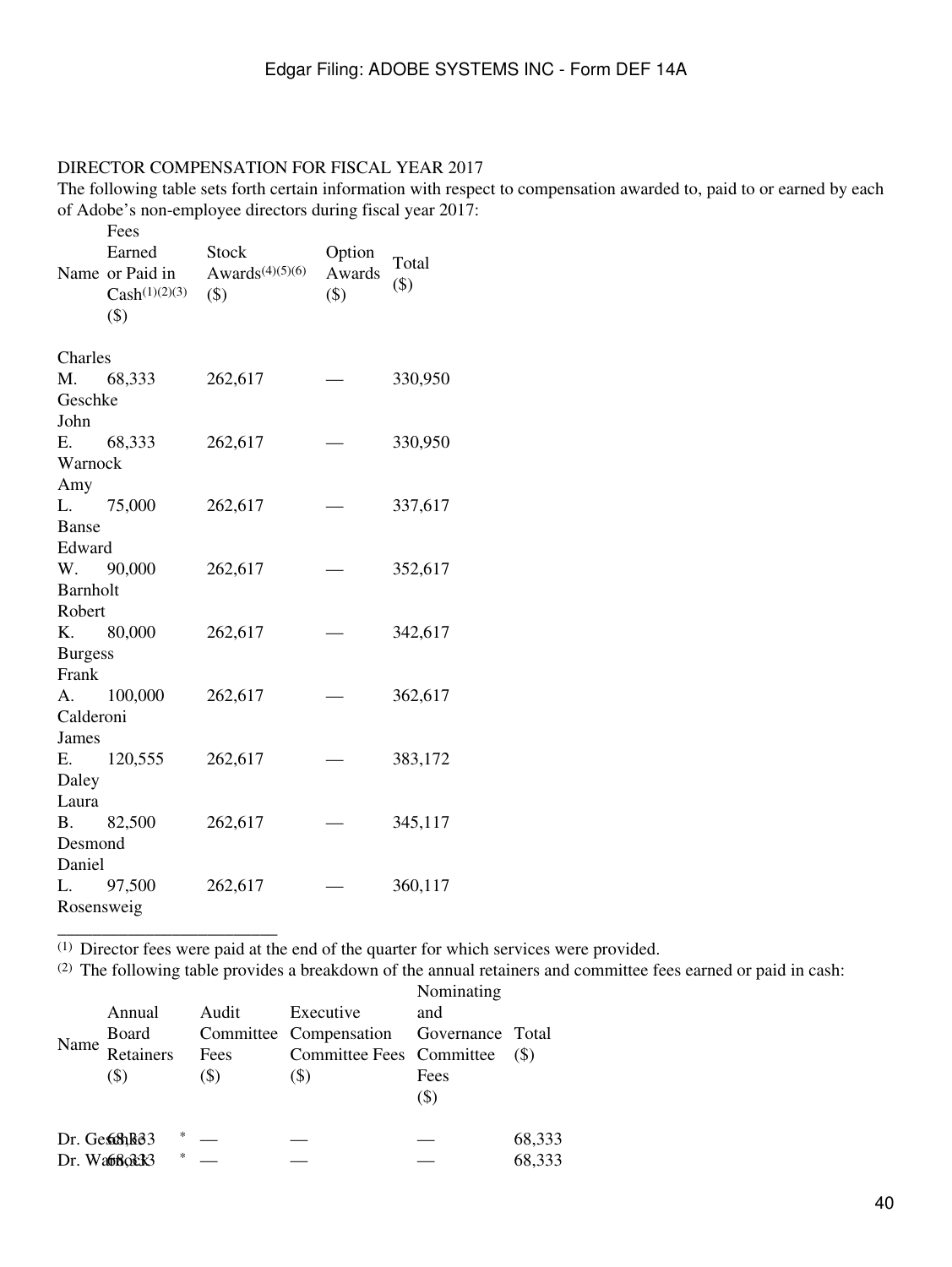| Ms.<br>Banse 60,000                |        | 15,000 |        | 75,000           |
|------------------------------------|--------|--------|--------|------------------|
| Mr. Ba60b000<br>Mr. Bu60e000       | 20,000 | 15,000 | 15,000 | 90,000<br>80,000 |
| Mr.<br>Calderoni <sup>00,000</sup> | 40,000 |        |        | 100,000          |
| **<br>Mr. Dalexy055                | 20,000 |        | 7,500  | 120,555          |
| Ms.<br>Desmond <sup>.000</sup>     |        | 15,000 | 7,500  | 82,500           |
| Mr. Rosensoreig                    |        | 30,000 | 7,500  | 97,500           |

\* Annual board retainer fees for Dr. Geschke and Dr. Warnock are prorated as they served as Chair until end of January 2017.

\*\* Annual board retainer fees for Mr. Daley are prorated as of April 2017, when the Non-Employee Director Compensation Policy was amended to include Lead Director compensation.

(3) Mr. Burgess, Mr. Calderoni, Mr. Daley and Ms. Desmond each deferred all cash fees pursuant to Adobe's Deferred Compensation Plan. For more information on this plan, see "Deferred Compensation Plan" below.

 $_{(4)}$  the Board's 2017 Non-Employee Director Compensation Policy, as described below. Ms. Banse, Mr. Burgess and On April 13, 2017, each non-employee director then sitting on the Board received an RSU grant per the terms of

Mr. Daley each elected to defer 100% of their RSU awards granted in 2017 pursuant to Adobe's Deferred Compensation Plan. For more information on this plan, see "Deferred Compensation Plan" below.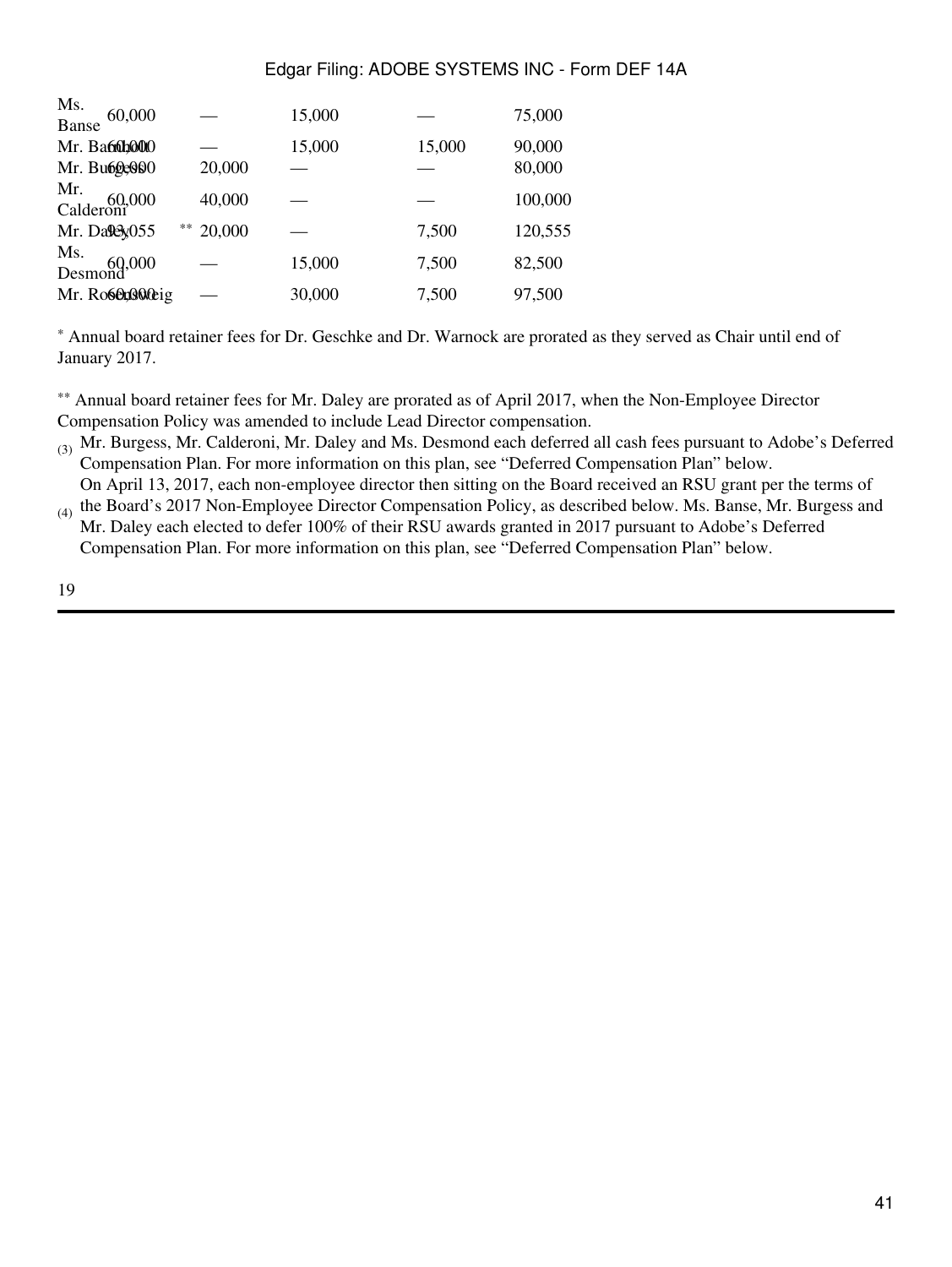These amounts do not reflect the actual economic value realized by the director for these awards. In accordance

- (5) with SEC rules, this column reflects the grant date fair value of 2,035 RSUs for each director at a price of \$129.05 per share as of April 13, 2017, disregarding estimates of forfeitures related to service-based vesting conditions. At 2017 fiscal year end, each non-employee director held a total of 2,035 unvested RSUs.
- $(6)$  At 2017 fiscal year end, only the following non-employee directors held stock options, to purchase the following aggregate number of shares of our common stock:

Name to Outstanding Options Aggregate Shares Subject

(#)

## Dr. Geschke8

### Mr. Bulgeos0

Compensation Philosophy

The general philosophy of our Board is that compensation for non-employee directors should be a mix of cash, payable quarterly, and equity-based compensation to reward them for a year of service in fulfilling their oversight responsibilities. Adobe does not compensate its management director (our Chief Executive Officer) for Board service in addition to his regular employee compensation.

Decisions regarding the non-employee director compensation program are approved by our full Board based on recommendations by the Executive Compensation Committee. In making such recommendations, the Committee evaluates the appropriate level and form of compensation for non-employee directors and considers potential changes, if any. The Committee considers advice from Compensia, when appropriate, including consideration of the director compensation practices of peer companies. The Committee also considers the extent to which our Board compensation practices align with the interests of our stockholders. Our Board reviews the Executive Compensation Committee's recommendations and then determines the amount of director compensation.

The Committee reviews the total compensation of our non-employee directors and each element of our director compensation program annually. At the Committee's direction, Compensia analyzes the competitive position of our director compensation program against the peer group used to benchmark executive compensation and examines how director compensation levels, practices and design features compare to members of the peer group.

Compensia's analysis in fiscal 2017 showed that overall compensation for non-employee directors was near the peer median, on a per-director basis, which is in line with our target positioning. As a result, the Committee recommended, and our Board approved, making only the following changes to our director compensation program for fiscal 2018: the annual retainer for the Nominating and Governance Committee members increased from \$7,500 to \$10,000, and the annual retainer for the Nominating and Governance Committee Chair increased from \$15,000 to \$20,000. The Board also added an annual retainer of \$50,000 for its Lead Director.

Additionally, during fiscal year 2017 our Board amended the 2003 Plan in order to limit the total amount of compensation payable to any non-employee director to \$1,500,000 for any fiscal year (including both cash and equity-based compensation). The amended plan was approved by our stockholders at the 2017 Annual Meeting. While our Board reviews the company's board compensation philosophy on an annual basis, with the advice of its independent compensation consultant, the Board felt that it was important to put in place a meaningful limit on Board pay, covering both cash and equity, to limit any perception or possibility of self-dealing by our Board. Fees Earned or Paid in Cash

In fiscal year 2017, each non-employee director received an annual retainer of \$60,000 (and in addition, our Lead Director received a prorated Lead Director annual retainer of \$50,000 beginning in April 2017 when the Non-Employee Director Compensation Policy was amended to include Lead Director compensation) plus committee fees for each committee on which he or she served, as follows: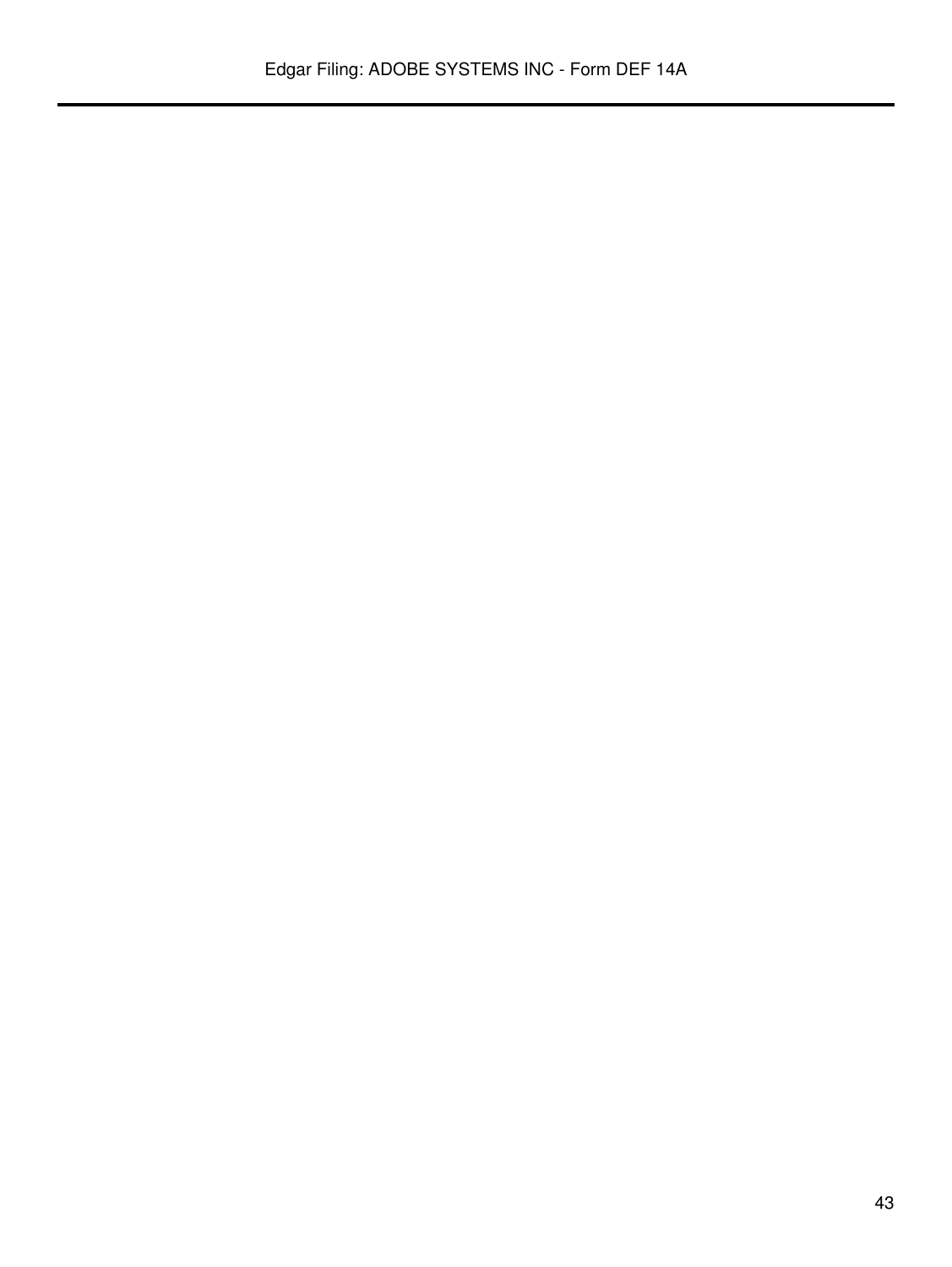Committee (\$) Chair Members (\$)

Audit 40,000 20,000 Executive<br>Compensation 15,000 Nominating and Governance 15,000 7,500

Our Board elected to retain the same levels of cash compensation for fiscal year 2018, other than increasing the Nominating and Governance Chair fee to \$20,000 and increasing the Nominating and Governance member fee to \$10,000, each of which was recommended by Compensia in order to better align with peer companies. Equity Awards

Our Board approved a fiscal year 2017 Non-Employee Director Compensation Policy, effective December 3, 2016, which included an annual grant of RSUs to non-employee directors. The RSUs granted to each non-employee director vest 100% on the day immediately preceding our next annual meeting of stockholders. The annual award is valued at \$260,000 (based on the estimated value on the date of grant), and is converted into a number of RSUs based on the average closing market price over the 30 calendar days ending the day prior to the grant date. New directors joining our Board between annual meetings will receive a pro-rated annual grant of RSUs. Non-Employee Directors receive no other equity awards/compensation.

If a non-employee director's service terminates due to death or disability, the director will be given credit for an additional 12 months of service for the vesting of both stock options and RSUs, and stock options will remain exercisable for one year following the termination or until the expiration of the stock option, if earlier. In the event of a change of control, any unvested portion of a non-employee director option shall become fully vested and exercisable as of immediately prior to the transaction resulting in a change of control, subject to the consummation of the change of control. If the stock option is not assumed or substituted by the acquiring company, it will terminate to the extent it is not exercised on or before the date of such a transaction. Any unvested portion of RSUs will become vested in full immediately prior to the effective date of a change of control. Deferred Compensation Plan

Our Deferred Compensation Plan allows non-employee directors to defer from 5% up to 100% of their cash compensation, which amounts are deemed invested in the investment funds selected by the director from the same fund options as generally available in Adobe's 401(k) Plan (other than the individual direct brokerage account and Retirement Savings Trust). Participants may also contribute 100% per vesting tranche of their RSU awards. Deferred Compensation Plan participants must elect irrevocably to receive the deferred funds on a specified date at least three years in the future in the form of a lump sum or annual installments subject to the terms of the plan. Payments of equity deferrals may only be made in the form of a lump sum. Mr. Burgess, Mr. Calderoni, Mr. Daley and Ms. Desmond participated in the Deferred Compensation Plan with respect to 100% of their respective retainers and committee fees for their services in fiscal year 2017. Ms. Banse, Mr. Burgess and Mr. Daley elected to defer 100% of their RSU awards granted in 2017. See "Executive Compensation—Nonqualified Deferred Compensation" in this proxy statement for more information regarding our Deferred Compensation Plan. Expenses

We reimburse our directors for their reasonable travel and related expenses in connection with attending Board and committee meetings, as well as costs and expenses incurred in attending director education programs and other Adobe-related seminars and conferences.

Other Benefits

In fiscal year 2017, our founders, Messrs. Geschke and Warnock, were offered an opportunity to purchase certain Adobe health, dental, and vision insurance while serving as a Board member. Participants were responsible for paying 100% of their own insurance premiums.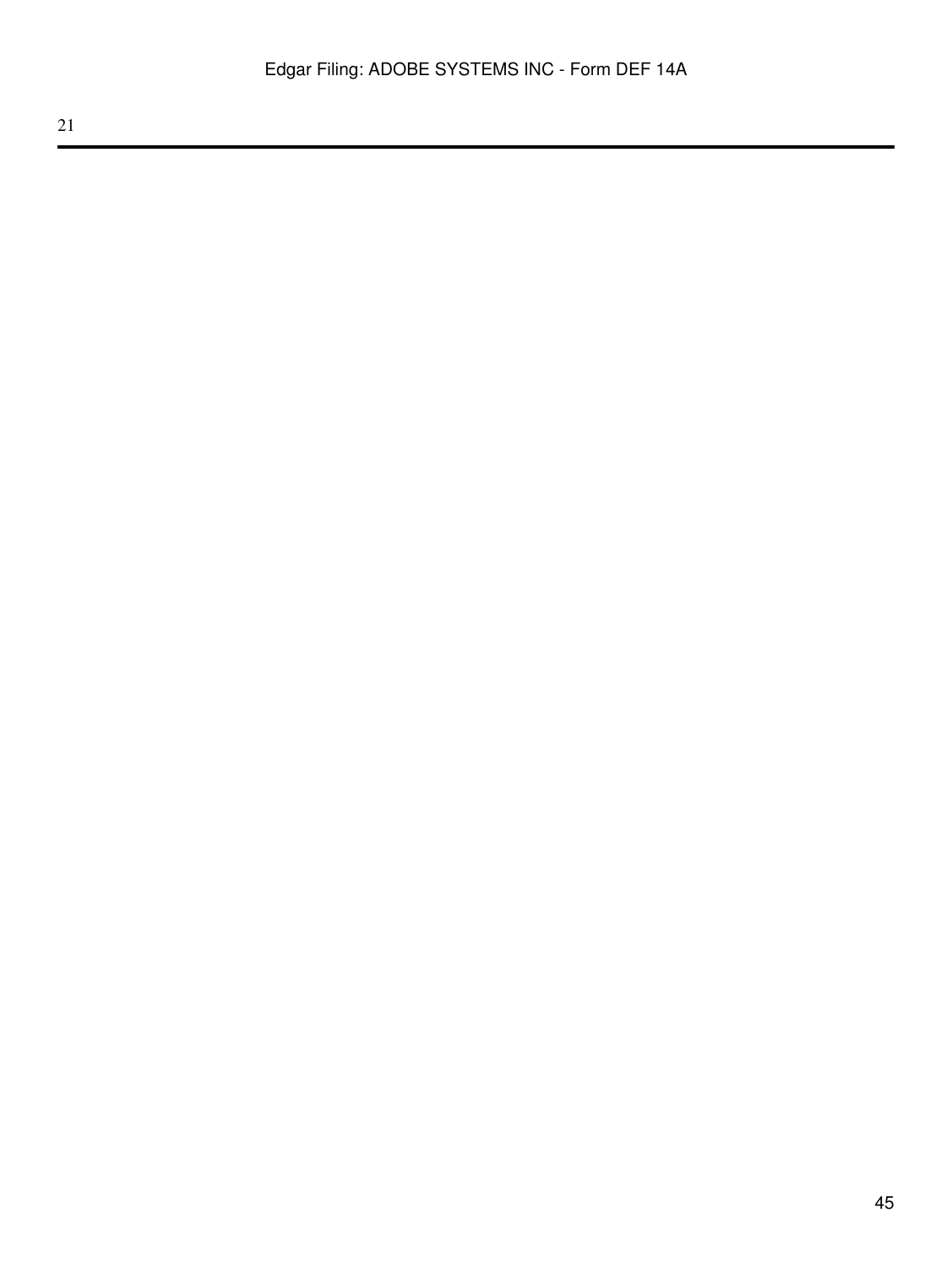Stock Ownership Guidelines

We have adopted stock ownership guidelines for members of our Board. Under these guidelines, each non-employee director should hold 50% of the net shares acquired from Adobe until the total number of shares held by such non-employee director equals or exceeds (and continues to equal or exceed) 6,000 shares. Once achieved (following all permissible dispositions under the guidelines), this 6,000 share threshold should be maintained going forward. Shares that count toward the minimum share ownership include shares owned outright or beneficially owned, vested restricted stock, vested RSUs, and shares issued upon the exercise of vested options, as well as vested performance shares or performance units, as applicable, including such shares that have been deferred into our Deferred Compensation Plan. As of December 1, 2017, each of our non-employee directors was in compliance with these guidelines.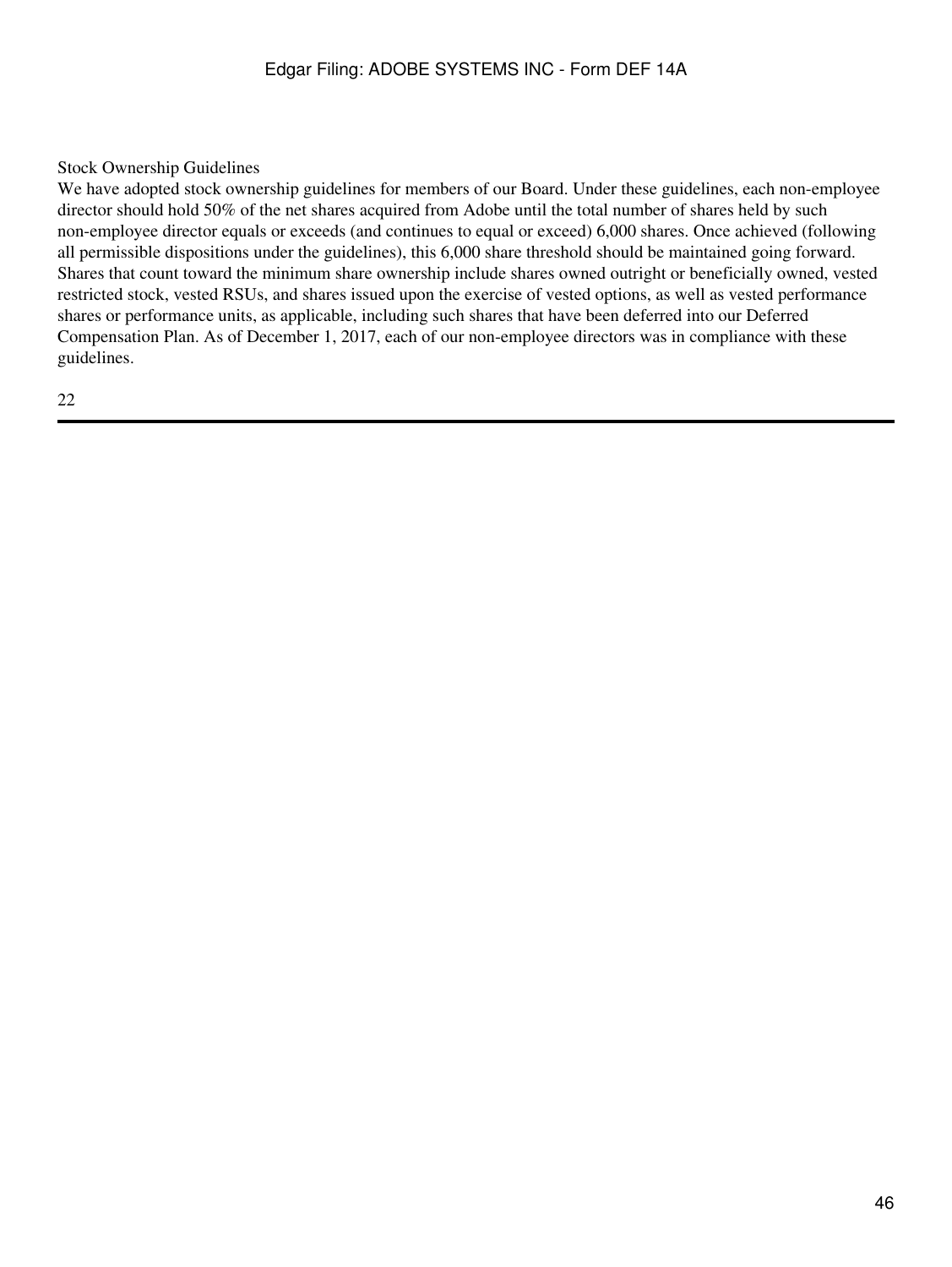#### SECURITY OWNERSHIP OF CERTAIN BENEFICIAL OWNERS AND MANAGEMENT

The following table sets forth the beneficial ownership of our common stock as of February 14, 2018 by each entity or person who is known to beneficially own 5% or more of our common stock, each of our directors, each named executive officer ("NEO") identified in "Executive Compensation—Summary Compensation Table" contained in this proxy statement and all of our directors and current executive officers as a group.

| Name of Beneficial Owner $(1)$ | Amount and<br>Nature of<br><b>Beneficial</b><br>Ownership $(2)(3)$ |      | Percent of $Class(4)$ |
|--------------------------------|--------------------------------------------------------------------|------|-----------------------|
| <b>FMR LLC</b>                 | 36,390,225                                                         | (5)  | 7.38%                 |
| 245 Summer Street              |                                                                    |      |                       |
| Boston, MA 02210               |                                                                    |      |                       |
| The Vanguard Group             | 35,213,142                                                         | (6)  | 7.14%                 |
| 100 Vanguard Blvd.             |                                                                    |      |                       |
| Malvern, PA 19355              |                                                                    |      |                       |
| BlackRock, Inc.                | 32,675,677                                                         | (7)  | $6.62\%$              |
| 55 East 52nd Street            |                                                                    |      |                       |
| New York, NY 10022             |                                                                    |      |                       |
| Shantanu Narayen               | 299,514                                                            | (8)  | ∗                     |
| <b>Mark Garrett</b>            | 50,000                                                             | (9)  | ∗                     |
| Bryan Lamkin                   | 60,154                                                             |      | $\ast$                |
| <b>Bradley Rencher</b>         | 94,830                                                             |      | $\ast$                |
| <b>Matthew Thompson</b>        | 50,000                                                             | (10) | $\ast$                |
| Amy Banse                      | 33,488                                                             | (11) | ∗                     |
| <b>Edward Barnholt</b>         | 42,960                                                             | (12) | $\ast$                |
| <b>Robert Burgess</b>          | 16,030                                                             | (13) | ∗                     |
| Frank Calderoni                | 25,887                                                             | (14) | $\ast$                |
| James Daley                    | 32,922                                                             | (15) | $\ast$                |
| Laura Desmond                  | 25,887                                                             | (16) | $\ast$                |
| <b>Charles Geschke</b>         | 212,081                                                            | (17) | $\ast$                |
| Daniel Rosensweig              | 13,104                                                             | (18) | ∗                     |
| John Warnock                   | 492,344                                                            | (19) | ∗                     |
| All directors and current      |                                                                    |      |                       |
| executive officers as a group  | 1,670,786                                                          | (20) | $\ast$                |
| $(20$ persons)                 |                                                                    |      |                       |

\*Less than 1%.

\_\_\_\_\_\_\_\_\_\_\_\_\_\_\_\_\_\_\_\_\_\_\_\_\_

This table is based upon information supplied by executive officers, directors and principal stockholders, as well as beneficial ownership reports filed with the SEC. Unless otherwise indicated in the footnotes to this table, and

 $^{(2)}$  subject to community property laws where applicable, each of the stockholders named in this table has sole voting and investment power with respect to the shares indicated as beneficially owned. None of the shares beneficially owned by our executive officers and directors are pledged as security.

(3) Holdings reported include any equity awards deferred under our deferred compensation plan.

(4) Applicable percentages are based on 493,333,487 shares outstanding on February 14, 2018, adjusted as required by rules promulgated by the SEC.

<sup>(1)</sup> The address of each person named in the table, unless otherwise indicated, is c/o Adobe Systems Incorporated, 345 Park Avenue, San Jose, California 95110.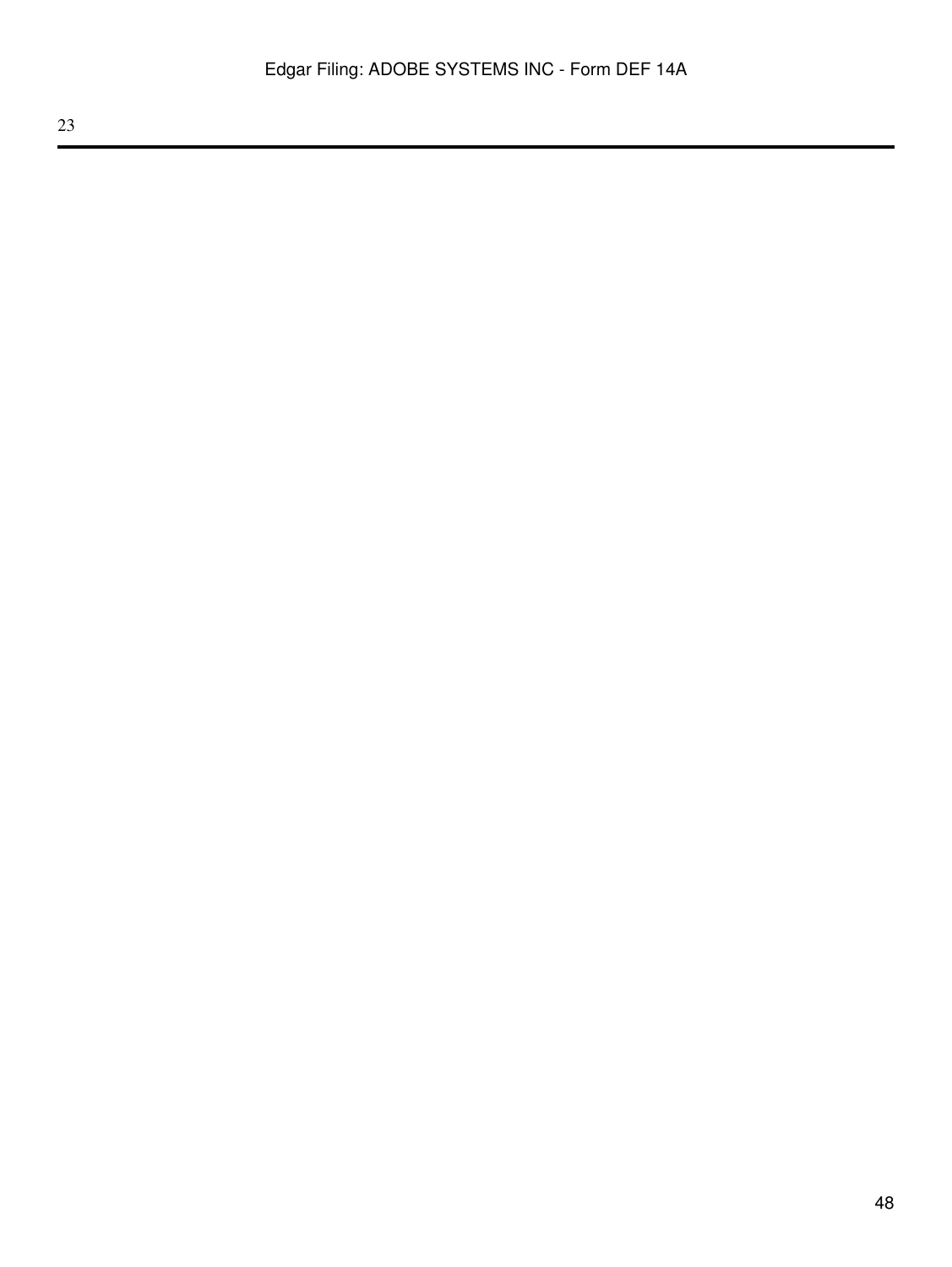Based solely on a Schedule 13G/A filed with the SEC on February 13, 2018, reporting beneficial ownership as of

(5) December 29, 2017, with sole dispositive power as to all shares and sole voting power with respect to 5,187,795 shares.

Based solely on a Schedule 13G/A filed with the SEC on February 8, 2018, reporting beneficial ownership as of

- (6) December 31, 2017, with sole dispositive power as to 34,418,285 shares, sole voting power with respect to 704,284 shares, shared dispositive power as to 794,857 shares and shared voting power with respect to 107,037 shares. Based solely on a Schedule 13G/A filed with the SEC on February 8, 2018, reporting beneficial ownership as of
- $(7)$  December 31, 2017, with sole dispositive power as to all shares and sole voting power with respect to 27,933,818 shares.
- (8) Shares held by the Narayen Family Trust, of which Mr. Narayen is a trustee.
- (9) Shares held by the Garrett Living Trust, of which Mr. Garrett is a trustee.
- (10) Shares held by the Thompson Living Trust, of which Mr. Thompson is a trustee.
- $(11)$  Includes 2,035 shares issuable within 60 days of the date of this table upon vesting of restricted stock units held by Ms. Banse.

Consists of 5,000 shares held by a family trust, of which Mr. Barnholt is a trustee; 35,925 shares held by Mr.

- $(12)$  Barnholt; and 2,035 shares issuable within 60 days of the date of this table upon vesting of restricted stock units held by Mr. Barnholt.
- Consists of 1,620 shares, for which Mr. Burgess has shared voting and dispositive power, held in trust for the
- $(13)$  benefit of his children; 12,375 shares held by Mr. Burgess; and 2,035 shares issuable within 60 days of the date of this table upon vesting of restricted stock units held by Mr. Burgess.
- $(14)$  Includes 2,035 shares issuable within 60 days of the date of this table upon vesting of restricted stock units held by Mr. Calderoni.
- $(15)$  Includes 2,035 shares issuable within 60 days of the date of this table upon vesting of restricted stock units held by Mr. Daley.
- $(16)$  Includes 2,035 shares issuable within 60 days of the date of this table upon vesting of restricted stock units held by Ms. Desmond.

Consists of 172,024 shares held by the Geschke Family Trust, of which Dr. Geschke is a trustee, and 40,057

(17) shares issuable within 60 days of the date of this table upon vesting of restricted stock units or the exercise of outstanding exercisable options held by Dr. Geschke.

Consists of 2,268 shares held by The Rosensweig 2012 Irrevocable Children's Trust, of which Mr. Rosensweig is a

- (18) trustee, 8,801 shares held by Mr. Rosensweig, and 2,035 shares issuable within 60 days of the date of this table upon vesting of restricted stock units held by Mr. Rosensweig.
- $(19)$  held by Dr. Warnock; and 2,035 shares issuable within 60 days of the date of this table upon vesting of restricted Consists of 474,221 shares held by the Warnock Family Trust, of which Dr. Warnock is a trustee; 16,088 shares stock units held by Dr. Warnock.

(20) exercise of outstanding exercisable options held by our directors and current executive officers. See also Includes 62,087 shares issuable within 60 days of the date of this table upon vesting of restricted stock units or the

footnotes 8 through 19.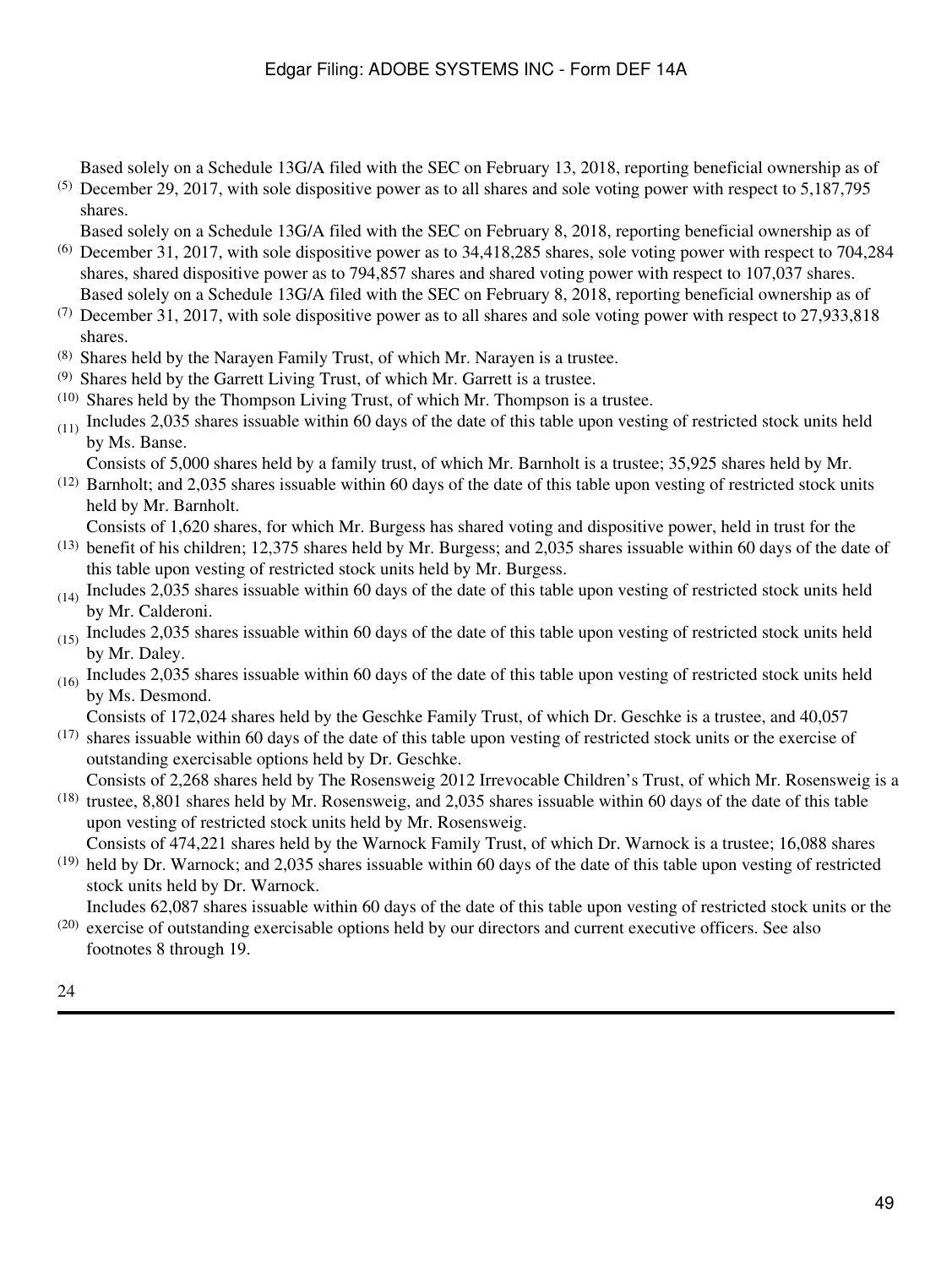### SECTION 16(a) BENEFICIAL OWNERSHIP REPORTING COMPLIANCE

Section 16(a) of the Exchange Act requires our executive officers and directors, as well as any person or entity who owns more than 10% of a registered class of our common stock or other equity securities, to file with the SEC certain reports of ownership and changes in ownership of our securities. Executive officers, directors and stockholders who hold more than 10% of our outstanding common stock are required by the SEC to furnish us with copies of all required forms filed under Section 16(a). We typically prepare Section 16(a) forms on behalf of our executive officers and directors based on the information provided by them.

Based solely on review of this information and written representations by our executive officers and directors that no other reports were required, we believe that, during fiscal year 2017, no reporting person failed to file the forms required by Section 16(a) of the Exchange Act on a timely basis.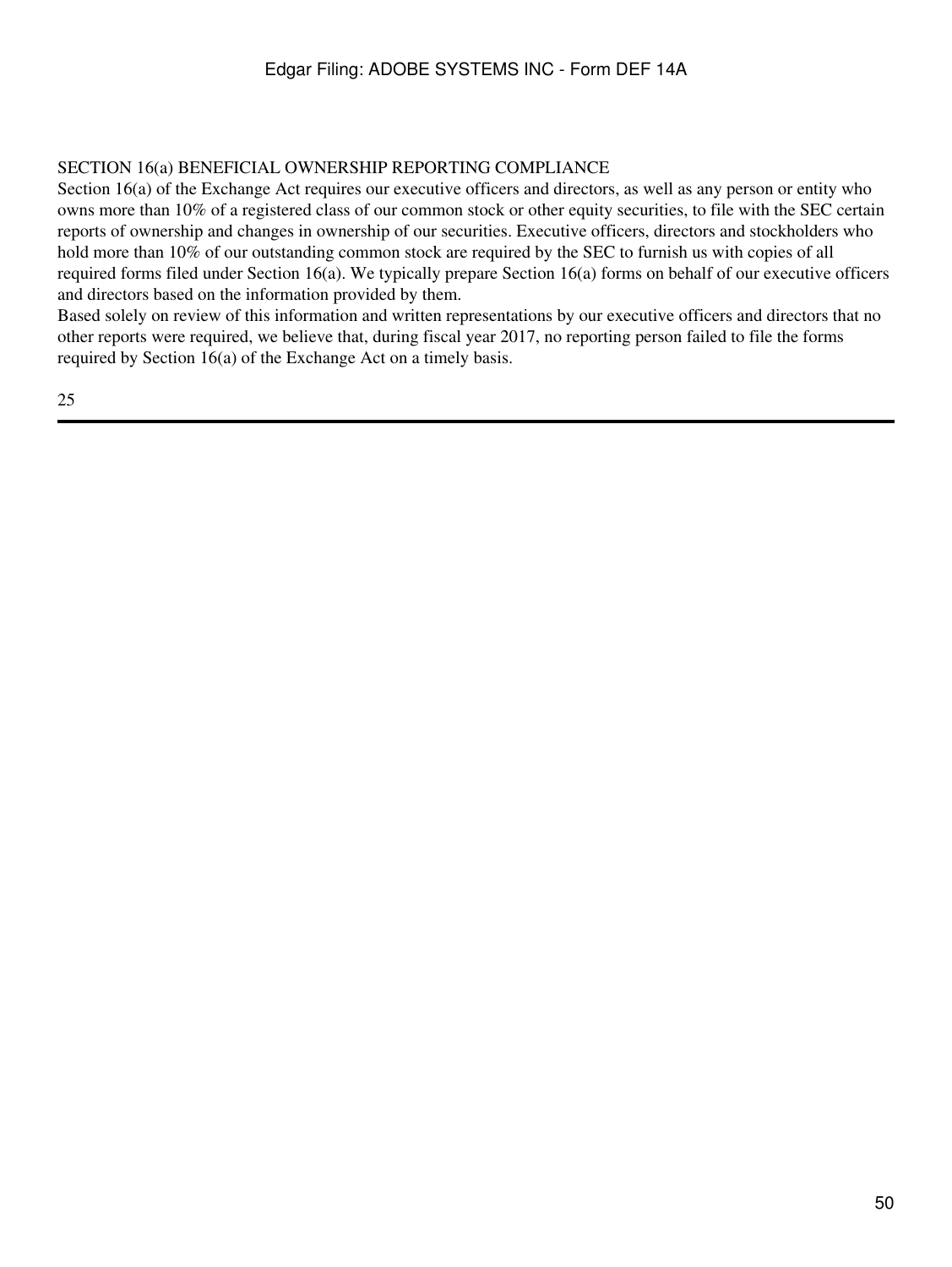#### EQUITY COMPENSATION PLAN INFORMATION

The following table shows information related to our common stock which may be issued under our existing equity compensation plans as of December 1, 2017, including our 1997 Employee Stock Purchase Plan and 2003 Equity Incentive Plan, plus certain non-stockholder-approved equity compensation plans and awards assumed by us (and which were not subsequently voted on by Adobe's stockholders) in connection with certain acquisitions described below:

| Plan Category                                                                                                         | Number of<br>securities to<br>he<br>issued upon<br>exercise<br>of<br>outstanding<br>options,<br>warrants and<br>rights <sup>(1)</sup> | Weighted-average<br>exercise price of<br>outstanding<br>options, warrants and rights <sup>(1)(2)</sup> | Number of<br>securities<br>remaining<br>available for<br>future<br>issuance<br>under<br>equity<br>compensation<br>plans<br>(excluding<br>securities<br>reflected in<br>first<br>column) |
|-----------------------------------------------------------------------------------------------------------------------|---------------------------------------------------------------------------------------------------------------------------------------|--------------------------------------------------------------------------------------------------------|-----------------------------------------------------------------------------------------------------------------------------------------------------------------------------------------|
| Equity<br>compensation<br>plans approved 12,180,242 <sup>(3)</sup> \$35.50<br>by<br>Adobe's<br>stockholders<br>Equity |                                                                                                                                       |                                                                                                        | 58, 105, 303 <sup>(4)</sup>                                                                                                                                                             |
| compensation<br>plans not<br>approved by<br>Adobe's                                                                   | 508,046                                                                                                                               | \$12.81                                                                                                |                                                                                                                                                                                         |
| stockholders $(5)$<br>Total                                                                                           | 12,688,288                                                                                                                            | \$24.49                                                                                                | 58,105,303                                                                                                                                                                              |

(1) Rights include performance shares and RSUs.

 $(2)$  Weighted-average exercise prices are calculated without regard to performance shares and RSUs, which do not have any exercise price.

(3) Includes 1,046,400 shares of common stock issuable pursuant to the terms of our 2015 Performance Share Program at maximum levels (200%) as of December 1, 2017. However, 281,916 shares were forfeited due to participants' departure from Adobe prior to the certification date. Includes 1,002,910 shares of common stock issuable pursuant to the terms of our 2016 Performance Share Program at maximum levels (200%) as of December 1, 2017. This number does not include 50,400 shares at maximum levels (200%) under our 2016 Performance Share Program that were forfeited due to participants' departure from Adobe prior to the certification date. Includes 1,018,940 shares of common stock issuable pursuant to the terms of our 2017 Performance Share Program at maximum levels (200%) as of December 1, 2017. This number does not include 20,900 shares at maximum levels (200%) under our 2017 Performance Shares Program that were forfeited due to participants' departure from Adobe prior to the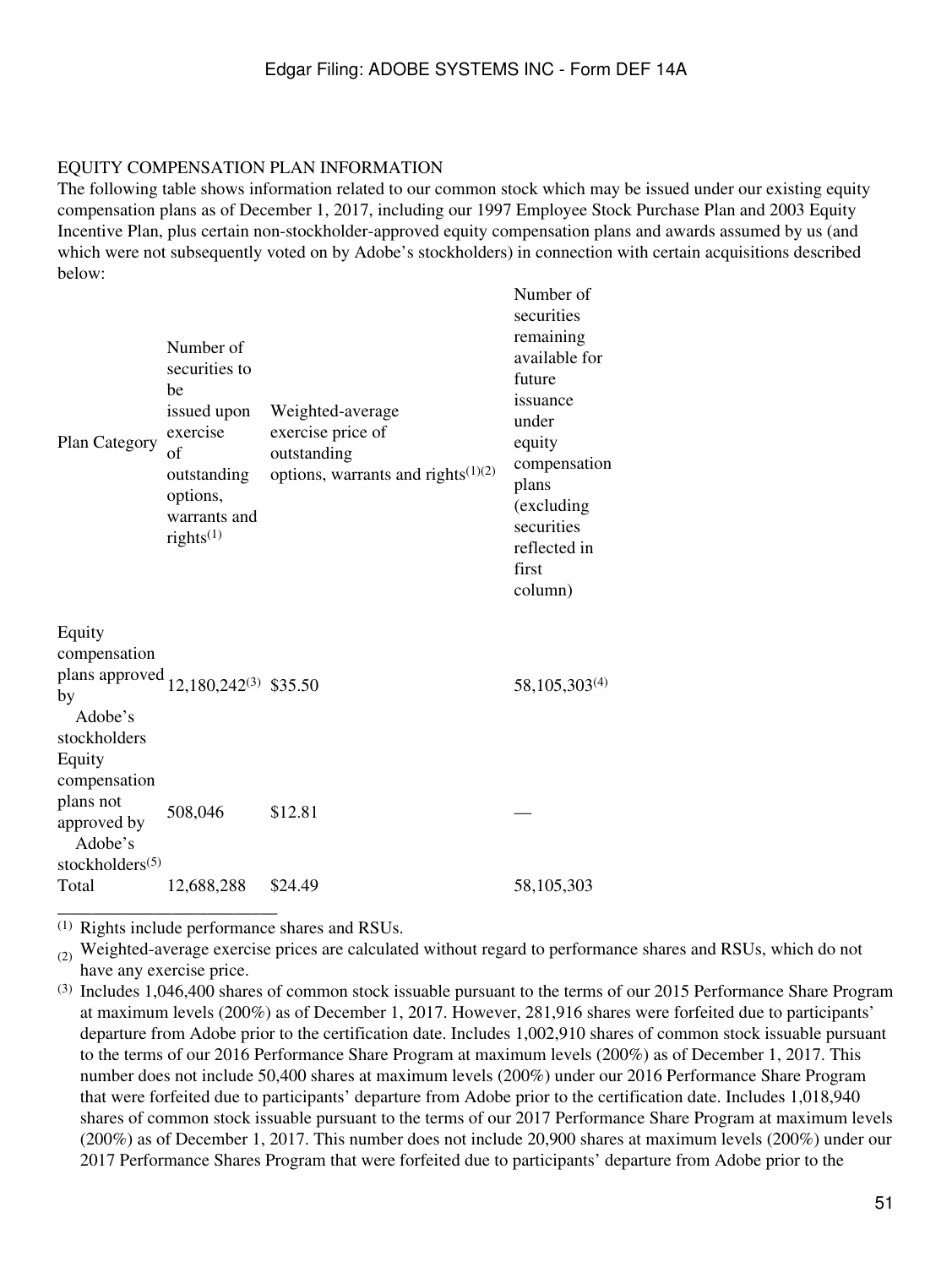certification date.

- (4) Includes 7,009,443 shares that are reserved for issuance under the 1997 Employee Stock Purchase Plan as of December 1, 2017 and 51,095,860 shares that are reserved for issuance under the 2003 Equity Incentive Plan.
- (5) We assumed the outstanding stock awards, and in certain situations described below shares remaining available for future issuance, under various equity incentive plans maintained by companies we acquired, as follows: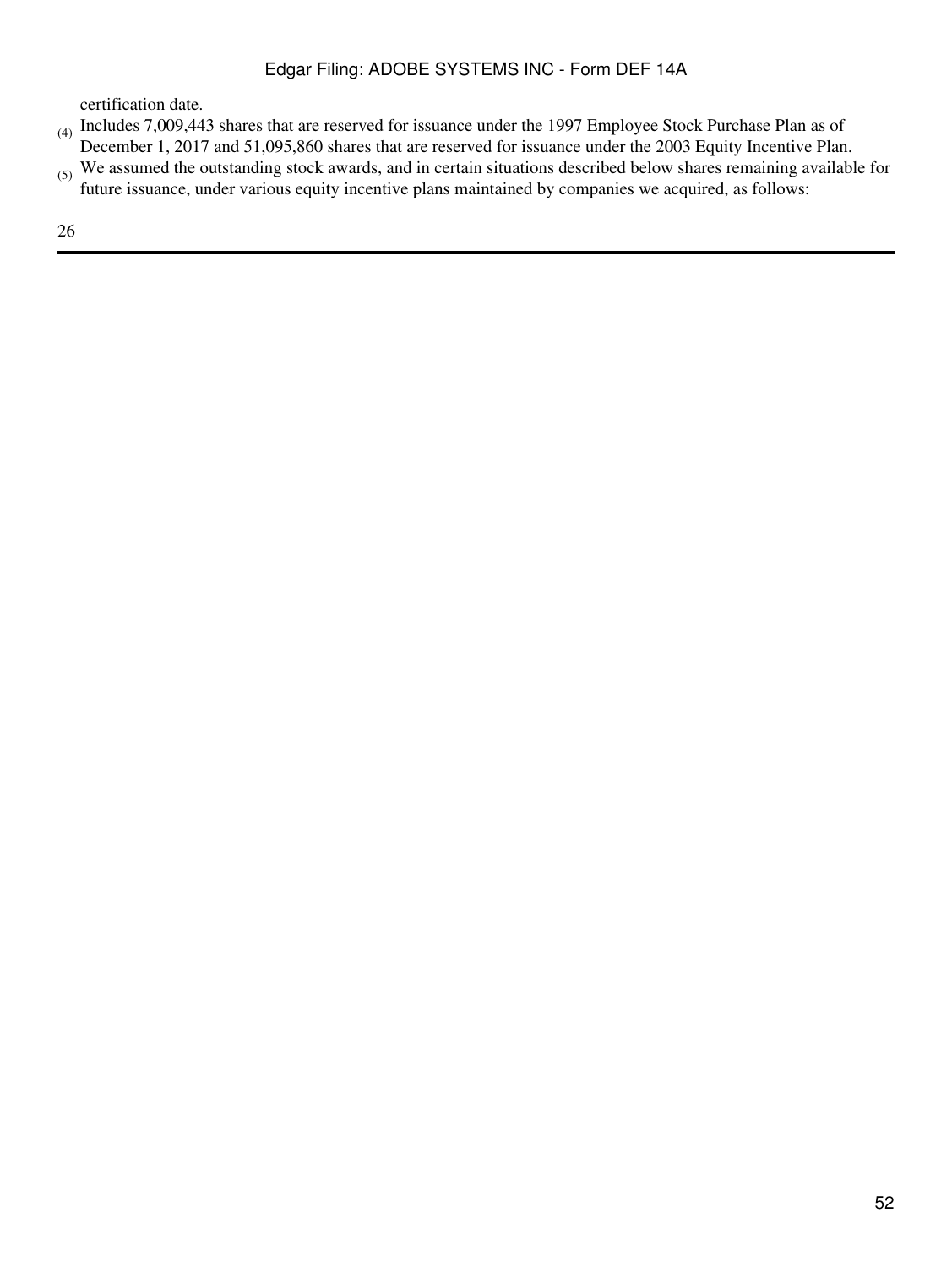| Company   | Date of Acquisition                        |
|-----------|--------------------------------------------|
| Omniture  | October 23, 2009                           |
| Demdex    | January 18, 2011                           |
| EchoSign  | July 15, 2011                              |
| Auditude  | October 18, 2011                           |
|           | <b>Efficient Frontier January 13, 2012</b> |
| Behance   | December 20, 2012                          |
| Neolane   | July 22, 2013                              |
| Aviary    | September 22, 2014                         |
| Fotolia   | January 27, 2015                           |
| TubeMogul | December 19, 2016                          |
|           |                                            |

Effective December 3, 2005, our Board adopted the Adobe Systems Incorporated 2005 Equity Incentive Assumption Plan (the "Assumption Plan"). The Assumption Plan permits the grant of non-statutory stock options, stock appreciation rights, stock purchase rights, stock bonuses, restricted stock, restricted stock units, performance shares and performance units using shares reserved under certain assumed plans (as described below). In connection with our assumption of the Omniture plans, on November 16, 2009, the Assumption Plan was amended by the Executive Compensation Committee to include shares reserved under certain of the assumed Omniture plans (as described below). The Assumption Plan has not been approved by our stockholders. The terms and conditions of stock awards under the Assumption Plan are substantially similar to those under our 2003 Equity Incentive Plan. In accordance with applicable NASDAQ listing requirements, we previously granted new stock awards under the Assumption Plan to our employees who were not employed by or providing services to us or any of our affiliates prior to December 3, 2005 (other than employees of certain acquired companies prior to the acquisition dates, and their respective affiliates and subsidiaries).

Our Executive Compensation Committee elected to retire all remaining outstanding share reserves under the Assumption Plan in 2015 and no additional shares will be granted out of those Assumption Plan reserves. However, the plan remains in place to govern the awards issued and outstanding thereunder and to facilitate the assumption of, and grants from, equity plan share reserves as deemed appropriate in connection with potential future acquisitions. In addition to the Assumption Plan, as of the fiscal year ended December 1, 2017, we maintained equity compensation plans covering stock awards that were assumed by us as follows: seven plans in connection with the Omniture acquisition; one plan in connection with the Demdex acquisition; one plan in connection with the EchoSign acquisition; two plans in connection with the Auditude acquisition; one plan in connection with the Efficient Frontier acquisition; one plan in connection with the Behance acquisition; two plans in connection with the Neolane acquisition; one plan in connection with the Aviary acquisition; one plan in connection with the Fotolia acquisition; and two plans in connection with the TubeMogul acquisition, in each case under which stock awards had been granted by these predecessor entities that remained outstanding at the time of the respective acquisition. We did not assume the reserves of the plans from which these awards were issued. The "Equity compensation plans not approved by Adobe's stockholders" row in the "Equity Compensation Plan Information" table above shows aggregated share reserve information for these awards in addition to the Assumption Plan. No future awards may be granted under any of our acquired plans.

Please see Part II, Item 8 "Financial Statements and Supplementary Data" of our 2017 Annual Report on Form 10-K and the notes to Consolidated Financial Statements at Note 11, "Stock-based Compensation" for further information regarding our equity compensation plans and awards.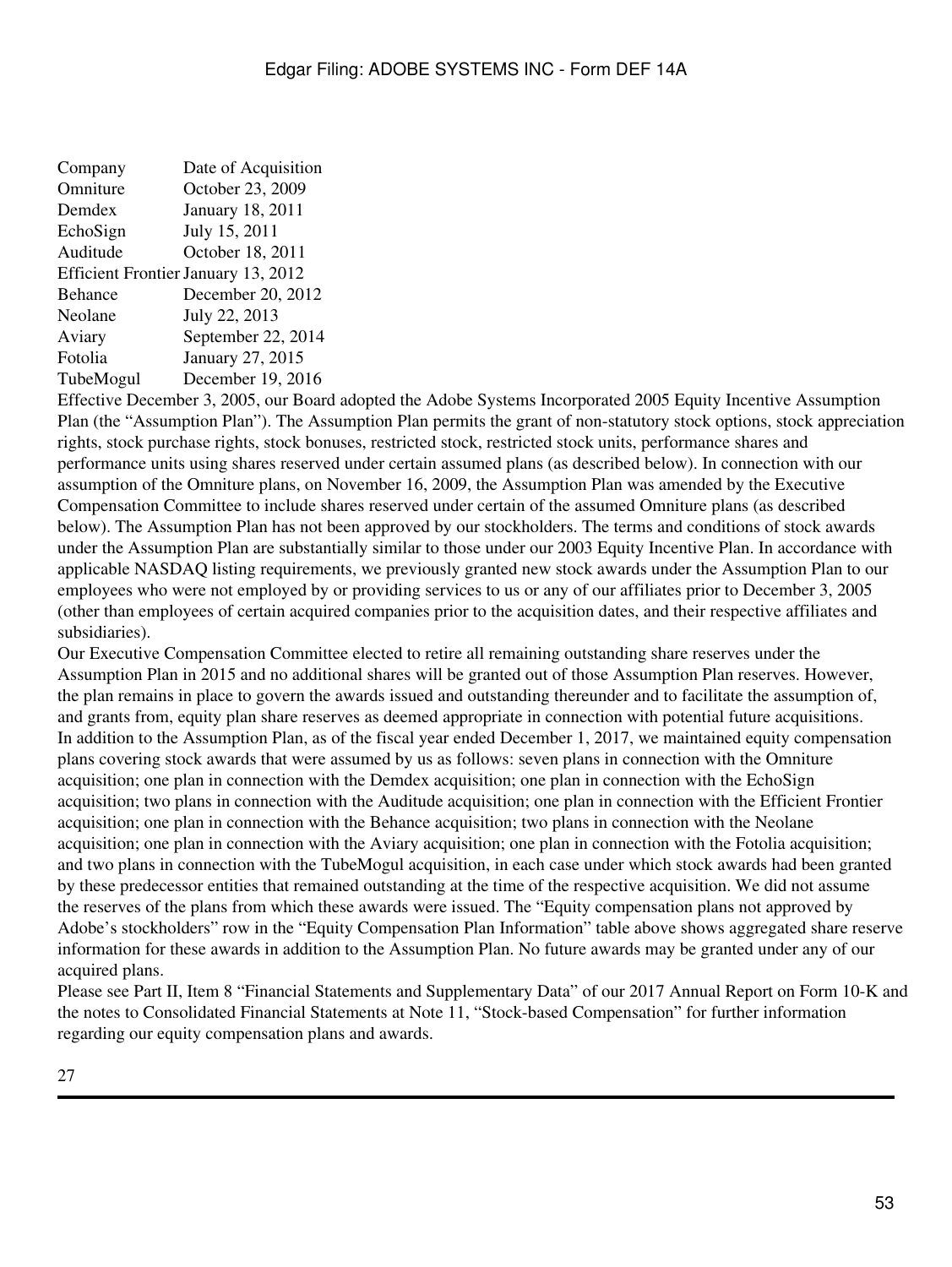### COMPENSATION DISCUSSION AND ANALYSIS

This Compensation Discussion and Analysis provides information regarding our executive compensation programs during fiscal year 2017 for the following executive officers of Adobe: •Shantanu Narayen, Chairman, President and Chief Executive Officer •Mark Garrett, Executive Vice President and Chief Financial Officer •Bryan Lamkin, Executive Vice President and General Manager, Digital Media •Bradley Rencher, Executive Vice President and General Manager, Experience Cloud •Matthew Thompson, Executive Vice President, Worldwide Field Operations

These executive officers are referred to in this Compensation Discussion and Analysis and in the accompanying compensation tables as our named executive officers, or "NEOs."

This Compensation Discussion and Analysis describes the material elements of our executive compensation programs for our executive officers during fiscal year 2017. It also provides an overview of our executive compensation philosophy, including our principal compensation programs. Finally, it analyzes how and why the Executive Compensation Committee of our Board (the "Committee") made its compensation decisions for our executive officers, including our NEOs, in fiscal year 2017.

Fiscal Year 2017 Business Highlights

Adobe continues to execute on its mission of changing the world through digital experiences with its best-in-class cloud businesses: Creative Cloud, Document Cloud, and Adobe Experience Cloud. In fiscal year 2017, the company's cloud strategies continued to produce strong results and steady, predictable growth. In terms of financial results, our 2017 fiscal year was a record-breaking year for the company, in terms of revenues, earnings and operating cash flow. For the fiscal year ended December 1, 2017:

•Adobe achieved record annual revenue of \$7.30 billion, representing 25 percent year-over-year growth;

•The company reported annual GAAP diluted earnings per share of \$3.38;

• billion; Digital Media segment revenue was \$5.01 billion, with Creative Cloud achieving record annual revenue of \$4.17

• \$5.23 billion; Digital Media ARR (as defined below) grew by \$1.24 billion during the year, exiting the fiscal year with a balance of

• growth; Adobe Experience Cloud achieved record annual revenue of \$2.03 billion, representing 24 percent year-over-year

•Adobe generated a record \$2.91 billion in operating cash flow during the year; and

•Adobe repurchased 8.2 million shares during the year, returning \$1.10 billion of cash to stockholders.

Our executive officers also delivered on key strategic performance objectives established by the Committee for fiscal year 2017 and other corporate initiatives. In addition to producing strong financial results in fiscal year 2017, achievements included:

• Platforms Wave report by Forrester Research, as a leader in Forrester's Omnichannel Demand Side Platforms Wave Continued broad technology leadership recognition in digital marketing and advertising, including Adobe Marketing Cloud (which was renamed "Adobe Experience Cloud" in 2017) being named the sole leader in the Digital Intelligence and as a leader in the Gartner Magic Quadrant for Digital Marketing Hubs;

Fortune's "100 Best Companies to Work For" list and #19 out of 50 on Glassdoor's "Highest Rated CEO's"; Recognition as one of the "Best Places to Work" around the globe by a number of publications, including #60 on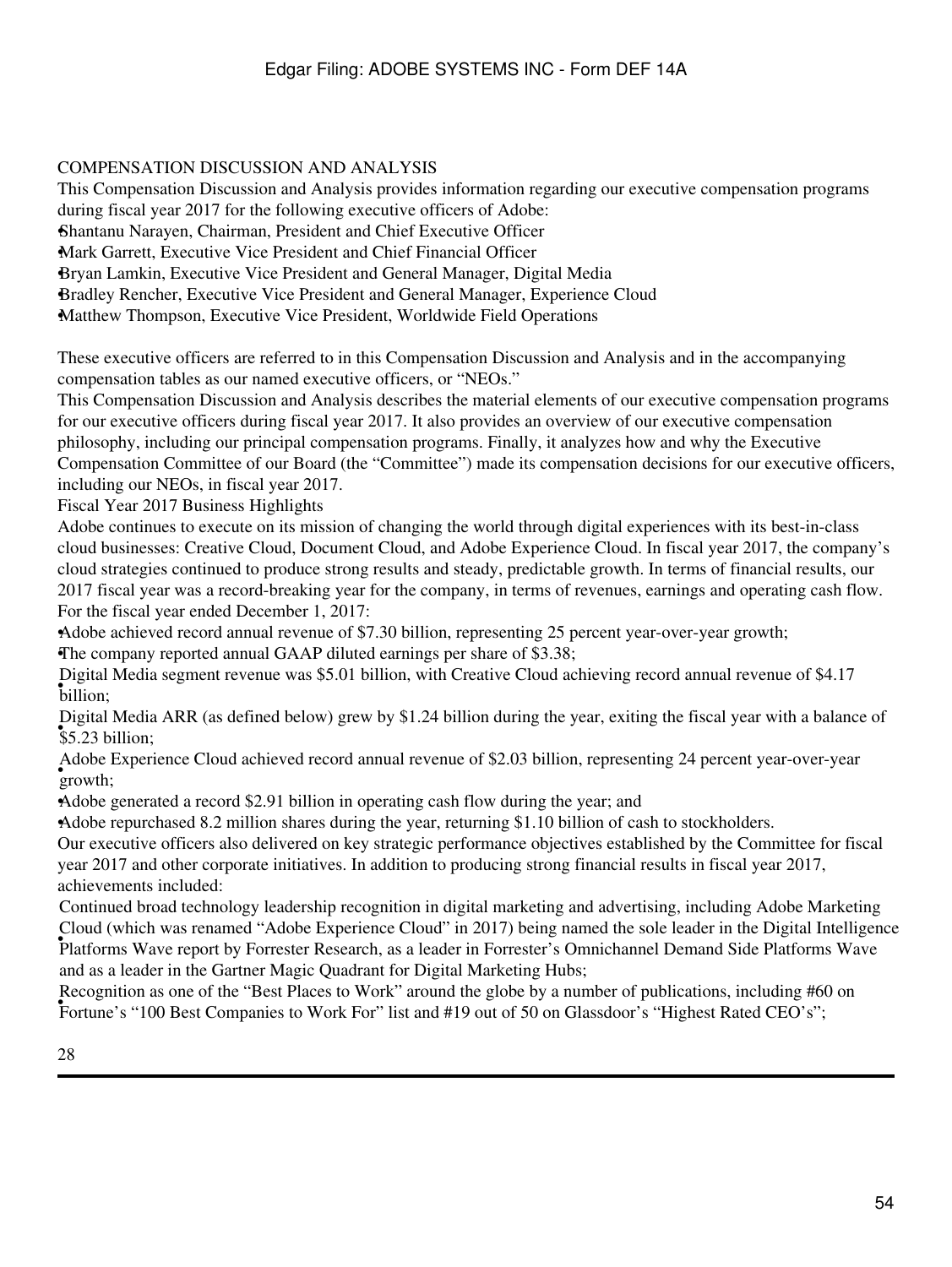• corporate responsibility reporting for the investor community and one of only five software companies worldwide to For the second year, being named to the "Dow Jones Sustainability Index (DJSI) World" - the gold standard of place on the index;

• operations and the digital delivery of our products with renewable energy by 2035; Committing to verified Science Based Targets, which incorporates our goal to power 100% of our worldwide

If or the time year, being included on EX Magazine 5 100 Be transparency in reporting and responsible business practices; For the third year, being included on CR Magazine's 100 Best Corporate Citizens List in recognition of our

Receipt of a perfect score on the 2018 Corporate Equality Index report from the Human Rights Campaign Foundation; •Climbing to #56 on Interbrand's 2017 list of Best 100 Global Brands;

• 2017 IEEE Spectrum patch ra 2017 IEEE Spectrum patent rankings ranked Adobe #4 among software companies worldwide for patent portfolio

• every dollar earned by male employees; Achieved pay equity among male and female employees in the United States, with females now earning \$1.00 for

and serving in the community through our employees, who contributed thousands of hours volunteering through pro Continued emphasis on key sustainability and social impact objectives as Adobe continues to impact our environment and our community, donating millions of dollars to charitable causes (directly and through the Adobe Foundation), bono initiatives and Adobe-sponsored programs.

Fiscal Year 2017 Compensation Highlights

Our executive compensation programs are designed to directly tie the outcomes of our incentive compensation awards for our executive officers to the achievement of our key strategic performance objectives and returns to our stockholders, and drive the creation of sustainable long-term stockholder value. Our fiscal year 2017 compensation programs reflected this philosophy, and compensation earned reflected our business achievements discussed above. the plan's strategic objectives to focus on customer retention and satisfaction, and as in previous years, we continued to the plan's strategic objectives to focus on customer retention and satisfaction, and as in previous Cash Incentive Plan - As in previous years, the Committee continued to emphasize annualized recurring revenue and bookings in our 2017 executive cash bonus plan to drive growth in our strategic businesses. The Committee modified focus half of each participant's bonus opportunity on the executive's individual performance.

• Committee certified a Corporate Performance Result under the plan at approximately 73% of target, which accounts Cash Incentive Plan Performance - While our financial results included record revenue, cash flow and ARR in our Digital Media business, due to the high expectations our Executive Compensation Committee set for our Adobe Experience Cloud business, as well as the rigorous customer satisfaction components of our annual incentive plan, the for half of each executive's target bonus opportunity (for more discussion of cash awards, see the section captioned "Cash Incentives" below).

**Express matery 140%.** But the performance period, the price of Adobe's common stock increased from \$09.09 to \$165.60 (using the 90 calendar day averages preceding the beginning and end of the performance period). With thi Performance Share Program Result - The three-year performance period under Adobe's 2015 Performance Share Program closed at the end of our 2017 fiscal year. Under this program, shares were earned based on relative total stockholder return ("TSR") over a three-year performance period, during which Adobe achieved a total return of approximately 140%. During the performance period, the price of Adobe's common stock increased from \$69.09 to performance, our percentile rank among the companies included in the NASDAQ 100 Index as of November 29, 2014 was approximately 92nd, which under the plan resulted in each of the participants being awarded performance shares equal to 200% of the executive's target number of shares.

• 2017 was comprised of equity awards. A substantial percentage (50%) of those awards are based Continued Emphasis on Pay for Performance - Approximately 88% of our CEO's target compensation in fiscal year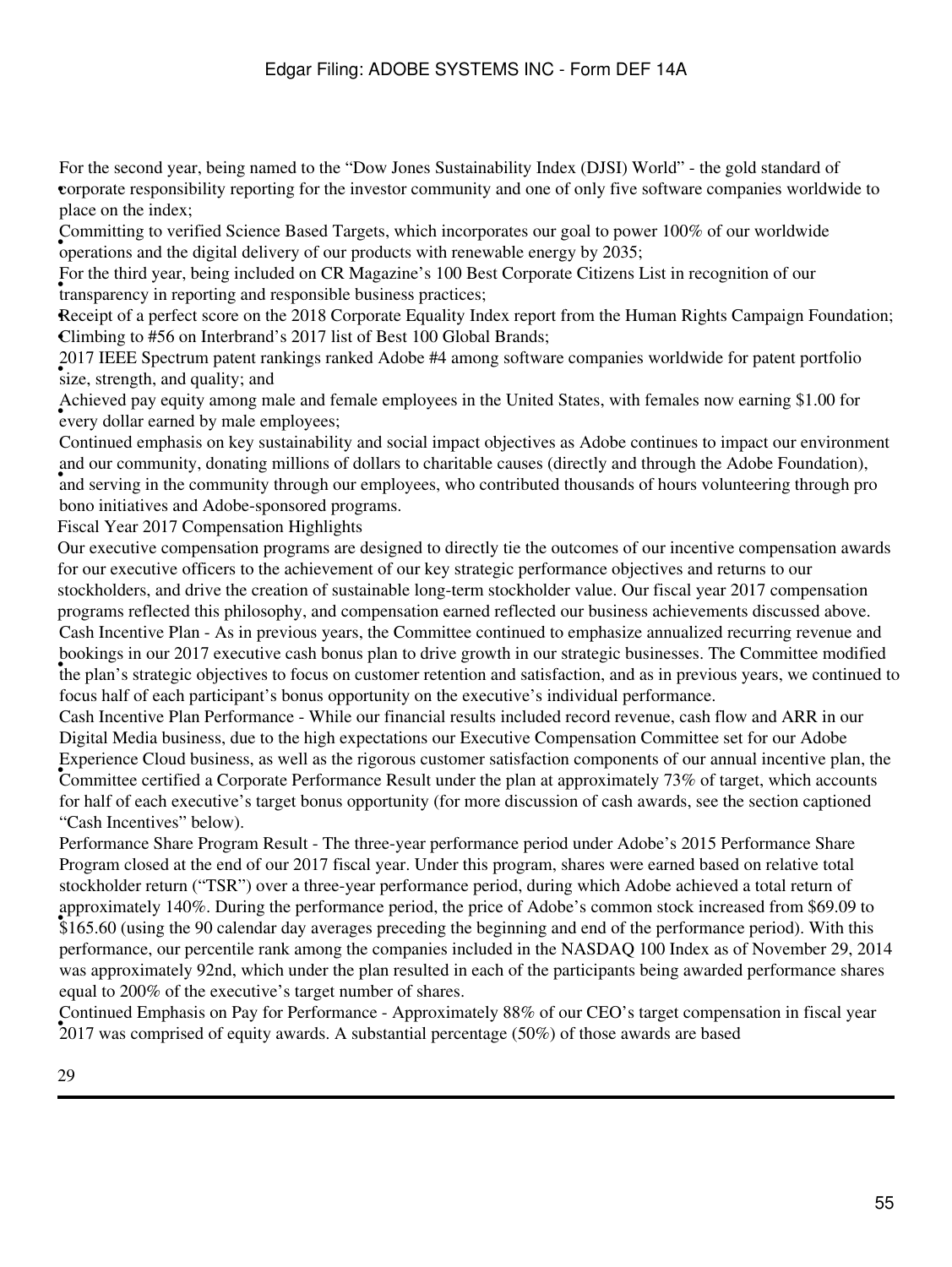on relative TSR (compared against companies included in the NASDAQ 100 Index) over a three-year performance period issued under our Performance Share Program, with the balance of equity value issued as time-based RSUs that vest annually over three years. This means that, unless we achieve the TSR performance objective of the Performance Share Program each year and over the long-term, our CEO and other executive officers will not realize the full potential value of their long-term incentive compensation. Further, because Adobe common stock underlies our equity-based compensation awards, the immediate value of these awards is subject to fluctuations in our stock price, strongly aligning the interests of our executive officers, including our CEO, with those of our stockholders. Our pay-for-performance philosophy is reflected in the pie charts below, which depict the composition of our CEO and other NEOs' targeted 2017 compensation:

Mr. Narayen's and Other NEOs' Target Pay Mix

 $_{(1)}$  Compensation Mix." The amounts shown for our other NEOs represent their average target pay mix. For the actual The mechanism for calculating target equity award values is described in detail under "Equity Incentives—Equity

grant date fair value of equity awards, computed in accordance with stock-based compensation accounting principles, please see "Executive Compensation—Summary Compensation Table."

Response to 2017 Say-on-Pay Vote and Stockholder Feedback

Adobe values the input of our stockholders on our compensation programs. We hold an advisory vote on executive compensation on an annual basis. We also regularly communicate with our stockholders to better understand their opinions on governance issues, including compensation. The Executive Compensation Committee carefully considers stockholder feedback and the outcome of each vote when reviewing our executive compensation programs each year. At our 2017 annual meeting, over 95% of the votes cast approved, on an advisory basis, our NEO compensation and disclosures for fiscal year 2016. This percentage of votes in favor of our compensation approach—the highest result for Adobe since the inception of Say-on-Pay—validated the updates to our compensation programs in response to stockholder feedback received in previous years. In particular, we believe the strong approval was largely driven by the following attributes of our fiscal year 2016 executive compensation programs: (1) the high degree of alignment between company performance and our executive compensation programs; (2) basing our Performance Share Program with a three-year performance period on a single objective metric—relative TSR—closely aligning the compensation opportunity of our NEOs to long-term stockholder interests; and (3) basing our short-term cash incentive program on financial metrics that align with our growth strategy.

While we welcome stockholder interaction throughout the year, we generally engage in stockholder outreach during two key periods each fiscal year: (1) leading up to our annual meeting of stockholders, and (2) during the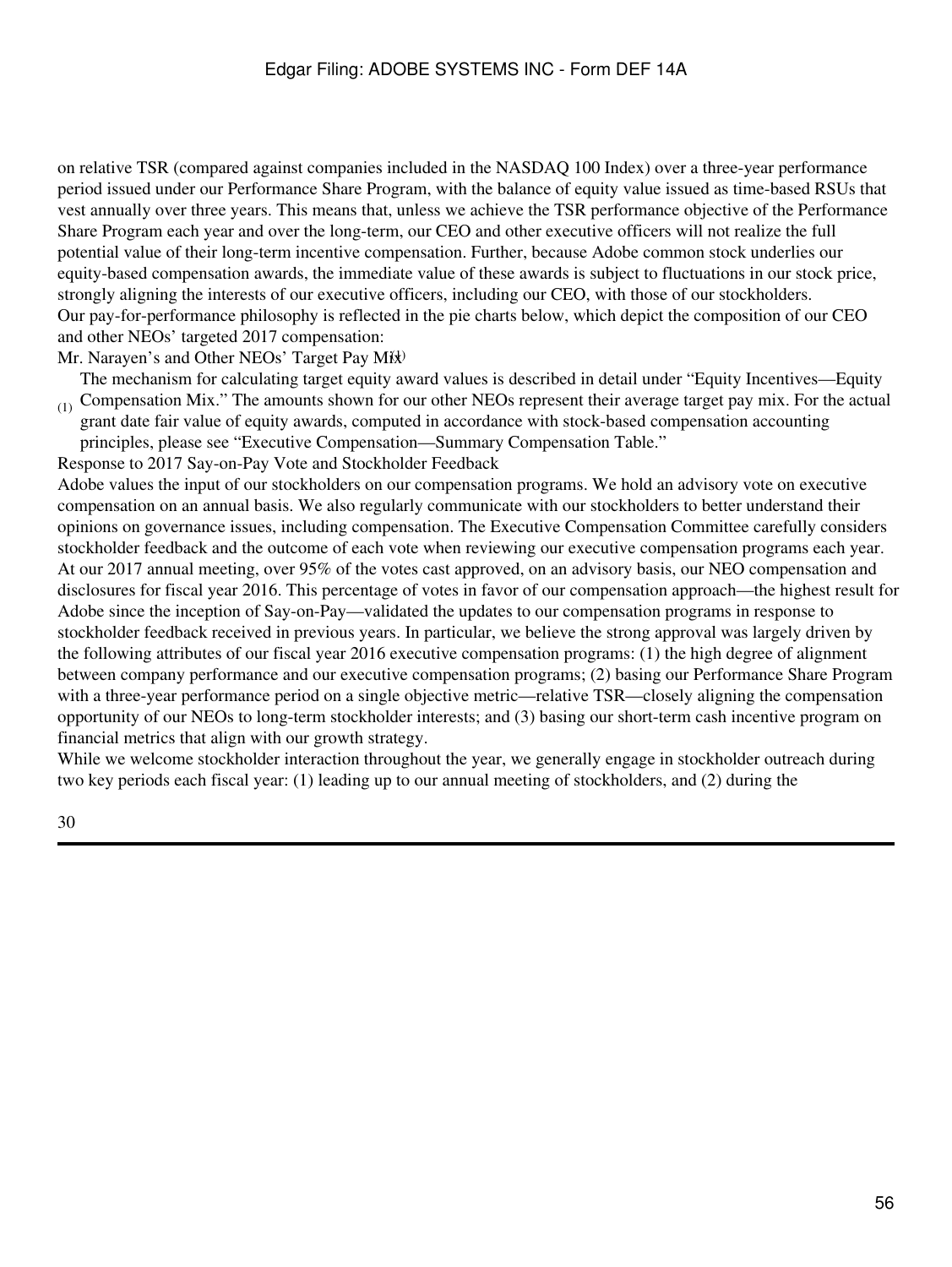months of September and October, when Adobe's management, Executive Compensation Committee and its independent compensation consultant are in the preliminary planning stages for the subsequent year's compensation programs. During 2017, we engaged with several of our largest stockholders in discussions regarding our existing programs and potential changes for the future, and we value the input received during those discussions. We expect to continue stockholder engagement throughout 2018 as we consider potential changes to our compensation programs in the future.

Compensation Approach in Fiscal Year 2018

In addition to taking stockholder feedback into account, the Committee has evaluated a number of other factors discussed below in making decisions about our executive compensation approach. Following this evaluation, the Committee determined to streamline and simplify the structure of our short-term cash incentive plan, while continuing to focus on driving Digital Media ARR and Experience Cloud subscription bookings in the measurement of Financial Performance, as shown in the following chart:

The Committee also chose not to make changes to our equity compensation program for fiscal year 2018, continuing the approach from recent fiscal years. This program was designed to align with our three-year operating plan and the multi-year growth strategy of our Digital Media and Digital Experience businesses as our executives guide Adobe through a period of significant growth. The Committee believes these programs have created the desired pay-for-performance incentives, and that these incentives have been driving the intended outcomes in recent fiscal years, resulting in top- and bottom-line growth and generating significant stockholder value.

Additional information regarding our fiscal year 2018 executive compensation programs is available in our Current Report on Form 8-K filed with the SEC on January 26, 2018.

Compensation Philosophy and Objectives

Adobe's vision is to change the world through digital experiences. To support our product and technical innovation with strong execution, we strive to create a dynamic work environment that attracts and retains great people who drive successful business outcomes, growth, innovation and a focus on creating a world-class experience for Adobe's customers.

We believe that the skills, experience and dedication of our executive officers are critical factors that contribute directly to our operating results, thereby enhancing stockholder value. In order to continue to develop and bring to market the products that drive our financial performance, we must attract, motivate, and retain the top talent within our industry. As such, our compensation programs are designed: (1) to provide competitive compensation opportunities that attract, as needed, individuals with the skills necessary for us to achieve our business objectives and retain those top performing individuals; (2) to relate directly to our corporate performance and meaningfully drive our business objectives; (3) to reward and motivate strong individual performance, but with a substantial majority of compensation tied to corporate objectives; (4) to avoid undue compensation-related risk; and (5) to create direct alignment with our stockholders by providing equity ownership in the company. Further, the following aspects of our compensation program underscore our continued commitment to corporate governance and compensation best practices: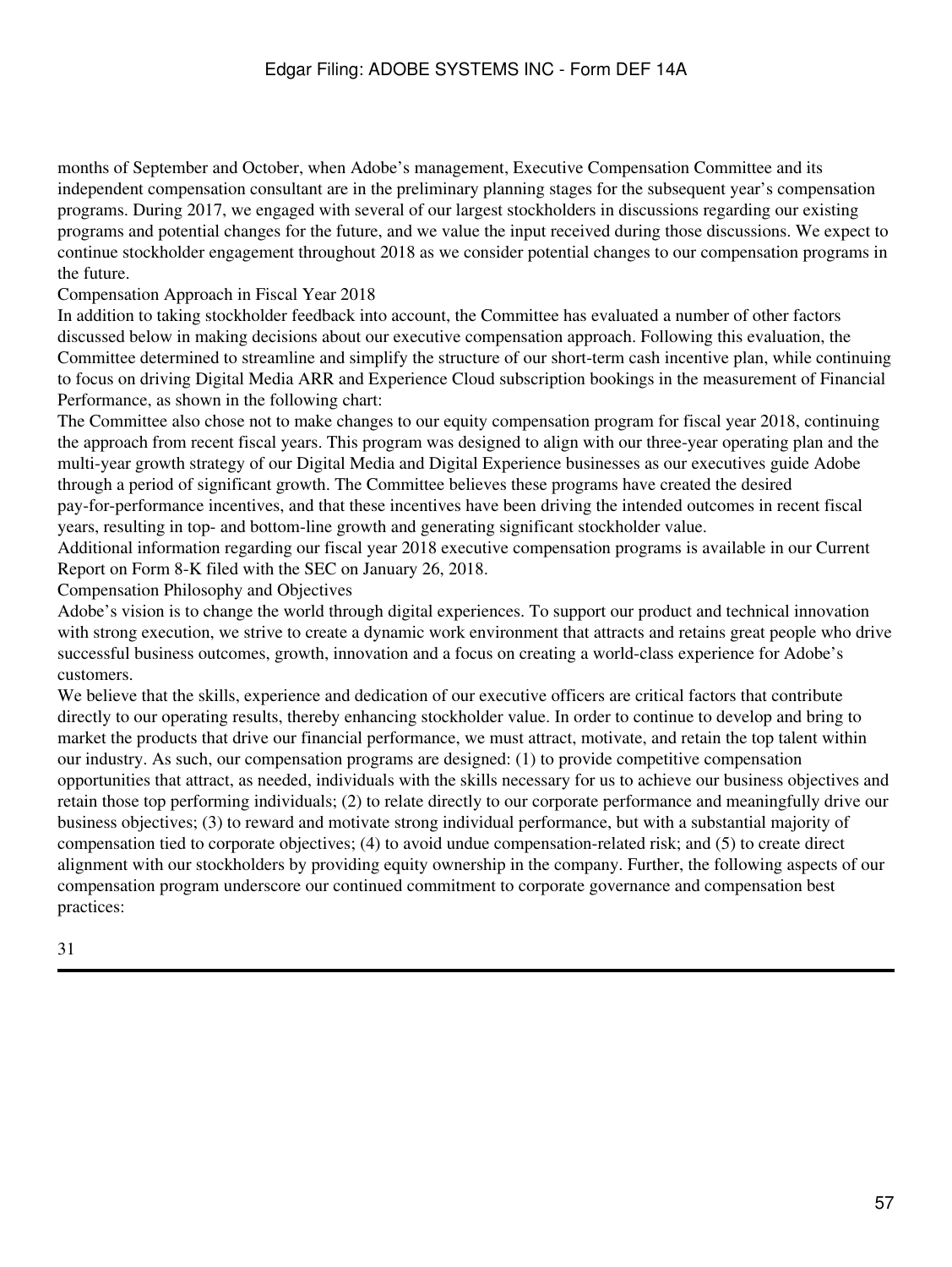• short-term and long-term financial performance. Our executives' total compensation is designed to pay for performance and is comprised of elements that address both

Four mister Friending Foney, which applies to an employees, officers and transactions involving pledging, hedging or short sales of Adobe equity. Our Insider Trading Policy, which applies to all employees, officers and directors of the company, prohibits

•Our officers at the senior vice president level and above are subject to substantial stock ownership guidelines. •We do not provide golden parachute excise tax gross-up payments.

•We do not provide defined benefit pension plans, supplemental executive retirement plans or retiree health benefits. •We have a clawback policy for certain performance-based incentive compensation of our executive officers. • issuance. Our equity plans do not include an evergreen feature that would automatically replenish the shares available for

We believe our executive compensation programs have been effective at driving the achievement of our target financial and strategic results, appropriately aligning executive pay and corporate performance and enabling us to attract and retain top executives within our industry.

Peer Group and Competitive Positioning

The Committee regularly reviews relevant market and industry practices on executive compensation. We do so to balance our need to compete for talent with the need to maintain a reasonable and responsible cost structure while aligning our executive officers' interests with those of our stockholders.

Each year, to assist the Committee in its deliberations on executive compensation, the Committee reviews and updates our list of peer companies as points of comparison, as necessary, to ensure that the comparisons are meaningful. Compensia, Inc., the Committee's independent compensation consultant, provides recommendations on the composition of our compensation "peer group" using the criteria described in the table below. Based on the factors described in the table below and management's input, Compensia recommended, and the Committee approved, removing Applied Materials, Inc., CA, Inc., LinkedIn Corporation, and Yahoo!, Inc. and adding eBay Inc., Netflix, Inc., PayPal Holdings Inc., and The Priceline Group, Inc.

Peer Group for Fiscal Year 2017

| $1 \text{ cm}$ or $10 \text{ cm}$ $1 \text{ cm}$ $1 \text{ cm}$ $201 \text{ cm}$<br><b>General Description</b>                                                                                                      | Criteria Considered                                                                                                                                                                                                                                                                                                                                                                                                                              | Peer Group List                                                                                                                                                                                                                                  |
|---------------------------------------------------------------------------------------------------------------------------------------------------------------------------------------------------------------------|--------------------------------------------------------------------------------------------------------------------------------------------------------------------------------------------------------------------------------------------------------------------------------------------------------------------------------------------------------------------------------------------------------------------------------------------------|--------------------------------------------------------------------------------------------------------------------------------------------------------------------------------------------------------------------------------------------------|
| High-technology companies at which<br>our NEOs' positions would be<br>analogous in scope and complexity,<br>which operate in similar or related<br>businesses to Adobe, and with which<br>Adobe competes for talent | Companies with revenues within 0.5x to 2.0x of Adobe's and<br>market capitalization within 0.33x to 3.0x of Adobe's, and at<br>least three of the following criteria: (1) global multi-faceted<br>software/Internet company; (2) profit margin within 0.5x to<br>2.0x of Adobe's; (3) number of employees within $0.5x$ to $2.0x$<br>of Adobe's; (4) stockholder advisory firm names company as<br>Adobe's peer; and (5) positive revenue growth | Activision<br>Blizzard, Inc.<br>Autodesk, Inc.<br>eBay, Inc.<br>Electronic Arts,<br>Inc.<br>Intuit, Inc.<br>Netflix, Inc.<br>PayPal<br>Holdings Inc.<br>The Priceline<br>Group, Inc.<br>salesforce.com,<br>Inc.<br>Symantec, Inc.<br>VMWare Inc. |

Our independent compensation consultant then prepares a compensation analysis compiled from both executive compensation surveys and data gathered from publicly available information for our peer group companies. The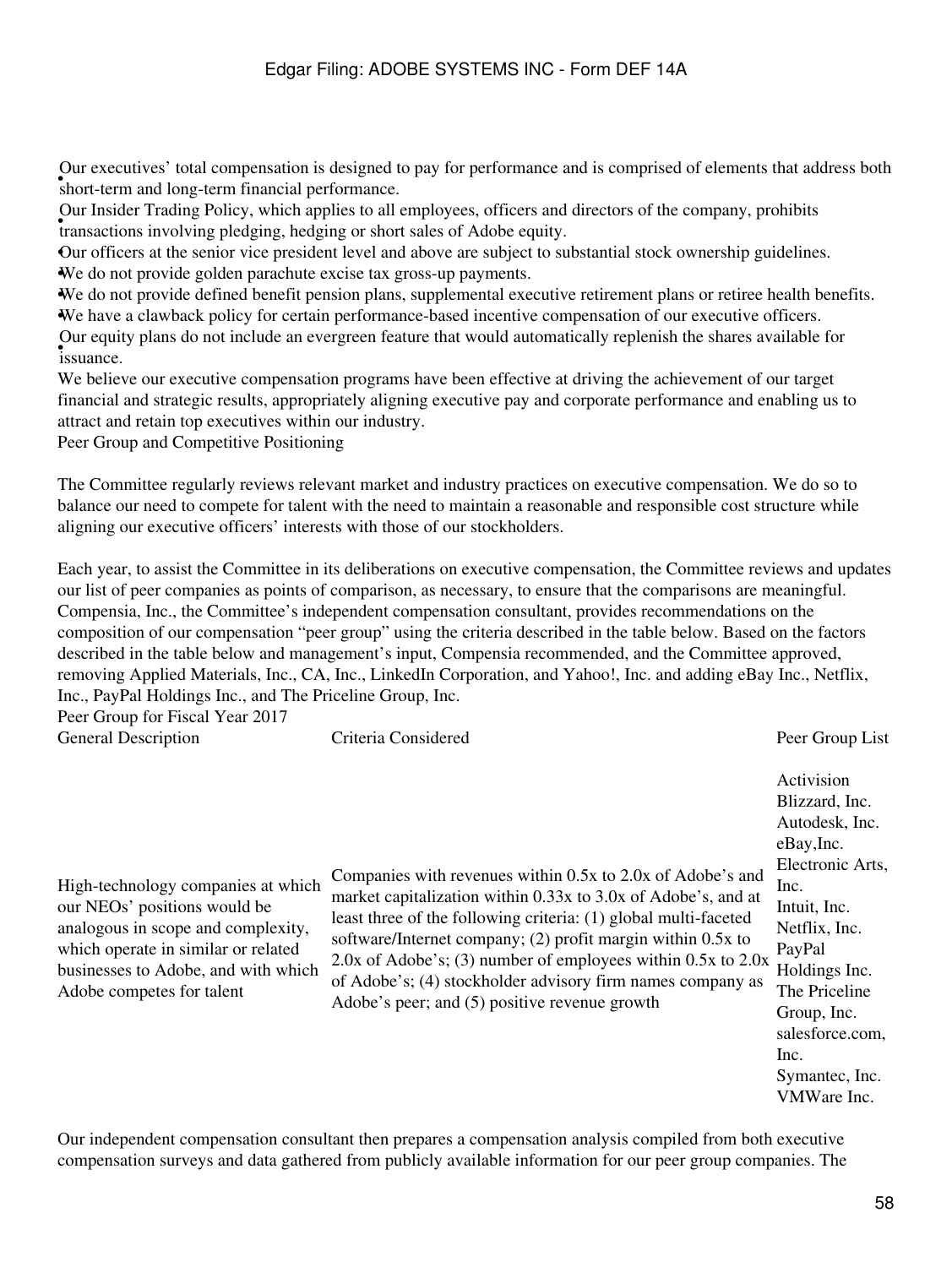Committee uses this data to compare the current compensation of our NEOs to the peer group and to determine the relative market value for each NEO position. In addition, because Adobe's market cap is within the top quartile of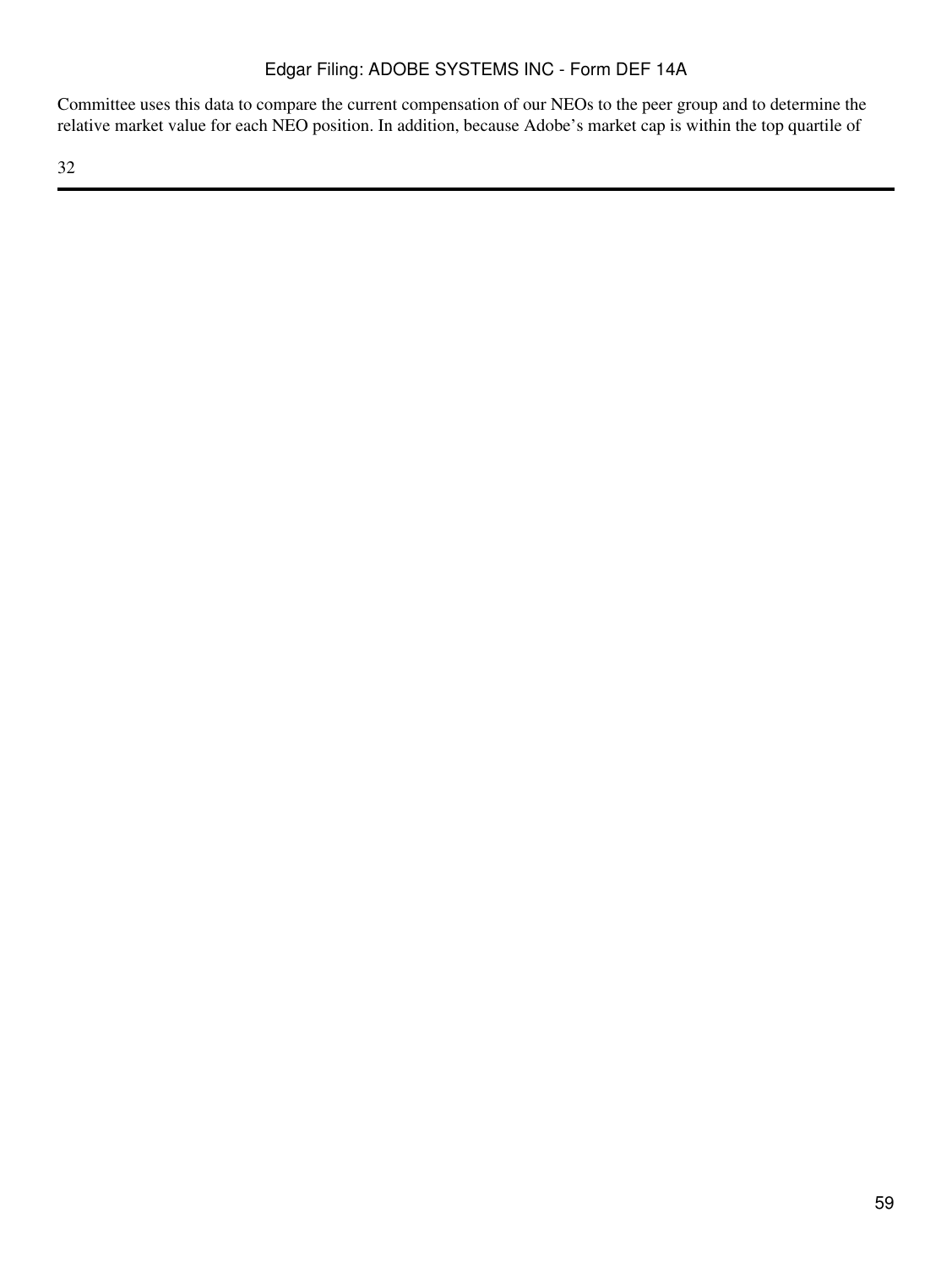its peer companies, the Committee and management also specifically consider position of market cap relative to peers when reviewing equity and target total direct compensation levels.

Elements of Compensation

Our executive compensation programs include base salary, an annual cash incentive opportunity, equity incentive awards and employee benefits. The percentage of performance-based compensation, or "at risk" pay, for Adobe's management and other employees generally increases with job responsibility, reflecting our view of internal pay equity and the ability of a given employee to contribute to our results. We also generally align our compensation strategy with the practices of our peer group when possible and to the extent consistent with our business model. Our executive compensation programs focus on linking pay to performance and reinforcing the alignment of our executives' interests with those of our stockholders. If results do not meet our expectations, our NEOs will receive compensation that is below our target levels and may be below market in comparison to our peer group. Similarly, when superior results are achieved, our NEOs may receive compensation that is above our target levels and above market. For more information, see the section captioned "Realizable Pay" below. Compensation Objectives

|                                                                                                                                                        | Objectives                       |                                                           |        |
|--------------------------------------------------------------------------------------------------------------------------------------------------------|----------------------------------|-----------------------------------------------------------|--------|
| Compensation<br>Element<br>Element                                                                                                                     | Attract/Retain<br>Key Performers | Reward<br>Short-Term Long-Term<br>Performance Performance | Reward |
| BasBase salary provides market competitive compensation in                                                                                             | ü                                |                                                           |        |
| Salaeyognition of role and responsibilities.                                                                                                           |                                  |                                                           |        |
| Cash incentives are earned in full or in part only if $(1)$ we achieve                                                                                 |                                  |                                                           |        |
| certain pre-established one-year company performance targets,                                                                                          |                                  |                                                           |        |
| Cash<br>(2) the recipient achieves individual performance levels or<br>Incentives<br>objectives, and (3) the recipient remains employed with Adobe for | ü                                | ü                                                         |        |
|                                                                                                                                                        |                                  |                                                           |        |
| the performance period.                                                                                                                                |                                  |                                                           |        |
| Equity incentives are awarded upon hire and then typically annually                                                                                    |                                  |                                                           |        |
| Equilityreafter. Awards are both performance-based and time-based,                                                                                     | ü                                | ü                                                         | ü      |
| Incentive sesting over multiple years, aligning employee interests with                                                                                |                                  |                                                           |        |
| stockholder interests.                                                                                                                                 |                                  |                                                           |        |
| Employee                                                                                                                                               |                                  |                                                           |        |
| BenBent estis programs for all Adobe eligible employees provide                                                                                        | ü                                |                                                           |        |
| andprotection for health, welfare and retirement.                                                                                                      |                                  |                                                           |        |

**Perquisites** 

In setting the mix among the different elements of executive compensation, we do not target specific allocations, but generally emphasize performance-based compensation, both cash and equity, in our executive officers' compensation. Total target cash compensation opportunity (base salary and target cash incentives) represents less of our executive officers' total target compensation than the total target equity compensation opportunity, to increase alignment with our stockholders' interests and motivate performance that creates sustainable long-term stockholder value. These allocations reflect our belief that a significant portion of our NEOs' compensation should be performance based and therefore "at risk" based on company and individual performance, as well as NEO service requirements. Since our cash incentive opportunities and equity incentive awards have both upside opportunities and downside risks, and our actual performance can deviate from the target goals, the amount of compensation actually earned will differ from the target allocations.

The fiscal year 2017 target total direct compensation ("TDC") for each of our NEOs was set by the Committee based on a number of factors, including: competitive pay practices reflected in the peer group data; each executive's contribution to Adobe; company and individual performance; anticipated future contributions; internal pay equity; and historical pay levels. The Committee also reviewed the positioning of the total target cash and equity elements of compensation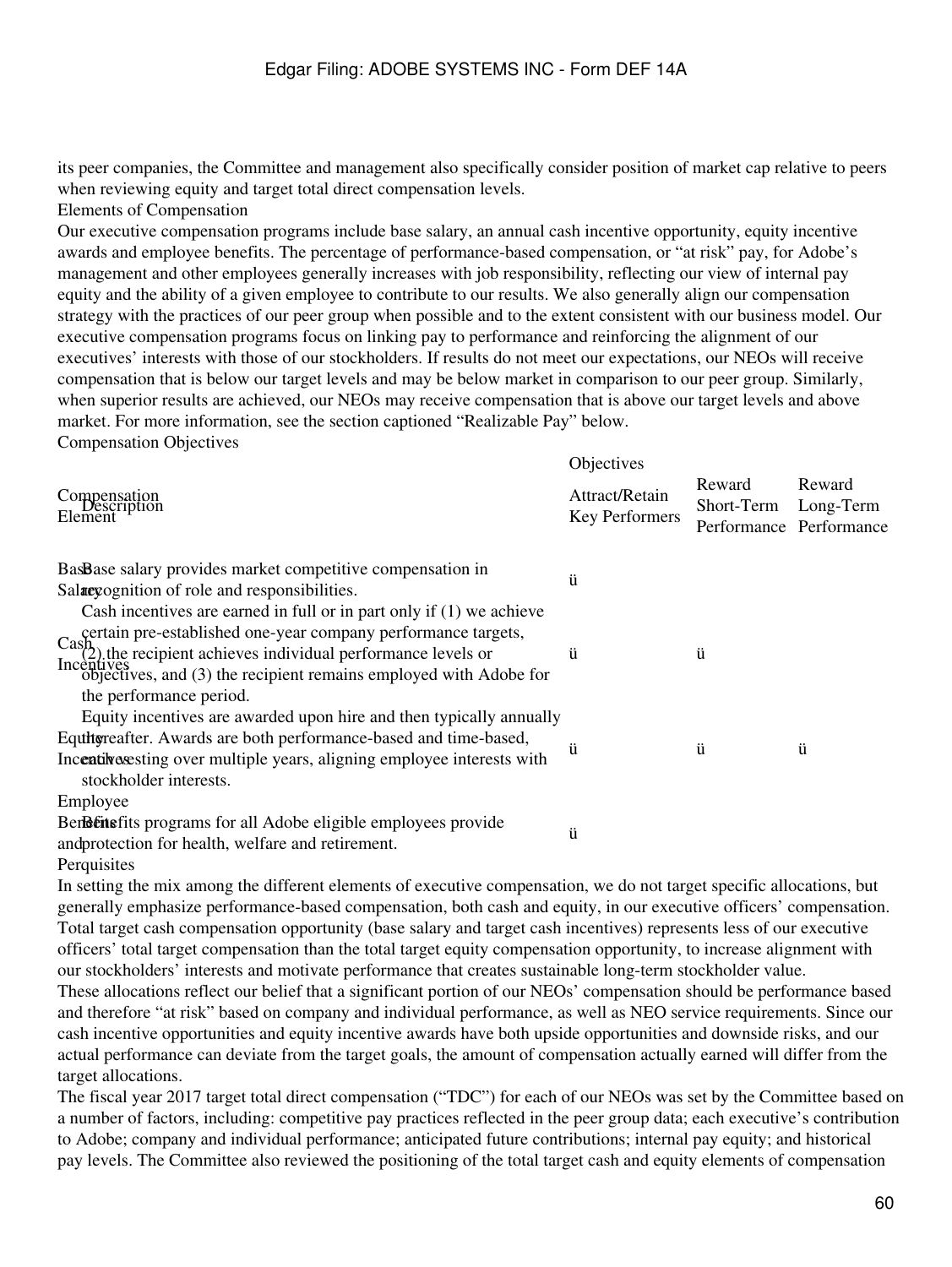against levels at our peer companies, but these individual elements of NEO compensation may vary based on the importance of the other factors noted above in any given year with respect to any given NEO. Because our fiscal year begins earlier than most of our peer companies, our target TDC attempts to anticipate what the competitive compensation positioning for each role will be for the coming fiscal year.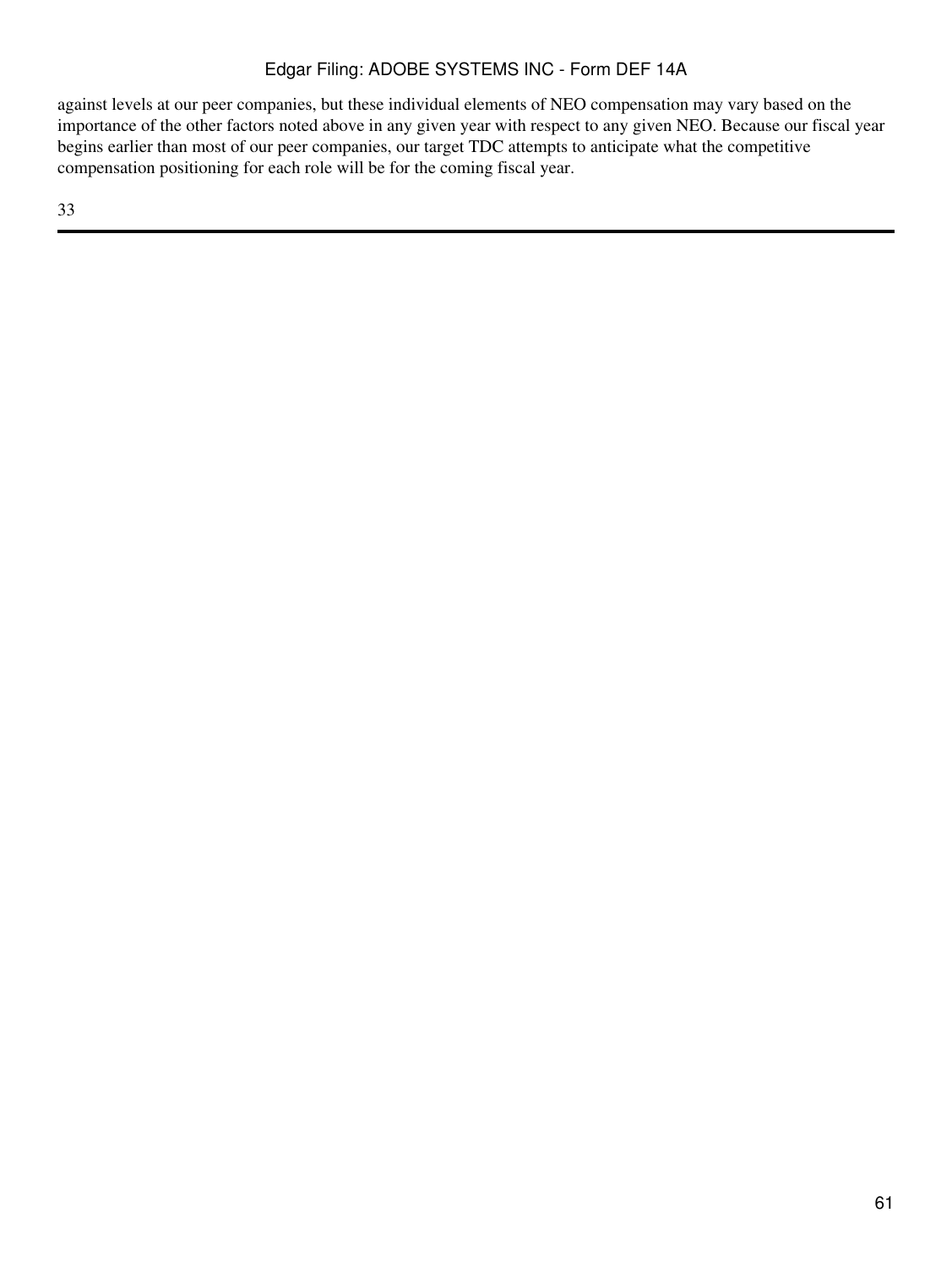### Base Salary

For fiscal year 2017, the Committee reviewed the base salaries of our NEOs, comparing these salaries to the base salary levels at the companies in our peer group, as well as considering the roles and responsibilities, performance and potential performance of the NEOs and their mix of other compensation elements (cash and equity incentives). Following its review, the Committee made no change to Mr. Narayen's salary and chose to increase the base salaries for Messrs. Garrett, Lamkin, Rencher and Thompson in order to better align their base pay with peer companies and to reward their performance in fiscal year 2016.

Fiscal Year 2017 Base Salaries Name Salary 2016 (\$) 2017 Salary (\$)

Shantanu<br>Narayen<sup>,</sup>000,000 1,000,000<br> Mark<br>Garrett <sup>700,000</sup> 725,000 Bryan<br>Lamkin 575,000 600,000 Bradley<br>Rencher<br>T Matthew<br>675,000 700,000<br>Thompson Cash Incentives Annual Cash Incentive Plan

At the outset of 2017, the Committee approved the Fiscal Year 2017 Executive Annual Incentive Plan (the "Executive Incentive Plan"), which operates under the terms of a stockholder-approved 2016 Executive Cash Performance Bonus Plan, to drive revenue growth, encourage accountability, drive execution of short-term priorities tied to long-term strategy and annual operating plan objectives, and reward the Company's executives upon the achievement of certain pre-established performance goals. The Committee set threshold, target and maximum performance levels for these goals that were based on our Board-approved operating plan for fiscal year 2017 (the "Operating Plan"). Plan Design and Target Annual Incentive Opportunity

The basic structure of our 2017 Executive Incentive Plan is shown in the following chart:

The Committee set the target annual cash incentive opportunity for fiscal year 2017 (expressed as a percentage of base salary earned during the year) for each NEO early in the fiscal year. In setting the target levels, the Committee considered each NEO's fiscal year 2017 target total cash opportunity against the peer group data provided by our independent compensation consultant, internal pay equity and the roles and responsibilities of the NEOs. The Committee set the fiscal year 2017 cash incentive targets for each of the NEOs at the same percentage as their target opportunities in fiscal year 2016. The Committee believes that long term equity should make up a larger portion of Mr. Narayen's total compensation and, consequently, did not increase his target annual cash incentive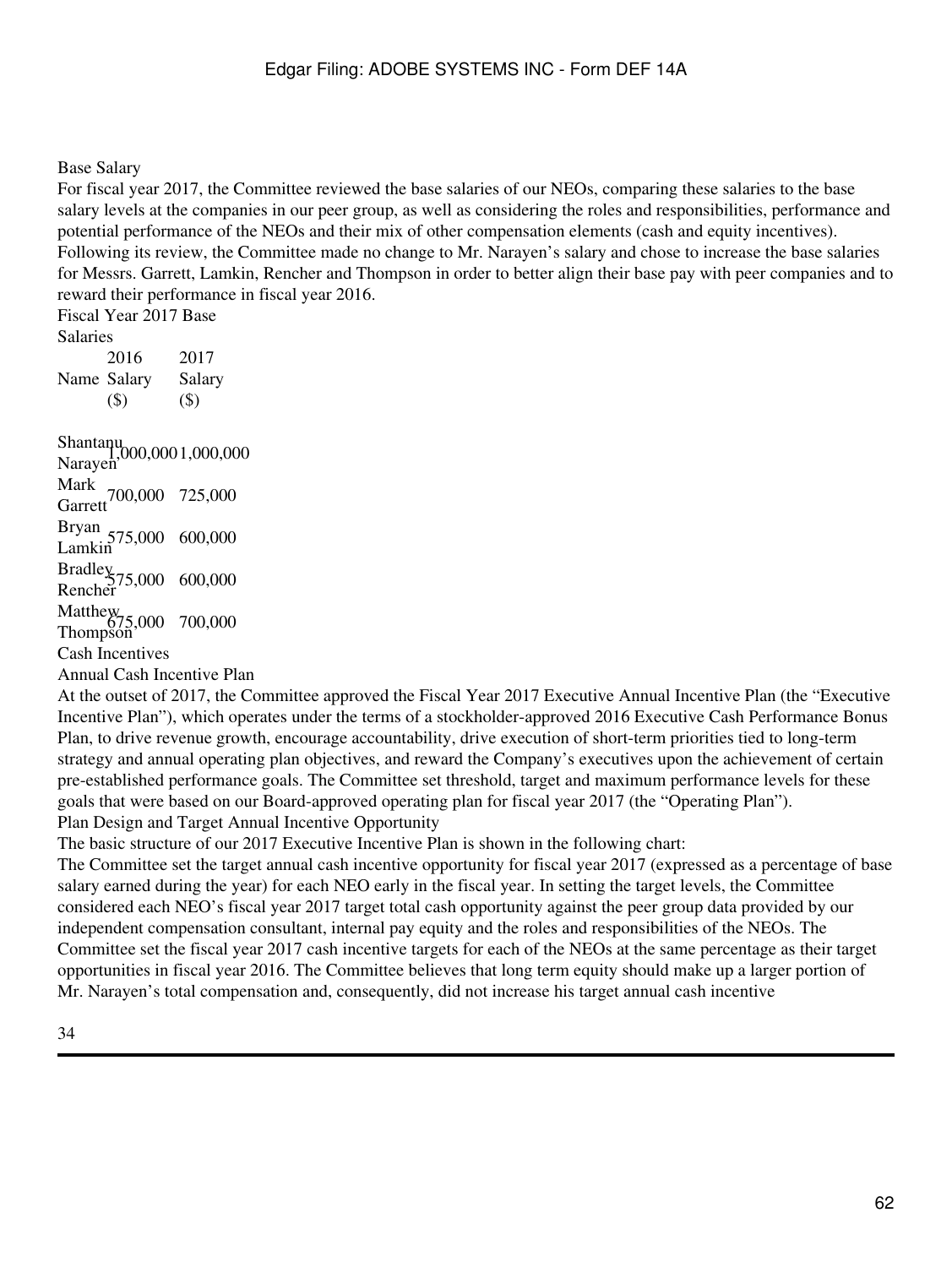opportunity although it was below that of several peers.

As with our fiscal year 2016 program, the Executive Incentive Plan was designed to align our NEOs' cash bonus incentives with the company's strategic priorities of driving financial performance based on ARR growth in Digital Media and bookings growth ("Bookings") in our Adobe Experience Cloud. Focusing our business on subscriptions and cloud-based services, such as Creative Cloud and Adobe Experience Cloud, encourages our executives to continue to grow our recurring revenue streams. As discussed in our recent Annual Reports, the Committee and the company's management feel that these metrics are the best indicators of the forward-looking health of Adobe's business as we continue to grow the business.

Portions of the cash opportunity for each NEO were also tied to goals related to customer retention and satisfaction, as well as an individual goal component tailored to each executive.

The Committee determined that, for purposes of earning any award under the Executive Incentive Plan for fiscal year 2017, we must have achieved a threshold goal of 90% of the GAAP Revenue set forth in the Operating Plan. If the threshold goal was not achieved, none of the participants in the Executive Incentive Plan would have been eligible to earn any annual cash incentive award. If we achieved the GAAP Revenue threshold, each participant would be eligible to earn a maximum award of 200% of such participant's bonus target.

Actual awards earned by each participant (which are a reduction from the maximum award funded once the GAAP Revenue threshold is met) are based on a formula whereby 50% of a participant's target award opportunity is tied to corporate performance and the remaining 50% is tied to his or her individual performance. Actual awards under the Executive Incentive Plan are determined as shown below:

Corporate Performance

The "Corporate Performance Result" (expressed as a percentage) is the product of (1) Financial Performance and (2) the Customer Retention and Satisfaction Result. The company's financial performance for the 2017 fiscal year performance period is determined by a metric comprised of both (1) net new Digital Media ARR (as defined below) and (2) Bookings for the Adobe Experience Cloud, in both cases as set forth in the Operating Plan. As described in our Annual Report on Form 10-K for the fiscal year ended December 1, 2017, we define annualized recurring revenue, or ARR, in our Digital Media business as the sum of Creative ARR and Document Cloud ARR. We define Creative ARR as the sum of (1) the annual value of Creative Cloud subscriptions and services, plus (2) the annual contract value of Digital Publishing Suite, plus (3) the annual contract value of Creative Enterprise Term License Agreements. We define Document Cloud ARR as the sum of (1) the annual value of Document Cloud subscriptions and services, plus (2) the annual contract value of Document Cloud Enterprise Term License Agreements. The Bookings target for Adobe Experience Cloud is also based on the target set forth in the Operating Plan. Financial Performance measures net new ARR in our Digital Media business and Bookings for Adobe Experience Cloud on a combined basis, with the actual percentage of Financial Performance achievement determining the Financial Performance payout percentage (with a maximum achievement of 200%). A table showing the relationships between financial performance, as a percentage of the Operating Plan targets, and the funding results under the Executive Incentive Plan can be found in Exhibit 10.5 to the Current Report on Form 8-K Adobe filed with the SEC on January 27, 2017.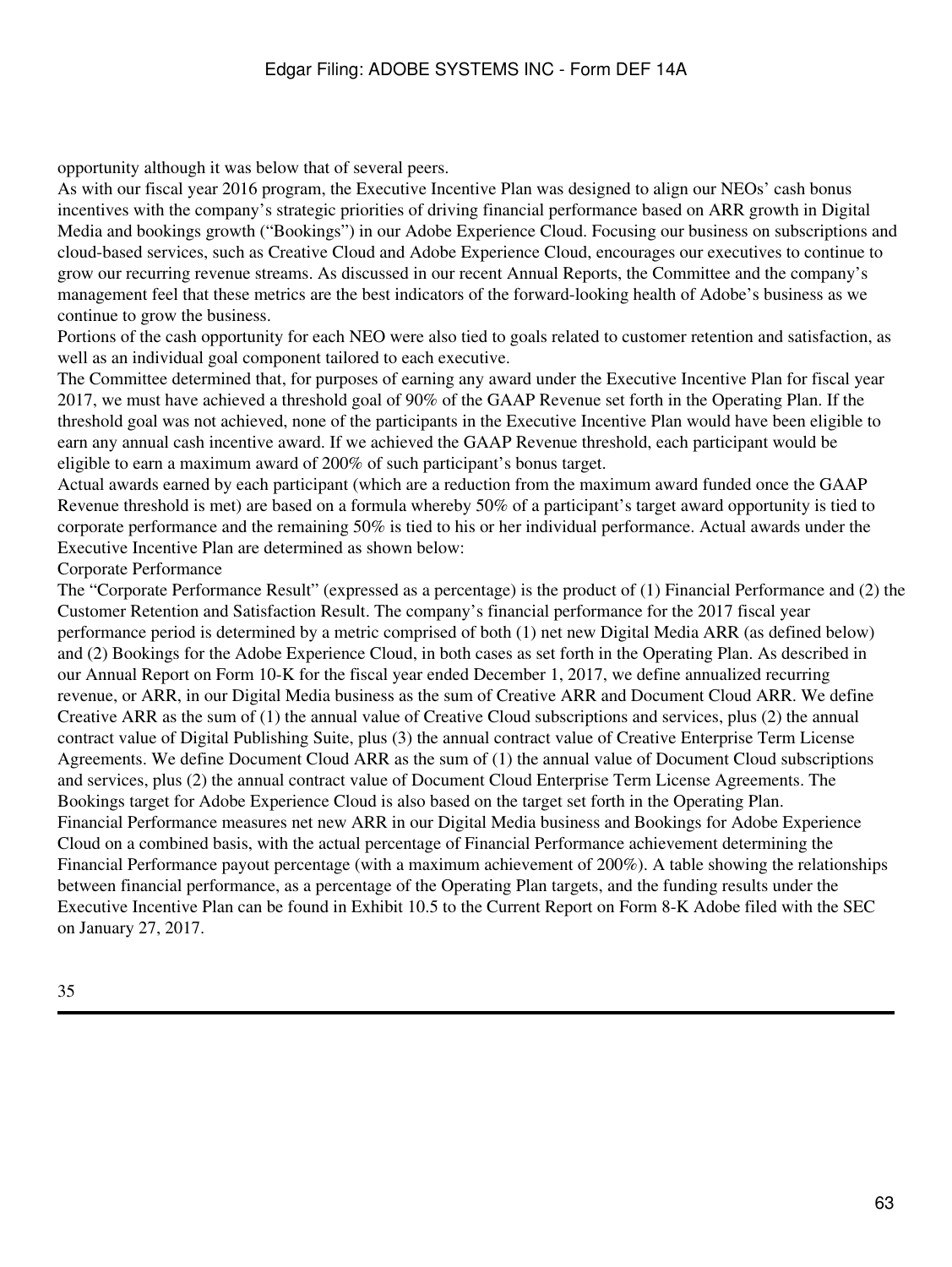The Financial Performance result is also subject to adjustment by the Committee by up to 20 percentage points up or down based on the Committee's assessment of the company's qualitative performance during the fiscal year (with a maximum achievement of 200%).

The Financial Performance payout percentage, after any adjustment as described in the preceding sentence, will cap the Corporate Performance Result. The Corporate Performance Result may be adjusted downward based on the outcome of customer retention and satisfaction objectives ("Customer Satisfaction") established by the Committee in consultation with the Board at the outset of the fiscal year. The percentage achievement of the Customer Satisfaction (assessed on a scale of 0% to 100%) is multiplied by the Financial Performance result to determine the Corporate Performance Result.

Individual Performance

The remaining 50% of each participant's bonus opportunity under the Executive Incentive Plan is based on individual performance including, without limitation, achievement of individual performance goals specifically tailored to each participant and aligned with the achievement of strategic objectives contained in the Operating Plan.

These individual goals were selected by the Committee in consultation with our CEO (other than with respect to his own goals) at the outset of fiscal year 2017, and the Committee reviewed the achievement of such individual goals for each NEO to determine the NEO's individual performance result. For our CEO, these individual goals for fiscal year 2017 included driving the company's multi-year growth strategy and focusing on product and platform innovation. For our other NEOs, the individual goals for fiscal year 2017 were specifically tailored to the functions led by each NEO and aligned to the achievement of our overall Operating Plan, including goals shown in the table below:<br>Executive Officer Individual Performance Goals Individual Performance Goals

| Mark Garrett            | Improve Digital Experience forecasting; implement plan for new revenue recognition rules;<br>drive annual cost savings                                                                                    |
|-------------------------|-----------------------------------------------------------------------------------------------------------------------------------------------------------------------------------------------------------|
| Bryan Lamkin            | Improve the customer service experience; scale the Adobe Stock and Adobe Sign<br>businesses; drive mobile applications and service innovations; grow business globally in                                 |
| <b>Bradley Rencher</b>  | key geographies<br>Enhance customer experience; improve value realization of the Digital Experience cloud;<br>improve pipeline creation; expand partner ecosystem and execute on strategic partnerships   |
| <b>Matthew Thompson</b> | Drive sales productivity and predictability; strengthen sales execution and pipeline<br>management; advocate customer's voice and insights across Adobe; scale emerging<br>businesses and business models |

A participant's individual performance result may range from 0% to 200%. Any amounts paid under the Executive Incentive Plan are subject to recoupment from the participants in accordance with our clawback policies. Fiscal Year 2017 Results and Payouts

At the time the corporate and individual goals were set for fiscal year 2017, the Committee believed that the Executive Incentive Plan goals were aggressive, achievable only with significant effort.

In fiscal year 2017, we achieved \$7.3 billion of revenue, exceeding our GAAP Revenue funding threshold level. The combined performance of our Digital Media ARR growth and Bookings growth in Adobe Experience Cloud during the fiscal year resulted in a Financial Performance Result of 76.5% based on the rigorous targets in the Operating Plan, according to the matrix included as Exhibit A to the Executive Incentive Plan, as set forth in our 8-K filed with the SEC on January 27, 2017. The Committee did not make a discretionary adjustment to the Financial Performance Result.

The Committee considered the company's achievement during the fiscal year of the customer satisfaction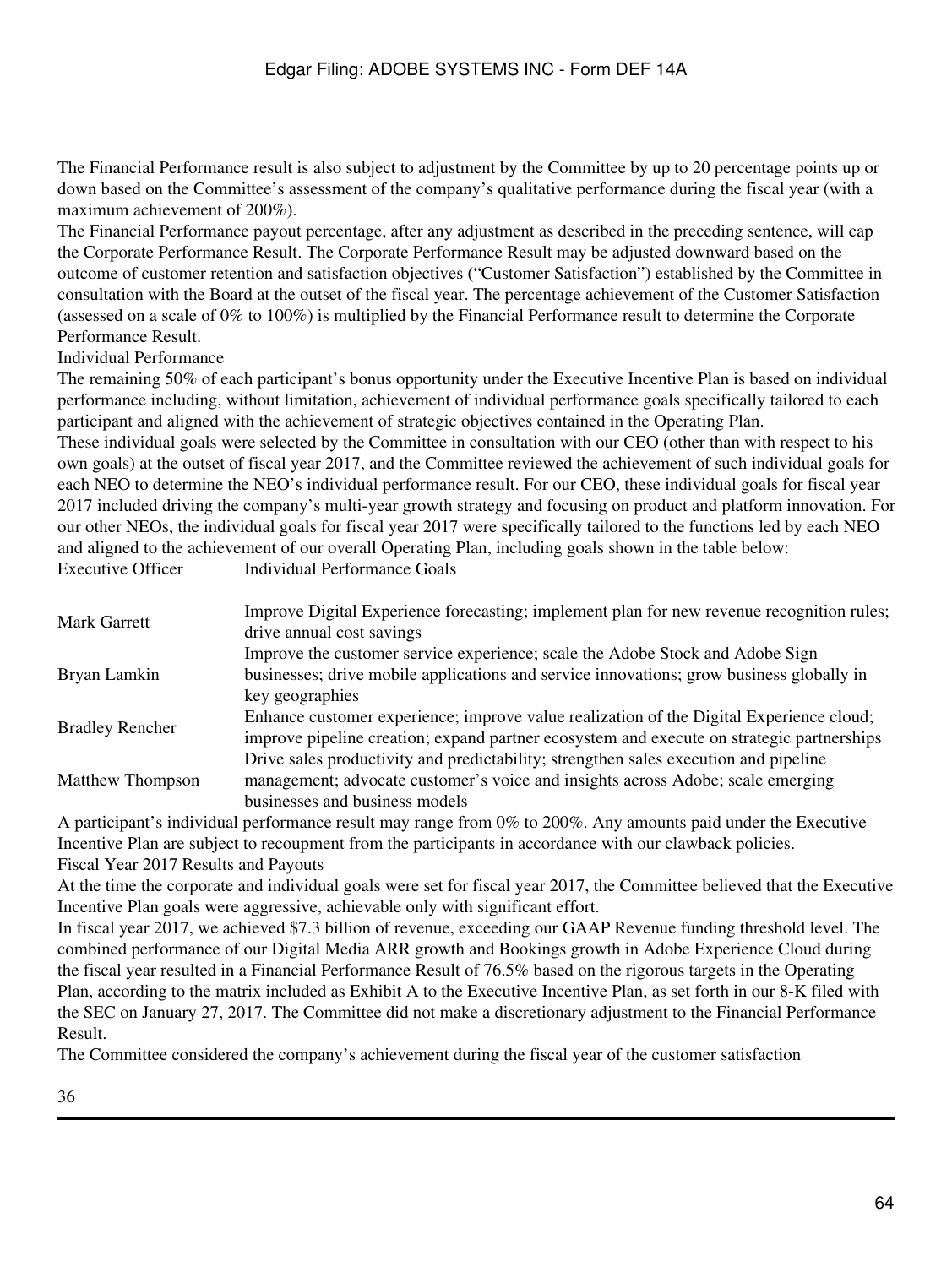objectives established under the Executive Incentive Plan. After considering various achievements during the fiscal year and challenges that remain, the Committee certified the Customer Satisfaction Result at 95%, underscoring the need for Adobe to continue to focus on providing a world-class experience to our customers. When multiplied with the 76.5% Financial Performance Result, this produced a Corporate Performance Result of 72.675%. The Committee monitored each NEO's performance on a periodic basis during the year and measured total achievement at year end. Based on the Committee's assessment of each NEO's individual performance during the fiscal year, including progress against the individual goals shown above, the Committee determined the individual performance assessment for the participants as shown in the table below. These assessments included an acknowledgment by the Committee that, while the company had a strong year financially and exceeded expectations in its Digital Media business, the Digital Experience business fell short of meeting enterprise bookings expectations during the year. This drove the differentiation in the individual assessments shown below. Also, in consideration of internal pay equity and the company's financial performance, the Committee took the Financial Performance Result of 76.5% into account in calculating the Individual Performance Results by multiplying each executive's individual performance assessment by this 76.5% as shown in the table below.

As each of the Corporate Performance Result and Individual Performance Result account for half of a participant's bonus opportunity, the Actual Payout percentages in the table below are produced by averaging the two results.

| Name                       | <b>Individual Performance</b><br>Assessment | Financial<br><b>Performance Result</b> | Individual<br>Performance<br>Result<br>(50% of Target)<br>Award) | Corporate<br>Performance<br>Result<br>$(50\% \text{ of Target})$<br>Award) | <b>Actual Payout</b><br>(% of Target)<br>Award) |
|----------------------------|---------------------------------------------|----------------------------------------|------------------------------------------------------------------|----------------------------------------------------------------------------|-------------------------------------------------|
| Shantanu<br>Narayen        | 100%                                        | x76.5%                                 | $=76.5\%$                                                        | 72.675%                                                                    | 74.5875%                                        |
| Mark Garrett               | $100\%$                                     | x76.5%                                 | $=76.5\%$                                                        | 72.675%                                                                    | 74.5875%                                        |
| Bryan Lamkin               | $100\%$                                     | x76.5%                                 | $=76.5\%$                                                        | 72.675%                                                                    | 74.5875%                                        |
| <b>Bradley</b><br>Rencher  | 80%                                         | x76.5%                                 | $= 61.2\%$                                                       | 72.675%                                                                    | 66.9375%                                        |
| Matthew<br><b>Thompson</b> | 80%                                         | x76.5%                                 | $= 61.2\%$                                                       | 72.675%                                                                    | 66.9375%                                        |

Individual Performance Result Calculation

The following table shows the calculation of the individual cash bonuses awarded by the Committee based on the formulas set forth above:

Fiscal Year 2017 Executive Bonus Plan Cash Incentives

| Name $\frac{\text{Salary}^{(1)}}{(\$)}$ | Target<br>Cash<br>(%) | Target<br>Cash<br>Incentive Incentive $^{(2)}$<br>$($ \$) | Actual<br>Payout<br>$(\%)$ | Actual<br>Cash<br>Incentive<br>Earned<br>$($ \$) |
|-----------------------------------------|-----------------------|-----------------------------------------------------------|----------------------------|--------------------------------------------------|
| Shantanu<br>1,000,000 150<br>Narayen    |                       | 1,500,000                                                 |                            | 74.5875 1,118,813                                |
| Mark<br>Garrett <sup>725,000</sup>      | 100                   | 725,000                                                   | 74.5875 540,759            |                                                  |
| Bryan<br>Lamkin <sup>600,000</sup>      | 100                   | 600,000                                                   | 74.5875 447,525            |                                                  |
| 600,000                                 | 100                   | 600,000                                                   | 66.9375 401,625            |                                                  |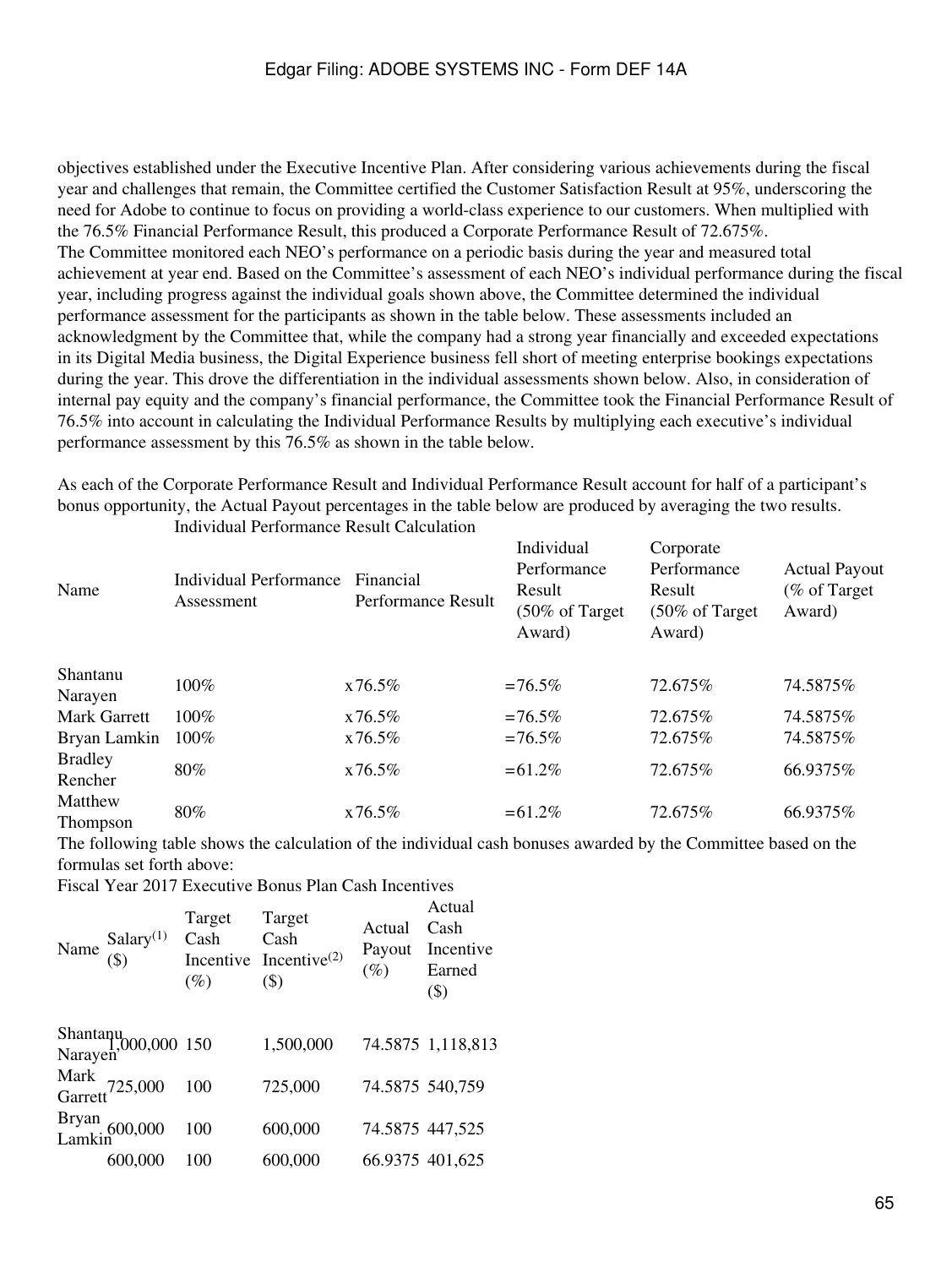Bradley Rencher Matthew Thompson 700,000 <sup>100</sup> 700,000 66.9375 468,563

(1) Base salary in effect at end of fiscal year 2017.

\_\_\_\_\_\_\_\_\_\_\_\_\_\_\_\_\_\_\_\_\_\_\_\_

(2) Target cash incentive amount is calculated based on base salary and achievement at 100% payout.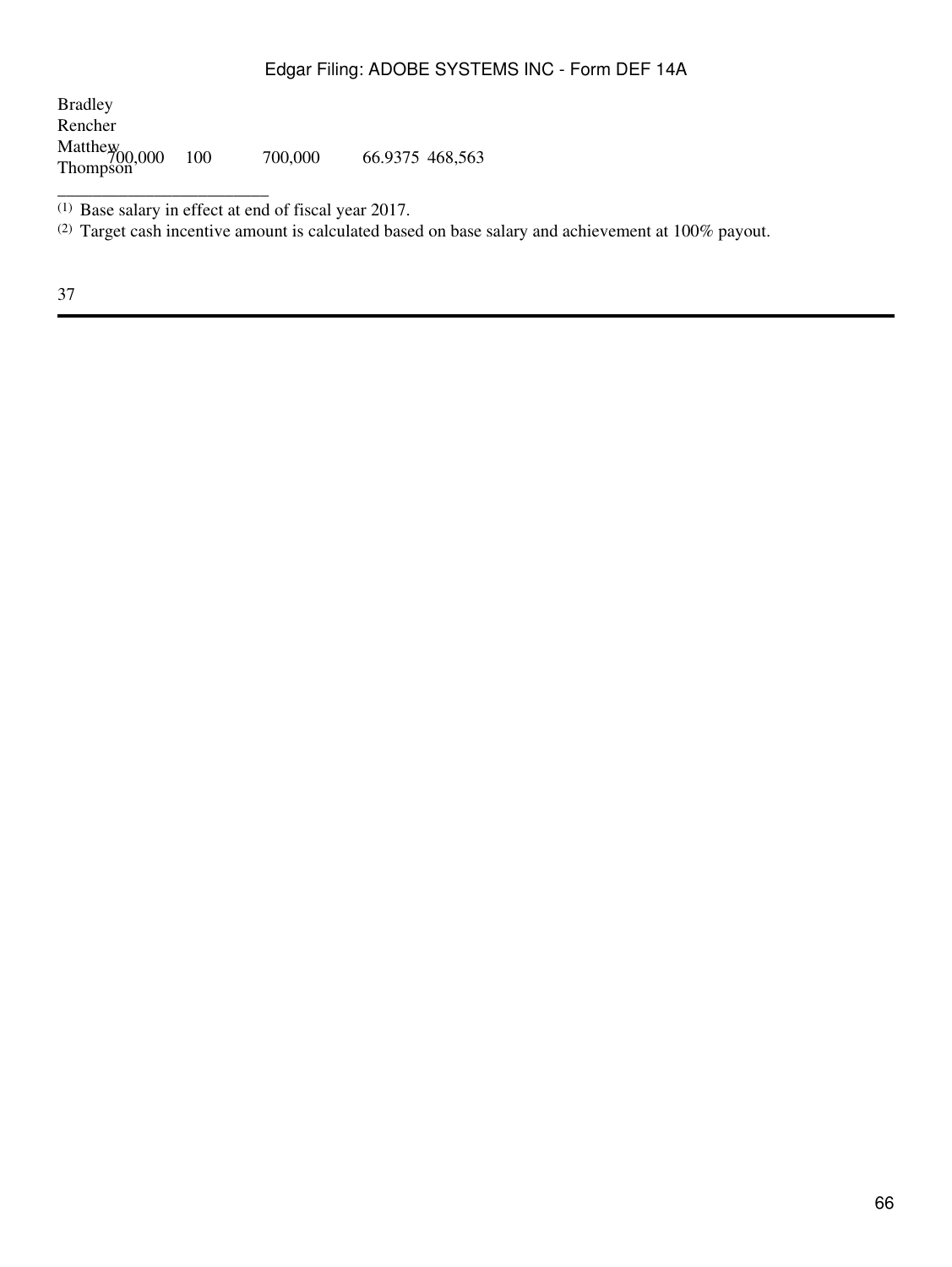### Other Cash Incentives

The Committee retains authority to pay additional discretionary bonuses outside the Executive Incentive Plan but declined to grant any such awards in fiscal year 2017.

Equity Incentives

Goals of Equity Compensation

We use equity compensation to motivate and reward strong corporate performance and to retain valued executive officers. We also use equity incentive awards as a means to attract and recruit qualified executives. We believe that equity awards serve to align the interests of our NEOs with those of our stockholders by rewarding them for growing the value of the company. By having a significant percentage of our NEOs' target TDC payable in the form of multi-year equity and, thus, subject to higher risk and longer vesting than cash compensation, our NEOs are motivated to make decisions that will benefit Adobe and its stockholders in the long term.

#### Equity Compensation Mix

For fiscal year 2017, the target mix of equity incentive awards to our NEOs consisted of 50% performance share awards and 50% time-based RSUs. The Committee determined that this mix of equity compensation would appropriately balance and meet our compensation objectives, as described in the table below. The Committee calculated the target values for equity to achieve this desired mix, based on a price of \$105.91 per share, the trailing 30-day average of the closing price per share of our common stock as of January 15, 2017, the period just prior to the development of the equity compensation award recommendations. Based on this price per share, the total desired number of targeted shares was determined and rounded up to the nearest ten shares, then split equally between performance shares and time-based RSUs.

Fiscal Year 2017 Mix of Annual Equity Incentive Awards

| Type of<br>Equity<br>(Allocation<br>Percentage)   | Description                                                                                                                                                                                                                                                                                                                                                                                                           | Objectives/Dilutive Effect                                                                                                                                                                                                                                                                                             | Vesting <sup>(1)</sup>                                                                                                                  |
|---------------------------------------------------|-----------------------------------------------------------------------------------------------------------------------------------------------------------------------------------------------------------------------------------------------------------------------------------------------------------------------------------------------------------------------------------------------------------------------|------------------------------------------------------------------------------------------------------------------------------------------------------------------------------------------------------------------------------------------------------------------------------------------------------------------------|-----------------------------------------------------------------------------------------------------------------------------------------|
| Performance<br><b>Share</b><br>Awards<br>$(50\%)$ | Stock-settled awards subject to<br>performance- and time-based vesting<br>conditions; three-year cliff performance<br>period determines the total number of<br>shares earned, with significant benefits for<br>overachievement and significant<br>consequences for underachievement,<br>including the potential for no award being<br>earned; no purchase cost to executive, so<br>awards always have value if earned | Focus NEOs on a three-year<br>performance goal tied to long-term<br>stockholder returns while also<br>providing a strong retention<br>incentive, requiring continuous<br>employment to vest; provide<br>significant incentive to grow our<br>stock price; and use fewer shares<br>than stock options, so less dilution | Performance shares<br>vest upon the<br>certification of<br>performance results<br>following a<br>three-year<br>performance period       |
| Time-Based<br><b>RSUs</b><br>$(50\%)$             | Stock-settled awards subject to time-based<br>vesting conditions; no purchase cost to<br>executive, so awards always have value                                                                                                                                                                                                                                                                                       | Provide a strong incentive for our<br>NEOs to remain employed with us,<br>as they require continuous<br>employment while vesting; provide<br>moderate reward for growth in our<br>stock price; and use fewer shares<br>than stock options, so less dilution                                                            | Vest in equal annual<br>installments over a<br>period of three<br>years starting with<br>the first anniversary<br>of the date of grant. |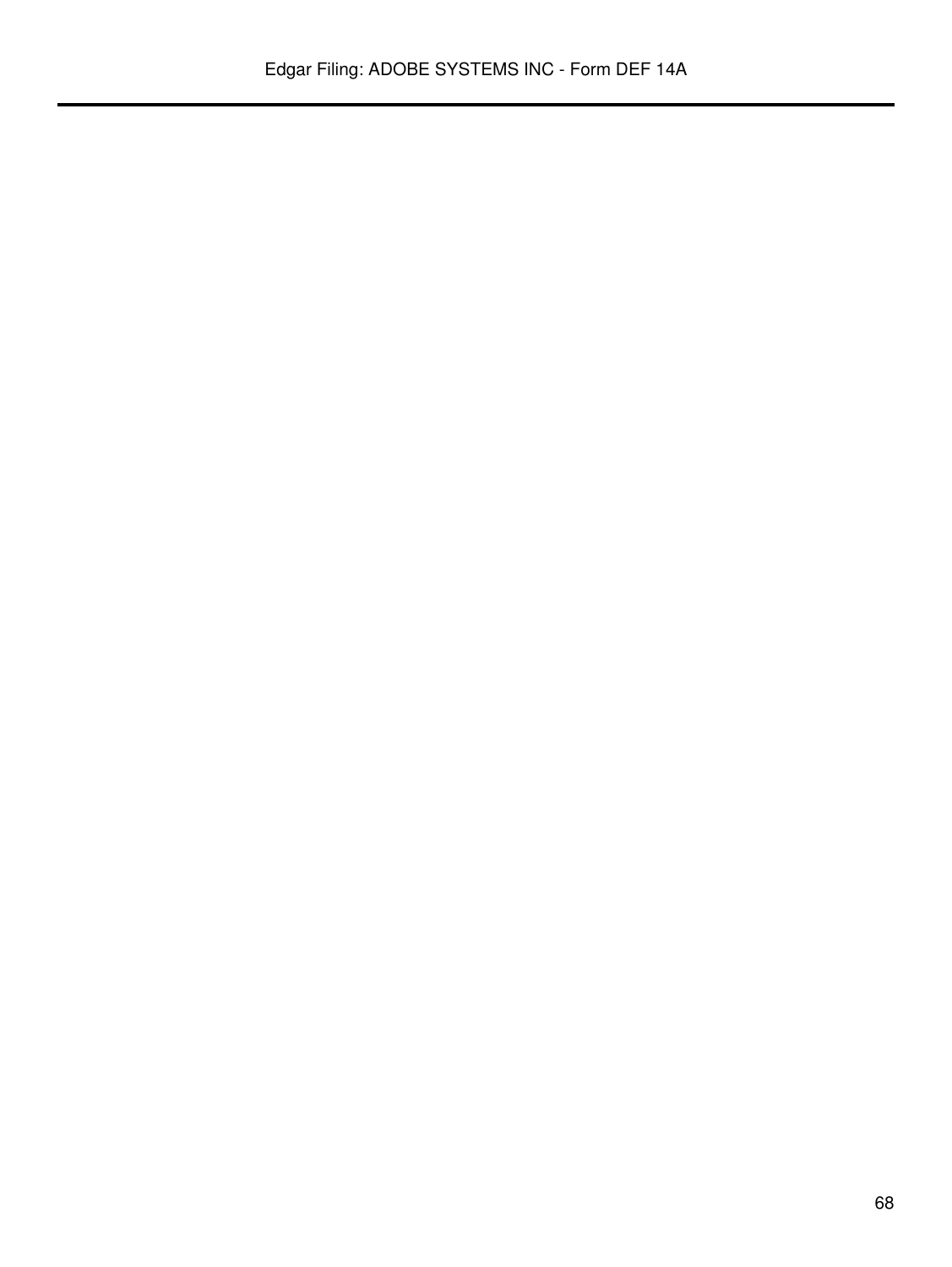$_{(1)}$  Change of Control Compensation" and "Executive Compensation—Grants of Plan-Based Awards in Fiscal Year Our NEOs' equity awards are also subject to certain acceleration provisions as described under "Severance and

2017—Narrative Summary to Summary Compensation Table and Grants of Plan-Based Awards in Fiscal Year 2017 Table—Effect of Retirement, Death and Disability on Equity Compensation Awards."

Target Value and Award Determination

\_\_\_\_\_\_\_\_\_\_\_\_\_\_\_\_\_\_\_\_\_\_\_\_\_

For fiscal year 2017, the Committee, with input from its independent compensation consultant, management, and our Chief Executive Officer, took a number of factors into account in determining the target value of the equity compensation opportunity for each of our NEOs. Among these factors were the individual performance of executives, peer group positioning, internal pay equity, employee retention and the other factors for determining compensation discussed under "Compensation Philosophy and Objectives" above. With regard to peer pay positioning, the Committee reviews the value of equity awards in the aggregate because of the different mix of equity awards granted by our peers, and the aggregated manner in which this data is presented in the peer group surveys. The Committee did not change Mr. Narayen's target equity opportunity for fiscal year 2017 from the prior year. The Committee increased the target equity opportunities of the remaining NEOs to better align their equity in relation to peer group companies as well as to better align internal pay equity and reward them for their performance. Each year, the Committee considers internal and external benchmarks in determining the appropriate amount of multi-year equity grants for Adobe's executives, and the Committee believes that the target equity incentive compensation opportunity should make up a greater portion of an NEO's potential TDC as the individual's level of responsibility increases.

The following table sets forth the total target value determined by the Committee, as well as the resulting number of performance shares (target and maximum) and RSUs granted to each of our NEOs at the outset of fiscal year 2017. Note that this table reflects the values targeted by the Committee; for the actual grant date fair values of these equity awards, computed in accordance with stock-based compensation accounting principles, please see "Executive Compensation—Summary Compensation Table."

Equity Awards Granted by the Committee at the Outset of Fiscal Year 2017

|                 |                                                                     | Performance         |                                          |                   |
|-----------------|---------------------------------------------------------------------|---------------------|------------------------------------------|-------------------|
|                 |                                                                     | Share Program $(1)$ |                                          |                   |
| Name            | <b>Total Target</b><br>Value of<br>Equity<br>Award<br>$($ \$ $)(2)$ | (#)                 | Target Maximum RSU<br>Award Award<br>(#) | Award<br>$^{(#)}$ |
| Narayen         | Shantanu 18,000,000 84,980 169,960                                  |                     |                                          | 84,980            |
| Mark<br>Garrett | \$5,500,000 25,970 51,940                                           |                     |                                          | 25,970            |
| Bryan<br>Lamkin | \$5,500,000 25,970 51,940                                           |                     |                                          | 25,970            |
|                 | Bradley \$5,500,000 25,970 51,940<br>Rencher                        |                     |                                          | 25,970            |
| Thompson        | Matthew <sub>\$6,000,000</sub> 28,330 56,660                        |                     |                                          | 28,330            |

\_\_\_\_\_\_\_\_\_\_\_\_\_\_\_\_\_\_\_\_\_\_\_\_\_

<sup>(1)</sup> Achievement of performance shares granted in 2017 will be certified by the Committee following the three-year performance period.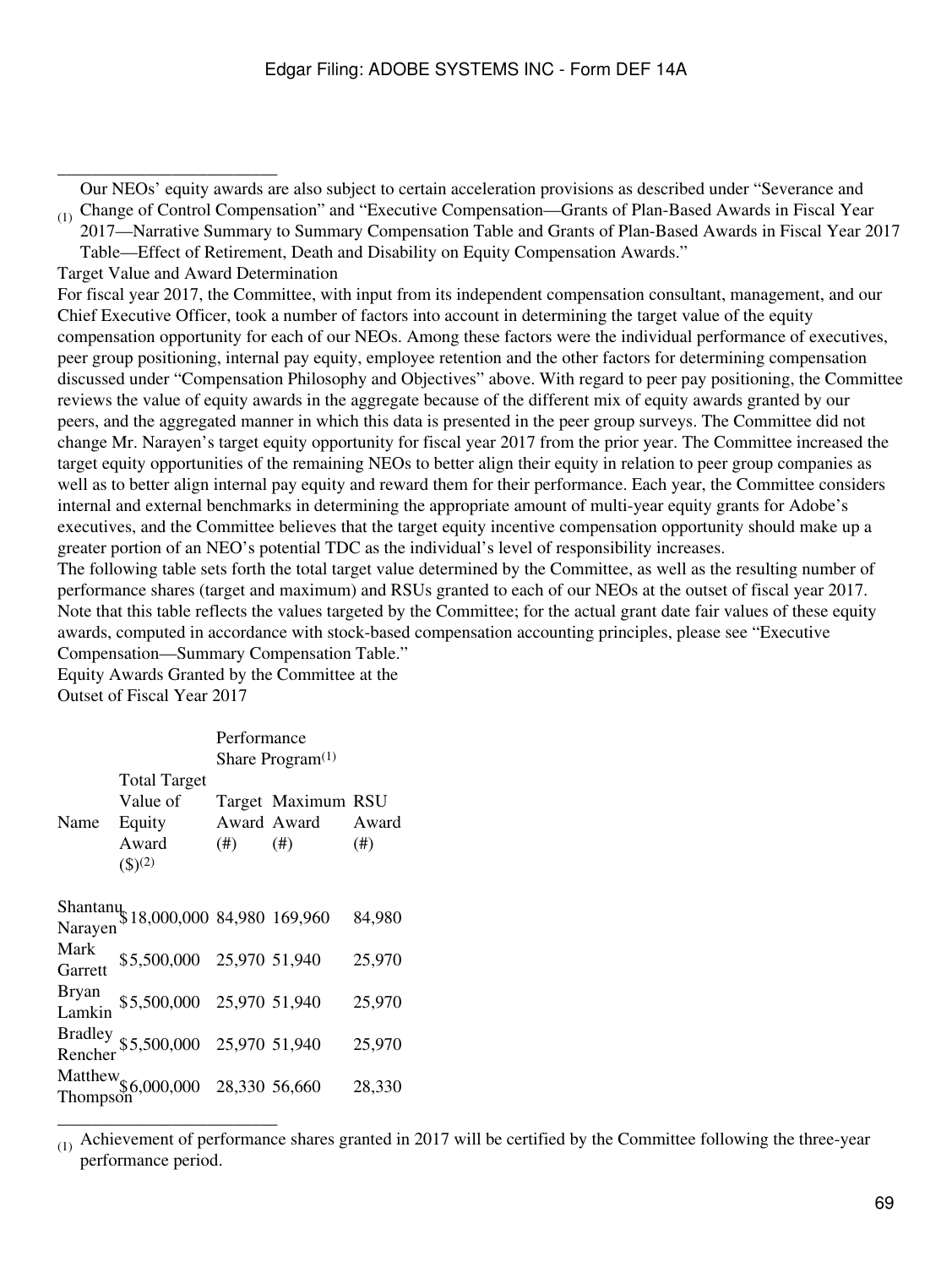- $(2)$  Amount of performance shares and RSUs awarded to each NEO based on target value of equity award is described above under "Equity Compensation Mix."
- 2017 Performance Share Program

As with our 2016 Performance Share Program, under our 2017 Performance Share Program shares are earned based on a single objective financial measure—relative TSR over a three-year performance period. All earned performance share awards will vest upon the later of the Committee's certification of results and the three-year anniversary of the grant date. Accordingly, the performance shares will align our NEOs' interests with those of our stockholders over the long term, while also providing key retention incentives, as the shares will only be awarded if an NEO remains providing service to Adobe (or an affiliate) upon the date of the Committee's certification of results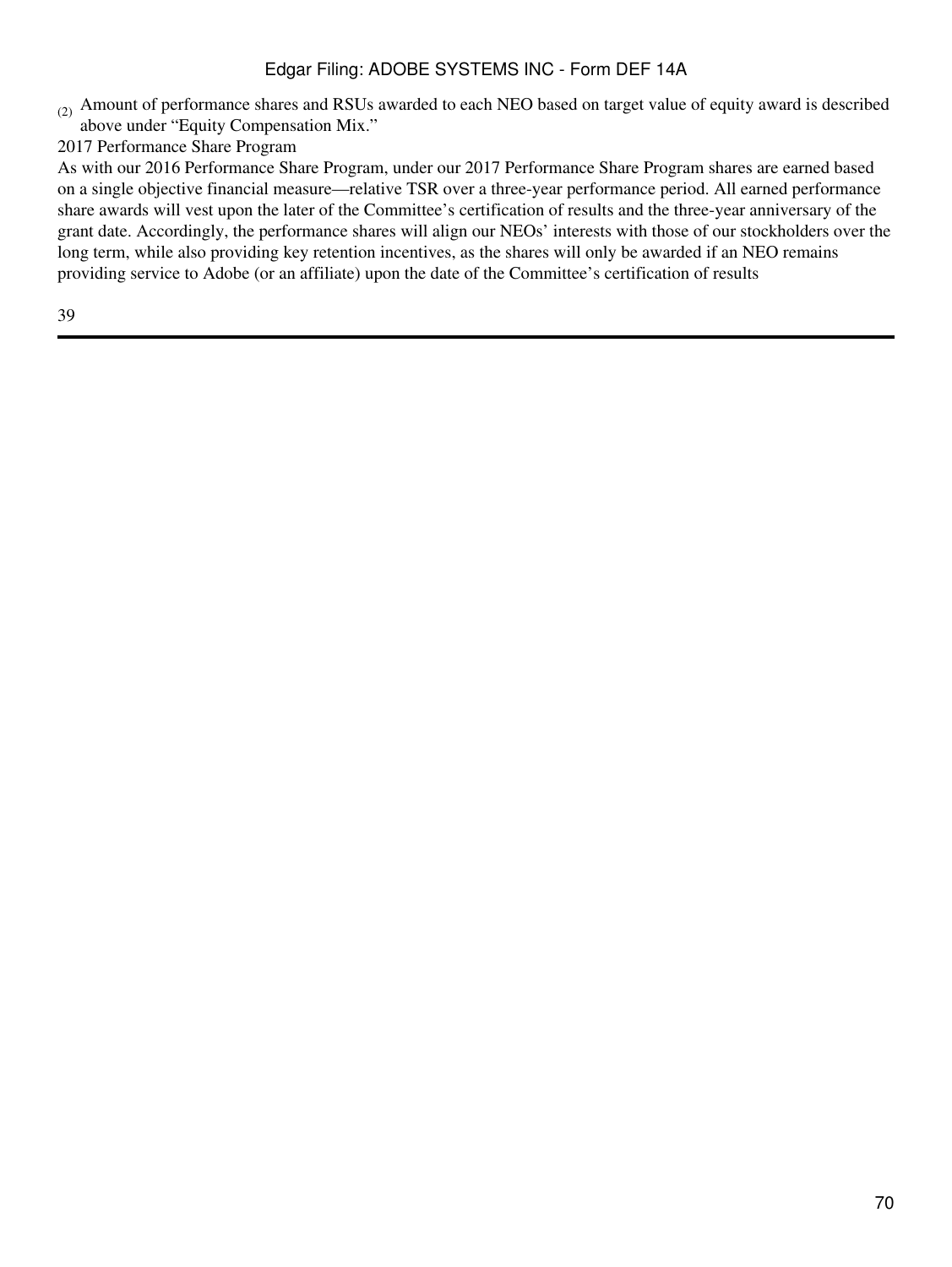following the end of the three-year performance period. Moreover, the design of our Performance Share Program will result in strengthened retention incentives for our executives during periods over which the company is delivering favorable returns to our investors. The Committee believes in the importance of balancing absolute performance with that of relative performance to ensure that the company performs well relative to benchmark companies. Under the 2017 Performance Share Program, the participants can earn between 0% and 200% (the payout cap under our program) of the target amount of performance shares. The three-year TSR measure compares the TSR of our common stock against the TSR of the companies included in the NASDAQ 100 Index as of December 2, 2016, using a cumulative 90 calendar day look-back as of the beginning and the end of the three-year period. This TSR metric creates accountability since the payout depends upon our stockholder return being better than other companies in the NASDAQ 100 Index, companies the Committee and Adobe's management believe constitute the most relevant market benchmark for Adobe's performance. Also, the NASDAQ 100 (as opposed to our peer group) is broad enough to accommodate the high amount of consolidation and acquisition in our industry sector without significantly impacting the overall makeup of comparative companies between the start and end of the performance period. The number of performance shares awarded will increase or decrease 2.5% for every percentile that Adobe's TSR percentile rank is above or below, respectively, the NASDAQ 100 companies' 50th percentile, and no shares will be awarded if our performance ranks below the 25th percentile for the three-year performance period. Additionally, regardless of our relative position with respect to the NASDAQ 100 companies, the award will be capped at 100% of target in the case of Adobe having a negative absolute TSR over the measurement period. The Performance Share Program pays above target for significant market performance. To summarize:

| Company Percentile Rank as Compared to Index Companies | Shares of Stock That May Be Earned |  |
|--------------------------------------------------------|------------------------------------|--|
|                                                        | (as a Percentage of Target Shares) |  |
| Below $25th$ (1)                                       | $0\%$                              |  |
| 25 <sup>th</sup>                                       | 38%                                |  |
| 35 <sup>th</sup>                                       | 63%                                |  |
| 50 <sup>th</sup>                                       | $100\%$ (2)                        |  |
| 75 <sup>th</sup>                                       | 163%                               |  |
| 90 <sup>th</sup>                                       | $200\%$ (3)                        |  |
| 100 <sup>th</sup>                                      | 200%                               |  |
|                                                        |                                    |  |

\_\_\_\_\_\_\_\_\_\_\_\_\_\_\_\_\_\_\_\_\_\_\_\_\_  $(1)$  A threshold percentile rank of 25% is required before any Performance Share Program awards can be earned.

(2) The maximum shares that may be earned at the 50th percentile or higher is  $100\%$  of target, if company TSR is not positive.

(3) The maximum shares that may be earned is 200% of target, if company TSR is positive.

Because our 2017 Program is based on a three-year performance period, none of the performance shares can be earned until the certification of the performance period closes at the outset of our 2020 fiscal year.

For more information on performance shares granted during fiscal year 2017, see the "Executive Compensation—Grants of Plan-Based Awards in Fiscal Year 2017" table and accompanying narrative.

Performance Share Program Results and Payouts

The three-year performance period under Adobe's 2015 Performance Share Program closed at the end of our 2017 fiscal year. As with our 2017 program described above, shares under the 2015 Performance Share Program were earned based on relative TSR over a three-year performance period. At the end of the performance period, there were 89 firms remaining in the relative peer group identified in the 2015 program. During the three-year performance period Adobe's TSR was approximately 140%, calculated based on the methodology set forth in the program. The Committee engages an independent outside consultant to review the peer group data and calculate the results under our 2015 Performance Share Program. Of the peer firms remaining following the 2015 program's performance period, 81 had TSRs less than Adobe's, and seven had TSRs greater than Adobe's, resulting in a percentile rank of 92.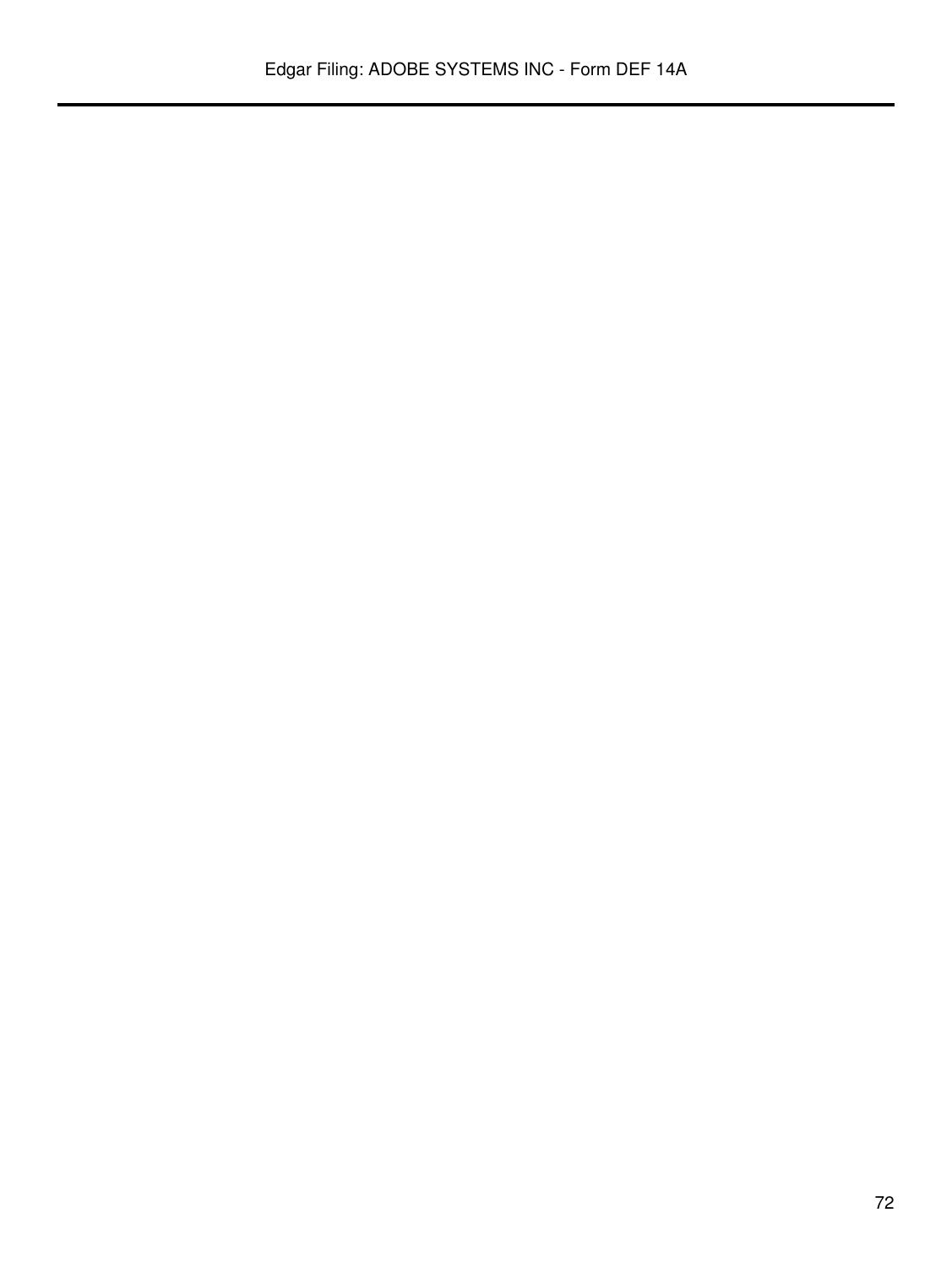As described in our 2015 Performance Share Program, if the company's TSR is positive, the company's achievement of a Percentile Rank that exceeds the 50th percentile will increase the number of shares of stock that will become eligible to be earned by increments of two and one-half percent (2.5%), rounded up to the nearest whole percent, using the following formula:

100% - ((50 - Percentile Rank) \* 2.5%) = Percentage Payout

Under this formula, our percentile rank results in the maximum percentage payout of 200%. The target, maximum and actual shares awarded for our NEO participants under the 2015 Performance Share Program are set forth in the table below, as certified by the Committee:

#### 2015

Performance Share Program Results

| Name            | Target<br>Award<br>(#)                       | Maximum Actual<br>Award<br>(#) | $(\%)$ |      | <b>Shares</b><br>Achievement Awarded<br>$^{(#)}$ |
|-----------------|----------------------------------------------|--------------------------------|--------|------|--------------------------------------------------|
|                 | Shantanu<br>13,500 227,000<br>Narayen        |                                | 200    | $\%$ | 227,000                                          |
| Mark<br>Garrett | 34,400 68,800                                |                                | 200    | $\%$ | 68,800                                           |
|                 | Bryan<br>Lamkin 24,100 48,200                |                                | 200    | $\%$ | 48,200                                           |
|                 | Bradley 25,800 51,600<br>Rencher             |                                | 200    | $\%$ | 51,600                                           |
|                 | Matthew <sub>34,400</sub> 68,800<br>Thompson |                                | 200    | %    | 68,800                                           |
| 201777          |                                              |                                |        |      |                                                  |

2017 RSU Program

Recognizing that a substantial portion of our NEOs' compensation is performance based, and therefore inherently at risk, the Committee granted time-based RSUs to our NEOs in order to promote retention and continuity in our business. In fiscal year 2017, our time-based RSUs were subject to vesting at a rate of 1/3 per year over three years to provide additional retention incentives. Accordingly, our RSU program provides our NEOs with strong incentives to remain employed by Adobe, while providing additional rewards for growth in our stock price with less dilution to the company than time-based stock options, which were not granted by Adobe to any executive officer in fiscal year 2017.

# Realizable Pay

Realizable pay reflects the real value of equity awards and increases or decreases with fluctuations in market value. When determining the annual equity grants to our executives in January of each year, the Committee believes it is important to take into account not only the grant date values included in our Summary Compensation Table, but also to consider the effect of the year-end value of our stock on those awards over time.

Given that approximately 88% of our CEO's and 81% of our other NEOs' target pay is equity based, the Committee and the company consider it especially important to focus on realizable pay when evaluating pay for performance. For example, decreases in our stock price could cause stock-based awards to have realizable values that are less than what was targeted at the time of grant, including performance periods under our Performance Share Programs potentially closing with no value earned and no dilutive effect to the company.

As the following chart illustrates, when the company's stock price increases and generates positive returns for Adobe's stockholders, the increase impacts an executive's realizable pay during the present fiscal year and for past fiscal years during which the executive received equity awards that are held or still subject to vesting. Accordingly, a significant portion of our NEOs' TDC is closely linked to the performance of Adobe's stock over time, motivating our executives to generate positive returns to Adobe's stockholders.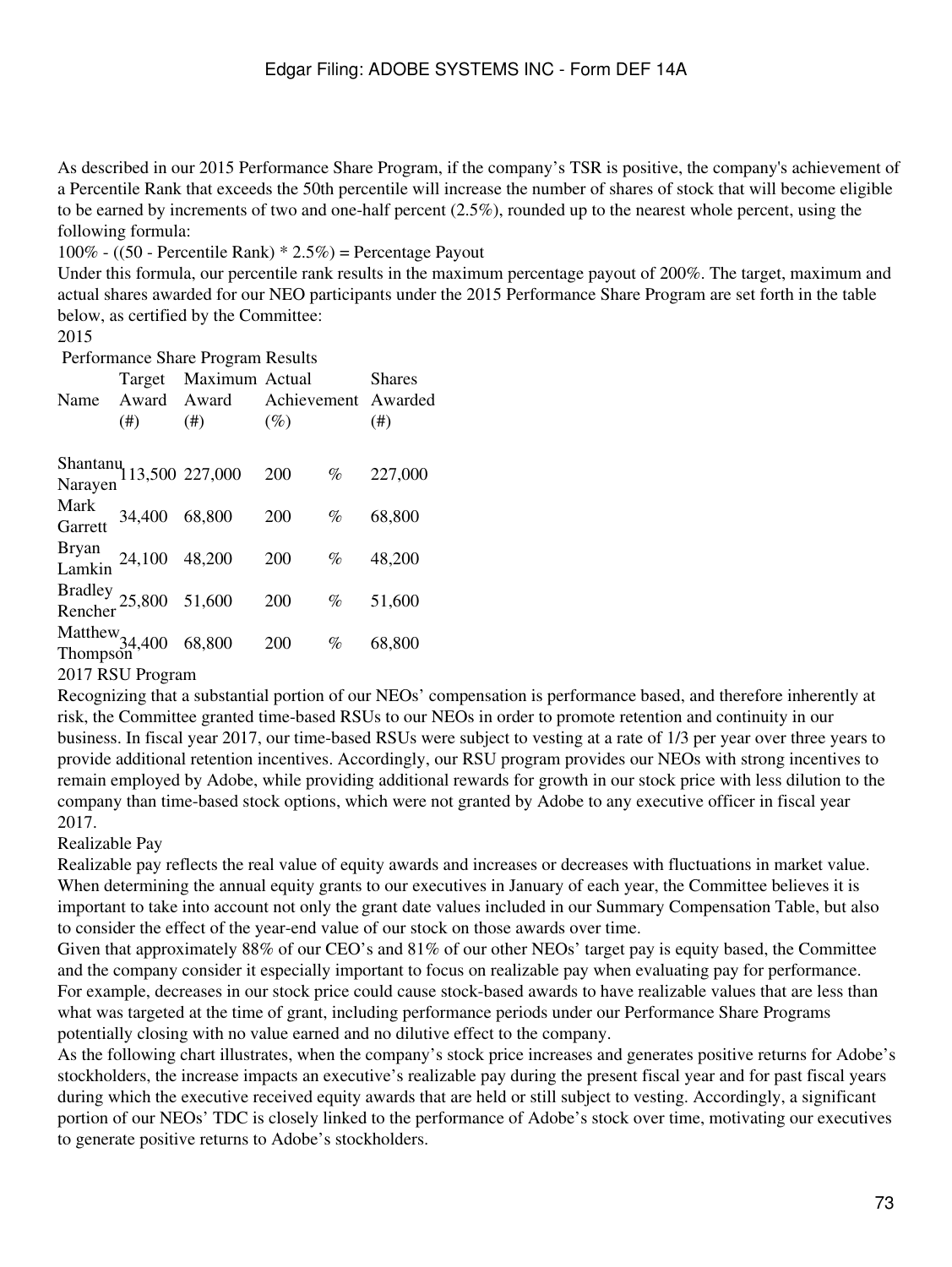The following chart demonstrates the relationship between the target and realizable values of our CEO's total direct compensation and Adobe's indexed TSR for the past five completed fiscal years: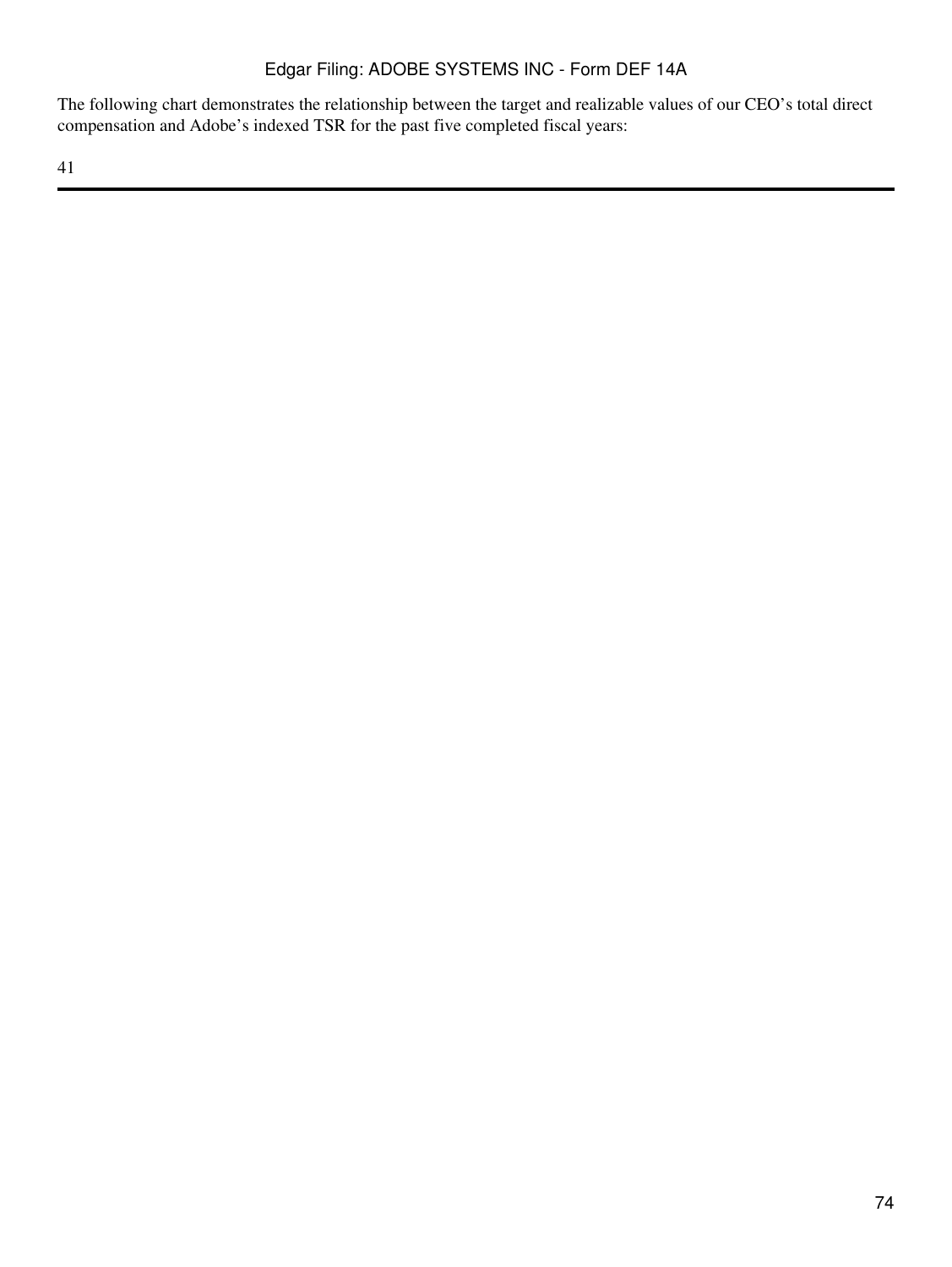Target TDC: Target TDC is the sum of the CEO's target base salary as disclosed in the Compensation Discussion and Analysis sections of this and prior proxy statements, the target incentive amount (which is the target bonus percentage multiplied by the respective target base salary), and equity award target grant date fair values. No target value for All Other Compensation is included.

Realizable TDC: Realizable TDC is calculated using our CEO's actual earned base salary, bonus, non-equity incentive plan compensation, and all other compensation as disclosed in the "Summary Compensation Table," and equity award values of all restricted stock units and performance shares granted (adjusted to reflect current estimated payout of outstanding PSUs) in each year multiplied by the stock price on the last day of fiscal year 2017 of \$179.52. Indexed TSR: Indexed TSR is calculated by taking the stock price on the last day of fiscal years 2013 to 2017 of \$56.78, \$73.68, \$92.17, \$99.73 and \$179.52 respectively, and dividing each by the stock price on the last day of fiscal

year 2012 of \$34.61.

Retirement and Deferred Compensation Plan Benefits

We do not provide our employees, including our NEOs, with a defined benefit pension plan, any supplemental executive retirement plans or retiree health benefits, except as required by local law or custom for employees outside the United States. Our NEOs may participate on the same basis as other U.S. employees in our Section 401(k) Retirement Savings Plan (the "401(k) Plan") with a company-sponsored match component.

We also maintain an unfunded, nonqualified deferred compensation plan (the "Deferred Compensation Plan"). Our executives and our Board members are eligible to participate at their election. The Deferred Compensation Plan provides the ability to defer receipt of income to a later date, which may be an attractive tax planning opportunity. We generally do not contribute to the Deferred Compensation Plan on behalf of the participants; therefore, our cost to maintain the Deferred Compensation Plan is limited to administration expenses, which are minimal. Other than Messrs. Narayen and Lamkin, no other NEOs participated in or had an accrued balance under the Deferred Compensation Plan in fiscal year 2017.

Perquisites and Additional Benefits and Programs

We provide limited perquisites to our executives, including our NEOs. In considering potential perquisites, the Committee considers the cost to Adobe as compared to the perceived value to our employees as well as other corporate governance and employee relations factors. We offer our executives at the director level and above, including our NEOs, an annual comprehensive physical examination that is fully funded by Adobe, as an added benefit to the Adobe medical insurance provided. Alternatively, our NEOs may choose to enroll in a health concierge service. Adobe recognizes the significant role of its executives and offers this program to encourage a focus on keeping well.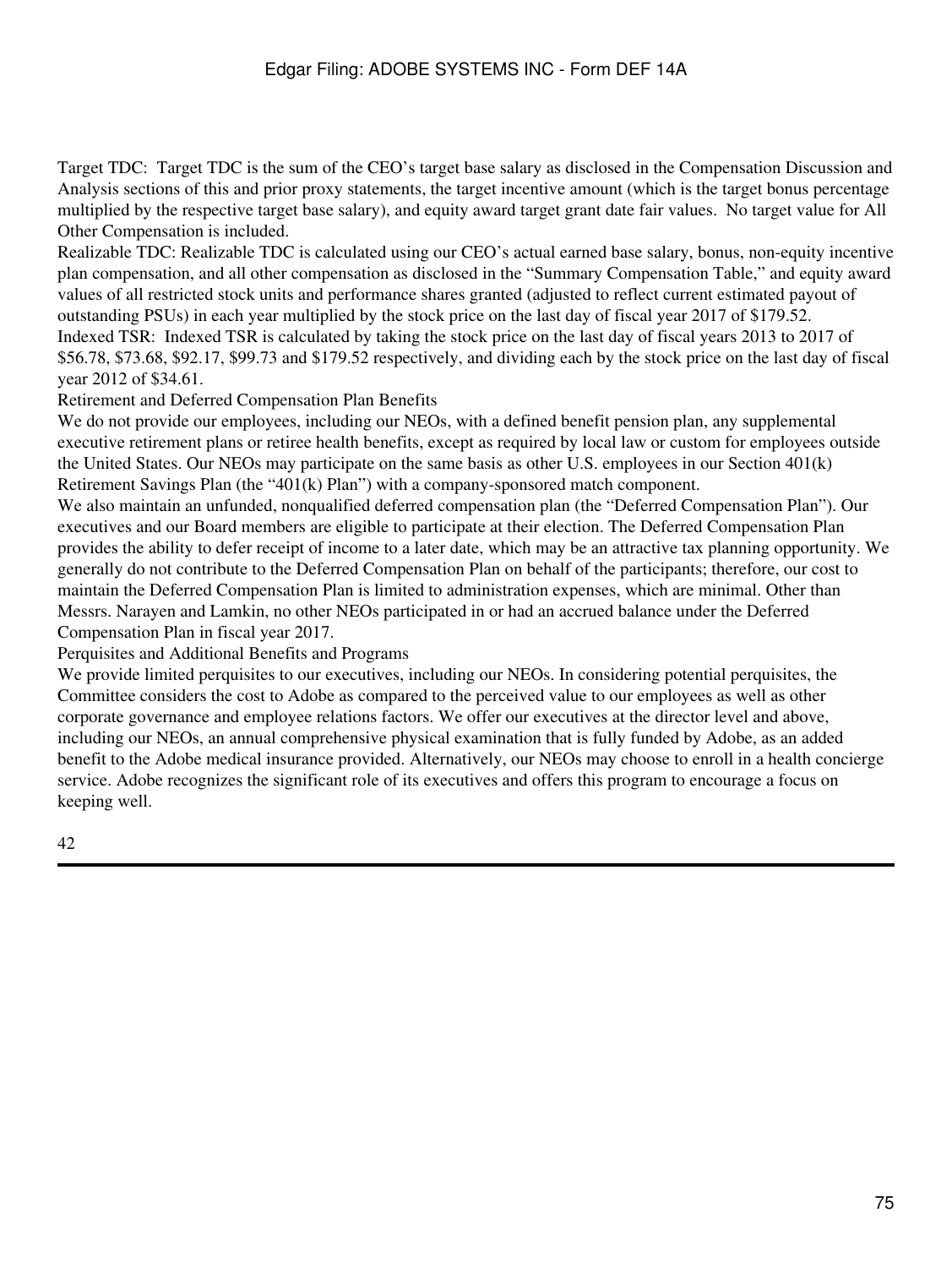In addition, we maintain limited memberships in private jet programs. Our policy related to these programs, adopted to enable efficient travel, allows our Chief Executive Officer the use of a private jet for business travel only. A limited number of other executive officers and employees may accompany our CEO only if required for business purposes, and none of our executives or employees are permitted to use our private jet program for non-business-related travel. Our policy allows family members to accompany the CEO during business travel only if additional costs for the family members are paid for by the CEO. The CEO complied with this policy at all times during fiscal year 2017. We also provide the following benefits to our NEOs, on the same terms and conditions as provided to all other eligible employees: health, dental and vision insurance; life insurance; an Employee Stock Purchase Plan; health savings account; medical and dependent care flexible spending account; and short- and long-term disability, accidental death and dismemberment insurance. We believe these benefits are consistent with benefits provided by companies with which we compete for executive-level talent.

#### Equity-Related Policies

### Stock Ownership Guidelines

In 2003, our Board adopted stock ownership guidelines for all employees at the senior vice president level and above (including our executive officers) and directors, which the Committee reviews periodically. Under these guidelines, our CEO must hold 50% of net shares acquired until the CEO satisfies (and continues to satisfy) the threshold share ownership requirements listed in the table below. The Board amended the guidelines applicable to our Executive and Senior Vice Presidents during our 2016 fiscal year. Under the amended guidelines, our executive officers (excluding our CEO) must hold 50% of net shares acquired until they satisfy (and continue to satisfy) half of the threshold share ownership requirements listed in the table below. Once they achieve half of the share ownership requirements listed in the table below, they must hold 25% of net shares acquired until they satisfy (and continue to satisfy) the share ownership requirements listed in the table below. Such threshold ownership levels must be maintained indefinitely, as long as the individual remains an employee at the senior vice president level or above of Adobe. These guidelines are designed to align our officers' interests with our stockholders' long-term interests by promoting long-term share ownership, which reduces the incentive for excessive short-term risk taking.

The Committee reviews quarterly reports of the stock activity of our officers and directors. As of December 1, 2017, each of our NEOs was in compliance with the applicable guidelines. Under the guidelines, the executives in the following positions should hold the percentages described above of the net shares acquired from Adobe unless, following the sale of such shares, the total number of Adobe shares held by that executive equals or exceeds the following amounts:

Position Shares (#)

Chief Executive 150,000 **Officer** President, Executive Vice President 50,000 or Chief Financial **Officer** Senior Vice President 25,000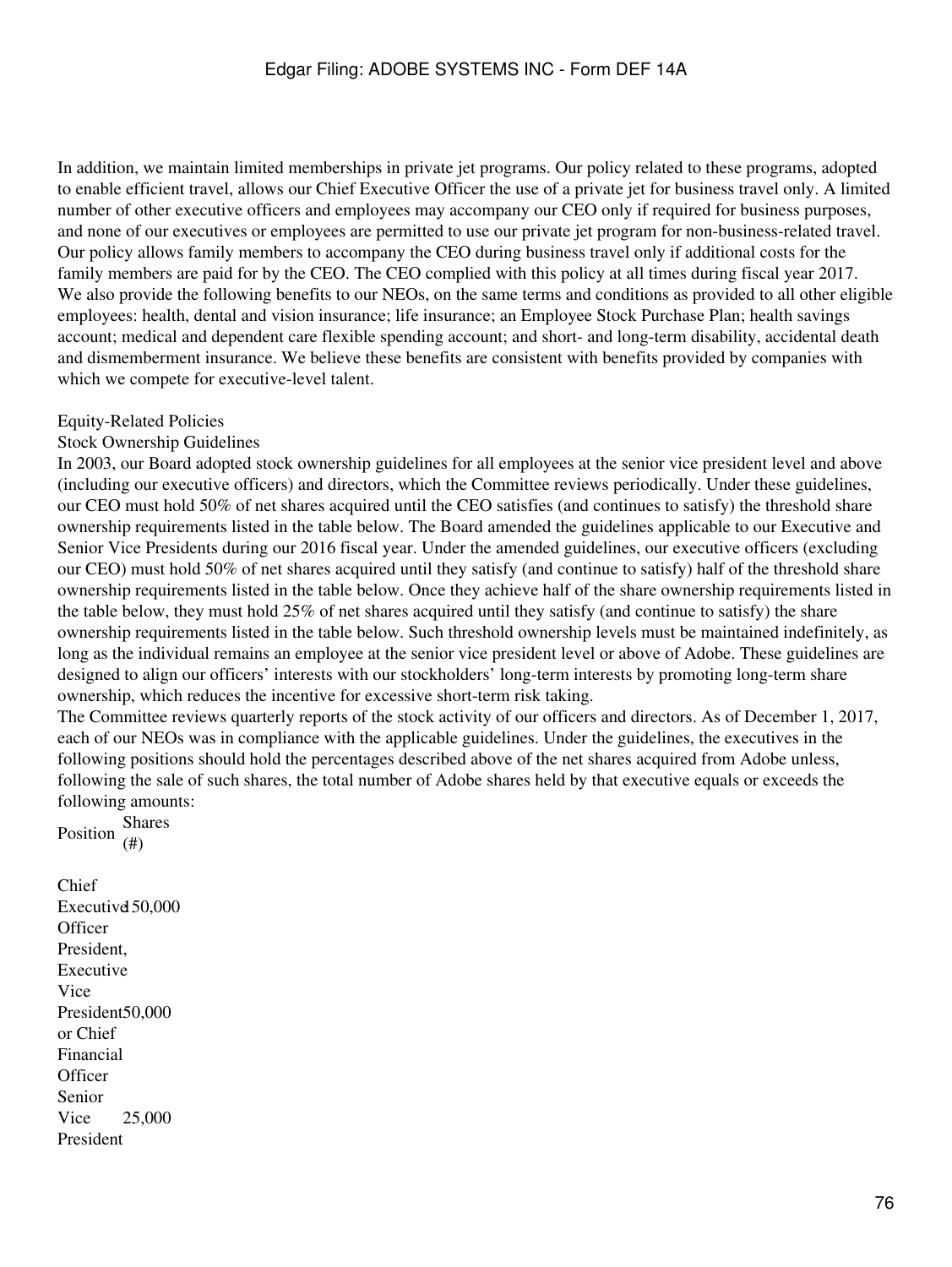Shares that count toward the minimum share ownership include: shares owned outright or beneficially owned; shares acquired through the company's Employee Stock Purchase Plan; vested restricted stock; vested RSUs, performance shares and performance units in our Deferred Compensation Plan; and shares issued from the exercise of vested options.

Our Board may evaluate whether exceptions should be made in the case of any covered person who, due to his or her unique financial circumstances, would incur a hardship by complying with these guidelines. No such exceptions were granted or were in place in fiscal year 2017 and no directors or officers violated the guidelines during fiscal year 2017. Anti-Hedging and Anti-Pledging Policy

Our insider trading policy explicitly prohibits any director or employee, including our NEOs, from hedging their equity ownership in Adobe by engaging in short sales or trading in any derivatives involving Adobe securities.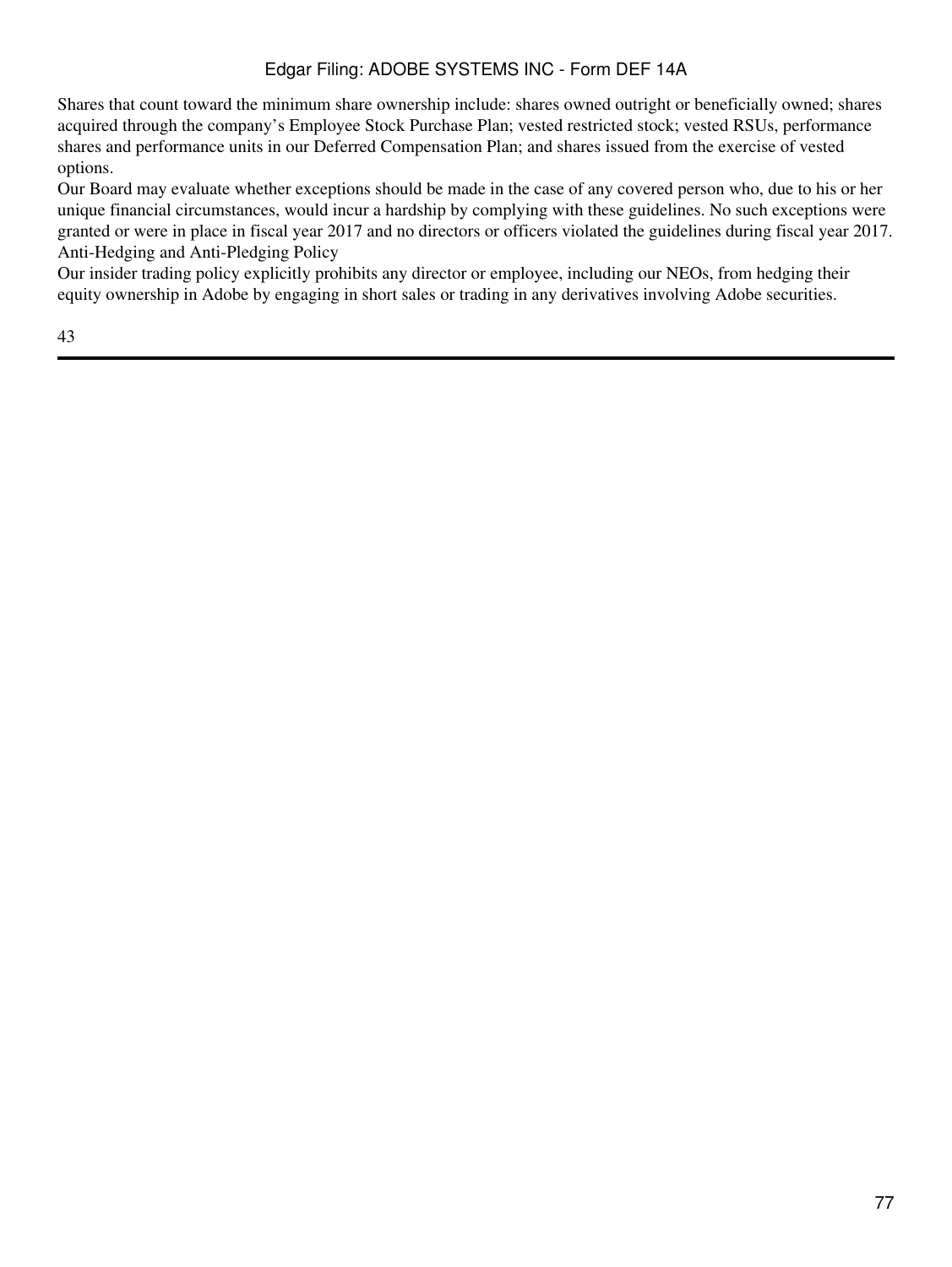Our employees are also prohibited from holding Adobe stock in a margin account or otherwise pledging Adobe stock or using financial instruments such as prepaid forwards, equity swaps and collars.

Performance-Based Compensation Recovery Policy

Adobe's Board adopted a Clawback Policy applicable in the event of a material restatement of our financial statements that results from the intentional misconduct or fraud of a Section 16 executive officer. The Clawback Policy enables the Board to require repayment or cancellation of the incremental portion of the performance-based incentive compensation paid or payable to such officer in excess of the amount that would have been paid or payable based on the restated financial results. We will also continue to monitor rule-making actions of the SEC and NASDAQ related to clawback policies and implement such rules when required.

In addition, as a public company subject to Section 304 of the Sarbanes-Oxley Act of 2002, if we are required to restate our financial results as the result of misconduct or due to our material noncompliance with any financial reporting requirements under the federal securities laws, our CEO and CFO may be legally required to reimburse us for any bonus or incentive-based or equity-based compensation they receive.

Granting Guidelines for Equity Compensation

Adobe has adopted written guidelines setting forth our grant practices and procedures for all equity awards. Pursuant to these guidelines:

• January 24 of each year, or the first trading day thereafter, unless another date is approved and documented by the the vesting commencement date for our annual equity awards granted to our employees, including the NEOs, is Committee;

• hire date; the effective grant date for executive officer new hire RSU and performance share awards is the executive officer's

• 15th day of the month following the month of the employee's hire date, or, if that is not a trading day, the first trading the effective grant date for non-executive officer new hire stock option, performance share and RSU awards is the day thereafter; and

promotion, or, if that is not a trading day, the first trading day thereafter. the effective grant date for promotion RSU awards is the 15th day of the month following the month of the employee's

Because the grant dates are pre-established, the timing of the release of material non-public information does not affect the grant dates for equity awards, and Adobe does not time the release of material non-public information based on equity award grant dates.

The Committee approves all grants made to our executive officers on or before the grant date. The Committee also has the authority to approve non-executive officer stock option, performance share and RSU awards on or before the grant date. Our Board has also delegated to a Management Committee for Employee Equity Awards (consisting of the Chief Executive Officer and the Executive Vice President, Customer & Employee Experience) the authority to approve RSU awards to non-executive officer employees in accordance with the granting guidelines described above and subject to Committee-approved vesting schedules and share limits. In addition, our Board has delegated to an Acquired Company & Retention Equity Awards Committee (consisting of the CEO in his capacity as a member of the Board) the authority to approve the assumption of outstanding awards in an acquisition, and the granting of stock option, performance share and RSU awards to employees. Pursuant to its charter, the Committee has the authority to establish the terms and conditions of our equity awards; therefore, the Committee may make exceptions to Adobe's granting guidelines.

In the event we award stock options, all stock option awards would be granted with an exercise price equal to or greater than (in some instances for awards outside the United States) the fair market value of the underlying stock on the effective grant date or, in accordance with the terms of our approved equity plans, the fair market value of the underlying stock on the last trading day prior to the effective grant date, if an award is granted on a non-trading day.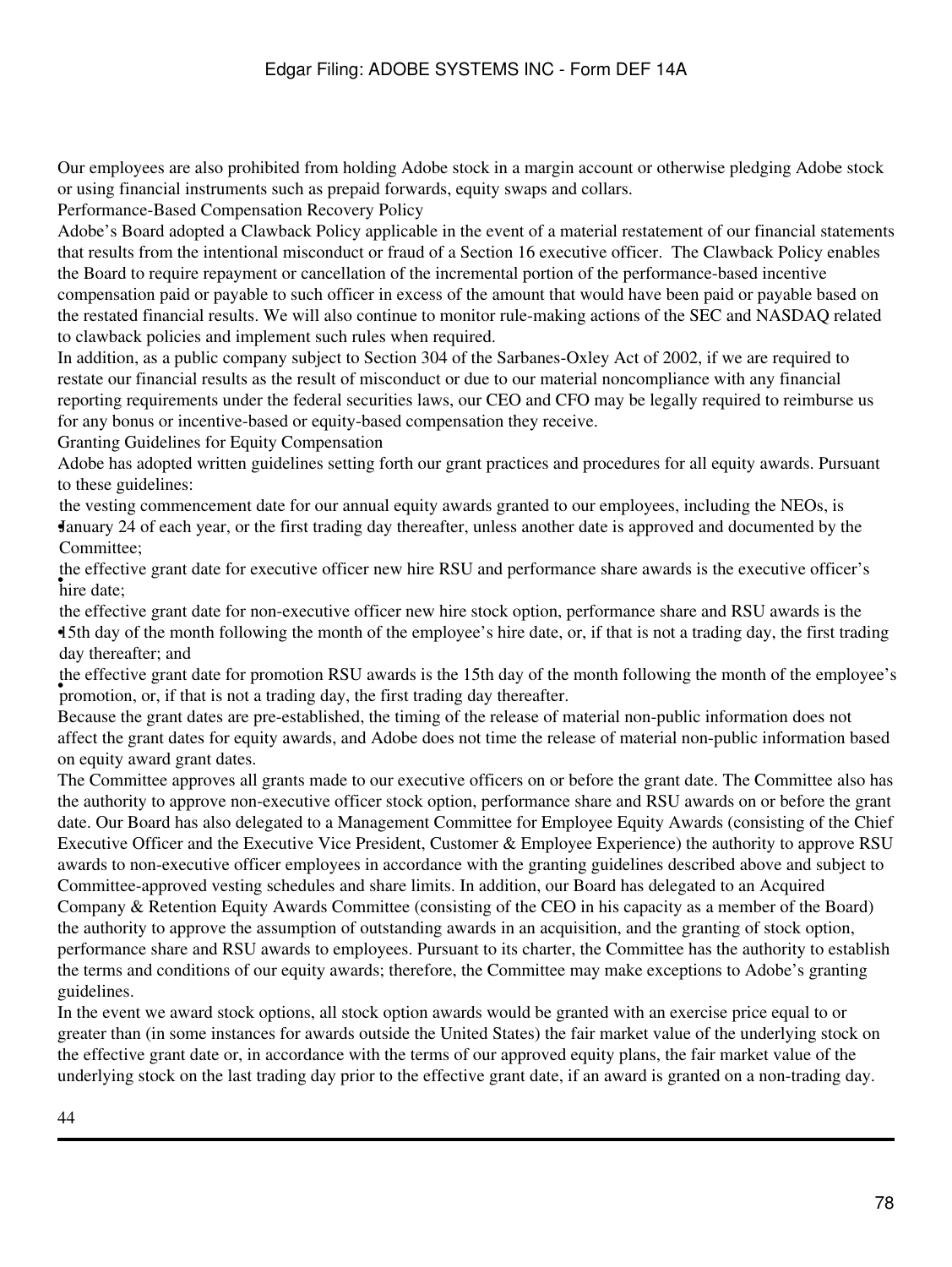# Employment Agreements

Each of our NEOs is employed "at will." Except in limited circumstances, such as when an employment agreement that provides for severance is assumed or renegotiated as part of a corporate transaction, we only enter into agreements providing for severance benefits with our U.S. executive officers in relation to a change of control of Adobe or an executive transition plan.

Severance and Change of Control Compensation

The Committee believes that change of control vesting and severance benefits, if structured appropriately, serve to minimize the distraction caused by a potential transaction and reduce the risk that an executive departs Adobe before an acquisition is consummated. The Committee and the company believe that a pre-existing plan will allow our executives to focus on continuing normal business operations and on the success of a potential business combination, rather than on seeking alternative employment. Further, a pre-existing plan ensures stability and will enable our executives to maintain a balanced perspective in making overall business decisions during a potentially uncertain period. To that end, Adobe provides certain change of control benefits as described below.

Each of our NEOs is an eligible participant in our 2017 Executive Severance Plan in the Event of a Change of Control (the "Change of Control Plan"). The Change of Control Plan provides for severance payments and fully accelerated vesting of outstanding equity awards for our NEOs and other members of senior management upon an involuntary termination of employment upon or following a qualifying change of control. The terms of the Change of Control Plan are described below.

We also maintain a Retention Agreement with Mr. Narayen, which provides similar benefits but does not require termination of his employment in order for him to receive the equity acceleration, as described below under "Executive Compensation—Change of Control." Mr. Narayen's original Retention Agreement, dated January 12, 1998, was amended February 11, 2008 based on his promotion to Chief Executive Officer, and was further amended on December 11, 2010 and December 5, 2014 in order to clarify the manner of compliance with, or exemption from, Internal Revenue Code Section 409A.

The Change of Control Plan and the Retention Agreement with Mr. Narayen do not provide for reimbursements or "gross-ups" of excise tax amounts under Section 4999 of the Code. Rather, under both of these arrangements, benefits would be reduced if doing so would result in a better after-tax economic position for the affected executive. The Committee and the company believe this is an appropriate allocation of the tax cost of these arrangements between Adobe and the executive and is consistent with market practice.

Our change of control arrangements are designed to be competitive with the pay practices of our peer group. The Committee periodically reviews the terms and conditions of our change of control arrangements and will make adjustments when and to the extent it deems appropriate. The Change of Control Plan will expire on December 13, 2020.

Additional details regarding our Change of Control Plan and the Retention Agreement with Mr. Narayen, including estimates of amounts payable in specified circumstances as of the last day of fiscal year 2017, are disclosed in the "Executive Compensation—Change of Control—Potential Payments upon Termination and/or a Change of Control" table contained in this proxy statement.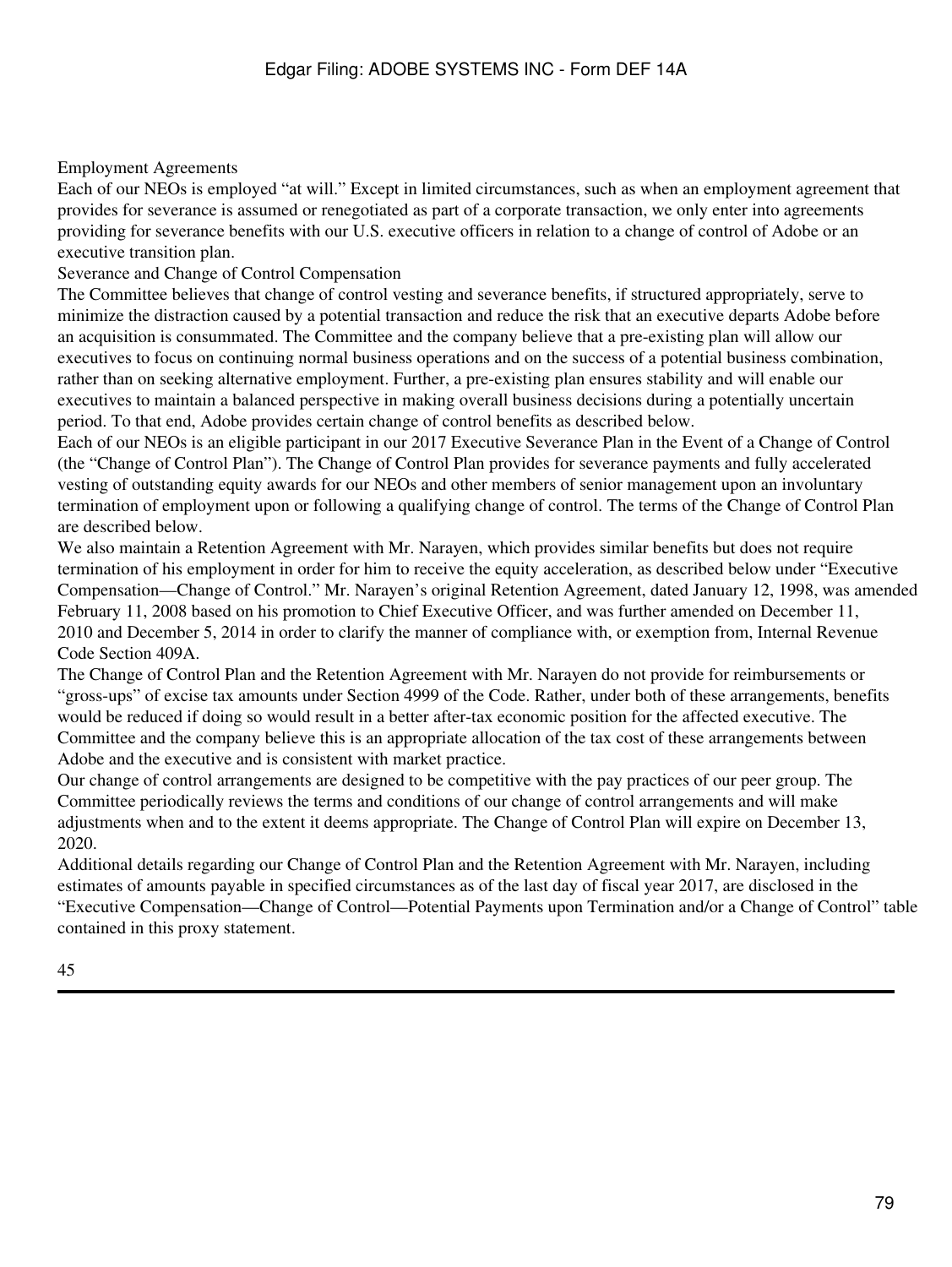Role of Our Executive Compensation Committee, External Compensation Consultant and Management The Executive Compensation Committee oversees and provides strategic direction to management regarding many elements of our executive compensation programs. It reviews and approves the compensation and severance benefits of Adobe's executive officers, including our NEOs. As part of this review, the Committee regularly solicits input from its independent compensation consultant. In fiscal year 2017, the Committee met regularly in executive session with its independent compensation consultant and without management present. The Chair of the Committee also met separately with the consultant, both with and without management present. The Committee has the authority to obtain independent advice and assistance from internal or external legal, accounting and other advisors, at Adobe's expense. The Committee also discusses Mr. Narayen's performance with the Board and our Lead Director and remains solely responsible for making the final decisions on compensation for our executive officers, including our NEOs. The Executive Compensation Committee regularly reviews the compensation programs for our executive officers, including our NEOs, to ensure they achieve the desired goal of aligning our executive compensation structure with our stockholders' interests. This includes using our incentive compensation awards to support our strategic and operating plans. As discussed above, we also closely monitor the compensation programs and pay levels of executives from companies of similar size and complexity, so that we may ensure that our compensation programs are within the norm of market practices. This aids in the retention of our NEOs in a competitive market for executive talent. Since 2008, the Executive Compensation Committee has engaged Compensia to review and provide independent advice concerning all of the components of Adobe's executive compensation program, on account of Compensia's expertise in the software industry, its knowledge of our peer group, and its geographical proximity, enabling frequent in-person attendance at Committee meetings. Compensia provided the following services on behalf of the Committee during fiscal year 2017: (1) reviewed and provided recommendations on the composition of our peer group, and provided compensation data relating to executives at the selected companies in our peer group; (2) conducted a comprehensive review of the total compensation arrangements for all of our executive officers; (3) provided advice on our executive officers' compensation; (4) assisted with executive equity program design, including analysis of equity mix and target grant levels; (5) assisted with review of our fiscal year 2017 Executive Annual Incentive Plan; (6) provided updates on Say-on-Pay results and regulatory developments; (7) conducted a comprehensive review of compensation paid to the Board and provided recommendations to the Committee and the Board regarding director pay; (8) updated the Committee on emerging trends and best practices in the area of executive and board compensation; (9) reviewed CEO and executive Change in Control agreements against market and provided advice on any changes; and (10) reviewed the Compensation Discussion and Analysis for inclusion in our 2017 proxy statement. Our Employee Experience, Finance and Legal departments work with our Chief Executive Officer and Compensia to design and develop new compensation programs applicable to our NEOs and other executive officers, to recommend changes to existing compensation programs, to recommend financial and other performance targets to be achieved under those programs, to prepare analyses of financial data, to prepare peer group compensation comparisons and other Committee briefing materials and, ultimately, to implement the decisions of the Committee. Members of these departments and our Chief Executive Officer also meet with Compensia separately from the Committee to convey information on proposals that management may make to the Committee, as well as to allow Compensia to collect information about Adobe to develop its own proposals.

In addition, our Chief Executive Officer conducted reviews of the performance and compensation of the other NEOs, and based on these reviews, made his recommendations for fiscal year 2017 target compensation levels (including adjustments to base salary and target cash and equity incentive levels) directly to the Committee. No NEO was present or participated in the final determinations or deliberations of the Committee regarding the amount of any component of his own fiscal year 2017 compensation package.

The Committee conducted a formal review of Compensia's independence and is satisfied with the qualifications, performance and independence of Compensia. Other than providing limited guidance to our Employee Experience department regarding Adobe's broad-based equity compensation design for all employees (as approved by the Committee), Compensia does not provide any other services to Adobe. Adobe pays for the cost of Compensia's services.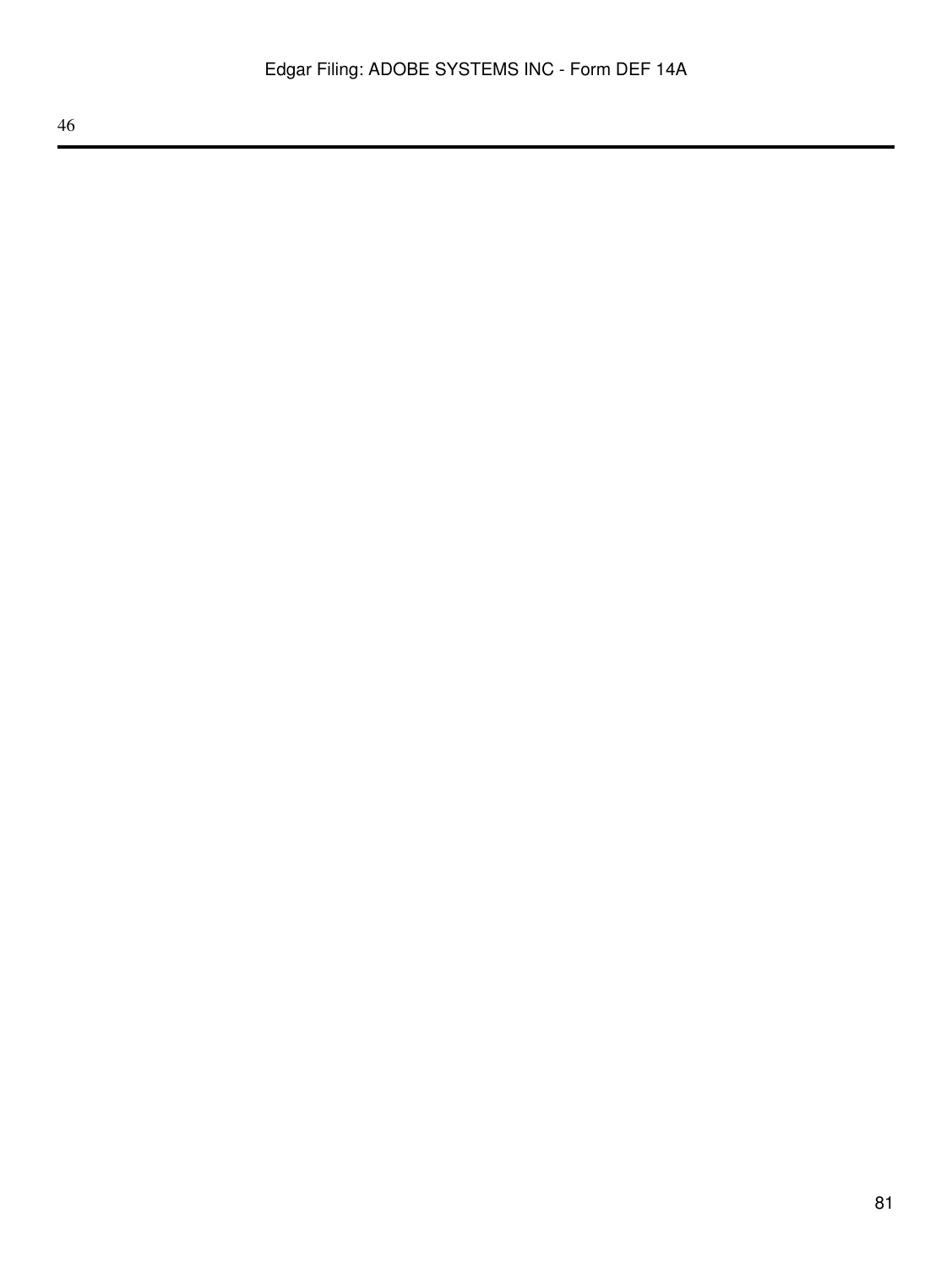#### Tax and Accounting Considerations

In designing our compensation programs, the Committee considers the financial accounting and tax consequences to Adobe as well as the tax consequences to our employees. In determining the aggregate number and mix of equity grants in any fiscal year, the Committee and management consider the size and share-based compensation expense of the outstanding and new equity awards. Section 162(m) of the Code generally disallows a tax deduction to public corporations for compensation greater than \$1 million paid for any fiscal year to certain executive officers. However, prior to the enactment of tax legislation in December, 2017 ("Tax Act"), certain types of performance-based compensation have been excluded from the \$1 million deduction limit if specific requirements were met. Under the Tax Act, this special exclusion for performance based compensation will not be available with respect to taxable years beginning after December 31, 2017 unless the compensation is pursuant to a written binding contract which was in effect on November 2, 2017 and is not modified in any material respect on or after such date. Pursuant to the Tax Act, for the taxable year beginning after December 31, 2017, Section 162(m) of the Code was expanded to cover additional executive officers including the chief financial officer so that the compensation of the chief executive officer and chief financial officer (at any time during the fiscal year), and the three other most highly compensated executive officers (as of the end of any fiscal year) will be subject to Section 162(m) of the Code. Any executive officer whose compensation is subject to Section 162(m) of the Code in taxable years beginning after December 31, 2016 will have compensation subject to Section  $162(m)$  of the Code for all future years, including years after the executive terminates employment or dies.

The Committee has considered the impact of Section 162(m) when designing our executive compensation programs and structured our Executive Incentive Plan, stock plans and performance share programs so that a number of awards may be granted under these plans and programs in a manner that complies with the requirements imposed by Section 162(m), although tax deductibility is not the primary factor used by the Committee in setting compensation and will become less of a factor used by the Committee following the effective date of the changes to Section 162(m) as provided in the Tax Act. We believe it is important to preserve flexibility in administering compensation programs as corporate objectives may not always be consistent with the requirements for full deductibility. The Committee expects it will grant awards and provide for compensation that will not be deductible under Section 162(m) when it determines that such non-deductible arrangements are otherwise in the best interests of Adobe and its stockholders.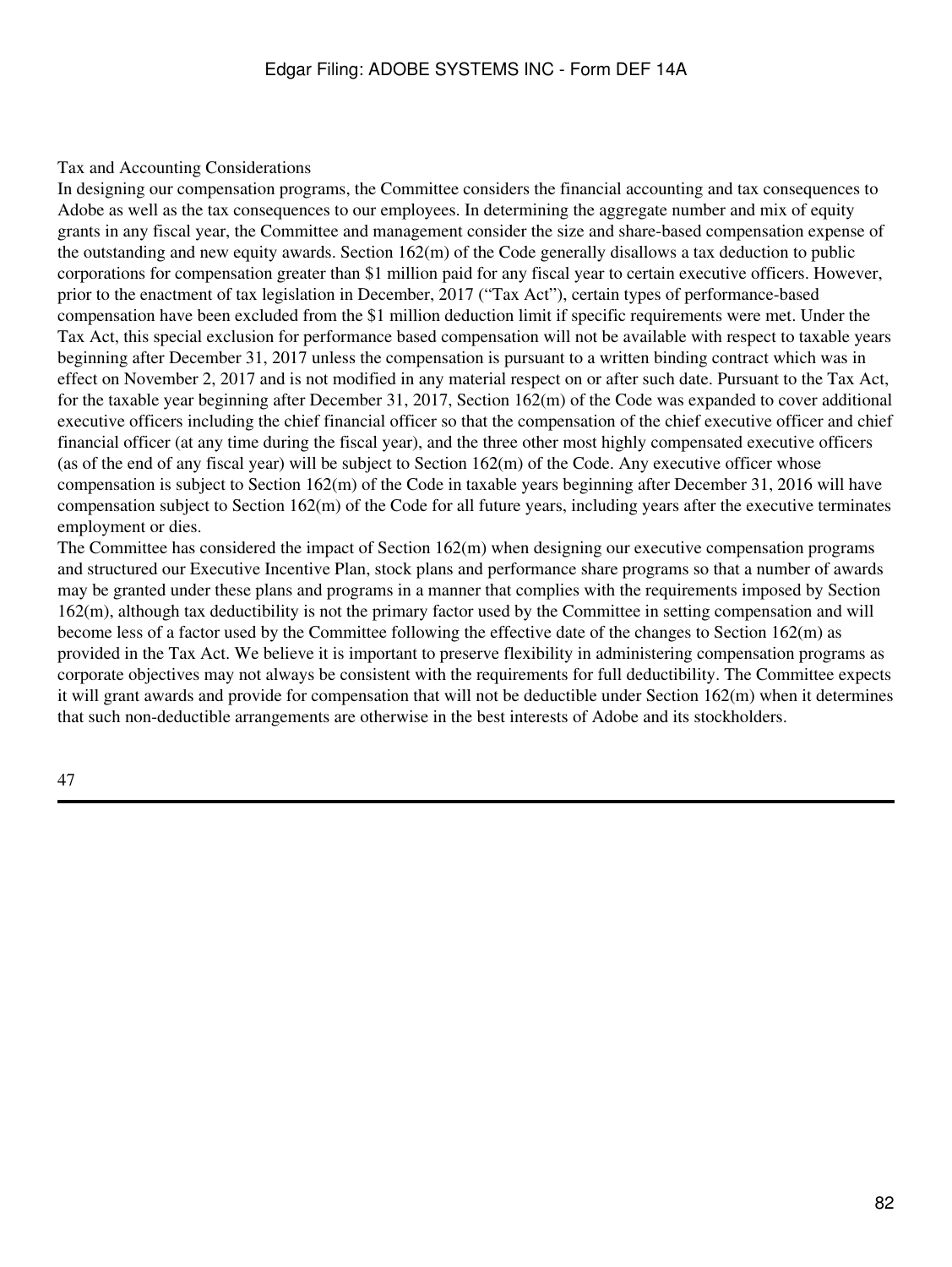# REPORT OF THE EXECUTIVE COMPENSATION COMMITTEE

The Executive Compensation Committee has reviewed and discussed with management the "Compensation Discussion and Analysis" contained in this proxy statement. Based on this review and discussion, the Executive Compensation Committee recommended to our Board that the Compensation Discussion and Analysis be included in our Annual Report on Form 10-K for the fiscal year ended December 1, 2017 and in this proxy statement. Respectfully submitted, EXECUTIVE COMPENSATION COMMITTEE Daniel Rosensweig, Chair Amy Banse Edward Barnholt Laura Desmond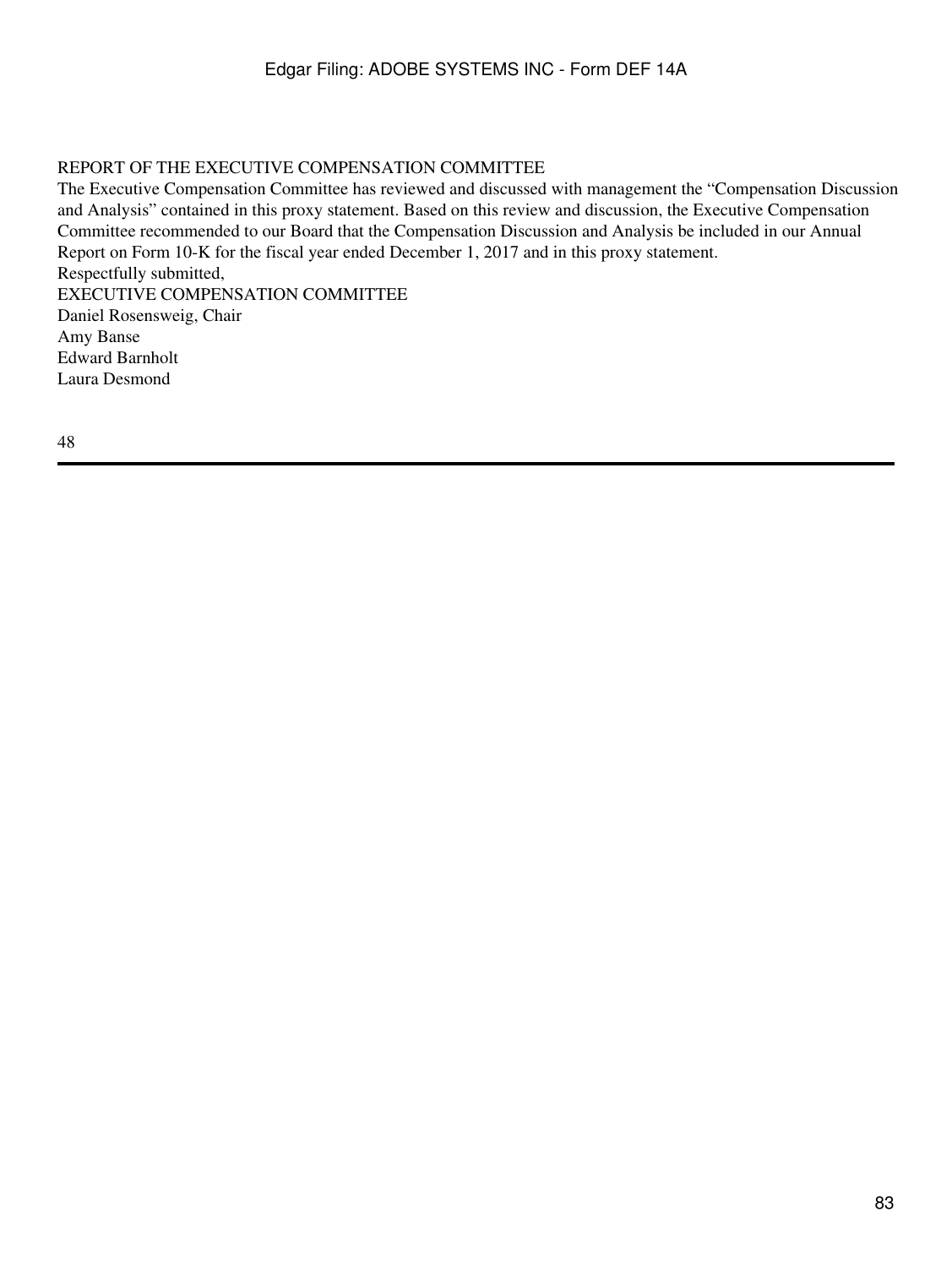#### EXECUTIVE COMPENSATION

#### Summary Compensation Table for Fiscal Years 2017, 2016 and 2015

The following table sets forth information regarding the compensation for services performed during fiscal years 2017, 2016 and 2015 awarded to, paid to or earned by the NEOs, which include (1) our Chief Executive Officer, (2) our Chief Financial Officer and (3) our three other most highly compensated executive officers, as determined by reference to total compensation for fiscal year 2017, who were serving as executive officers at the end of fiscal year 2017.

 $\mathbf{H} = \mathbf{H} \cdot \mathbf{H}$ 

| Name and Principal Position                            | Year | Salary<br>$(\$)$ | <b>Stock</b><br>Awards $(1)$<br>$(\$)$ | $N$ on-Equity<br>Incentive Plan<br>Compensation <sup>(2)</sup><br>$($ \$) | All Other<br>Compensation $(3)$<br>$(\$)$ | Total<br>$($ \$) |
|--------------------------------------------------------|------|------------------|----------------------------------------|---------------------------------------------------------------------------|-------------------------------------------|------------------|
| Shantanu Narayen                                       |      |                  | 2017 1,000,000 19,762,949 1,118,813    |                                                                           | 52,271                                    | 21,934,033       |
| Chairman, President and Chief Executive                |      |                  | 2016 1,010,260 17,629,781 1,342,500    |                                                                           | 52,793                                    | 20,035,334       |
| Officer                                                |      | 2015 995,404     | 15,851,410 1,418,450                   |                                                                           | 91,922                                    | 18,357,186       |
| Mark Garrett                                           |      | 2017 720,192     | 6,039,583                              | 540,759                                                                   | 14,619                                    | 7,315,153        |
| <b>Executive Vice President and Chief</b>              |      | 2016 698,977     | 4,897,611                              | 609,000                                                                   | 14,433                                    | 6,220,021        |
| <b>Financial Officer</b>                               |      | 2015 647,013     | 4,804,304                              | 614,662                                                                   | 14,514                                    | 6,080,493        |
| Bryan Lamkin $(4)$                                     |      | 2017 595,192     | 6,039,583                              | 447,525                                                                   | 8,619                                     | 7,090,919        |
| Executive Vice President and GM, Digital<br>Media      |      | 2016 568,590     | 4,652,866                              | 500,250                                                                   | 8,406                                     | 5,730,112        |
| <b>Bradley Rencher</b>                                 |      | 2017 595,192     | 6,039,583                              | 401,625                                                                   | 8,211                                     | 7,044,611        |
| Executive Vice President and GM,                       |      | 2016 573,514     | 4,652,866                              | 500,250                                                                   | 8,084                                     | 5,734,714        |
| <b>Experience Cloud</b>                                |      | 2015 527,564     | 3,603,228                              | 476,126                                                                   | 8,106                                     | 4,615,024        |
| <b>Matthew Thompson</b>                                |      | 2017 695,192     | 6,588,425                              | 468,563                                                                   | 56,154                                    | 7,808,334        |
| Executive Vice President, Worldwide Field 2016 673,720 |      |                  | 5,142,357                              | 587,250                                                                   | 51,023                                    | 6,454,350        |
| Operations                                             |      | 2015 622,127     | 4,804,304                              | 591,021                                                                   | 90,257                                    | 6,107,709        |
|                                                        |      |                  |                                        |                                                                           |                                           |                  |

These amounts do not reflect the actual economic value realized by the NEO. In accordance with SEC rules, this column represents the grant date fair value, computed in accordance with stock-based compensation accounting

 $_{(1)}$  principles, of performance shares, assuming the probable outcome of related performance conditions, and RSUs. Pursuant to SEC rules, the amounts shown disregard the impact of estimated forfeitures. As shown above in the table entitled "Equity Awards Granted by the Committee at the Outset of Fiscal Year 2017," performance share awards have a maximum payout of 200% of the target number of shares.

These amounts consist solely of amounts earned under our Executive Incentive Plans, each of which is a cash

<sup>(2)</sup> incentive plan adopted under a stockholder-approved Executive Cash Performance Bonus Plan. Amounts earned under the Executive Incentive Plan are paid in the subsequent fiscal year.

(3) These amounts for fiscal year 2017 include matching contributions under Adobe's 401(k) Plan (including an additional matching contribution made by Adobe early in the fiscal year to eligible participants who did not previously receive the maximum matching contribution during the prior 401(k) Plan year), and life insurance premiums for all NEOs. The amounts also include the cost of executive health concierge service in lieu of the executive physical for Mr. Narayen and Mr. Garrett. In addition, for Mr. Narayen and Thompson, these amounts include the taxable value of the sales club trip (for Mr. Narayen, \$18,382, which was grossed up to \$37,862; for Mr. Thompson, \$23,078, which was grossed up to \$47,535). It is our practice to cover the full costs of the sales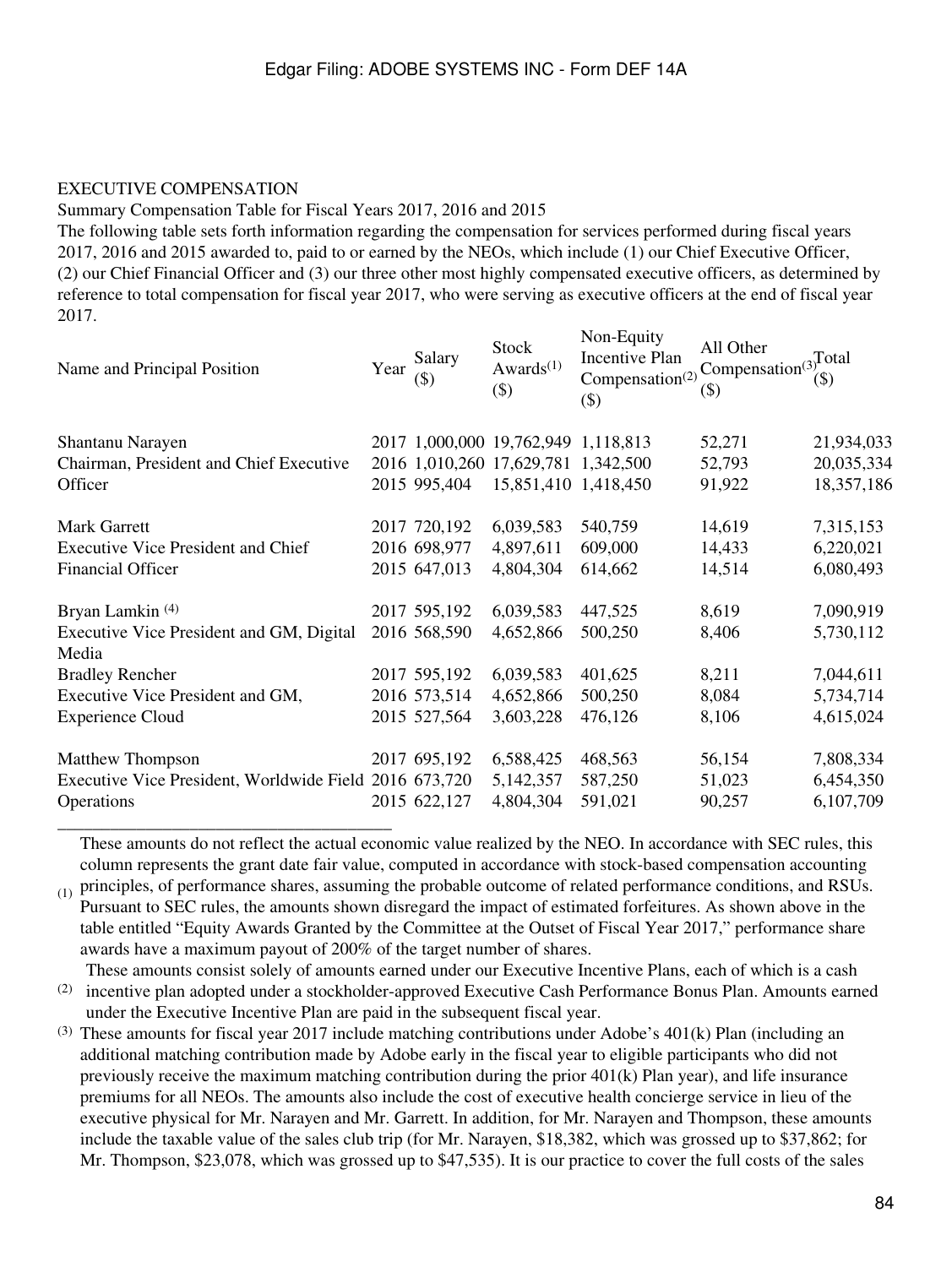club trip for any employee who is entitled to attend.

(4) Mr. Lamkin was not a named executive officer in fiscal year 2015.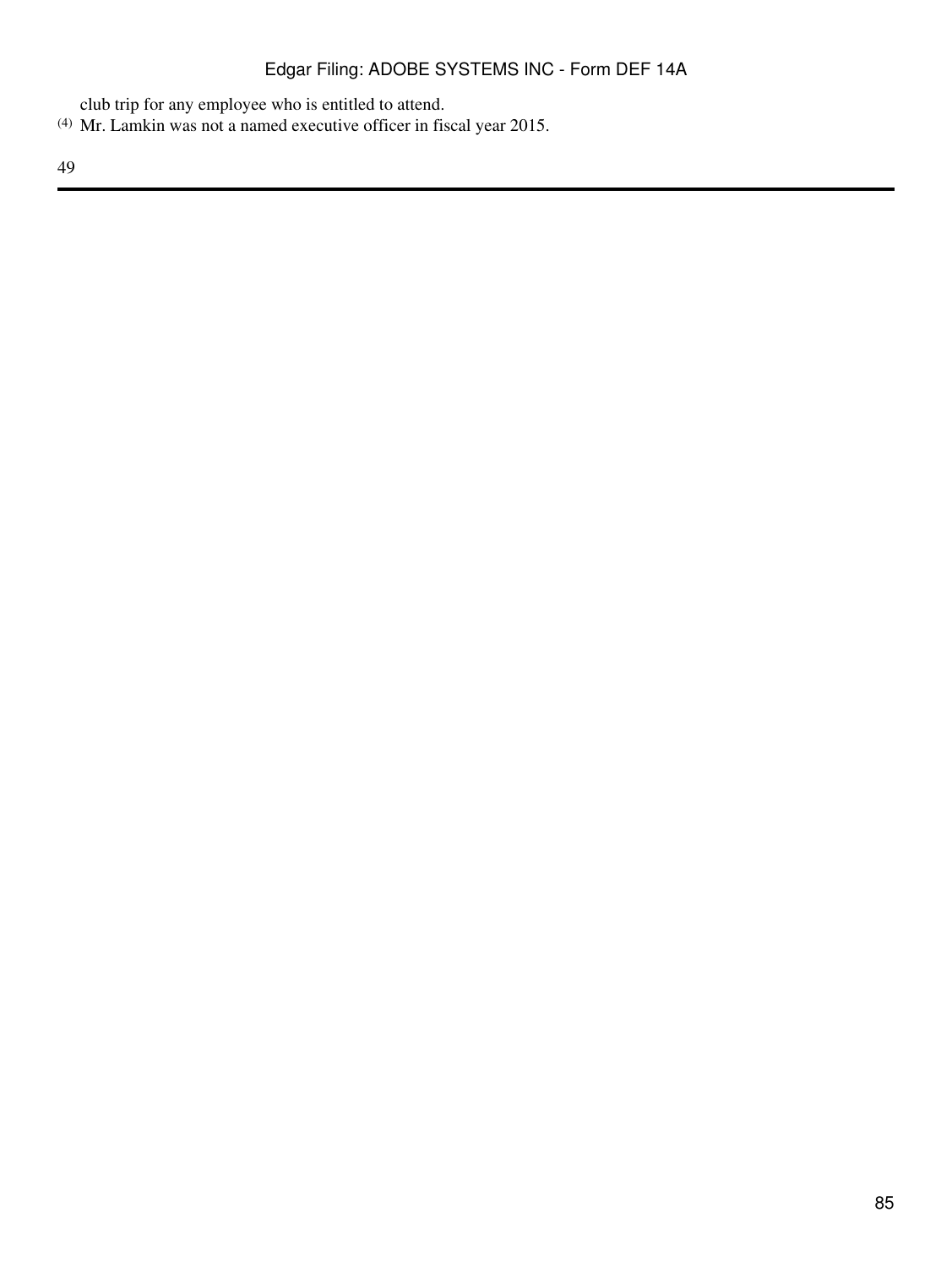#### Grants of Plan-Based Awards in Fiscal Year 2017

The following table shows all plan-based awards granted to the NEOs during fiscal year 2017. The equity awards granted in fiscal year 2017 identified in the table below are also reported in "Outstanding Equity Awards at 2017 Fiscal Year End." For additional information regarding incentive plan awards, please refer to the Cash Incentives and Equity Incentives sections of our "Compensation Discussion and Analysis."

 $\Delta$ 11

|                        |                                | Plan Awards <sup>(1)</sup> | <b>Estimated Future Payouts</b><br>Under Non-Equity Incentive |                     | <b>Estimated Future Payouts</b><br>Under Equity Incentive Plan<br>Awards $(2)$ |        | Other<br><b>Stock</b><br>Number of<br>of<br><b>Shares</b><br>of<br>Stock or | <b>Grant Date</b><br>Awards: Fair Value<br>Stock and<br>Option |                                    |
|------------------------|--------------------------------|----------------------------|---------------------------------------------------------------|---------------------|--------------------------------------------------------------------------------|--------|-----------------------------------------------------------------------------|----------------------------------------------------------------|------------------------------------|
|                        | Grant                          | Threshold Target           |                                                               |                     | Maximum Threshold Target Maximum Units <sup>(3)</sup>                          |        |                                                                             |                                                                | Awards <sup><math>(4)</math></sup> |
| Name                   | Date                           | (3)                        | $($ \$)                                                       | $($)$               | (# )                                                                           | $(\#)$ | (# )                                                                        | (# )                                                           | $(\$)$                             |
| Shantanu Narayen-      | $1/24/2017 -$<br>$1/24/2017 -$ |                            |                                                               | 1,500,000 3,000,000 | 32,292                                                                         |        | 84,980 169,960                                                              | 84,980                                                         | $10,099,023^{(5)}$<br>9,663,926    |
| <b>Mark Garrett</b>    | $1/24/2017 -$<br>$1/24/2017 -$ |                            | 725,000                                                       | 1,450,000           | 9,869                                                                          |        | 25,970 51,940                                                               | 25,970                                                         | 3,086,275 (5)<br>2,953,308         |
| Bryan Lamkin           | $1/24/2017 -$<br>$1/24/2017 -$ |                            | 600,000                                                       | 1,200,000           | 9,869                                                                          |        | 25,970 51,940                                                               | 25,970                                                         | 3,086,275 (5)<br>2,953,308         |
| <b>Bradley Rencher</b> | $1/24/2017 -$<br>$1/24/2017 -$ |                            | 600,000                                                       | 1,200,000           | 9,869                                                                          |        | 25,970 51,940                                                               | 25,970                                                         | 3,086,275 (5)<br>2,953,308         |
| Matthew<br>Thompson    |                                |                            | 700,000                                                       | 1,400,000           |                                                                                |        |                                                                             |                                                                |                                    |
|                        | $1/24/2017 -$<br>$1/24/2017 -$ |                            |                                                               |                     | 10,765                                                                         |        | 28,330 56,660                                                               | 28,330                                                         | 3,366,737 (5)<br>3,221,688         |
|                        |                                |                            |                                                               |                     |                                                                                |        |                                                                             |                                                                |                                    |

These columns represent awards granted under our Executive Incentive Plan for performance in fiscal year 2017. These columns show the awards that were possible at the threshold, target and maximum levels of performance.

(2) performance metric, zero shares will be earned. Because our 2017 Performance Share Program is based on a three-year performance period, none of the performance shares can be earned until the performance period closes at the outset of our 2020 fiscal year. See "Equity Awards Granted by the Committee at the Outset of Fiscal Year 2017" in the "Compensation Discussion and Analysis" section of this proxy statement for additional discussion.

(3) This column represents awards of RSUs granted under our 2003 Plan.

(4)

<sup>(1)</sup> Minimum performance under the Executive Incentive Plan could have resulted in a threshold amount equal to \$0. Actual cash incentive awards earned in fiscal year 2017 by the NEOs under the Executive Incentive Plan are shown in the column titled "Non-Equity Incentive Plan Compensation" in the "Summary Compensation Table." These columns represent awards granted under our 2017 Performance Share Program, which was adopted under our 2003 Equity Incentive Plan, as amended (the "2003 Plan"). These columns show the awards that are possible at the threshold, target and maximum levels of performance. If the company does not achieve the threshold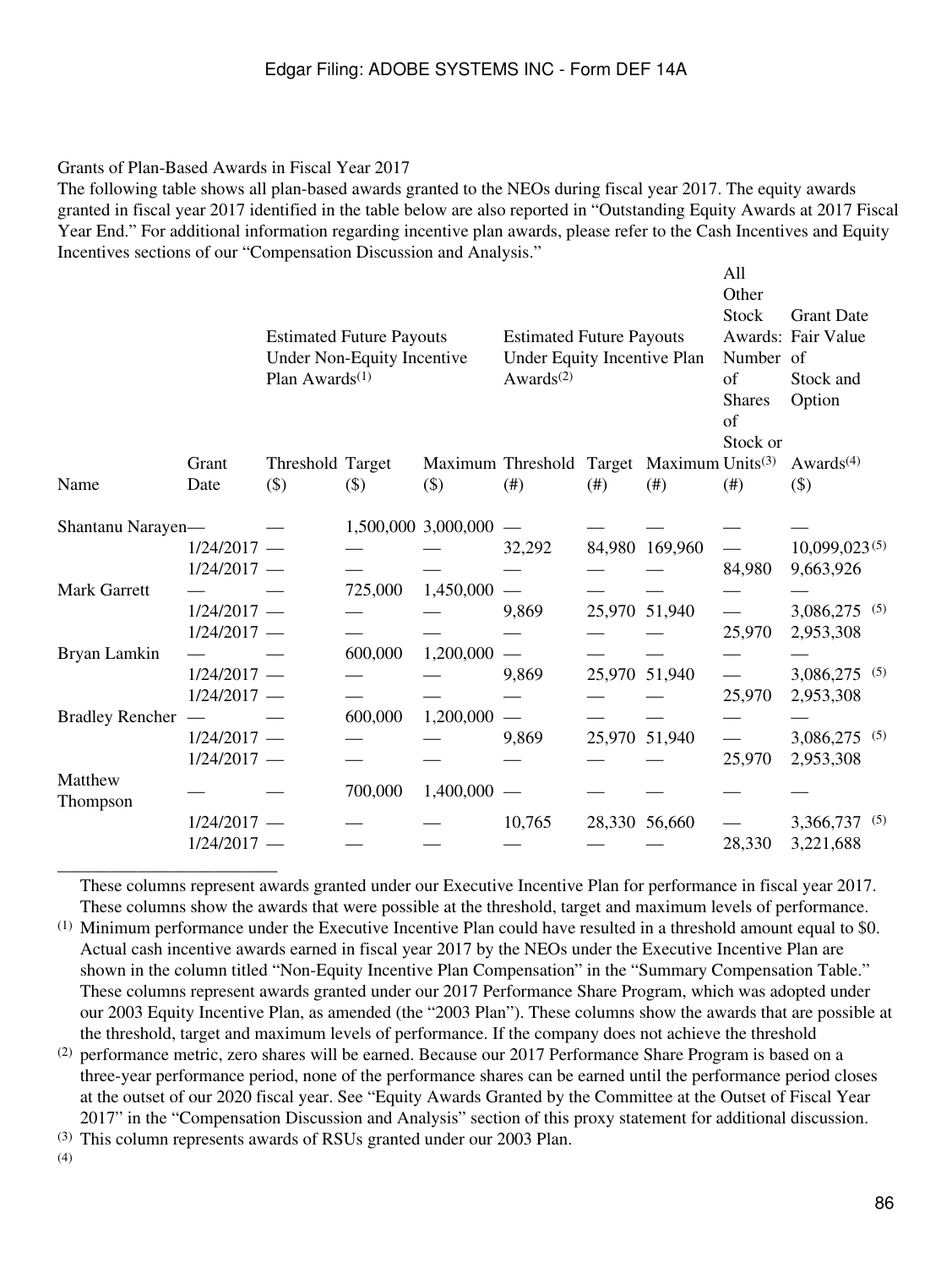These amounts do not reflect the actual economic value realized by the NEO. In accordance with SEC rules, this column represents the grant date fair value, computed in accordance with stock-based compensation accounting principles, of each equity award. For additional information on the valuation assumptions, see Part II, Item 8 "Financial Statements and Supplementary Data" of our 2017 Annual Report on Form 10-K and the Notes to Consolidated Financial Statements at Note 11, "Stock-Based Compensation."

(5) based on the probable outcome of the performance conditions associated with these grants determined as of the The grant date fair value included in this column for awards granted under our 2017 Performance Share Program is grant date, excluding the effect of estimated forfeitures.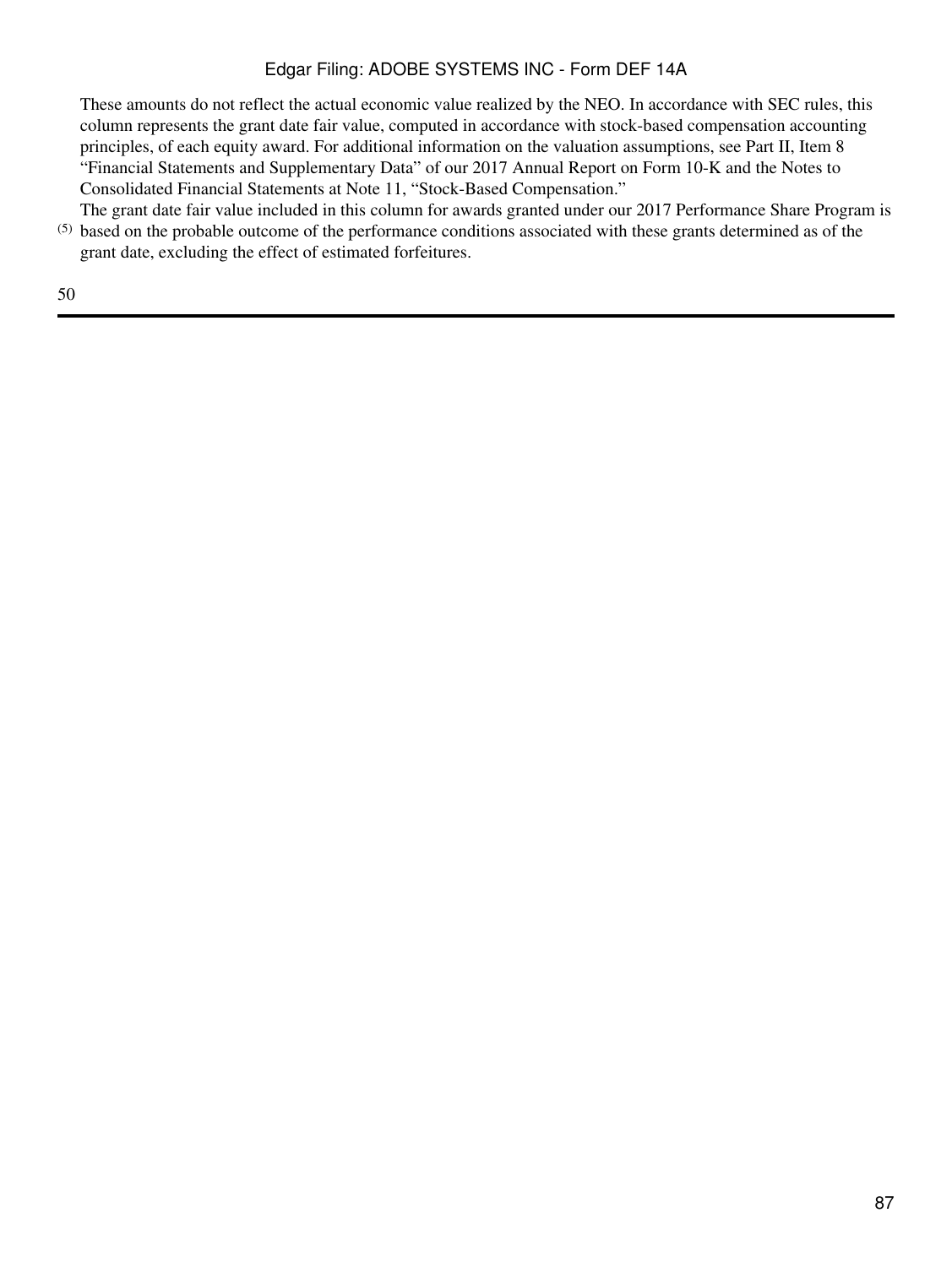Narrative Summary to Summary Compensation Table and Grants of Plan-Based Awards in Fiscal Year 2017 Table The material terms of the NEOs' annual compensation, including base salaries, the Executive Incentive Plan, the 2017 Performance Share Program, the time-based RSUs and the explanations of the amounts of salary, cash incentives and equity values in proportion to total compensation are described under "Compensation Discussion and Analysis" in this proxy statement. Our equity award granting practices are described above and our severance benefits are described under "Change of Control" in this proxy statement. None of our NEOs have entered into a written employment agreement with Adobe.

As discussed in greater detail in "Compensation Discussion and Analysis," the fiscal year 2017 non-equity incentive awards were granted pursuant to the Executive Incentive Plan, with amounts earned based on the achievement of certain financial and strategic objective goals, as well as the individual performance applicable to each respective NEO. Cash incentives were fully vested when earned.

As discussed in greater detail in "Compensation Discussion and Analysis," the fiscal year 2017 performance share awards will be settled in stock, subject to the terms of our 2017 Performance Share Program. Actual awards earned under the 2017 Performance Share Program will be determined based on the results achieved with respect to the three-year performance period, as certified by the Committee at the outset of our 2020 fiscal year, contingent upon each NEO's continued service to Adobe.

The RSUs granted to our NEOs pursuant to our 2003 Plan at the outset of fiscal year 2017 vest over three years with one-third vesting on each anniversary of the grant date subject to continued service through each applicable vesting date. There is no purchase price associated with performance share or RSU awards. We did not pay dividends on our common stock during fiscal year 2017.

Effect of Retirement, Death and Disability on Equity Compensation Awards

The terms and conditions of our stock option and RSU awards provide that if a recipient's employment is terminated due to death or disability, the recipient will be given credit for an additional 12 months of service, resulting in vesting for the applicable award accelerating by 12 months. In addition, our U.S. and certain other stock option agreements provide that if a recipient's employment terminates on or after age 65, the individual will be given credit for an additional 12 months of service, resulting in vesting for the applicable award accelerating by 12 months. The terms and conditions of our performance share awards granted in fiscal years 2015, 2016 and 2017 (which vest upon the later of the certification of the performance goals and the third anniversary of the grant date) provide that if a recipient's employment is terminated due to death or disability before certification of the performance goals, the recipient will receive a prorated target award based on the number of months of service provided during the performance period.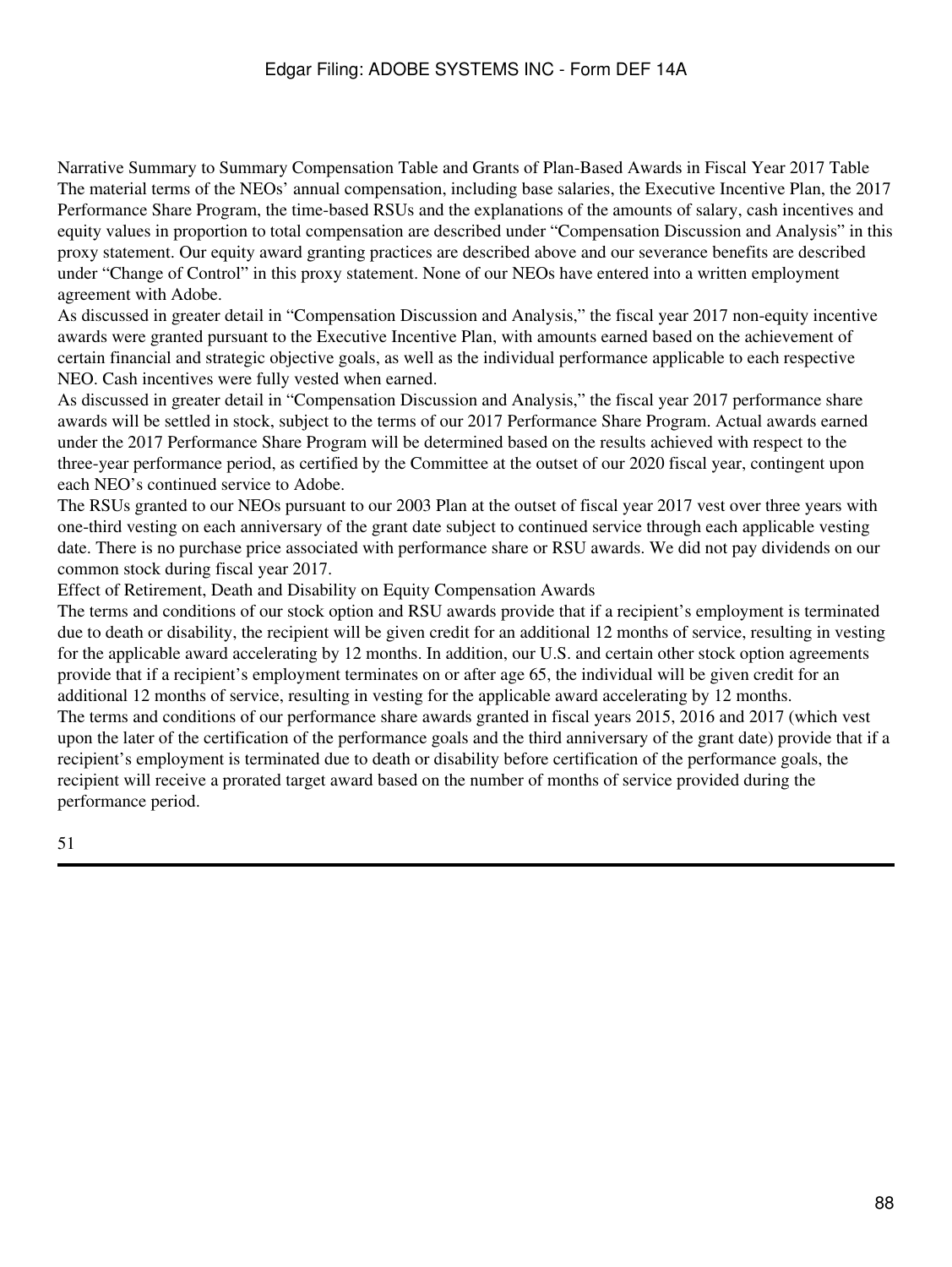#### Outstanding Equity Awards at 2017 Fiscal Year End

The following table sets forth information regarding outstanding equity awards as of December 1, 2017 for each NEO. All vesting is contingent upon continued employment with Adobe through the applicable vesting date and certain equity awards are subject to performance conditions, each as specified in the footnotes. Market values and payout values in this table are calculated based on the closing market price of our common stock as reported on NASDAQ on December 1, 2017, which was \$179.52 per share.

Option Awards<sup>(1)</sup> Stock Awards

Equity

| Name                                   | Number<br>of<br>(#)<br>Exercisable | Number of<br><b>Securiti&amp;ecurities</b><br>Underly <b>thg</b> derlying<br>Unexerdibedxercised<br>OptionsOptions (#)<br>Unexercisable | Option<br>Exercise<br>Price<br>$(\$)$ | Option<br>Expiration<br>Date | Number<br>of<br><b>Shares</b><br>or Units<br>of Stock or Units<br>That<br>Have<br><b>Not</b><br>Vested<br>$(\#)$ | Market<br>Value<br>of Shares<br>of Stock<br>That Have<br>Not Vested<br>$($ \$ | Equity<br>Incentive<br>Plan<br>Awards:<br>Number<br>of<br>Unearned<br>Shares,<br>Units<br>or Other<br>Rights<br>That<br>Have Not<br>Vested<br>(# ) | Incentive<br>Plan<br>Awards:<br>Market or<br>Payout<br>Value<br>of<br>Unearned<br>Shares,<br>Units<br>or Other<br>Rights<br>That<br>Have Not<br>Vested<br>$(\$)$ |
|----------------------------------------|------------------------------------|-----------------------------------------------------------------------------------------------------------------------------------------|---------------------------------------|------------------------------|------------------------------------------------------------------------------------------------------------------|-------------------------------------------------------------------------------|----------------------------------------------------------------------------------------------------------------------------------------------------|------------------------------------------------------------------------------------------------------------------------------------------------------------------|
| Shantanu<br>Narayen                    |                                    |                                                                                                                                         |                                       |                              |                                                                                                                  | 37,833 <sup>(2)</sup> 6,791,780                                               |                                                                                                                                                    |                                                                                                                                                                  |
|                                        |                                    |                                                                                                                                         |                                       |                              |                                                                                                                  |                                                                               |                                                                                                                                                    | 227,000 <sup>(3)</sup> 40,751,040                                                                                                                                |
|                                        |                                    |                                                                                                                                         |                                       |                              |                                                                                                                  | $65,310^{(4)}$ 11,724,451                                                     |                                                                                                                                                    |                                                                                                                                                                  |
|                                        |                                    |                                                                                                                                         |                                       |                              |                                                                                                                  |                                                                               |                                                                                                                                                    | $195,930^{(5)}$ 35,173,354                                                                                                                                       |
|                                        |                                    |                                                                                                                                         |                                       |                              |                                                                                                                  | 84,980 <sup>(6)</sup> 15,255,610                                              |                                                                                                                                                    |                                                                                                                                                                  |
|                                        |                                    |                                                                                                                                         |                                       |                              |                                                                                                                  |                                                                               |                                                                                                                                                    | 169,960 <sup>(7)</sup> 30,511,219                                                                                                                                |
| Mark<br>Garrett                        |                                    |                                                                                                                                         |                                       |                              |                                                                                                                  | $11,466^{(2)}$ 2,058,376                                                      |                                                                                                                                                    |                                                                                                                                                                  |
|                                        |                                    |                                                                                                                                         |                                       |                              |                                                                                                                  |                                                                               | $68,800^{(3)}$                                                                                                                                     | 12,350,976                                                                                                                                                       |
|                                        |                                    |                                                                                                                                         |                                       |                              |                                                                                                                  | $18,143^{(4)}$ 3,257,031                                                      |                                                                                                                                                    |                                                                                                                                                                  |
|                                        |                                    |                                                                                                                                         |                                       |                              |                                                                                                                  |                                                                               | $54,430^{(5)}$                                                                                                                                     | 9,771,274                                                                                                                                                        |
|                                        |                                    |                                                                                                                                         |                                       |                              |                                                                                                                  | 25,970 <sup>(6)</sup> 4,662,134                                               |                                                                                                                                                    |                                                                                                                                                                  |
|                                        |                                    |                                                                                                                                         |                                       |                              |                                                                                                                  |                                                                               | $51,940^{(7)}$                                                                                                                                     | 9,324,269                                                                                                                                                        |
| <b>Bryan</b><br>Lamkin                 |                                    |                                                                                                                                         |                                       |                              | $8,033^{(2)}$                                                                                                    | 1,442,084                                                                     |                                                                                                                                                    |                                                                                                                                                                  |
|                                        |                                    |                                                                                                                                         |                                       |                              |                                                                                                                  |                                                                               | $48,200^{(3)}$                                                                                                                                     | 8,652,864                                                                                                                                                        |
|                                        |                                    |                                                                                                                                         |                                       |                              |                                                                                                                  | 17,236 <sup>(4)</sup> 3,094,207                                               |                                                                                                                                                    |                                                                                                                                                                  |
|                                        |                                    |                                                                                                                                         |                                       |                              |                                                                                                                  | 25,970 <sup>(6)</sup> 4,662,134                                               | $51,710^{(5)}$                                                                                                                                     | 9,282,979                                                                                                                                                        |
|                                        |                                    |                                                                                                                                         |                                       |                              |                                                                                                                  |                                                                               | $51,940^{(7)}$                                                                                                                                     | 9,324,269                                                                                                                                                        |
| $\text{Bradley}_{18,410}$ —<br>Rencher |                                    |                                                                                                                                         | 34.03                                 | 1/24/2018                    |                                                                                                                  |                                                                               |                                                                                                                                                    |                                                                                                                                                                  |
|                                        |                                    |                                                                                                                                         |                                       |                              |                                                                                                                  |                                                                               |                                                                                                                                                    |                                                                                                                                                                  |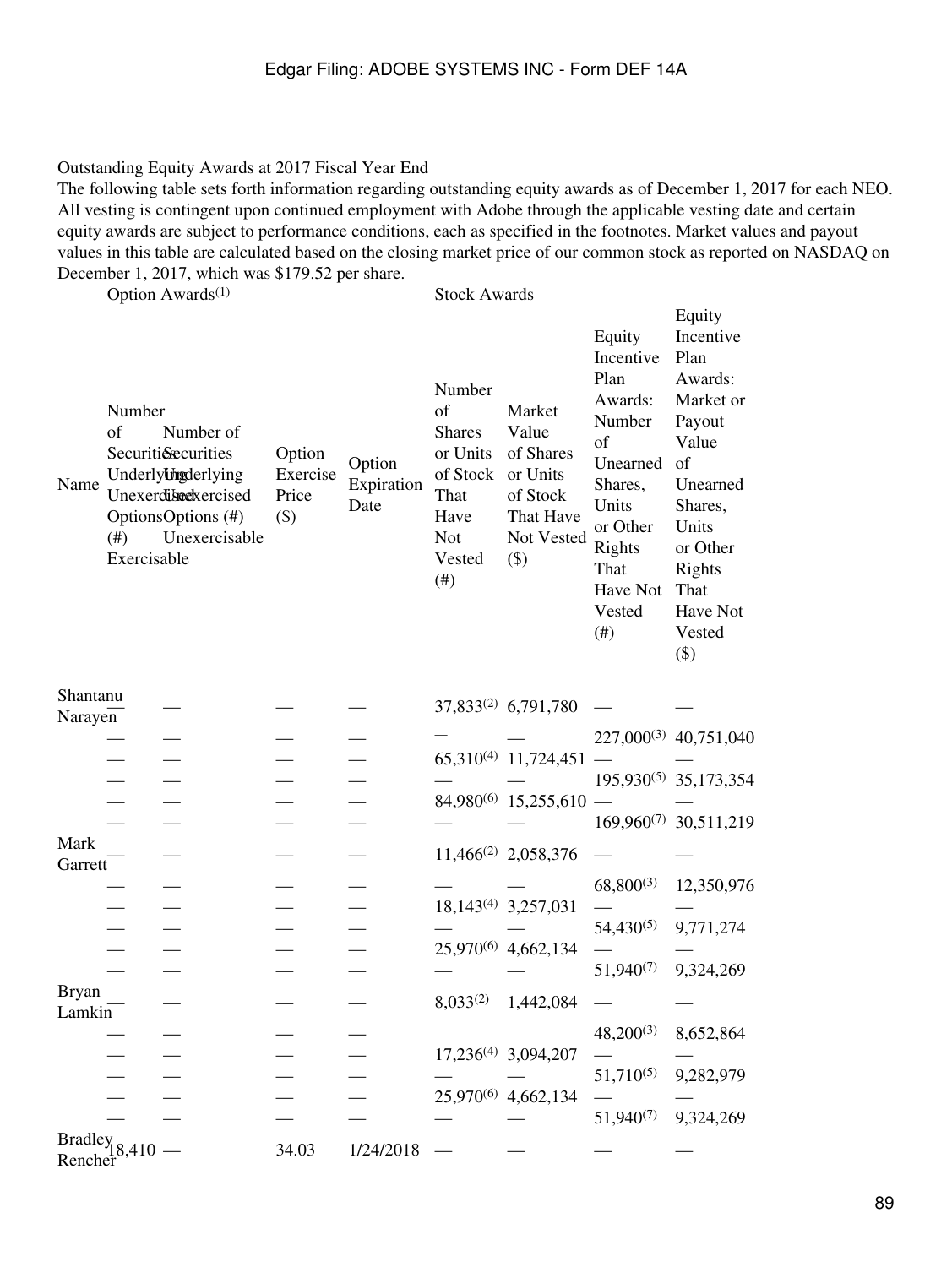|  | $8,600^{(2)}$ | 1,543,872 |                                                                                                                                                                             |            |
|--|---------------|-----------|-----------------------------------------------------------------------------------------------------------------------------------------------------------------------------|------------|
|  |               |           | $51,600^{(3)}$                                                                                                                                                              | 9,263,232  |
|  |               |           |                                                                                                                                                                             |            |
|  |               |           | $51,710^{(5)}$                                                                                                                                                              | 9,282,979  |
|  |               |           |                                                                                                                                                                             |            |
|  |               |           | $51,940^{(7)}$                                                                                                                                                              | 9,324,269  |
|  |               |           |                                                                                                                                                                             |            |
|  |               |           | $68,800^{(3)}$                                                                                                                                                              | 12,350,976 |
|  |               |           |                                                                                                                                                                             |            |
|  |               |           | $57,150^{(5)}$                                                                                                                                                              | 10,259,568 |
|  |               |           |                                                                                                                                                                             |            |
|  |               |           | $56,660^{(7)}$                                                                                                                                                              | 10,171,603 |
|  |               |           | 17,236 <sup>(4)</sup> 3,094,207<br>25,970 <sup>(6)</sup> 4,662,134<br>11,466 <sup>(2)</sup> 2,058,376<br>19,050 <sup>(4)</sup> 3,419,856<br>28,330 <sup>(6)</sup> 5,085,802 |            |

(1) All stock option awards were granted pursuant to our 2003 Plan.

# 52

\_\_\_\_\_\_\_\_\_\_\_\_\_\_\_\_\_\_\_\_\_\_\_\_\_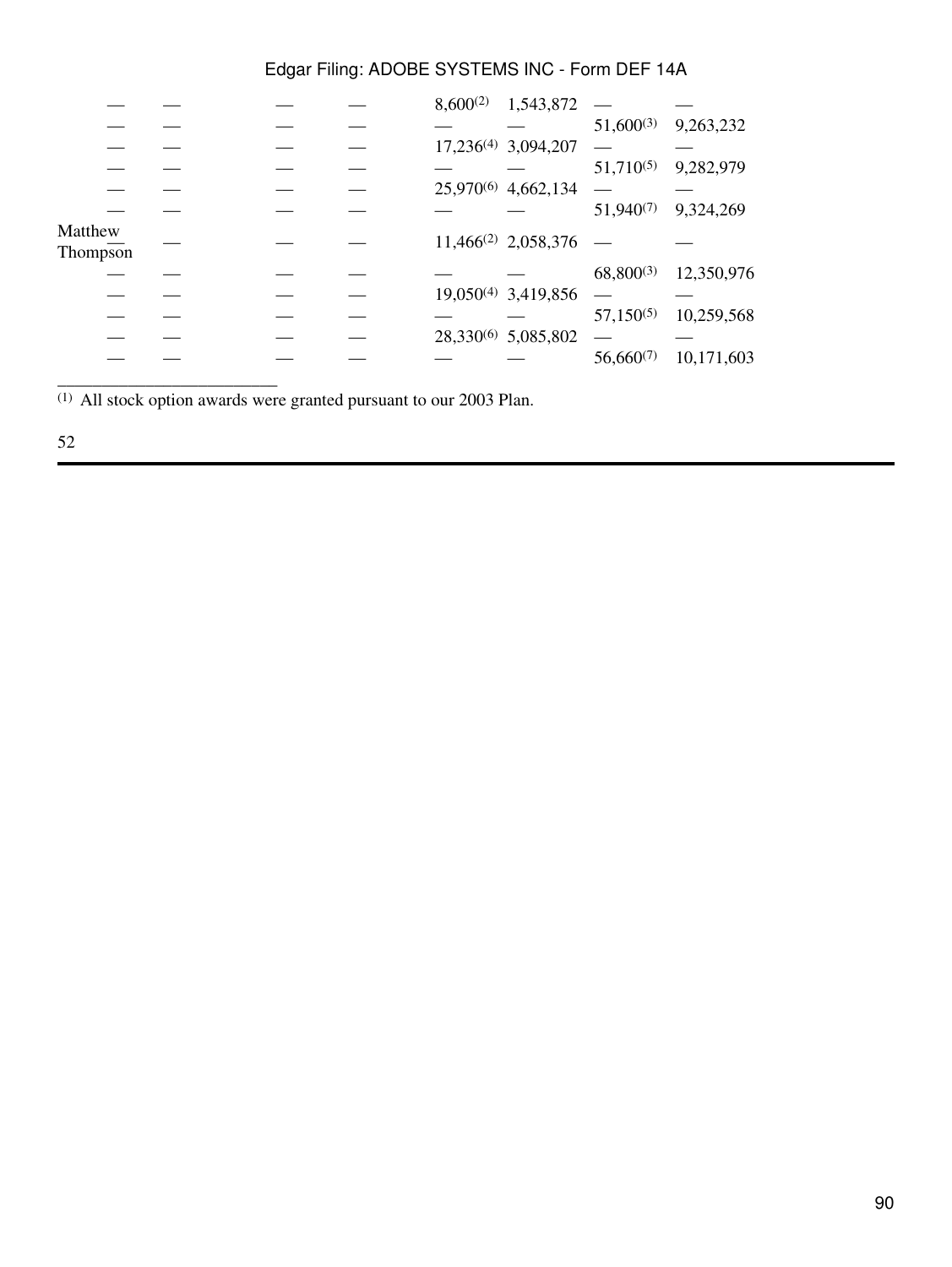$(2)$  RSUs granted pursuant to our 2003 Plan. Three-year vesting with 1/3 vesting on each anniversary of the grant date. Shares fully vest on January 24, 2018.

These amounts represent the maximum number of shares that could be earned under our 2015 Performance Share

- $(3)$  Program. The performance period ended at the end of fiscal year 2017, and certification was completed on January 24, 2018. See the discussion in the "Compensation Discussion and Analysis" section of this proxy statement for actual achievement amounts.
- $_{(4)}$  RSUs granted pursuant to our 2003 Plan. Three-year vesting with 1/3 vesting on each anniversary of the grant date. Shares fully vest on January 24, 2019.

 $_{(5)}$  Program. The performance period will end at the end of fiscal year 2018, and the certification to be completed These amounts represent the maximum number of shares that could be earned under our 2016 Performance Share

- thereafter. To the extent performance conditions are met, the awards shall fully vest as of the later of January 24, 2019 or the certification date.
- $_{(6)}$  RSUs granted pursuant to our 2003 Plan. Three-year vesting with 1/3 vesting on each anniversary of the grant date. Shares fully vest on January 24, 2020.

 $(7)$  Program. The performance period will end at the end of fiscal year 2019, and the certification to be completed These amounts represent the maximum number of shares that could be earned under our 2017 Performance Share

thereafter. To the extent performance conditions are met, the awards shall fully vest as of the later of January 24, 2020 or the certification date.

#### Option Exercises and Stock Vested in Fiscal Year 2017

The following table sets forth information regarding each exercise during fiscal year 2017 of stock options and the vesting during fiscal year 2017 of time-based stock-settled RSUs, and performance-based stock-settled awards granted under our 2013 Performance Share Program for each of the NEOs, on an aggregate basis. In January 2017, the Committee certified the results of our 2014 Performance Share Program at 198% of target. Because certification occurs in the year following the end of the three-year performance period, none of the awards under our 2015, 2016 or 2017 Performance Share Programs were eligible to be earned or vest in 2017.

The value realized on the exercise of option awards is calculated as follows (1) if the exercise involves a sale of some or all of the exercised shares, the difference between the actual price at which the exercised shares were sold and the exercise price of the options, or (2) in all other cases, the difference between the closing market price of our common stock as reported on NASDAQ on the date of exercise and the exercise price of the options. The value realized on vesting of stock awards is based on the closing market price of our common stock as reported on NASDAQ on the vesting date of the stock-settled awards.

|                           | Number<br>оf<br>Name Acquiredn<br>on<br>Exercise(<br>(# ) | <b>Option Awards</b><br>Value<br>Shares Realized<br>Exercise | <b>Stock Awards</b><br>Number<br>оf<br><b>Shares</b><br>Acquired<br>on<br>Vesting<br>(# ) | Value<br>Realized<br>on Vesting<br>$($ \$) |
|---------------------------|-----------------------------------------------------------|--------------------------------------------------------------|-------------------------------------------------------------------------------------------|--------------------------------------------|
| Shantanu<br>Narayen       |                                                           |                                                              |                                                                                           | 363,240 41,307,653                         |
| Mark<br>Garrett           |                                                           |                                                              |                                                                                           | 103,587 11,779,914                         |
| <b>Bryan</b><br>Lamkin    |                                                           |                                                              | 99,903                                                                                    | 11,526,672                                 |
| <b>Bradley</b><br>Rencher |                                                           |                                                              | 80.720                                                                                    | 9,179,478                                  |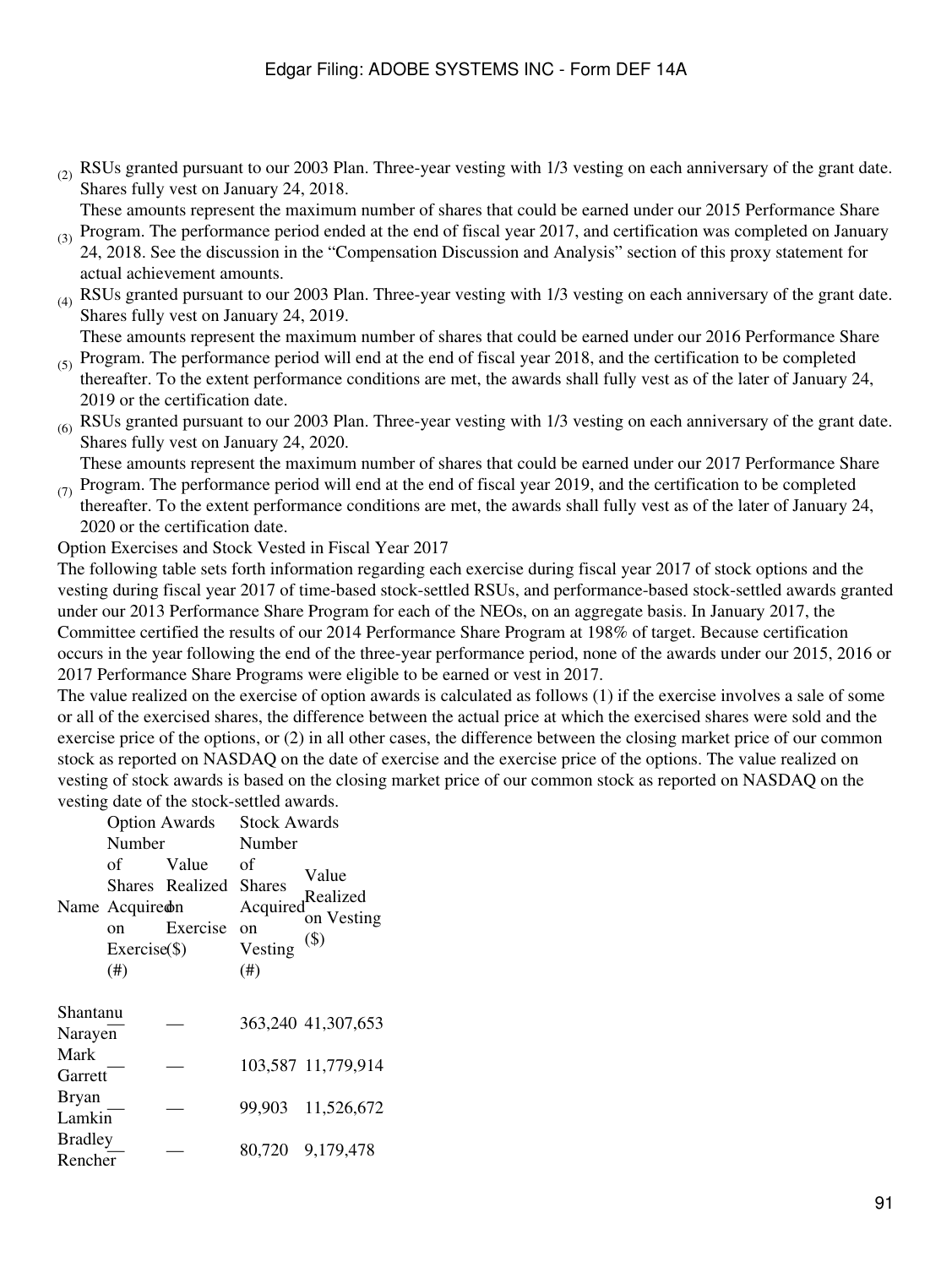Matthew<br>Thompson  $-$  113,756 12,936,332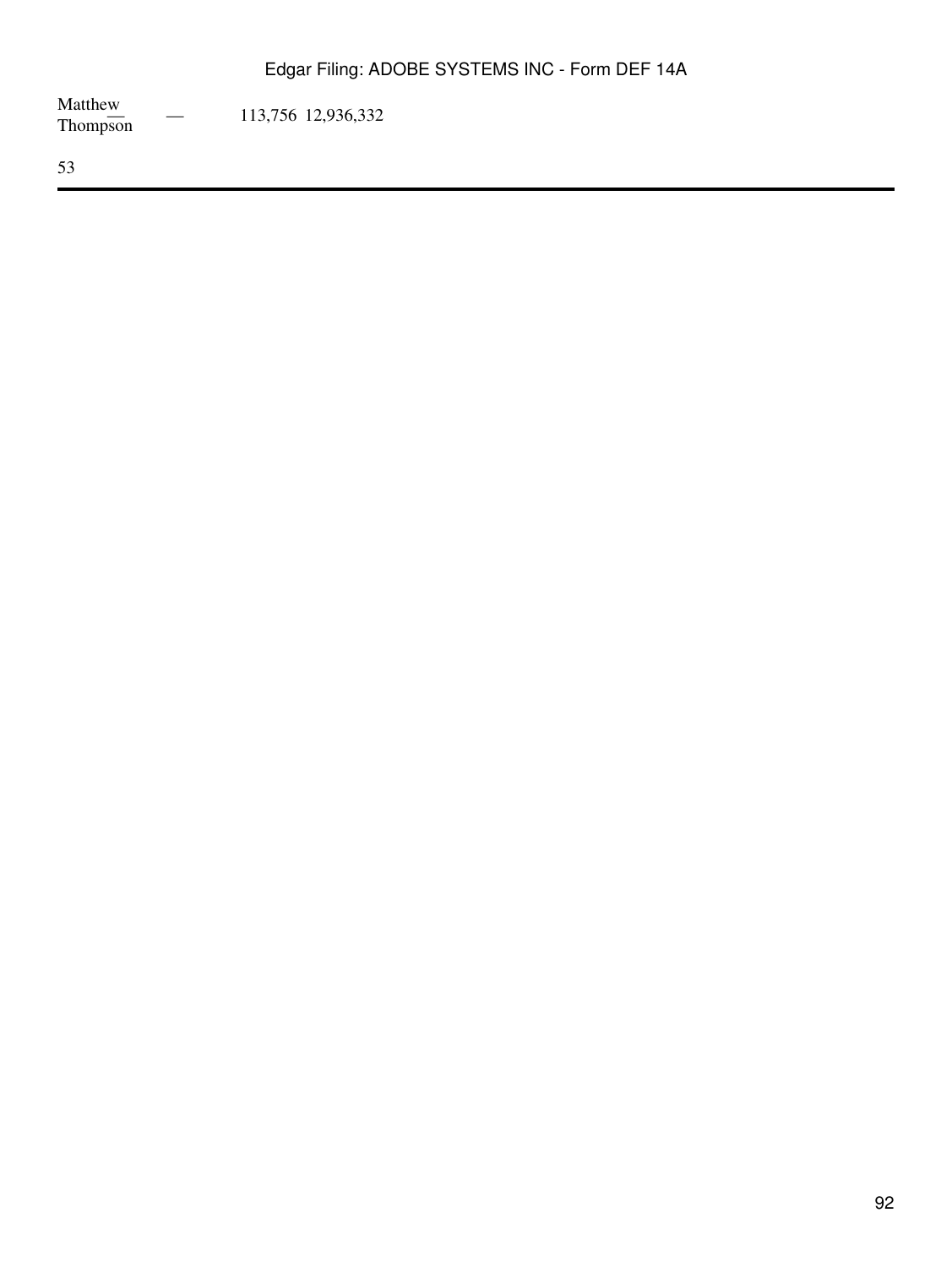#### Nonqualified Deferred Compensation

We originally adopted a Deferred Compensation Plan in December 2006, which has been amended from time to time and most recently in November 2014. Under the terms of our Deferred Compensation Plan, eligible employees, including each of the NEOs, and directors may elect to defer the receipt of a portion of cash and equity compensation they would otherwise have received when earned. Amounts deferred under the Deferred Compensation Plan are deemed invested in the investment funds selected by the participant with similar options as available under the Adobe 401(k) Plan. We do not contribute to the Deferred Compensation Plan on behalf of its participants, or match the deferrals made by participants, with the exception of situations in which an election to defer under the Deferred Compensation Plan would prevent a participant from receiving the full 401(k) company match. In those situations, we make a contribution to the Deferred Compensation Plan equal to the foregone 401(k) company match. Accordingly, amounts payable under the Deferred Compensation Plan generally are entirely determined by participant contributions and fund elections.

Employee participants in the Deferred Compensation Plan may elect to contribute 5% to 75% of their base salary and 5% to 100% of other specified compensation, including commissions and bonuses. Participants may also contribute 100% per vesting tranche of their RSU and performance share awards. Generally, participants may elect the payment of benefits with respect to cash and equity deferrals to begin on a specified date or upon termination of employment. Payment of cash deferrals may be made in the form of a lump sum or annual installments, subject to certain requirements. Payments of equity deferrals may only be made in the form of a lump sum. In addition, each participant shall elect whether to keep his or her account balance in the Deferred Compensation Plan or to receive a lump sum distribution upon a change of control. If a participant experiences an unforeseeable emergency during the deferral period, the participant may petition to receive a partial or full payout from the Deferred Compensation Plan. All distributions are made in cash, except that deferred RSUs and performance shares are settled in Adobe stock. Other than Messers. Narayen and Lamkin, no other NEOs participated in, or had an accrued balance under, the Deferred Compensation Plan in fiscal year 2017. Mr. Lamkin deferred his bonus earned from the fiscal year 2017 Executive Annual Incentive Plan, and such bonus, net of applicable taxes, was credited to the Deferred Compensation Plan following the end of fiscal year 2017. The following table shows accrued balances under the Deferred Compensation Plan as of the last day of our 2017 fiscal year:

Nonqualified Deferred Compensation

| Name                             | Aggregate<br>balance at<br>December<br>2, 2016<br>$(\$)$ | Executive<br>contributions contributions<br>in fiscal 2017 in fiscal 2017<br>(\$) | Registrant<br>$\left( \text{\$}\right)$ | Aggregate<br>earnings<br>fiscal<br>2017<br>$(\$)$ | Aggregate<br>withdrawals/distributions<br>in fiscal 2017<br>$(\$)$ | Aggregate<br>balance at<br>December<br>1, 2017<br>(\$) |
|----------------------------------|----------------------------------------------------------|-----------------------------------------------------------------------------------|-----------------------------------------|---------------------------------------------------|--------------------------------------------------------------------|--------------------------------------------------------|
| Shantanu Narayen $$1,495,950$ \$ |                                                          |                                                                                   | $-$ \$                                  | $-$ \$241,719 \$                                  |                                                                    | $-$ \$1,737,669                                        |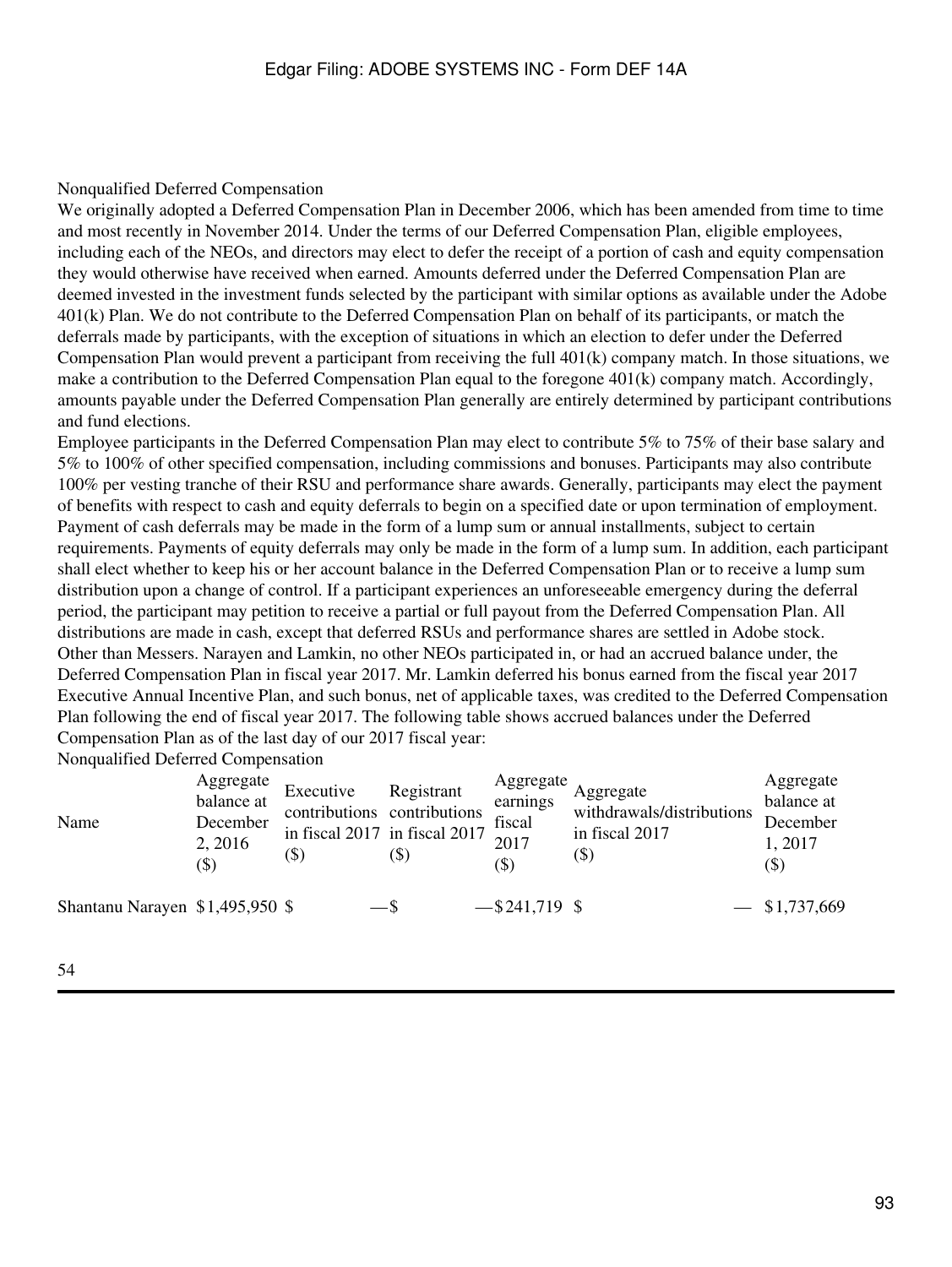### Change of Control

Each of the NEOs is eligible to receive severance benefits in the event of certain terminations of employment upon or after a change of control of Adobe, pursuant to the terms of our Change of Control Plan applicable to each of our current NEOs or, in the case of our Chief Executive Officer, upon or after a change of control of Adobe, in some cases whether or not his employment is terminated, pursuant to his Retention Agreement. Mr. Narayen would need to waive all benefits under his Retention Agreement to receive any benefits under the Change of Control Plan. The terms of the Change of Control Plan are described below.

Change of Control Terms

Change of Control Plan. Each of our NEOs is an eligible participant in our 2017 Change of Control Plan. The Change of Control Plan will expire on December 13, 2020, unless extended by Adobe. If a change of control occurs prior to its expiration, the Change of Control Plan will terminate following the later of the date which is twelve months after the occurrence of a change of control or the payment of all severance benefits due under the Change of Control Plan. Pursuant to the Change of Control Plan, if there is a qualifying change of control of Adobe (as defined in the plan), and within three months prior and twelve months following the change of control, Messrs. Garrett, Thompson, Lamkin or Rencher experience a separation from service as a result of Adobe (or any successor) terminating his employment without cause (and not due to death or disability), or if he resigns for good reason, such executive officer would be eligible to receive:

•twenty-four months of salary and target bonus;

e tamp sam pay. a lump sum payment equal to eighteen months of COBRA premiums for the eligible executive and covered

accelerated vesting of an outstanding equity awards (incruding, for performance shares, credited to the executive based upon performance achieved as of the change of control). accelerated vesting of all outstanding equity awards (including, for performance shares, solely to the extent shares are

In the event that any amount under the Change of Control Plan would constitute an excess parachute payment within the meaning of Section 280G of the Code, the amounts payable will not exceed the amount which produces the greatest after-tax benefit to the affected individual. All of the benefits under the Change of Control Plan are conditioned upon the executive officer signing a release of claims.

Chief Executive Officer Retention Agreement. Effective January 12, 1998, Adobe entered into a Retention Agreement with Mr. Narayen, which has been amended three times: the first time effective February 11, 2008, based on his promotion to Chief Executive Officer, and the second and third times on December 17, 2010 and December 5, 2014, respectively, both times in order to clarify the manner of compliance with, or exemption from, Section 409A of the Code, in light of updates to, and interpretations of, applicable tax regulations.

Pursuant to his Retention Agreement, if there is a qualifying change of control of Adobe (as defined in the agreement), and prior to or within two years following the change of control Mr. Narayen experiences a separation from service as a result of Adobe (or any successor) terminating his employment without cause, or as a result of his disability, or if he resigns for good reason, Mr. Narayen would be eligible to receive:

•thirty-six months of salary and target bonus;

•pro-rata target bonus for the fiscal year of termination based on the base salary then in effect; and

• dependents are eligible for and enrolled in COBRA coverage and (2) thirty-six months. COBRA premiums for him and covered dependents until the earlier of (1) the last month in which he and his covered

Upon a change of control, regardless of whether his employment is terminated, Mr. Narayen would be eligible to receive accelerated vesting of all outstanding equity awards (including, for performance shares, solely to the extent shares are credited to him based upon performance achieved at the change of control) and any stock options would become fully exercisable.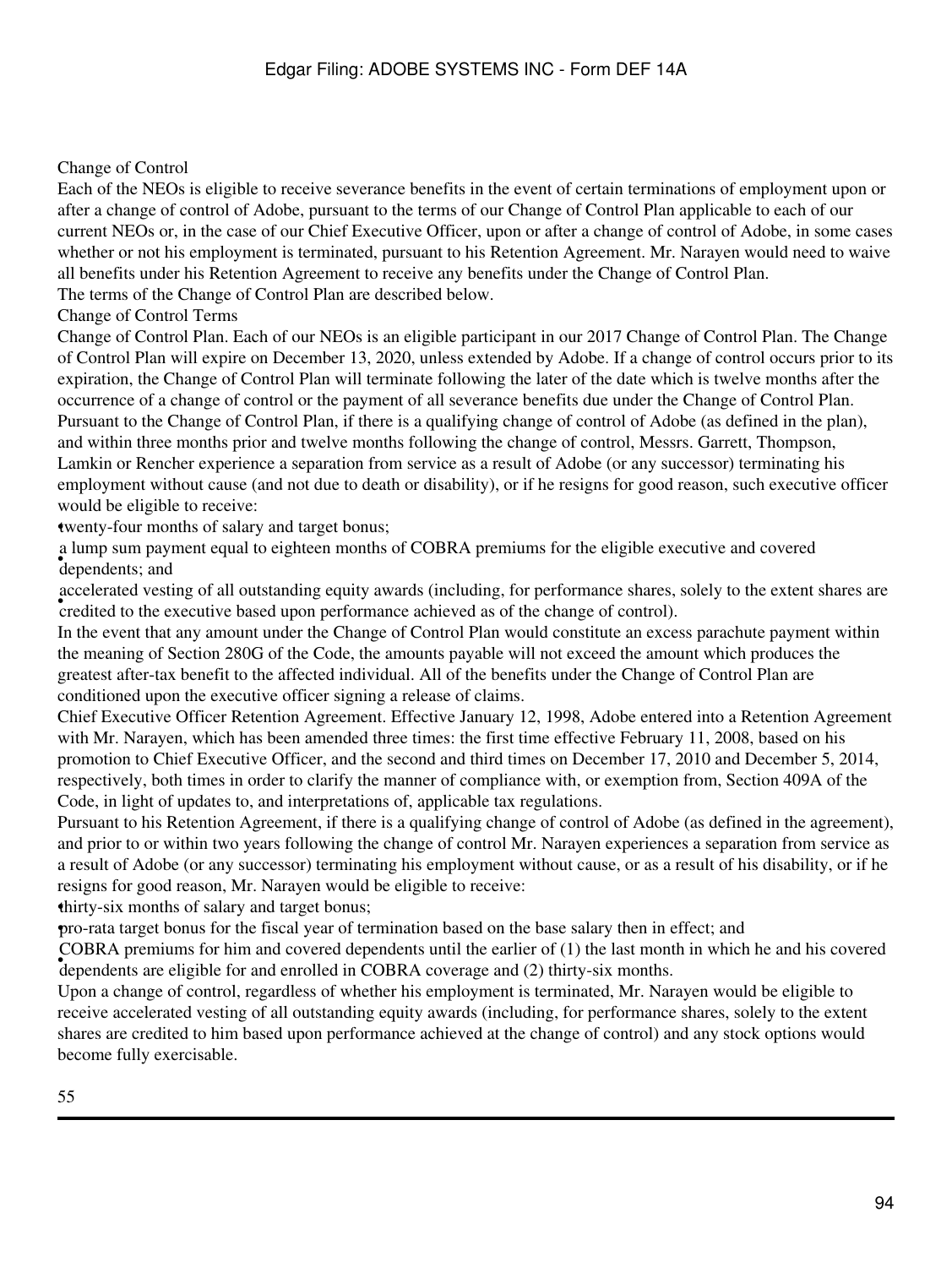In the event that any amount under Mr. Narayen's Retention Agreement would constitute an "excess parachute payment" within the meaning of Section 280G of the Code, the amounts payable will not exceed the amount which produces the greatest after-tax benefit to Mr. Narayen. All benefits provided under the Retention Agreement are conditioned upon his signing a release of claims. The Retention Agreement has no expiration date.

# 2003 Plan

See "Proposal 2—Summary of the 2003 Plan—Change of Control" for a description of the treatment of awards under the 2003 Plan in the event of a change of control.

Performance Share Programs

Pursuant to our Performance Share Programs in 2015, 2016 and 2017, in the event of a change of control prior to the certification date, the performance period will be shortened and the Committee will determine the level of achievement and the number of shares credited as of immediately prior to the date of the change of control, but the applicable time-based service vesting requirements will continue to apply. The Change of Control Plan, as applicable, and Mr. Narayen's Retention Agreement provide for acceleration of the applicable time-based service vesting requirements under our Performance Share Programs for the awards held by the NEOs, as described above. Potential Payments upon Termination and/or a Change of Control

The following table sets forth the estimated potential payments and benefits payable to each NEO under the Change of Control Plan (which was in effect on December 1, 2017), and in the case of Mr. Narayen, his Retention Agreement, in the event of a termination of employment and/or a change of control of Adobe ("COC"), as if such termination or COC event had occurred on December 1, 2017, the last day of fiscal year 2017. The value of the equity awards is based on the closing market price of our common stock as reported on NASDAQ on December 1, 2017, which was \$179.52 per share. Each NEO must sign a release of claims to receive any of the benefits below except those for Death/Disability, COC Only (continued employment), or COC Only/Equity Not Assumed or Substituted.

| Triggering Event <sup>(1)</sup>                                                       | Target<br>Bonus $(2)$<br>$(\$)$ | Lump<br>Sum<br>Severance<br>(3)<br>$(\$)$ | Accelerated<br>Performance<br>Awards <sup>(4)</sup><br>$(\$)$ | Accelerated<br>Restricted<br><b>Stock</b><br>Units<br>$(\$)$ | CONU.<br>Health<br>Insurance<br>Coverage<br>(pres. val.) $(5)$<br>$(\$)$ | Total $(6)$<br>$(\$)$ |
|---------------------------------------------------------------------------------------|---------------------------------|-------------------------------------------|---------------------------------------------------------------|--------------------------------------------------------------|--------------------------------------------------------------------------|-----------------------|
| Shantanu Narayen                                                                      |                                 |                                           |                                                               |                                                              |                                                                          |                       |
| Death/Disability <sup>(7)</sup>                                                       |                                 |                                           | 37,185,234                                                    | 17,739,269                                                   |                                                                          | 54,924,503            |
| <b>Voluntary Termination/Involuntary</b>                                              |                                 |                                           |                                                               |                                                              |                                                                          |                       |
| <b>Termination with Cause</b>                                                         |                                 |                                           |                                                               |                                                              |                                                                          |                       |
| <b>Involuntary Termination Without</b>                                                |                                 |                                           |                                                               |                                                              |                                                                          |                       |
| Cause/Resignation for Good Reason                                                     |                                 |                                           |                                                               |                                                              |                                                                          |                       |
| Involuntary Termination/Resignation for                                               |                                 |                                           | 1,500,000 7,500,000 53,217,806                                | 33,771,841 38,968                                            |                                                                          | 96,028,615            |
| Good Reason upon COC <sup>(8)</sup>                                                   |                                 |                                           |                                                               |                                                              |                                                                          |                       |
| COC Only (continued employment) $(9)$                                                 |                                 |                                           | 53,217,806                                                    | $33,771,841 -$                                               |                                                                          | 86,989,647            |
| COC Only/Equity Not Assumed or<br>Substituted <sup>(10)</sup>                         |                                 |                                           | 53,217,806                                                    | $33,771,841 -$                                               |                                                                          | 86,989,647            |
| <b>Mark Garrett</b>                                                                   |                                 |                                           |                                                               |                                                              |                                                                          |                       |
| Death/Disability <sup>(7)</sup>                                                       |                                 |                                           | 10,986,624                                                    | 5,241,086                                                    |                                                                          | 16,227,710            |
| <b>Voluntary Termination/Involuntary</b>                                              |                                 |                                           |                                                               |                                                              |                                                                          |                       |
| <b>Termination with Cause</b>                                                         |                                 |                                           |                                                               |                                                              |                                                                          |                       |
| <b>Involuntary Termination Without</b>                                                |                                 |                                           |                                                               |                                                              |                                                                          |                       |
| Cause/Resignation for Good Reason                                                     |                                 |                                           |                                                               |                                                              |                                                                          |                       |
| <b>Involuntary Termination/Resignation for</b><br>Good Reason upon COC <sup>(8)</sup> | 725,000                         |                                           | 2,900,000 15,723,259                                          | 9,977,542                                                    | 27,357                                                                   | 29, 353, 158          |

 $C_{\alpha+1}$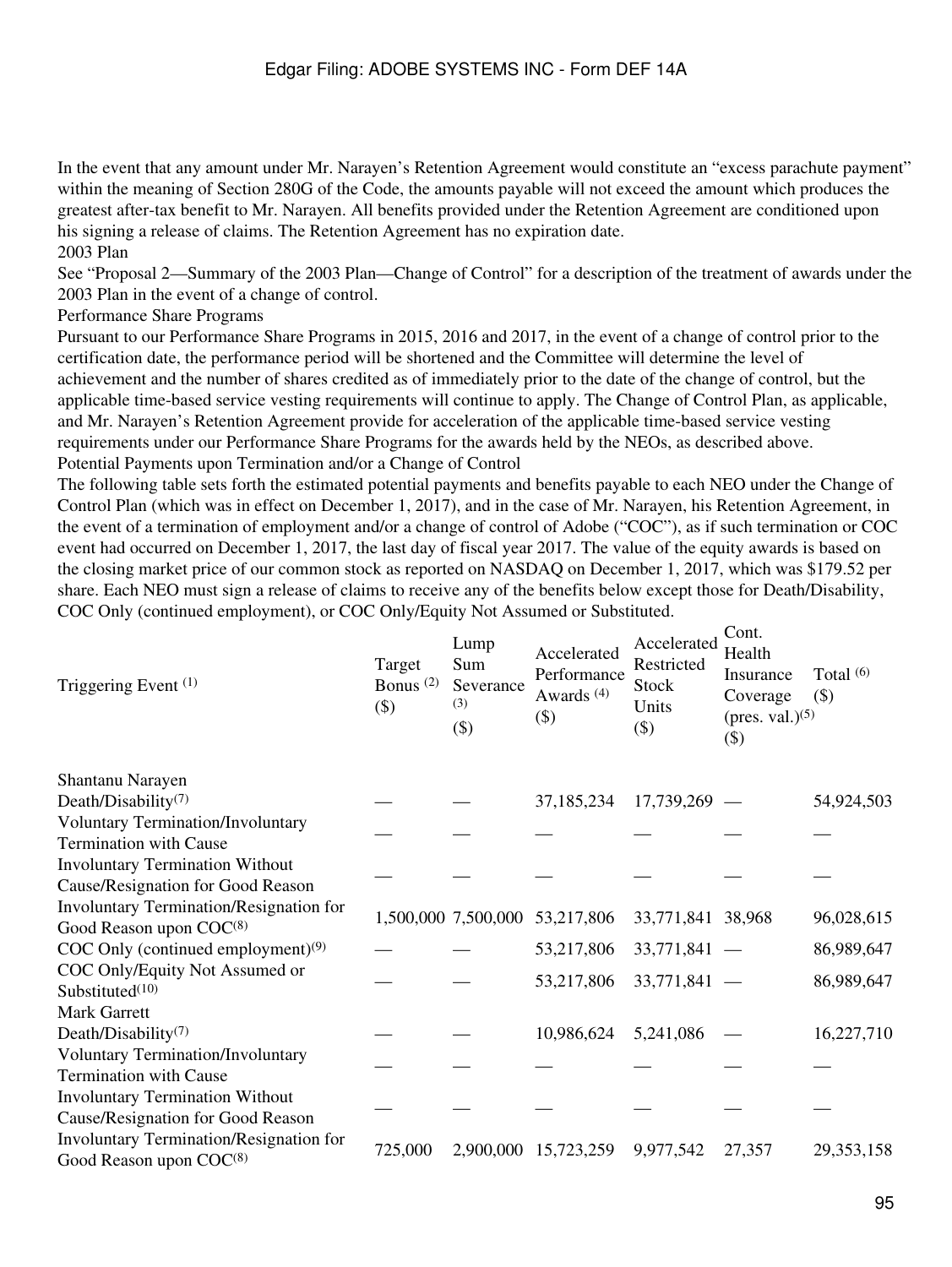| Edgar Filing: ADOBE SYSTEMS INC - Form DEF 14A       |  |  |  |                            |  |            |  |  |  |  |  |
|------------------------------------------------------|--|--|--|----------------------------|--|------------|--|--|--|--|--|
| $COC$ Only (continued employment) <sup>(9)</sup>     |  |  |  |                            |  |            |  |  |  |  |  |
| COC Only/Equity Not Assumed or<br>Substituted $(10)$ |  |  |  | $15,723,259$ $9,977,542$ — |  | 25,700,801 |  |  |  |  |  |
| 56                                                   |  |  |  |                            |  |            |  |  |  |  |  |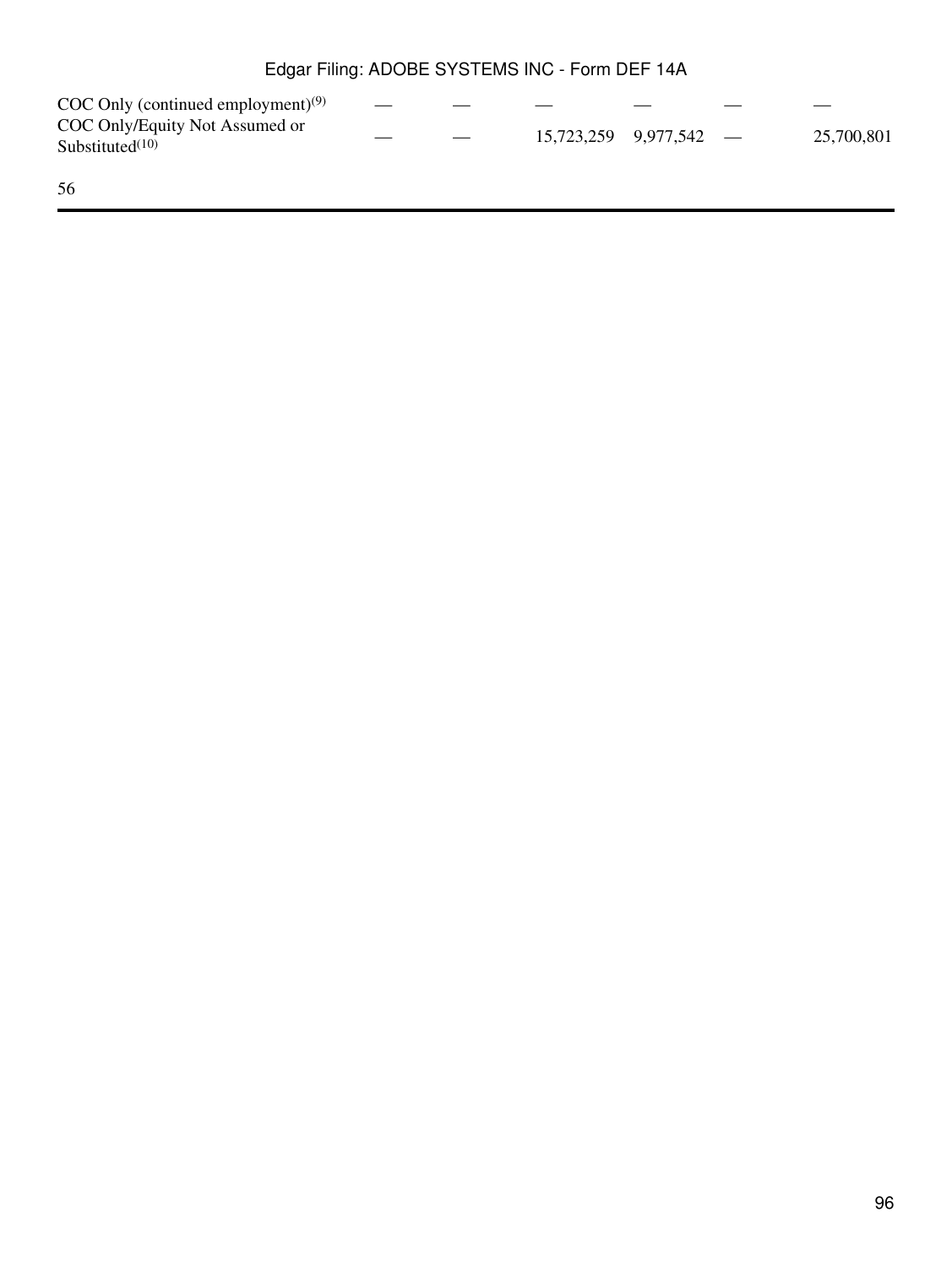| Triggering Event (1)                           | Target<br><b>Bonus</b><br>(2)<br>$(\$)$ | Lump<br>Sum<br>Severance $(3)$<br>$(\$)$     | Accelerated<br>Performance<br>Awards <sup>(4)</sup><br>$(\$)$ | Accelerated<br>Restricted<br><b>Stock</b><br>Units<br>$(\$)$ | Cont.<br>Health<br>Insurance<br>Coverage<br>(pres. val.) $(5)$<br>$(\$)$ | Total <sup>(6)</sup><br>$(\$)$ |
|------------------------------------------------|-----------------------------------------|----------------------------------------------|---------------------------------------------------------------|--------------------------------------------------------------|--------------------------------------------------------------------------|--------------------------------|
| Bryan Lamkin                                   |                                         |                                              |                                                               |                                                              |                                                                          |                                |
| Death/Disability <sup>(7)</sup>                |                                         |                                              | 8,974,923                                                     | 4,543,292                                                    |                                                                          | 13,518,215                     |
| Voluntary Termination/Involuntary              |                                         |                                              |                                                               |                                                              |                                                                          |                                |
| <b>Termination with Cause</b>                  |                                         |                                              |                                                               |                                                              |                                                                          |                                |
| <b>Involuntary Termination Without</b>         |                                         |                                              |                                                               |                                                              |                                                                          |                                |
| Cause/Resignation for Good Reason              |                                         |                                              |                                                               |                                                              |                                                                          |                                |
| Involuntary Termination/Resignation for        |                                         | 600,000 2,400,000 <sup>(11)</sup> 13,630,056 |                                                               | 9,198,425                                                    | 38,968                                                                   | 25,867,449                     |
| Good Reason upon COC(8)                        |                                         |                                              |                                                               |                                                              |                                                                          |                                |
| COC Only (continued employment) <sup>(9)</sup> |                                         |                                              |                                                               |                                                              |                                                                          |                                |
| COC Only/Equity Not Assumed or                 |                                         |                                              | 13,630,056                                                    | 9,198,425                                                    |                                                                          | 22,828,481                     |
| Substituted <sup>(10)</sup>                    |                                         |                                              |                                                               |                                                              |                                                                          |                                |
| <b>Bradley Rencher</b>                         |                                         |                                              |                                                               |                                                              |                                                                          |                                |
| Death/Disability <sup>(7)</sup>                |                                         |                                              | 9,280,107                                                     | 4,645,080                                                    |                                                                          | 13,925,187                     |
| <b>Voluntary Termination/Involuntary</b>       |                                         |                                              |                                                               |                                                              |                                                                          |                                |
| <b>Termination with Cause</b>                  |                                         |                                              |                                                               |                                                              |                                                                          |                                |
| <b>Involuntary Termination Without</b>         |                                         |                                              |                                                               |                                                              |                                                                          |                                |
| Cause/Resignation for Good Reason              |                                         |                                              |                                                               |                                                              |                                                                          |                                |
| Involuntary Termination/Resignation for        |                                         | 600,000 2,400,000                            | 13,935,240                                                    | 9,300,213                                                    | 38,389                                                                   | 26,273,842                     |
| Good Reason upon COC(8)                        |                                         |                                              |                                                               |                                                              |                                                                          |                                |
| COC Only (continued employment) $(9)$          |                                         |                                              |                                                               |                                                              |                                                                          |                                |
| COC Only/Equity Not Assumed or                 |                                         |                                              | 13,935,240                                                    | 9,300,213                                                    |                                                                          | 23, 235, 453                   |
| Substituted <sup>(10)</sup>                    |                                         |                                              |                                                               |                                                              |                                                                          |                                |
| Matthew Thompson                               |                                         |                                              |                                                               |                                                              |                                                                          |                                |
| Death/Disability <sup>(7)</sup>                |                                         |                                              | 11,290,731                                                    | 5,463,691                                                    |                                                                          | 16,754,422                     |
| Voluntary Termination/Involuntary              |                                         |                                              |                                                               |                                                              |                                                                          |                                |
| <b>Termination with Cause</b>                  |                                         |                                              |                                                               |                                                              |                                                                          |                                |
| <b>Involuntary Termination Without</b>         |                                         |                                              |                                                               |                                                              |                                                                          |                                |
| Cause/Resignation for Good Reason              |                                         |                                              |                                                               |                                                              |                                                                          |                                |
| Involuntary Termination/Resignation for        |                                         | 700,000 2,800,000                            | 16,391,074                                                    | 10,564,034 39,374                                            |                                                                          | 30,494,482                     |
| Good Reason upon COC(8)                        |                                         |                                              |                                                               |                                                              |                                                                          |                                |
| COC Only (continued employment) <sup>(9)</sup> |                                         |                                              |                                                               |                                                              |                                                                          |                                |
| COC Only/Equity Not Assumed or                 |                                         |                                              | 16,391,074                                                    | $10,564,034$ –                                               |                                                                          | 26,955,108                     |
| Substituted <sup>(10)</sup>                    |                                         |                                              |                                                               |                                                              |                                                                          |                                |

 $<sup>(1)</sup>$  months of vesting in the event the person is age 65 or older upon terminating employment with Adobe, the table</sup> While Adobe's standard form of stock option agreement under the 2003 Plan provides for the acceleration of 12 does not reflect this retirement vesting because none of the NEOs is at least age 65.

\_\_\_\_\_\_\_\_\_\_\_\_\_\_\_\_\_\_\_\_\_\_\_\_\_

This amount represents the fiscal year 2017 target annual cash incentive opportunity under the Executive Incentive Plan. The cash incentive opportunity amount is pro-rated for the elapsed time in the current incentive period,

 $^{(2)}$  assuming that all performance targets have been met; therefore, the amount reported is 100% of the target annual cash incentive opportunity. Actual fiscal year 2017 bonuses earned by each NEO are reported in the column titled "Non-Equity Incentive Plan Compensation" in the "Summary Compensation Table."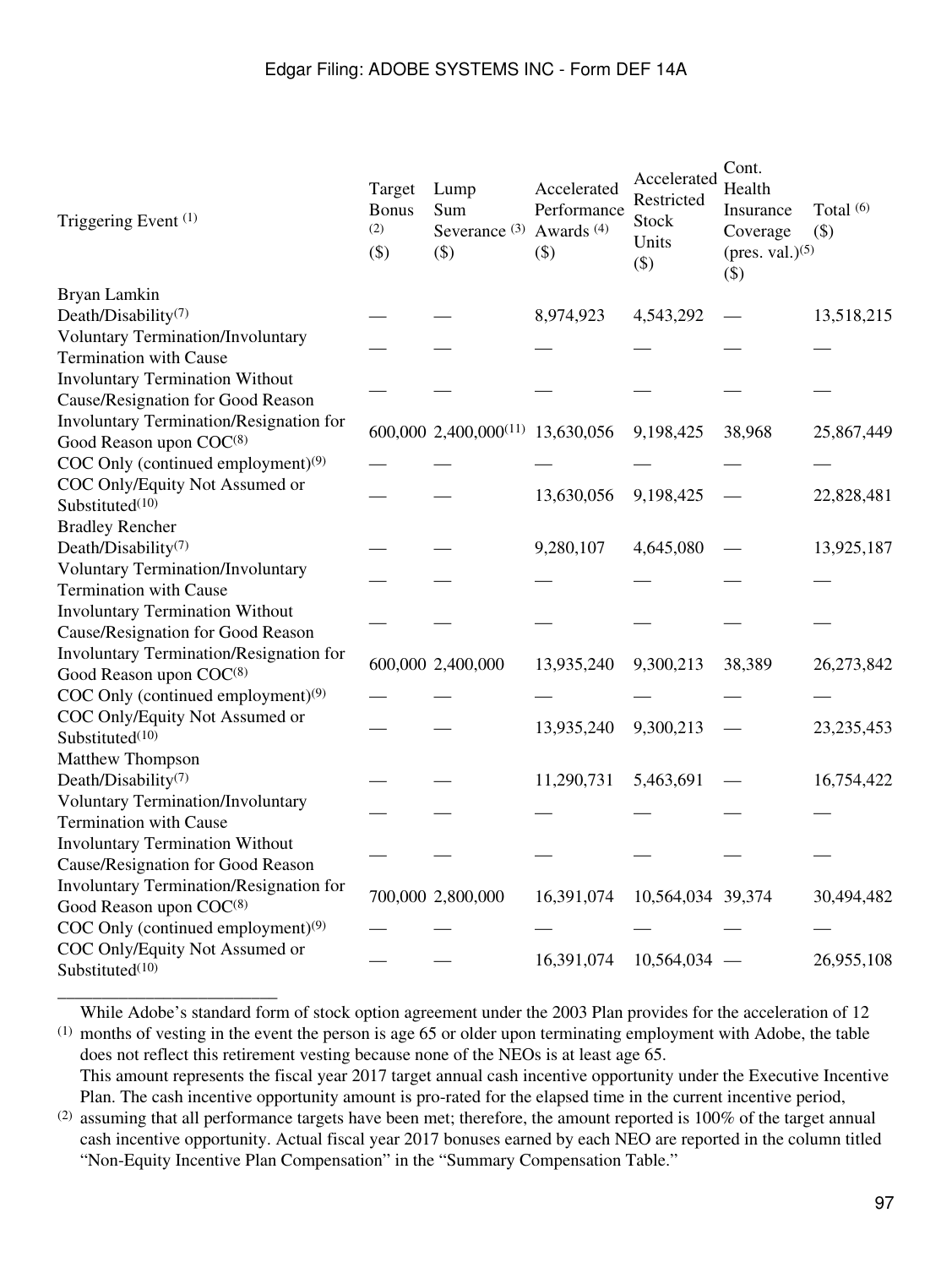- (3) Based on the base salary and target bonus on December 1, 2017.
- This amount includes the full acceleration of the number of shares at 100% of target under the 2015, 2016 and
- (4) 2017 Performance Share Programs. As of December 1, 2017, the 2015 Performance Share Program's performance certification by the Committee was not completed; the 2016 and 2017 Performance Share Programs have not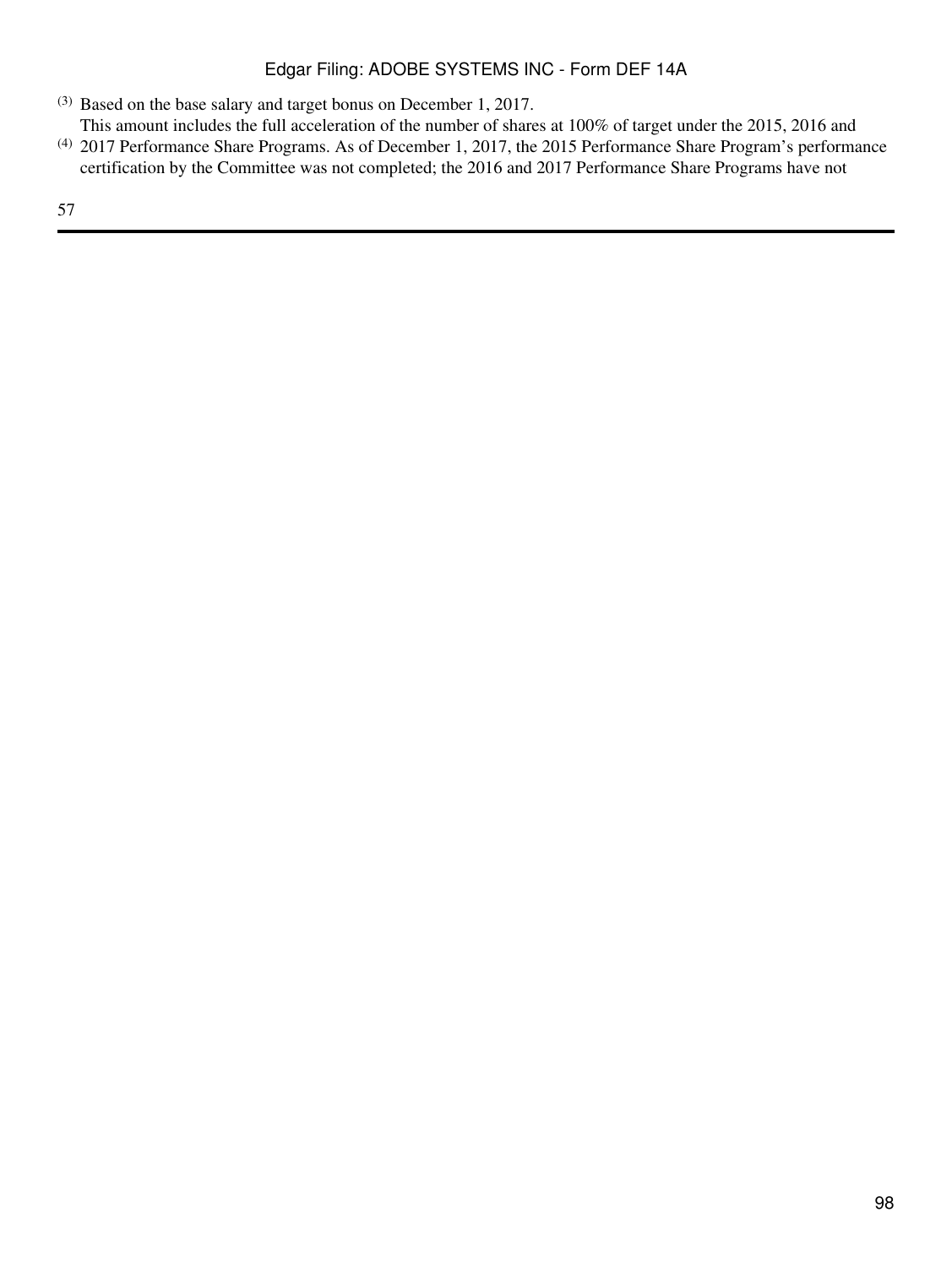completed each of their respective performance periods. For purposes of this disclosure, achievement of performance is assumed to be 100%, but actual achievement may vary. The Committee's certification of achievement under the 2015 Performance Share Program was completed on January 18, 2018. See the discussion in the Compensation Discussion and Analysis section of this proxy statement for actual achievement amounts.

 $(5)$  increase every 12 months. The present value is calculated by using 120% of the short term applicable federal rate Amounts reported represent the present value of 18 months of COBRA payments with an estimated 5% premium of 1.81%.

In accordance with the terms of the Change of Control Plan and Mr. Narayen's Retention Agreement, all of the

- $_{(6)}$  benefits in this table are subject to a reduction in the event the amounts payable would constitute an excess parachute payment within the meaning of Section 280G of the Code, to the extent the reduced benefits would result in a better after-tax economic position for the effected NEO. See footnote 11 below regarding Mr. Lamkin's benefit. For an explanation of benefits to be received by our NEOs as a result of death or disability, see "Executive
- (7) Compensation—Grants of Plan-Based Awards in Fiscal Year 2017—Narrative Summary to Summary Compensation Table" and "Grants of Plan-Based Awards in Fiscal Year 2017 Table—Effect of Retirement, Death and Disability on Equity Compensation Awards" above.
- $(8)$  For an explanation of benefits received by our NEOs as a result of an involuntary termination or resignation for good reason upon a COC, see "Change of Control" above. Assumes that all equity awards were assumed or substituted by the hypothetical acquiring company. No benefits

(9) are payable to the NEOs pursuant to the Change of Control Plan and there is no accelerated vesting pursuant to the terms of the applicable equity award agreements if the NEOs' employment continues after a COC; however, Mr.

Narayen's Retention Agreement provides that all outstanding equity awards (for performance shares, however, solely to the extent shares are credited at the change of control) accelerate and are immediately exercisable and vested in full upon a COC, regardless of whether his employment is terminated.

 $(10)$ Assumes that equity awards were not assumed or substituted by the hypothetical acquiring company. Pursuant to the terms of the applicable equity plans, any unexercised and/or unvested portions of any outstanding equity

- awards that are not assumed or substituted by the acquiring company are immediately exercisable and vested in full as of the date immediately prior to the effective date of the COC.
- (11) in a better after-tax economic position. Therefore, no reduction to Mr. Lamkin's payments was applied and the Mr. Lamkin's total payments exceed his section 280G threshold; however, receipt of the full amount would result table sets forth his full lump sum severance.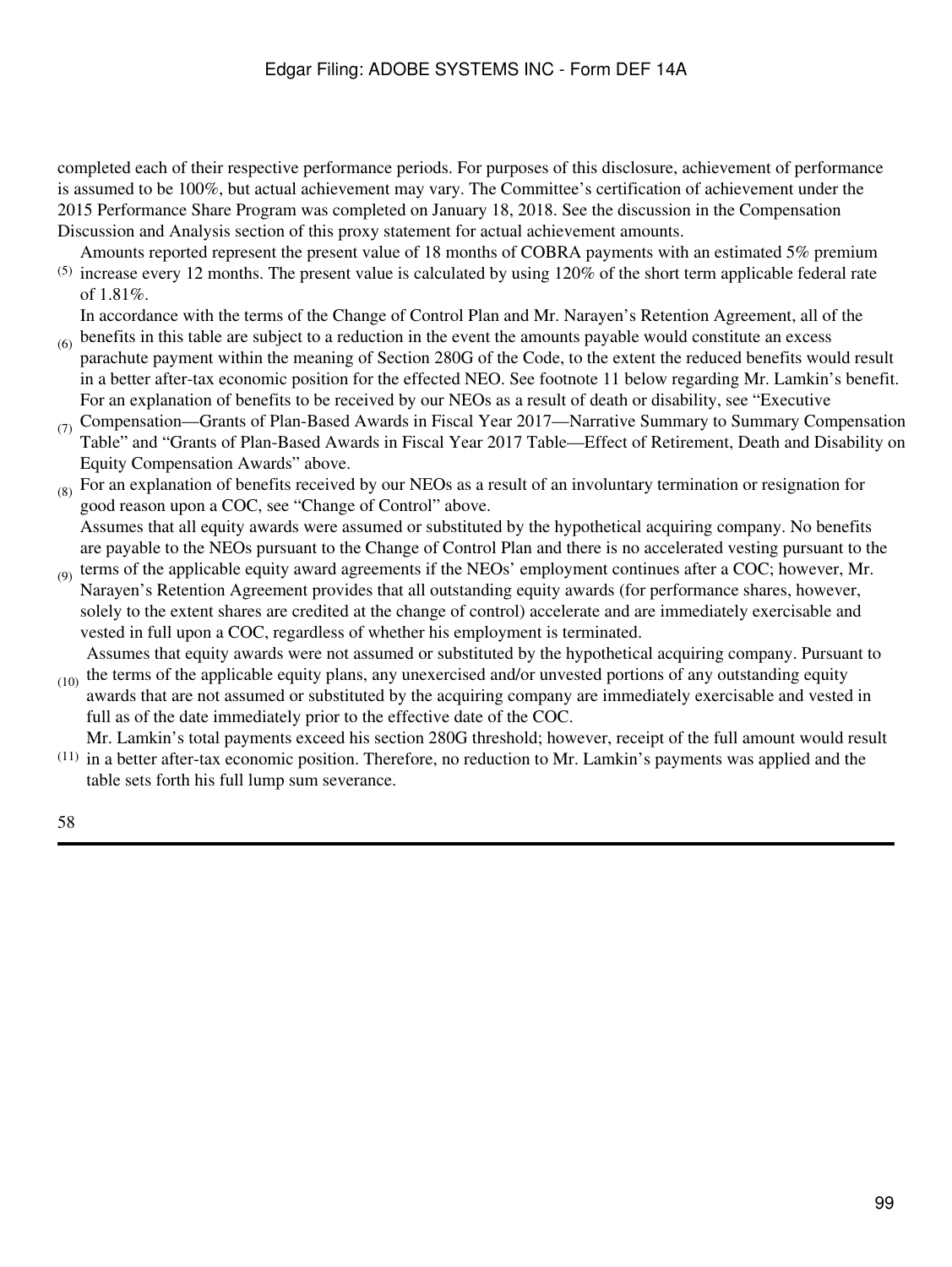#### COMPENSATION COMMITTEE INTERLOCKS AND INSIDER PARTICIPATION

The members of our Executive Compensation Committee at the end of fiscal year 2017 were Ms. Banse,

Mr. Barnholt, Ms. Desmond and Mr. Rosensweig.

There are no members of our Executive Compensation Committee who were officers or employees of Adobe or any of our subsidiaries during fiscal year 2017. No members were formerly officers of Adobe or had any relationship otherwise requiring disclosure hereunder. During fiscal year 2017, no interlocking relationships existed between any of our executive officers or members of our Board or Executive Compensation Committee, on the one hand, and the executive officers or members of the board of directors or compensation committee of any other entity, on the other hand.

# TRANSACTIONS WITH RELATED PERSONS

Review, Approval or Ratification of Transactions with Related Persons

Adobe's Code of Business Conduct requires that all employees and directors avoid conflicts of interests that interfere, or appear to interfere, with their ability to act in the best interests of Adobe.

In addition, pursuant to its written charter, the Nominating and Governance Committee considers and approves or disapproves any related person transaction as defined under Item 404 of Regulation S-K, after examining each such transaction for potential conflicts of interest and other improprieties. The Nominating and Governance Committee has not adopted any specific written procedures for conducting such reviews and considers each transaction in light of the specific facts and circumstances presented.

Transactions with Related Persons

Since the beginning of fiscal year 2017, there have not been any transactions, nor are there any currently proposed transactions, in which Adobe was or is to be a participant, where the amount involved exceeded \$120,000, and in which any related person had or will have a direct or indirect material interest. As is the case with most multinational corporations, from time to time in the ordinary course of business we engage in arms-length transactions with companies in which members of the Board or our executive team have professional relationships.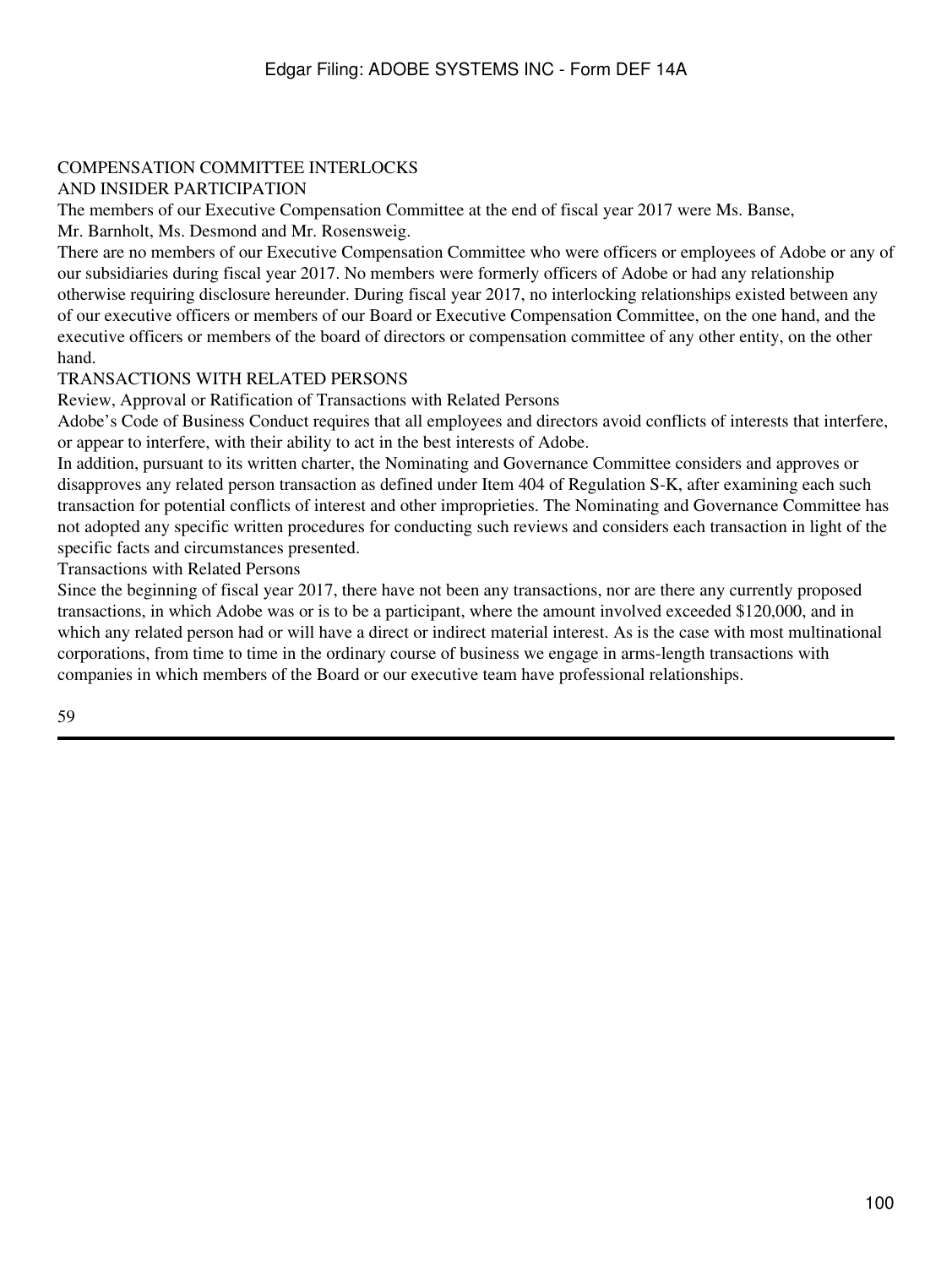#### PROPOSAL 1

#### ELECTION OF DIRECTORS

We currently have ten members of our Board, all of whose terms will expire at the 2018 Annual Meeting. Stockholders will vote for the ten nominees listed above in the section captioned "Board of Directors and Corporate Governance—Our Board of Directors" to serve for a one-year term expiring at our 2019 Annual Meeting of Stockholders. Each director will serve until such director's successor has been elected and qualified, or until such director's earlier death, resignation or removal. Under the terms of our Restated Certificate of Incorporation, all directors of Adobe are elected to one-year terms and stand for election annually.

Each of the nominees is currently a director of Adobe and has previously been elected by our stockholders. There are no family relationships among our directors or executive officers. If any nominee is unable or declines to serve as a director, the Board may designate another nominee to fill the vacancy and the proxy will be voted for that nominee. Vote Required and Board Recommendation

Our Bylaws require that each director be elected by the majority of votes cast (excluding abstentions) with respect to such director in uncontested elections. Under our Corporate Governance Guidelines, any nominee for director, in an uncontested election, who receives a greater number of votes "AGAINST" his or her election than votes "FOR" such election shall promptly tender his or her resignation to the Board, and the Board, after taking into consideration the recommendation of the Nominating and Governance Committee of the Board, will determine whether or not to accept the director's resignation. The election of directors pursuant to this Proposal is an uncontested election, and, therefore, the majority vote standard will apply. Abstentions and broker non-votes will not have any effect on the outcome of this Proposal. In tabulating the voting results for the election of directors, only "FOR" and "AGAINST" votes are counted. THE BOARD

UNANIMOUSLY RECOMMENDS A VOTE "FOR" ALL NOMINEES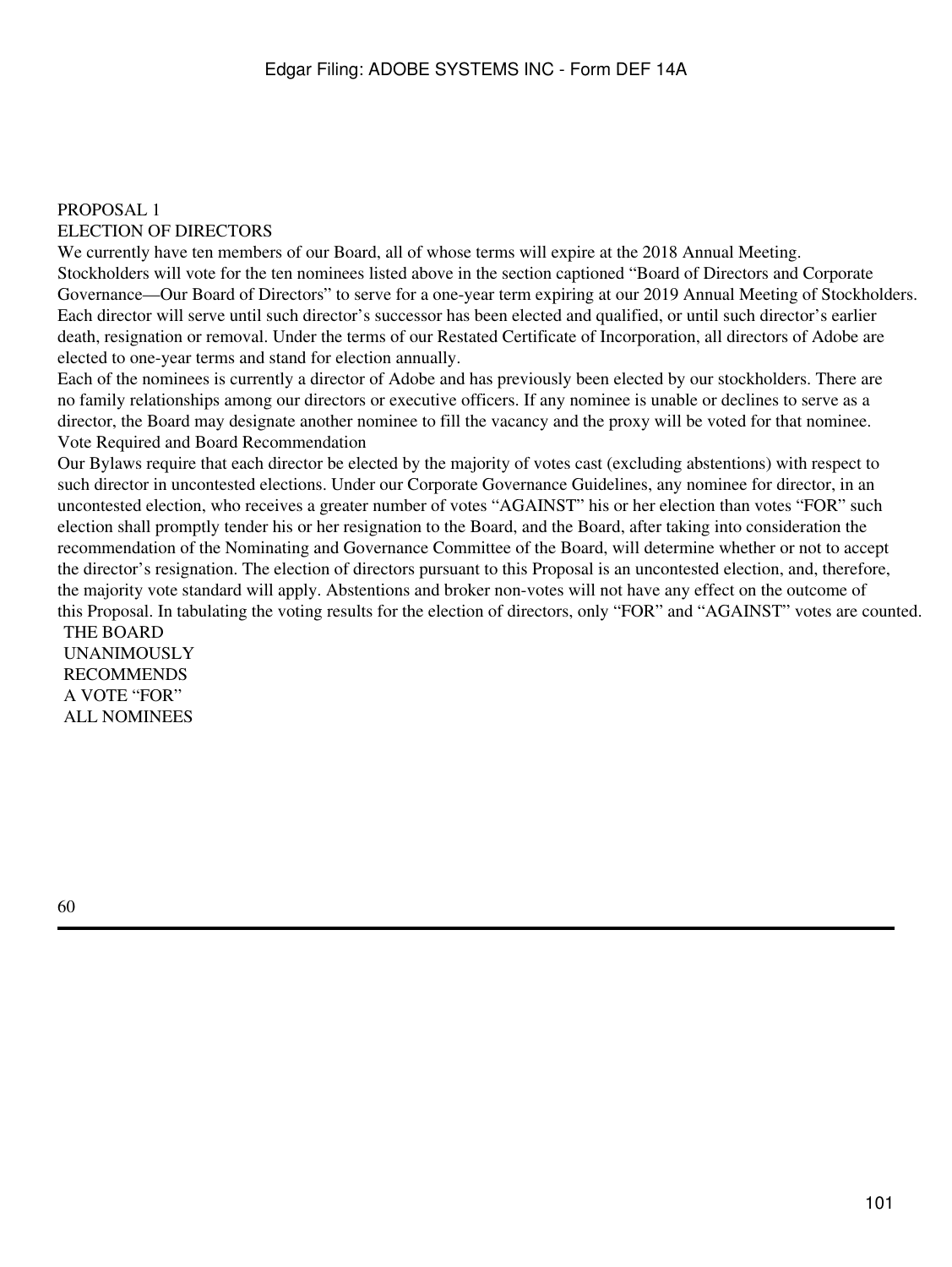# PROPOSAL 2 APPROVAL OF THE

#### ADOBE SYSTEMS INCORPORATED 2003 EQUITY INCENTIVE PLAN, AS AMENDED

At the annual meeting, our stockholders will be asked to approve the Adobe Systems Incorporated 2003 Equity Incentive Plan, as amended (the "2003 Plan") to increase the number of shares reserved for issuance by 7.5 million shares of our common stock.

Our Board believes that the 2003 Plan is a vital component of our employee compensation programs, since it allows us the ability to compensate our employees, consultants and non-employee directors whose contributions are important to our success by offering them the opportunity to participate in our future performance while at the same time providing an incentive to build long-term stockholder value. We operate in a competitive market and new hire grants are essential in helping us attract talented individuals. Likewise, annual grants are essential in helping us retain and motivate our most valuable employees. Both new hire grants and annual grants help keep employees' interests aligned with the interests of our stockholders. In February 2018, the Executive Compensation Committee, under authority delegated by the Board, approved the 2003 Plan for the reasons discussed below, subject to approval by our stockholders. Our Board and management, therefore, recommend that stockholders approve the amendment to our 2003 Plan. If our stockholders do not approve the 2003 Plan, it will remain in effect with its current terms and conditions and the number of shares reserved for issuance will not increase.

2003 Plan Share Reserve

As of January 26, 2018, an aggregate of 44,946,501 shares of our common stock remained available for future grants under our 2003 Plan. If this increase is not approved, we may not have enough shares available to reliably sustain our equity grant programs in the future.

As a high-growth cloud technology company, Adobe utilizes a value-based equity strategy across all levels of our organization as we anticipate continued revenue and headcount growth in the future. We strive to maintain an effective incentive compensation program for Adobe in light of this anticipated growth to remain competitive for talent in the company's market and support inorganic growth via strategic acquisitions, when appropriate. We will continue to manage dilution, as discussed below, and expense as we consider both our current equity strategy and whether it is reasonable and appropriate to make changes.

Adobe is committed to effectively managing its employee equity compensation programs in light of potential stockholder dilution. For this reason, in administering our equity compensation program, we consider both our "burn rate" and our "overhang" in evaluating the impact of the program on our stockholders. We define "burn rate" as the number of equity awards granted during the year, divided by the number of shares of common stock outstanding. The burn rate measures the potential dilutive effect of our equity grants. We define "total overhang" as the stock options outstanding but not exercised and outstanding full value awards (which include restricted stock units and similar awards), plus equity awards available to be granted (the "available equity award shares"), divided by the total shares of common stock outstanding. The overhang measures the potential dilutive effect of outstanding equity awards plus shares available for grant in our 2003 Plan.

We endeavor to ensure that our burn rate and overhang approximate the average rates of our peer group, and that they are within the limits recommended by certain independent stockholder advisory groups. We calculate a burn rate (without excluding forfeited or canceled awards and including performance shares at max) of 2% for fiscal year 2017 using a fungible ratio of 1.77 for each share subject to a full value award (a "full value share"); from time to time, the Board also calculates the burn rate using other ratios as we evaluate our burn rate in comparison to our peers and industry standards. We currently estimate our burn rate for our last three fiscal years to be approximately at the 33rd percentile when compared to our peer group using a fungible ratio of 3.0 for each full value share subject to an award. Our total overhang at the end of fiscal year 2017 is aligned with the 90th percentile when compared to our peer group. Additionally, purchases under our share repurchase program (as described in our Annual Report on Form 10-K) have enabled us to mitigate the dilutive effect of past awards under our equity plans.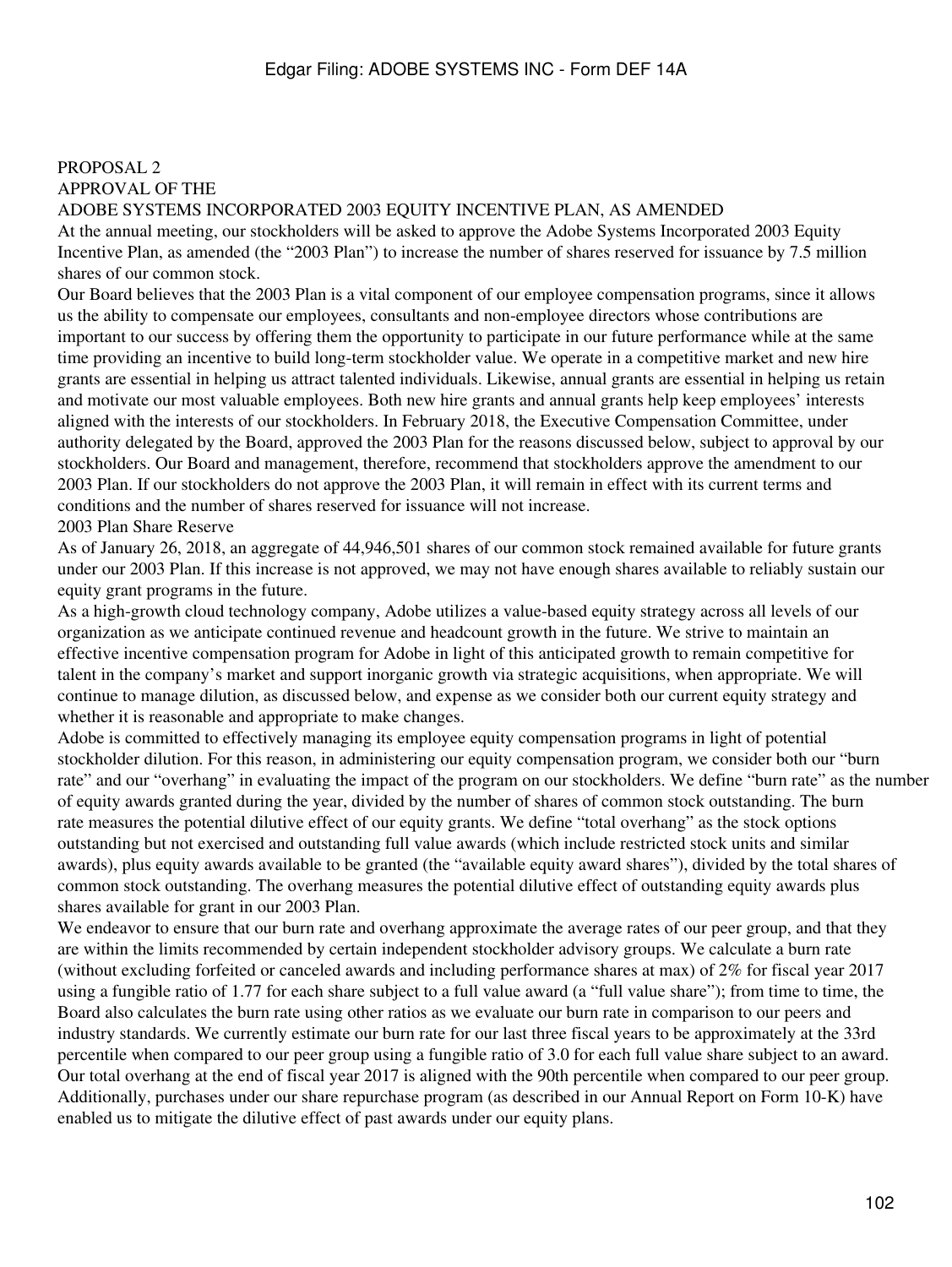Accordingly, the Board believes that the request for an additional 7.5 million shares is reasonable and prudent to allow us to replenish our share usage from the previous fiscal year, to continue our current granting practices in the future and to be able to respond to growth (both organic and inorganic), market competition and potential stock price fluctuations.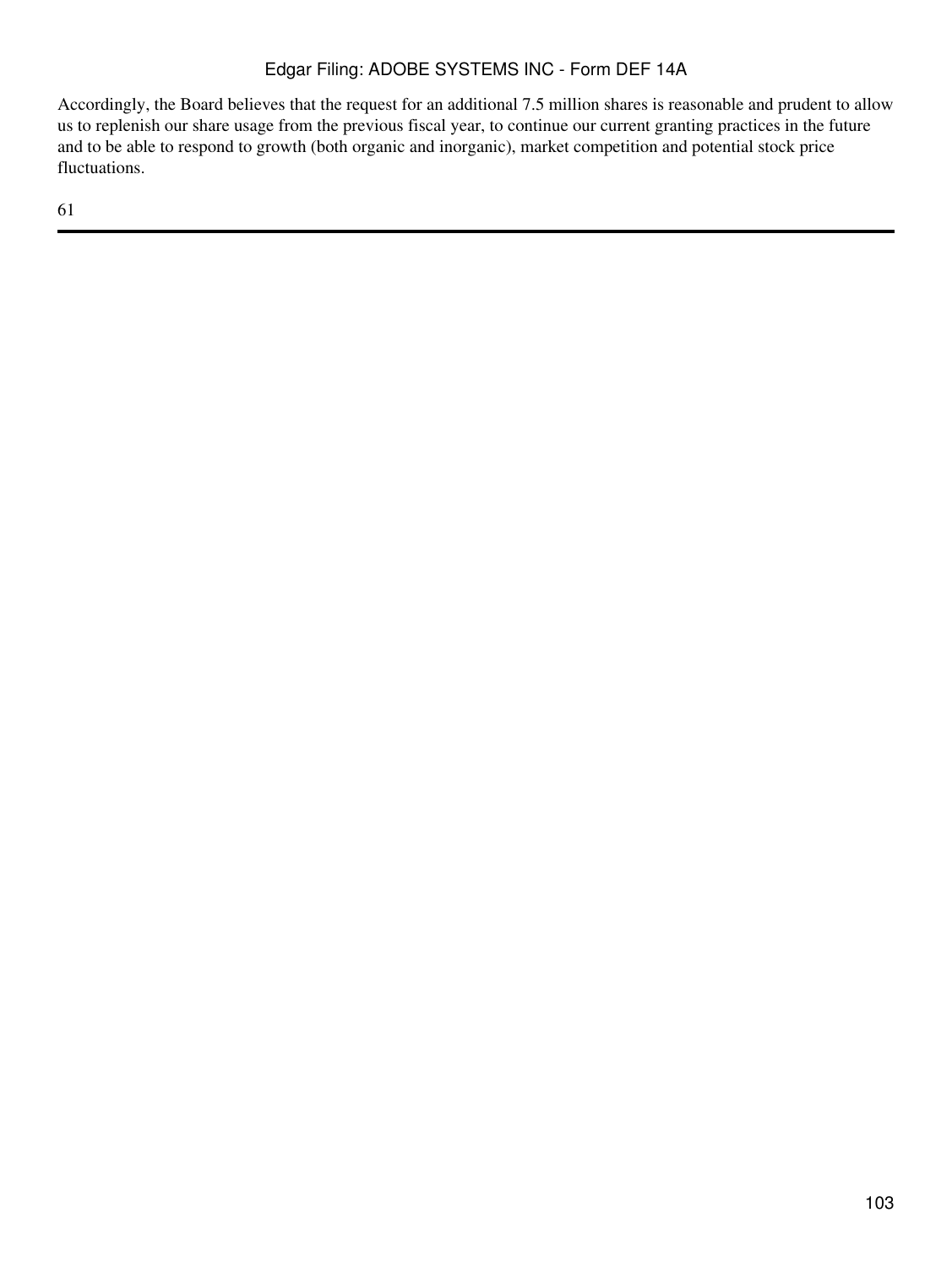The closing market price of our common stock on January 26, 2018 was \$201.30. Equity Awards

Our 2003 Plan is the primary equity plan we use to grant equity awards. We also maintain a 2005 Equity Incentive Assumption Plan (the "Assumption Plan"). All existing share reserves under our Assumption Plan were retired in 2015, but the plan remains outstanding to govern the awards issued and outstanding thereunder. Additional information regarding our Assumption Plan can be found in "Equity Compensation Plan Information" above. As of January 26, 2018, under our two equity incentive plans described above and equity plans and other grants

assumed as the result of acquisitions, we had an aggregate of 146,508 outstanding stock options, with a weighted average exercise price of \$17.70 and a weighted average remaining term of 2.57 years, as well as 11,958,500 shares issuable upon vesting of outstanding RSUs and performance shares at max. The burn rate and overhang figures included above take into account equity awards granted and available for grant under both the Assumption Plan and the 2003 Plan.

Vote Required and Board Recommendation

Stockholders are requested to approve our 2003 Plan to increase the number of shares reserved for issuance by 7.5 million shares of common stock. The 2003 Plan, as amended to give effect to the amendments described in this Proposal 2, is attached to this proxy statement as Annex A. Other than the increase in the number of shares reserved, our 2003 Plan has not been amended in any material way since our stockholders last approved the 2003 Plan at our 2017 Annual Meeting of Stockholders.

We believe that the approval of the 2003 Plan to increase the share reserve is essential to continue to grow our business. The Board believes that equity awards in meaningful amounts motivate high levels of performance, align the interests of our employees and stockholders by giving employees the perspective of an owner with an equity stake in the company and provide an effective means of recognizing employee contributions to the success of the company. The Board believes that equity awards are a competitive necessity in the environment in which we operate, and are essential to our continued success at recruiting and retaining the highly qualified technical and other key personnel who help the company meet its goals, as well as rewarding and encouraging current employees. The Board believes that the ability to continue granting meaningful equity awards will be important to our future success. Approval of the 2003 Plan requires the affirmative vote of the holders of a majority of the votes cast, excluding abstentions, at this meeting. Abstentions and broker non-votes will not have any effect on the outcome of this Proposal. Our executive officers and members of the Board have a financial interest in this Proposal because they are eligible to receive awards under the 2003 Plan.

THE BOARD UNANIMOUSLY RECOMMENDS A VOTE "FOR" THIS PROPOSAL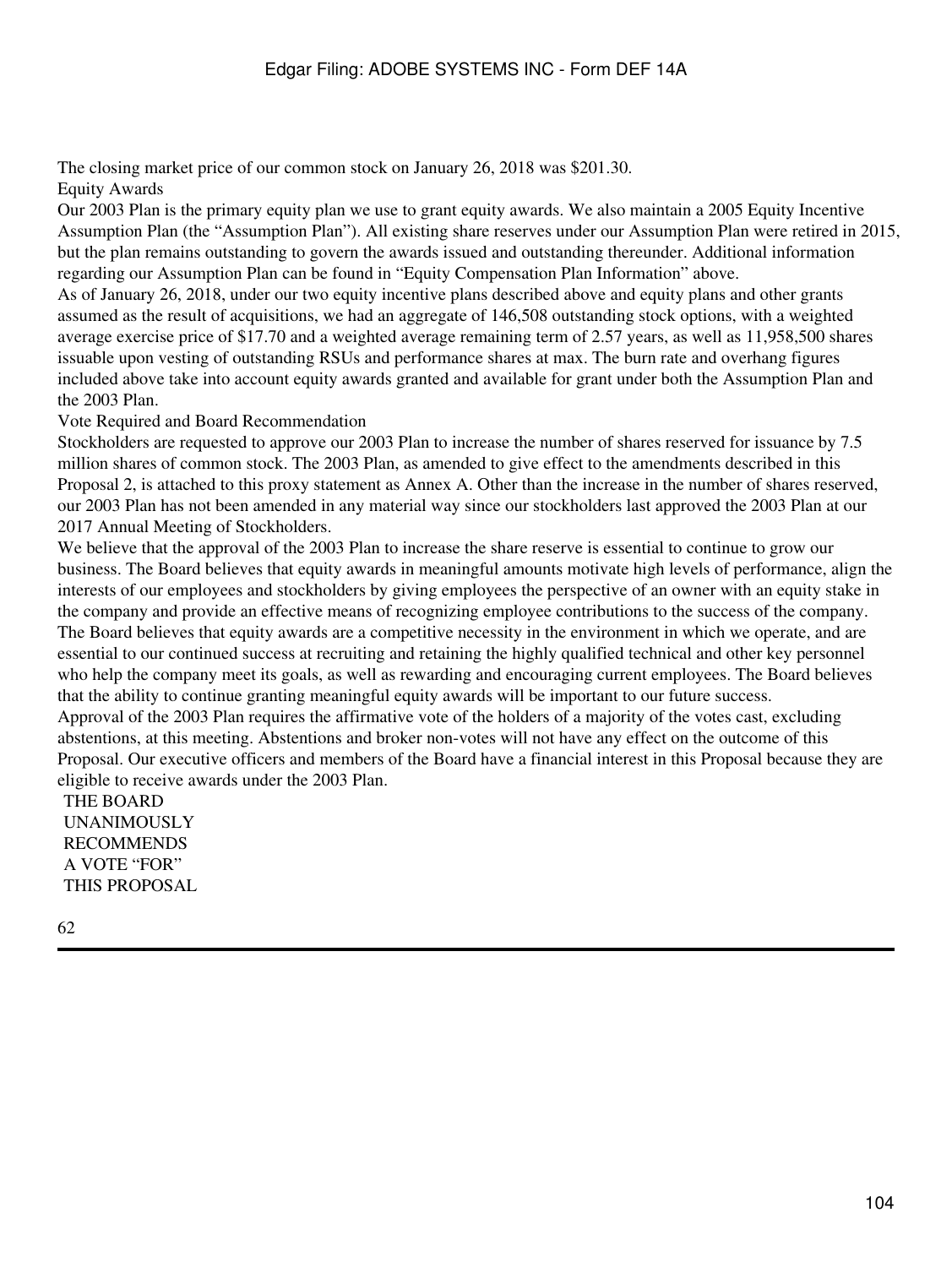#### Summary of the 2003 Plan

The following paragraphs provide a summary of the principal features of the 2003 Plan. This summary does not purport to be complete and is qualified in its entirety by reference to the full text of the 2003 Plan, as amended to give effect to this Proposal 2, a copy of which has been filed with the SEC with this proxy statement as Annex A. For purposes of this Summary of the 2003 Plan, the term "Committee" refers to the Executive Compensation Committee, unless the context or applicable law requires otherwise.

History. Our 2003 Plan was originally adopted by our Board in January 2003 and approved by our stockholders in April 2003 as a successor plan to our 1994 Stock Option Plan and our 1999 Equity Incentive Plan. On April 9, 2008, our stockholders approved the expansion of the eligible class of participants under the 2003 Plan to include non-employee directors, and our 2003 Plan became a successor plan to the 1996 Outside Directors Stock Option Plan. Since 2003, our Board, or a committee thereof, with stockholder approval as required, has amended the terms and conditions of our 2003 Plan from time to time. Our 2003 Plan was last amended, and approved by our stockholders, in April 2017.

Purpose. Our 2003 Plan advances the interests of Adobe and our stockholders by providing equity-based incentives that are necessary in today's competitive labor market to attract, motivate, reward and retain employees, consultants, directors and other advisors upon whose judgment and contributions we depend for our success. The 2003 Plan allows us to achieve these purposes by providing for grants of stock options, stock appreciation rights, stock purchase rights, stock bonuses, RSUs, performance shares and performance units.

Eligibility. We may grant awards to employees (including executive officers) and consultants of Adobe, our subsidiary corporations or other affiliated entities of Adobe and members of our Board. Pursuant to applicable tax law, we may grant incentive stock options only to employees; however, we may grant all other awards to any eligible participant. As of January 26, 2018, we had a total of 18,242 employees and nine non-employee directors who would be eligible to be granted awards from the 2003 Plan.

Shares Subject to the 2003 Plan. We are proposing an increase in the available share reserve under the 2003 Plan by 7.5 million shares of our common stock. If this increase is not approved, we may not have enough shares available to reliably sustain our equity grant programs in the future. As of January 26, 2018, awards covering 11,649,303 shares were outstanding under the existing share reserve, and 44,946,501 shares remained available for future awards under the existing share reserve. If our stockholders approve the 2003 Plan as amended to increase the share reserve, then the maximum aggregate number of shares that may be issued under the 2003 Plan will be increased from 285,999,620 to 293,499,620.

Multiples for Determining the Number of Shares Available for Grant. The share reserve for the 2003 Plan is reduced by one share for each share granted pursuant to stock options or stock appreciation rights awarded at any time under the 2003 Plan, and by 1.77 shares for each share granted pursuant to all awards other than stock options or stock appreciation rights awarded under the 2003 Plan (since April 1, 2009).

If any award granted under the 2003 Plan expires, lapses or otherwise terminates for any reason without having been exercised or settled in full, or if shares subject to forfeiture or repurchase upon failure to vest at termination are forfeited or repurchased, such shares will again become available for issuance under the 2003 Plan in proportion to the number of shares by which the reserve was originally reduced at the time of grant or issuance. Shares will not be treated as having been issued under the 2003 Plan, and will therefore not reduce the number of shares available for grant, to the extent an award is settled in cash (other than stock appreciation rights). Shares will be treated as having been issued under the 2003 Plan to the extent such shares are withheld in satisfaction of tax withholding obligations or the payment of the award's exercise or purchase price. Upon exercise of stock appreciation rights or net exercise of options, the gross number of shares exercised will be treated as having been issued under the 2003 Plan. Shares issued under the 2003 Plan may be authorized but unissued or reacquired shares of Adobe common stock or any combination thereof.

Share Adjustments for Changes in Capital Structure. Appropriate adjustments will be made to the number and class of shares reserved under the 2003 Plan, the other numerical limits described in the 2003 Plan and the number of shares and exercise or purchase price of outstanding awards granted under the 2003 Plan, in the event of any change in our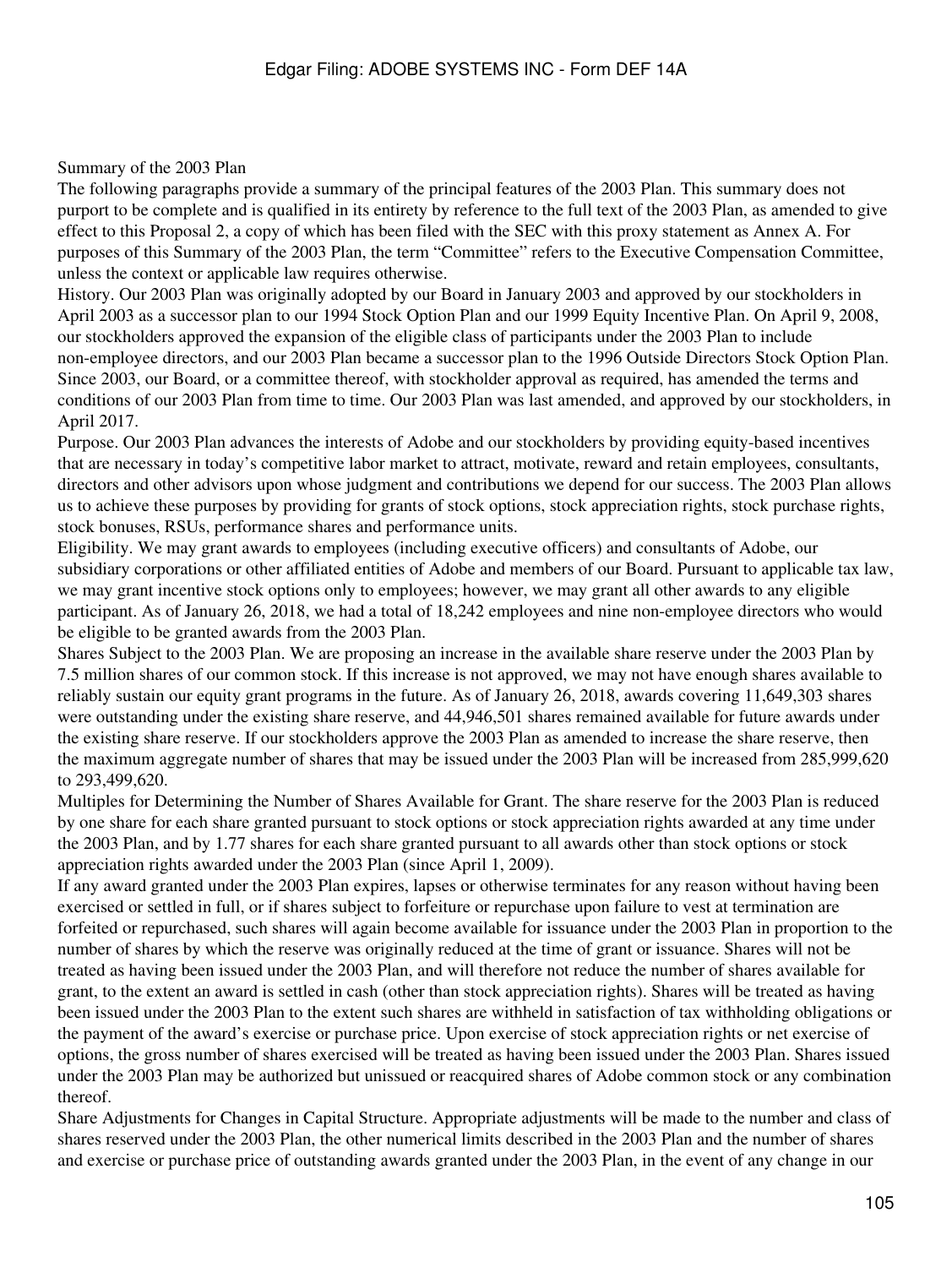common stock through a stock split, stock dividend, merger, reorganization, or similar change in Adobe's capital structure, or in the event of a dividend or distribution to our stockholders in a form other than Adobe common stock (excepting normal cash dividends) that has a material effect on the fair market value of shares of Adobe common stock.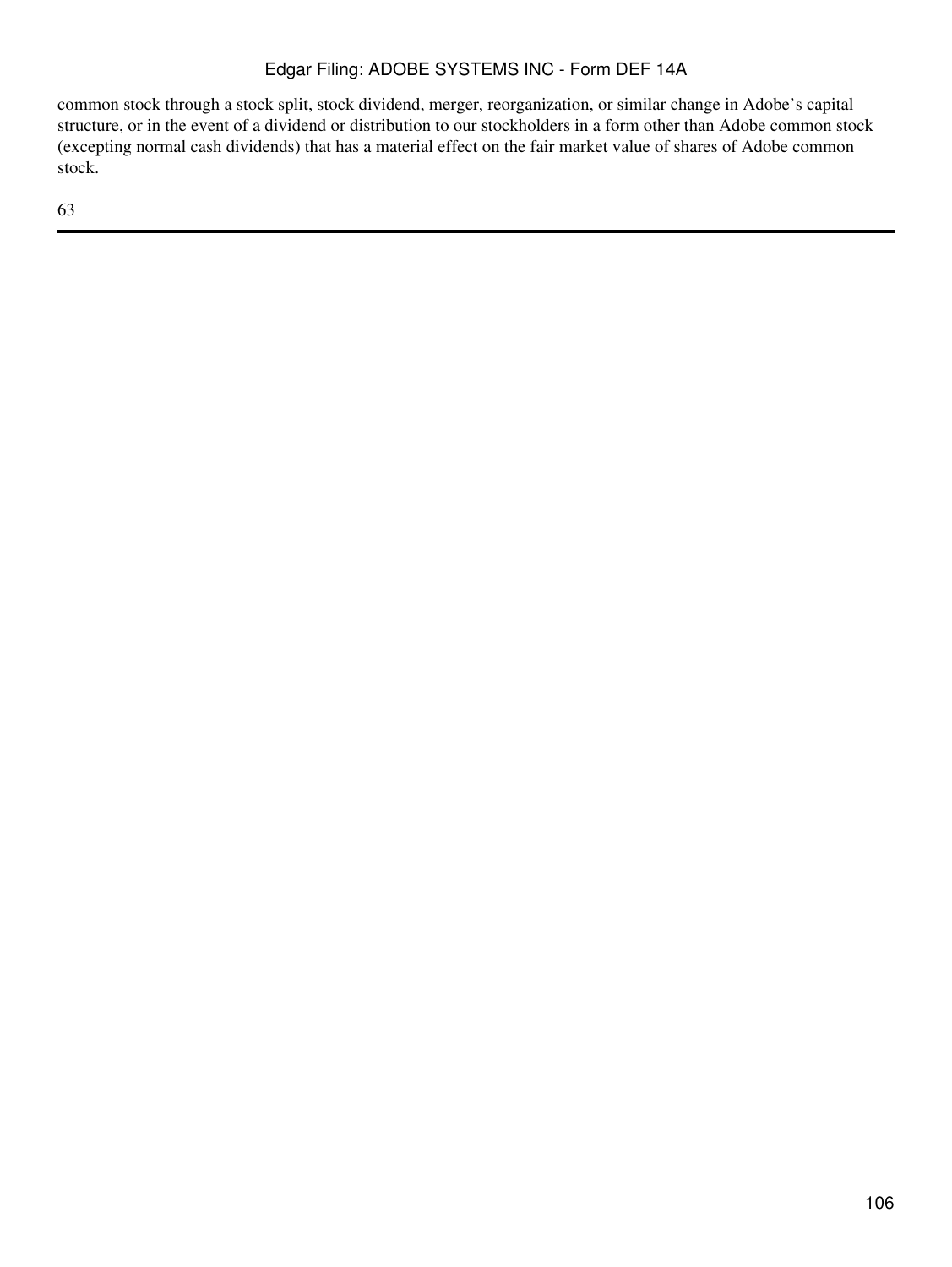Award Types. The 2003 Plan authorizes the award of stock options, stock appreciation rights, stock bonuses, stock purchase rights, RSUs, performance shares and performance units, as well as for services as a director, cash-based amounts (including, without limitation, retainers).

Administration. The 2003 Plan is administered by the Board and the Committee (the "Plan Administrator"). The Board authorizes grants of awards to its directors pursuant to the terms of the 2003 Plan. The Committee, which consists entirely of "non-employee directors" within the meaning of Rule 16b-3 under the Exchange Act and "outside directors" for purposes of Section 162(m) of the Internal Revenue Code of 1986, as amended (the "Code"), is authorized to grant all types of awards to employees, executive officers and consultants. Subject to the provisions of the 2003 Plan and the authority delegated to it by the Board, the Committee determines, in its discretion, the persons to whom and the times at which awards are granted, the types and sizes of such awards, and all of their terms and conditions. The Plan Administrator interprets the 2003 Plan and may also establish rules and policies for administration of the 2003 Plan. The Plan Administrator has the power and authority to make all determinations and take any actions with respect to the 2003 Plan and awards granted under the 2003 Plan that the Plan Administrator deems advisable and otherwise not inconsistent with the 2003 Plan terms or applicable law.

In addition, the Board has delegated to the Management Committee for Employee Equity Awards, which currently consists of our Chief Executive Officer and our Executive Vice President, Customer & Employee Experience, the authority to grant RSUs to eligible employees who are not executive officers, directors or consultants in accordance with granting guidelines, vesting schedules and share limits approved by the Committee. The Board has also delegated to the Acquired Company & Retention Equity Awards Committee, consisting of the Chief Executive Officer, in his capacity as a member of the Board, the authority to grant new hire and retention RSU awards with customized vesting schedules, and to approve the assumption of outstanding awards in an acquisition and the granting of stock option, performance share and RSU awards to employees of the acquired company who continue as non-executive officers. Stock Options. The Plan Administrator may grant stock options under the 2003 Plan. The exercise price of each stock option may not be less than the fair market value of a share of our common stock on the date of grant (except in connection with the assumption or substitution for another stock option in a manner qualifying under Sections 409A and 424(a) of the Code). In addition, any incentive stock option granted to a person who at the time of grant owns stock possessing more than 10% of the total combined voting power of all classes of our stock or any subsidiary corporation of Adobe (a "Ten Percent Stockholder") must have an exercise price equal to at least 110% of the fair market value of a share of our common stock on the date of grant.

The Plan Administrator may permit payment of the exercise price of an option in such form of consideration as approved by the Plan Administrator to the extent permitted by applicable law.

Stock options become vested and exercisable at such times or upon such events and subject to such terms, conditions, performance criteria or restrictions as specified by the Plan Administrator. Stock options granted under the 2003 Plan will expire not later than seven years from the date of grant and in no event will the term of an incentive stock option granted to a Ten Percent Stockholder exceed five years. Subject to appropriate adjustment in the event of a change in our capital structure, we may not grant to any one employee in any fiscal year stock options which, together with Freestanding SARs (as defined below) granted that year, cover more than 4,000,000 shares in the aggregate. Stock Appreciation Rights. The Plan Administrator may grant stock appreciation rights either in tandem with a related stock option (a "Tandem SAR") or independently of any stock option (a "Freestanding SAR"). A Tandem SAR requires the stock option holder to elect either the exercise of the underlying stock option for shares of common stock which will result in the surrender of the related Tandem SAR, or the exercise of the Tandem SAR which will result in the surrender of the related stock option. A Tandem SAR is exercisable only at the time and only to the extent that the related stock option is exercisable, while a Freestanding SAR is exercisable at such times or upon such events and subject to such terms, conditions, performance criteria or restrictions as specified by the Plan Administrator, provided that a Freestanding SAR will expire not later than eight years from the date of grant. The exercise price of a stock appreciation right may not be less than the fair market value of a share of our common stock on the date of grant. Subject to appropriate adjustment in the event of any change in our capital structure, we may not grant to any one employee in any fiscal year Freestanding SARs which, together with any stock options granted that year, cover in the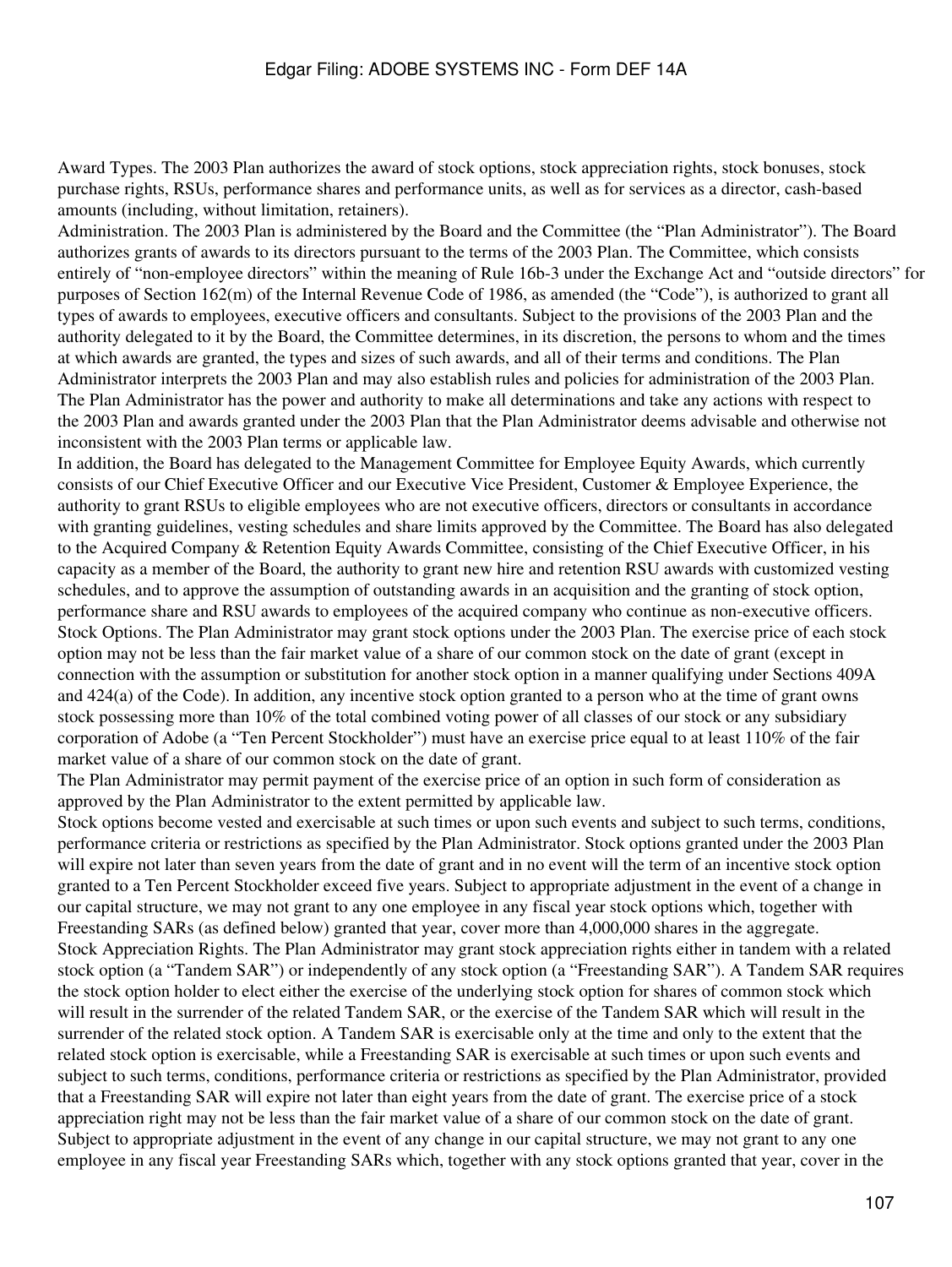aggregate more than 4,000,000 shares.

Upon the exercise of a stock appreciation right, the participant is entitled to receive an amount equal to the excess of the fair market value of the underlying shares of common stock as to which the right is exercised over the aggregate exercise price for such shares. At the Plan Administrator's discretion, we may pay this stock price appreciation in cash, in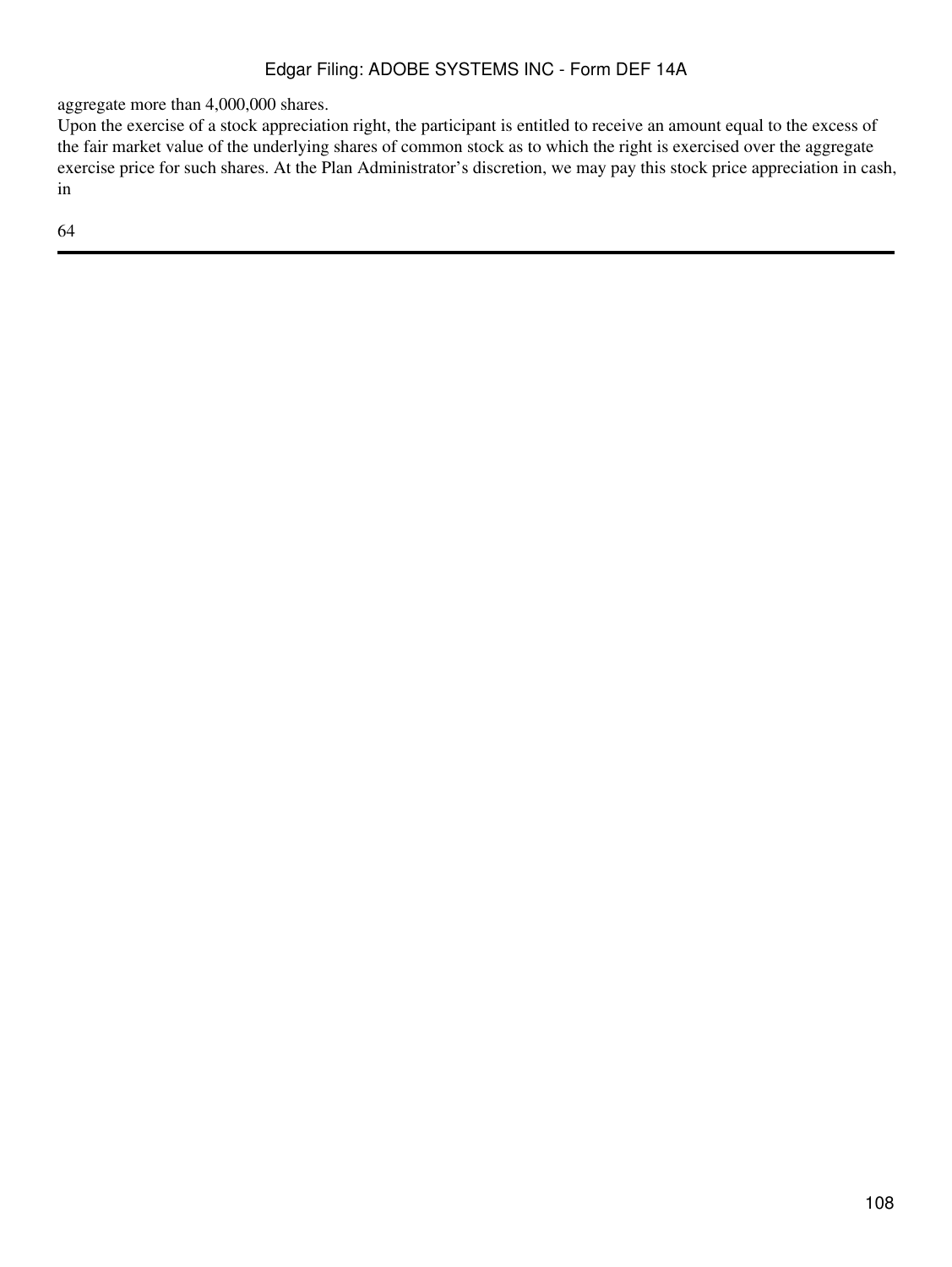shares of common stock whose fair market value on the exercise date equals the payment amount, or a combination of both. Payment generally is made in a lump sum as soon as possible following exercise.

Repricing Prohibition. Repricing a stock option or a stock appreciation right is prohibited without prior stockholder approval.

Stock Awards. Stock awards may be granted under the 2003 Plan in the form of a stock bonus, a stock purchase right or an RSU. No monetary payment is required for receipt of shares pursuant to a stock bonus, except that the participant must furnish consideration in the form of cash or past services rendered having a value not less than the par value of the shares acquired, to the extent required by law. The purchase price for shares issuable under each stock purchase right (and, if applicable, each RSU) will be established by the Plan Administrator in its discretion and may be paid in cash, by check, in cash equivalent, by such other lawful consideration as approved by the Plan Administrator, or any combination thereof.

Stock awards may be granted by the Plan Administrator subject to such restrictions for such periods as determined by the Plan Administrator and set forth in a written agreement between Adobe and the participant, and neither the award nor the shares acquired pursuant to the award may be sold or otherwise transferred or pledged until the restrictions lapse or are terminated. Restrictions may lapse in full or in installments on the basis of the participant's continued service or other factors, such as the attainment of one or more performance goals established by the Plan Administrator (see discussion of permitted performance goals under "Performance Factors" below). Unless determined otherwise by the Plan Administrator, a participant generally will have all the rights of a stockholder including voting rights and right to receive dividends with respect to shares underlying a stock purchase right or stock bonus award. The Plan Administrator may grant dividend equivalent rights with respect to restricted stock units but payments with respect to such dividend equivalent rights shall not be made unless the related RSUs vest. Subject to appropriate adjustment in the event of any change in our capital structure, the 2003 Plan limits the granting of stock awards intended to be "performance-based compensation" under Section 162(m) of the Code in any fiscal year to any one employee to 1.5 million shares in the aggregate.

Performance Awards. The Plan Administrator may grant performance shares and performance units ("performance awards") subject to such conditions and the attainment of such performance goals over such periods as the Plan Administrator determines. Performance shares and performance units are unfunded bookkeeping entries generally having initial values equal to the fair market value determined on the grant date of one share of common stock and \$100 per unit, respectively. Performance awards will specify a predetermined amount of performance shares or performance units that may be earned by the participant to the extent that one or more predetermined performance goals are attained within a predetermined performance period. We may settle performance awards to the extent earned in cash, shares of our common stock (including shares of restricted stock) or a combination of both. The Plan Administrator may grant dividend equivalent rights with respect to performance shares for cash dividends, which may be paid to the participant in the form of cash, shares of common stock or a combination of both but shall only be payable if the related performance shares are earned.

Subject to appropriate adjustment in the event of any change in our capital structure, the 2003 Plan limits the granting of performance shares intended to be "performance-based compensation" under Section 162(m) of the Code to any one employee to the number that could result in the employee receiving more than 1.5 million shares in the aggregate during any fiscal year, or performance units intending to qualify as "performance-based compensation" under Section 162(m) of the Code to any one employee to the number that could result in the employee receiving more than \$2,500,000 during any fiscal year of the company.

Performance Factors. Awards may, but need not, be intended to qualify as "performance-based compensation" under Section 162(m) of the Code. If an award is intended to so qualify, the Committee will establish one or more performance goals applicable to the award, in each case prior to the beginning of the applicable performance period or such later date as permitted under applicable law (such as Section 162(m) of the Code if deductibility under Section 162(m) is desired with respect to a specific award). Generally, performance goals will be based on the achievement of company-wide, divisional or individual goals or any other basis determined by the Committee in its discretion. However, in order to qualify as "performance-based compensation" under Section 162(m) of the Code, the Committee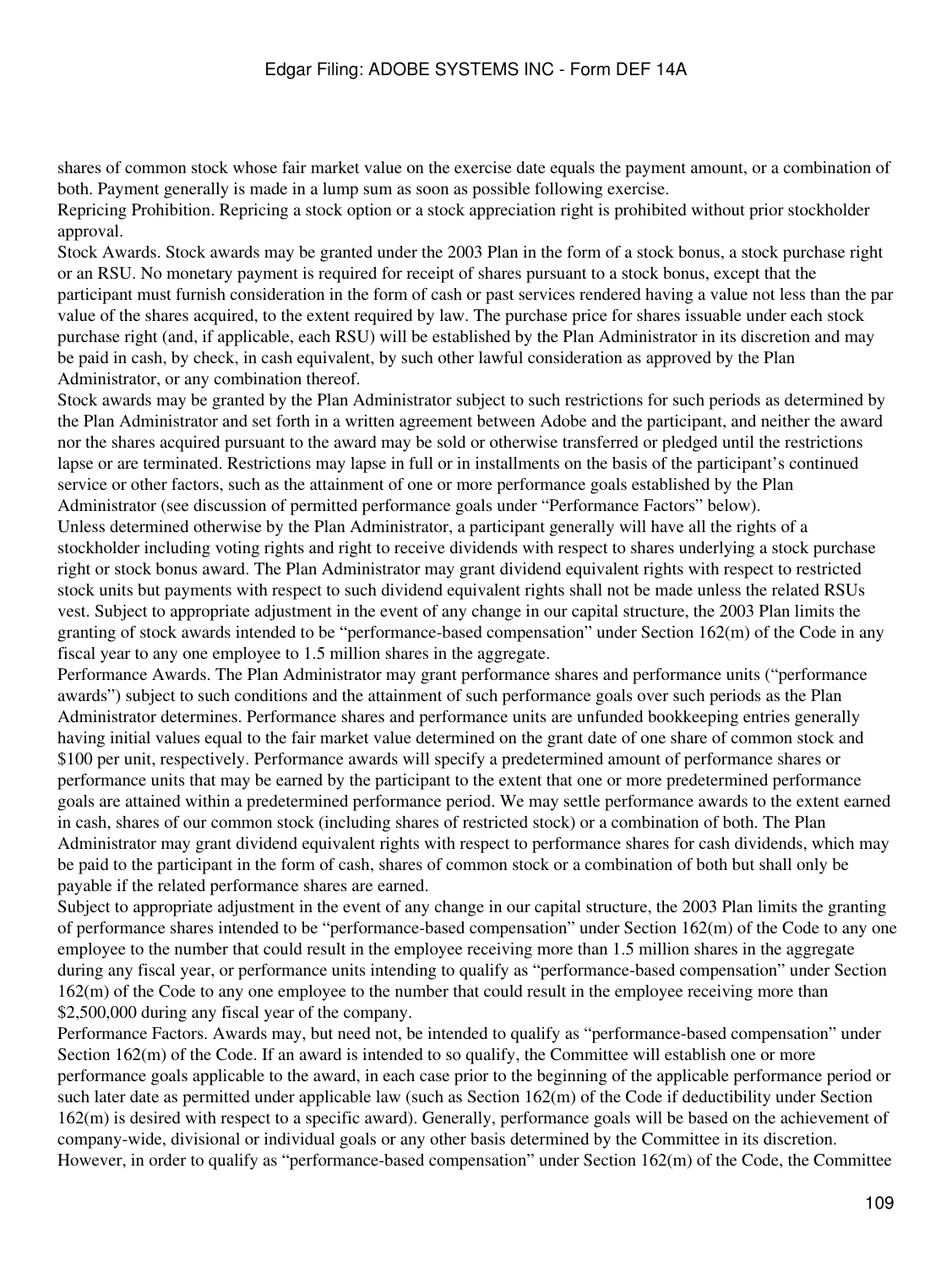must base performance goals on one or more of the following measures: growth in revenue or product revenue; recurring revenue; annualized recurring revenue; growth in the market price of Adobe's common stock; operating margin; margin, including gross margin; operating income; operating income after taxes; operating profit or net operating profit; pre-tax profit; earnings before interest, taxes and depreciation; earnings before interest, taxes, depreciation and amortization; income, before or after taxes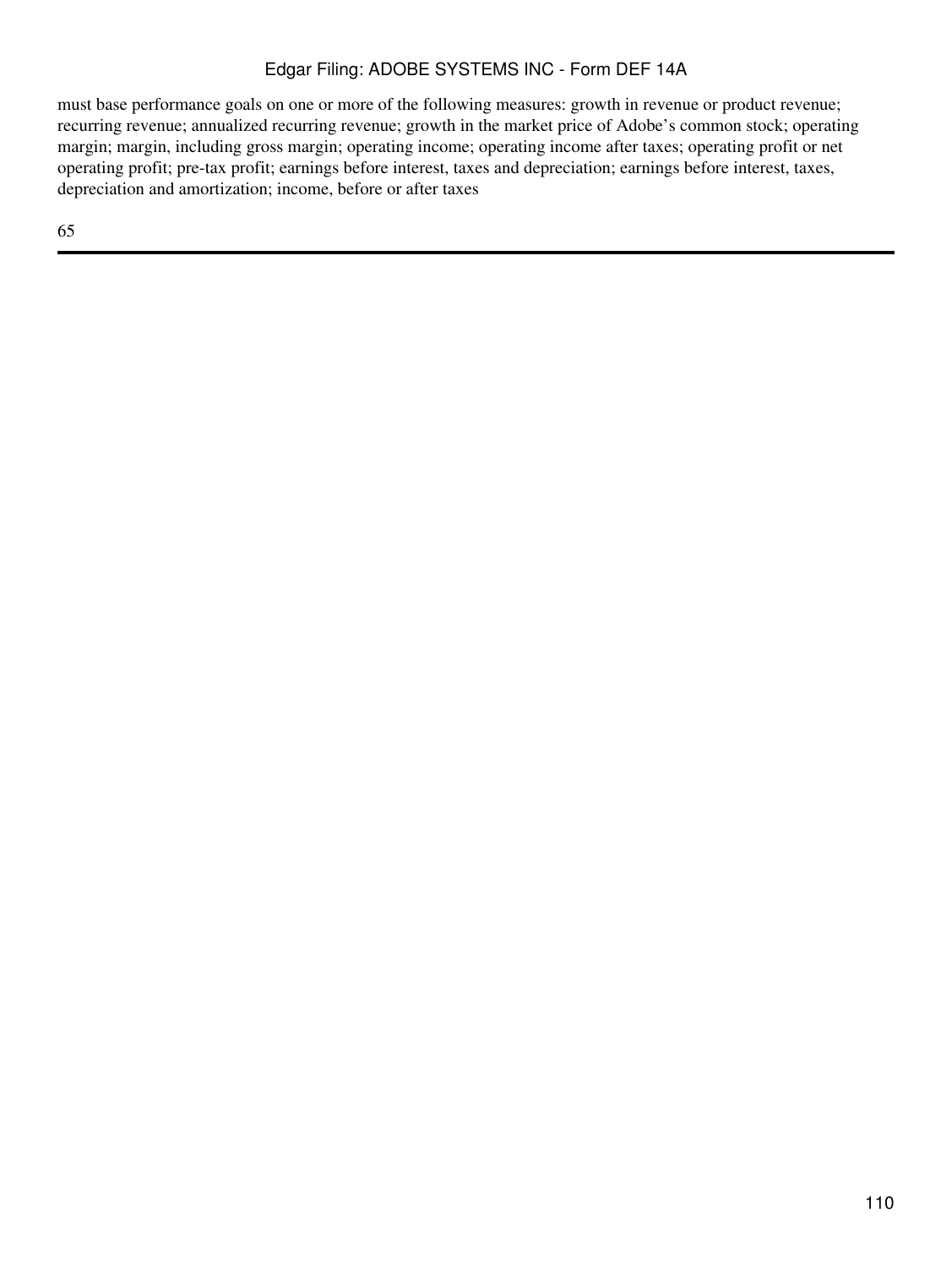(including net income); total return on shares of stock or total stockholder return; earnings, including but not limited to earnings per share and net earnings; return on stockholder equity or average stockholders' equity; return on net assets; return on assets, investment or capital employed; expenses; cost reduction goals; return on capital; economic value added; market share; operating cash flow; cash flow, as indicated by book earnings before interest, taxes, depreciation and amortization; cash flow per share; improvement in or attainment of working capital levels; debt reduction; debt levels; capital expenditures; sales or revenue targets, including product or product family targets; bookings; billings; workforce diversity; customer satisfaction; implementation or completion of projects or processes; improvement in or attainment of working capital levels; and stockholders' equity.

The Committee may provide that attainment of a performance goal will be measured by adjusting the evaluation of performance in accordance with U.S. generally accepted accounting principles ("GAAP") as follows: to include or exclude restructuring and/or other nonrecurring charges; to include or exclude exchange rate effects, as applicable, for non-U.S. dollar denominated performance goals; to include or exclude the effects of changes to GAAP required by the Financial Accounting Standards Board; to include or exclude the effects of any statutory adjustments to corporate tax rates; to include or exclude the effects of any "extraordinary items" as determined under GAAP; to include or exclude the effect of payment of the bonuses under any cash bonus plans of Adobe; to include or exclude the effect of stock-based compensation and/or deferred compensation; to include or exclude any other unusual, non-recurring gain or loss or other extraordinary item; to respond to, or in anticipation of, any unusual or extraordinary corporate item, transaction, event or development; to respond to, or in anticipation of, changes in applicable laws, regulations, accounting principles, or business conditions; to include or exclude the effects of divestitures, acquisitions or joint ventures; to include or exclude the effects on reported financial results of changes in accounting treatment for certain transactions as a result of business model changes; to include or exclude the effects of discontinued operations that do not qualify as a segment of a business unit under GAAP; to assume that any business divested by Adobe achieved performance objectives at targeted levels during the balance of a performance period following such divestiture; to include or exclude the effect of any change in the outstanding shares of common stock of Adobe by reason of any stock dividend or split, stock repurchase, reorganization, recapitalization, merger, consolidation, spin-off, combination or exchange of shares or other similar corporate change, or any distributions to common stockholders other than regular cash dividends; to reflect a corporate transaction, such as a merger, consolidation, separation (including a spinoff or other distribution of stock or property by a corporation), or reorganization (whether or not such reorganization comes within the definition of such term in Section 368 of the Code); to reflect any partial or complete corporate liquidation; and to include or exclude the amortization of purchased intangibles, technology license arrangements and incomplete technology.

Following completion of the applicable performance period, the Plan Administrator will determine the extent to which the applicable performance goals have been attained and the resulting value to be paid to the participant. The Plan Administrator may otherwise make positive or negative adjustments to performance award payments to participants to reflect the participant's individual job performance or other factors determined by the Plan Administrator; however, if the award is intended to qualify as "performance-based compensation" under Section 162(m) of the Code, the Committee retains the discretion to eliminate or reduce, but not increase, the amount that would otherwise be payable on the basis of the performance goals attained and to determine the actual award to be awarded to a participant upon termination of employment with the company.

Award Limits. Award limits in previous fiscal years will not count toward award limits in subsequent years, even if awards settle in future years, and more than one award of the same type can be granted in a fiscal year, as long as the aggregate number of shares of common stock granted pursuant to all awards of that type (and that are intended to qualify as "performance-based compensation" under Section 162(m) of the Code) do not exceed the fiscal year limit applicable to that award type. Subject to appropriate adjustment in the event of any change in our capital structure, the 2003 Plan limits the value of the aggregate cash-based and stock-based awards granted in any fiscal year to any one non-employee director to \$1.5 million in the aggregate.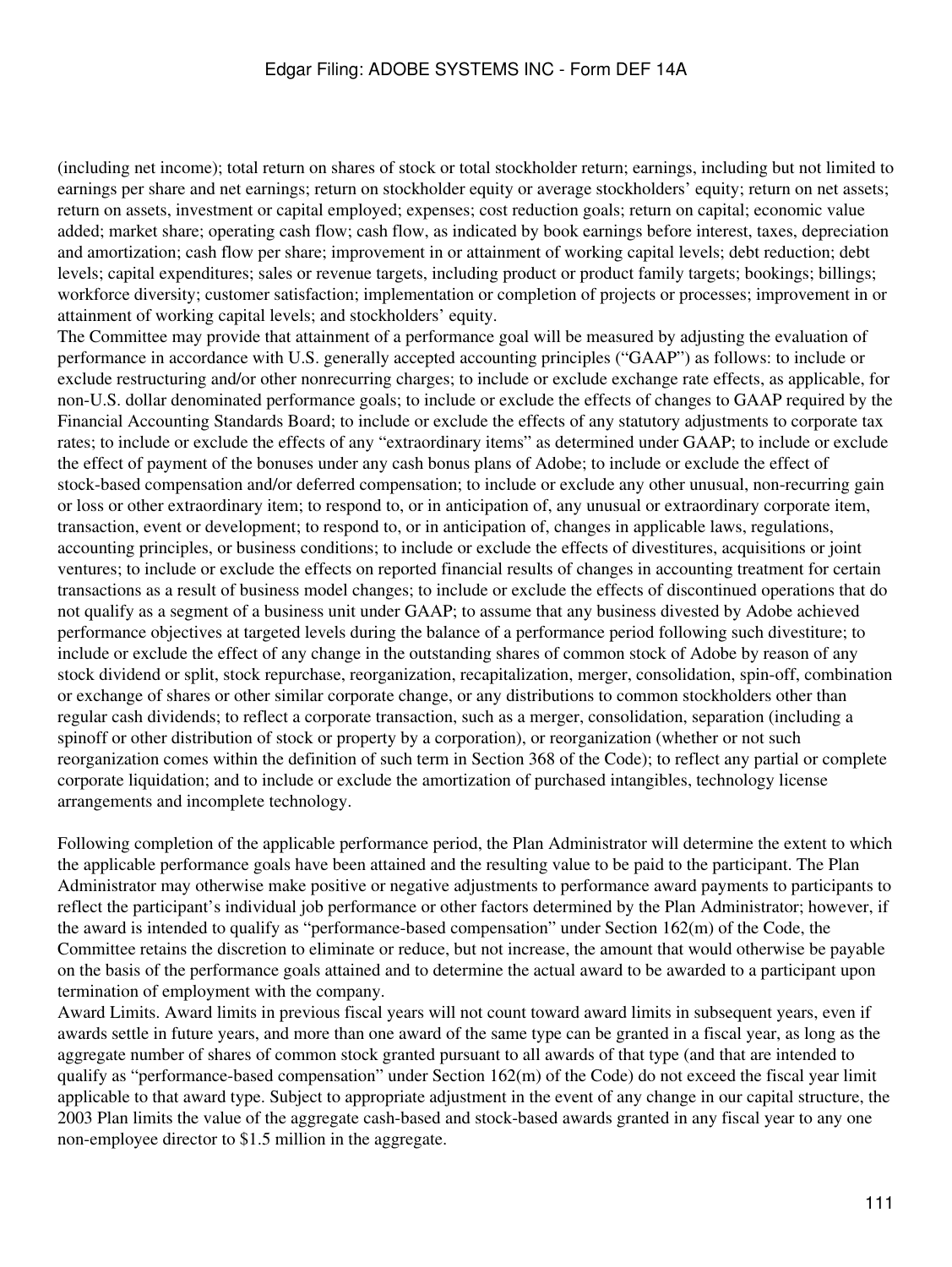Clawback/Recovery. Any award granted under the 2003 Plan is subject to recovery pursuant to any clawback requirements that the Plan Administrator sets forth in the award agreement and any clawback policy that Adobe otherwise is required to adopt under applicable law. In addition, awards that have been granted under the 2003 Plan to our executive officers are subject to recovery pursuant to the Clawback Policy adopted by the Board in February 2015. Change of Control. In the event of a "Change of Control" (as defined in the 2003 Plan), the surviving, continuing successor or purchasing entity or its parent may, without the consent of any participant, either assume Adobe's rights and obligations under outstanding awards or substitute substantially equivalent equity awards. If the acquiring entity elects not to do so, then all unexercised and unvested portions of all outstanding awards will become immediately exercisable and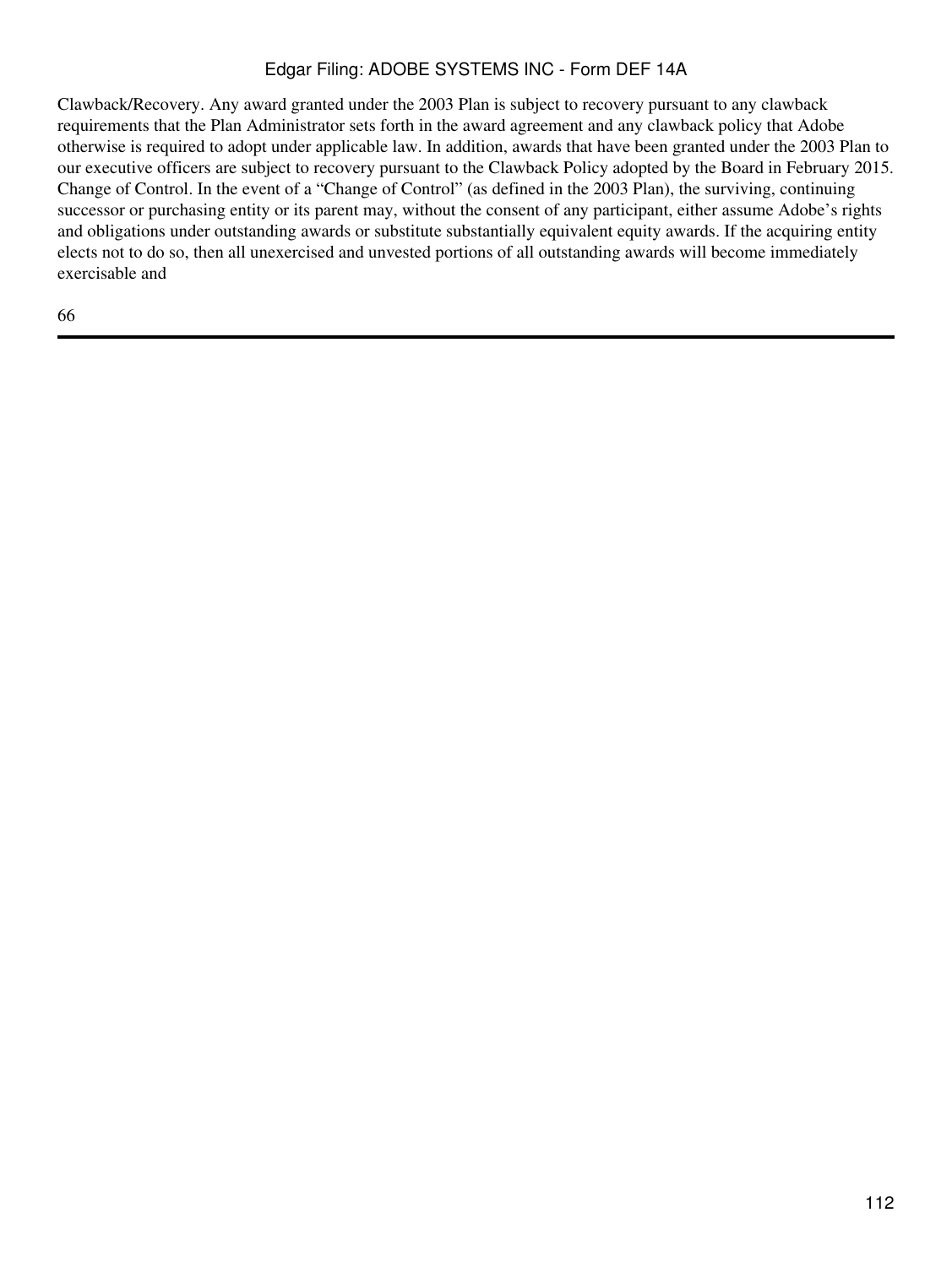vested in full. Any awards which are not assumed or replaced in connection with a Change of Control or exercised prior to the Change of Control will terminate effective as of the time of the Change of Control.

Equity awards granted to directors generally provide under the applicable award agreements that the awards will fully accelerate immediately prior to the effective date of a Change of Control, subject to the consummation of the Change of Control.

We have provided, and may provide in the future, additional benefits upon a Change of Control or other similar transactions. For example, our executive officers are either covered by the terms of a separate retention agreement or the 2017 Executive Severance Plan in the Event of a Change of Control, which provide for certain acceleration benefits applicable to equity compensation awards in the event of a Change of Control (see "Compensation Discussion and Analysis—Severance and Change of Control Compensation" and "Executive Compensation—Change of Control" contained in this proxy statement for more information).

Transferability. Generally, awards under the 2003 Plan may not be transferred except by will or the laws of descent and distribution, and may be exercised during a participant's lifetime only by the participant.

Tax Withholding. To the extent permitted by law, we may deduct from the shares issuable to a participant upon the exercise or settlement of an award, or to accept from the participant the tender of, shares having a value equal to all or any part of the tax withholding obligations; provided that, the value of shares withheld or tendered to satisfy any such tax

withholding obligations may not exceed the amount determined by the applicable minimum statutory withholding rates if tax withholding in excess of the minimum statutory withholding rates would result in a charge to earnings for financial accounting purposes.

Termination or Amendment. The 2003 Plan will continue in effect until the first to occur of (1) its termination by the Board, or (2) the date on which all shares available for issuance under the 2003 Plan have been issued and all restrictions on such shares under the terms of the 2003 Plan and the agreements evidencing awards granted under the 2003 Plan have lapsed. All incentive stock options must be granted, if at all, within ten years from the earlier of the date the 2003 Plan is adopted, as amended, by the Board (or the Committee) or the date the 2003 Plan is duly approved, as amended, by our stockholders. Therefore, currently no incentive stock option may be granted under the 2003 Plan on or after April 12, 2027, the 10th anniversary of the last amendment to the 2003 Plan approved by our stockholders.

The Plan Administrator may terminate or amend the 2003 Plan at any time, provided that without stockholder approval, the 2003 Plan cannot be amended to effect any change that would require stockholder approval under any applicable law, regulation or rule. Further, generally no termination or amendment of the 2003 Plan may adversely affect an outstanding award without the participant's consent, unless such termination or amendment is necessary to comply with applicable law, regulation, or rule.

Summary of Federal Income Tax Consequences

The following summary is intended only as a general guide to the current U.S. federal income tax consequences of participation in the 2003 Plan and does not attempt to describe all possible federal or other tax consequences of such participation or tax consequences based on particular circumstances, and, among other considerations, does not describe state, local, or international tax consequences. Furthermore, the tax consequences are complex and subject to change, and a taxpayer's particular situation may be such that some variation of the described rules is applicable. Incentive Stock Options. A participant recognizes no taxable ordinary income as a result of the grant or exercise of an incentive stock option qualifying under Section 422 of the Code. However, the exercise of an incentive stock option may increase the participant's alternative minimum tax liability, if any.

If a participant holds stock acquired through the exercise of an incentive stock option for more than two years from the date on which the stock option was granted and more than one year after the date the stock option was exercised for those shares, any gain or loss on a disposition of those shares (a "qualifying disposition") will be a long-term capital gain or loss. Upon such a qualifying disposition, Adobe will not be entitled to any income tax deduction.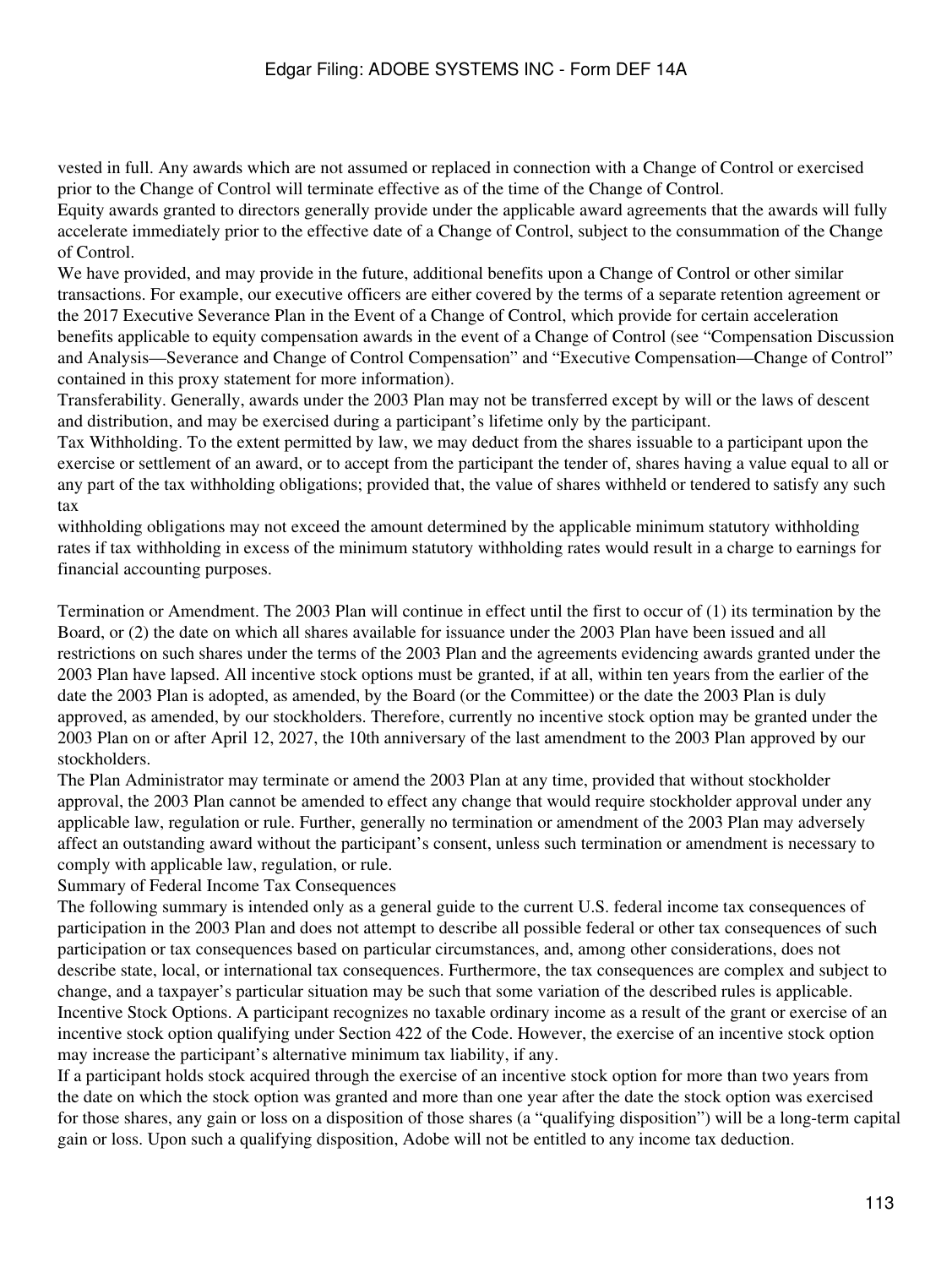Generally, if the participant disposes of the stock before the expiration of either of those holding periods described above (a "disqualifying disposition"), then at the time of such disqualifying disposition the participant will realize taxable ordinary income equal to the lesser of (1) the excess of the stock's fair market value on the date of exercise over the exercise price, or (2) the participant's actual gain, if any, on the purchase and sale. The participant's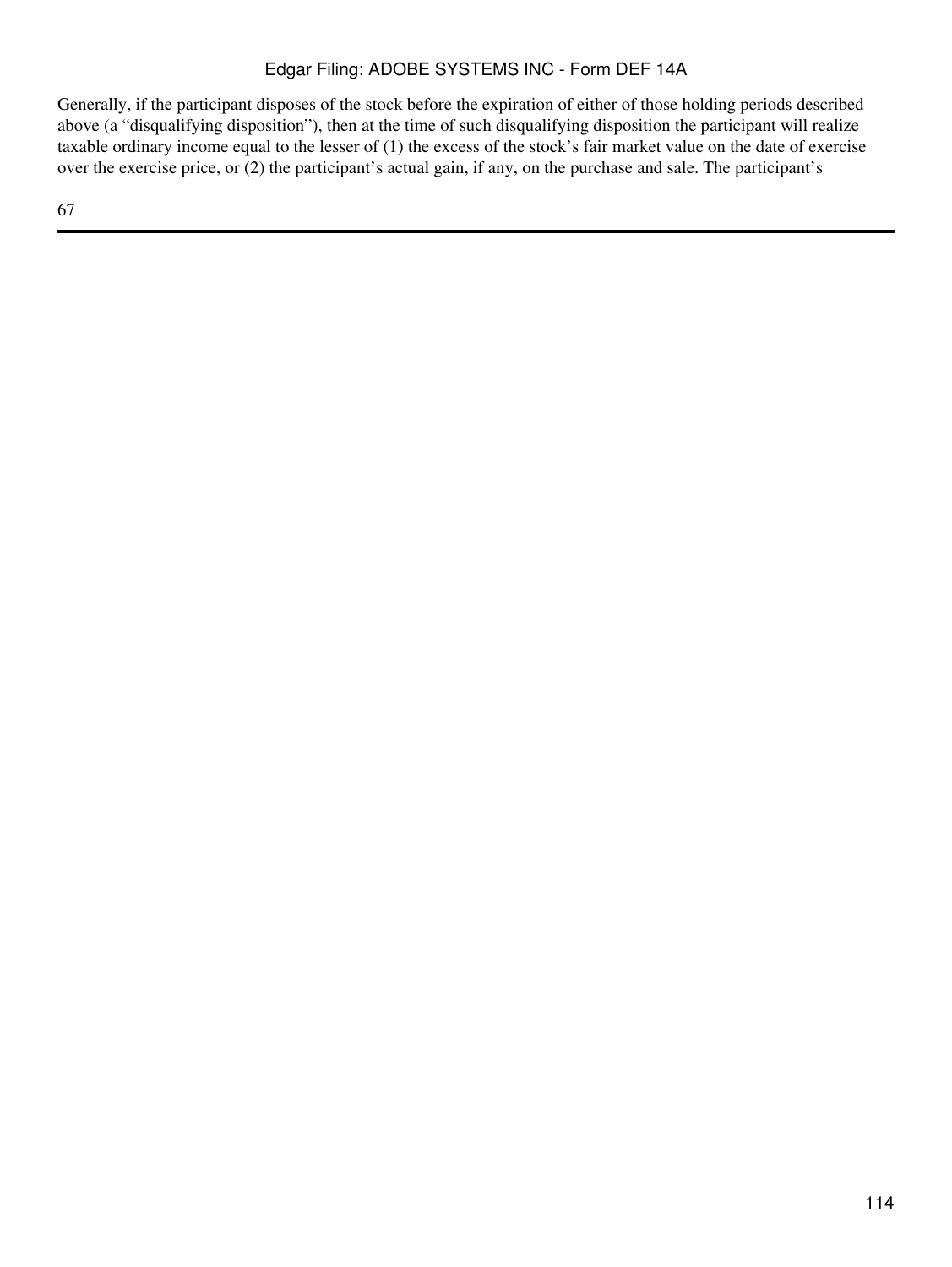additional gain or any loss upon the disqualifying disposition will be a capital gain or loss, which will be long term or short term depending on whether the stock was held for more than one year. To the extent the participant recognizes ordinary income by reason of a disqualifying disposition, generally Adobe will be entitled to a corresponding income tax deduction in the tax year in which the disqualifying disposition occurs.

Nonstatutory Stock Options and Stock Appreciation Rights. A participant generally recognizes no taxable ordinary income as a result of the grant of a nonstatutory stock option or stock appreciation right with a per share exercise price equal to not less than the fair market value of a share of the underlying stock on the date of grant. Upon exercise of a nonstatutory stock option or stock appreciation right, the participant generally recognizes ordinary income in the amount equal to the excess of the fair market value of the exercised shares on the date of purchase over the exercise price of such shares. Generally, Adobe will be entitled to an income tax deduction in the taxable year in which such ordinary income is recognized by the participant.

Upon the disposition of stock acquired by the exercise of a nonstatutory stock option, any gain or loss, based on the difference between the sale price and the fair market value on the exercise date, will be taxed as capital gain or loss. Stock Bonuses and Stock Purchase Rights. A participant acquiring restricted stock generally will recognize ordinary income equal to the difference between the fair market value of the shares on the "determination date" and the participant's purchase price, if any. The "determination date" is the date on which the participant acquires the shares unless they are subject to a substantial risk of forfeiture and are not transferable, in which case the determination date is the earlier of (1) the date on which the shares become transferable, or (2) the date on which the shares are no longer subject to a substantial risk of forfeiture. If the determination date is after the date on which the participant acquires the shares, the participant may elect, pursuant to Section 83(b) of the Code, to have the date of acquisition be the determination date by filing an election with the Internal Revenue Service no later than 30 days after the date the shares are acquired. Upon the sale of shares acquired pursuant to a restricted stock award, any gain or loss, based on the difference between the sale price and the fair market value on the determination date, will be taxed as a capital gain or loss. Such gain or loss will be long term or short term depending on whether the stock was held for more than one year. Adobe generally will be entitled to a corresponding income tax deduction in the taxable year in which ordinary income is recognized by the participant.

Restricted Stock Units. A participant generally recognizes no taxable ordinary income as a result of the grant of an RSU award. In general, the participant will recognize ordinary income in the year in which the shares subject to that award vest and are actually issued to the participant, in an amount equal to the fair market value of the shares on the date of issuance. Adobe generally will be entitled to an income tax deduction equal to the amount of ordinary income recognized by the participant for the taxable year in which such ordinary income is recognized by the participant. Performance Awards. A participant generally will recognize no income as a result of the grant of a performance share or a performance unit award. Upon the settlement of such awards, participants generally will recognize ordinary income in the year of receipt in an amount equal to the cash received, if any, and the fair market value of any unrestricted shares received. If the participant receives shares of restricted stock, the participant generally will be taxed in the same manner as described above in "Stock Bonuses and Stock Purchase Rights." Upon the sale of any shares received, any gain or loss, based on the difference between the sale price and the fair market value on the "determination date," will be taxed as a capital gain or loss. Adobe generally will be entitled to a deduction equal to the amount of ordinary income recognized by the participant for the taxable year in which such ordinary income is recognized by the participant.

Limitation on Deductions. Section 162(m) of the Code denies a deduction to any publicly held corporation for compensation paid to certain "covered employees" in a taxable year to the extent that compensation to each covered employee exceeds \$1 million. The deductibility of certain qualifying performance-based compensation in excess of \$1 million may be preserved with respect to taxable years beginning on or before December 31, 2017 or which is provided pursuant to a written binding contract which was in effect on November 2, 2017, and which was not modified in any material respect on or after such date. Conditions for qualifying performance-based compensation include such requirements as stockholder approval of the 2003 Plan, setting individual annual limits on award types, and establishing performance criteria that must be met before the award actually will vest or be paid. Although the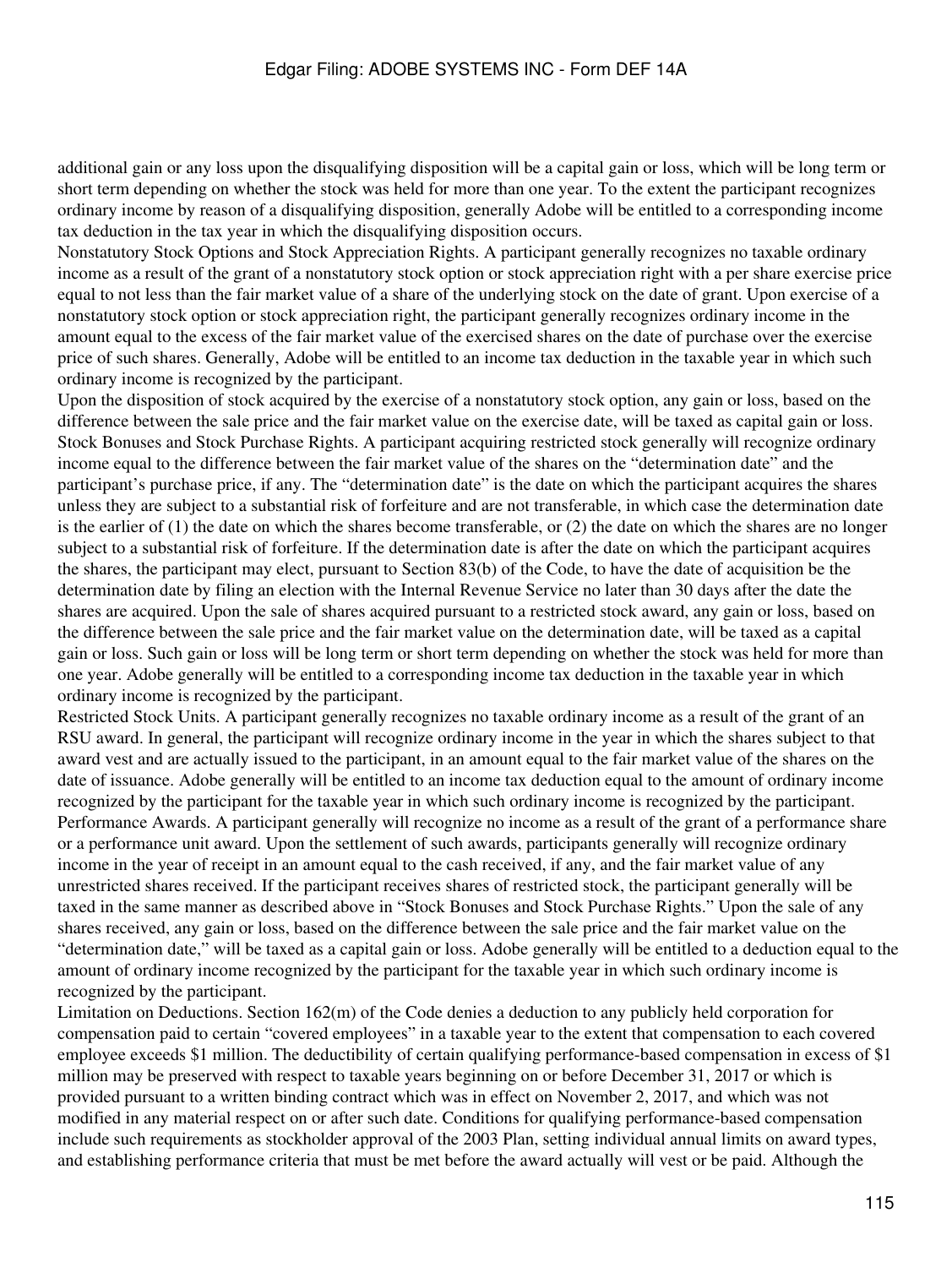Committee considers the impact of Section 162(m) as well as other tax and accounting consequences when developing and implementing the company's executive compensation programs, the Committee retains the flexibility to design and administer compensation programs that are in the best interests of the company and its stockholders. In addition, due to the ambiguities and uncertainties as to the application and interpretation of Section 162(m) of the Code including with respect to the effective date and transition provisions for when performance-based compensation in excess of \$1 million may no longer be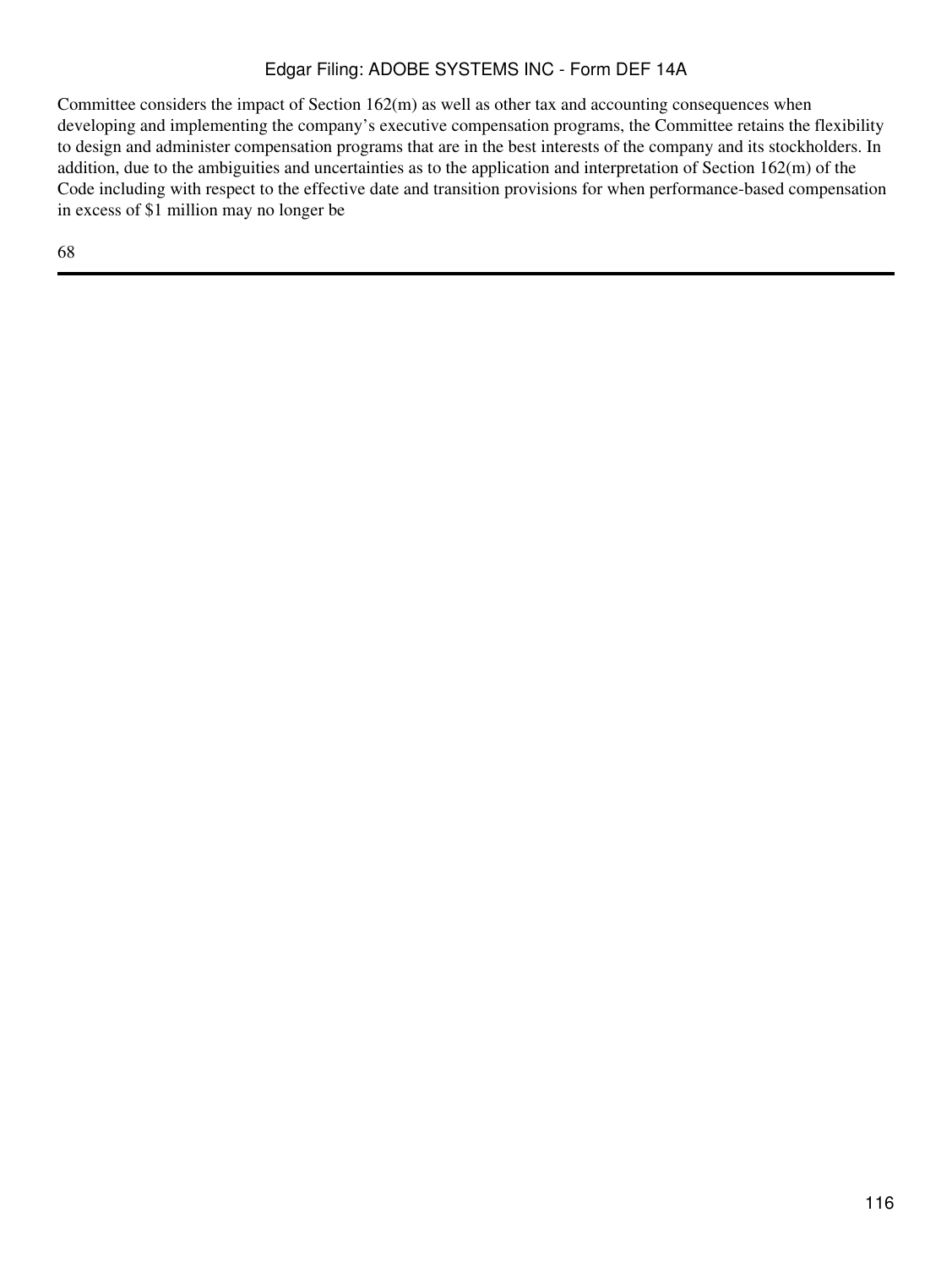deductible under the recently-enacted tax bill, no assurances can be given, that compensation even if intended by the Committee to satisfy the requirements for deductibility under Section 162(m) of the Code would, in fact, do so.

Section 409A. Section 409A of the Code provides certain requirements for non-qualified deferred compensation arrangements with respect to an individual's deferral and distribution elections and permissible distribution events. Awards granted under the 2003 Plan with a deferral feature will be subject to the requirements of Section 409A. If an award is subject to and fails to satisfy the requirements of Section 409A, the recipient of that award may recognize ordinary income on the amounts deferred under the award, to the extent vested, which may be prior to when the compensation actually or constructively is received. Also, if an award that is subject to Section 409A fails to comply with Section 409A's provisions, Section 409A imposes an additional 20% federal income tax on compensation recognized as ordinary income, as well as interest on such deferred compensation. Awards under the Plan

Awards Granted to Certain Persons. Awards under the 2003 Plan are made at the discretion of the Committee. Therefore, the benefits and amounts that will be received or allocated under the amended 2003 Plan in the future are not determinable at this time. No awards have been granted that are contingent on the approval of the 2003 Plan. Pursuant to the terms of our current Non-Employee Director Compensation Policy, our eligible directors will each receive, on the first business day after the 2018 Annual Meeting, an annual grant of RSUs, which will vest 100% on the day immediately preceding our next annual meeting of stockholders. The annual grant is valued at \$260,000 (on the date of grant) and is converted into RSUs as described in "Director Compensation—Equity Awards" in this proxy statement. The aggregate dollar value of anticipated awards to be made to our nine non-employee directors eligible to receive awards under the 2003 Plan on April 13, 2018 (the first business day after the scheduled date of the 2018 Annual Meeting), pursuant to the terms of our 2017 Non-Employee Director Compensation Policy, based on the valuation method described under "Director Compensation—Equity Awards" in this proxy statement, is \$2,340,000. As of January 26, 2018, under the 2003 Plan there were (a) 38,022 shares of common stock subject to outstanding options; and (b) 11,611,281 shares of common stock subject to outstanding unvested RSUs and performance shares (at max). Since the initial approval of the 2003 Plan in 2003 through January 26, 2018, the following number of stock options have been granted under the 2003 Plan to the individuals and groups described in the table. 2003 Plan Stock

Options Granted Since 2003

Stock Options(#) Name

Shantanu Narayen, Chairman, President<br>3,043,300 and Chief Executive **Officer** Mark 658,600 Garrett, Executive Vice President and Chief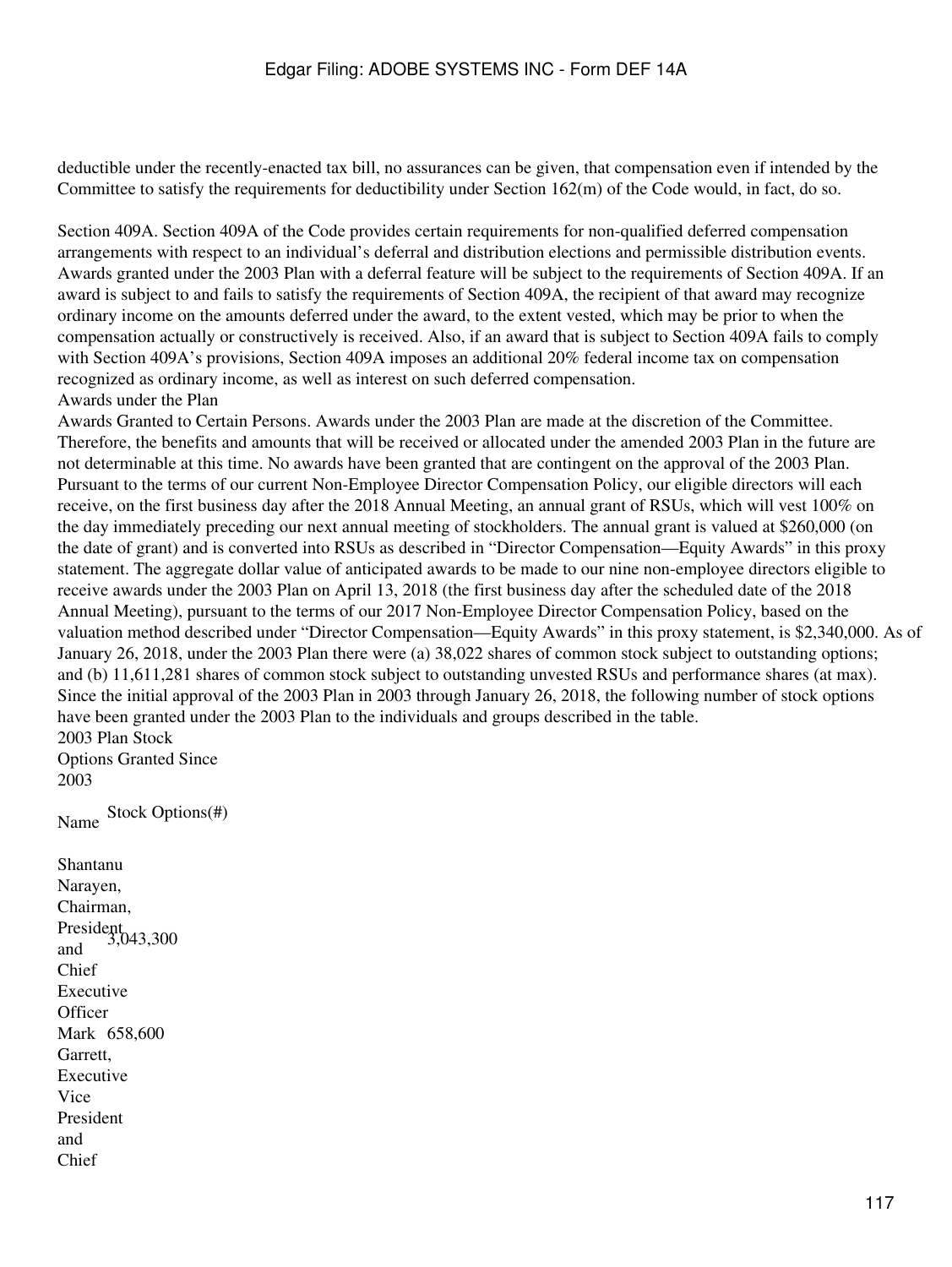Financial **Officer** Matthew Thompson, Executive Vice President, 563,000 Worldwide Field **Operations** Bradley Rencher, Executive Vice President, 400 and GM, Experience Cloud Bryan Lamkin, Executive Vice President and GM, Digital Media Executive Group 5,571,425 (11 persons) Non-Executive Director Group 417,820 (9 persons) Non-Executive **Officer** Employee Group (17,963 person66,008,864 as of 2017 fiscal year end)

As of January 26, 2018, for all equity compensation plans, the number of securities to be issued upon exercise of outstanding options and rights totaled 12,105,008, which includes 146,508 shares issuable upon the vesting of outstanding options at a weighted-average exercise price of \$17.70 and a weighted-average remaining contractual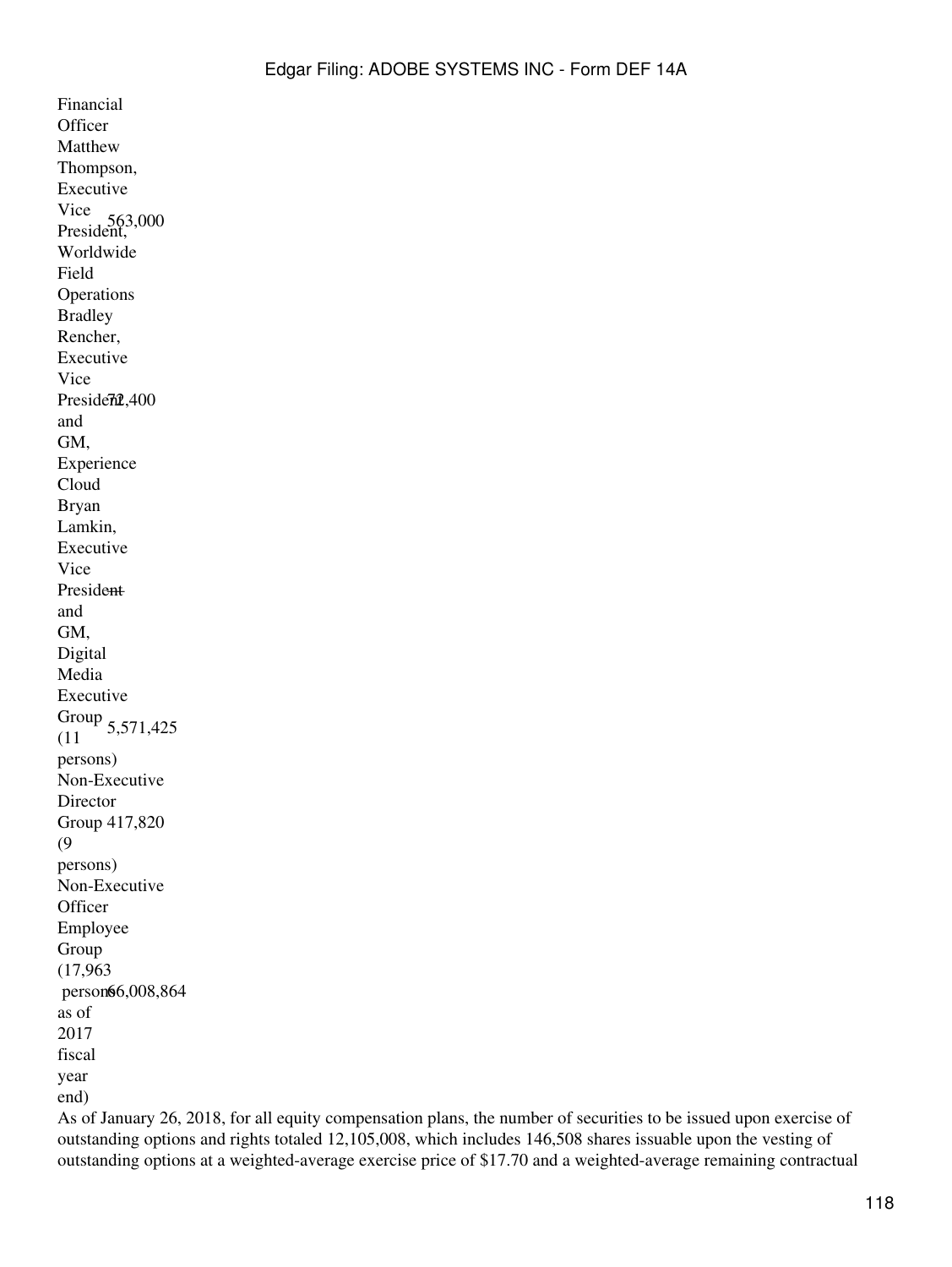term of 2.57 years, and 11,958,500 shares issuable upon vesting of RSUs and performance shares (at max).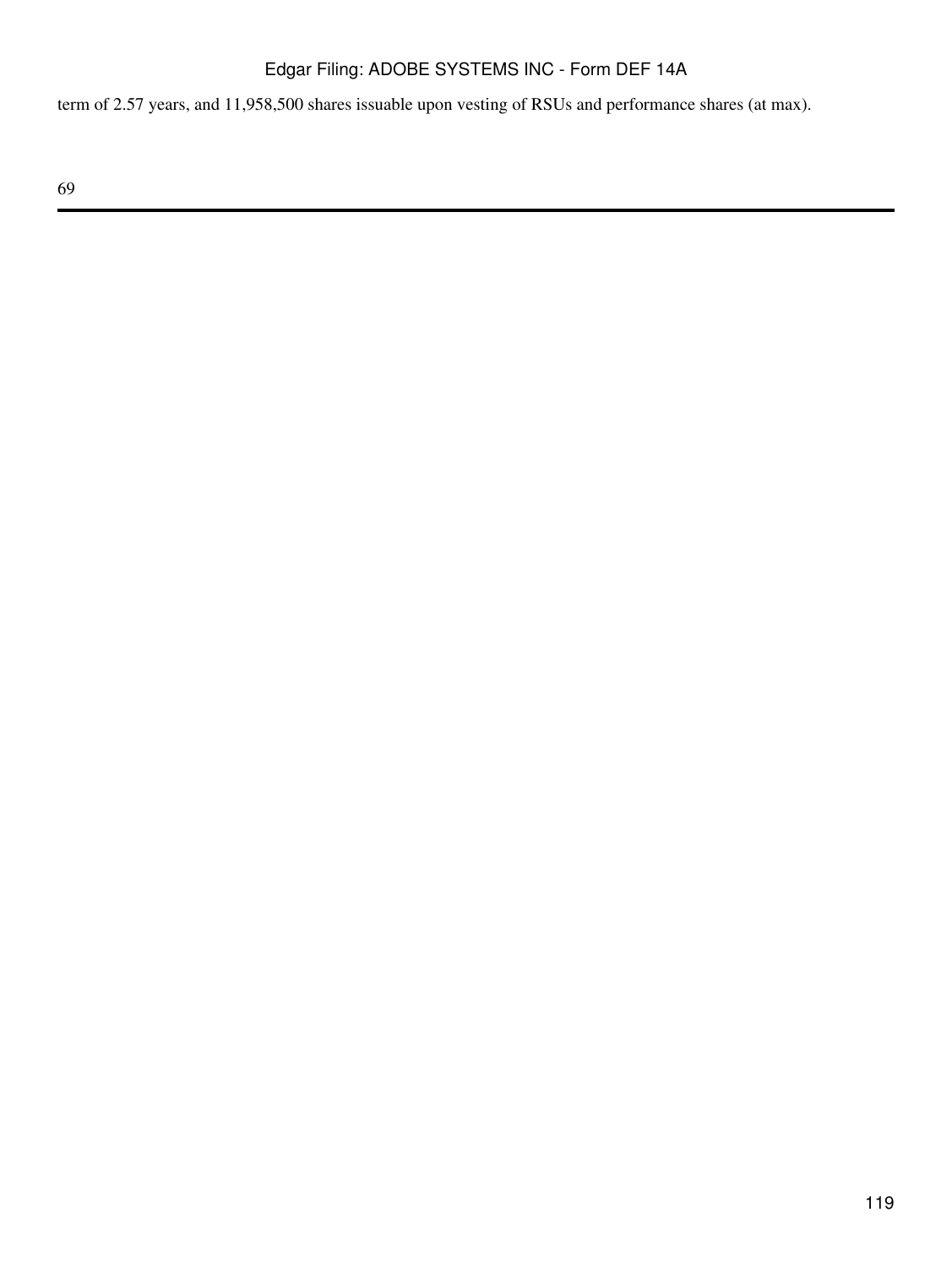### PROPOSAL 3

# RATIFICATION OF APPOINTMENT OF

#### INDEPENDENT REGISTERED PUBLIC ACCOUNTING FIRM

The Audit Committee appointed KPMG LLP as our independent registered public accounting firm for the fiscal year ending on November 30, 2018, and urges you to vote for ratification of KPMG's appointment. KPMG has audited our financial statements since fiscal year 1983. Although we are not required to seek your approval of this appointment, we believe it is good corporate governance to do so. No determination has been made as to what action our Audit Committee would take if you do not ratify the appointment. Even if the appointment is ratified, the Audit Committee retains discretion to appoint a new independent registered public accounting firm if the Audit Committee concludes such a change would be in the best interests of Adobe and its stockholders.

We expect representatives of KPMG to be present at the 2018 Annual Meeting and available to respond to appropriate questions by stockholders. Additionally, the representatives of KPMG will have the opportunity to make a statement if they so desire.

#### Vote Required and Board Recommendation

Stockholder ratification of the appointment of KPMG as our independent registered public accounting firm requires the affirmative vote of the holders of a majority of the votes cast, excluding abstentions, at this meeting. Abstentions will not have any effect on the outcome of this Proposal and there will be no broker non-votes with respect to this Proposal because it is the only item on the agenda on which brokers may exercise their discretion to vote for or against the Proposal in the absence of instruction from the beneficial owners.

THE BOARD UNANIMOUSLY RECOMMENDS A VOTE "FOR" THIS PROPOSAL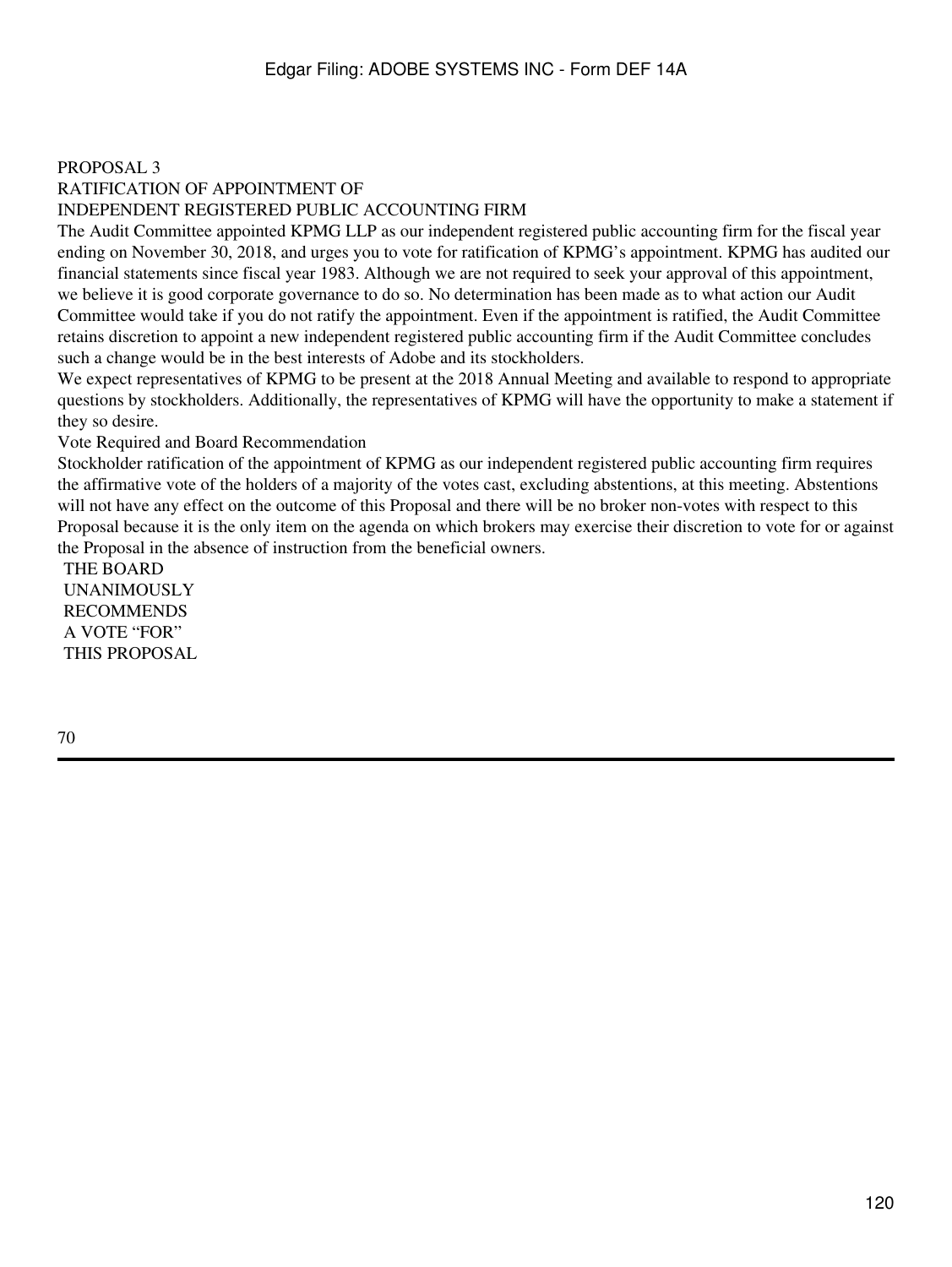### PRINCIPAL ACCOUNTING FEES AND SERVICES

During fiscal years 2017 and 2016, we retained KPMG to provide services in the following categories and amounts: Fee Category Fiscal 2017 Fiscal 2016

| Audit Fees <sup>(1)</sup> \$4,565,686 \$4,217,374 |                         |           |
|---------------------------------------------------|-------------------------|-----------|
| Audit-Related \$875,551                           |                         | \$742,901 |
| Fees                                              |                         |           |
| Tax Fees                                          | \$630,460               | \$615,311 |
| All Other                                         | $\mathbf{s}$ —          | \$405,245 |
| Fees                                              |                         |           |
| Total                                             | \$6,071,697 \$5,980,831 |           |

\_\_\_\_\_\_\_\_\_\_\_\_\_\_\_\_\_\_\_\_\_\_\_\_\_\_\_\_\_\_\_\_\_\_\_\_\_

(1) Fiscal 2016 audit fees have been updated to reflect the final fees incurred.

Audit fees include the audit of Adobe's annual financial statements, review of financial statements included in each of our Quarterly Reports on Form 10-Q, and services that are normally provided by KPMG in connection with statutory and regulatory filings or engagements for those fiscal years.

Audit-related fees consist of fees for assurance and related services that are reasonably related to the performance of the audit or review of our financial statements. This category includes fees primarily related to due diligence in connection with completed acquisitions.

Tax fees consist of fees for professional services for tax compliance, tax advice and tax planning. This category includes fees primarily related to the preparation and review of federal, state and international tax returns and assistance with tax audits.

All other fees include assurance services not related to the audit or review of our financial statements. This category includes fees primarily related to due diligence in connection with proposed acquisitions.

Our Audit Committee determined that the rendering of non-audit services by KPMG is compatible with maintaining the independence of KPMG.

# AUDIT COMMITTEE PRE-APPROVAL OF SERVICES PERFORMED BY OUR

INDEPENDENT REGISTERED PUBLIC ACCOUNTING FIRM

It is the policy of our Audit Committee to pre-approve all audit and permissible non-audit services to be performed by KPMG. Our Audit Committee pre-approves services by authorizing specific projects within the categories outlined above, subject to a budget for each category. Our Audit Committee's charter gives the Audit Committee the power to delegate to a subcommittee when appropriate, or to one or more members of the Audit Committee, the authority to address and grant any requests for pre-approval of services between Audit Committee meetings, and the subcommittee or such member or members must report any pre-approval decisions to our Audit Committee at its next scheduled meeting.

All services related to audit fees, audit-related fees, tax fees and all other fees provided by KPMG during fiscal years 2017 and 2016 were pre-approved by the Audit Committee in accordance with the pre-approval policy described above.

For more information on KPMG, please see "Report of the Audit Committee."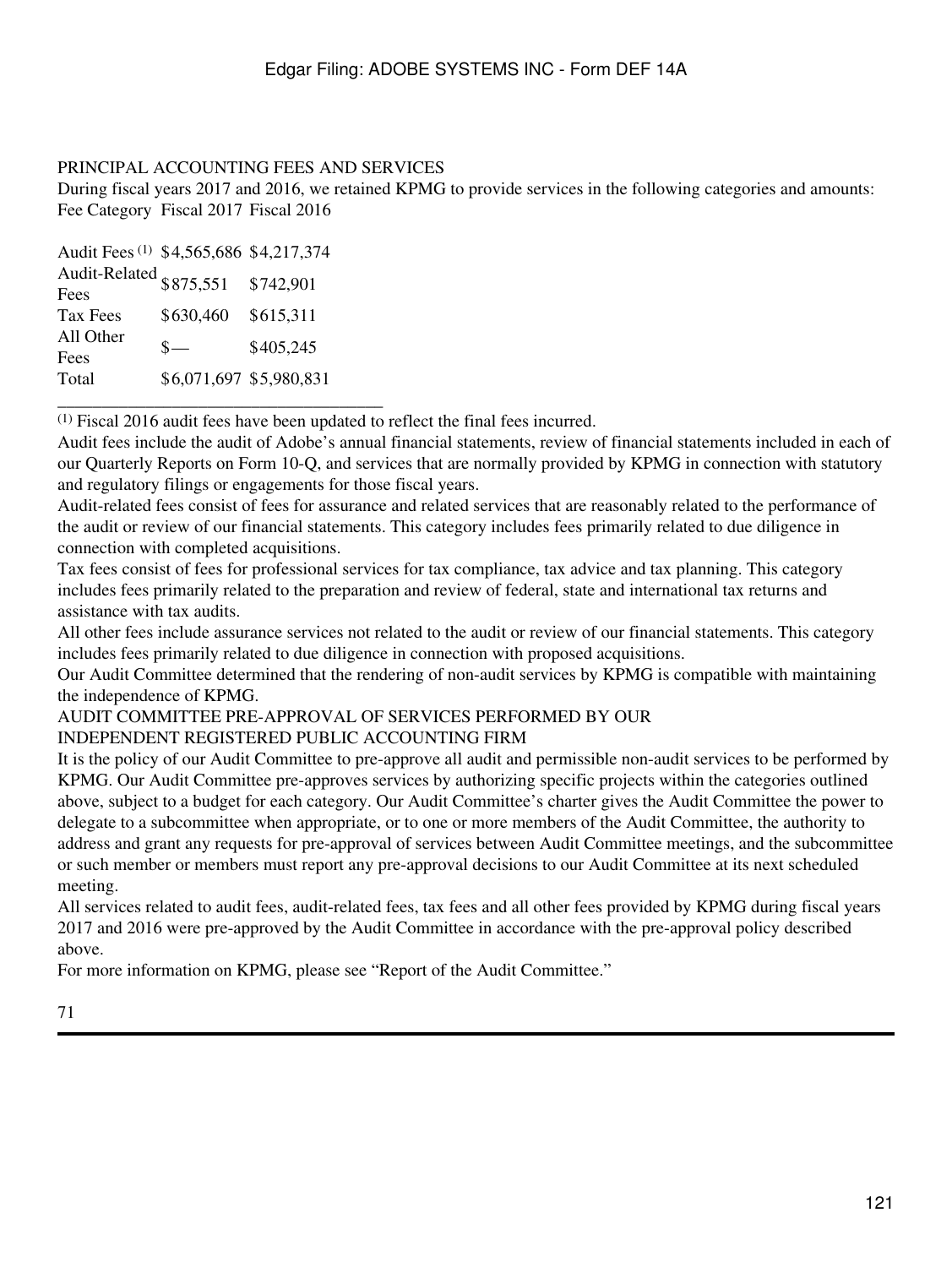### REPORT OF THE AUDIT COMMITTEE

The Audit Committee's role includes assisting the Board in fulfilling its responsibilities related to the oversight of our financial, accounting and reporting processes; our system of internal accounting and financial controls; our enterprise risk management program; and our compliance with related legal, regulatory and ethical requirements. The Audit Committee is responsible for the appointment, compensation, engagement, retention, termination and services of our independent registered public accounting firm, including conducting a review of its independence; reviewing and approving the planned scope of our annual audit; overseeing our independent registered public accounting firm's audit work; reviewing and pre-approving any audit and non-audit services that may be performed by our independent registered public accounting firm; reviewing with management and our independent registered public accounting firm the adequacy of our internal financial and disclosure controls; reviewing our critical accounting policies and the application of accounting principles; monitoring the rotation of partners of our independent registered public accounting firm on our audit engagement team as required by regulation; reviewing the company's policies and practices with respect to swaps transactions; overseeing Adobe's worldwide investment policy; and overseeing the performance of our internal audit function. The Audit Committee establishes procedures, as required under applicable regulation, for the receipt, retention and treatment of complaints received by us regarding accounting, internal accounting controls or auditing matters and the confidential, anonymous submission by employees of concerns regarding questionable accounting or auditing matters. The Audit Committee also oversees the company's initiatives related to cyber-security, including prevention and response to any cyber-attacks. The Audit Committee's role also includes meeting to review our annual audited financial statements and quarterly financial statements with management and our independent registered public accounting firm. The Audit Committee held eight meetings during fiscal year 2017. The Audit Committee has the authority to obtain independent advice and assistance from internal or external legal, accounting and other advisors, at Adobe's expense.

Each member of the Audit Committee meets the independence criteria prescribed by applicable regulations and the rules of the SEC for audit committee membership and is an "independent director" within the meaning of applicable NASDAQ listing standards. Each Audit Committee member meets NASDAQ's financial sophistication requirements, and the Board has further determined that each Audit Committee member is an "audit committee financial expert" as such term is defined in Item 407(d) of Regulation S-K. The Audit Committee acts pursuant to a written charter, which complies with the applicable provisions of the Sarbanes-Oxley Act of 2002 and related rules of the SEC and NASDAQ, a copy of which can be found on our website at:

http://www.adobe.com/investor-relations/governance.html.

The Audit Committee is involved in closely monitoring and negotiating KPMG's annual audit fees and any audit-related, tax or other fees that arise during the year. The Audit Committee conducts an annual evaluation of the independent registered public accounting firm in connection with the committee's determination of whether to continue to retain KPMG or engage another firm as Adobe's independent external auditor.

In the course of these reviews, the committee has considered, among other things:

professional reputation, utilizing the questionnaire published by the Center for Audit Quality; KPMG's historical and recent performance, including the results of an internal survey of KPMG's service, quality and

• Board ("PCAOB") reports on KPMG and its peer firms; external data relating to audit quality and performance, including recent Public Company Accounting Oversight

•the value of KPMG's services in light of the fees charged to Adobe;

policies and practices and internal control over financial reporting; KPMG's tenure as our independent auditor and its familiarity with our global operations and businesses, accounting

•KPMG's capability and expertise in handling the breadth and complexity of our worldwide operations;

•KPMG's integrity and objectivity; and

•KPMG's independence.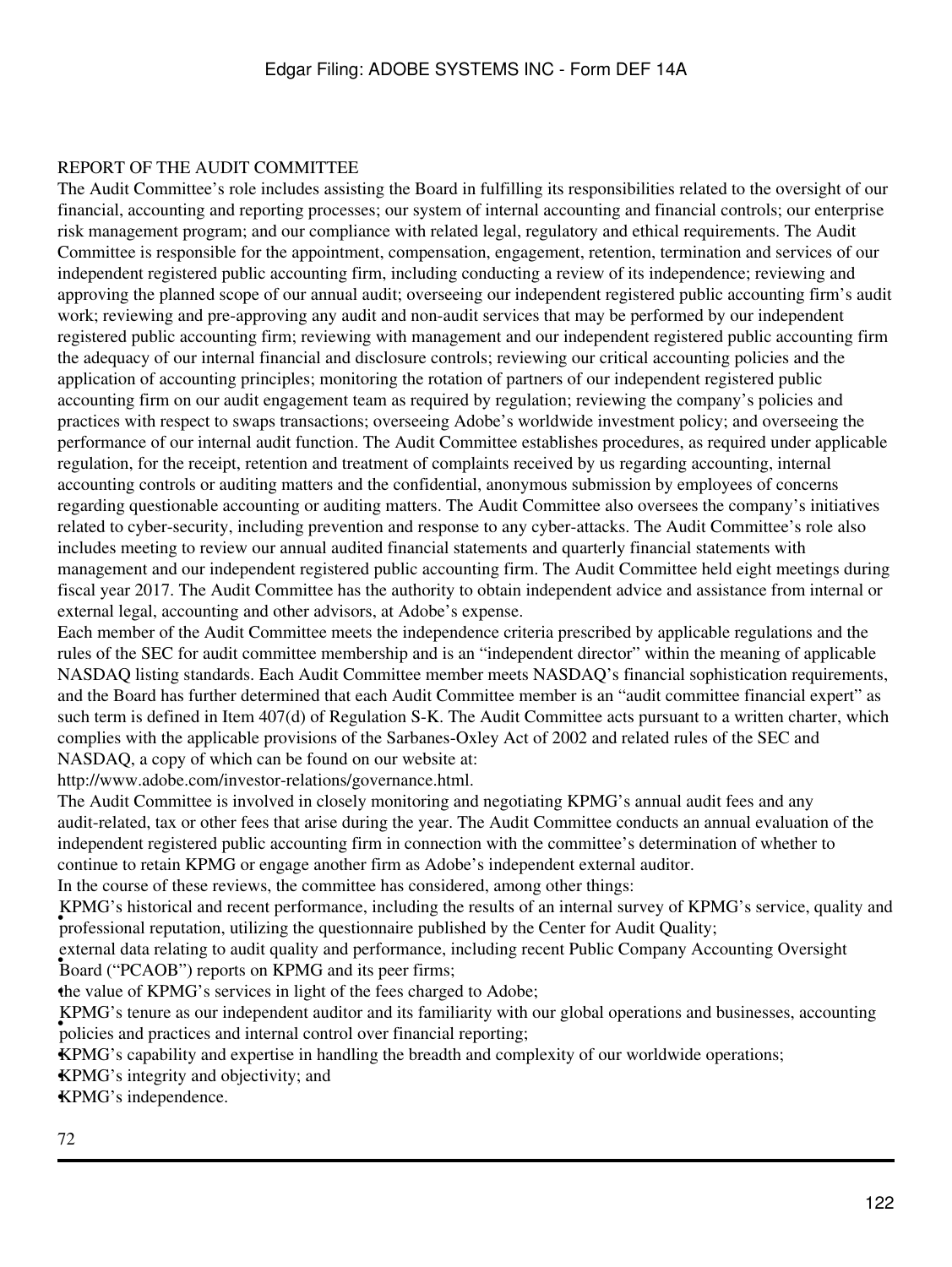Based on this evaluation, including the factors discussed above, the Audit Committee has concluded that KPMG is independent and believes it is in the best interests of Adobe and its stockholders to retain KPMG to serve as the company's independent registered public accounting firm for fiscal year 2018. Accordingly, the Audit Committee has reappointed KPMG as Adobe's independent external auditor for fiscal year 2018.

We have reviewed and discussed with management and KPMG our audited financial statements. We discussed with KPMG and Adobe's internal auditors the overall scope and plans of their audits. We met with KPMG, with and without management present, to discuss results of its examinations, its evaluation of Adobe's internal controls, and the overall quality of Adobe's financial reporting.

We have reviewed and discussed with KPMG matters required to be discussed pursuant to the PCAOB Auditing Standard 1301 "Communications with Audit Committees" and Rule 2-07 of Regulation S-X, "Communications with Audit Committees." We have received from KPMG the written disclosures and letter required by the applicable requirements of the PCAOB regarding KPMG's communications with the Audit Committee concerning independence. We have discussed with KPMG matters relating to its independence, including a review of both audit and non-audit fees, and considered the compatibility of non-audit services with KPMG's independence.

Based on the reviews and discussions referred to above and our review of Adobe's audited financial statements for fiscal year 2017, we recommended to the Board that Adobe's audited financial statements be included in the Annual Report on Form 10-K for the fiscal year ended December 1, 2017, for filing with the SEC. Respectfully submitted, AUDIT COMMITTEE Frank Calderoni, Chair

Robert Burgess James Daley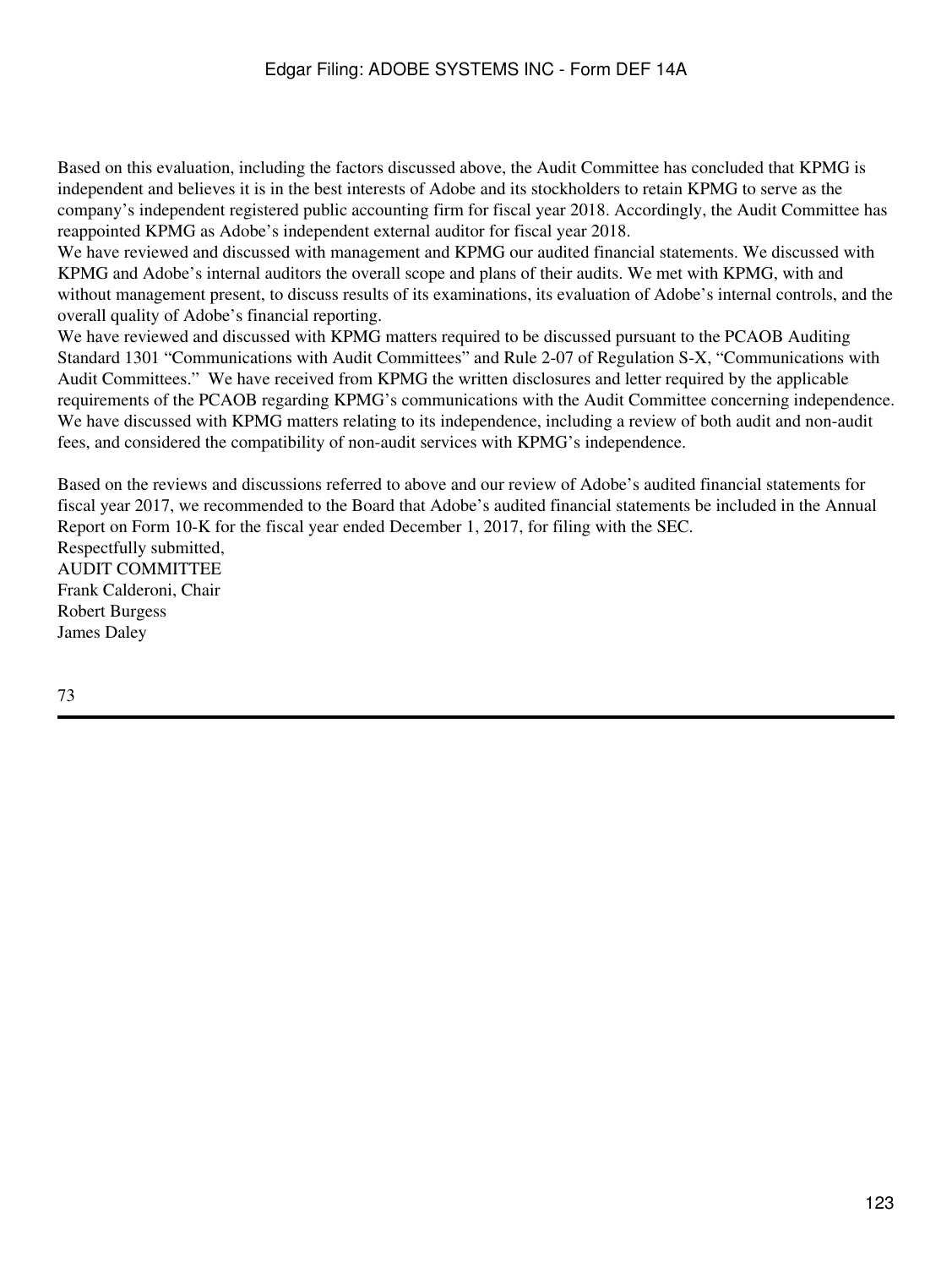# PROPOSAL 4 ADVISORY VOTE ON EXECUTIVE COMPENSATION

In accordance with the Dodd-Frank Wall Street Reform and Consumer Protection Act and Section 14 of the Exchange Act, Adobe is asking its stockholders to cast a non-binding, advisory vote to approve the fiscal year 2017 compensation of our named executive officers as disclosed in this proxy statement (our "NEOs"). This Proposal, commonly known as "say-on-pay," gives our stockholders the opportunity to express their views on the design and effectiveness of our executive compensation programs.

As described in detail under the heading "Compensation Discussion and Analysis," our executive compensation programs are designed to align the interests of our executive officers with those of our stockholders, as well as attract, motivate, and retain key employees who are critical to our success. Under these programs, our executive officers, including our NEOs, are motivated to achieve specific financial and strategic objectives that are expected to increase stockholder value. Please read the "Compensation Discussion and Analysis" and the accompanying tables and narrative discussion for additional details about our executive compensation programs, including information about the fiscal year 2017 compensation of our NEOs. Biographical information regarding our executive officers is contained in the section titled "Executive Officers" in our 2017 Annual Report on Form 10-K and is incorporated herein by reference. Advisory Vote and Board Recommendation; Vote Required

We request stockholder approval of the fiscal year 2017 compensation of our NEOs as disclosed in this proxy statement pursuant to the SEC's compensation disclosure rules (which disclosure includes the "Compensation Discussion and Analysis," the compensation tables, and the narrative discussion that accompanies the compensation tables within the Executive Compensation section of this proxy statement). We encourage you to review the Compensation Discussion and Analysis and accompanying compensation tables and narrative discussion elsewhere in this proxy statement for a description and analysis of our principal executive compensation actions and decisions for fiscal year 2017.

This vote is not intended to address any specific element of compensation, but rather the overall compensation of our NEOs and the compensation philosophy, policies, practices and disclosures described in this proxy statement. Accordingly, we ask that you vote "FOR" the following resolution at this meeting:

"RESOLVED, that the stockholders of Adobe Systems Incorporated approve, on an advisory basis, the compensation of the named executive officers as disclosed in the company's proxy statement for the 2018 Annual Meeting of Stockholders pursuant to the compensation disclosure rules of the Securities and Exchange Commission, including the Compensation Discussion and Analysis, the 2017 Summary Compensation Table and the accompanying compensation tables and narrative discussion within the Executive Compensation section of this proxy statement." Approval of the above resolution requires the affirmative vote of the holders of a majority of the votes cast, excluding abstentions, at this meeting. Abstentions and broker non-votes will not have any effect on the outcome of this Proposal.

As an advisory vote, the outcome of the vote on this Proposal is not binding upon us or our Board. However, our Executive Compensation Committee, which is responsible for designing and administering our executive compensation programs, values the opinions expressed by our stockholders in their vote on this Proposal and will consider the outcome of this vote when making future compensation decisions for our executive officers. We hold such advisory votes on executive compensation each year and will hold another advisory vote at our 2019 Annual Meeting of Stockholders.

THE BOARD UNANIMOUSLY RECOMMENDS A VOTE "FOR" THIS PROPOSAL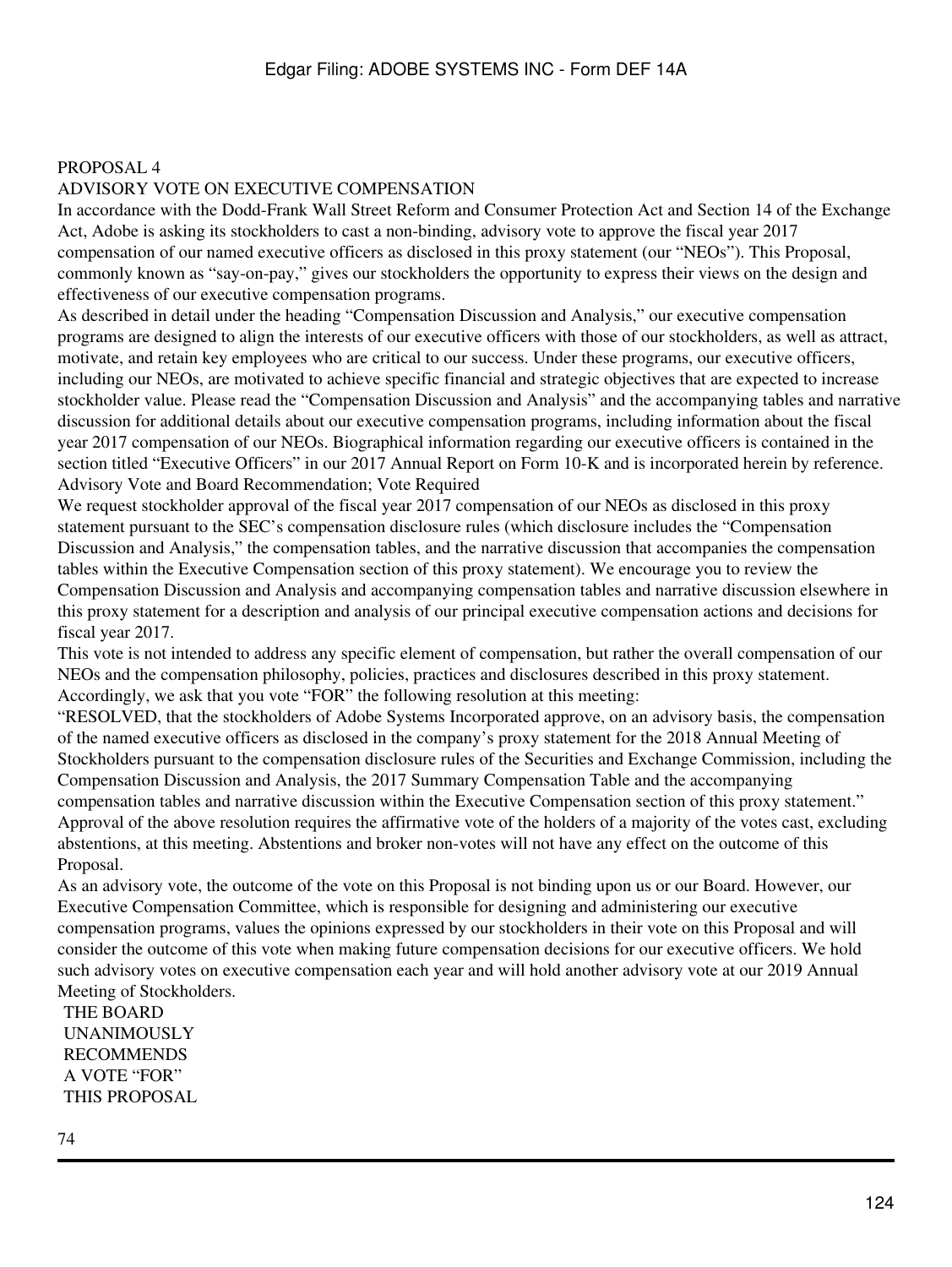### HOUSEHOLDING OF PROXY MATERIALS

We have adopted a procedure approved by the SEC known as "householding." This procedure allows multiple stockholders residing at the same address the convenience of receiving a single copy of our Notice, 2017 Annual Report and proxy materials, as applicable, unless we have received contrary instructions from one or more of the stockholders. This allows us to save money by reducing the number of documents we must print and mail, and helps reduce the environmental impact.

Householding is available to both registered stockholders and beneficial owners of shares held in street name. Registered Stockholders

If you are a registered stockholder and have consented to our mailing of proxy materials and other stockholder information to only one account in your household, as identified by you, we will deliver or mail a single copy of our Notice, 2017 Annual Report and proxy materials, as applicable, for all registered stockholders residing at the same address. Your consent will be perpetual unless you revoke it, which you may do at any time by contacting Broadridge Financial Solutions, Inc., either by calling 1-800-542-1061 (toll free), or by writing to Broadridge, Householding Department, 51 Mercedes Way, Edgewood, NY 11717. If you revoke your consent, we will begin sending you individual copies of future mailings of these documents within 30 days after we receive your revocation notice. If you received a householded mailing this year, and you would like to receive additional copies of our Notice, 2017 Annual Report and proxy materials, as applicable, mailed to you, please submit your request to Broadridge who will promptly deliver the requested copies.

Registered stockholders who have not consented to householding will continue to receive copies of our Notice, Annual Reports and proxy materials, as applicable, for each registered stockholder residing at the same address. As a registered stockholder, you may elect to participate in householding and receive only a single copy of annual reports or proxy statements for all registered stockholders residing at the same address by contacting Broadridge as outlined above.

### Street Name Holders

Stockholders who hold their shares through a brokerage may elect to participate in householding or revoke their consent to participate in householding by contacting their respective brokers.

### ANNUAL REPORT

Accompanying this proxy statement is our Annual Report on Form 10-K for the fiscal year ended December 1, 2017. The 2017 Annual Report contains audited financial statements covering our fiscal years ended December 1, 2017, December 2, 2016, and November 27, 2015. Copies of our Annual Report on Form 10-K for the fiscal year ended December 1, 2017, as filed with the SEC, are available free of charge on our website at www.adobe.com/adbe or you can request a copy free of charge by calling 408-536-4700 or sending an email to adobe@kpcorp.com. Please include your contact information with the request.

We hereby incorporate by reference into this proxy statement the biographical information regarding our executive officers contained in the section titled "Executive Officers" in our 2017 Annual Report on Form 10-K.

IMPORTANT NOTICE REGARDING THE INTERNET AVAILABILITY OF PROXY MATERIALS FOR THE ANNUAL MEETING TO BE HELD ON APRIL 12, 2018

This proxy statement and our 2017 Annual Report on Form 10-K for the fiscal year ended December 1, 2017, as filed with the SEC, are available at http://materials.proxyvote.com/00724F.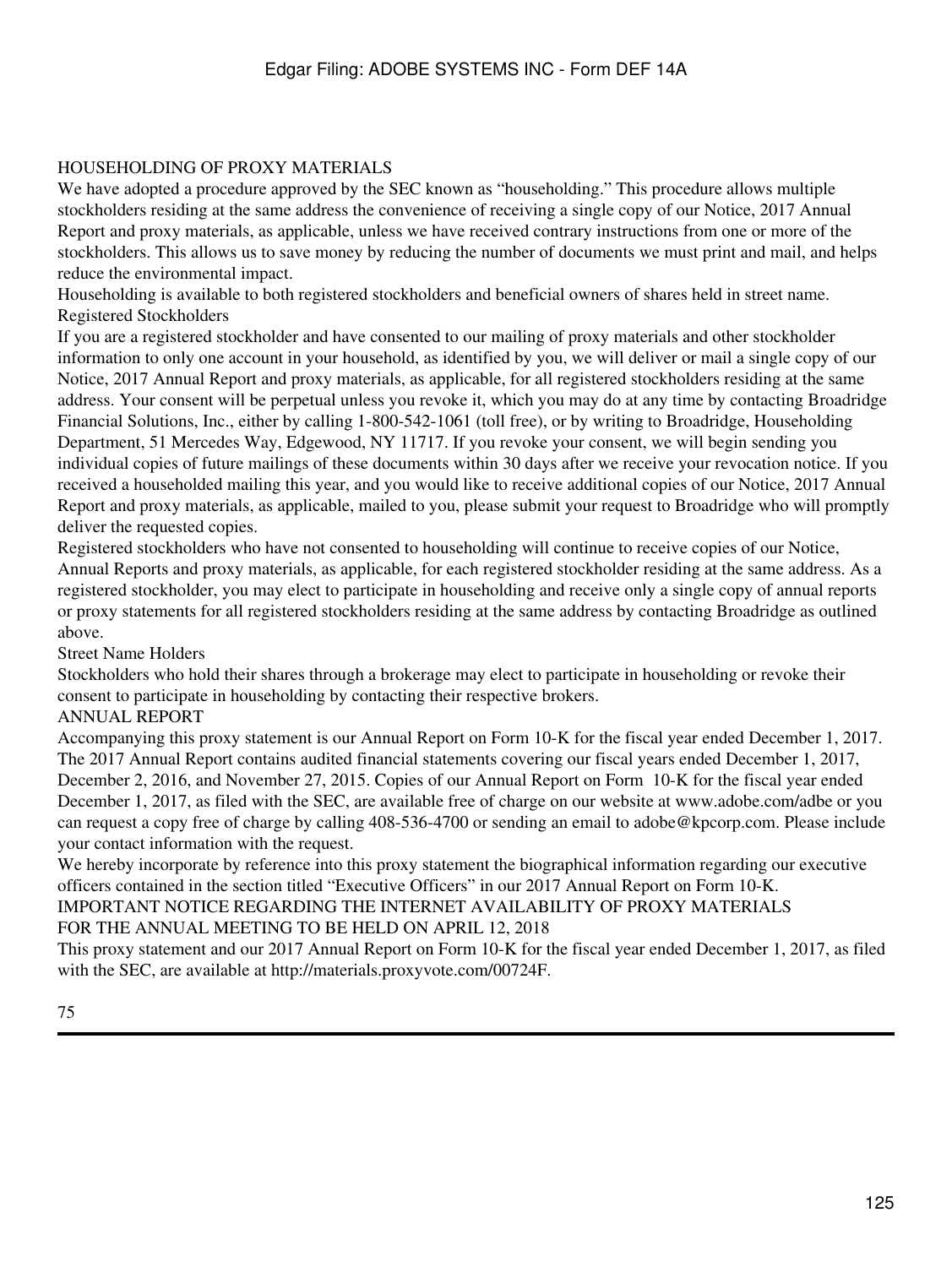### STOCKHOLDER PROPOSALS TO BE PRESENTED AT NEXT ANNUAL MEETING

Stockholder proposals may be included in our proxy statement for an annual meeting so long as they are provided to us on a timely basis and satisfy the other conditions set forth in SEC regulations under Rule 14a-8 regarding the inclusion of stockholder proposals in company-sponsored proxy materials. For a stockholder proposal to be considered for inclusion in our proxy statement for the 2019 Annual Meeting of Stockholders, we must receive the proposal at our principal executive offices, addressed to the Corporate Secretary, no later than November 2, 2018. A stockholder nomination of one or more director candidates for election to the Board to be included in our proxy statement for an annual meeting (a "proxy access nomination") may be included in such proxy statement and properly brought before the 2019 Annual Meeting of Stockholders as long as we receive information and notice of the proxy access nomination in compliance with the requirements set forth in Article III, Section 6 of our Bylaws, addressed to the Corporate Secretary at our principal executive offices no later than November 2, 2018, nor earlier than October 3, 2018.

In addition, a stockholder proposal that is not intended for inclusion in our proxy statement under Rule 14a-8 or a stockholder nomination of a director candidate that is not a proxy access nomination may be brought before the 2019 Annual Meeting of Stockholders so long as we receive information and notice of the proposal in compliance with the requirements set forth in our Bylaws, addressed to the Corporate Secretary at our principal executive offices, no later than December 2, 2018 nor earlier than November 2, 2018 for nominations for election to the Board and for all other business, no later than November 2, 2018 nor earlier than October 3, 2018.

Michael Dillon Executive Vice President, General Counsel & Corporate Secretary March 2, 2018 San Jose, California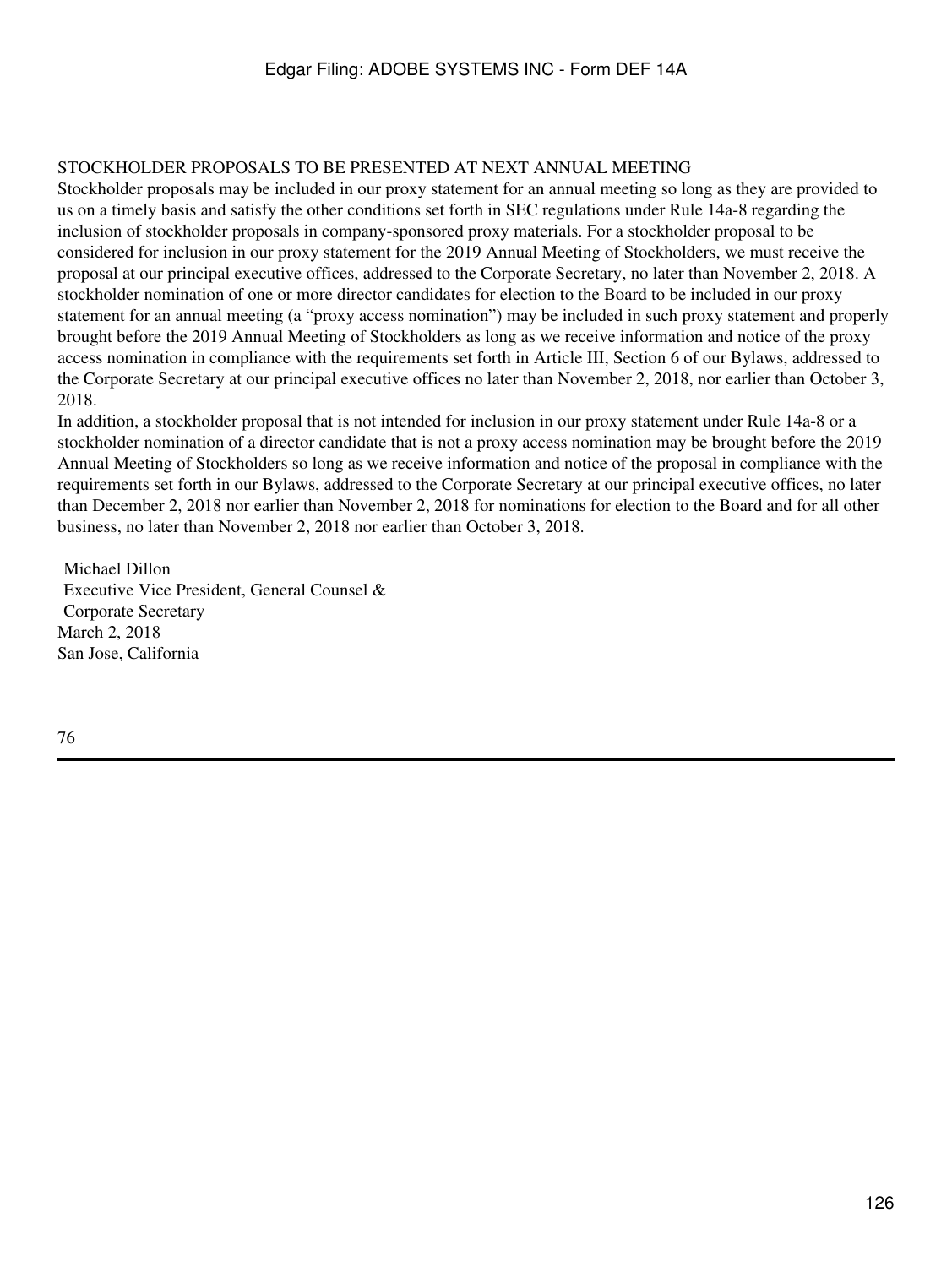ANNEX A

 $\overline{\phantom{a}}$  , where  $\overline{\phantom{a}}$ 

\_\_\_\_\_\_\_\_\_\_\_\_\_

ADOBE SYSTEMS INCORPORATED 2003 EQUITY INCENTIVE PLAN

Amended and Restated as of April [ ], 2018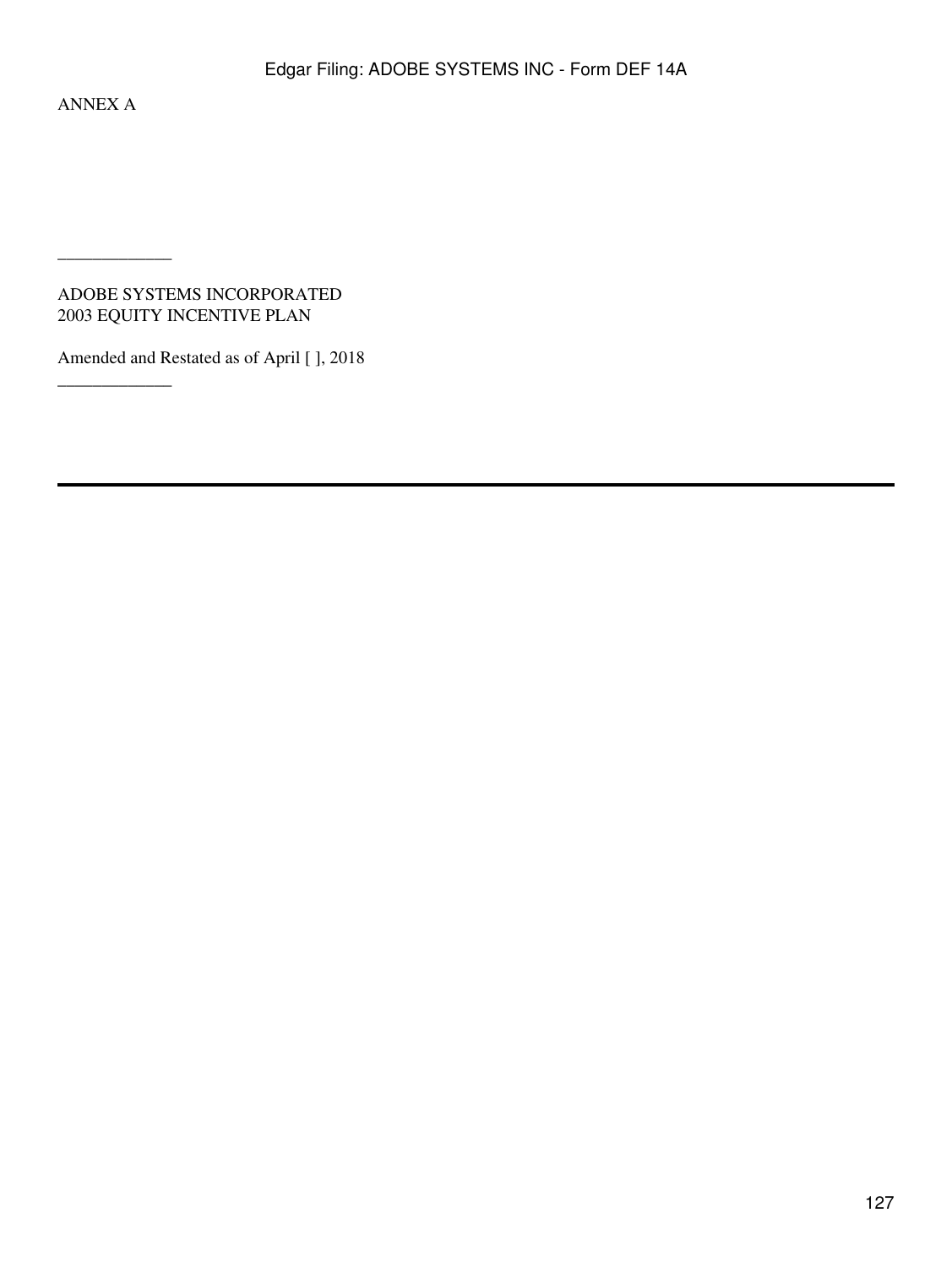# TABLE OF CONTENTS

| 1. Establishment, Purpose and Term of Plan<br>1.1 Establishment<br>1.2 Purpose<br>1.3 Term of Plan<br>2. Definitions and Construction<br>2.1 Definitions | $A-1$<br>$A-1$<br>$A-1$<br>$A-1$<br>$A-1$<br>$A-1$ |
|----------------------------------------------------------------------------------------------------------------------------------------------------------|----------------------------------------------------|
| 2.2 Construction                                                                                                                                         | $A-5$                                              |
| 3. Administration<br>3.1 Administration by the Committee<br>3.2 Authority of Officers                                                                    | $A-5$<br>$A-5$                                     |
|                                                                                                                                                          | $A-5$                                              |
| 3.3 Administration with Respect to Insiders                                                                                                              | $A-6$                                              |
| 3.4 Committee Complying with Section 162 (m)                                                                                                             | $A-6$                                              |
| 3.5 Powers of the Committee                                                                                                                              | $A-6$                                              |
| 3.6 Repricing                                                                                                                                            | $A-7$                                              |
| 3.7 Indemnification                                                                                                                                      | $A-7$                                              |
| 4. Shares Subject to Plan                                                                                                                                | $A-7$                                              |
| 4.1 Maximum Number of Shares Issuable                                                                                                                    | $A-7$                                              |
| 4.2 Adjustments for Changes in Capital Structure                                                                                                         | $A-8$                                              |
| 5. Eligibility and Award Limitations                                                                                                                     | $A-8$                                              |
| 5.1 Persons Eligible for Awards                                                                                                                          | $A-8$                                              |
| 5.2 Participation                                                                                                                                        | $A-8$                                              |
| 5.3 Incentive Stock Option Limitations                                                                                                                   | $A-9$                                              |
| 5.4 Award Limits                                                                                                                                         | $A-9$                                              |
| 6. Terms and Conditions of Options                                                                                                                       | $A-10$                                             |
| 6.1 Exercise Price                                                                                                                                       |                                                    |
|                                                                                                                                                          | $A-10$                                             |
| 6.2 Exercisability and Term of Options                                                                                                                   | $A-11$                                             |
| 6.3 Payment of Exercise Price                                                                                                                            | $A-11$                                             |
| 6.4 Effect of Termination of Service                                                                                                                     | $A-12$                                             |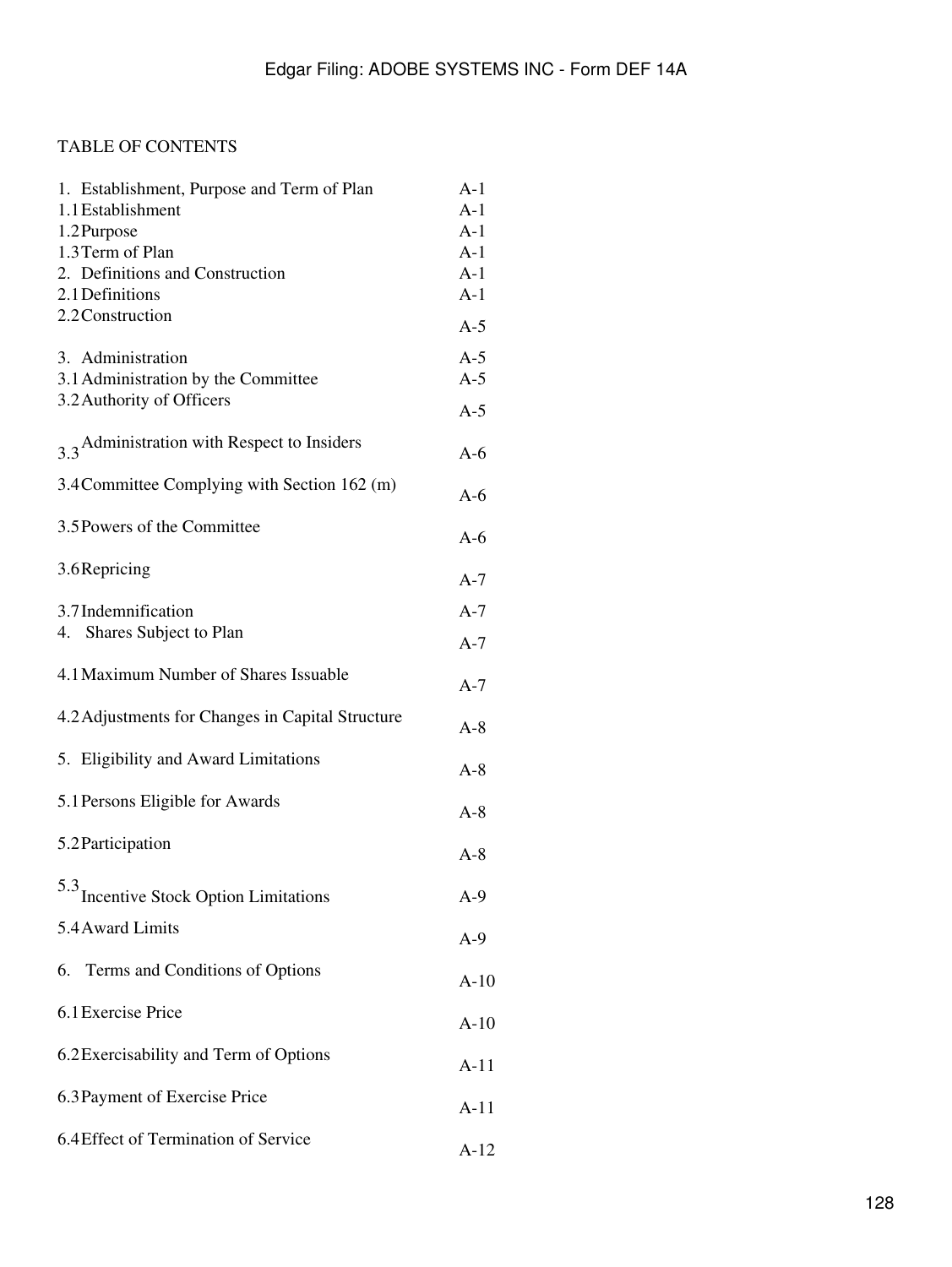| 6.5 Transferability of Options                       |        |
|------------------------------------------------------|--------|
| 7. Terms and Conditions of Stock Appreciation Rights | $A-12$ |
| 7.1 Types of SARs Authorized                         | $A-12$ |
| 7.2 Exercise Price                                   | $A-12$ |
| 7.3 Exercisability and Term of SARs                  | $A-12$ |
| 7.4 Exercise of SARs                                 | $A-13$ |
| 7.5 Deemed Exercise of SARs                          | $A-13$ |
| 7.6 Effect of Termination of Service                 | $A-13$ |
| 7.7 Nontransferability of SARs                       | $A-13$ |
| 8. Terms and Conditions of Stock Awards              | $A-13$ |
| 8.1 Types of Stock Awards Authorized                 | $A-14$ |
| 8.2 Purchase Price                                   | $A-14$ |
| 8 <sub>3</sub> Purchase Period                       | $A-14$ |
| 8.4 Payment of Purchase Price                        | $A-14$ |
| 8.5 Vesting; Restrictions on Transfer; Deferral      | $A-14$ |
| 8.6 Voting Rights; Dividends and Distributions       | $A-15$ |
| 8.7 Effect of Termination of Service                 |        |
|                                                      |        |

A-i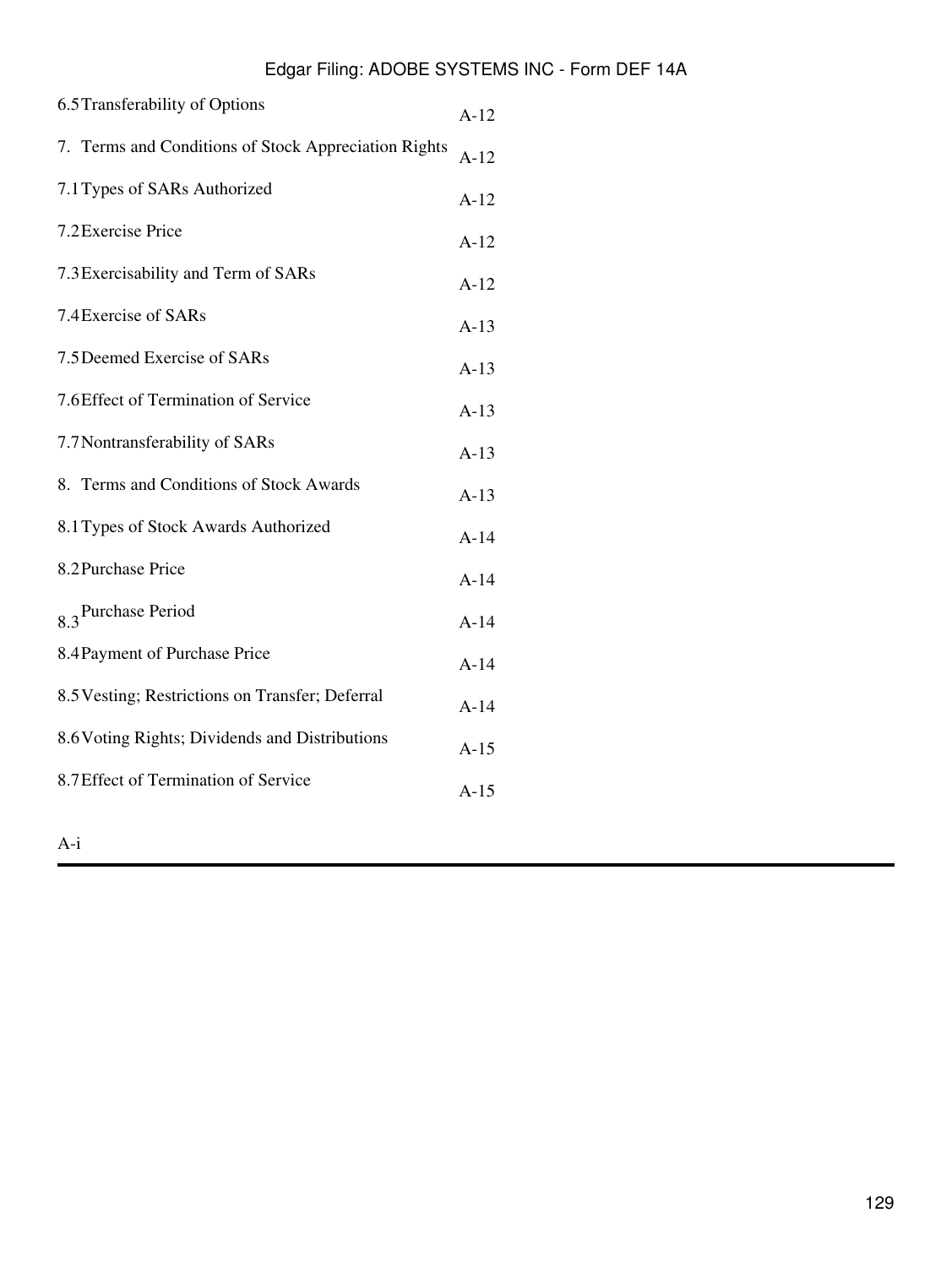|      | 8.8 Nontransferability of Stock Award Rights                                         | $A-15$ |
|------|--------------------------------------------------------------------------------------|--------|
| 9.   | Terms and Conditions of Performance Awards                                           | $A-16$ |
| 9.1  | Types of Performance Awards Authorized                                               | $A-16$ |
| 9.2  | Initial Value of Performance Shares and Performance Units                            | $A-16$ |
| 9.3  | Establishment of Performance Period, Performance Goals and Performance Award Formula | $A-16$ |
| 9.4  | Measurement of Performance Goals                                                     | $A-16$ |
| 9.5  | Settlement of Performance Awards                                                     | $A-16$ |
| 9.6  | Dividend Equivalents                                                                 | $A-17$ |
| 9.7  | <b>Effect of Termination of Service</b>                                              | $A-18$ |
| 9.8  | Nontransferability of Performance Awards                                             | $A-18$ |
| 10.  | Performance-Based Compensation under Code Section 162(m)                             | $A-18$ |
|      | 10.1 General                                                                         | $A-18$ |
|      | 10.2 Performance Goals                                                               | $A-18$ |
|      | 10.3 Performance Goals Based on Performance Measures                                 | $A-21$ |
| 11.  | <b>Standard Forms of Award Agreement</b>                                             | $A-23$ |
|      | 11.1 Award Agreements                                                                | $A-23$ |
|      | 11.2 Authority to Vary Terms                                                         | $A-23$ |
| 11.3 | Clawback/Recovery                                                                    | $A-23$ |
| 12.  | Change of Control                                                                    | $A-23$ |
| 13.  | Compliance with Securities Law                                                       | $A-25$ |
| 14.  | Tax Withholding                                                                      | $A-25$ |
|      | 14.1 Tax Withholding in General                                                      | $A-25$ |
|      | 14.2 Withholding in Shares                                                           | $A-25$ |
| 15.  | Termination or Amendment of Plan                                                     | $A-25$ |
| 16.  | Miscellaneous Provisions                                                             | $A-26$ |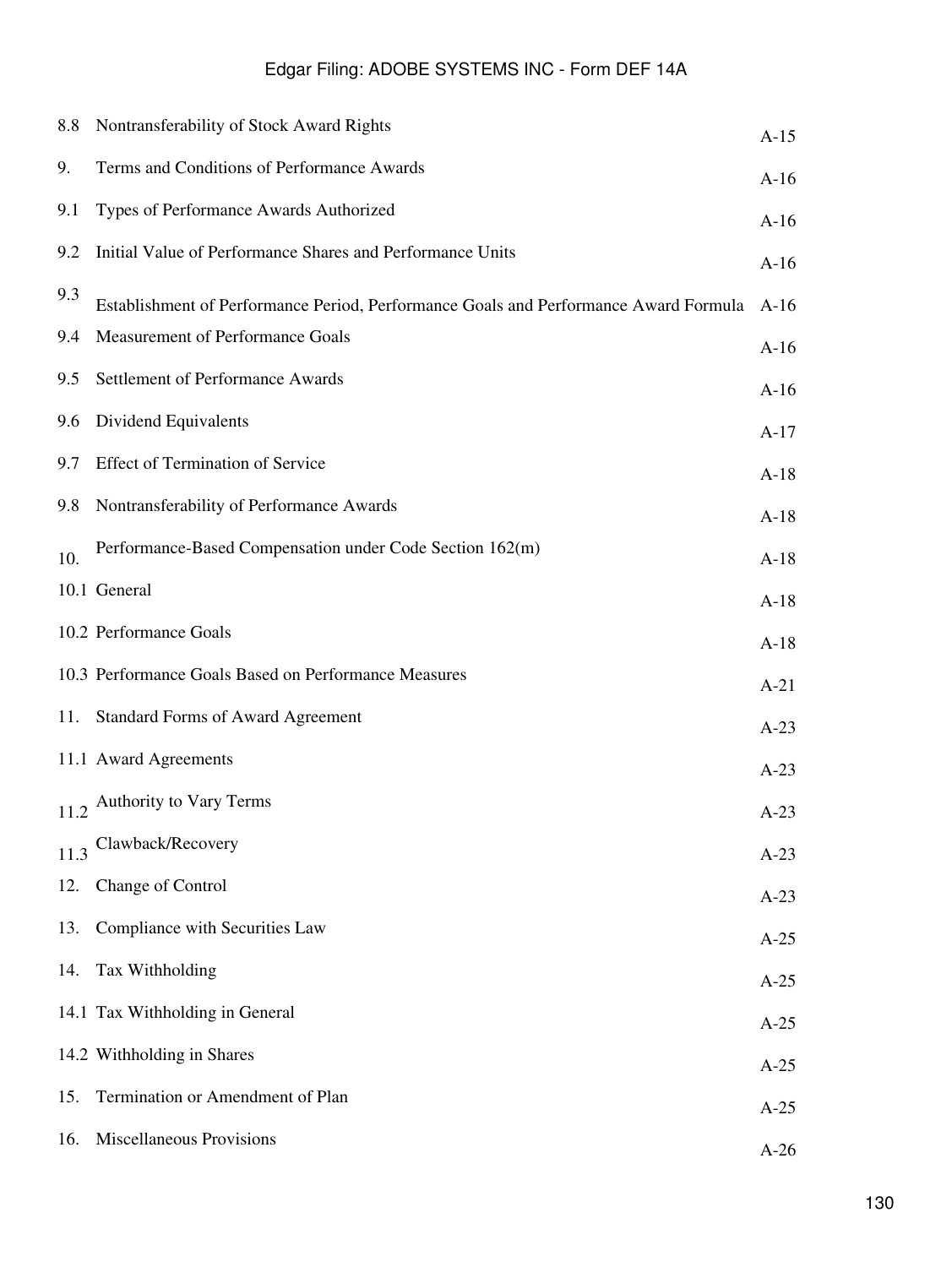| 16.1 Repurchase Rights                          | $A-26$ |
|-------------------------------------------------|--------|
| 16.2 Provision of Information                   | $A-26$ |
| 16.3 Rights as Employee, Consultant or Director | $A-26$ |
| 16.4 Rights as a Stockholder                    | $A-26$ |
| 16.5 Fractional Shares                          | $A-26$ |
| 16.6 Beneficiary Benefits                       | $A-26$ |
| 16.7 Unfunded Obligation                        | $A-27$ |
| 16.8 Section 409A                               | $A-27$ |
|                                                 |        |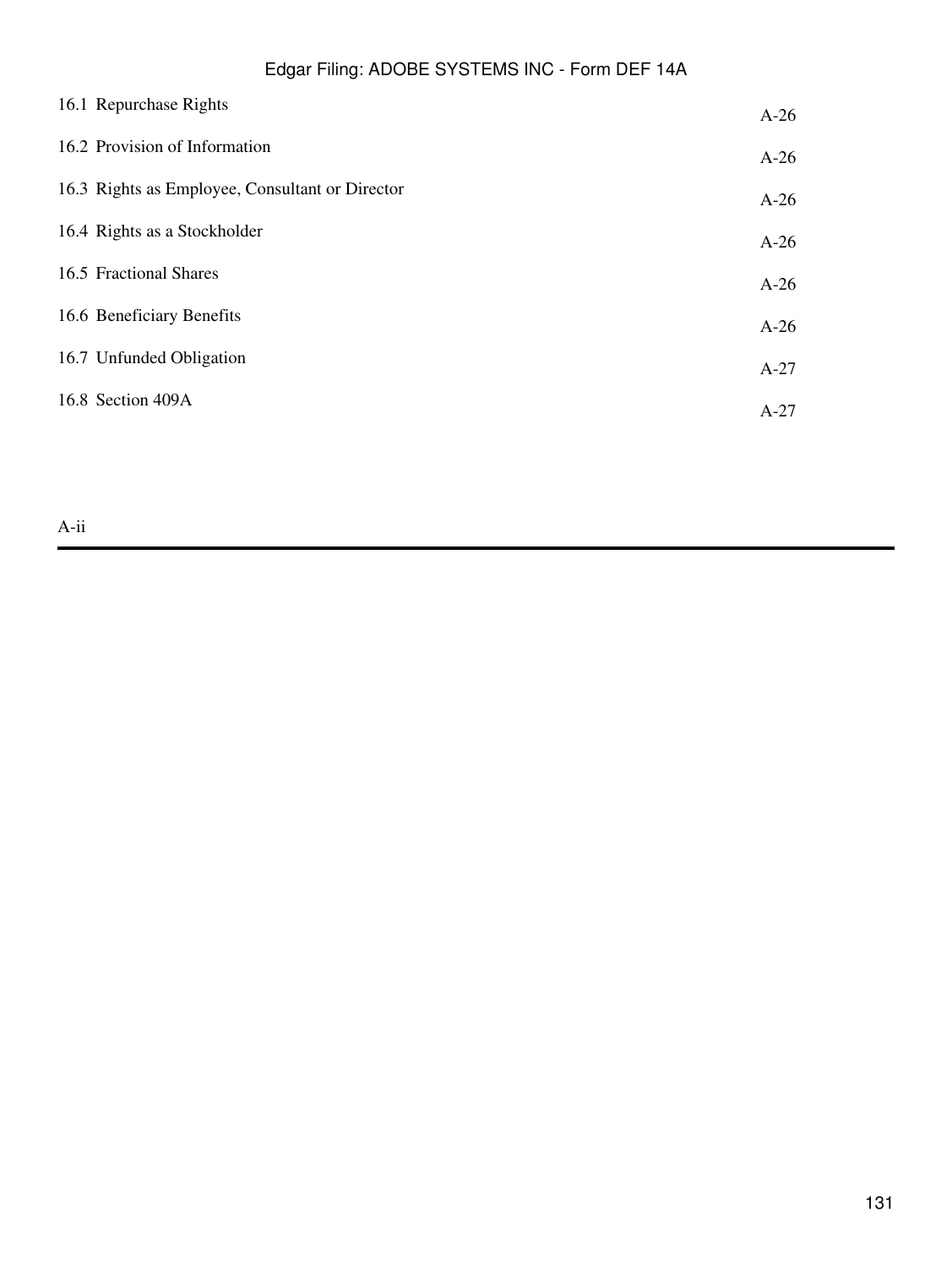#### ADOBE SYSTEMS INCORPORATED 2003 EQUITY INCENTIVE PLAN

### 1.ESTABLISHMENT, PURPOSE AND TERM OF PLAN.

1.1 Establishment. Adobe Systems Incorporated, a Delaware corporation, established the Adobe Systems Incorporated 2003 Equity Incentive Plan effective as of April 9, 2003, the date of its initial approval by the stockholders of the Company (the "Effective Date"), as amended and restated effective as of April 12, 2018, the date of its most recent approval by the stockholders of the Company (the "Plan").

1.2 Purpose. The purpose of the Plan is to advance the interests of the Participating Company Group and its stockholders by providing an incentive to attract, retain and reward persons performing services for the Participating Company Group and by motivating such persons to contribute to the growth and profitability of the Participating Company Group. The Plan seeks to achieve this purpose by providing for Awards in the form of Options, Stock Appreciation Rights, Stock Purchase Rights, Stock Bonuses, Restricted Stock Units, Performance Shares and Performance Units. In addition, the Plan provides for certain cash-based amounts for service as Director. 1.3 Term of Plan. The Plan shall continue in effect until the earlier of its termination by the Board or the date on which all of the shares of Stock available for issuance under the Plan have been issued and all restrictions on such shares under the terms of the Plan and the agreements evidencing Awards granted under the Plan have lapsed. However, all Incentive Stock Options shall be granted, if at all, within ten (10) years from the earlier of the date the Plan is adopted, as amended, by the Board or the date the Plan is duly approved, as amended, by the stockholders of the Company.

### 2.DEFINITIONS AND CONSTRUCTION.

2.1 Definitions. Whenever used herein, the following terms shall have their respective meanings set forth below: (a)"Affiliate" means (i) an entity, other than a Parent Corporation, that directly, or indirectly through one or more intermediary entities, controls the Company or (ii) an entity, other than a Subsidiary Corporation, that is controlled by the Company directly, or indirectly through one or more intermediary entities. For this purpose, the term "control" (including the term "controlled by") means the possession, direct or indirect, of the power to direct or cause the direction of the management and policies of the relevant entity, whether through the ownership of voting securities, by contract or otherwise; or shall have such other meaning assigned such term for the purposes of registration on Form S‑8 under the Securities Act.

(b)"Award" means any Option, SAR, Stock Purchase Right, Stock Bonus, Restricted Stock Unit, Performance Share, Performance Unit or for service as a Director, cash-based amounts (including, without limitation, retainers) granted under the Plan.

(c)"Award Agreement" means a written agreement between the Company and a Participant setting forth the terms, conditions and restrictions of the Award granted to the Participant. An Award Agreement may be an "Option Agreement, an "SAR Agreement," a "Stock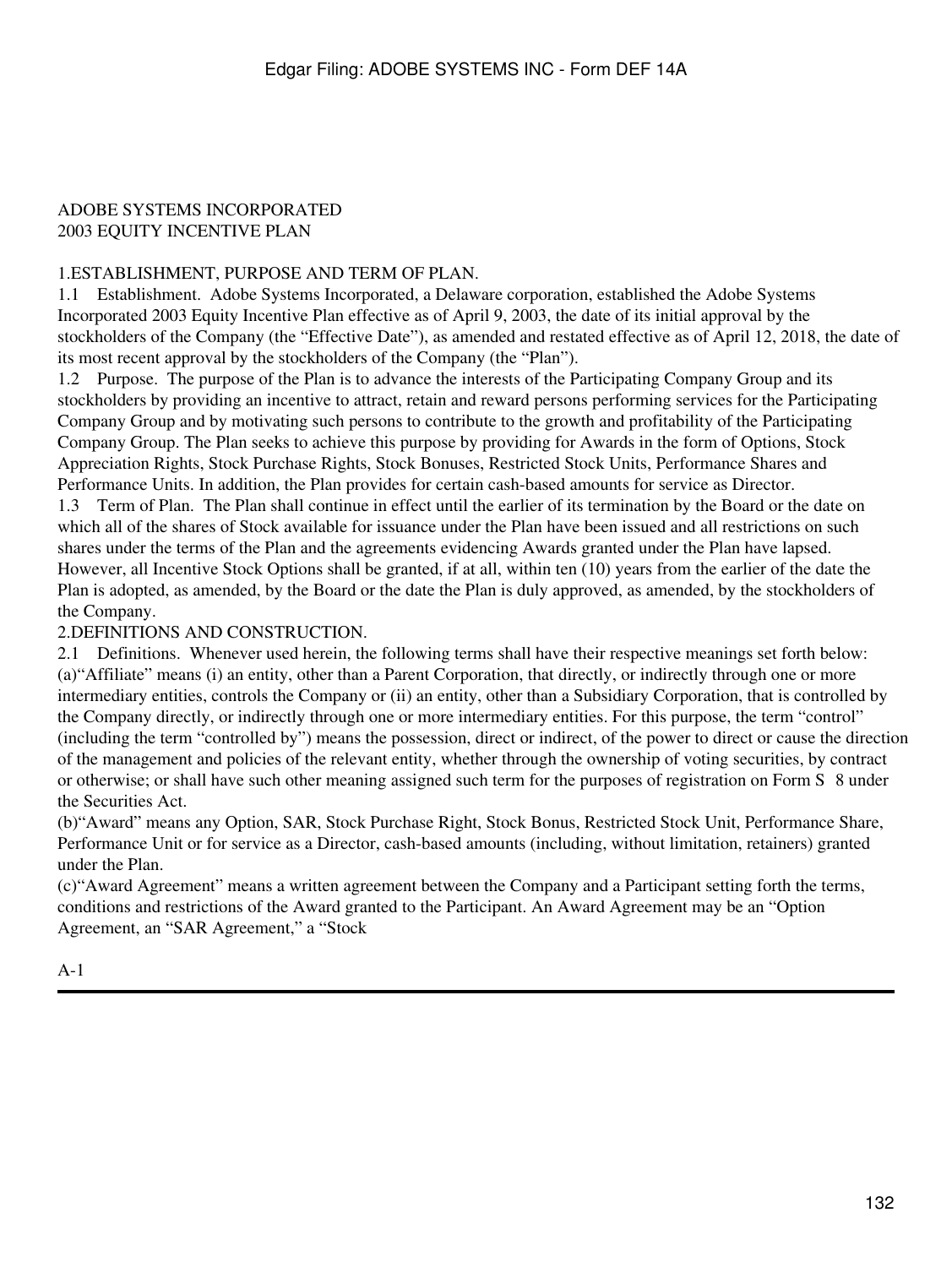Purchase Agreement," a "Stock Bonus Agreement," a "Restricted Stock Unit Agreement," "a "Performance Share Agreement" or a "Performance Unit Agreement."

(d)"Board" means the Board of Directors of the Company.

(e)"Code" means the Internal Revenue Code of 1986, as amended, and any applicable regulations promulgated thereunder.

(f)"Committee" means the Executive Compensation Committee or other committee of the Board duly appointed to administer the Plan and having such powers as shall be specified by the Board. If no committee of the Board has been appointed to administer the Plan, the Board shall exercise all of the powers of the Committee granted herein, and, in any event, the Board may in its discretion exercise any or all of such powers.

(g)"Company" means Adobe Systems Incorporated, a Delaware corporation, or any successor corporation thereto. (h)"Consultant" means a person engaged to provide consulting or advisory services (other than as an Employee or a member of the Board) to a Participating Company, provided that the identity of such person, the nature of such services or the entity to which such services are provided would not preclude the Company from offering or selling securities to such person pursuant to the Plan in reliance on (i) registration on a Form S & Registration Statement under the Securities Act, or (ii) Rule 701 of the Securities Act, or (iii) other means of compliance with the securities laws of all relevant jurisdictions.

(i)"Director" means a member of the Board or the board of directors of any other Participating Company.

(i) "Disability" means the permanent and total disability of the Participant, within the meaning of Section  $22(e)(3)$  and  $409A(a)(2)(C)(i)$  of the Code.

(k)"Dividend Equivalent" means a credit, made at the discretion of the Committee or as otherwise provided by the Plan, to the account of a Participant in an amount equal to the cash dividends paid on one share of Stock for each share of Stock represented by an Award held by such Participant.

(l)"Employee" means any person treated as an employee (including an Officer or a member of the Board who is also treated as an employee) in the records of a Participating Company and, with respect to any Incentive Stock Option granted to such person, who is an employee for purposes of Section 422 of the Code; provided, however, that neither service as a member of the Board nor payment of a director's fee shall be sufficient to constitute employment for purposes of the Plan.

(m)"Exchange Act" means the Securities Exchange Act of 1934, as amended.

(n)"Fair Market Value" means, as of any date, the value of a share of Stock or other property as determined by the Committee, in its discretion, or by the Company, in its discretion, if such determination is expressly allocated to the Company herein, subject to the following: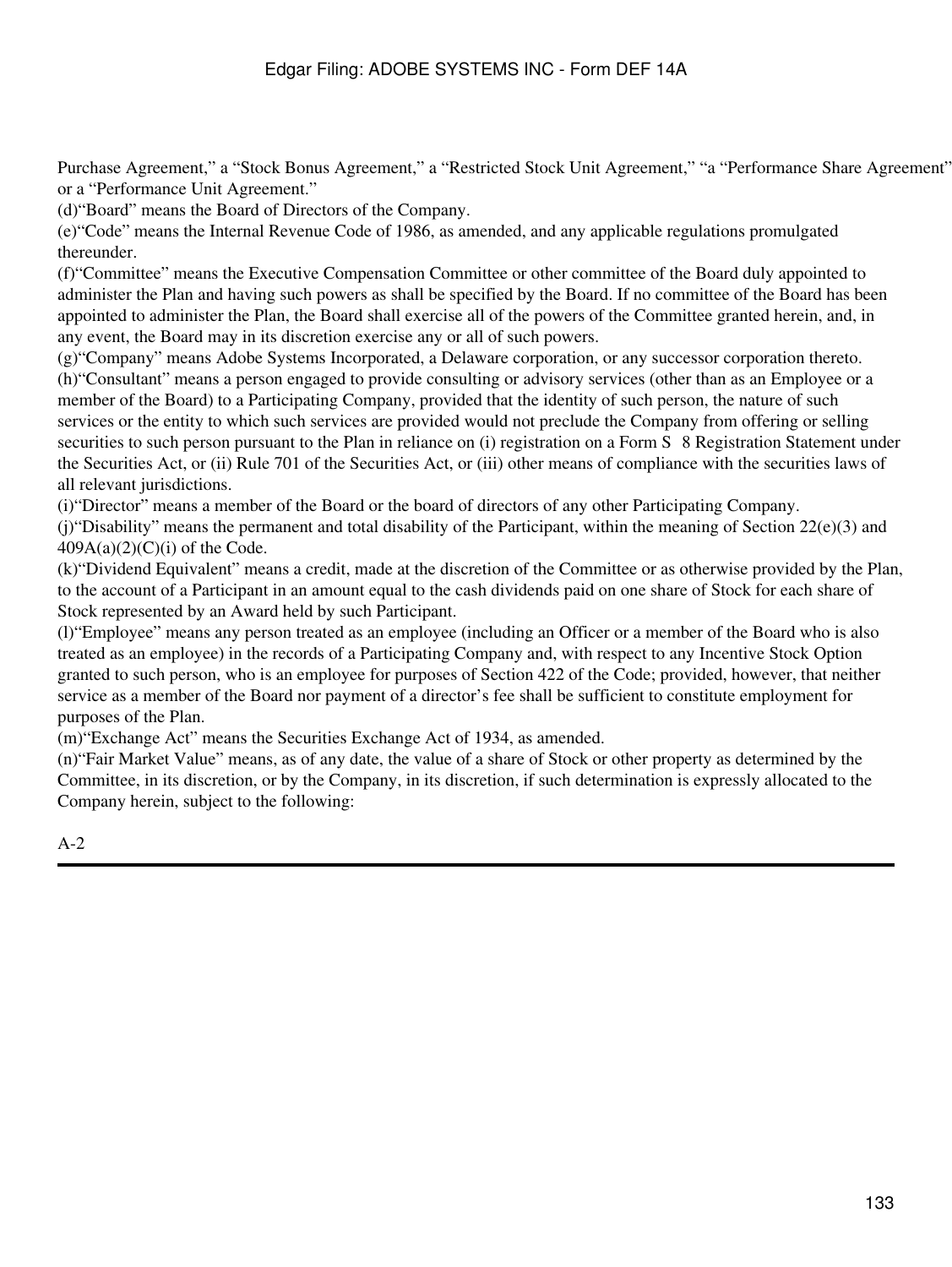(i)If, on such date, the Stock is listed on a national or regional securities exchange or market system, the Fair Market Value of a share of Stock shall be the closing price of a share of Stock (or the mean of the closing bid and asked prices of a share of Stock if the Stock is so quoted instead) as quoted on the Nasdaq Global Select Market, The Nasdaq Capital Market or such other national or regional securities exchange or market system constituting the primary market for the Stock, as reported in The Wall Street Journal or such other source as the Company deems reliable or such other value determined by the Committee in good faith. If the relevant date does not fall on a day on which the Stock has traded on such securities exchange or market system, the date on which the Fair Market Value shall be established shall be the last day on which the Stock was so traded prior to the relevant date, or such other appropriate day as shall be determined by the Committee, in its discretion.

(ii)If, on such date, the Stock is not listed on a national or regional securities exchange or market system, the Fair Market Value of a share of Stock shall be as determined by the Committee in good faith without regard to any restriction other than a restriction which, by its terms, will never lapse.

(o)"Incentive Stock Option" means an Option intended to be (as set forth in the Award Agreement) and which qualifies as an incentive stock option within the meaning of Section 422(b) of the Code. If an Option is not specifically designated as an Incentive Stock Option, or if an Option is designated as an Incentive Stock Option but some portion or all of the Option fails to qualify as an Incentive Stock Option under the applicable rules, then the Option (or portion thereof) will be a Nonstatutory Stock Option.

(p)"Insider" means an Officer, a member of the Board or any other person whose transactions in Stock are subject to Section 16 of the Exchange Act.

(q)"Nonstatutory Stock Option" means an Option not intended to be (as set forth in the Award Agreement) an incentive stock option within the meaning of Section 422(b) of the Code.

(r)"Officer" means any person designated by the Board as an officer of the Company.

(s)"Option" means the right to purchase Stock at a stated price for a specified period of time granted to a participant pursuant to Section 6 of the Plan. An Option may be either an Incentive Stock Option or a Nonstatutory Stock Option. (t)"Parent Corporation" means any present or future "parent corporation" of the Company, as defined in Section 424(e) of the Code.

(u)"Participant" means any eligible person who has been granted one or more Awards.

(v)"Participating Company" means the Company or any Parent Corporation, Subsidiary Corporation or Affiliate. (w)"Participating Company Group" means, at any point in time, all corporations collectively which are then Participating Companies.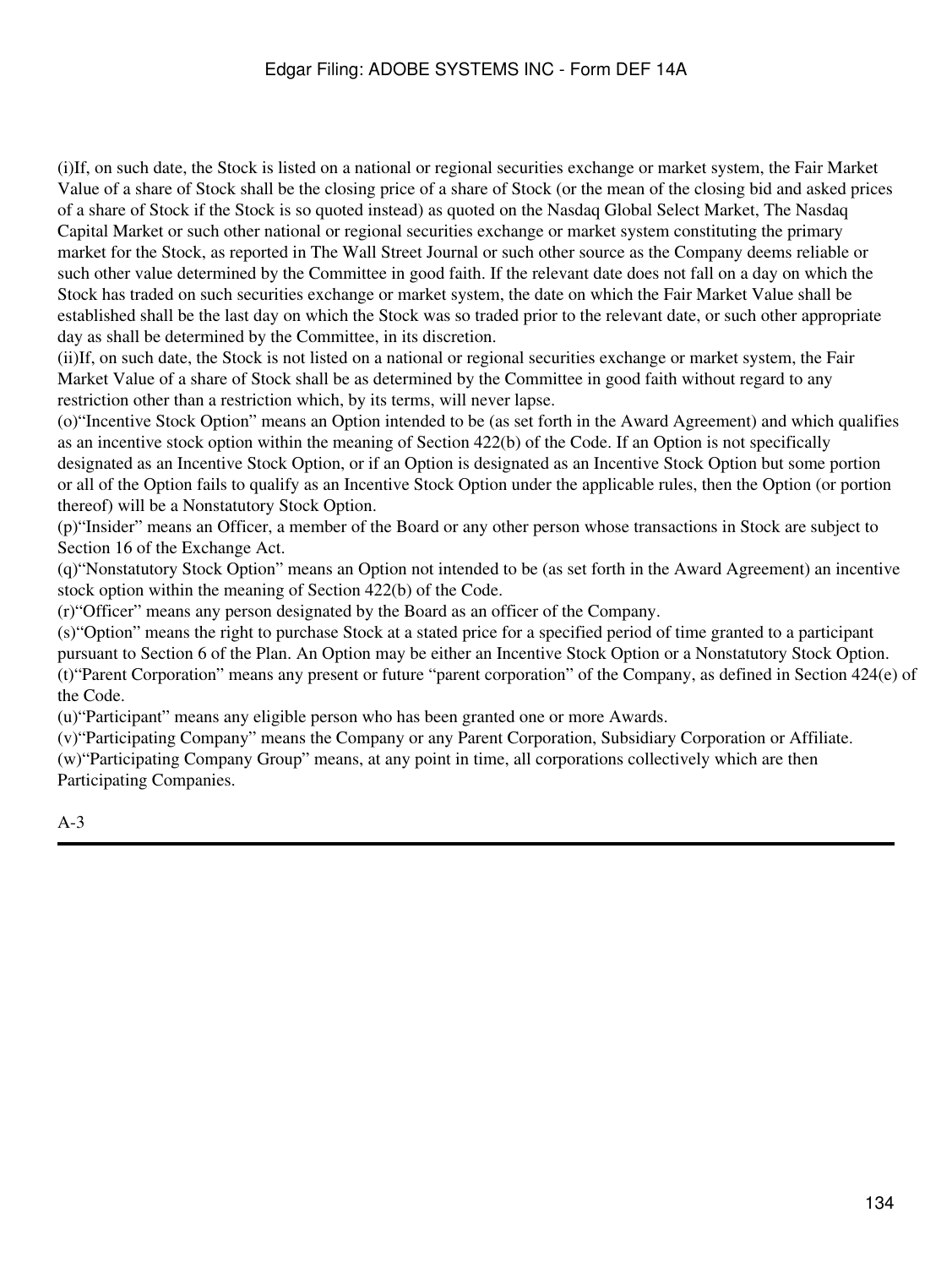(x)"Performance Award" means an Award of Performance Shares or Performance Units.

(y)"Performance Award Formula" means, for an Award, a formula or table established by the Committee, which provides the basis for computing the value of an Award at one or more threshold levels of attainment of the applicable Performance Goal(s) measured as of the end of the applicable Performance Period.

(z)"Performance Goal" means a performance goal established by the Committee and may or may not include performance goals relating to a Performance Measure (as defined in Section 10).

(aa)"Performance Period" means a period established by the Committee at the end of which one or more Performance Goals are to be measured.

(bb) "Performance Share" means a bookkeeping entry representing a right granted to a Participant pursuant to Section 9 of the Plan to receive a payment equal to the value of a Performance Share based on performance.

(cc) "Performance Unit" means a bookkeeping entry representing a right granted to a Participant pursuant to Section 9 of the Plan to receive a payment equal to the value of a Performance Unit based upon performance.

(dd) "Predecessor Plans" mean, collectively, the Adobe Systems Incorporated 1994 Stock Option Plan and the Adobe Systems Incorporated 1999 Equity Incentive Plan.

(ee) "Restricted Stock Unit" means a bookkeeping entry representing a right granted to a Participant pursuant to Section 8 of the Plan to receive one share of Stock, a cash payment equal to the value of one share of Stock, or a combination thereof, as determined in the sole discretion of the Committee.

(ff) "Restriction Period" means the period established in accordance with Section 8.5 of the Plan during which shares subject to a Stock Award are subject to Vesting Conditions.

(gg) "Rule 16b‑3" means Rule 16b‑3 under the Exchange Act, as amended from time to time, or any successor rule or regulation.

(hh) "SAR" or "Stock Appreciation Right" means a bookkeeping entry representing, for each share of Stock subject to such SAR, a right granted to a Participant pursuant to Section 7 of the Plan to receive payment of an amount equal to the excess, if any, of the Fair Market Value of a share of Stock on the date of exercise of the SAR over the exercise price.

(ii) "Section  $162(m)$ " means Section  $162(m)$  of the Code.

(jj) "Securities Act" means the Securities Act of 1933, as amended.

(kk) "Service" means a Participant's employment or service with the Participating Company Group as an Employee, a Consultant or a Director, whichever such capacity the Participant held on the date of grant of an Award. Unless otherwise determined by the Committee, a Participant's Service shall be deemed to have terminated if the Participant ceases to render service to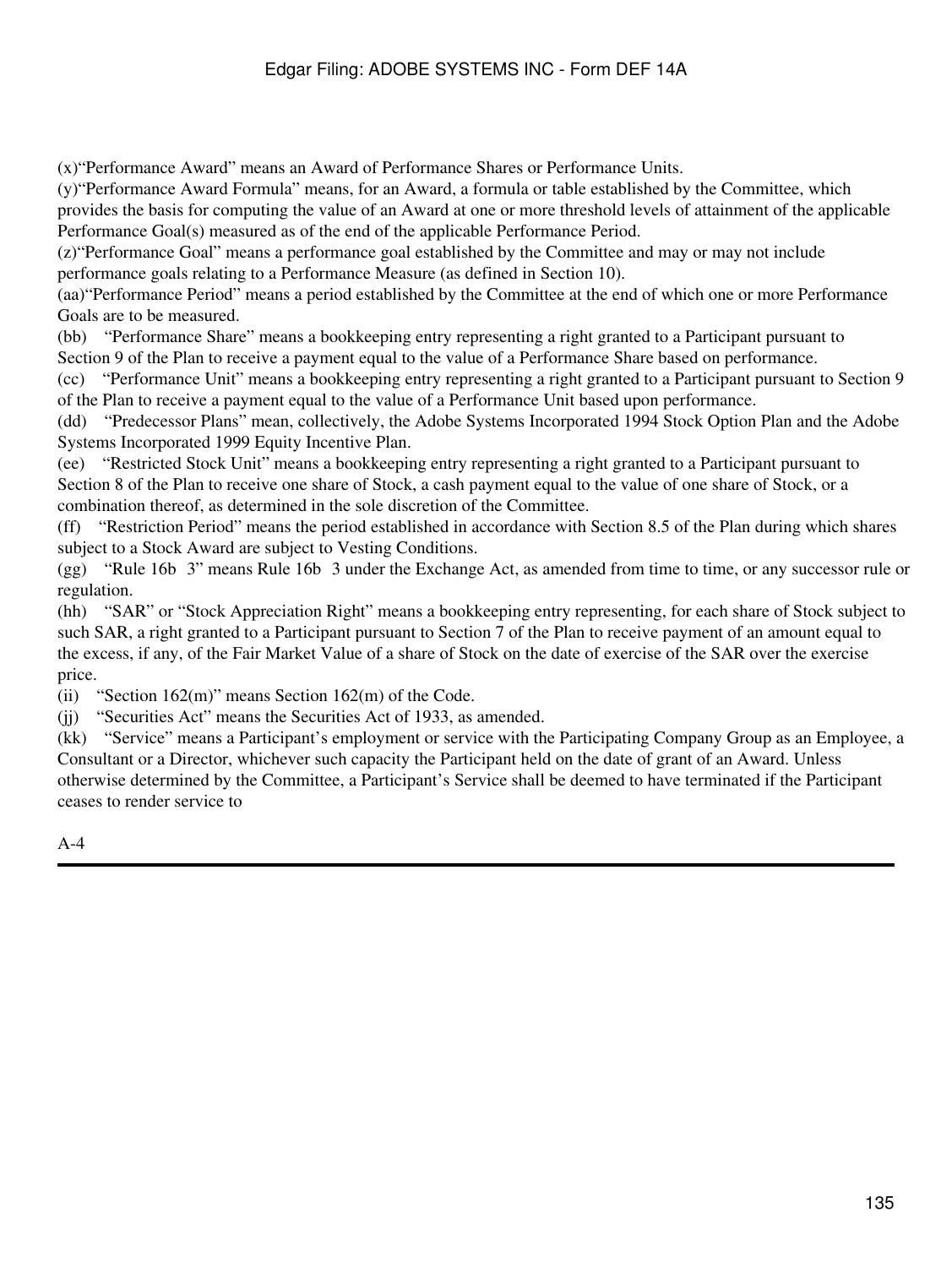the Participating Company Group in such initial capacity. However, a Participant's Service shall not be deemed to have terminated merely because of a change in the Participating Company for which the Participant renders such Service in such initial capacity, provided that there is no interruption or termination of the Participant's Service. A Participant's Service shall be deemed to have terminated either upon an actual termination of Service or upon the corporation for which the Participant performs Service ceasing to be a Participating Company. Subject to the foregoing, the Company, in its discretion, shall determine whether the Participant's Service has terminated and the effective date of such termination.

(ll) "Stock" means the common stock of the Company, as adjusted from time to time in accordance with Section 4.2 of the Plan.

(mm) "Stock Award" means an Award of a Stock Bonus, a Stock Purchase Right or a Restricted Stock Unit Award.

(nn) "Stock Bonus" means Stock granted to a Participant pursuant to Section 8 of the Plan.

(oo) "Stock Purchase Right" means a right to purchase Stock granted to a Participant pursuant to Section 8 of the Plan.

(pp) "Subsidiary Corporation" means any present or future "subsidiary corporation" of the Company, as defined in Section 424(f) of the Code.

(qq) "Ten Percent Owner" means a Participant who, at the time an Option is granted to the Participant, owns stock possessing more than ten percent (10%) of the total combined voting power of all classes of stock of a Participating Company (other than an Affiliate) within the meaning of Section  $422(b)(6)$  of the Code.

(rr) "Vesting Conditions" mean those conditions established in accordance with Section 8.5 of the Plan prior to the satisfaction of which shares subject to a Stock Award remain subject to forfeiture or a repurchase option in favor of the Company.

2.2 Construction. Captions and titles contained herein are for convenience only and shall not affect the meaning or interpretation of any provision of the Plan. Except when otherwise indicated by the context, the singular shall include the plural and the plural shall include the singular. Use of the term "or" is not intended to be exclusive, unless the context clearly requires otherwise.

### 3.ADMINISTRATION.

3.1 Administration by the Committee. The Plan shall be administered by the Committee. All questions of interpretation of the Plan or of any Award shall be determined by the Committee, and such determinations shall be final and binding upon all persons having an interest in the Plan or such Award.

3.2 Authority of Officers. Any Officer shall have the authority to act on behalf of the Company with respect to any matter, right, obligation, determination or election which is the responsibility of or which is allocated to the Company herein, provided the Officer has apparent authority with respect to such matter, right, obligation, determination or election. To the extent consistent with applicable law (including but not limited to Delaware General Corporation Law Section 157(c)), the Board may, in its discretion, delegate to a committee comprised of one or more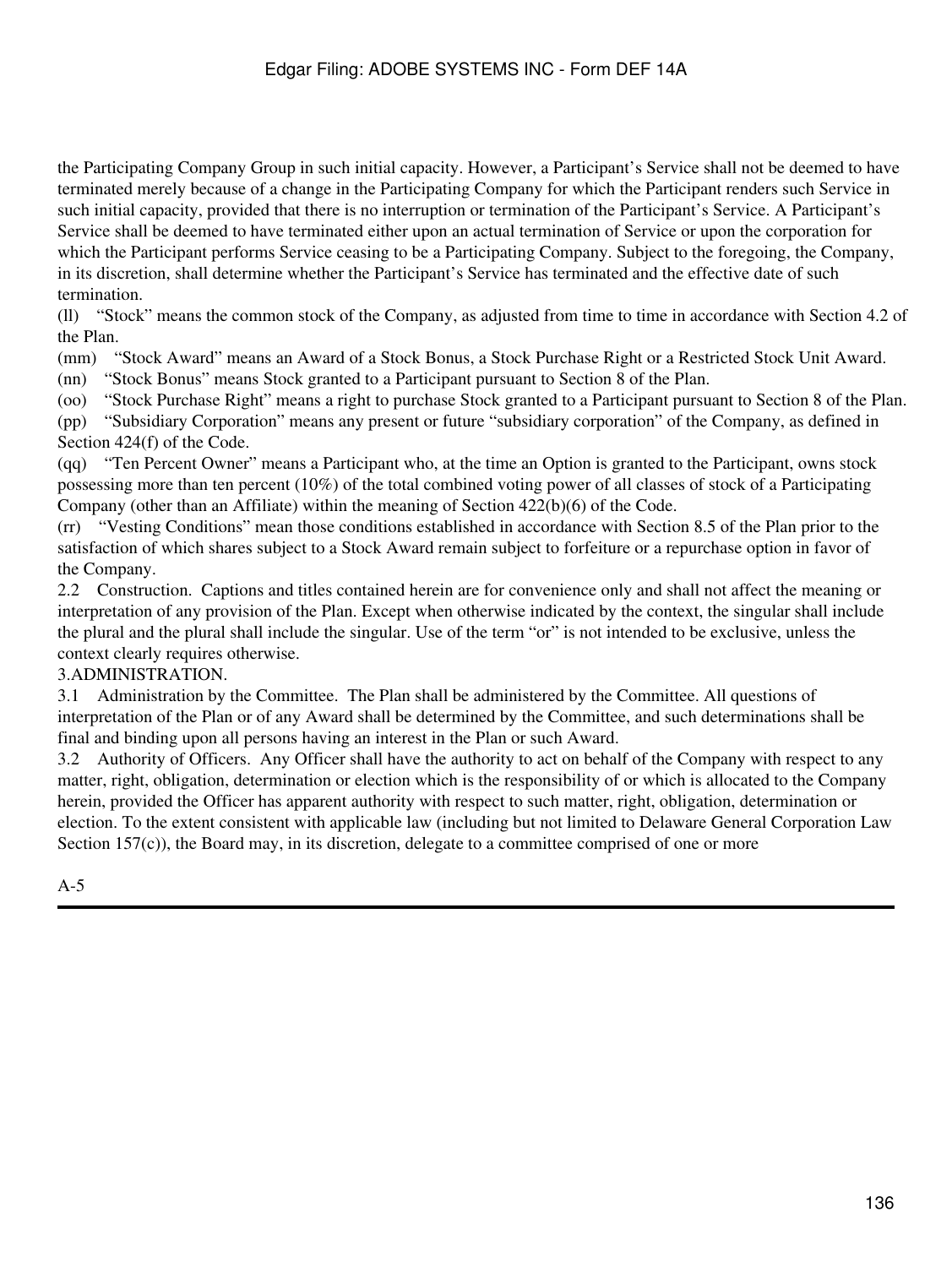Officers (any such committee, an "Officer Committee") the authority to designate Employees (other than themselves) to receive one or more Options or rights to acquire shares of Stock and to determine the number of shares of Stock subject to such Options and rights, without further approval of the Board or the Committee. Any such grants will be subject to the terms of the Board resolutions providing for such delegation of authority.

3.3 Administration with Respect to Insiders. With respect to participation by Insiders in the Plan, at any time that any class of equity security of the Company is registered pursuant to Section 12 of the Exchange Act, the Plan shall be administered in compliance with the requirements, if any, of Rule 16b‑3.

3.4 Committee Complying with Section 162(m). If the Company is a "publicly held corporation" within the meaning of Section 162(m), the Board may establish a Committee of two or more "outside directors" within the meaning of Section 162(m) to approve the grant of any Award which might reasonably be anticipated to result in the payment of employee remuneration that would otherwise exceed the limit on employee remuneration deductible for income tax purposes pursuant to Section 162(m).

3.5 Powers of the Committee. In addition to any other powers set forth in the Plan and subject to the provisions of the Plan, the Committee shall have the full and final power and authority, in its discretion:

(a)to determine the persons to whom, and the time or times at which, Awards shall be granted and the number of shares of Stock or units to be subject to each Award;

(b)to determine the type of Award granted and to designate Options as Incentive Stock Options or Nonstatutory Stock Options;

(c)to determine the Fair Market Value of shares of Stock or other property;

(d)to determine the terms, conditions and restrictions applicable to each Award (which need not be identical) and any shares acquired pursuant thereto, including, without limitation, (i) the exercise or purchase price of shares purchased pursuant to any Award, (ii) the method of payment for shares purchased pursuant to any Award, (iii) the method for satisfaction of any tax withholding obligation arising in connection with Award, including by the withholding or delivery of shares of Stock, (iv) the timing, terms and conditions of the exercisability or vesting of any Award or any shares acquired pursuant thereto, (v) the Performance Award Formula and Performance Goals applicable to any Award and the extent to which such Performance Goals have been attained, (vi) the time of the expiration of any Award, (vii) the effect of the Participant's termination of Service on any of the foregoing, and (viii) all other terms, conditions and restrictions applicable to any Award or shares acquired pursuant thereto not inconsistent with the terms of the Plan;

(e)to determine whether an Award of SARs, Restricted Stock Units, Performance Shares or Performance Units will be settled in shares of Stock, cash, or in any combination thereof;

(f)to approve one or more forms of Award Agreement;

(g)to amend, modify, extend, cancel or renew any Award or to waive any restrictions or conditions applicable to any Award or any shares acquired pursuant thereto;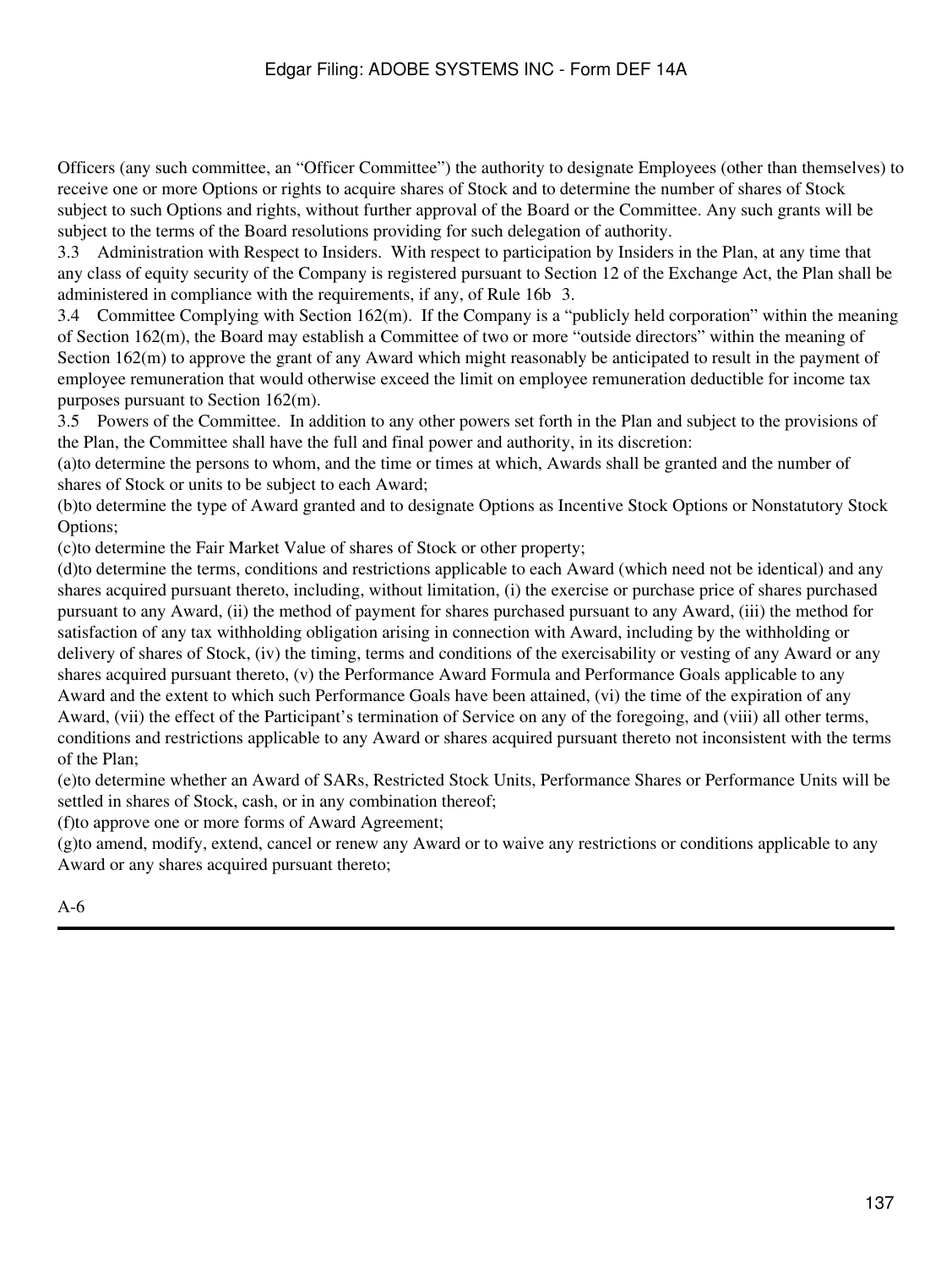(h)to accelerate, continue, extend or defer the exercisability or vesting of any Award or any shares acquired pursuant thereto, including with respect to the period following a Participant's termination of Service; (i)to prescribe, amend or rescind rules, guidelines and policies relating to the plan, or to adopt sub-plans or supplements to, or alternative versions of, the Plan, including, without limitation, as the Committee deems necessary or desirable to comply with the laws of or to accommodate the laws, regulations, tax or accounting effectiveness, accounting principles or custom of, foreign jurisdictions whose citizens may be granted Awards; and (j)to correct any defect, supply any omission or reconcile any inconsistency in the Plan or any Award Agreement and to make all other determinations and take such other actions with respect to the Plan or any Award as the Committee may deem advisable to the extent not inconsistent with the provisions of the Plan or applicable law. 3.6 Repricing. Without the affirmative vote of holders of a majority of the shares of Stock cast in person or by proxy at a meeting of the stockholders of the Company at which a quorum representing a majority of all outstanding shares of Stock is present or represented by proxy, the Board shall not approve a program providing for (a) the cancellation of outstanding Options or SARs and the grant in substitution therefor of new Awards having a lower exercise or purchase price, (b) the amendment of outstanding Options or SARs to reduce the exercise price thereof or (c) except in connection with an adjustment pursuant to Section 4.2 or a transaction, the cashout of Options or SARs with an exercise price below Fair Market Value. This paragraph shall not be construed to apply to "issuing or assuming a stock option in a transaction to which section 424(a) applies," within the meaning of Section 424 of the Code. 3.7 Indemnification. In addition to such other rights of indemnification as they may have as members of the Board or the Committee or as officers or employees of the Participating Company Group, members of the Board or the Committee and any officers or employees of the Participating Company Group to whom authority to act for the Board, the Committee or the Company is delegated shall be indemnified by the Company against all reasonable expenses, including attorneys' fees, actually and necessarily incurred in connection with the defense of any action, suit or proceeding, or in connection with any appeal therein, to which they or any of them may be a party by reason of any action taken or failure to act under or in connection with the Plan, or any right granted hereunder, and against all amounts paid by them in settlement thereof (provided such settlement is approved by independent legal counsel selected by the Company) or paid by them in satisfaction of a judgment in any such action, suit or proceeding, except in relation to matters as to which it shall be adjudged in such action, suit or proceeding that such person is liable for gross negligence, bad faith or intentional misconduct in duties; provided, however, that within sixty (60) days after the institution of such action, suit or proceeding, such person shall offer to the Company, in writing, the opportunity at its own expense to handle and defend the same.

#### 4.SHARES SUBJECT TO PLAN.

4.1 Maximum Number of Shares Issuable. Subject to adjustment as provided in Section 4.2, the maximum aggregate number of shares of Stock that may be issued under the Plan shall be 293,499,620. The number of shares of stock available for issuance under the Plan shall be reduced (a) by one share for each share issued pursuant to options or rights granted pursuant to the Predecessor Plans or pursuant to Options or Stock Appreciation Rights, and (b) by one and seventy seven-hundredths (1.77) shares for each share issued pursuant to Awards other than those set forth in the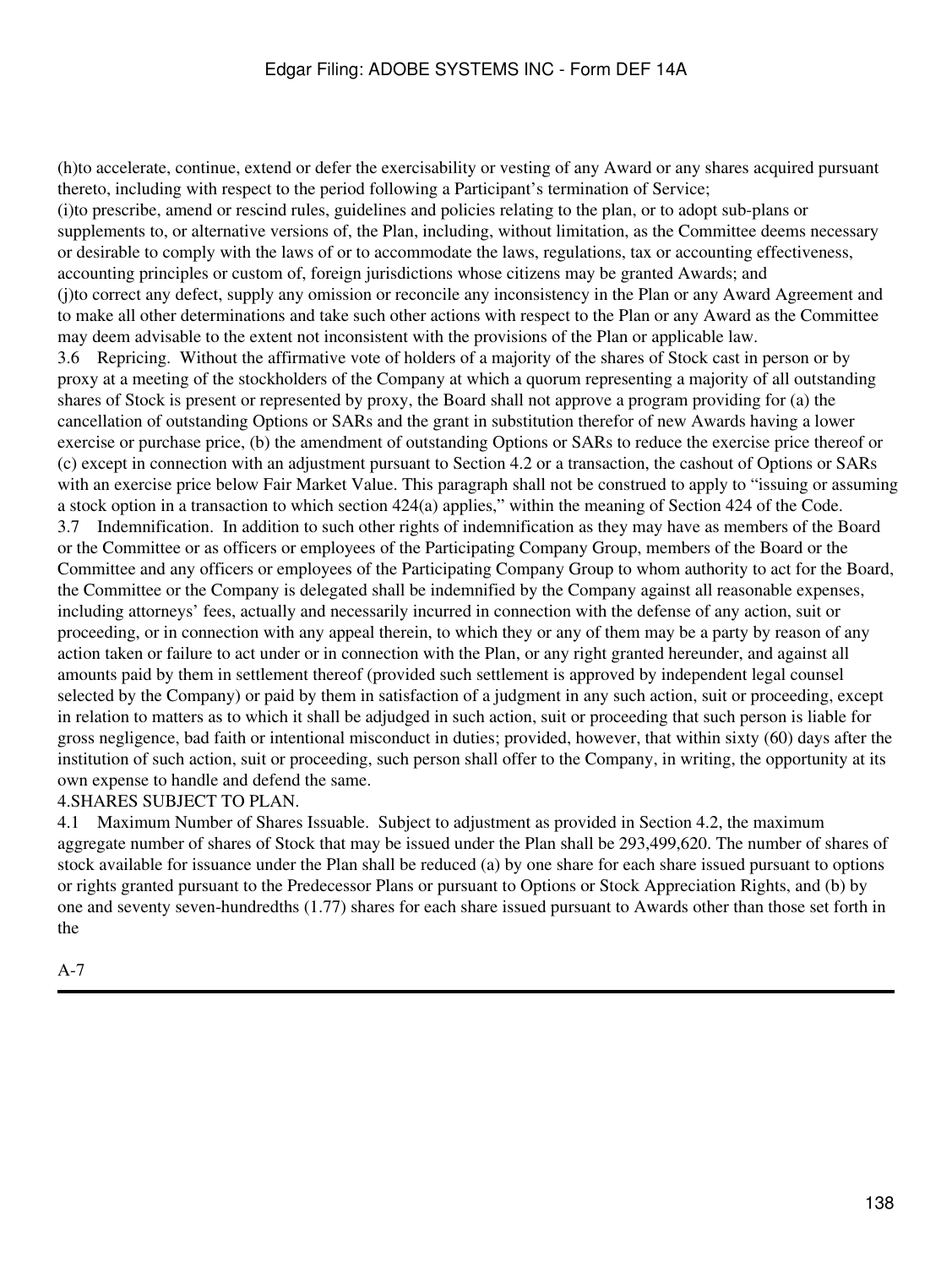preceding clause (a); provided, however, that (A) for Awards granted prior to April 5, 2007, the reduction was one share of Stock for each share of Stock issued pursuant to any Awards, (B) for Awards granted on April 5, 2007 through and including April 9, 2008, the reduction was two and one-tenth (2.1) shares for each share issued pursuant to any Awards other than options or rights granted pursuant to the Predecessor Plans or pursuant to Options or Stock Appreciation Rights, and (C) for Awards granted on April 10, 2008 through and including March 31, 2009, the reduction was two and four-tenths (2.4) shares for each share issued pursuant to any Awards other than options or rights granted pursuant to the Predecessor Plans or pursuant to Options or Stock Appreciation Rights. Such shares shall consist of authorized but unissued or reacquired shares of Stock or any combination thereof. If an outstanding Award for any reason expires or is terminated or canceled without having been exercised or settled in full, or if shares of Stock acquired pursuant to an Award subject to forfeiture or repurchase are forfeited or repurchased by the Company at the Participant's purchase price to effect a forfeiture of unvested shares upon termination of Service, the shares of Stock allocable to the terminated portion of such Award or such forfeited or repurchased shares of Stock shall be added back to the Plan share reserve in an amount corresponding to the reduction in such share reserve previously made in accordance with the rules described above in this Section 4.1 and again be available for issuance under the Plan. Shares of Stock shall not be deemed to have been issued pursuant to the Plan with respect to any portion of an Award (other than a SAR that may be settled in shares of Stock and/or cash) that is settled in cash. Shares withheld in satisfaction of tax withholding obligations pursuant to Section 14.2 shall not again become available for issuance under the Plan. Upon exercise of a SAR, whether in cash or shares of Stock, the number of shares available for issuance under the Plan shall be reduced by the gross number of shares for which the SAR is exercised. If the exercise price of an Option is paid by "net exercise" (as described in Section  $(6.3(a)(iv))$ ) or tender to the Company, or attestation to the ownership, of shares of Stock owned by the Participant, the number of shares available for issuance under the Plan shall be reduced by the gross number of shares for which the Option is exercised. 4.2 Adjustments for Changes in Capital Structure. In the event of any change in the Stock through merger, consolidation, reorganization, reincorporation, recapitalization, reclassification, stock dividend, stock split, reverse stock split, split-up, split-off, spin-off, combination of shares, exchange of shares or similar change in the capital structure of the Company, or in the event of payment of a dividend or distribution to the stockholders of the Company in a form other than Stock (excepting normal cash dividends) that has a material effect on the Fair Market Value of shares of Stock, appropriate adjustments shall be made in the number and class of shares subject to the Plan, in the ISO Share Limit (as defined in Section 5.3(b)), the Award limits set forth in Section 5.4 and to any outstanding Awards, and in the exercise or purchase price per share under any outstanding Award. Notwithstanding the foregoing, any fractional share resulting from an adjustment pursuant to this Section 4.2 shall be rounded down to the nearest whole number, and in no event may the exercise or purchase price under any Award be decreased to an amount less than the par value, if any, of the stock subject to such Award. The adjustments determined by the Committee pursuant to this Section 4.2 shall be final, binding and conclusive.

#### 5.ELIGIBILITY AND AWARD LIMITATIONS.

5.1 Persons Eligible for Awards. Awards may be granted only to Employees, Directors and Consultants. No Award shall be granted prior to the date on which such person commences Service.

5.2 Participation. Except as otherwise provided in Section 3.2, Awards are granted solely at the discretion of the Committee. Eligible persons may be granted more than one (1) Award.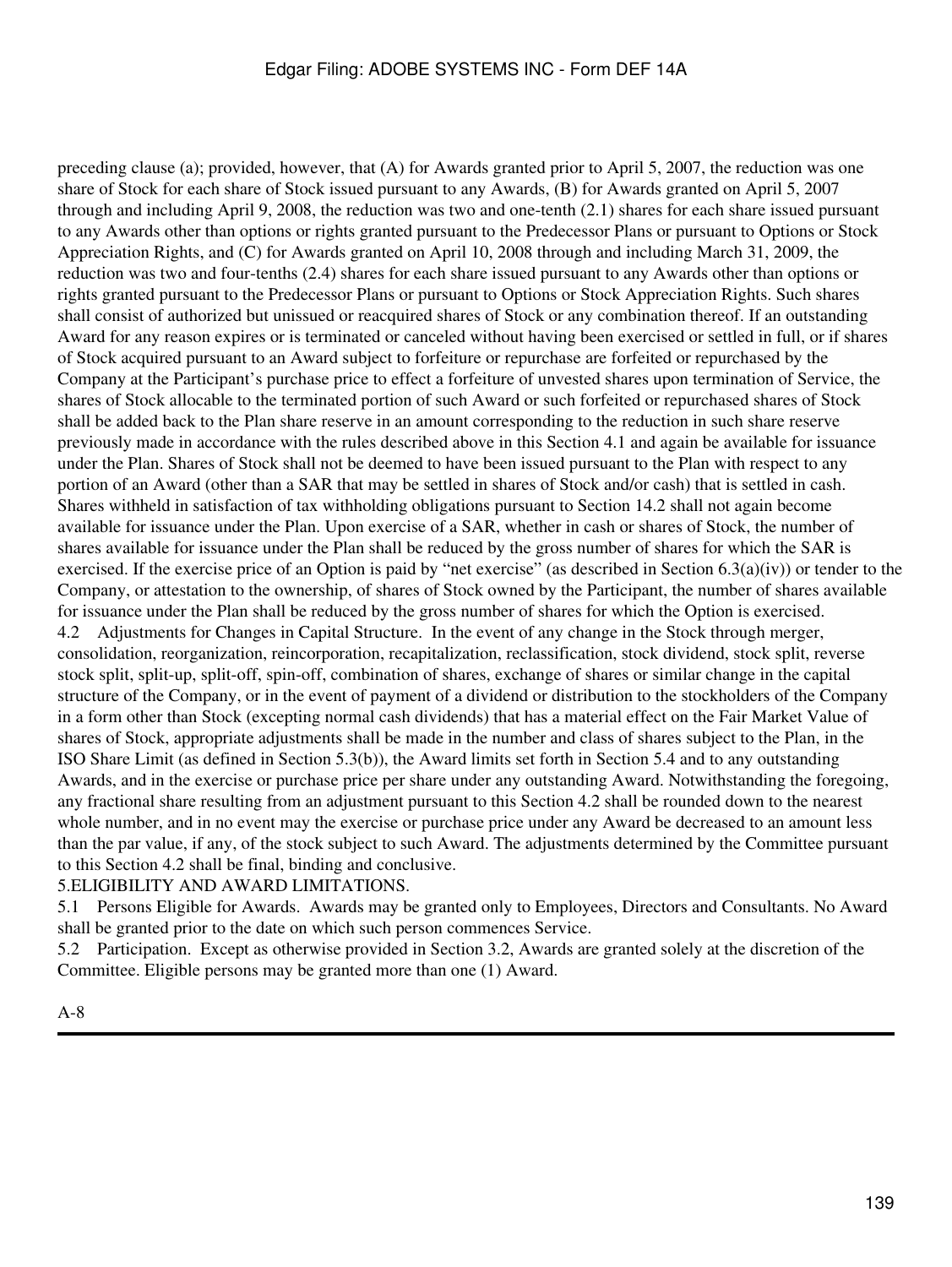However, eligibility in accordance with this Section shall not entitle any person to be granted an Award, or, having been granted an Award, to be granted an additional Award.

5.3 Incentive Stock Option Limitations.

(a)Persons Eligible. An Incentive Stock Option may be granted only to a person who, on the effective date of grant, is an Employee of the Company, a Parent Corporation or a Subsidiary Corporation (each being an "ISO-Qualifying Corporation"). Any person who is not an Employee of an ISO-Qualifying Corporation on the effective date of the grant of an Option to such person, but who is otherwise an Employee or a Director of, or Consultant to, the Company or any of its Affiliates, may be granted only a Nonstatutory Stock Option.

(b)ISO Share Limit. Subject to adjustment as provided in Section 4.2, the maximum number of shares of Stock that may be issued upon the exercise of Incentive Stock Options granted under the Plan and the Predecessor Plans will equal the aggregate Share number stated in the first sentence of Section 4.1, plus, to the extent allowable under Code Section 422 and the Treasury Regulations promulgated thereunder, any shares of Stock that become available for issuance under the Plan pursuant to Section 4.1 (the "ISO Share Limit").

(c)Fair Market Value Limitation. To the extent that options designated as Incentive Stock Options (granted under all stock option plans of the Participating Company Group, including the Plan) become exercisable by a Participant for the first time during any calendar year for stock having a Fair Market Value greater than One Hundred Thousand Dollars (\$100,000), the portion of such options which exceeds such amount shall be treated as Nonstatutory Stock Options. For purposes of this Section, options designated as Incentive Stock Options shall be taken into account in the order in which they were granted, and the Fair Market Value of stock shall be determined as of the time the option with respect to such stock is granted. If the Code is amended to provide for a different limitation from that set forth in this Section, such different limitation shall be deemed incorporated herein effective as of the date and with respect to such Options as required or permitted by such amendment to the Code. If an Option is treated as an Incentive Stock Option in part and as a Nonstatutory Stock Option in part by reason of the limitation set forth in this Section, the Participant may designate which portion of such Option the Participant is exercising. In the absence of such designation, the Participant shall be deemed to have exercised the Incentive Stock Option portion of the Option first. Upon exercise, each portion shall be separately identified.

(d)Leaves of Absence. For purposes of Incentive Stock Options, no leave of absence may exceed three (3) months, unless reemployment upon expiration of such leave is guaranteed by statute or contract. If reemployment upon expiration of a leave of absence approved by the Company is not so guaranteed, then six (6) months following the first (1st) day of such leave, any Incentive Stock Option held by the Participant will cease to be treated as an Incentive Stock Option and will be treated for tax purposes as a Nonstatutory Stock Option.

# 5.4 Award Limits.

(a) Section 162(m) Award Limits. The following limits shall apply to the grant of any Award if, at the time of grant, the Company is a "publicly held corporation" within the meaning of Section 162(m).

(i)Options and SARs. Subject to adjustment as provided in Section 4.2, no Employee shall be granted within any fiscal year of the Company one or more Options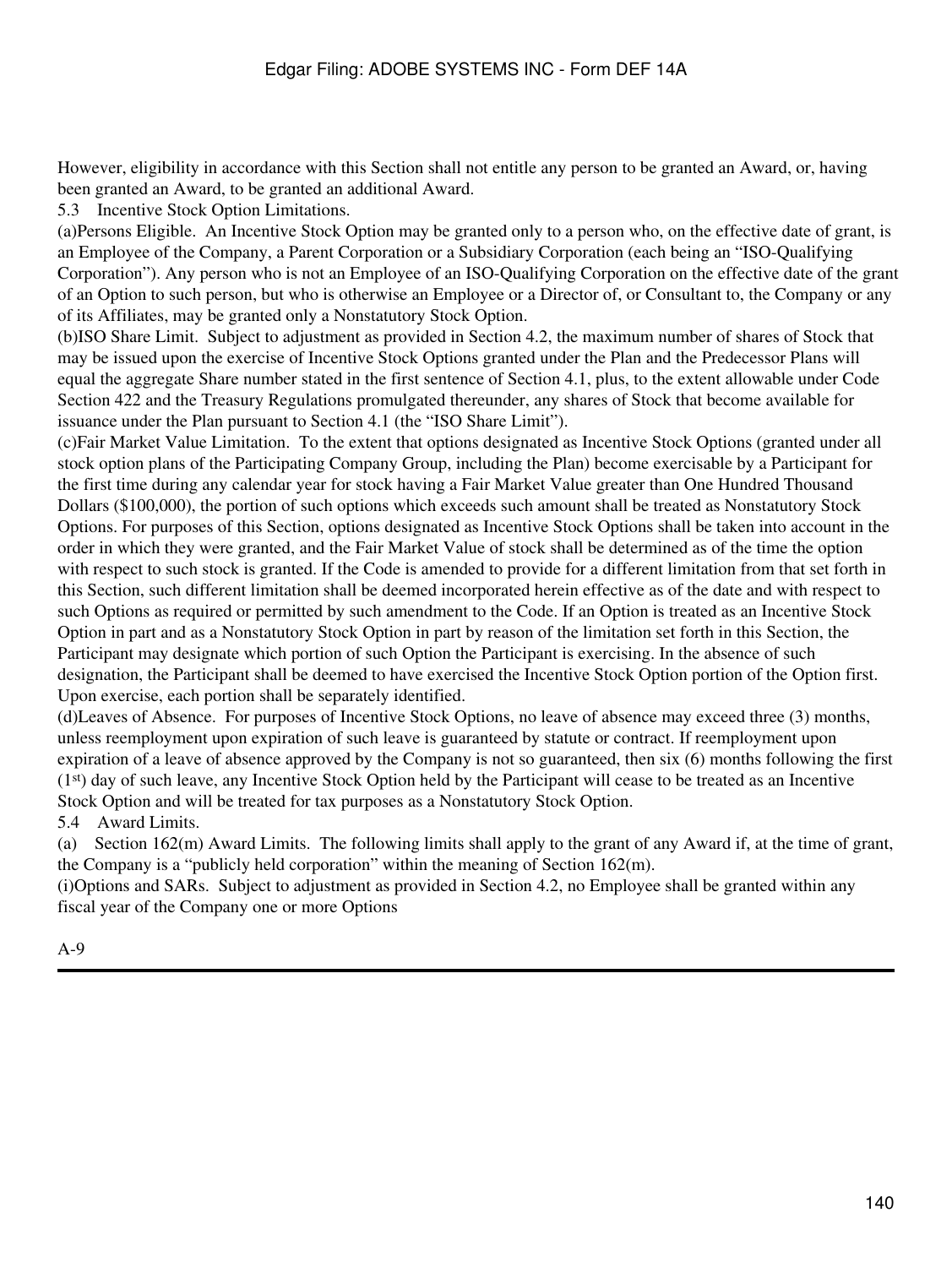or Freestanding SARs which in the aggregate are for more than four million (4,000,000) shares of Stock. An Option which is canceled (or a Freestanding SAR as to which the exercise price is reduced to reflect a reduction in the Fair Market Value of the Stock) in the same fiscal year of the Company in which it was granted shall continue to be counted against such limit for such fiscal year.

(ii)Stock Awards. Subject to adjustment as provided in Section 4.2, no Employee shall be granted within any fiscal year of the Company one or more Stock Awards intended to qualify as "performance-based compensation" under Section 162(m) for more than one million five hundred thousand (1,500,000) shares of Stock in the aggregate. (iii)Performance Awards. Subject to adjustment as provided in Section 4.2, no Employee shall be granted (A) an Award of Performance Shares intended to qualify as "performance based compensation" under Section 162(m), which could result in such Employee receiving more than one million five hundred thousand (1,500,000) shares of Stock in the aggregate during any fiscal year of the Company, or (B) an Award of Performance Units intended to qualify as "performance-based compensation" under Section 162(m), which could result in such Employee receiving more than two million five hundred thousand dollars (\$2,500,000) during any fiscal year of the Company.

(b) Clarification of Limits. For purposes of clarification regarding the foregoing limits, (A) Awards granted in previous fiscal years will not count against the Award limits in subsequent fiscal years even if the Awards from previous fiscal years are earned or otherwise settled in fiscal years following the fiscal year in which they are granted, and (B) more than one Award of the same type can be granted in a fiscal year as long as the aggregate number of shares of Stock granted pursuant to all Awards of that type (and that are intended to qualify as "performance-based compensation" under Section 162(m)) do not exceed the fiscal year limit applicable to that Award type. (c) Director Award Limits. Subject to any applicable adjustment as provided in Section 4.2, no non-employee Director shall be granted one or more Awards within any fiscal year of the Company, solely with respect to service as a Director, that in the aggregate exceed one million five hundred thousand dollars (\$1,500,000) in aggregate value of cash-based and other Awards, with such value determined by the Committee and as of the date of grant of the Awards. For purposes of clarification regarding the foregoing limit, Awards granted in previous fiscal years will not count against the Award limits in subsequent fiscal years even if the Awards from previous fiscal years are earned or otherwise settled in fiscal years following the fiscal year in which they are granted.

### 6.TERMS AND CONDITIONS OF OPTIONS.

Options shall be evidenced by Award Agreements specifying the number of shares of Stock covered thereby, in such form as the Committee shall from time to time establish. Award Agreements evidencing Options may incorporate all or any of the terms of the Plan by reference and shall comply with and be subject to the following terms and conditions:

6.1 Exercise Price. The exercise price for each Option shall be established in the discretion of the Committee; provided, however, that (a) the exercise price per share shall be not less than the Fair Market Value of a share of Stock on the effective date of grant of the Option and (b) no Incentive Stock Option granted to a Ten Percent Owner shall have an exercise price per share less than one hundred ten percent (110%) of the Fair Market Value of a share of Stock on the effective date of grant of the Option. Notwithstanding the foregoing, an Option (whether an Incentive Stock Option or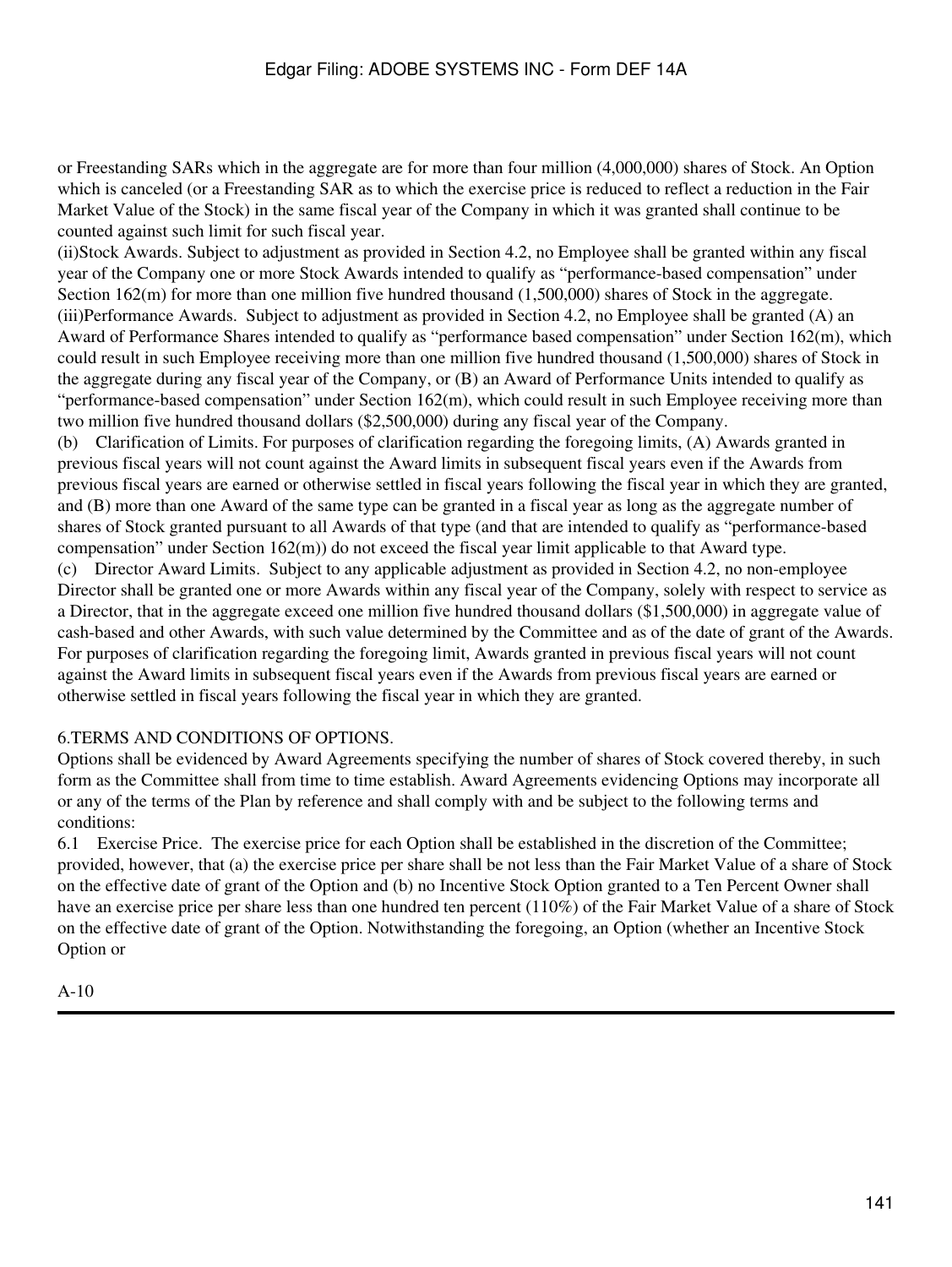a Nonstatutory Stock Option) may be granted with an exercise price lower than the minimum exercise price set forth above if such Option is granted pursuant to an assumption or substitution for another option in a manner qualifying under the provisions of Sections 409A and 424(a) of the Code.

6.2 Exercisability and Term of Options. Options shall be exercisable at such time or times, or upon such event or events, and subject to such terms, conditions, performance criteria and restrictions as shall be determined by the Committee and set forth in the Award Agreement evidencing such Option; provided, however, that (a) no Option shall be exercisable after the expiration of seven (7) years after the effective date of grant of such Option, and (b) no Incentive Stock Option granted to a Ten Percent Owner shall be exercisable after the expiration of five (5) years after the effective date of grant of such Option. Subject to the foregoing, unless otherwise specified by the Committee in the grant of an Option, any Option granted hereunder to an Employee, Consultant or Director shall terminate seven (7) years after the effective date of grant of the Option, unless earlier terminated in accordance with its provisions or the Plan.

6.3 Payment of Exercise Price.

(a)Forms of Consideration Authorized. Except as otherwise provided below, payment of the exercise price for the number of shares of Stock being purchased pursuant to any Option shall be made (i) in cash, by check or cash equivalent, (ii) by tender to the Company, or attestation to the ownership, of shares of Stock owned by the Participant having a Fair Market Value not less than the exercise price, (iii) by delivery of a properly executed notice of exercise together with irrevocable instructions to a broker providing for the assignment to the Company of the proceeds of a sale or loan with respect to some or all of the shares being acquired upon the exercise of the Option (including, without limitation, through an exercise complying with the provisions of Regulation T as promulgated from time to time by the Board of Governors of the Federal Reserve System) (a "Cashless Exercise"), (iv) by a "net exercise" arrangement pursuant to which the Company will reduce the number of shares of Stock issued upon exercise by the largest whole number of shares with a Fair Market Value that does not exceed the aggregate exercise price; provided, however, that the Company shall accept a cash or other payment from the Participant to the extent of any remaining balance of the aggregate exercise price not satisfied by such reduction in the number of whole shares to be issued; provided further, however, that shares of Stock will no longer be outstanding under an Option and will not be exercisable thereafter to the extent that  $(A)$  shares are used to pay the exercise price pursuant to the "net exercise,"  $(B)$ shares are delivered to the Participant as a result of such exercise, and (C) shares are withheld to satisfy tax withholding obligations; or  $(v)$  by such other consideration as may be approved by the Committee from time to time to the extent permitted by applicable law, or (v) by any combination thereof. The Committee may at any time or from time to time grant Options which do not permit all of the foregoing forms of consideration to be used in payment of the exercise price or which otherwise restrict one or more forms of consideration. (b)Limitations on Forms of Consideration.

(i)Tender of Stock. Notwithstanding the foregoing, an Option may not be exercised by tender to the Company, or attestation to the ownership, of shares of Stock to the extent such tender or attestation would constitute a violation of the provisions of any law, regulation or agreement restricting the redemption of the Company's stock. Unless otherwise provided by the Committee, an Option may not be exercised by tender to the Company, or attestation to the ownership, of shares of Stock unless such shares either (A) have been owned by the Participant for more than six (6) months (or such longer or shorter period as necessary to avoid a charge to earnings for financial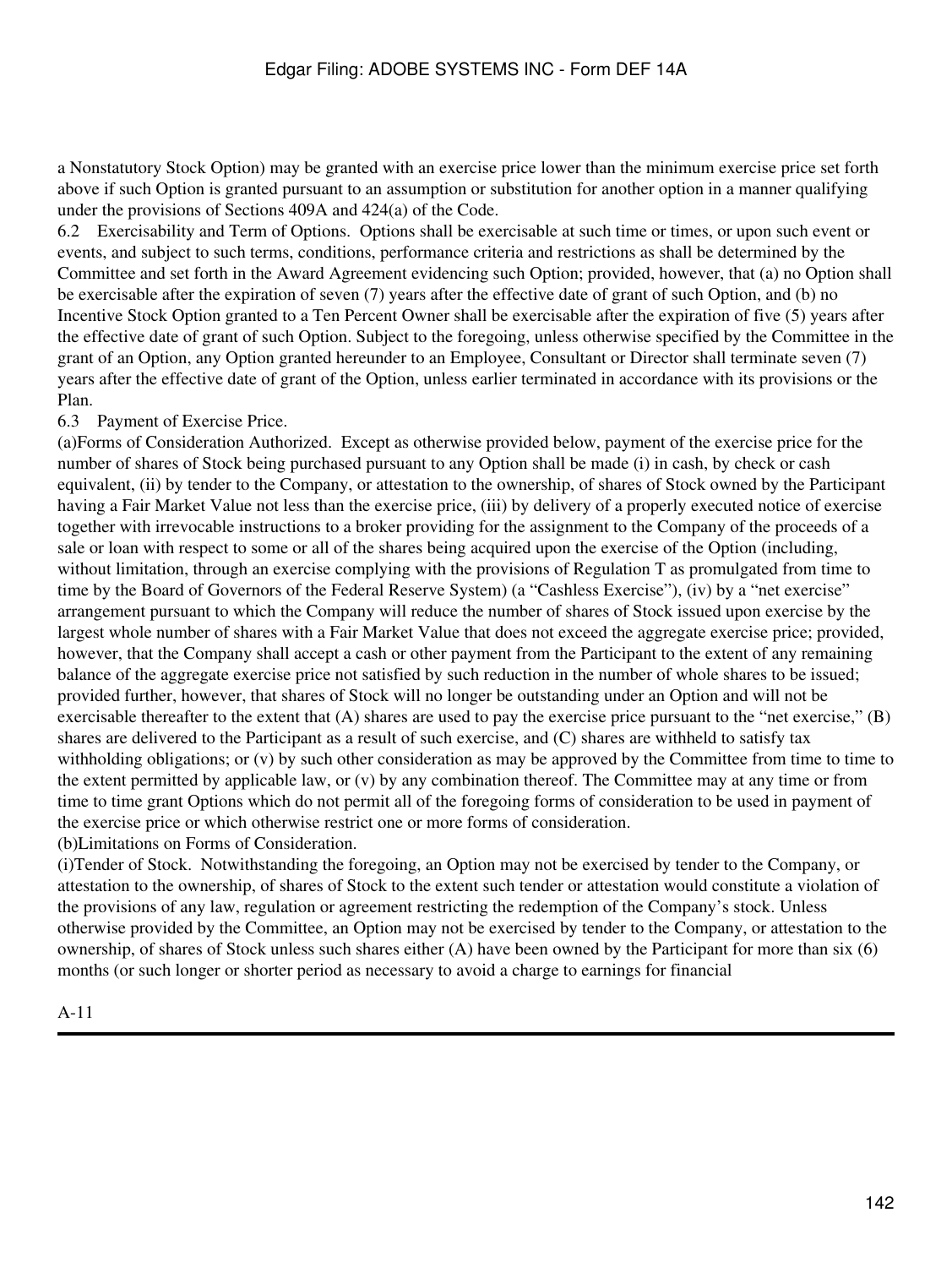accounting purposes) and not used for another Option exercise by attestation during any such period or (B) were not acquired, directly or indirectly, from the Company.

(ii)Cashless Exercise. The Company reserves, at any and all times, the right, in the Company's sole and absolute discretion, to establish, decline to approve or terminate any program or procedures for the exercise of Options by means of a Cashless Exercise.

6.4 Effect of Termination of Service. An Option shall be exercisable after a Participant's termination of Service to such extent and during such period as determined by the Committee, in its discretion, and set forth in the Award Agreement evidencing such Option or in another written agreement between the Company and the Participant.

6.5 Transferability of Options. During the lifetime of the Participant, an Option shall be exercisable only by the Participant or the Participant's guardian or legal representative. No Option shall be assignable or transferable by the Participant, except by will or by the laws of descent and distribution. Notwithstanding the foregoing, to the extent permitted by the Committee, in its discretion, and set forth in the Award Agreement evidencing such Option, an Option shall be assignable or transferable subject to the applicable limitations, if any, described in the General Instructions to Form S‑8 Registration Statement under the Securities Act or other applicable law.

### 7.TERMS AND CONDITIONS OF STOCK APPRECIATION RIGHTS.

SARs shall be evidenced by Award Agreements specifying the number of shares of Stock subject to the Award, in such form as the Committee shall from time to time establish. Award Agreements evidencing SARs may incorporate all or any of the terms of the Plan by reference and shall comply with and be subject to the following terms and conditions:

7.1 Types of SARs Authorized. SARs may be granted in tandem with all or any portion of a related Option (a "Tandem SAR") or may be granted independently of any Option (a "Freestanding SAR"). A Tandem SAR may be granted either concurrently with the grant of the related Option or at any time thereafter prior to the complete exercise, termination, expiration or cancellation of such related Option.

7.2 Exercise Price. The exercise price for each SAR shall be established in the discretion of the Committee; provided, however, that (a) the exercise price per share subject to a Tandem SAR shall be the exercise price per share under the related Option and (b) the exercise price per share subject to a Freestanding SAR shall be not less than the Fair Market Value of a share of Stock on the effective date of grant of the SAR.

7.3 Exercisability and Term of SARs.

(a)Tandem SARs. Tandem SARs shall be exercisable only at the time and to the extent, and only to the extent, that the related Option is exercisable, subject to such provisions as the Committee may specify where the Tandem SAR is granted with respect to less than the full number of shares of Stock subject to the related Option. The Committee may, in its discretion, provide in any Award Agreement evidencing a Tandem SAR that such SAR may not be exercised without the advance approval of the Company and, if such approval is not given, then the Option shall nevertheless remain exercisable in accordance with its terms. A Tandem SAR shall terminate and cease to be exercisable no later than the date on which the related Option expires or is terminated or canceled. Upon the exercise of a Tandem SAR with respect to some or all of the shares subject to such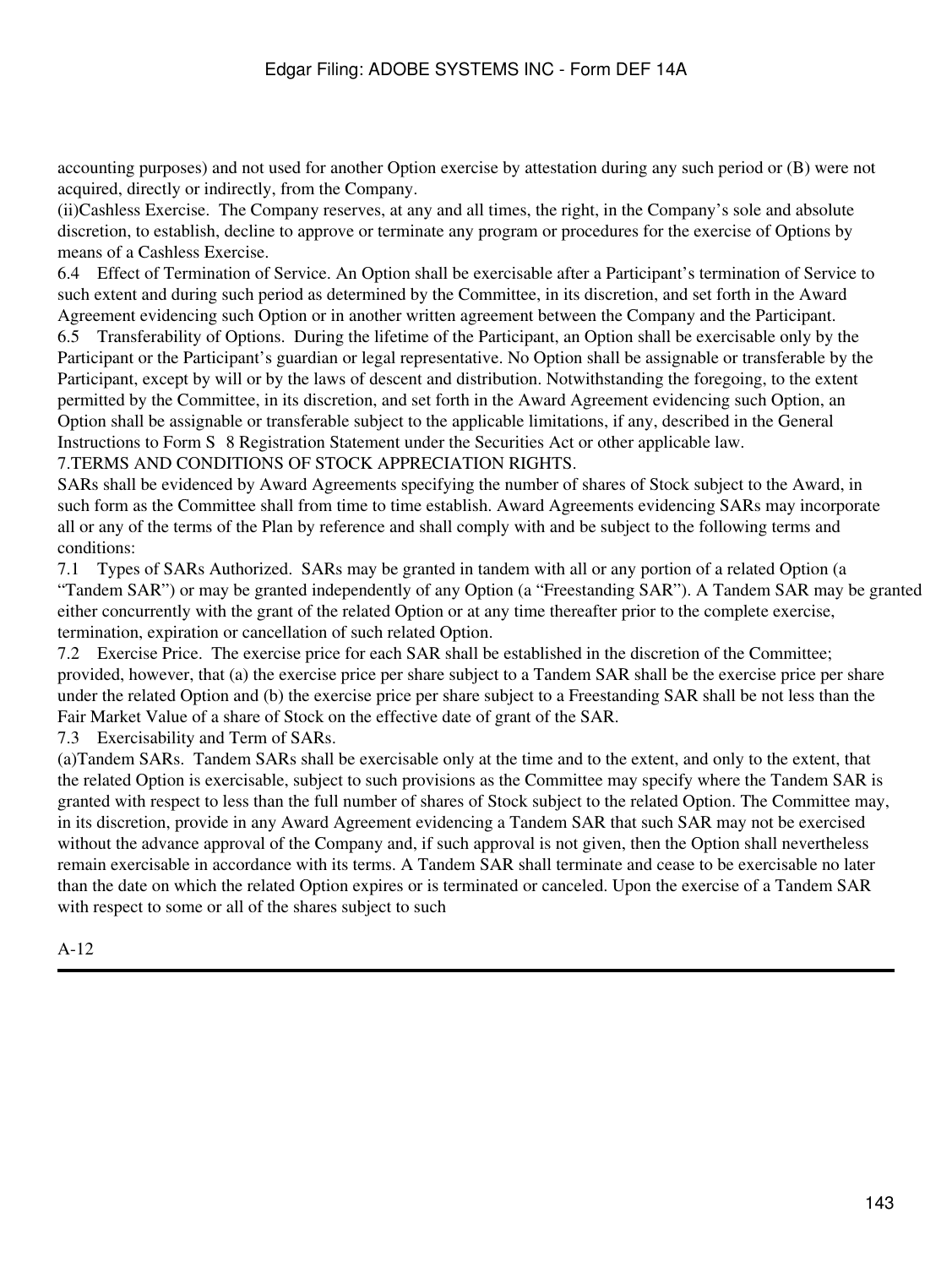SAR, the related Option shall be canceled automatically as to the number of shares with respect to which the Tandem SAR was exercised. Upon the exercise of an Option related to a Tandem SAR as to some or all of the shares subject to such Option, the related Tandem SAR shall be canceled automatically as to the number of shares with respect to which the related Option was exercised.

(b)Freestanding SARs. Freestanding SARs shall be exercisable at such time or times, or upon such event or events, and subject to such terms, conditions, performance criteria and restrictions as shall be determined by the Committee and set forth in the Award Agreement evidencing such SAR; provided, however, that no Freestanding SAR shall be exercisable after the expiration of eight (8) years after the effective date of grant of such SAR.

7.4 Exercise of SARs. Upon the exercise (or deemed exercise pursuant to Section 7.5) of an SAR, the Participant (or the Participant's legal representative or other person who acquired the right to exercise the SAR by reason of the Participant's death) shall be entitled to receive payment of an amount for each share with respect to which the SAR is exercised equal to the excess, if any, of the Fair Market Value of a share of Stock on the date of exercise of the SAR over the exercise price. Payment of such amount shall be made in cash, shares of Stock, or any combination thereof as determined by the Committee. Unless otherwise provided in the Award Agreement evidencing such SAR, payment shall be made in a lump sum as soon as practicable following the date of exercise of the SAR. The Award Agreement evidencing any SAR may provide for deferred payment in a lump sum or in installments. When payment is to be made in shares of Stock, the number of shares to be issued shall be determined on the basis of the Fair Market Value of a share of Stock on the date of exercise of the SAR. For purposes of Section 7, an SAR shall be deemed exercised on the date on which the Company receives notice of exercise from the Participant.

7.5 Deemed Exercise of SARs. If, on the date on which an SAR would otherwise terminate or expire, the SAR by its terms remains exercisable immediately prior to such termination or expiration and, if so exercised, would result in a payment to the holder of such SAR, then any portion of such SAR which has not previously been exercised shall automatically be deemed to be exercised as of such date with respect to such portion.

7.6 Effect of Termination of Service. An SAR shall be exercisable after a Participant's termination of Service to such extent and during such period as determined by the Committee, in its discretion, and set forth in the Award Agreement evidencing such SAR or in another written agreement between the Company and the Participant.

7.7 Nontransferability of SARs. SARs may not be assigned or transferred in any manner except by will or the laws of descent and distribution, and, during the lifetime of the Participant, shall be exercisable only by the Participant or the Participant's guardian or legal representative.

8.TERMS AND CONDITIONS OF STOCK AWARDS.

Stock Awards shall be evidenced by Award Agreements specifying whether the Award is a Stock Bonus, a Stock Purchase Right or a Restricted Stock Unit, and the number of shares of Stock subject to the Award, in such form as the Committee shall from time to time establish. Award Agreements evidencing Stock Awards may incorporate all or any of the terms of the Plan by reference and shall comply with and be subject to the following terms and conditions: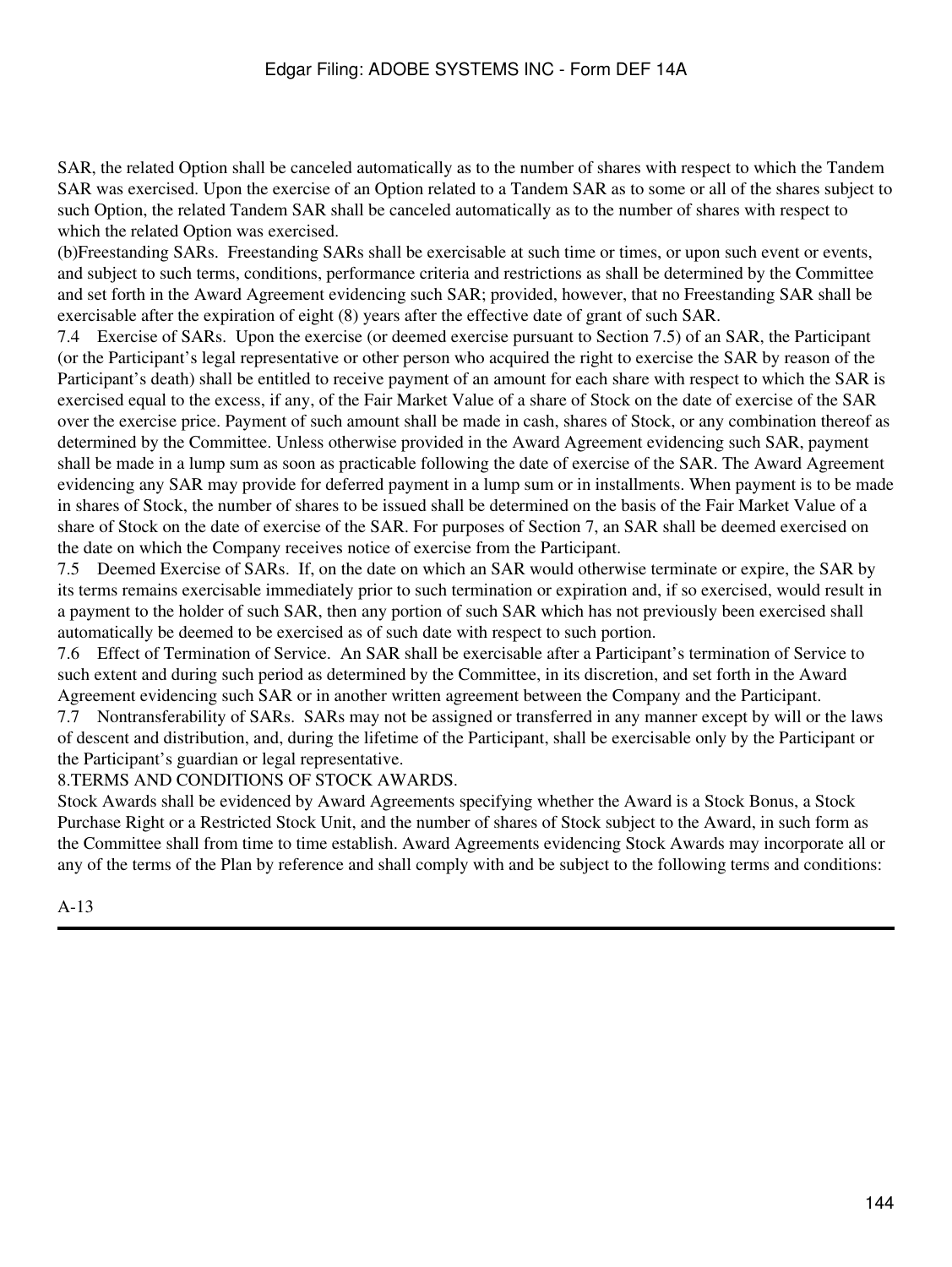8.1 Types of Stock Awards Authorized. Stock Awards may be in the form of a Stock Bonus, a Stock Purchase Right or a Restricted Stock Unit. Stock Awards may be granted or vest upon such conditions as the Committee shall determine, including, without limitation, service to a Participating Company or upon the attainment of one or more Performance Goals. If either the grant of a Stock Award or the lapsing of the Restriction Period is to be contingent upon the attainment of one or more Performance Goals based on Performance Measures, the Committee shall follow procedures set forth in Section 10 if they are intended to qualify as "performance-based compensation" under Section 162(m).

8.2 Purchase Price. The purchase price for shares of Stock issuable under each Stock Purchase Right shall be established by the Committee in its discretion. No monetary payment (other than applicable tax withholding) shall be required as a condition of receiving shares of Stock pursuant to a Stock Bonus, the consideration for which shall be services actually rendered to a Participating Company or for its benefit. Notwithstanding the foregoing, the Participant shall furnish consideration in the form of cash or past services rendered to a Participating Company or for its benefit having a value not less than the par value of the shares of Stock subject to such Stock Award.

8.3 Purchase Period. A Stock Purchase Right shall be exercisable within a period established by the Committee, which shall in no event exceed thirty (30) days from the effective date of the grant of the Stock Purchase Right; provided, however, that no Stock Purchase Right granted to an Employee, a Consultant or a Director may become exercisable prior to the date on which such person commences Service.

8.4 Payment of Purchase Price. Stock Bonuses shall be issued in consideration for past services actually rendered to a Participating Company or for its benefit. At the time of grant of Restricted Stock Units, the Committee will determine the consideration, if any, to be paid by the Participant upon delivery of each share of Stock acquired pursuant to Restricted Stock Units. Except as otherwise provided below, payment of the purchase price for the number of shares of Stock being purchased pursuant to any Stock Purchase Right or delivered pursuant to a Restricted Stock Unit shall be made (i) in cash, by check, or cash equivalent, (ii) by such other consideration as may be approved by the Committee from time to time to the extent permitted by applicable law, or (iii) by any combination thereof, in each case consistent with any requirements under applicable law regarding payment in respect of the "par value" of the Stock. The Committee may at any time or from time to time grant Stock Purchase Rights or Restricted Stock Units which do not permit all of the foregoing forms of consideration to be used in payment of the purchase price or which otherwise restrict one or more forms of consideration.

8.5 Vesting; Restrictions on Transfer; Deferral. Shares issued pursuant to any Stock Award (including, without limitation, the percentage of actual achievement relative to pre-established target Performance Goals) may or may not be made subject to vesting conditioned upon the satisfaction of such Service requirements, conditions, restrictions or performance criteria, including, without limitation, a Performance Award Formula and/or Performance Goals (the "Vesting Conditions"), as shall be established by the Committee and set forth in the Award Agreement evidencing such Award. During any period (the "Restriction Period") in which shares acquired pursuant to a Stock Award remain subject to Vesting Conditions, such shares may not be sold, exchanged, transferred, pledged, assigned or otherwise disposed of other than pursuant to a Change of Control as provided in Section 12, or as provided in Section 8.8. Upon request by the Company, each Participant shall execute any agreement evidencing such transfer restrictions prior to the receipt of shares of Stock hereunder and shall promptly present to the Company any and all certificates representing shares of Stock acquired hereunder for the placement on such certificates of appropriate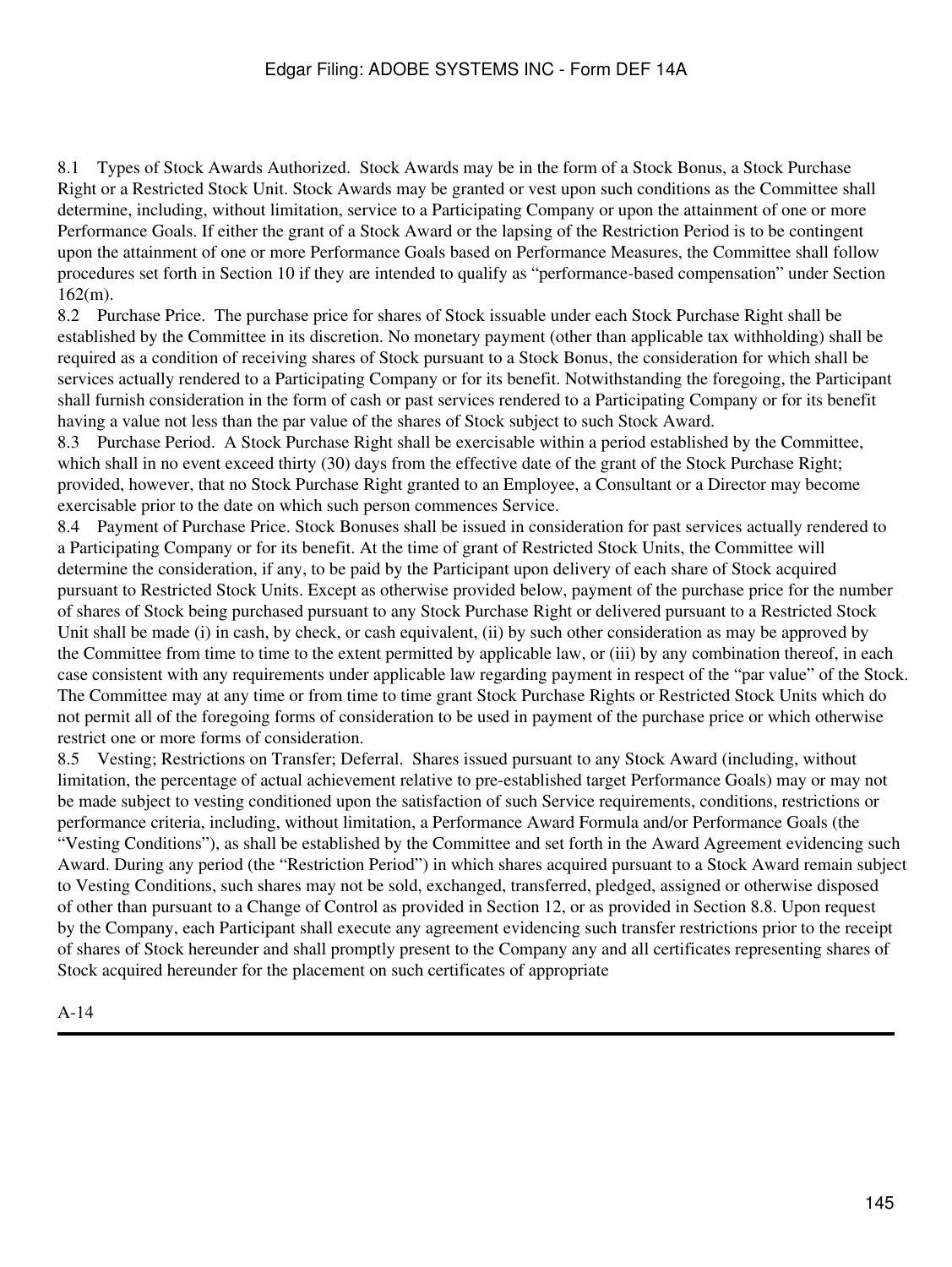legends evidencing any such transfer restrictions. Restricted Stock Units may be subject to such conditions that may delay the delivery of the shares of Stock (or their cash equivalent) subject to Restricted Stock Units after the vesting of such Award.

8.6 Voting Rights; Dividends and Distributions. Except as provided in this Section, Section 8.5 and any Award Agreement, during the Restriction Period applicable to shares subject to a Stock Bonus or Stock Purchase Right, the Participant shall have all of the rights of a stockholder of the Company holding shares of Stock, including the right to vote such shares and to receive all dividends and other distributions paid with respect to such shares. With respect to Restricted Stock Units, the Committee may, in its sole discretion, provide that dividend equivalents shall not be paid or provide either for the current payment of dividend equivalents or for the accumulation and payment of dividend equivalents to the extent that the Restricted Stock Units become nonforfeitable. In the event of a dividend or distribution paid in shares of Stock or any other adjustment made upon a change in the capital structure of the Company as described in Section 4.2, then any and all new, substituted or additional securities or other property (other than normal cash dividends) to which the Participant is entitled by reason of the Participant's Stock Award shall be immediately subject to the same Vesting Conditions and, if applicable, deferral elections as the shares subject to the Stock Award with respect to which such dividends or distributions were paid or adjustments were made. Notwithstanding anything herein to the contrary, dividends or dividend equivalents may be accumulated but shall not be paid with respect to shares subject to a Stock Award unless and until the Vesting Conditions are satisfied. 8.7 Effect of Termination of Service. Unless otherwise provided by the Committee in the grant of a Stock Award and set forth in the Award Agreement or in another written agreement between the Company and the Participant, if a Participant's Service terminates for any reason, whether voluntary or involuntary (including the Participant's death or disability), then (i) the Company shall have the option to repurchase for the purchase price paid by the Participant any shares acquired by the Participant pursuant to a Stock Purchase Right which remain subject to Vesting Conditions as of the date of the Participant's termination of Service, (ii) the Participant shall forfeit to the Company any shares acquired by the Participant pursuant to a Stock Bonus which remain subject to Vesting Conditions as of the date of the Participant's termination of Service and (iii) the Participant shall forfeit all rights in any portion of a Restricted Stock Unit award that has not vested as of the date of the Participant's termination of Service. The Company shall have the right to assign at any time any repurchase right it may have, whether or not such right is then exercisable, to one or more persons as may be selected by the Company.

8.8 Nontransferability of Stock Award Rights. Rights to acquire shares of Stock pursuant to a Stock Award may not be subject in any manner to anticipation, alienation, sale, exchange, transfer, assignment, pledge, encumbrance or garnishment by creditors of the Participant or the Participant's beneficiary, except by will or the laws of descent and distribution, and, during the lifetime of the Participant, shall be exercisable only by the Participant or the Participant's guardian or legal representative.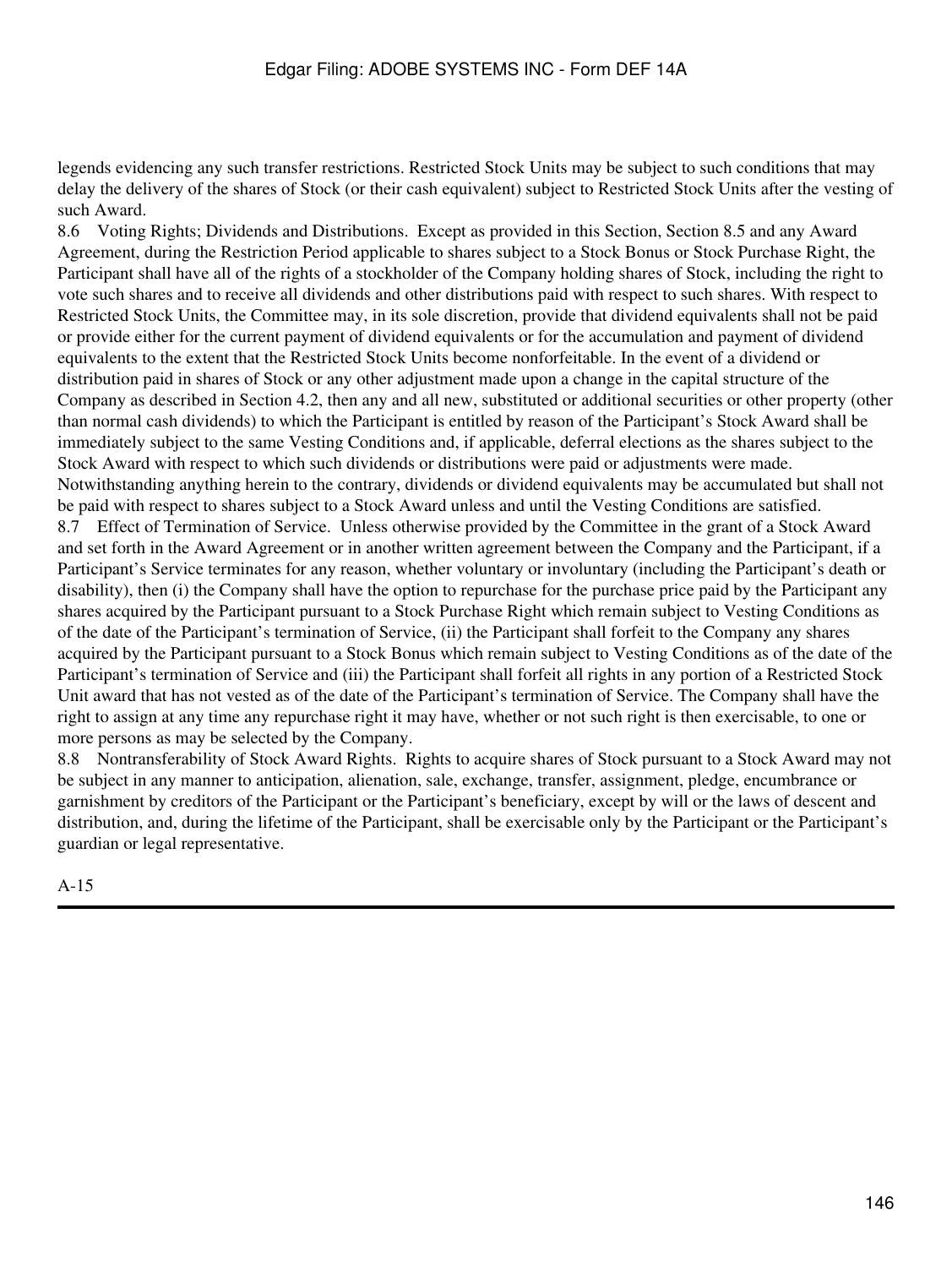9.TERMS AND CONDITIONS OF PERFORMANCE AWARDS. Performance Awards shall be evidenced by Award Agreements in such form as the Committee shall from time to time establish. No Performance Award or purported Performance Award shall be a valid and binding obligation of the Company unless evidenced by a fully executed Award Agreement. Award Agreements evidencing Performance Awards may incorporate all or any of the terms of the Plan by reference and shall comply with and be subject to the following terms and conditions:

9.1 Types of Performance Awards Authorized. Performance Awards may be in the form of either Performance Shares or Performance Units. Each Award Agreement evidencing a Performance Award shall specify the number of Performance Shares or Performance Units subject thereto, the Performance Award Formula, the Performance Goal(s) and Performance Period applicable to the Award, and the other terms, conditions and restrictions of the Award. Awards intended to qualify as "performance-based compensation" under Section 162(m) shall also be subject to the provisions of Section 10.

9.2 Initial Value of Performance Shares and Performance Units. Unless otherwise provided by the Committee in granting a Performance Award, each Performance Share shall have an initial value equal to the Fair Market Value of one (1) share of Stock, subject to adjustment as provided in Section 4.2, on the effective date of grant of the Performance Share, and each Performance Unit shall have an initial value of one hundred dollars (\$100). The final value payable to the Participant in settlement of a Performance Award determined on the basis of the applicable Performance Award Formula will depend on the extent to which Performance Goals established by the Committee are attained within the applicable Performance Period established by the Committee.

9.3 Establishment of Performance Period, Performance Goals and Performance Award Formula. In granting each Performance Award, the Committee shall establish in writing the applicable Performance Period, Performance Award Formula and one or more Performance Goals which, when measured at the end of the Performance Period, shall determine on the basis of the Performance Award Formula the final value of the Performance Award to be paid to the Participant. The Company shall notify each Participant granted a Performance Award of the terms of such Award, including the Performance Period, Performance Goal(s) and Performance Award Formula.

9.4 Measurement of Performance Goals. The Performance Goals shall be established by the Committee on the basis of achievement of Company-wide, divisional, or individual goals, applicable federal or state securities laws, or any other basis determined by the Committee in its discretion, except with respect to Awards intended to qualify as "performance-based compensation" under Section 162(m), in which case the provisions of Section 10 will apply thereto. Performance Goals may include a minimum, maximum, target level and intermediate levels of performance, with the final value of a Performance Award determined under the applicable Performance Award Formula by the level attained during the applicable Performance Period. A Performance Goal may be stated as an absolute value or as a value determined relative to a standard selected by the Committee. Performance Goals may differ from Participant to Participant and from Award to Award.

9.5 Settlement of Performance Awards.

(a)Determination of Final Value. As soon as practicable following the completion of the Performance Period applicable to a Performance Award, the Committee shall determine the extent to which the applicable Performance Goals have been attained and the resulting final value of the Award earned by the Participant and to be paid upon its settlement in accordance with the applicable Performance Award Formula.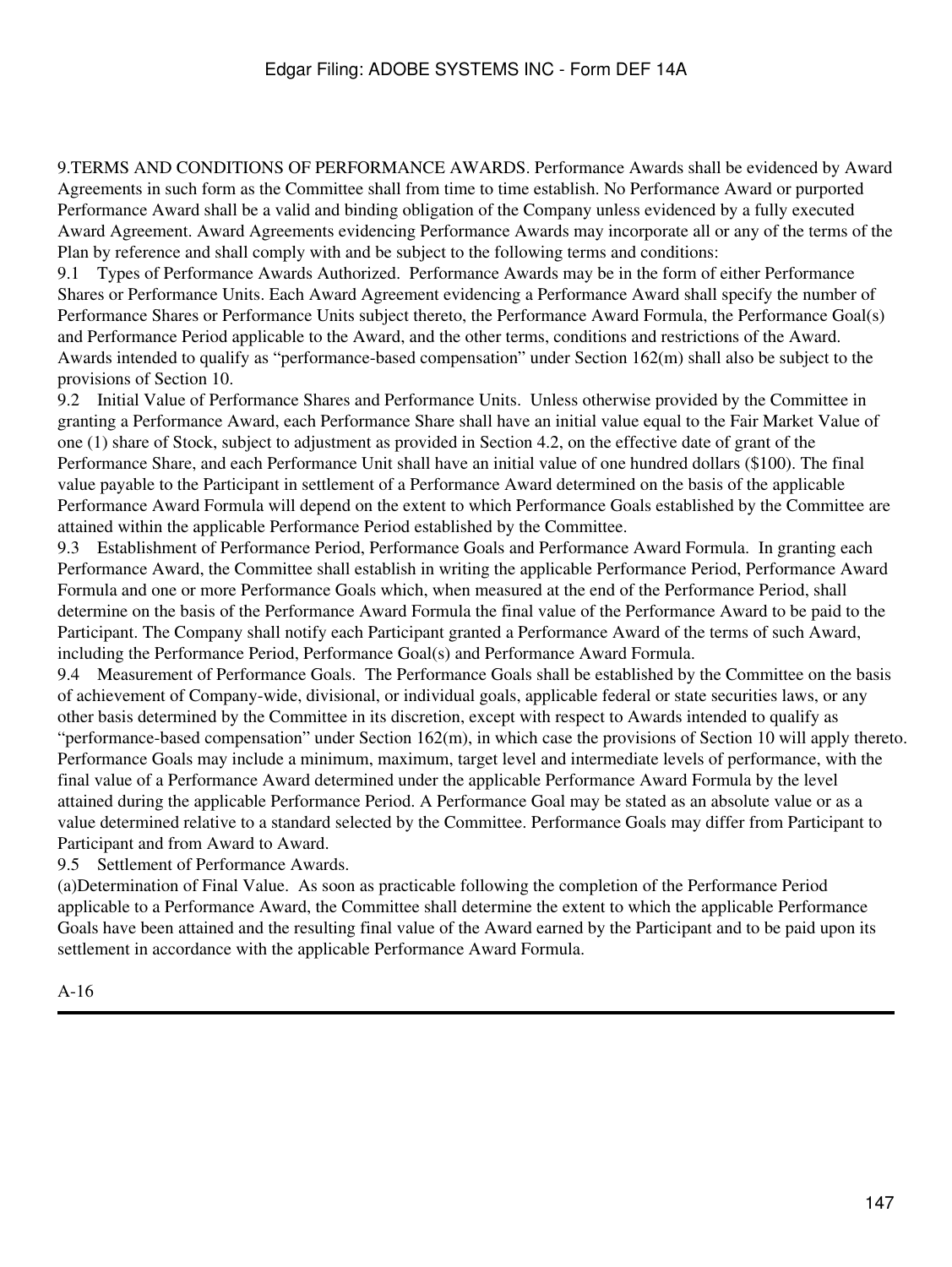(b)Discretionary Adjustment of Award Formula. In its discretion, the Committee may, either at the time it grants a Performance Award or at any time thereafter, provide for the positive or negative adjustment of the Performance Award Formula applicable to a Performance Award granted to any Participant to reflect such Participant's individual performance in his or her position with the Company or such other factors as the Committee may determine, except with respect to Awards intended to qualify as "performance-based compensation" under Section 162(m), in which case the provisions of Section 10 will apply thereto. If permitted under a Participant's Award Agreement, the Committee shall have the discretion, on the basis of such criteria as may be established by the Committee, to reduce some or all of the value of the Performance Award that would otherwise be paid to the Participant upon its settlement notwithstanding the attainment of any Performance Goal and the resulting value of the Performance Award determined in accordance with the Performance Award Formula.

(c)Effect of Leaves of Absence. Unless otherwise required by law or determined by the Committee (in advance, to the extent required by and intended to comply with Section  $162(m)$ ), payment of the final value, if any, of a Performance Award held by a Participant who has taken in excess of thirty (30) days of leaves of absence during a Performance Period shall be prorated on the basis of the number of days of the Participant's Service during the Performance Period during which the Participant was not on a leave of absence.

(d)Notice to Participants. As soon as practicable following the Committee's determination in accordance with Sections 9.5(a) and (b), the Company shall notify each Participant of the determination of the Committee. (e)Payment in Settlement of Performance Awards. As soon as practicable following the Committee's determination in accordance with Sections 9.5(a) and (b), payment shall be made to each eligible Participant (or such Participant's legal representative or other person who acquired the right to receive such payment by reason of the Participant's death) of the final value of the Participant's Performance Award. Payment of such amount shall be made in cash, shares of Stock, or a combination thereof as determined by the Committee. Unless otherwise provided in the Award Agreement evidencing a Performance Award, payment shall be made in a lump sum. An Award Agreement may provide for deferred payment in a lump sum or in installments at the election of the Participant or otherwise. If any payment is to be made on a deferred basis, the Committee may, but shall not be obligated to, provide for the payment during the deferral period of Dividend Equivalents or interest.

(f)Provisions Applicable to Payment in Shares. If payment is to be made in shares of Stock, the number of such shares shall be determined by dividing the final value of the Performance Award by the value of a share of Stock determined by the method specified in the Award Agreement. Such methods may include, without limitation, the closing market price on a specified date (such as the settlement date) or an average of market prices over a series of trading days. Shares of Stock issued in payment of any Performance Award may be fully vested and freely transferable shares or may be shares of Stock subject to Vesting Conditions as provided in Section 8.5. Any shares subject to Vesting Conditions shall be evidenced by an appropriate Award Agreement and shall be subject to the provisions of Sections 8.5 through 8.8 above.

9.6 Dividend Equivalents. In its discretion, the Committee may provide in the Award Agreement evidencing any Performance Share Award that the Participant shall be entitled to receive Dividend Equivalents with respect to the payment of cash dividends on Stock having a record date prior to the date on which the Performance Shares are settled or forfeited. Dividend Equivalents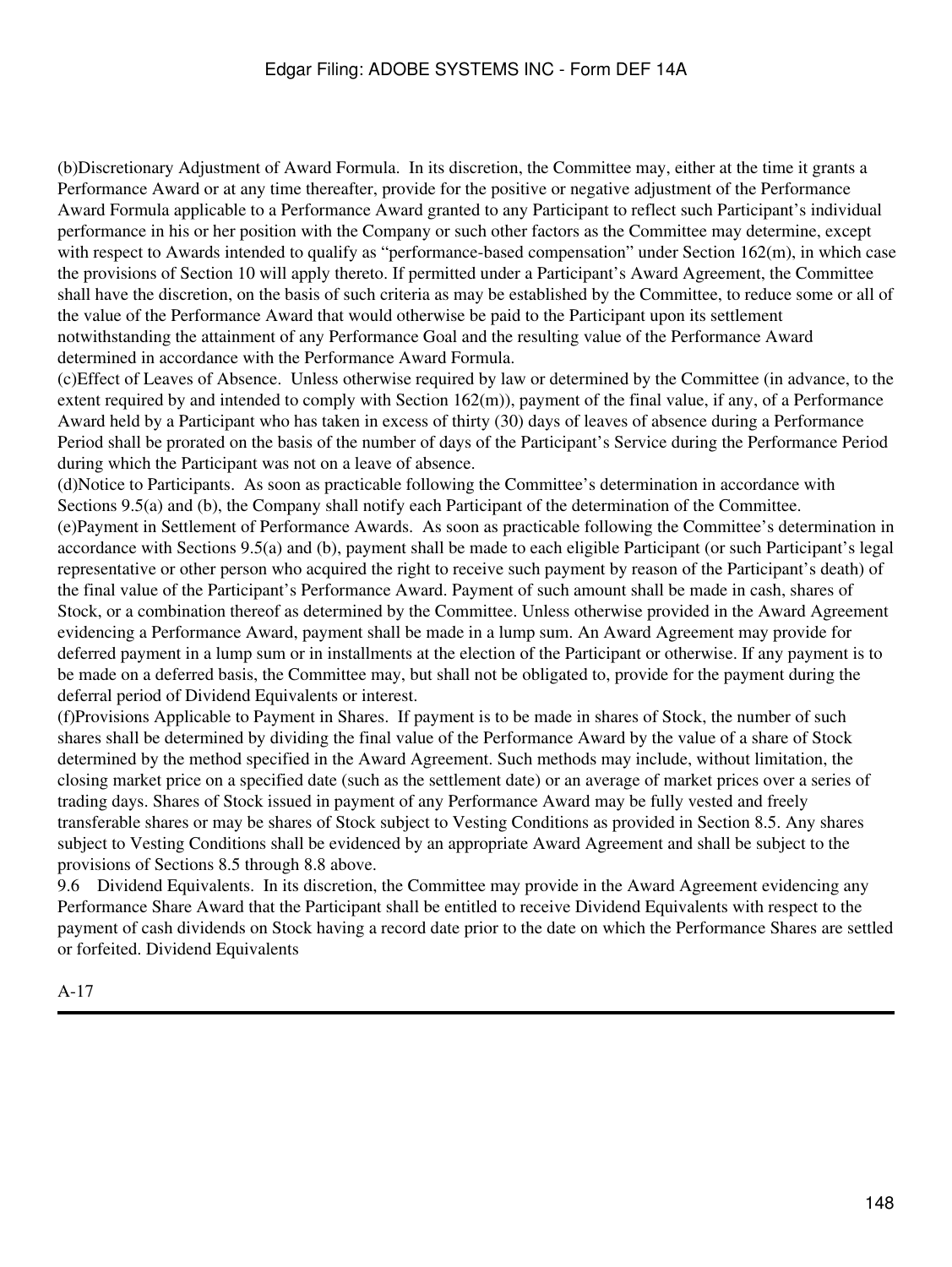may be paid currently or may be accumulated and paid to the extent that Performance Shares become nonforfeitable, as determined by the Committee. Settlement of Dividend Equivalents may be made in cash, shares of Stock, or a combination thereof as determined by the Committee, and may be paid on the same basis as settlement of the related Performance Share as provided in Section 9.5. Dividend Equivalents shall not be paid with respect to Performance Units. Notwithstanding anything herein to the contrary, Dividend Equivalents may be accumulated but shall not be paid with respect to Performance Share Awards unless and until the Performance Share Awards are earned. 9.7 Effect of Termination of Service. The effect of a Participant's termination of Service on the Participant's Performance Award shall be as determined by the Committee, in its discretion, and set forth in the Award Agreement evidencing such Performance Award or in another written agreement between the Company and the Participant. 9.8 Nontransferability of Performance Awards. Prior to settlement in accordance with the provisions of the Plan, no Performance Award may be subject in any manner to anticipation, alienation, sale, exchange, transfer, assignment, pledge, encumbrance, or garnishment by creditors of the Participant or the Participant's beneficiary, except by will or by the laws of descent and distribution. All rights with respect to a Performance Award granted to a Participant hereunder shall be exercisable during his or her lifetime only by such Participant or the Participant's guardian or legal representative.

10.PERFORMANCE-BASED COMPENSATION UNDER CODE SECTION 162(M)

10.1 General. If the Committee, which is constituted to comply with Section 3.4, in its discretion, decides to grant an Award intended to qualify as "performance-based compensation" under Section 162(m), the provisions of this Section 10 will control over any contrary provision in the Plan; provided, however, nothing in this Section 10 will prohibit the ability of a Committee in its discretion to grant Awards that are not intended to qualify as "performance-based compensation" under Section 162(m) to such Participants that are based on Performance Goals or other specific criteria or goals, but that do not satisfy the requirements of this Section 10.

10.2 Performance Goals. The granting and/or vesting of Stock Awards or Awards of Performance Shares or Performance Units may be made subject to the attainment of Performance Goals relating to one or more measures of business or financial performance (each, a "Performance Measure"), which may include one or more of the following, as determined by the Committee:

- (i) growth in revenue or product revenue;
- (ii) recurring revenue;
- (iii) annualized recurring revenue;
- (iv) growth in the market price of the Stock;
- (v) operating margin;
- (vi) margin, including gross margin;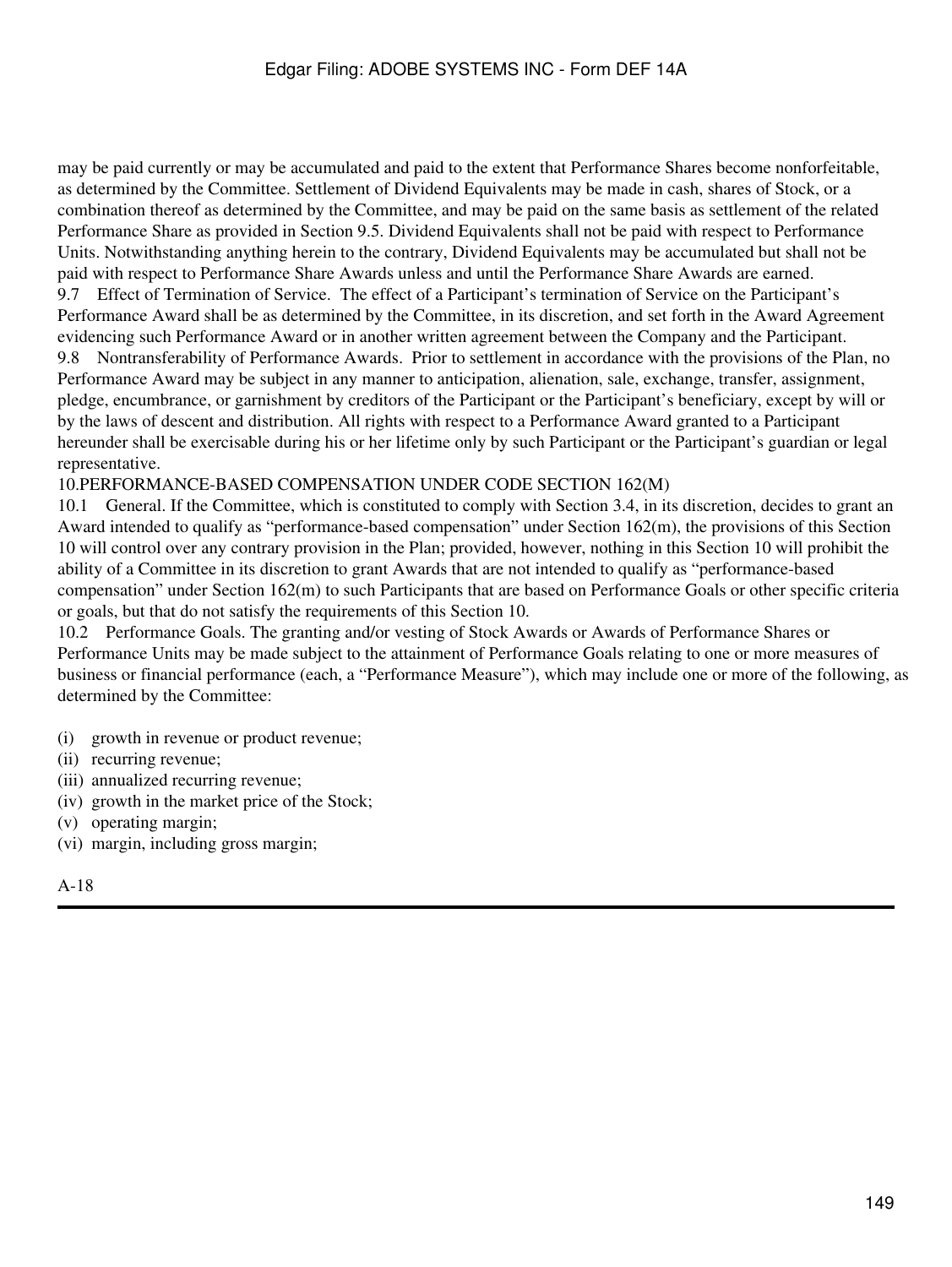- (vii) operating income;
- (viii) operating income after taxes;
- (ix) operating profit or net operating profit;
- (x) pre-tax profit;
- (xi) earnings before interest, taxes and depreciation;
- (xii) earnings before interest, taxes, depreciation and amortization;
- (xiii) income, before or after taxes (including net income);
- (xiv) total return on shares of Stock or total stockholder return;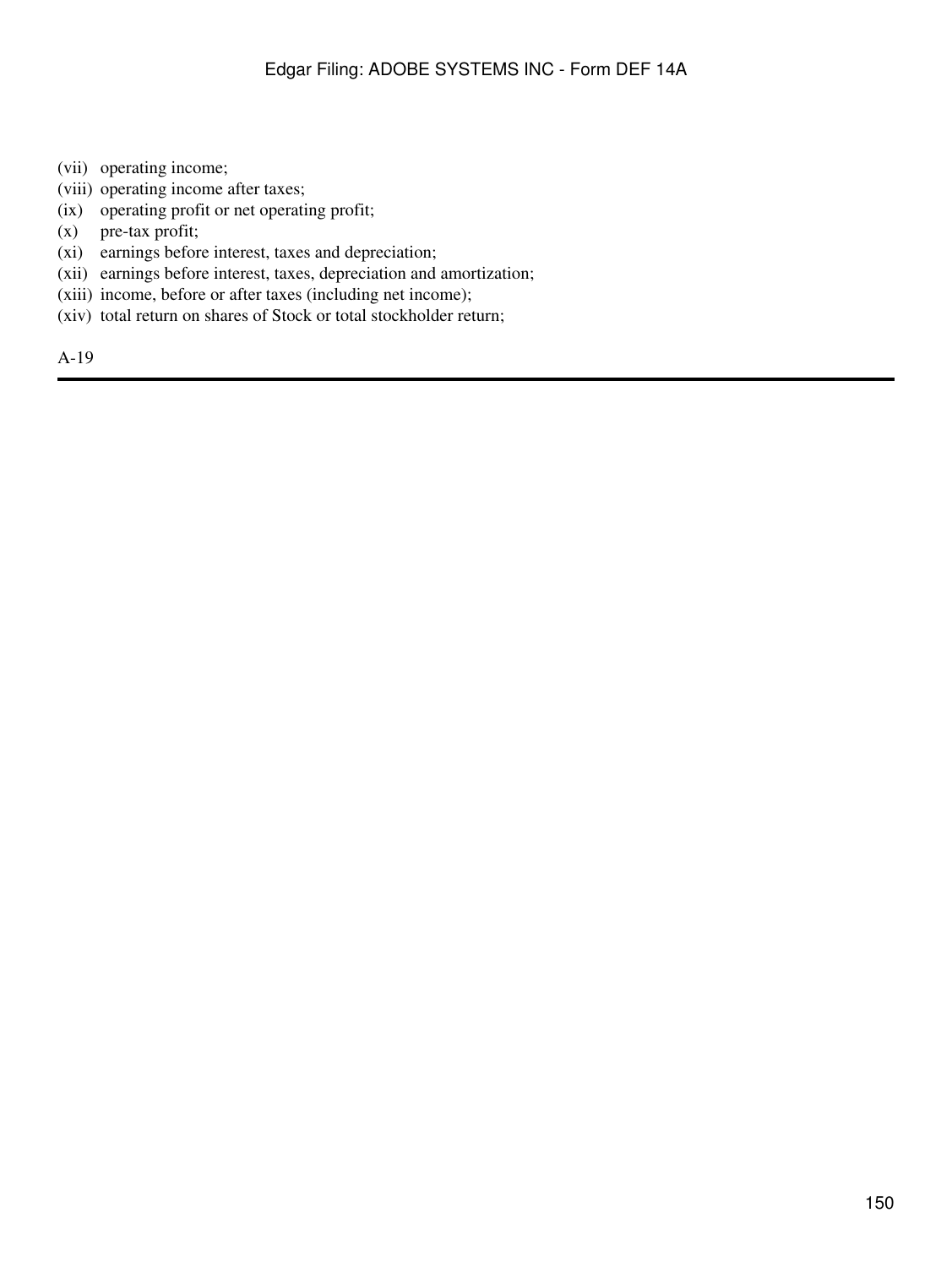- (xv) earnings, including but not limited to earnings per share and net earnings;
- (xvi) return on stockholder equity or average stockholders' equity;
- (xvii) return on net assets;
- (xviii) return on assets, investment or capital employed;
- (xix) expenses;
- (xx) cost reduction goals;
- (xxi) return on capital;
- (xxii) economic value added;
- (xxiii) market share;
- (xxiv) operating cash flow;
- (xxv) cash flow, as indicated by book earnings before interest, taxes, depreciation and amortization;
- (xxvi) cash flow per share;
- (xxvii) improvement in or attainment of working capital levels;
- (xxviii) debt reduction;
- (xxix) debt levels;
- (xxx) capital expenditures;
- (xxxi) sales or revenue targets, including product or product family targets;
- (xxxii) bookings;
- (xxxiii) billings;
- (xxxiv) workforce diversity;
- (xxxv) customer satisfaction;
- (xxxvi) implementation or completion of projects or processes;
- (xxxvii) improvement in or attainment of working capital levels; and
- (xxxviii) stockholders' equity.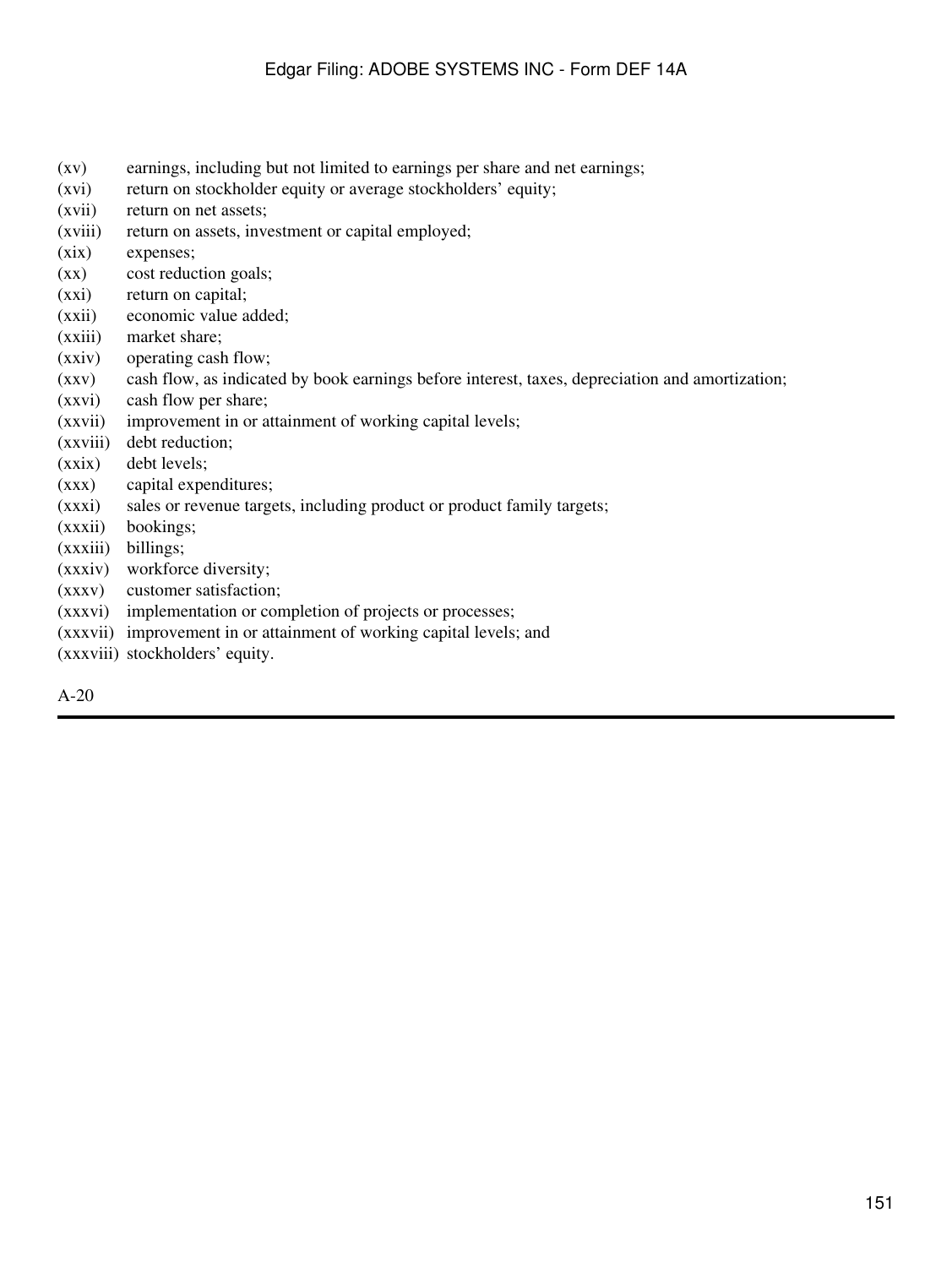10.3 Performance Goals Based on Performance Measures.

(a)Determination of Performance Goals Based on Performance Measures. Performance Goals based on Performance Measures may differ from Participant to Participant and from Award to Award. Further, any Performance Goals may be used to measure the performance of the Company as a whole or a business unit or other segment of the Company, or one or more product lines or specific markets and may be measured relative to a peer group or index. In establishing a Performance Goal based on Performance Measures, the Committee may provide that performance shall be appropriately adjusted as follows:

(i)to include or exclude restructuring and/or other nonrecurring charges;

(ii)to include or exclude exchange rate effects, as applicable, for non-U.S. dollar denominated Performance Goals; (iii)to include or exclude the effects of changes to generally accepted accounting principles required by the Financial Accounting Standards Board;

(iv)to include or exclude the effects of any statutory adjustments to corporate tax rates;

(v)to include or exclude the effects of any "extraordinary items" as determined under generally accepted accounting principles;

(vi)to include or exclude the effect of payment of bonuses under any cash bonus plan of the Company;

(vii)to include or exclude the effect of stock based compensation and/or deferred compensation;

(viii)to include or exclude any other unusual, non-recurring gain or loss or other extraordinary item;

(ix)to respond to, or in anticipation of, any unusual or extraordinary corporate item, transaction, event or development; (x)to respond to, or in anticipation of, changes in applicable laws, regulations, accounting principles, or business conditions; to include or exclude the effects of divestitures, acquisitions or joint ventures;

(xi)to include or exclude the effects of divestitures, acquisitions or joint ventures;

(xii)to include or exclude the effects on reported financial results of changes in accounting treatment for certain transactions as a result of business model changes;

(xiii)to include or exclude the effects of discontinued operations that do not qualify as a segment of a business unit under generally accepted accounting principles;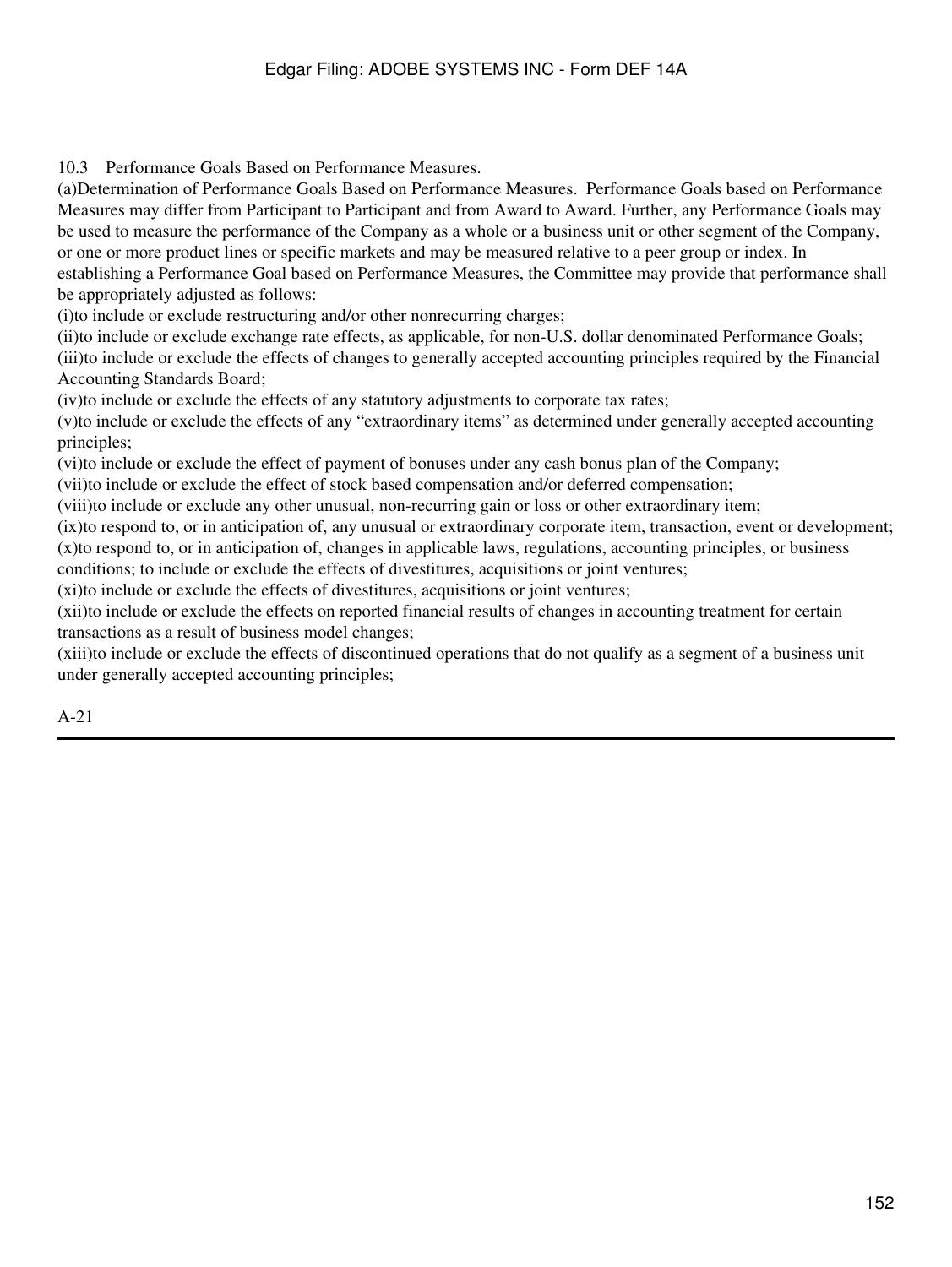(xiv)to assume that any business divested by the Company achieved performance objectives at targeted levels during the balance of a Performance Period following such divestiture;

(xv)to include or exclude the effect of any change in the outstanding shares of Stock by reason of any stock dividend or split, stock repurchase, reorganization, recapitalization, merger, consolidation, spin-off, combination or exchange of shares or other similar corporate change, or any distributions to common shareholders other than regular cash dividends;

(xvi)to reflect a corporate transaction, such as a merger, consolidation, separation (including a spinoff or other distribution of stock or property by a corporation), or reorganization (whether or not such reorganization comes within the definition of such term in Section 368 of the Code);

(xvii)to reflect any partial or complete corporate liquidation; and

(xviii)to include or exclude the amortization of purchased intangibles, technology license arrangements and incomplete technology.

An Award may contain provisions for achievement of Performance Goals that are not based on Performance Measures ("Non-Performance Measure Goals"), but achievement, or non-achievement of any such Performance Goals may only operate to reduce the amount of an actual Award determined based on achievement of Performance Goals that are based on Performance Measures. That is, achievement of Non-Performance Measure Goals shall be viewed as an act of negative discretion by the Committee for purposes of determining an actual Award.

(b)Procedures. To the extent necessary to comply with the performance-based compensation provisions of Section 162(m), with respect to any Award granted subject to Performance Goals based on Performance Measures and intended to qualify as "performance-based compensation" under Section 162(m), within the first twenty-five percent (25%) of the Performance Period, but in no event more than ninety (90) days following the commencement of any Performance Period (or such other time as may be required or permitted by Section 162(m)), the Committee will, in writing, (i) designate one or more Participants to whom an Award will be made, (ii) select the Performance Goals based on Performance Measures applicable to the Performance Period, (iii) establish the Performance Goals based on Performance Measures, and amounts of such Awards, as applicable, which may be earned for such Performance Period, (iv) specify the relationship between Performance Goals based on Performance Measures and the amounts of such Awards, as applicable, to be earned by each Participant for such Performance Period, and (v) provide for such other terms and conditions as the Committee may determine that would not otherwise cause Awards to cease to qualify as "performance-based compensation" under Section 162(m).

(c)Additional Limitations. Notwithstanding any other provision of the Plan, any Award which is granted to a Participant and is intended to constitute qualified performance-based compensation under Section 162(m) will be subject to any additional limitations set forth in the Code (including any amendment to Section  $162(m)$ ) or any regulations and ruling issued thereunder that are requirements for qualification as qualified performance-based compensation as described in Section 162(m), and the Plan will be deemed amended to the extent necessary to conform to such requirements.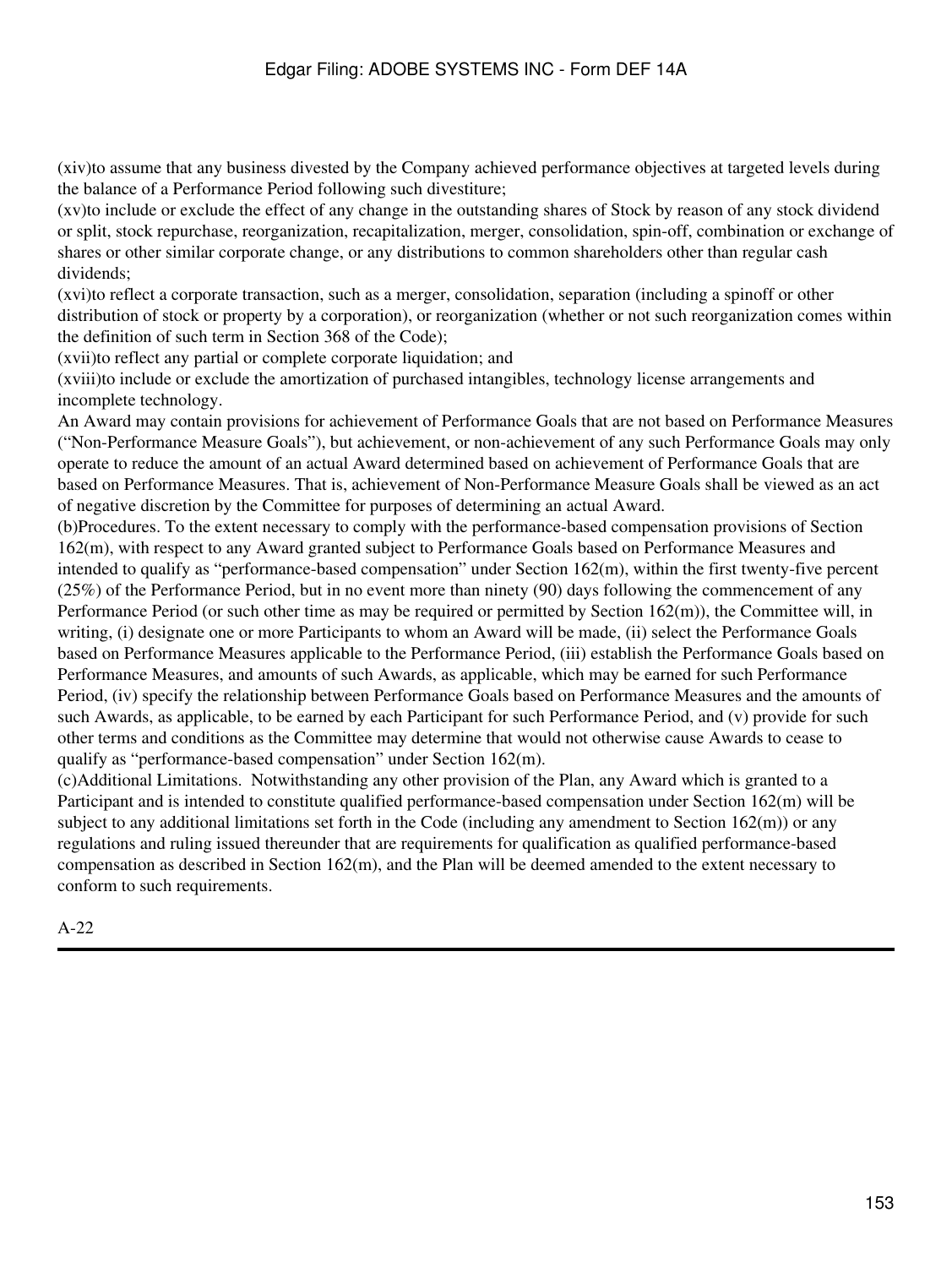(d)Determination of Amounts Earned. Following the completion of each Performance Period, the Committee will certify in writing whether the applicable Performance Goals based on Performance Measures have been achieved for such Performance Period. A Participant will be eligible to receive payment pursuant to an Award intended to qualify as "performance-based compensation" under Section 162(m) for a Performance Period only if the Performance Goals based on Performance Measures for such period are achieved. In determining the amounts earned by a Participant pursuant to an Award intended to qualified as "performance-based compensation" under Section 162(m), the Committee will have the right to (a) reduce or eliminate (but not to increase) the amount payable at a given level of performance to take into account additional factors that the Committee may deem relevant to the assessment of individual or corporate performance for the Performance Period, (b) determine what actual Award, if any, will be paid in the event of a termination of employment as the result of a Participant's death or disability or upon a Change of Control (as defined in Section 12) or in the event of a termination of employment following a Change of Control prior to the end of the Performance Period, and (c) determine what actual Award, if any, will be paid in the event of a termination of employment other than as the result of a Participant's death or disability prior to a Change of Control and prior to the end of the Performance Period to the extent an actual Award would have otherwise been achieved had the Participant remained employed through the end of the Performance Period.

### 11.STANDARD FORMS OF AWARD AGREEMENT.

11.1 Award Agreements. Each Award shall comply with and be subject to the terms and conditions set forth in the appropriate form of Award Agreement approved by the Committee and as amended from time to time. Any Award Agreement may consist of an appropriate form of Notice of Grant and a form of Agreement incorporated therein by reference, or such other form or forms as the Committee may approve from time to time.

11.2 Authority to Vary Terms. The Committee shall have the authority from time to time to vary the terms of any standard form of Award Agreement either in connection with the grant or amendment of an individual Award or in connection with the authorization of a new standard form or forms; provided, however, that the terms and conditions of any such new, revised or amended standard form or forms of Award Agreement are not inconsistent with the terms of the Plan.

11.3 Clawback/Recovery. All Awards granted under the Plan will be subject to recoupment in accordance with any clawback policy that the Company is required to adopt pursuant to the listing standards of any national securities exchange or association on which the Company's securities are listed or as is otherwise required by the Dodd-Frank Wall Street Reform and Consumer Protection Act or other applicable law. In addition, the Committee may impose such other clawback, recovery or recoupment provisions in an Award Agreement as the Committee determines necessary or appropriate, including but not limited to a reacquisition right in respect of previously acquired shares of Common Stock or other cash or property upon the occurrence of cause as determined by the Committee. 12.CHANGE OF CONTROL.

12.1 Except as otherwise provided in a Participant's Award Agreement, "Change of Control" shall mean a change of control of the Company of a nature that would be required to be reported in response to Item 6(e) of Schedule 14A of Regulation 14A promulgated under the Exchange Act, whether or not the Company is then subject to such reporting requirement;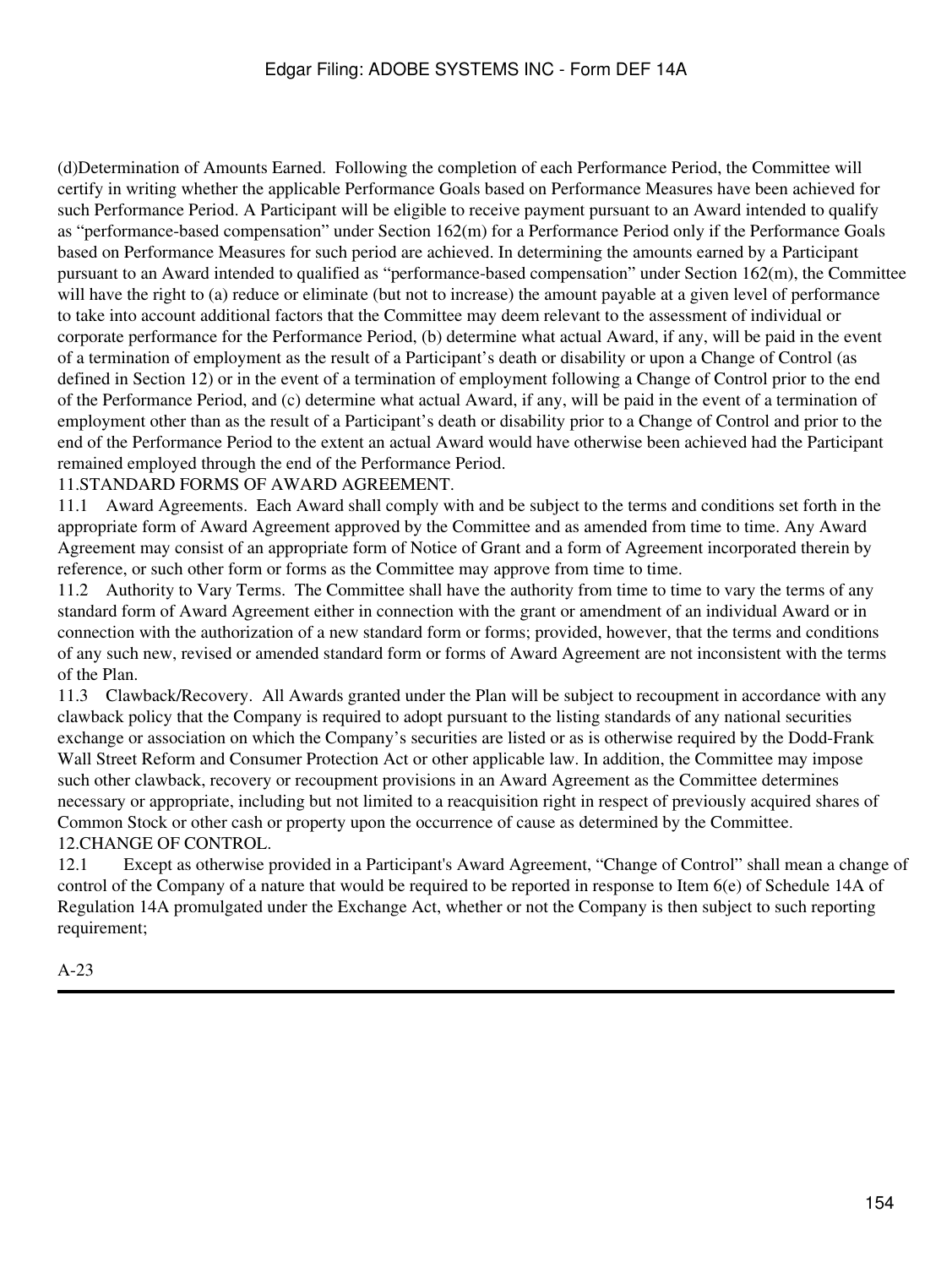provided, however, that anything in this Plan to the contrary notwithstanding, a Change of Control shall be deemed to have occurred if:

(a) any individual, partnership, firm, corporation, association, trust, unincorporated organization or other entity or person, or any syndicate or group deemed to be a person under Section 14(d)(2) of the Exchange Act, is or becomes the "beneficial owner" (as defined in Rule 13d-3 of the General Rules and Regulations under the Exchange Act), directly or indirectly, of securities of the Company representing 30% or more of the combined voting power of the Company's then outstanding securities entitled to vote in the election of directors of the Company;

(b) during any period of two (2) consecutive years, individuals who at the beginning of such period constituted the Board and any new directors, whose election by the Board or nomination for election by the Company's stockholders was approved by a vote of at least three-fourths (3/4ths) of the directors then still in office who either were directors at the beginning of the period or whose election or nomination for election was previously so approved (the "Incumbent Directors"), cease for any reason to constitute a majority thereof;

(c) there occurs a reorganization, merger, consolidation or other corporate transaction involving the Company (a "Transaction"), in each case with respect to which the stockholders of the Company immediately prior to such Transaction do not, immediately after the Transaction, own securities representing more than 50% of the combined voting power of the Company, a parent of the Company or other corporation resulting from such Transaction (counting, for this purpose, only those securities held by the Company's stockholders immediately after the Transaction that were received in exchange for, or represent their continuing ownership of, securities of the Company held by them immediately prior to the Transaction);

(d) all or substantially all of the assets of the Company are sold, liquidated or distributed; or

(e) there is a "Change of Control" or a "change in the effective control" of the Company within the meaning of Section 280G of the Code and the regulations promulgated thereunder.

12.2 The Committee or the Board may, in its discretion, provide in any Award Agreement, severance plan or other individual agreement, that, in the event of a Change of Control of the Company, the Award held by a Participant shall become vested, exercisable and/or payable to such extent as specified in such document.

12.3 In the event of a Change of Control, the surviving, continuing, successor, or purchasing entity or parent thereof, as the case may be (the "Acquiror"), may, without the consent of any Participant, either assume the Company's rights and obligations under outstanding Awards or substitute for outstanding Awards substantially equivalent equity awards for the Acquiror's stock. In the event the Acquiror elects not to assume or substitute for outstanding Awards in connection with a Change of Control, any unexercised and/or unvested portions of such outstanding Awards shall become immediately exercisable and vested in full as of immediately prior to the effective date of the Change of Control. The exercise and/or vesting of any Award that was permissible solely by reason of this paragraph 12 shall be conditioned upon the consummation of the Change in Control. Any Awards which are not assumed or replaced by the Acquiror in connection with the Change of Control nor exercised as of the time of consummation of the Change of Control shall terminate and cease to be outstanding effective as of the time of consummation of the Change of Control.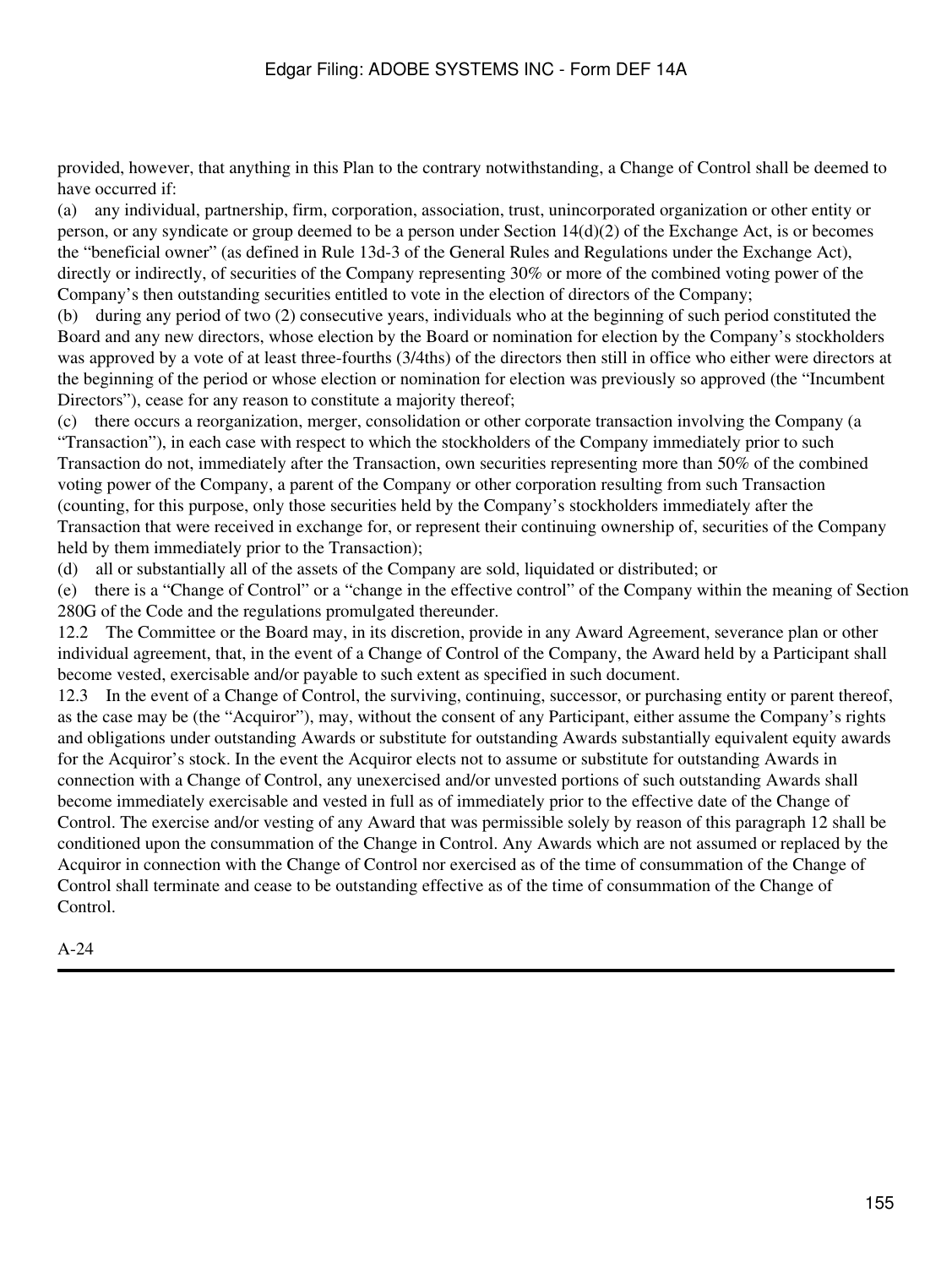# 13.COMPLIANCE WITH SECURITIES LAW.

13.1 The grant of Awards and the issuance of shares of Stock pursuant to any Award shall be subject to compliance with all applicable requirements of federal, state and foreign law with respect to such securities and the requirements of any stock exchange or market system upon which the Stock may then be listed. In addition, no Award may be exercised or shares issued pursuant to an Award unless (i) a registration statement under the Securities Act shall at the time of such exercise or issuance be in effect with respect to the shares issuable pursuant to the Award or (ii) in the opinion of legal counsel to the Company, the shares issuable pursuant to the Award may be issued in accordance with the terms of an applicable exemption from the registration requirements of the Securities Act. The inability of the Company to obtain from any regulatory body having jurisdiction the authority, if any, deemed by the Company's legal counsel to be necessary to the lawful issuance and sale of any shares hereunder shall relieve the Company of any liability in respect of the failure to issue or sell such shares as to which such requisite authority shall not have been obtained. As a condition to issuance of any Stock, the Company may require the Participant to satisfy any qualifications that may be necessary or appropriate, to evidence compliance with any applicable law or regulation and to make any representation or warranty with respect thereto as may be requested by the Company.

13.2 If the exercise of an Award, or the purchase or delivery of shares of Stock subject to an Award, following the termination of the Participant's Service would be prohibited at any time during the applicable post-termination period solely because the issuance of shares of Stock would violate the registration requirements under the Securities Act, then the Award shall terminate on the earlier of (i) the expiration of a period of three (3) months after the termination of the Participant's Service during which the exercise of the Award would not be in violation of such registration requirements, or (ii) the expiration of the term of the Award as set forth in the Award Agreement. 14.TAX WITHHOLDING.

14.1 Tax Withholding in General. Unless prohibited by applicable law, the Company shall have the right to deduct from any and all payments made under the Plan, or to require the Participant, through payroll withholding, cash payment or otherwise, including by means of a Cashless Exercise of an Option, to make adequate provision for, the federal, state, local and foreign taxes, if any, required by law to be withheld by the Participating Company Group with respect to an Award or the shares acquired pursuant thereto. The Company shall have no obligation to deliver shares of Stock, to release shares of Stock from an escrow established pursuant to an Award Agreement, or to make any payment in cash under the Plan until the Participating Company Group's tax withholding obligations have been satisfied by the Participant.

14.2 Withholding in Shares. Unless prohibited by applicable law, the Company shall have the right, but not the obligation, to deduct from the shares of Stock issuable to a Participant upon the exercise or settlement of an Award, or to accept from the Participant the tender of, a number of whole shares of Stock having a Fair Market Value, as determined by the Company, equal to all or any part of the tax withholding obligations of the Participating Company Group. The Fair Market Value of any shares of Stock withheld or tendered to satisfy any such tax withholding obligations shall not exceed the amount determined by the applicable minimum statutory withholding rates if such tax withholding in excess of the applicable minimum statutory withholding rates would result in a charge to earnings for financial accounting purposes.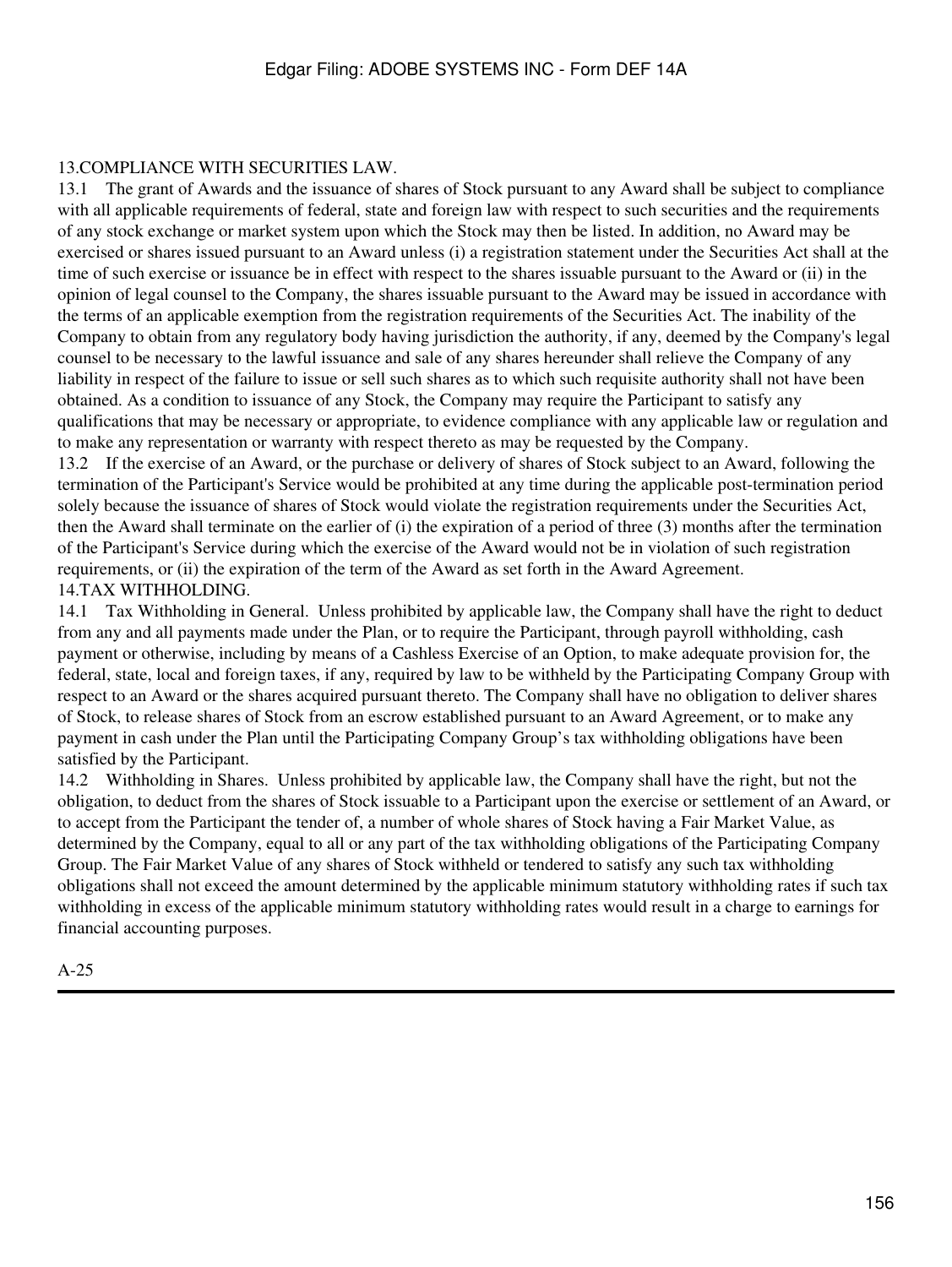### 15.TERMINATION OR AMENDMENT OF PLAN.

The Committee may terminate or amend the Plan at any time. However, without the approval of the Company's stockholders, there shall be (a) no increase in the maximum aggregate number of shares of Stock that may be issued under the Plan (except by operation of the provisions of Section 4.2), (b) no change in the class of persons eligible to receive Incentive Stock Options, and (c) no other amendment of the Plan that would require approval of the Company's stockholders under any applicable law, regulation or rule. No termination or amendment of the Plan shall affect any then outstanding Award unless expressly provided by the Committee. In any event, no termination or amendment of the Plan may adversely affect any then outstanding Award without the consent of the Participant, unless such termination or amendment is necessary to comply with any applicable law, regulation or rule. 16.MISCELLANEOUS PROVISIONS.

16.1 Repurchase Rights. Shares issued under the Plan may be subject to one or more repurchase options, or other conditions and restrictions as determined by the Committee in its discretion at the time the Award is granted. The Company shall have the right to assign at any time any repurchase right it may have, whether or not such right is then exercisable, to one or more persons as may be selected by the Company. Upon request by the Company, each Participant shall execute any agreement evidencing such transfer restrictions prior to the receipt of shares of Stock hereunder and shall promptly present to the Company any and all certificates representing shares of Stock acquired hereunder for the placement on such certificates of appropriate legends evidencing any such transfer restrictions. 16.2 Provision of Information. Each Participant shall be given access to information concerning the Company equivalent to that information generally made available to the Company's common stockholders.

16.3 Rights as Employee, Consultant or Director. No person, even though eligible pursuant to Section 5, shall have a right to be selected as a Participant, or, having been so selected, to be selected again as a Participant. Nothing in the Plan or any Award granted under the Plan shall confer on any Participant a right to remain an Employee, a Consultant or a Director, or interfere with or limit in any way any right of a Participating Company to terminate the Participant's Service at any time. To the extent that an Employee of a Participating Company other than the Company receives an Award under the Plan, that Award can in no event be understood or interpreted to mean that the Company is the Employee's employer or that the Employee has an employment relationship with the Company.

16.4 Rights as a Stockholder. A Participant shall have no rights as a stockholder with respect to any shares covered by an Award until the date of the issuance of such shares (as evidenced by the appropriate entry on the books of the Company or of a duly authorized transfer agent of the Company). No adjustment shall be made for dividends, distributions or other rights for which the record date is prior to the date such shares are issued, except as provided in Section 4.2 or another provision of the Plan.

16.5 Fractional Shares. The Company shall not be required to issue fractional shares upon the exercise or settlement of any Award.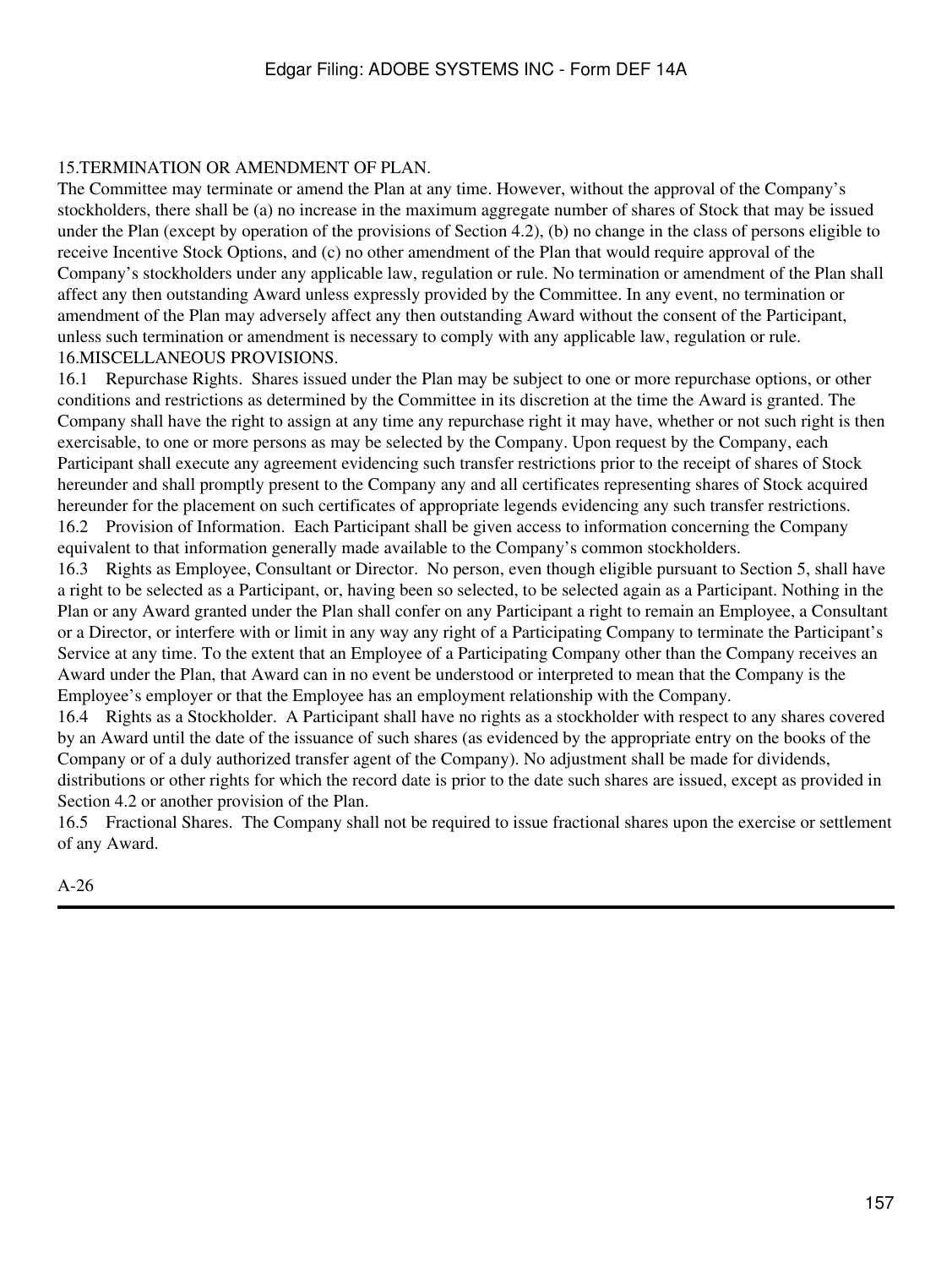16.6 Beneficiary Benefits. Subject to local laws and procedures, the Company may request appropriate written documentation from a trustee or other legal representative, court, or similar legal body, regarding any benefit under the Plan to which the Participant is entitled in the event of such Participant's death before such representative shall be entitled to act on behalf of the Participant and before a beneficiary receives any or all of such benefit. 16.7 Unfunded Obligation. Participants shall have the status of general unsecured creditors of the Company. Any amounts payable to Participants pursuant to the Plan shall be unfunded and unsecured obligations for all purposes, including, without limitation, Title I of the Employee Retirement Income Security Act of 1974. No Participating Company shall be required to segregate any monies from its general funds, or to create any trusts, or establish any special accounts with respect to such obligations. The Company shall retain at all times beneficial ownership of any investments, including trust investments, which the Company may make to fulfill its payment obligations hereunder. Any investments or the creation or maintenance of any trust or any Participant account shall not create or constitute a trust or fiduciary relationship between the Committee, the Officer Committee or any Participating Company and a Participant, or otherwise create any vested or beneficial interest in any Participant or the Participant's creditors in any assets of any Participating Company. The Participants shall have no claim against any Participating Company for any changes in the value of any assets which may be invested or reinvested by the Company with respect to the Plan. 16.8 Section 409A. It is intended that all of the benefits and payments provided under this Plan satisfy, to the greatest extent possible, the exemptions from the application of Code Section 409A (together, with any state law of similar effect, "Section 409A") provided under Treasury Regulations Sections 1.409A-1(b)(4), 1.409A-1(b)(5), 1.409A-1(b)(6) and 1.409A-1(b)(9), and this Plan will be construed to the greatest extent possible as consistent with those provisions. To the extent not so exempt, this Plan and the payments and benefits to be provided hereunder are intended to, and will be construed and implemented so as to, comply in all respects with the applicable provisions of Section 409A. For purposes of Section 409A (including, without limitation, for purposes of Treasury Regulation Section 1.409A-2(b)(2)(iii)), any right to receive any installment payments under this Plan shall be treated as a right to receive a series of separate payments and, accordingly, each installment payment hereunder shall at all times be considered a separate and distinct payment.

To the extent that the Committee determines that any Award granted under the Plan is, or may reasonably be, subject to Section 409A, the Award Agreement evidencing such Award shall incorporate the terms and conditions necessary to avoid the consequences described in Section 409A(a)(1) of the Code (or any similar provision). Such terms and conditions shall include, without limitation, the following provision (or comparable provision of similar effect): "To the extent that (i) one or more of the payments or benefits received or to be received by a Participant upon "separation from service" (as defined under Treasury Regulation Section 1.409A-1(h) without regard to alternative definitions thereunder) pursuant to this Plan would constitute deferred compensation subject to the requirements of Section 409A, and (ii) the Participant is a "specified employee" within the meaning of Section 409A at the time of separation from service, then to the extent delayed commencement of any portion of such payments or benefits is required in order to avoid a prohibited distribution under Section  $409A(a)(2)(B)(i)$  and the related adverse taxation under Section 409A, such payments and benefits shall not be provided to the Participant prior to the earliest of (i) the expiration of the six-month period measured from the date of separation from service, (ii) the date of the Participant's death or (iii) such earlier date as permitted under Section 409A without the imposition of adverse taxation on the Participant. Upon the first business day following the expiration of such applicable Section  $409A(a)(2)(B)(i)$  period, all payments and benefits deferred pursuant to this paragraph shall be paid in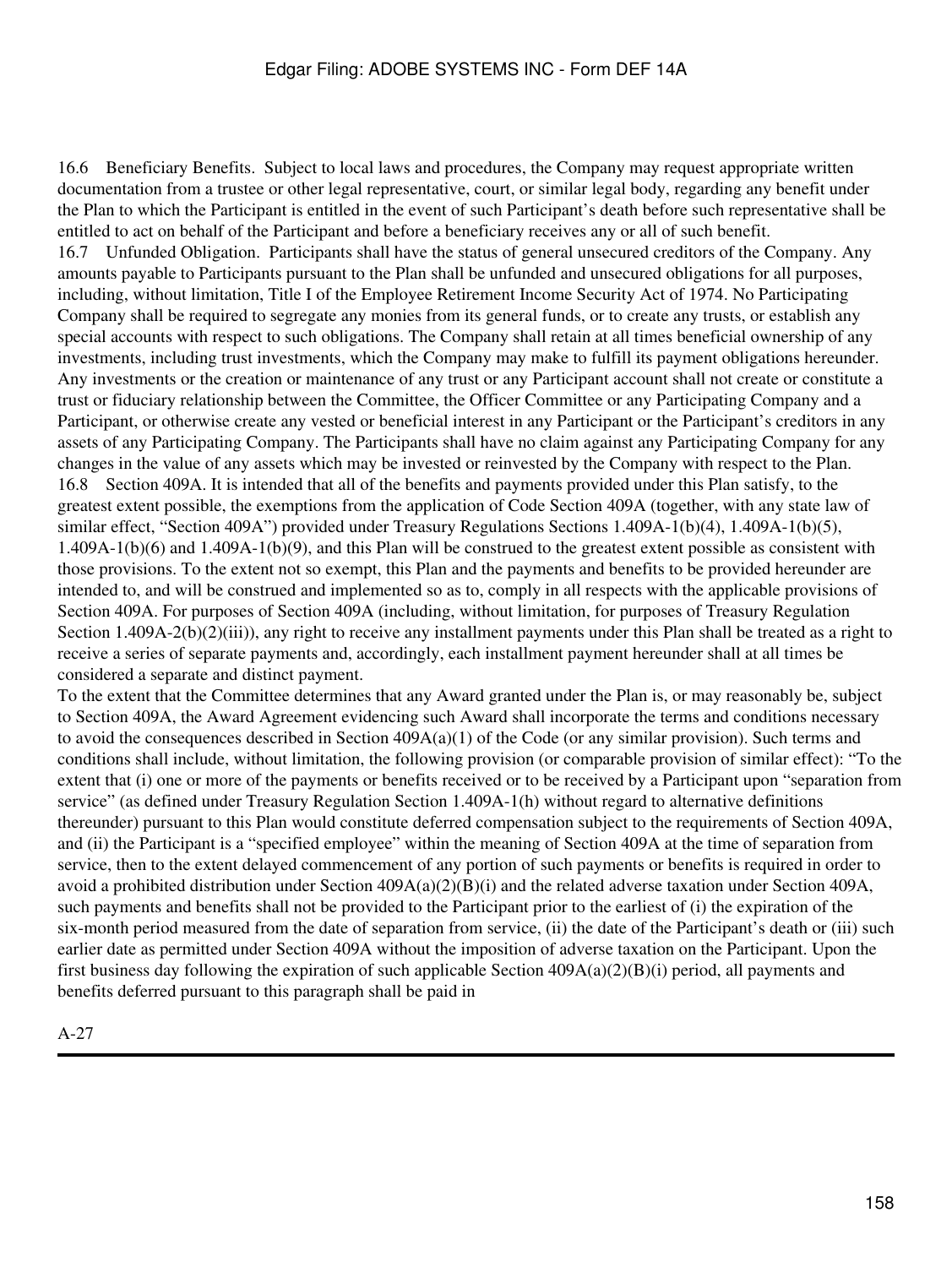a lump sum to the Participant, and any remaining payments and benefits due shall be paid as otherwise provided herein." If an Award Agreement is silent as to such provision, the foregoing provision is hereby incorporated by reference directly into such Award Agreement.

In addition, and notwithstanding any provision of the Plan to the contrary, in the event that the Committee determines that any Award is, or may reasonably be, subject to Section 409A and related Department of Treasury guidance (including such Department of Treasury guidance issued from time to time) or contains any ambiguity as to the application of Section 409A, the Committee may, without the Participant's consent, adopt such amendments to the Plan and the applicable Award Agreement or adopt other policies and procedures (including amendments, policies and procedures with retroactive effect), or take any other actions, that the Committee determines are necessary or appropriate to (A) exempt (or clarify the exemption of) the Award from Section 409A, (B) preserve the intended tax treatment of the benefits provided with respect to the Award, and/or (C) comply with the requirements of Section 409A and related Department of Treasury guidance.

Notwithstanding anything to the contrary contained herein, neither the Company nor any of its Affiliates shall be responsible for, or required to reimburse or otherwise make any Participant whole for, any tax or penalty imposed on, or losses incurred by, any Participant that arises in connection with the potential or actual application of Section 409A to any Award granted hereunder.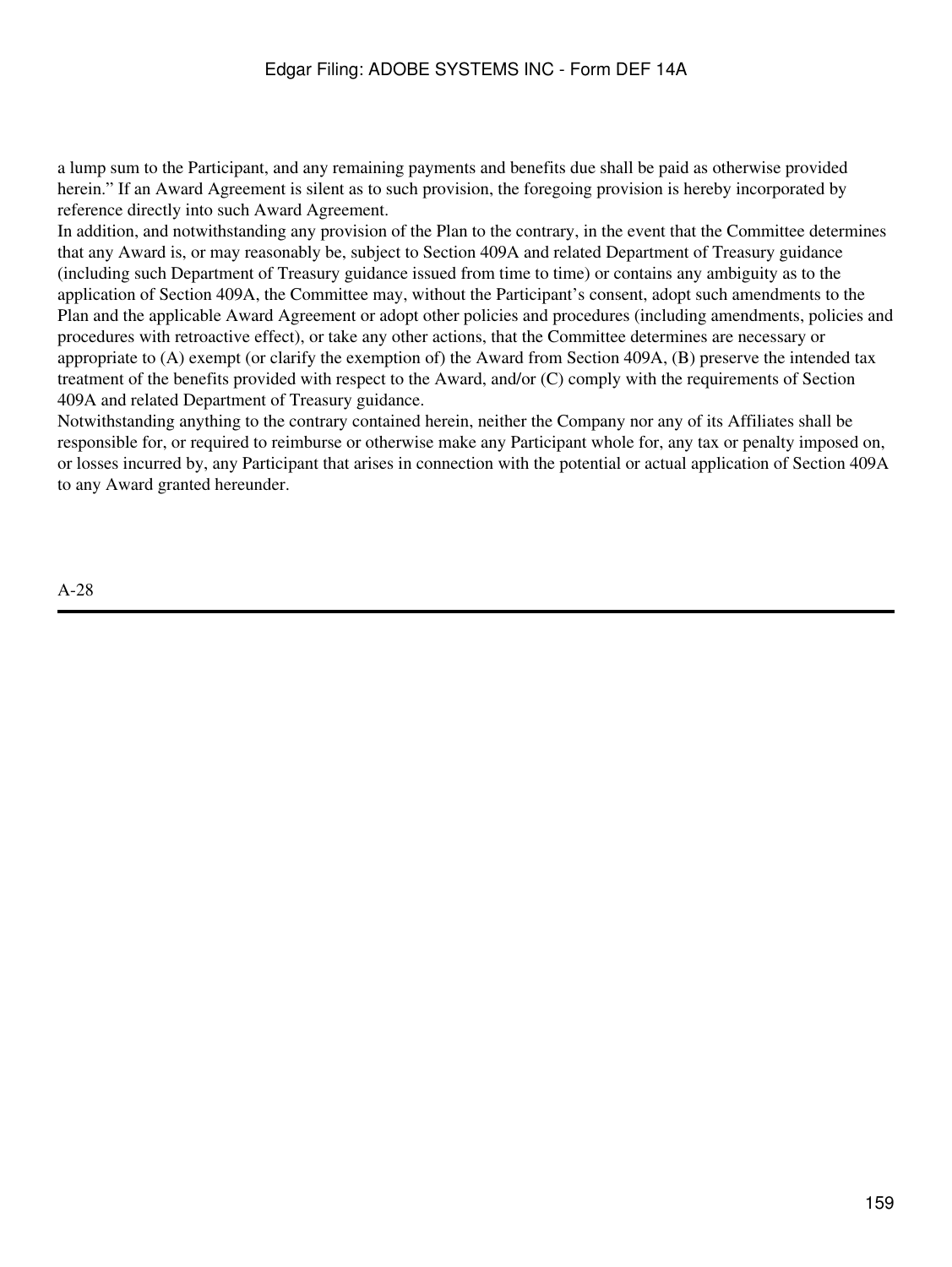### YOU CAN VOTE OVER THE INTERNET OR BY TELEPHONE QUICK \* EASY \* IMMEDIATE \* AVAILABLE 24 HOURS A DAY \* 7 DAYS A WEEK

Adobe Systems Incorporated encourages you to take advantage of convenient ways to vote. If voting by proxy, you may vote over the Internet, by telephone or by mail. Your internet or telephone vote authorizes the named proxies to vote in the same manner as if you marked, signed, and returned your proxy card. To vote over the internet, by telephone, or by mail, please read the accompanying proxy statement and then follow these easy steps:

#### VOTE BY INTERNET - www.proxyvote.com

Use the internet to transmit your voting instructions and for electronic delivery of information up until 11:59 P.M. Eastern Time on April 11, 2018. Have your proxy card in hand when you access the web site and follow the instructions to obtain your records and to create an electronic voting instruction form.

#### BROADRIDGE

**SOLUTIONS** INCORPORATED P.O. BOX 1342 BRENTWOOD, NY 11717

#### CORPORATE ISSUER VOTE BY PHONE - 1-800-690-6903

Use any touch-tone telephone to transmit your voting instructions up until 11:59 P.M. C/O ADOBE SYSTEMS Eastern Time on April 11, 2018. Have your proxy card in hand when you call and then follow the instructions.

### ELECTRONIC DELIVERY OF FUTURE PROXY MATERIALS

If you would like to reduce the environmental impact and the costs incurred by Adobe Systems Incorporated in mailing proxy materials, you can consent to receiving all future proxy statements, proxy cards and annual reports electronically via e-mail or the internet. To sign up for electronic delivery, please follow the instructions above to vote using the internet and, when prompted, indicate that you agree to receive or access proxy materials electronically in the future.

### VOTE BY MAIL

Mark, sign and date your proxy card and return it in the postage-paid envelope we have provided or return it to Adobe Systems Incorporated, c/o Broadridge, 51 Mercedes Way, Edgewood, NY 11717.

### TO VOTE, MARK BLOCKS BELOW IN BLUE OR BLACK INK AS FOLLOWS:

E19876-P86441 KEEP THIS PORTION FOR YOUR RECORDS DETACH AND RETURN THIS PORTION ONLY

THIS PROXY CARD IS VALID ONLY WHEN SIGNED AND DATED.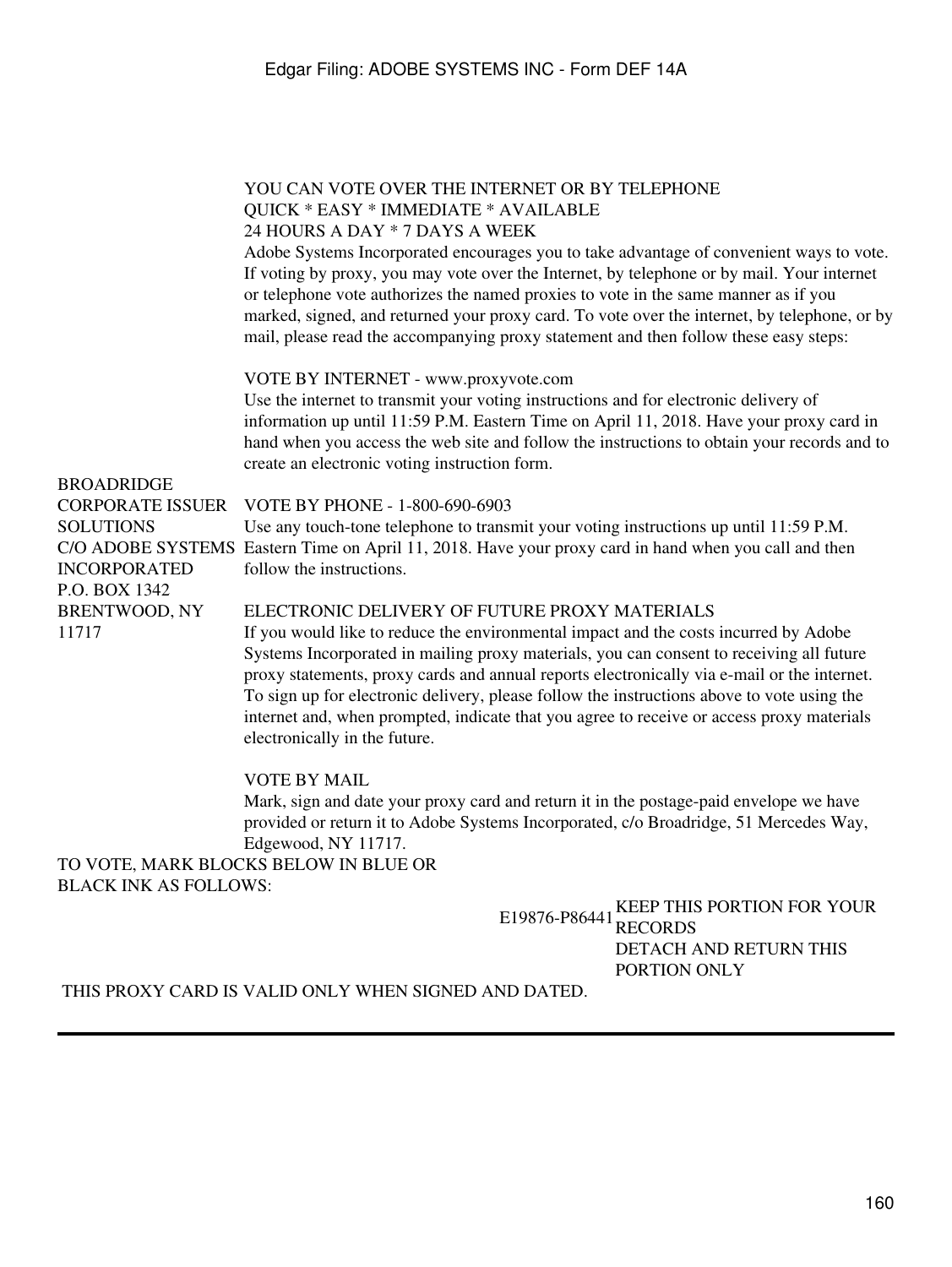# ADOBE SYSTEMS INCORPORATED

| Vote on Directors                                                 |             |                                                                                                                       |              |              |                     | Vote on<br>Proposals                                                        |                                                                                                                      |                     |   |
|-------------------------------------------------------------------|-------------|-----------------------------------------------------------------------------------------------------------------------|--------------|--------------|---------------------|-----------------------------------------------------------------------------|----------------------------------------------------------------------------------------------------------------------|---------------------|---|
| The Board of Directors<br>recommends a vote FOR the<br>following: |             |                                                                                                                       |              |              |                     | The Board of<br>Directors recommends<br>a vote FOR proposals<br>2, 3 and 4. |                                                                                                                      |                     |   |
|                                                                   | serve for a | Election of the ten<br>$(10)$ Directors<br>proposed in the<br>1. accompanying<br>Proxy Statement to<br>one-year term. |              |              | For Against Abstain |                                                                             |                                                                                                                      | For Against Abstain |   |
|                                                                   | 1a.         | Amy Banse o                                                                                                           |              | $\mathbf{O}$ | $\mathbf{O}$        |                                                                             | 2. Approval<br>of the<br>2003<br>Equity<br>Incentive<br>Plan<br>as<br>amended                                        | $\mathbf 0$         | 0 |
|                                                                   | $1b$ .      | Edward<br><b>Barnholt</b>                                                                                             | $\mathbf{O}$ | $\mathbf{O}$ | $\mathbf{O}$        |                                                                             | to<br>increase<br>the<br>available<br>share<br>reserve<br>by 7.5<br>million<br>shares.                               |                     |   |
|                                                                   | 1c.         | Robert<br><b>Burgess</b>                                                                                              | 0            | 0            | O                   | 3.                                                                          | Ratification<br>$\mathbf o$<br>of the                                                                                | o                   | 0 |
|                                                                   | 1d.         | Frank<br>Calderoni                                                                                                    | $\mathbf{o}$ | $\mathbf O$  | O                   |                                                                             | appointment<br>of                                                                                                    |                     |   |
|                                                                   | le.         | James Daley o                                                                                                         |              | $\mathbf{O}$ | $\mathbf{O}$        |                                                                             | <b>KPMG</b><br><b>LLP</b><br>as the<br>Company's<br>independent<br>registered<br>public<br>accounting<br>firm<br>for |                     |   |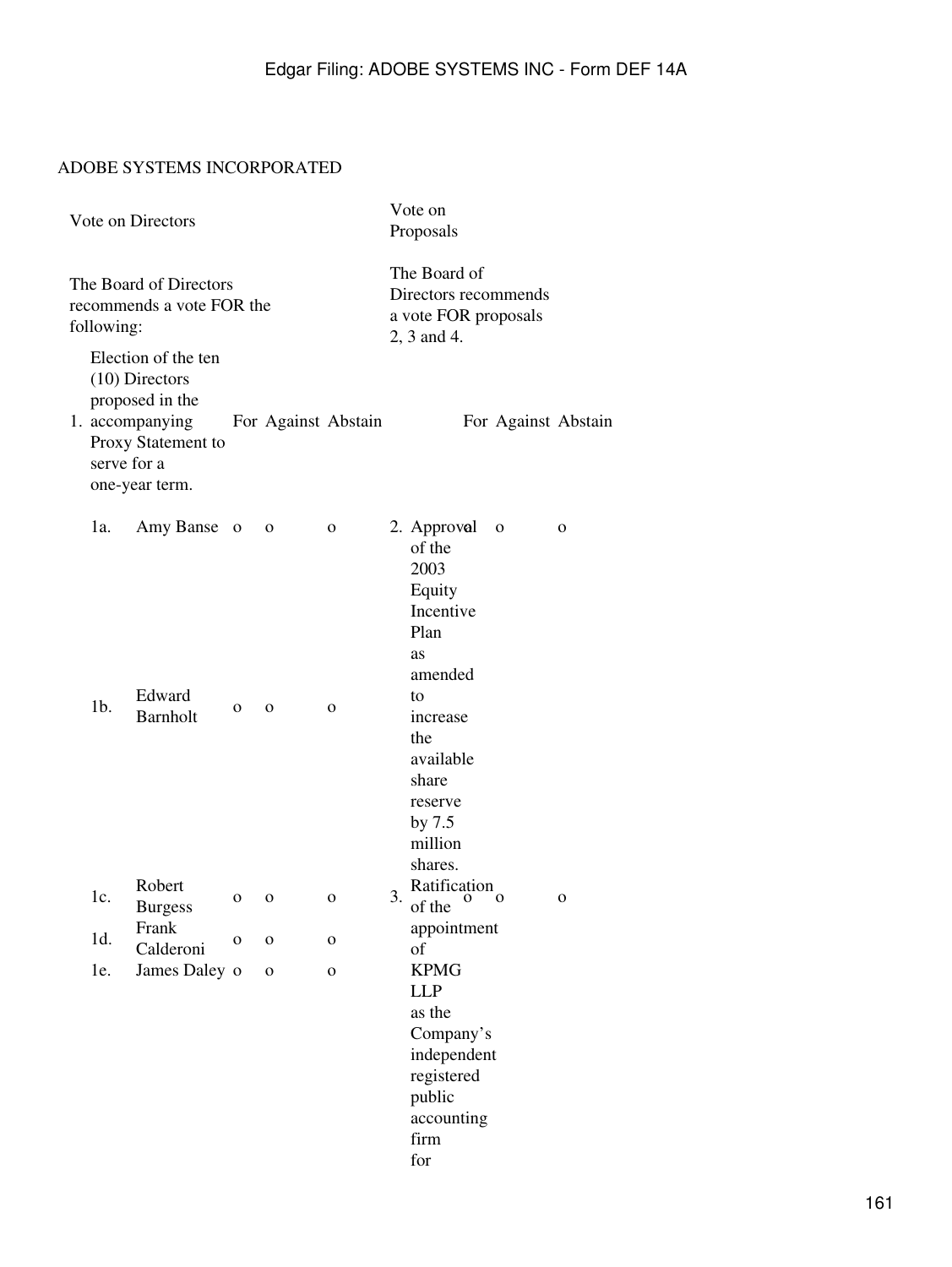|        |                      |              |              |                    | the<br>fiscal<br>year<br>ending<br>on<br>November<br>30,<br>2018.        |
|--------|----------------------|--------------|--------------|--------------------|--------------------------------------------------------------------------|
| 1f.    | Laura<br>Desmond     | $\mathbf{O}$ | $\mathbf O$  | 4.<br>$\mathbf{o}$ | Approval<br>$\Omega$<br>$\Omega$<br>on an<br>advisory<br>basis<br>of the |
| 1g.    | Charles<br>Geschke   | $\mathbf{O}$ | $\mathbf O$  | $\mathbf{o}$       | compensation<br>of the<br>named<br>executive<br>officers.                |
| $1h$ . | Shantanu<br>Narayen  | $\Omega$     | $\mathbf{o}$ | $\Omega$           |                                                                          |
| 1i.    | Daniel<br>Rosensweig | $\mathbf{o}$ | $\Omega$     | $\Omega$           |                                                                          |
| 1j.    | John<br>Warnock      | $\mathbf{O}$ | $\mathbf 0$  | $\mathbf{O}$       |                                                                          |

Sign exactly as your name(s) appear(s) on the stock certificate. If shares of stock stand of record in the names of two or more persons, or in the name of husband and wife, whether as joint tenants or otherwise, both or all of such persons should sign the proxy card. If shares of stock are held of record by a corporation, the proxy card should be executed by the President or Vice President and the Secretary or Assistant Secretary. Executors or administrators or other fiduciaries who execute the proxy card for a deceased stockholder should give their full title. Please date the proxy card.

| Signature        |      |
|------------------|------|
| <b>[PLEASE</b>   |      |
| SIGN             | Date |
| <b>WITHIN</b>    |      |
| BOX <sub>1</sub> |      |

Signature (Joint<br>Owners)